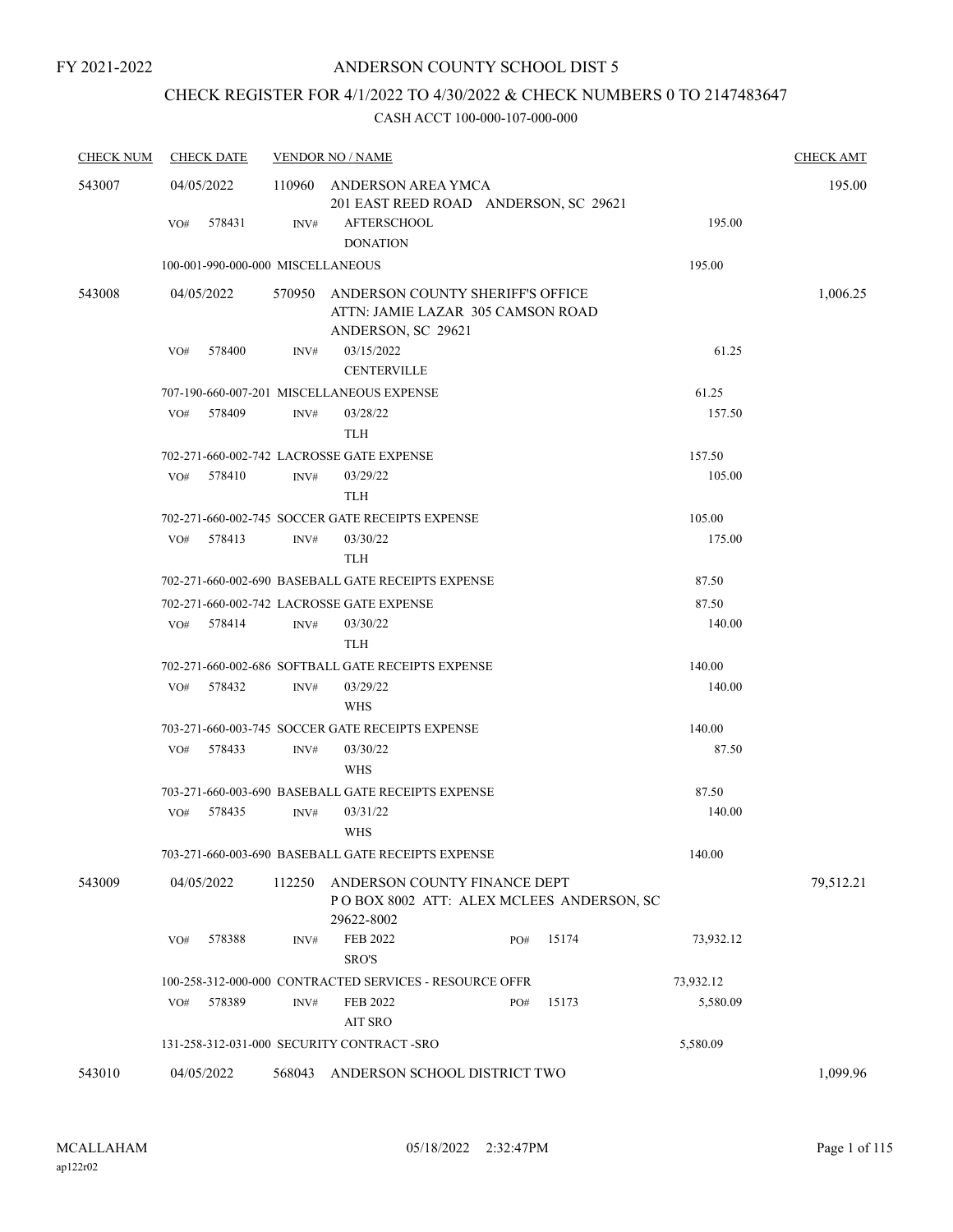# ANDERSON COUNTY SCHOOL DIST 5

# CHECK REGISTER FOR 4/1/2022 TO 4/30/2022 & CHECK NUMBERS 0 TO 2147483647

| <b>CHECK NUM</b> |     | <b>CHECK DATE</b> |                              | <b>VENDOR NO / NAME</b><br>10990 BELTON-HONEA PATH HWY ATT: LAURA<br>PARNELL HONEA PATH, SC 29654    |          | <b>CHECK AMT</b> |
|------------------|-----|-------------------|------------------------------|------------------------------------------------------------------------------------------------------|----------|------------------|
|                  | VO# | 578494            | INV#                         | ESOL 3Q FY 22<br>REIMBURSEMENT                                                                       | 1,099.96 |                  |
|                  |     |                   | 264-162-410-000-AD2 SUPPLIES |                                                                                                      | 1,099.96 |                  |
| 543011           |     | 04/05/2022        | 576381                       | BACKGROUND INVESTIGATION BUREAU, LLC<br>9710 NORTHCROSS CENTER CT, STE 100<br>HUNTERSVILLE, NC 28078 |          | 55.80            |
|                  | VO# | 578417            | INV#                         | AND005040122-1                                                                                       | 55.80    |                  |
|                  |     |                   |                              | <b>SERVICE</b>                                                                                       |          |                  |
|                  |     |                   |                              | 100-390-399-000-000 MISC.PURCH.SERV.- BACKGROUND CKS                                                 | 55.80    |                  |
| 543012           |     | 04/05/2022        | 133150                       | BASKET, NANCY*<br>1105 EAST MAIN STREET WALHALLA, SC 29691                                           |          | 1,500.00         |
|                  | VO# | 578365            | INV#                         | CONCORD<br><b>LEGACY WEEK</b>                                                                        | 1,500.00 |                  |
|                  |     |                   |                              | 210-112-312-009-022 CONTRACTED SERVICES                                                              | 1,500.00 |                  |
| 543013           |     | 04/05/2022        | 575063                       | BAYADA HOME HEALTH CARE, INC.<br>PO BOX 536446 PITTSBURGH, PA 15253-5906                             |          | 1,738.50         |
|                  | VO# | 578352            | INV#                         | 17228280<br><b>NURSES</b>                                                                            | 1,738.50 |                  |
|                  |     |                   |                              | 100-213-312-000-000 PURCHASED SERVICES                                                               | 1,738.50 |                  |
| 543014           |     | 04/05/2022        | 577240                       | <b>BOWEN, KIMBERLY**</b><br>103 PINE KNOLL ROAD FAIR PLAY, SC 29643                                  |          | 250.00           |
|                  | VO# | 578369            | INV#                         | <b>CONCORD</b><br><b>LEGACY WEEK</b>                                                                 | 250.00   |                  |
|                  |     |                   |                              | 709-271-660-009-201 MISCELLANEOUS EXPENSE                                                            | 250.00   |                  |
| 543015           |     | 04/05/2022        | 577248                       | <b>BRENTPOINT LLC</b><br>9990 COCONUT RD BONITA SPRINGS, FL 34135                                    |          | 2,329.00         |
|                  | VO# | 578512            | INV#                         | APS3234<br><b>MCCANTS</b>                                                                            | 2,329.00 |                  |
|                  |     |                   | 100-113-410-000-000 SUPPLIES |                                                                                                      | 2,329.00 |                  |
| 543016           |     | 04/05/2022        |                              | 572588 BRYANT ENTERPRISES, LLC<br>3280 NC HWY 69, SUITE 2 HAYESVILLE, NC 28904                       |          | 1,615.00         |
|                  | VO# | 578490            | INV#                         | 16225<br>NEW PROSPECT                                                                                | 1,615.00 |                  |
|                  |     |                   | 100-233-410-010-RAD RADIOS   |                                                                                                      | 1,615.00 |                  |
| 543017           |     | 04/05/2022        | 574386                       | BUCHANNAN, TY**<br>1780 BOXWOOD MANOR PENDLETON, SC 29670                                            |          | 100.00           |
|                  | VO# | 578373            | INV#                         | CONCORD<br><b>LEGACY WEEK</b>                                                                        | 100.00   |                  |
|                  |     |                   |                              | 709-271-660-009-201 MISCELLANEOUS EXPENSE                                                            | 100.00   |                  |
| 543018           |     | 04/05/2022        | 577209                       | BURDETTE, JUSTIN**<br>PO BOX 201 IVA, SC 29655                                                       |          | 1,105.00         |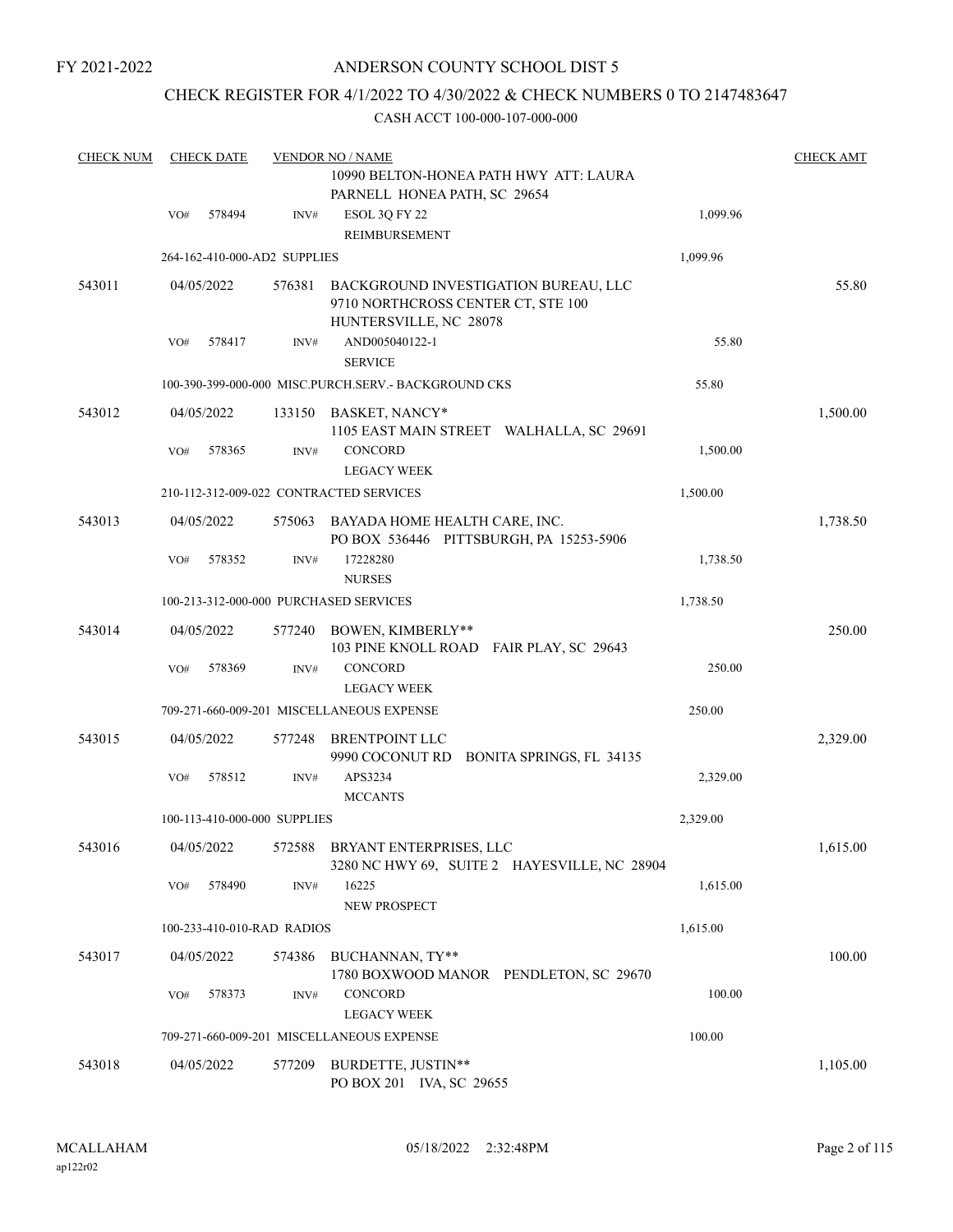# CHECK REGISTER FOR 4/1/2022 TO 4/30/2022 & CHECK NUMBERS 0 TO 2147483647

| <b>CHECK NUM</b> | <b>CHECK DATE</b>                                                                    |                | <b>VENDOR NO / NAME</b>                                 |                                              |                 | <b>CHECK AMT</b> |
|------------------|--------------------------------------------------------------------------------------|----------------|---------------------------------------------------------|----------------------------------------------|-----------------|------------------|
|                  | 578348<br>VO#                                                                        | INV#           | <b>REPAIRS</b><br><b>ACTIVITY BUSES</b>                 |                                              | 1,105.00        |                  |
|                  |                                                                                      |                | 100-255-323-000-ACT ACTIVITY BUS CONTRACTED SERVICES    |                                              | 1,105.00        |                  |
| 543019           | 04/05/2022                                                                           |                | 576649 BURRIS, ROBERT**                                 | 18024 MALLARD BEND RD SENECA, SC 29672       |                 | 116.20           |
|                  | 578443<br>VO#                                                                        | INV#           | 03/31/22<br><b>POWDERSVILLE</b>                         |                                              | 116.20          |                  |
|                  |                                                                                      |                | 703-271-660-003-690 BASEBALL GATE RECEIPTS EXPENSE      |                                              | 116.20          |                  |
| 543020           | 04/05/2022                                                                           |                | 574974 CALVARY HOME FOR CHILDREN                        | 110 CALVARY HOME CIRCLE ANDERSON, SC 29621   |                 | 1,071.00         |
|                  | 578342<br>VO#                                                                        | INV#           | 019<br>JAN & FEB                                        |                                              | 1,071.00        |                  |
|                  |                                                                                      |                | 221-113-312-000-CHC PRG COORDINATORS/ TUTORS            |                                              | 1,071.00        |                  |
| 543021           | 04/05/2022                                                                           |                | 577225 CAMPBELL, KENNETH PATRICK**                      | 2710 BLUE RIDGE BLVD WALHALLA, SC 29691      |                 | 94.70            |
|                  | 578442<br>VO#                                                                        | INV#           | 03/30/22<br><b>BHP</b>                                  |                                              | 94.70           |                  |
|                  |                                                                                      |                | 703-271-660-003-690 BASEBALL GATE RECEIPTS EXPENSE      |                                              | 94.70           |                  |
| 543022           | 04/05/2022<br>578372<br>VO#                                                          | 575613<br>INV# | <b>EMPLOYEE VENDOR</b><br>CONCORD<br><b>LEGACY WEEK</b> |                                              | 100.00          | 100.00           |
|                  |                                                                                      |                | 709-271-660-009-201 MISCELLANEOUS EXPENSE               |                                              | 100.00          |                  |
| 543023           | 04/05/2022                                                                           | 569296         | <b>CAPITAL ONE</b>                                      | PO BOX 60506 CITY OF INDUSTRY, CA 91716-0506 |                 | 378.42           |
|                  | 578445<br>VO#                                                                        | INV#           | 1640963505<br>609510                                    |                                              | 378.42          |                  |
|                  |                                                                                      |                | 716-271-660-016-201 MISCELLANEOUS EXPENSE               |                                              | 378.42          |                  |
| 543024           | 04/05/2022                                                                           | 569296         | <b>CAPITAL ONE</b>                                      | PO BOX 60506 CITY OF INDUSTRY, CA 91716-0506 |                 | 1,006.94         |
|                  | 578412<br>VO#                                                                        | INV#           | 1640966342<br>636837                                    |                                              | 1,006.94        |                  |
|                  |                                                                                      |                | 712-271-660-012-201 MISCELLANEOUS EXPENSE               |                                              | 385.77          |                  |
|                  | 712-271-660-012-315 HOSPITALITY EXPENSE                                              |                |                                                         |                                              | 232.44          |                  |
|                  |                                                                                      |                | 712-271-660-012-324 POSTIVE BEHAVIOR I.S. EXPENSE       |                                              | 255.19          |                  |
|                  | 802-221-410-000-000 SUPPLIES - RETENTION                                             |                |                                                         |                                              | 133.54          |                  |
| 543025           | 04/05/2022                                                                           |                | 569296 CAPITAL ONE<br>PO BOX 60506                      | CITY OF INDUSTRY, CA 91716-0506              |                 | 651.90           |
|                  | 578411<br>VO#                                                                        | INV#           | 1640963592<br>609839                                    |                                              | 651.90          |                  |
|                  |                                                                                      |                | 718-271-660-018-201 MISCELLANEOUS EXPENSE               |                                              | 160.20          |                  |
|                  | 802-147-410-018-000 SUPPLIES - RETENTION<br>802-147-410-018-000 SUPPLIES - RETENTION |                |                                                         |                                              | 68.06<br>423.64 |                  |
| 543026           | 04/05/2022                                                                           | 575031         | CAREERSAFE                                              |                                              |                 | 50.00            |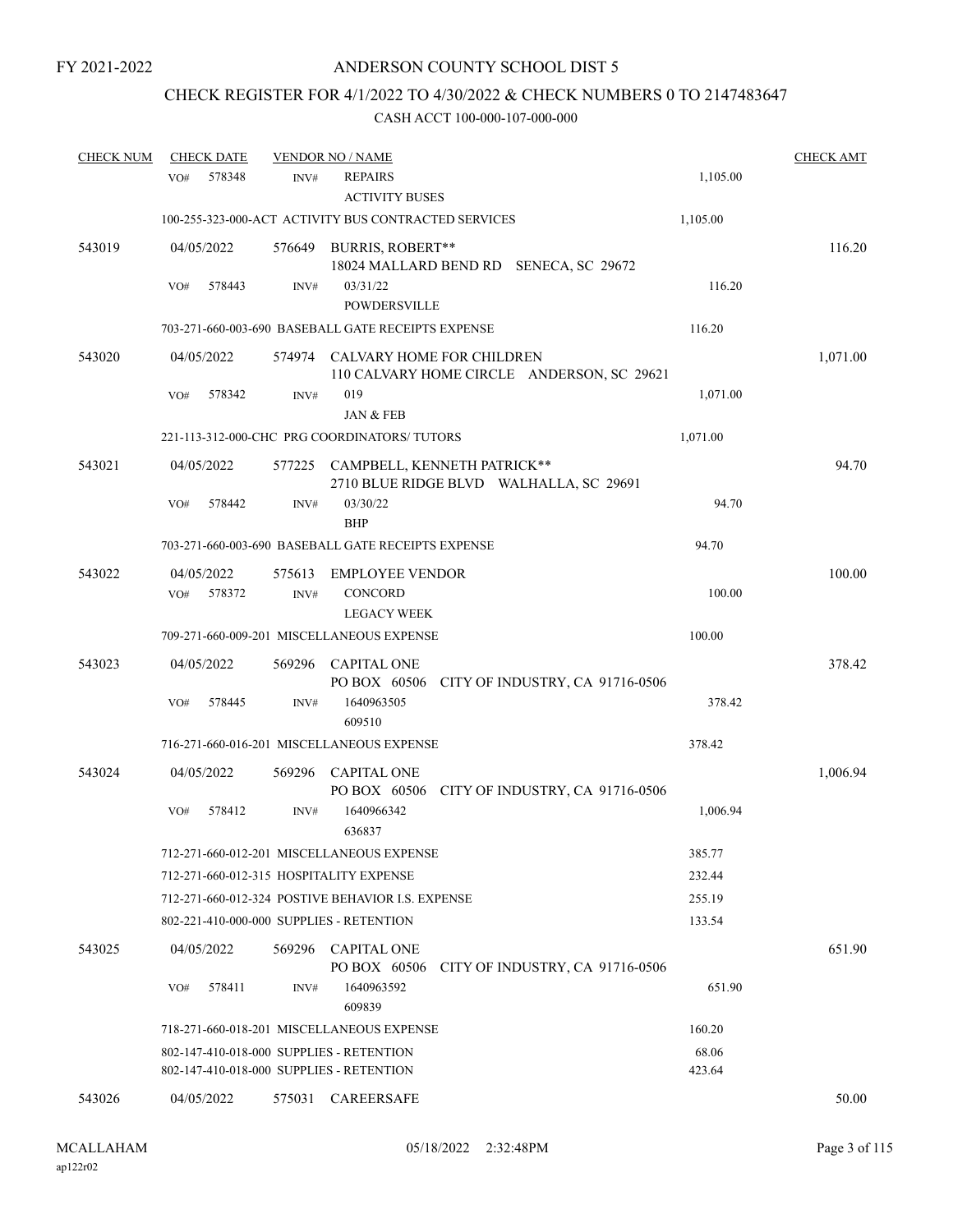# ANDERSON COUNTY SCHOOL DIST 5

### CHECK REGISTER FOR 4/1/2022 TO 4/30/2022 & CHECK NUMBERS 0 TO 2147483647

| <b>CHECK NUM</b> |     | <b>CHECK DATE</b>            |        | <b>VENDOR NO / NAME</b>                                                                   |     |       |           | <b>CHECK AMT</b> |
|------------------|-----|------------------------------|--------|-------------------------------------------------------------------------------------------|-----|-------|-----------|------------------|
|                  |     |                              |        | 1005 UNIVERSITY DR EAST COLLEGE STATION, TX<br>77840                                      |     |       |           |                  |
|                  | VO# | 578401                       | INV#   | CS-483178<br><b>OSHA 10 HOUR GENERAL</b>                                                  |     |       | 50.00     |                  |
|                  |     |                              |        | 731-271-660-031-881 MACHINE TOOL EXPENSE                                                  |     |       | 50.00     |                  |
| 543027           |     | 04/05/2022                   | 576838 | CFL FACILITIES INC<br>775 SENATE PARKWAY ANDERSON, SC 29621                               |     |       |           | 264.96           |
|                  | VO# | 578489                       | INV#   | 9890<br><b>WESTSIDE</b>                                                                   | PO# | 15305 | 264.96    |                  |
|                  |     |                              |        | 100-254-124-003-000 SALARIES-CUSTODIAL                                                    |     |       | 264.96    |                  |
| 543028           |     | 04/05/2022                   | 570581 | CITY OF ANDERSON POLICE DEPT<br>401 SOUTH MAIN ST ATTN: SARAH YOUNG<br>ANDERSON, SC 29624 |     |       |           | 35,332.74        |
|                  | VO# | 578343                       | INV#   | FEB 2022<br>SRO'S                                                                         | PO# | 15176 | 29,466.68 |                  |
|                  |     |                              |        | 100-258-312-000-000 CONTRACTED SERVICES - RESOURCE OFFR                                   |     |       | 29,466.68 |                  |
|                  | VO# | 578344                       | INV#   | <b>FEB 2022</b><br><b>CROSSING GUARDS</b>                                                 | PO# | 15175 | 5,866.06  |                  |
|                  |     |                              |        | 100-258-690-000-000 CROSSING GUARDS                                                       |     |       | 5,866.06  |                  |
| 543029           |     | 04/05/2022                   | 571748 | <b>COLONIAL LIFE</b><br>PREMIUM PROCESSING PO BOX 903 COLUMBIA, SC<br>29202-0903          |     |       |           | 49,643.31        |
|                  | VO# | 578378                       | INV#   | RFPO#5290-12/13<br>E4041711                                                               |     |       | 49,643.31 |                  |
|                  |     |                              |        | 100-000-469-000-000 LIFE INSURANCE PAYABLE                                                |     |       | 49,643.31 |                  |
| 543030           |     | 04/05/2022                   | 577245 | DAVIS, RONNIE**<br>125 CYPRESS HOLLOW DR ANDERSON, SC 29621                               |     |       |           | 150.00           |
|                  | VO# | 578511                       | INV#   | <b>MCCANTS</b><br><b>ACCOMPANIST</b>                                                      |     |       | 150.00    |                  |
|                  |     |                              |        | 705-271-660-005-604 CHORUS CLUB EXPENSE                                                   |     |       | 150.00    |                  |
| 543031           |     | 04/05/2022                   | 198651 | DELL MARKETING<br>PO BOX 534118 ATT: ACCOUNTS RECEIVABLE<br>ATLANTA, GA 30353-4118        |     |       |           | 386.27           |
|                  | VO# | 578482                       | INV#   | 10573106582<br><b>MONITOR</b>                                                             |     |       | 386.27    |                  |
|                  |     | 100-233-410-005-000 SUPPLIES |        |                                                                                           |     |       | 386.27    |                  |
| 543032           |     | 04/05/2022                   | 571337 | DIAMANT, KATE KRAUSE**<br>PO BOX 5962 GREENVILLE, SC 29606                                |     |       |           | 1,500.00         |
|                  | VO# | 578360                       | INV#   | CONCORD<br><b>LEGACY WEEK</b>                                                             |     |       | 1,500.00  |                  |
|                  |     |                              |        | 210-112-312-009-022 CONTRACTED SERVICES                                                   |     |       | 1,500.00  |                  |
| 543033           |     | 04/05/2022                   | 565708 | DOWELL, HEATHER**<br>1105 WESTWOOD DRIVE PIEDMONT, SC 29673                               |     |       |           | 1,500.00         |
|                  | VO# | 578367                       | INV#   | CONCORD                                                                                   |     |       | 1,500.00  |                  |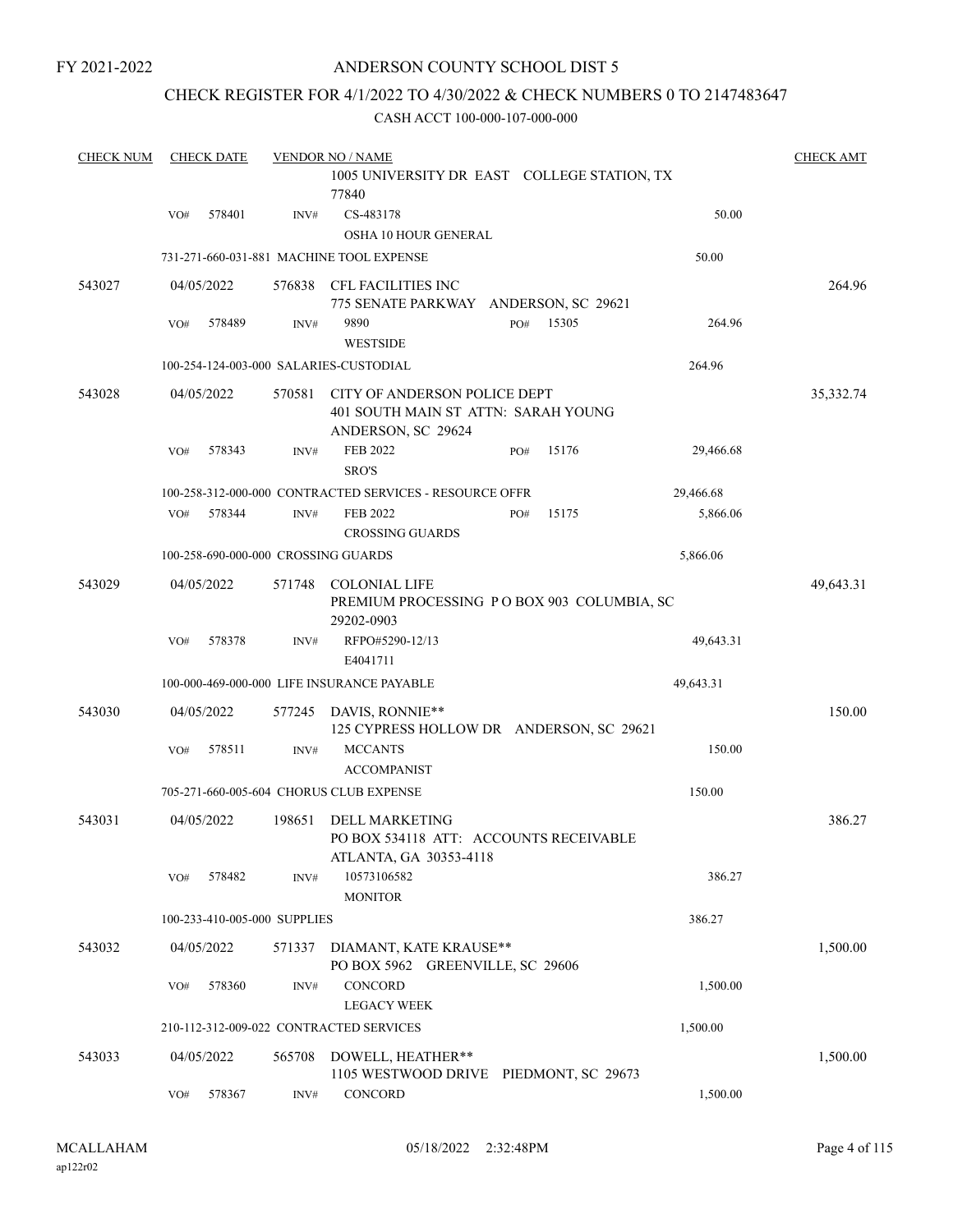# CHECK REGISTER FOR 4/1/2022 TO 4/30/2022 & CHECK NUMBERS 0 TO 2147483647

| <b>CHECK NUM</b> | <b>CHECK DATE</b>                       |        | <b>VENDOR NO / NAME</b>                                       |     |       |             | <b>CHECK AMT</b> |
|------------------|-----------------------------------------|--------|---------------------------------------------------------------|-----|-------|-------------|------------------|
|                  |                                         |        | <b>LEGACY WEEK</b>                                            |     |       |             |                  |
|                  | 210-112-312-009-022 CONTRACTED SERVICES |        |                                                               |     |       | 1,500.00    |                  |
| 543034           | 04/05/2022                              | 577241 | DUVALL, SARAH**<br>208 OAK HOLLOW COURT SENECA, SC 29678      |     |       |             | 500.00           |
|                  | 578371<br>VO#                           | INV#   | <b>CONCORD</b><br><b>LEGACY WEEK</b>                          |     |       | 500.00      |                  |
|                  |                                         |        | 709-271-660-009-201 MISCELLANEOUS EXPENSE                     |     |       | 500.00      |                  |
| 543035           | 04/05/2022                              | 576971 | ESS SOUTH CENTRAL LLC<br>PO BOX 749454 ATLANTA, GA 30374-9454 |     |       |             | 52,657.06        |
|                  | 578501<br>VO#                           | INV#   | 317283<br>WK ENDING 3/26                                      | PO# | 15078 | 25,351.11   |                  |
|                  |                                         |        | 100-112-311-000-000 PURCHASED SERVICE - SUBS                  |     |       | 5,508.30    |                  |
|                  |                                         |        | 100-112-311-007-000 PURCHASED SERVICE - SUBS                  |     |       | 593.40      |                  |
|                  |                                         |        | 100-112-311-008-000 PURCHASED SERVICE - SUBS                  |     |       | 393.45      |                  |
|                  |                                         |        | 100-112-311-009-000 PURCHASED SERVICE - SUBS                  |     |       | 116.10      |                  |
|                  |                                         |        | 100-112-311-010-000 PURCHASED SERVICE - SUBS                  |     |       | 361.20      |                  |
|                  |                                         |        | 100-112-311-011-000 PURCHASED SERVICE - SUBS                  |     |       | 522.45      |                  |
|                  |                                         |        | 100-112-311-012-000 PURCHASED SERVICE - SUBS                  |     |       | 2,347.80    |                  |
|                  |                                         |        | 100-112-311-013-000 PURCHASED SERVICE - SUBS                  |     |       | 509.55      |                  |
|                  |                                         |        | 100-112-311-014-000 PURCHASED SERVICE - SUBS                  |     |       | 116.10      |                  |
|                  |                                         |        | 100-112-311-016-000 PURCHASED SERVICE - SUBS                  |     |       | 258.00      |                  |
|                  |                                         |        | 100-112-311-017-000 PURCHASED SERVICE - SUBS                  |     |       | 451.50      |                  |
|                  |                                         |        | 100-112-311-019-000 PURCHASED SERVICE - SUBS                  |     |       | 761.10      |                  |
|                  |                                         |        | 100-113-311-000-000 PURCHASED SERVICES - SUBS                 |     |       | 1,896.30    |                  |
|                  |                                         |        | 100-113-311-005-000 PURCHASED SERVICE - SUBS                  |     |       | 670.80      |                  |
|                  |                                         |        | 100-113-311-006-000 PURCHASED SERVICE - SUBS                  |     |       | 1,064.25    |                  |
|                  |                                         |        | 100-113-311-020-000 PURCHASED SERVICE - SUBS                  |     |       | 1,931.78    |                  |
|                  |                                         |        | 100-113-311-021-000 PURCHASED SERVICE - SUBS                  |     |       | 664.35      |                  |
|                  |                                         |        | 100-114-311-000-000 PURCHASED SERVICE - SUBS                  |     |       | 1,131.98    |                  |
|                  |                                         |        | 100-114-311-001-ALT PURCHASED SERVICE - SUBS                  |     |       | 0.00        |                  |
|                  |                                         |        | 100-114-311-002-000 PURCHASED SERVICE - SUBS                  |     |       | 2,089.81    |                  |
|                  |                                         |        | 100-114-311-003-000 PURCHASED SERVICE - SUBS                  |     |       | 1,767.30    |                  |
|                  |                                         |        | 100-114-311-021-000 PURCHASED SERVICE - SUBS                  |     |       | 0.00        |                  |
|                  |                                         |        | 100-139-311-015-000 PURCHASED SERVICE - SUBS                  |     |       | 387.00      |                  |
|                  |                                         |        | 100-139-311-018-000 PURCHASED SERVICE - SUBS                  |     |       | 83.85       |                  |
|                  | 100-264-312-000-000 PURCHASED SERVICES  |        |                                                               |     |       | 0.00        |                  |
|                  |                                         |        | 131-115-311-031-000 PURCHASED SERVICE - SUBS                  |     |       | 1,724.74    |                  |
|                  | 578502<br>VO#                           | INV#   | 317287                                                        | PO# | 15078 | 1,457.70    |                  |
|                  |                                         |        | WK ENDING 3/26                                                |     |       |             |                  |
|                  |                                         |        | 100-112-311-009-000 PURCHASED SERVICE - SUBS                  |     |       | 116.10      |                  |
|                  |                                         |        | 100-112-311-011-000 PURCHASED SERVICE - SUBS                  |     |       | 264.45      |                  |
|                  |                                         |        | 100-112-311-012-000 PURCHASED SERVICE - SUBS                  |     |       | $-1,360.95$ |                  |
|                  |                                         |        |                                                               |     |       |             |                  |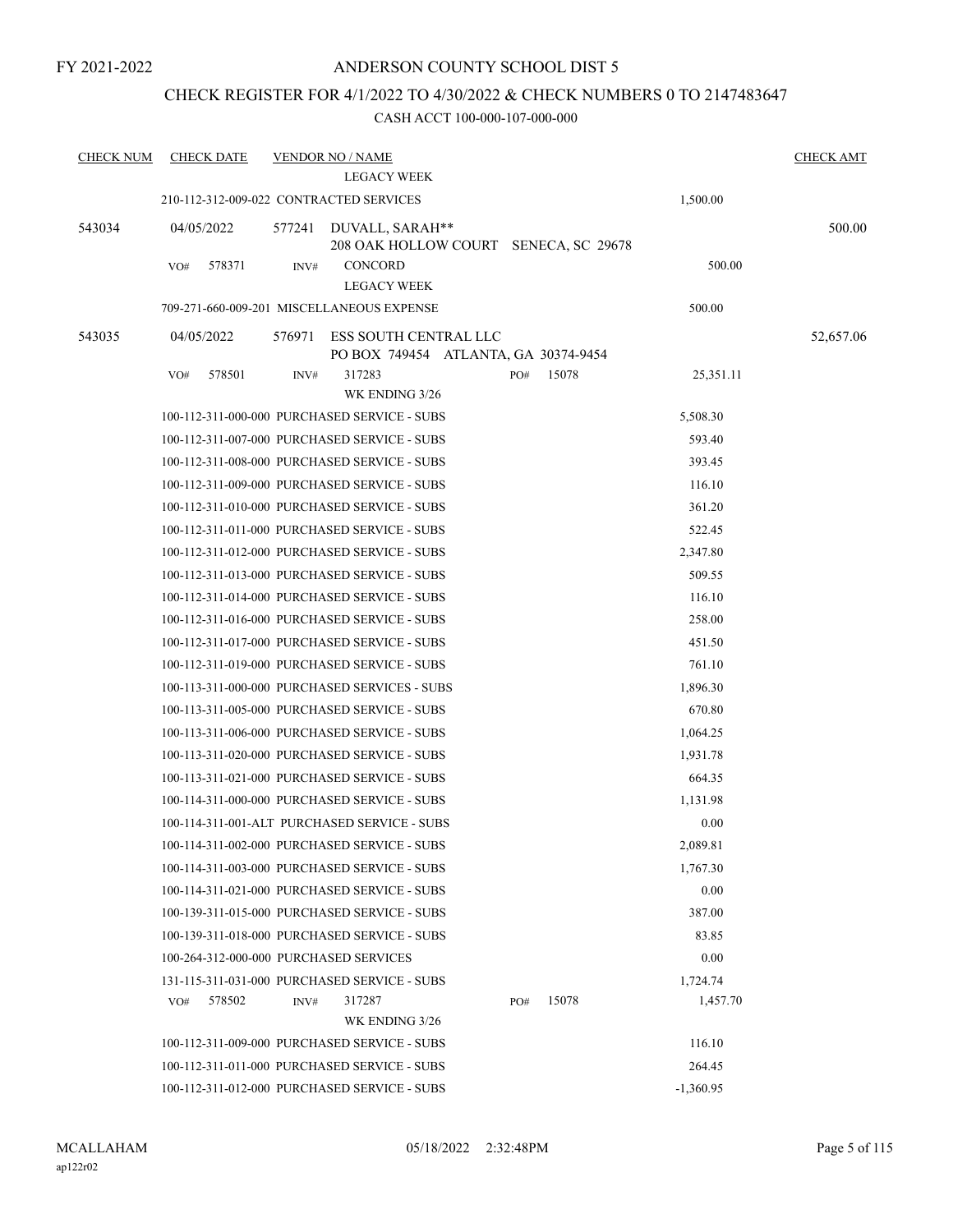# CHECK REGISTER FOR 4/1/2022 TO 4/30/2022 & CHECK NUMBERS 0 TO 2147483647

| <b>CHECK NUM</b> | <b>CHECK DATE</b> | <b>VENDOR NO / NAME</b>                       |     |       | <b>CHECK AMT</b> |  |
|------------------|-------------------|-----------------------------------------------|-----|-------|------------------|--|
|                  |                   | 100-112-311-013-000 PURCHASED SERVICE - SUBS  |     |       | 116.10           |  |
|                  |                   | 100-112-311-017-000 PURCHASED SERVICE - SUBS  |     |       | 599.85           |  |
|                  |                   | 100-113-311-005-000 PURCHASED SERVICE - SUBS  |     |       | 180.60           |  |
|                  |                   | 100-113-311-020-000 PURCHASED SERVICE - SUBS  |     |       | 361.20           |  |
|                  |                   | 100-139-311-015-000 PURCHASED SERVICE - SUBS  |     |       | 83.85            |  |
|                  |                   | 100-139-311-018-000 PURCHASED SERVICE - SUBS  |     |       | 193.50           |  |
|                  |                   | 100-145-312-000-000 PURCHASED SERVICES        |     |       | 903.00           |  |
|                  | 578503<br>VO#     | 314825<br>INV#                                | PO# | 15078 | 21,085.06        |  |
|                  |                   | WK ENDING 3/19                                |     |       |                  |  |
|                  |                   | 100-112-311-000-000 PURCHASED SERVICE - SUBS  |     |       | 3,811.95         |  |
|                  |                   | 100-112-311-007-000 PURCHASED SERVICE - SUBS  |     |       | 277.35           |  |
|                  |                   | 100-112-311-008-000 PURCHASED SERVICE - SUBS  |     |       | 264.45           |  |
|                  |                   | 100-112-311-009-000 PURCHASED SERVICE - SUBS  |     |       | 303.15           |  |
|                  |                   | 100-112-311-010-000 PURCHASED SERVICE - SUBS  |     |       | 825.60           |  |
|                  |                   | 100-112-311-011-000 PURCHASED SERVICE - SUBS  |     |       | 264.45           |  |
|                  |                   | 100-112-311-012-000 PURCHASED SERVICE - SUBS  |     |       | 87.08            |  |
|                  |                   | 100-112-311-013-000 PURCHASED SERVICE - SUBS  |     |       | 432.15           |  |
|                  |                   | 100-112-311-014-000 PURCHASED SERVICE - SUBS  |     |       | 116.10           |  |
|                  |                   | 100-112-311-016-000 PURCHASED SERVICE - SUBS  |     |       | 290.25           |  |
|                  |                   | 100-112-311-017-000 PURCHASED SERVICE - SUBS  |     |       | 764.33           |  |
|                  |                   | 100-112-311-019-000 PURCHASED SERVICE - SUBS  |     |       | 335.40           |  |
|                  |                   | 100-113-311-000-000 PURCHASED SERVICES - SUBS |     |       | 1,702.80         |  |
|                  |                   | 100-113-311-005-000 PURCHASED SERVICE - SUBS  |     |       | 612.75           |  |
|                  |                   | 100-113-311-006-000 PURCHASED SERVICE - SUBS  |     |       | 967.50           |  |
|                  |                   | 100-113-311-020-000 PURCHASED SERVICE - SUBS  |     |       | 2,670.30         |  |
|                  |                   | 100-113-311-021-000 PURCHASED SERVICE - SUBS  |     |       | 483.75           |  |
|                  |                   | 100-114-311-000-000 PURCHASED SERVICE - SUBS  |     |       | 1,006.20         |  |
|                  |                   | 100-114-311-002-000 PURCHASED SERVICE - SUBS  |     |       | 1,870.50         |  |
|                  |                   | 100-114-311-003-000 PURCHASED SERVICE - SUBS  |     |       | 1,322.25         |  |
|                  |                   | 100-139-311-015-000 PURCHASED SERVICE - SUBS  |     |       | 96.75            |  |
|                  |                   | 100-139-311-018-000 PURCHASED SERVICE - SUBS  |     |       | 535.35           |  |
|                  |                   | 131-115-311-031-000 PURCHASED SERVICE - SUBS  |     |       | 2,044.65         |  |
|                  | VO#<br>578504     | 314829<br>INV#                                | PO# | 15078 | 2,147.85         |  |
|                  |                   | WK ENDING 3/19                                |     |       |                  |  |
|                  |                   | 100-112-311-012-000 PURCHASED SERVICE - SUBS  |     |       | 387.00           |  |
|                  |                   | 100-112-311-014-000 PURCHASED SERVICE - SUBS  |     |       | 232.20           |  |
|                  |                   | 100-112-311-017-000 PURCHASED SERVICE - SUBS  |     |       | 83.85            |  |
|                  |                   | 100-112-311-017-000 PURCHASED SERVICE - SUBS  |     |       | 83.85            |  |
|                  |                   | 100-113-311-020-000 PURCHASED SERVICE - SUBS  |     |       | 361.20           |  |
|                  |                   | 100-139-311-015-000 PURCHASED SERVICE - SUBS  |     |       | 96.75            |  |
|                  |                   | 100-139-311-018-000 PURCHASED SERVICE - SUBS  |     |       | 451.50           |  |
|                  |                   | 100-145-312-000-000 PURCHASED SERVICES        |     |       | 451.50           |  |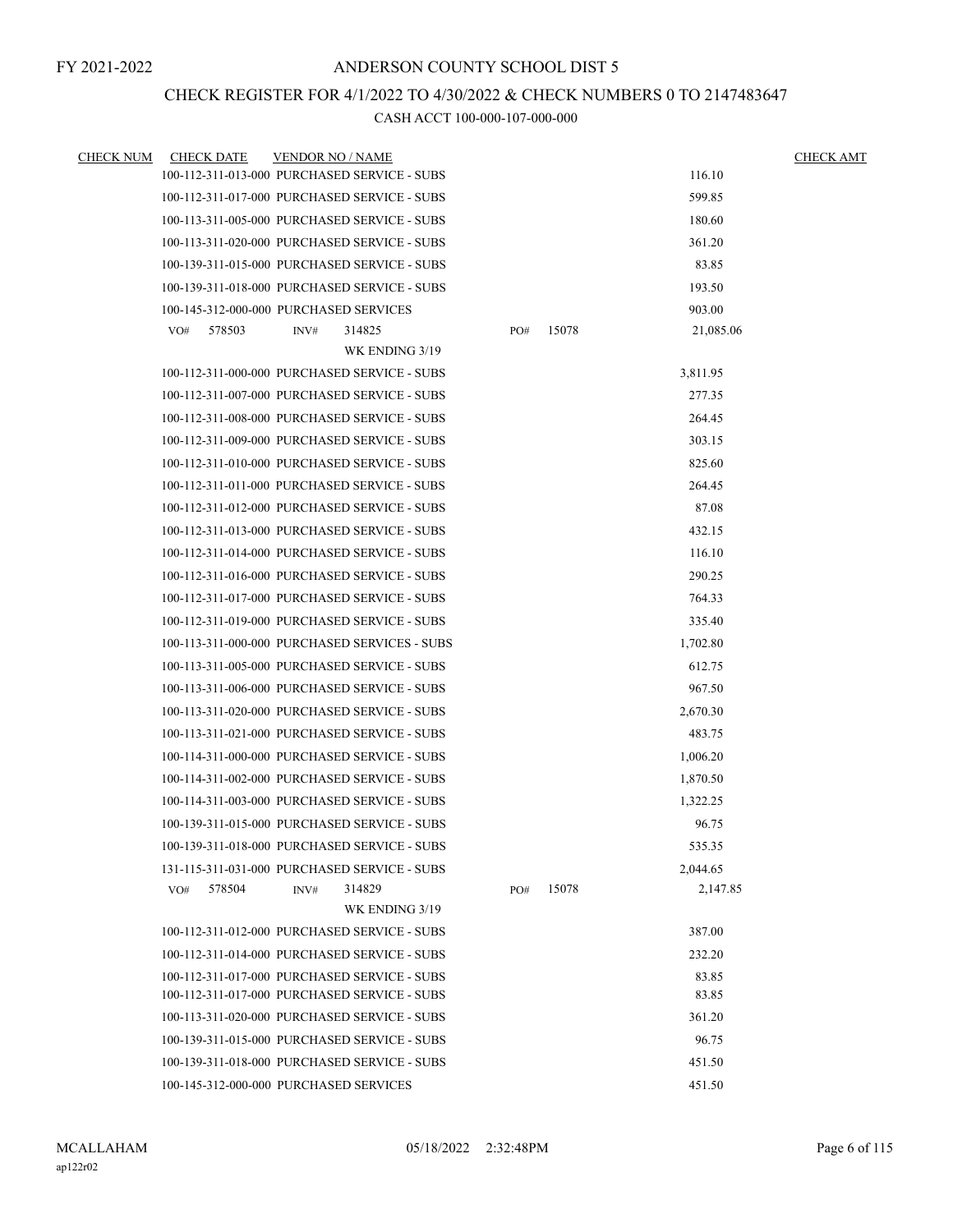# CHECK REGISTER FOR 4/1/2022 TO 4/30/2022 & CHECK NUMBERS 0 TO 2147483647

| <b>CHECK NUM</b> |     | <b>CHECK DATE</b>                       |                | <b>VENDOR NO / NAME</b>                                                                                          |  |     |                      |          | <b>CHECK AMT</b> |
|------------------|-----|-----------------------------------------|----------------|------------------------------------------------------------------------------------------------------------------|--|-----|----------------------|----------|------------------|
|                  | VO# | 578505                                  | INV#           | 314826<br>WK ENDING 3/19                                                                                         |  | PO# | 15078                | 83.85    |                  |
|                  |     |                                         |                | 100-264-312-000-000 PURCHASED SERVICES                                                                           |  |     |                      | 83.85    |                  |
|                  | VO# | 578506                                  | INV#           | 317285<br>WK ENDING 3/26                                                                                         |  | PO# | 15171                | 1,429.33 |                  |
|                  |     |                                         |                | 600-256-311-002-000 PURCHASED SERVICE - SUBS                                                                     |  |     |                      | 808.03   |                  |
|                  |     |                                         |                | 600-256-311-003-000 PURCHASED SERVICE - SUBS                                                                     |  |     |                      | 151.75   |                  |
|                  |     |                                         |                | 600-256-311-005-000 PURCHASED SERVICE - SUBS                                                                     |  |     |                      | 81.66    |                  |
|                  |     |                                         |                | 600-256-311-009-000 PURCHASED SERVICE - SUBS                                                                     |  |     |                      | 156.52   |                  |
|                  |     |                                         |                | 600-256-311-013-000 PURCHASED SERVICE - SUBS                                                                     |  |     |                      | 149.71   |                  |
|                  |     |                                         |                | 600-256-311-014-000 PURCHASED SERVICE - SUBS                                                                     |  |     |                      | 81.66    |                  |
|                  | VO# | 578507                                  | INV#           | 314827<br>WK ENDING 3/19                                                                                         |  | PO# | 15171                | 1,102.16 |                  |
|                  |     |                                         |                | 600-256-311-002-000 PURCHASED SERVICE - SUBS                                                                     |  |     |                      | 281.05   |                  |
|                  |     |                                         |                | 600-256-311-003-000 PURCHASED SERVICE - SUBS                                                                     |  |     |                      | 298.20   |                  |
|                  |     |                                         |                | 600-256-311-005-000 PURCHASED SERVICE - SUBS                                                                     |  |     |                      | $-6.80$  |                  |
|                  |     |                                         |                | 600-256-311-013-000 PURCHASED SERVICE - SUBS                                                                     |  |     |                      | 529.71   |                  |
| 543036           |     | 04/05/2022                              | 571892         | <b>GEORGIA AQUARIUM GROUP SALES</b><br>225 BAKER STREET NW ATLANTA, GA 30313                                     |  |     |                      |          | 7,976.60         |
|                  | VO# | 578387                                  | INV#           | 5420124<br><b>CALHOUN</b>                                                                                        |  |     |                      | 7,976.60 |                  |
|                  |     |                                         |                | 714-271-660-014-355 FIELD TRIPS GRADE 5 EXPENSE                                                                  |  |     |                      | 7,976.60 |                  |
| 543037           | VO# | 04/05/2022<br>578398                    | 569372<br>INV# | <b>GREAT AMERICA LEASING CORP</b><br>PO BOX 660831 ATT: ACCOUNTS RECEIVABLE<br>DALLAS, TX 75266-0831<br>31350460 |  | PO# | 14926                | 1,598.48 | 1,598.48         |
|                  |     |                                         |                | <b>COPIER</b>                                                                                                    |  |     |                      |          |                  |
|                  |     | 100-252-325-000-000 RENTALS             |                |                                                                                                                  |  |     |                      | 1,598.48 |                  |
| 543038           |     | 04/05/2022                              | 577237         | HANSEN, JAMIE**<br>118 TAYLOR TRAIL ANDERSON, SC 29621                                                           |  |     |                      |          | 100.00           |
|                  | VO# | 578362                                  | INV#           | <b>CONCORD</b><br>LEGACY WEEK                                                                                    |  |     |                      | 100.00   |                  |
|                  |     |                                         |                | 210-112-312-009-022 CONTRACTED SERVICES                                                                          |  |     |                      | 100.00   |                  |
| 543039           |     | 04/05/2022                              |                | 577247 HOLCOMBE, JOSHUA**<br>319 MAHAFFEY RD WILLIAMSTON, SC 29697                                               |  |     |                      |          | 103.60           |
|                  | VO# | 578510                                  | INV#           | MARCH 31<br><b>WHS BASEBALL</b>                                                                                  |  |     |                      | 103.60   |                  |
|                  |     |                                         |                | 703-271-660-003-690 BASEBALL GATE RECEIPTS EXPENSE                                                               |  |     |                      | 103.60   |                  |
| 543040           |     | 04/05/2022                              |                | 571639 HOLLAND, JEFFREY L**<br>216 BROCKMAN AVENUE                                                               |  |     | GREENVILLE, SC 29609 |          | 2,000.00         |
|                  | VO# | 578368                                  | INV#           | <b>CONCORD</b><br><b>LEGACY WEEK</b>                                                                             |  |     |                      | 2,000.00 |                  |
|                  |     | 210-112-312-009-022 CONTRACTED SERVICES |                |                                                                                                                  |  |     |                      |          |                  |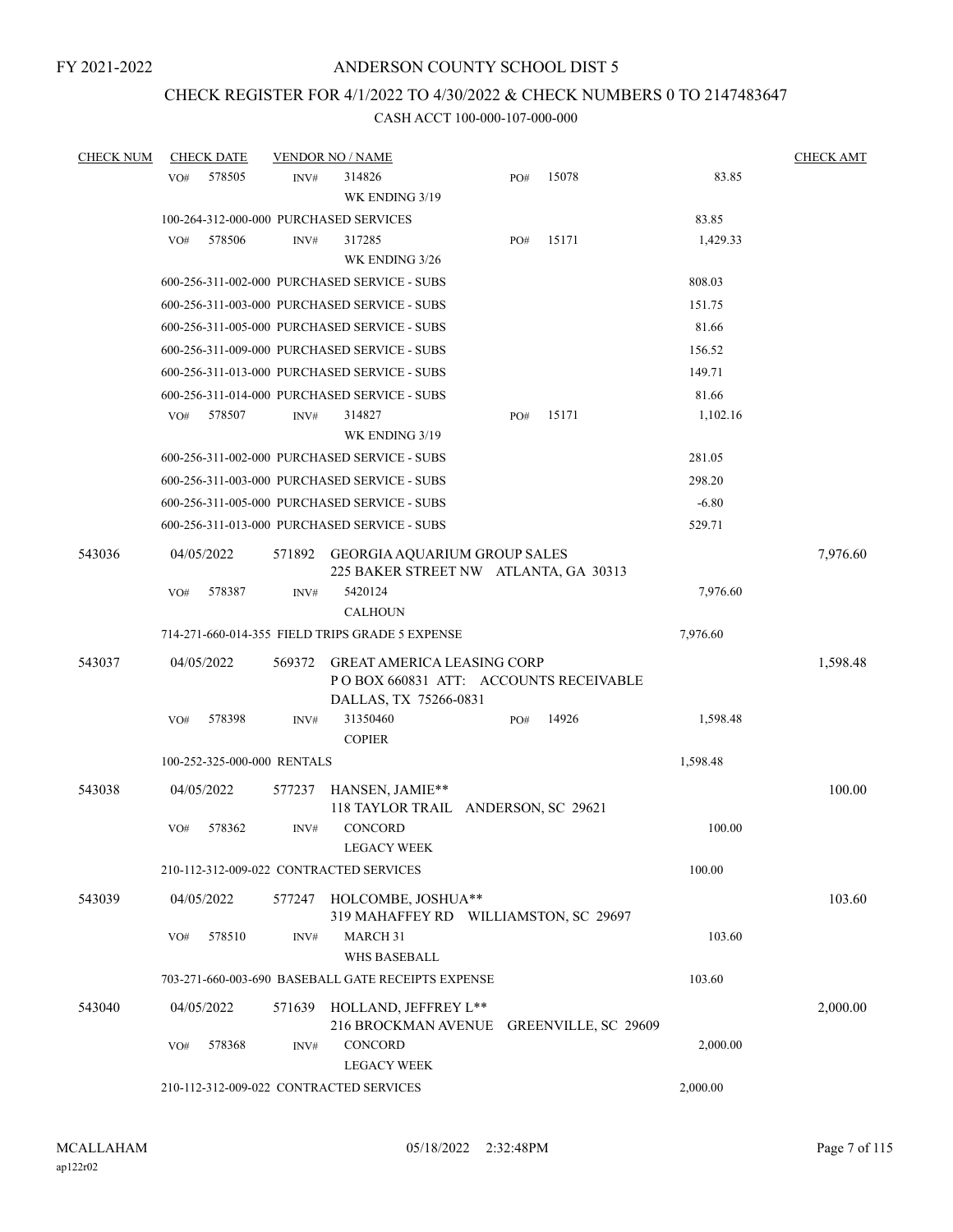# CHECK REGISTER FOR 4/1/2022 TO 4/30/2022 & CHECK NUMBERS 0 TO 2147483647

| <b>CHECK NUM</b> | <b>CHECK DATE</b>                      |        | <b>VENDOR NO / NAME</b>                                                                |          | <b>CHECK AMT</b> |
|------------------|----------------------------------------|--------|----------------------------------------------------------------------------------------|----------|------------------|
| 543041           | 04/05/2022                             |        | 564281 HORTON, CHARLES (CHUCK)**<br>310 HUNTER'S LANE ANDERSON, SC 29625               |          | 55.00            |
|                  | 578438<br>VO#                          | INV#   | 03/29/22<br><b>HILLCREST</b>                                                           | 55.00    |                  |
|                  |                                        |        | 703-271-660-003-745 SOCCER GATE RECEIPTS EXPENSE                                       | 55.00    |                  |
| 543042           | 04/05/2022                             | 570710 | JOY SET ENTERTAINMENT<br>203 CANTERBURY STREET CARL & PAULA WOODY                      |          | 150.00           |
|                  | 578361<br>VO#                          | INV#   | SIMPSONVILLE, SC 29680<br>CONCORD<br><b>LEGACY WEEK</b>                                | 150.00   |                  |
|                  |                                        |        | 210-112-312-009-022 CONTRACTED SERVICES                                                | 150.00   |                  |
| 543043           | 04/05/2022                             | 323510 | LINDA'S FLOWER SHOP<br>2300 N. MAIN STREET ANDERSON, SC 29621                          |          | 53.50            |
|                  | VO#<br>578492                          | INV#   | 27<br><b>MCLELLAN</b>                                                                  | 53.50    |                  |
|                  | 100-221-410-000-000 SUPPLIES           |        |                                                                                        | 53.50    |                  |
| 543044           | 04/05/2022                             | 572611 | LLOYD ROOFING COMPANY, INC<br>PO BOX 49308 GREENWOOD, SC 29649                         |          | 3,174.00         |
|                  | 578436<br>VO#                          | INV#   | 36196<br><b>ADULT ED</b>                                                               | 1,493.00 |                  |
|                  |                                        |        | 100-254-323-023-400 CONTR SERV.-HVAC/ELECT/PLUMBING                                    | 1,493.00 |                  |
|                  | 578439<br>VO#                          | INV#   | 36184                                                                                  | 420.00   |                  |
|                  |                                        |        | AIT                                                                                    |          |                  |
|                  |                                        |        | 131-254-323-031-400 CONTR SERV-HVAC/ELECT/PLUMBING                                     | 420.00   |                  |
|                  | 578441<br>VO#                          | INV#   | 36197<br><b>WEST MARKET</b>                                                            | 1,261.00 |                  |
|                  |                                        |        | 100-254-323-018-400 CONTR SERV-HVAC/ELECT/PLUMBING                                     | 1,261.00 |                  |
| 543045           | 04/05/2022                             | 577239 | LONGHILL, JULIE**<br>432 GEORGES MINI FARM DR MOUNTAIN REST, SC<br>29664               |          | 100.00           |
|                  | VO#<br>578363                          | INV#   | CONCORD<br><b>LEGACY WEEK</b>                                                          | 100.00   |                  |
|                  |                                        |        | 210-112-312-009-022 CONTRACTED SERVICES                                                | 100.00   |                  |
| 543046           | 04/05/2022                             | 576956 | <b>MAXIM STAFFING SOLUTIONS</b><br>12558 COLLECTIONS CENTER DRIVE CHICAGO, IL<br>60693 |          | 255.00           |
|                  | 578486<br>VO#                          | INV#   | E5285740143<br><b>SERVICE</b>                                                          | 255.00   |                  |
|                  | 218-126-312-000-01B SPED BCBA CONTRACT |        |                                                                                        | 255.00   |                  |
| 543047           | 04/05/2022                             |        | 348835 MCKINNEY, DAVID**<br>112 W SUNDANCE DR EASLEY, SC 29642                         |          | 89.30            |
|                  | 578440<br>VO#                          | INV#   | 03/30/22<br><b>BHP</b>                                                                 | 89.30    |                  |
|                  |                                        |        | 703-271-660-003-690 BASEBALL GATE RECEIPTS EXPENSE                                     | 89.30    |                  |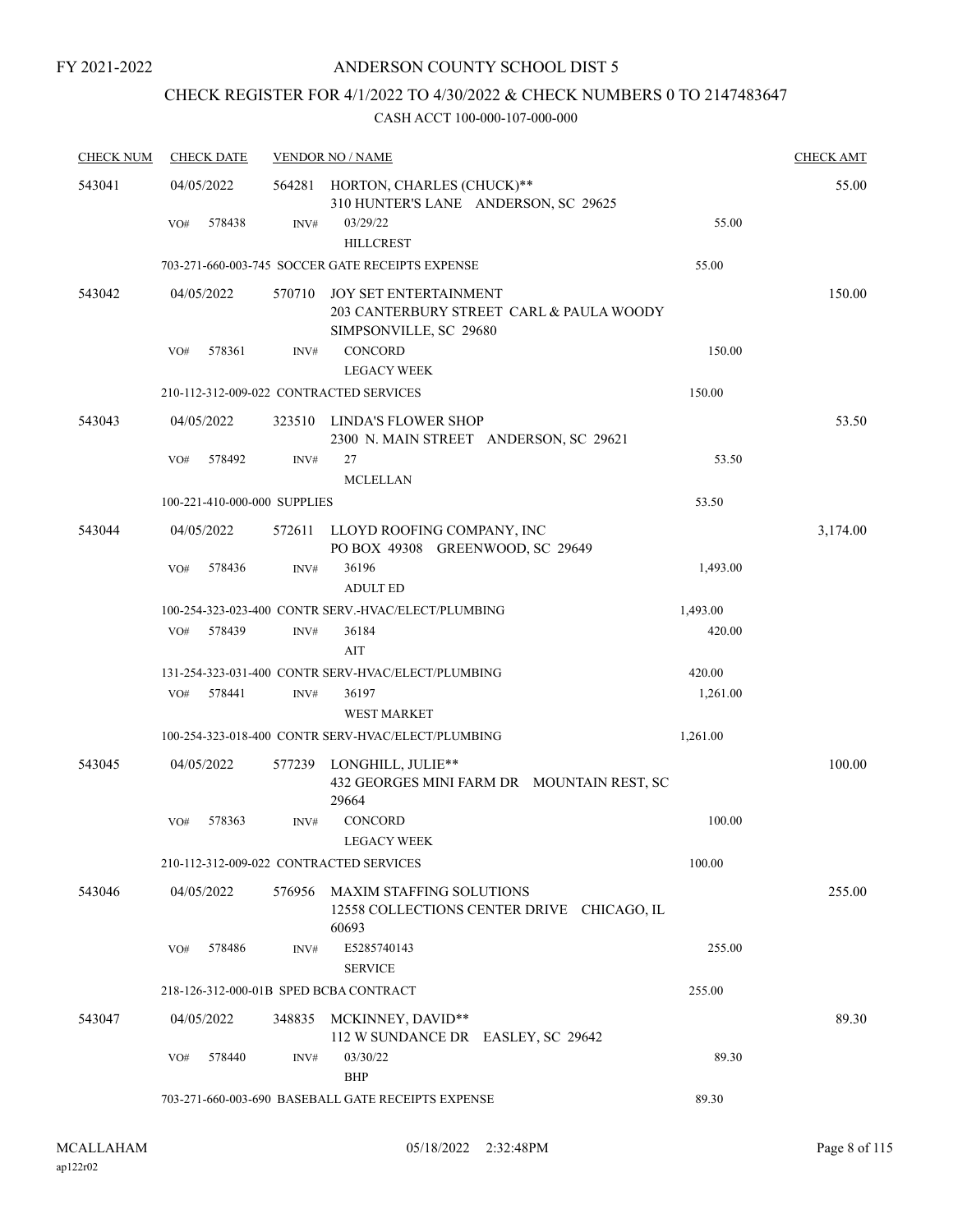# ANDERSON COUNTY SCHOOL DIST 5

# CHECK REGISTER FOR 4/1/2022 TO 4/30/2022 & CHECK NUMBERS 0 TO 2147483647

| <b>CHECK NUM</b> |            | <b>CHECK DATE</b>                |        | <b>VENDOR NO / NAME</b>                                                                         |     |       |          | <b>CHECK AMT</b> |
|------------------|------------|----------------------------------|--------|-------------------------------------------------------------------------------------------------|-----|-------|----------|------------------|
| 543048           | 04/05/2022 |                                  | 565506 | NATIONAL ART EDUCATION ASSOC<br>MEMBER SERVICES 901 PRINCE ST ALEXANDRIA, VA<br>22314           |     |       |          | 30.00            |
|                  | VO#        | 578495                           | INV#   | 804590<br><b>MEMBER #5915114</b>                                                                | PO# | 16096 | 30.00    |                  |
|                  |            | 100-113-410-021-ART ART SUPPLIES |        |                                                                                                 |     |       | 30.00    |                  |
| 543049           | 04/05/2022 |                                  |        | 570608 NATIONAL TECHNICAL HONOR SOCIETY                                                         |     |       |          | 2,695.00         |
|                  | VO#        | 578402                           | INV#   | POBOX 1336 FLAT ROCK, NC 28731<br>188842<br><b>MEMBERSHIP</b>                                   |     |       | 2,695.00 |                  |
|                  |            |                                  |        | 731-271-660-031-823 COSMETOLOGY EXPENSE                                                         |     |       | 540.00   |                  |
|                  |            |                                  |        | 731-271-660-031-833 ENGINEERING - AEROSPACE EXPENSE                                             |     |       | 60.00    |                  |
|                  |            |                                  |        | 731-271-660-031-834 ENGINEERING - MECHANICAL EXPENSE                                            |     |       | 45.00    |                  |
|                  |            | 731-271-660-031-856 NTHS EXPENSE |        |                                                                                                 |     |       | 1,450.00 |                  |
|                  |            |                                  |        | 731-271-660-031-859 BIOMED EXPENSE                                                              |     |       | 165.00   |                  |
|                  |            |                                  |        | 731-271-660-031-860 HEALTH SCIENCE EXPENSE                                                      |     |       | 180.00   |                  |
|                  |            |                                  |        | 731-271-660-031-861 NETWORKING CLASS EXPENSE                                                    |     |       | 15.00    |                  |
|                  |            |                                  |        | 731-271-660-031-864 MECHATRONICS 1 EXPENSE                                                      |     |       | 15.00    |                  |
|                  |            |                                  |        | 731-271-660-031-867 WELDING EXPENSE                                                             |     |       | 30.00    |                  |
|                  |            |                                  |        | 731-271-660-031-868 COMPUTER SCIENCE EXPENSE                                                    |     |       | 30.00    |                  |
|                  |            |                                  |        | 731-271-660-031-869 DIGITAL ARTS & DESIGN EXPENSE                                               |     |       | 60.00    |                  |
|                  |            |                                  |        | 731-271-660-031-871 MEDIA FILM EXPENSE                                                          |     |       | 15.00    |                  |
|                  |            |                                  |        | 731-271-660-031-879 AG BIOSYSTEMS EXPENSE                                                       |     |       | 15.00    |                  |
|                  |            |                                  |        | 731-271-660-031-891 BIOMED 2- RANKIN EXPENSE                                                    |     |       | 75.00    |                  |
| 543050           | 04/05/2022 |                                  | 569972 | ORDER MY STUFF<br>13014 N DALE MABRY HWY SUITE 137 TAMPA, FL<br>33618                           |     |       |          | 130.00           |
|                  | VO#        | 578496                           | INV#   | 174422                                                                                          |     |       | 130.00   |                  |
|                  |            |                                  |        | <b>BANNER</b>                                                                                   |     |       |          |                  |
|                  |            | 852-252-410-000-000 SUPPLIES     |        |                                                                                                 |     |       | 130.00   |                  |
| 543051           | 04/05/2022 |                                  |        | 569027 O'REILLY AUTO PARTS<br>POBOX 9464 ATT: ACCOUNTS RECEIVABLE<br>SPRINGFIELD, MO 65801-9464 |     |       |          | 10.69            |
|                  | VO#        | 578479                           | INV#   | 1430-303294<br><b>SUPPLIES</b>                                                                  |     |       | 10.69    |                  |
|                  |            |                                  |        | 100-254-410-000-001 MAINT. SUPPLIES-STRUCTURES                                                  |     |       | 10.69    |                  |
| 543052           | 04/05/2022 |                                  |        | 577244 OUR WORLD FESITIVAL INC<br>216 BROCKMAN AVE GREENVILLE, SC 29609-3430                    |     |       |          | 1,484.00         |
|                  | VO#        | 578513                           | INV#   | 698677                                                                                          |     |       | 1,484.00 |                  |
|                  |            |                                  |        | <b>CONCORD ELEM</b>                                                                             |     |       |          |                  |
|                  |            |                                  |        | 218-112-410-009-01A ART/MUSIC/PE SUPPLIES                                                       |     |       | 1,484.00 |                  |
| 543053           | 04/05/2022 |                                  | 576957 | PORTIONPAC CHEMICAL CORP<br>PO BOX 67 OTTAWA, IL 61350-0067                                     |     |       |          | 1,153.29         |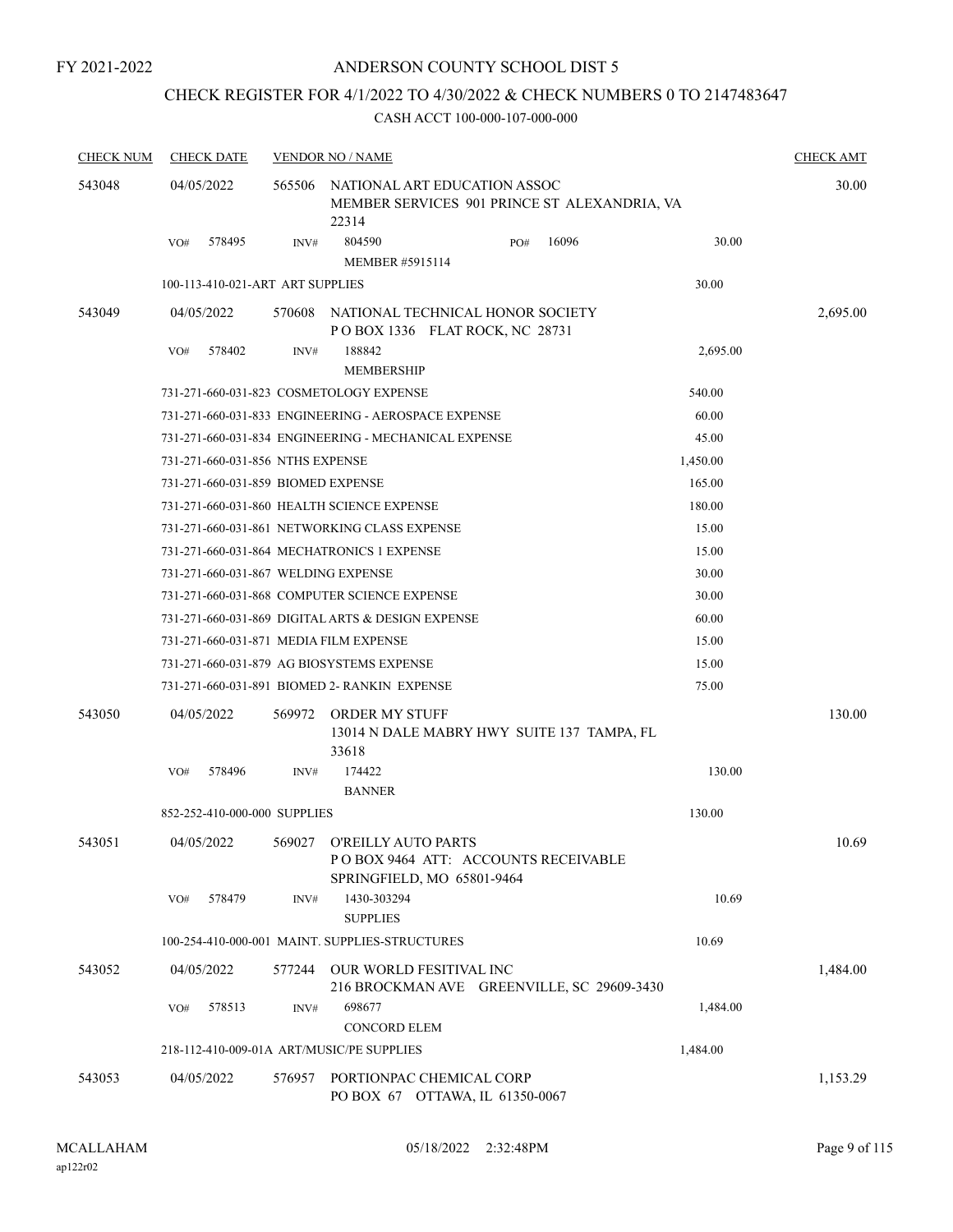# CHECK REGISTER FOR 4/1/2022 TO 4/30/2022 & CHECK NUMBERS 0 TO 2147483647

| <b>CHECK NUM</b> |     | <b>CHECK DATE</b> |                              | <b>VENDOR NO / NAME</b>                                                                         |          | <b>CHECK AMT</b> |
|------------------|-----|-------------------|------------------------------|-------------------------------------------------------------------------------------------------|----------|------------------|
|                  | VO# | 578464            | INV#                         | IN237419<br><b>CHEMICALS</b>                                                                    | 1,153.29 |                  |
|                  |     |                   |                              | 600-256-410-002-CHE CHEMICAL SUPPLIES                                                           | 192.22   |                  |
|                  |     |                   |                              | 600-256-410-006-CHE CHEMICAL SUPPLIES                                                           | 192.22   |                  |
|                  |     |                   |                              | 600-256-410-009-CHE CHEMICAL SUPPLIES                                                           | 192.22   |                  |
|                  |     |                   |                              | 600-256-410-013-CHE CHEMICAL SUPPLIES                                                           | 192.21   |                  |
|                  |     |                   |                              | 600-256-410-016-CHE CHEMICAL SUPPLIES                                                           | 192.21   |                  |
|                  |     |                   |                              | 600-256-410-020-CHE CHEMICAL SUPPLIES                                                           | 192.21   |                  |
| 543054           |     | 04/05/2022        | 569966                       | DEBORAH POTTER**<br>MERCIFUL HEARTS FARM 6101 HIGHWAY 81 NORTH<br>PELZER, SC 29669              |          | 1,050.00         |
|                  | VO# | 578364            | INV#                         | <b>CONCORD</b>                                                                                  | 1,050.00 |                  |
|                  |     |                   |                              | <b>LEGACY WEEK</b>                                                                              |          |                  |
|                  |     |                   |                              | 210-112-312-009-022 CONTRACTED SERVICES                                                         | 1,050.00 |                  |
| 543055           |     | 04/05/2022        | 448514                       | <b>SC DEPT OF EDUCATION</b><br>1429 SENATE ST SUITE 808 MEDICAID SERVICES<br>COLUMBIA, SC 29201 |          | 1,471.29         |
|                  | VO# | 578500            | INV#                         | 2021-2022<br><b>MEDICAID CLAIMING</b>                                                           | 1,471.29 |                  |
|                  |     |                   |                              | 283-414-720-000-000 MEDICAID PYMNTS TO SDE                                                      | 1,471.29 |                  |
| 543056           |     | 04/05/2022        | 576147                       | <b>SCHNEIDER TREE CARE</b><br>713 EAST GREENVILLE ST. SUITE D BOX 284<br>ANDERSON, SC 29621     |          | 307.00           |
|                  | VO# | 578481            | INV#                         | 1724<br><b>WESTSIDE</b>                                                                         | 307.00   |                  |
|                  |     |                   |                              | 100-254-323-003-400 CONTR SERV-HVAC/ELECT/PLUMBING                                              | 307.00   |                  |
| 543057           |     | 04/05/2022        | 478800                       | <b>SC LAW ENFORCEMENT DIVISION</b><br>POBOX 21398 -- FINANCE COLUMBIA, SC<br>29221-1398         |          | 8.00             |
|                  | VO# | 578493            | INV#                         | <b>WATTS</b>                                                                                    | 8.00     |                  |
|                  |     |                   |                              | <b>BACKGROUND CK</b>                                                                            |          |                  |
|                  |     |                   | 100-255-410-000-000 SUPPLIES |                                                                                                 | 8.00     |                  |
| 543058           |     | 04/05/2022        |                              | 568954 SHRED A WAY<br>PO BOX 51132 ATT: ACCOUNTS RECEIVABLE<br>PIEDMONT, SC 29673               |          | 162.00           |
|                  | VO# | 578374            | INV#                         | A100794<br><b>SHREDDING</b>                                                                     | 53.00    |                  |
|                  |     |                   |                              | 100-114-410-002-VEN SUPPLY-ADDT'L FOR LOST VENDING                                              | 53.00    |                  |
|                  | VO# | 578403            | INV#                         | A100918<br><b>SHREDDING</b>                                                                     | 38.00    |                  |
|                  |     |                   |                              | 718-271-660-018-201 MISCELLANEOUS EXPENSE                                                       | 38.00    |                  |
|                  | VO# | 578407            | INV#                         | A100809<br><b>SHREDDING</b>                                                                     | 33.00    |                  |
|                  |     |                   |                              | 719-271-660-019-201 MISCELLANEOUS EXPENSE                                                       | 33.00    |                  |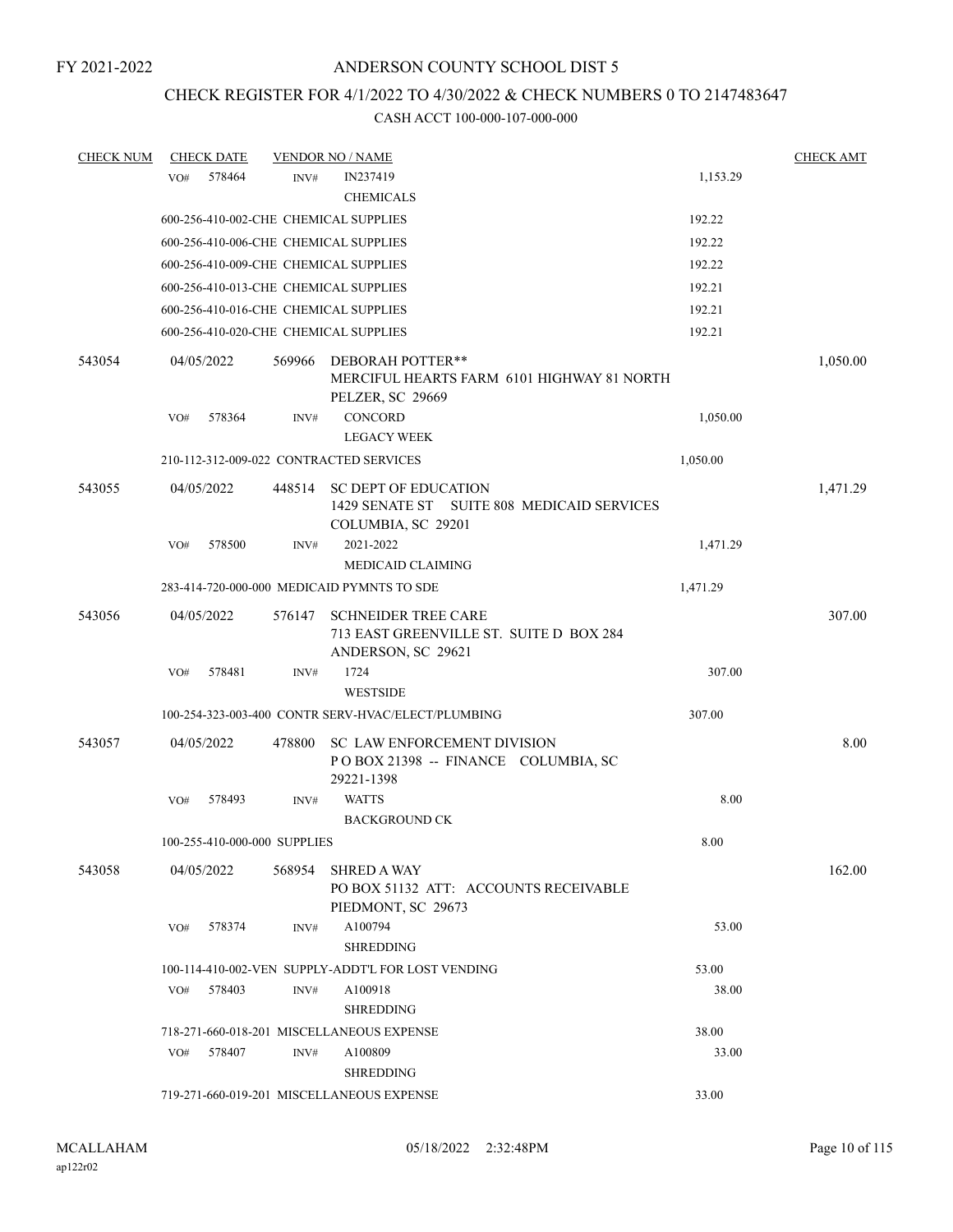# CHECK REGISTER FOR 4/1/2022 TO 4/30/2022 & CHECK NUMBERS 0 TO 2147483647

| <b>CHECK NUM</b> | <b>CHECK DATE</b>                         |                | <b>VENDOR NO / NAME</b>                                                                        |           | <b>CHECK AMT</b> |
|------------------|-------------------------------------------|----------------|------------------------------------------------------------------------------------------------|-----------|------------------|
|                  | 578408<br>VO#                             | INV#           | A100907<br><b>SHREDDING</b>                                                                    | 38.00     |                  |
|                  |                                           |                | 723-190-660-023-911 MISCELLANEOUS- ADULT ED EXPENSE                                            | 38.00     |                  |
| 543059           | 04/05/2022                                | 571007         | SIMPLIFIED OFFICE SYSTEMS<br>6220 BUSH RIVER ROAD COLUMBIA, SC 29212                           |           | 745.02           |
|                  | 578428<br>VO#                             | INV#           | 220325-0022<br><b>COPIES</b>                                                                   | 745.02    |                  |
|                  | 201-112-410-012-000 SUPPLIES              |                |                                                                                                | 745.02    |                  |
| 543060           | 04/05/2022                                | 573809         | <b>SKY ZONE GREENVILLE</b><br>2465 LAURENS ROAD GREENVILLE, SC 29607                           |           | 2,400.00         |
|                  | 578509<br>VO#                             | INV#           | 19386<br>MCCANTS - 4/8                                                                         | 2,400.00  |                  |
|                  |                                           |                | 705-271-660-005-512 HOUSE SYSTEM EXPENSE                                                       | 2,400.00  |                  |
| 543061           | 04/05/2022                                | 577221         | SMALL WORLD MUSICFOLDER.COM INC<br>PO BOX 60582 RPO GRANVILLE PARK VANCOUVER,<br>BC, CA V6H4b9 |           | 340.10           |
|                  | 578425<br>VO#                             | INV#           | V0316133792<br>16039<br>PO#<br><b>MUSIC FOLDER</b>                                             | 340.10    |                  |
|                  | 218-113-410-021-01A ART/MUSIC/PE SUPPLIES |                |                                                                                                | 340.10    |                  |
| 543062           | 04/05/2022                                | 577236         | SPAINHOUR, ERIN**<br>945 WALKER ROAD PENDLETON, SC 29670                                       |           | 100.00           |
|                  | 578366<br>VO#                             | INV#           | <b>CONCORD</b><br><b>LEGACY WEEK</b>                                                           | 100.00    |                  |
|                  | 210-112-312-009-022 CONTRACTED SERVICES   |                |                                                                                                | 100.00    |                  |
| 543063           | 04/05/2022                                | 571484         | <b>STAPLES ADVANTAGE</b><br>PO BOX 105748 ATLANTA, GA 30348-5748                               |           | 173.27           |
|                  | 578405<br>VO#                             | INV#           | 8065723838<br><b>SUPPLIES</b>                                                                  | 173.27    |                  |
|                  |                                           |                | 714-271-660-014-201 MISCELLANEOUS EXPENSE                                                      | 173.27    |                  |
| 543064           | 04/05/2022                                | 570805         | STATE DEPT OF EDUCATION<br>1429 SENATE STREET ROOM 303B COLUMBIA, SC<br>29201                  |           | 4,598.47         |
|                  | 578341<br>VO#                             | INV#           | 20/21 UNSPENT<br><b>BALANCE</b>                                                                | 4,598.47  |                  |
|                  | 332-000-423-000-000 DUE TO STATE DEPT.    |                |                                                                                                | 4,598.47  |                  |
| 543065           | 04/05/2022                                | 574096         | SUMMIT CONSTRUCTION GROUP LLS<br>101 CONCORD CIRCLE ANDERSON, SC 29621                         |           | 25,000.00        |
|                  | 578392<br>VO#                             | INV#           | 202162<br>PO#<br>15051<br><b>BOTTLE FILL STATIONS</b>                                          | 25,000.00 |                  |
|                  |                                           |                | 505-254-410-000-WTR WATER BOTTLE FILL STATIONS                                                 | 25,000.00 |                  |
| 543066           | 04/05/2022                                | 576973         | SUNBELT STAFFING, LLC<br>PO BOX 934411 ATLANTA, GA 31193-4411                                  |           | 5,280.00         |
|                  | 578358<br>VO#                             | $\text{INV}\#$ | 20356337<br>15422<br>PO#                                                                       | 2,840.00  |                  |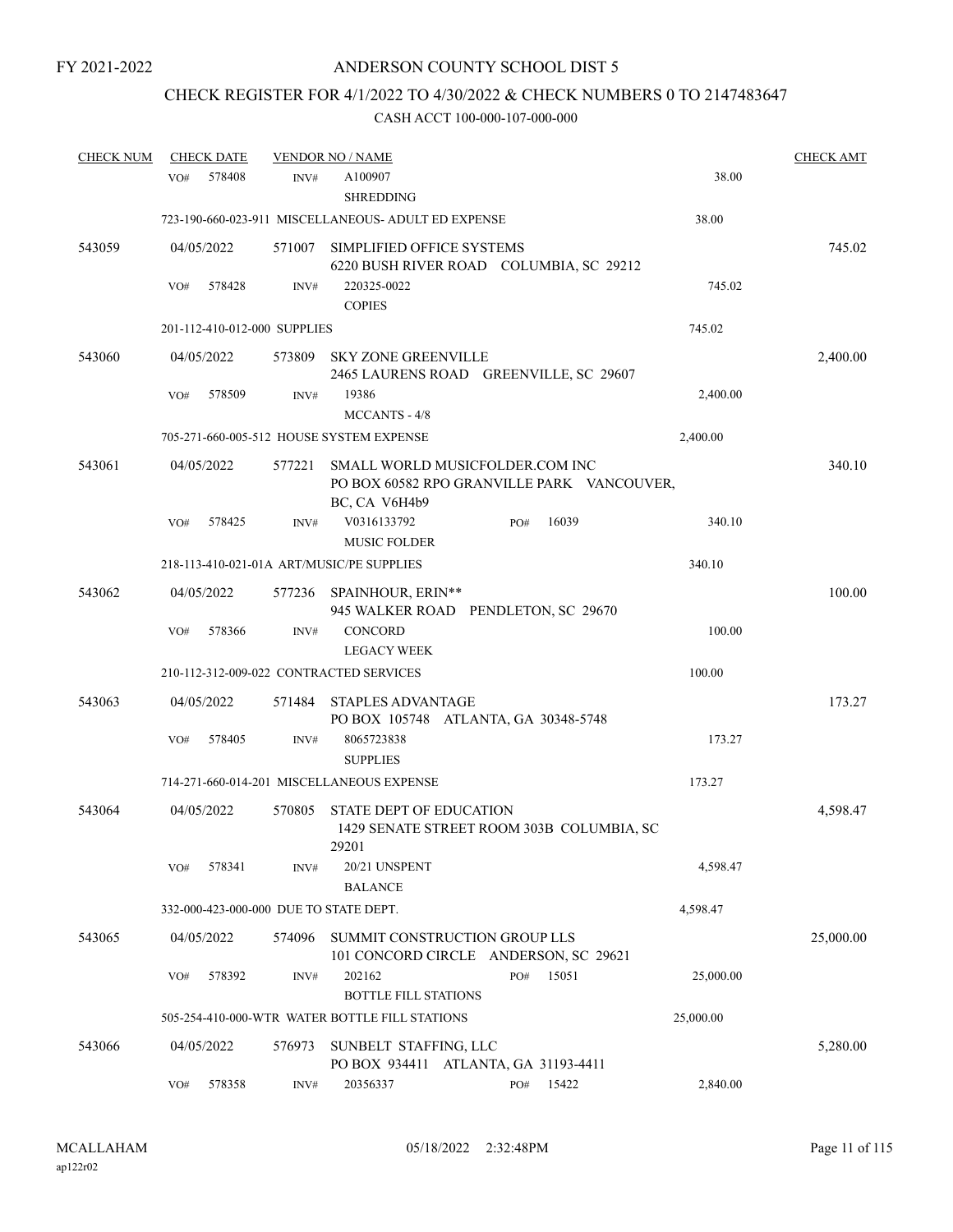# CHECK REGISTER FOR 4/1/2022 TO 4/30/2022 & CHECK NUMBERS 0 TO 2147483647

| <b>CHECK NUM</b> | <b>CHECK DATE</b>                        |        | <b>VENDOR NO / NAME</b><br><b>ARMSTRONG</b>                           |     |       |          | <b>CHECK AMT</b> |
|------------------|------------------------------------------|--------|-----------------------------------------------------------------------|-----|-------|----------|------------------|
|                  | 203-127-312-000-000 PURCHASED SERVICES   |        |                                                                       |     |       | 2,840.00 |                  |
|                  | 578391<br>VO#                            | INV#   | 20347900                                                              | PO# | 15422 | 2,440.00 |                  |
|                  |                                          |        | <b>ARMSTRONG</b>                                                      |     |       |          |                  |
|                  | 203-127-312-000-000 PURCHASED SERVICES   |        |                                                                       |     |       | 2,440.00 |                  |
|                  |                                          |        |                                                                       |     |       |          |                  |
| 543067           | 04/05/2022                               | 569972 | THE JUICE PLUS+ COMPANY                                               |     |       |          | 75.97            |
|                  | 578385                                   |        | 140 CRESCENT DR COLLIERVILLE, TN 38017                                |     |       | 75.97    |                  |
|                  | VO#                                      | INV#   | USI94225665<br><b>SUPPLIES</b>                                        |     |       |          |                  |
|                  |                                          |        | 900-127-410-002-HBW HEATHER WOHLERS 21/22 SUPPLIES                    |     |       | 75.97    |                  |
|                  |                                          |        |                                                                       |     |       |          |                  |
| 543068           | 04/05/2022                               | 575708 | THEBOOKPC.COM, INC                                                    |     |       |          | 542.00           |
|                  |                                          |        | 1811 SARDIS ROAD N, STE 214 CHARLOTTE, NC<br>28270                    |     |       |          |                  |
|                  | VO#<br>578355                            | INV#   | 22-33377                                                              | PO# | 16106 | 542.00   |                  |
|                  |                                          |        | <b>MINI IPAD</b>                                                      |     |       |          |                  |
|                  | 100-266-314-019-000 REPAIRS TO EQUIPMENT |        |                                                                       |     |       | 542.00   |                  |
|                  |                                          |        |                                                                       |     |       |          |                  |
| 543069           | 04/05/2022                               | 576955 | <b>THERAPIA STAFFING</b>                                              |     |       |          | 877.50           |
|                  | 578394<br>VO#                            | INV#   | PO BOX 207841 DALLAS, TX 75320<br>36644                               | PO# | 15630 | 877.50   |                  |
|                  |                                          |        | <b>TELETHERAPY</b>                                                    |     |       |          |                  |
|                  | 203-127-312-000-000 PURCHASED SERVICES   |        |                                                                       |     |       | 877.50   |                  |
|                  |                                          |        |                                                                       |     |       |          |                  |
| 543070           | 04/05/2022                               | 576122 | THERE IS HOPE COUNSELING, LLC                                         |     |       |          | 3,150.00         |
|                  |                                          |        | ROYCE V. MILLER 144 THOMAS GREEN BLVD, SUITE<br>223 CLEMSON, SC 29631 |     |       |          |                  |
|                  | 578393<br>VO#                            | INV#   | 161818                                                                | PO# | 15430 | 1,575.00 |                  |
|                  |                                          |        | <b>MARCH 22</b>                                                       |     |       |          |                  |
|                  |                                          |        | 237-128-313-002-021 STUDENT SERVICES/COUNSELOR                        |     |       | 787.50   |                  |
|                  |                                          |        | 237-128-313-003-021 STUDENT SERVICES/COUNSELOR                        |     |       | 787.50   |                  |
|                  | 578461<br>VO#                            | INV#   | 161819                                                                | PO# | 15430 | 1,575.00 |                  |
|                  |                                          |        | 03/29/22                                                              |     |       |          |                  |
|                  |                                          |        | 237-128-313-002-021 STUDENT SERVICES/ COUNSELOR                       |     |       | 787.50   |                  |
|                  |                                          |        | 237-128-313-003-021 STUDENT SERVICES/ COUNSELOR                       |     |       | 787.50   |                  |
|                  |                                          |        |                                                                       |     |       |          |                  |
| 543071           | 04/05/2022                               | 577238 | TRUDEL, JARED**<br>133 THOMAS GREEN BLVD SUITE 205B CLEMSON, SC       |     |       |          | 550.00           |
|                  |                                          |        | 29631                                                                 |     |       |          |                  |
|                  | 578370<br>VO#                            | INV#   | CONCORD                                                               |     |       | 550.00   |                  |
|                  |                                          |        | <b>LEGACY WEEK</b>                                                    |     |       |          |                  |
|                  |                                          |        | 709-271-660-009-201 MISCELLANEOUS EXPENSE                             |     |       | 550.00   |                  |
| 543072           | 04/05/2022                               | 576674 | UPSTATE INDUSTRIAL SUPPLIES INC                                       |     |       |          | 1,181.66         |
|                  |                                          |        | PO BOX 469 SANDY SPRINGS, SC 29677                                    |     |       |          |                  |
|                  | 578345<br>VO#                            | INV#   | 73926                                                                 | PO# | 16036 | 1,181.66 |                  |
|                  |                                          |        | <b>SUPPLIES</b>                                                       |     |       |          |                  |
|                  |                                          |        | 900-115-410-031-053 HAAS FOUND-ADV MANUF (AIT)                        |     |       | 1,181.66 |                  |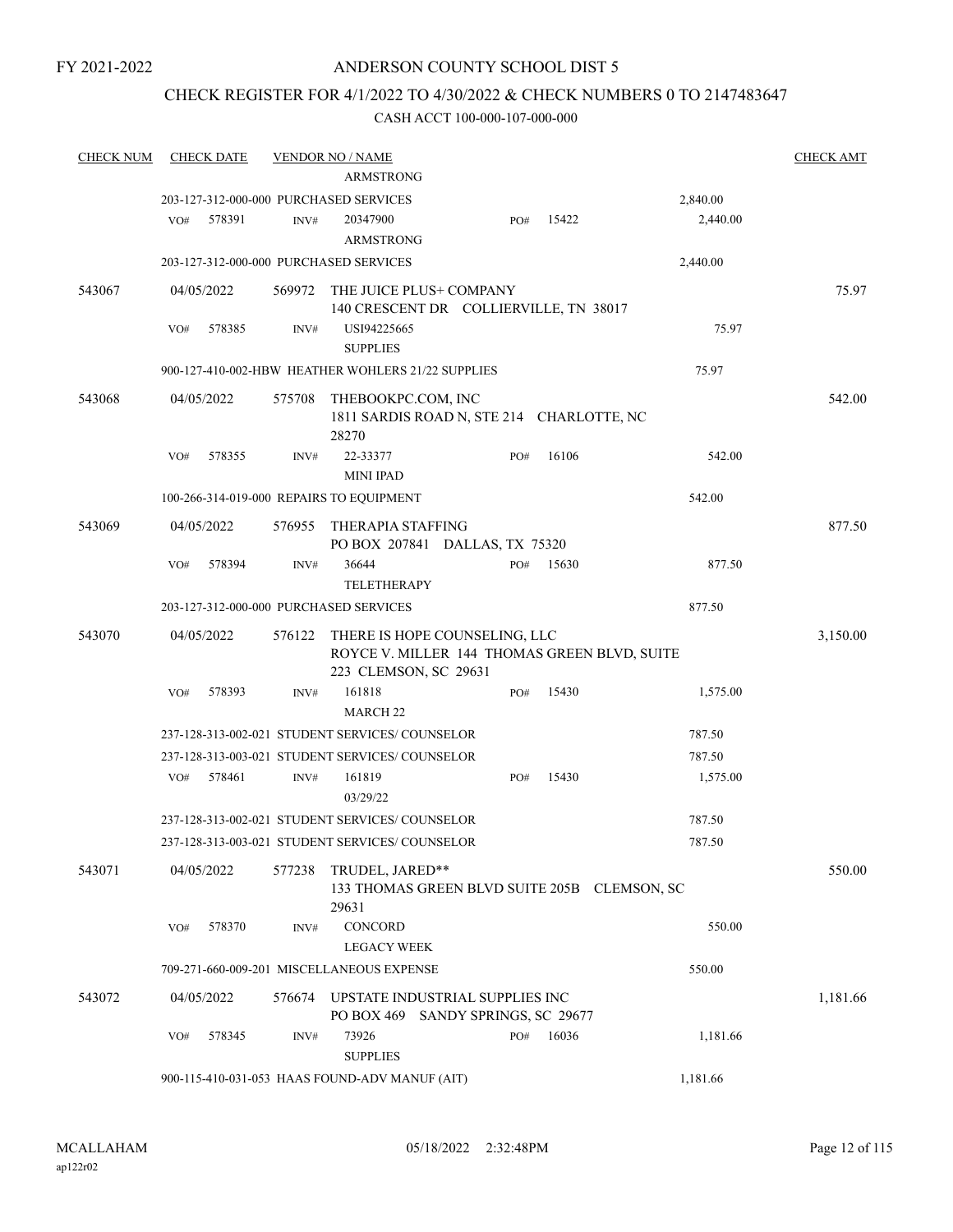# CHECK REGISTER FOR 4/1/2022 TO 4/30/2022 & CHECK NUMBERS 0 TO 2147483647

| <b>CHECK NUM</b> | <b>CHECK DATE</b>                      |        | <b>VENDOR NO / NAME</b>                                                                        |                  | <b>CHECK AMT</b> |
|------------------|----------------------------------------|--------|------------------------------------------------------------------------------------------------|------------------|------------------|
| 543073           | 04/05/2022                             | 510950 | US POSTAL SERVICE<br>CMRS-TMS PO BOX 7247-0217 PHILADELPHIA, PA<br>19170-0217                  |                  | 7,500.00         |
|                  | 578430<br>VO#                          | INV#   | <b>METER'</b><br><b>POSTAGE</b>                                                                | 7,500.00         |                  |
|                  | 100-252-410-000-000 SUPPLIES           |        |                                                                                                | 7,500.00         |                  |
| 543074           | 04/05/2022                             | 573864 | WELLS FARGO VENDOR FIN SERV<br>PO BOX 105743 ATLANTA, GA 30348-5743                            |                  | 222.56           |
|                  | 578397<br>VO#                          | INV#   | 50195446891<br>15082<br>PO#<br><b>COPIER</b>                                                   | 222.56           |                  |
|                  | 100-147-410-018-000 SUPPLIES           |        |                                                                                                | 222.56           |                  |
| 543075           | 04/05/2022                             | 573081 | WORLD OF COCA-COLA<br>121 BAKER STREET ATLANTA, GA 30313                                       |                  | 923.47           |
|                  | VO#<br>578406                          | INV#   | 756313<br><b>CALHOUN</b>                                                                       | 923.47           |                  |
|                  |                                        |        | 714-271-660-014-355 FIELD TRIPS GRADE 5 EXPENSE                                                | 923.47           |                  |
| 543076           | 04/05/2022                             |        | 574864 HATLEY, CRAIG MARKUS<br>XERVANT 29520 COMMUNITY ROAD ALBEMARLE,<br>NC 28001             |                  | 2,500.00         |
|                  | 578356<br>VO#                          | INV#   | 2022-INV1456<br><b>SECURITY ASSESSMENT</b>                                                     | 2,500.00         |                  |
|                  | 100-266-312-000-000 PURCHASED SERVICES |        |                                                                                                | 2,500.00         |                  |
| 543077           | 04/05/2022                             |        | 577208 YAHL, DAVID**<br>14 CHANNEL LANE SALEM, SC 29676                                        |                  | 134.30           |
|                  | 578437<br>VO#                          | INV#   | 03/29/22<br><b>HILLCREST</b>                                                                   | 134.30           |                  |
|                  |                                        |        | 703-271-660-003-745 SOCCER GATE RECEIPTS EXPENSE                                               | 134.30           |                  |
| 543078           | 04/07/2022                             | 576412 | AMAZON CAPITAL SERVICES<br>PO BOX 035184 SEATTLE, WA 98124-5184                                |                  | 6,019.23         |
|                  | 578544<br>VO#                          | INV#   | <b>PURCHASES</b><br>#A2QG7V7TDJIMYY                                                            | 6,019.23         |                  |
|                  | 100-112-410-000-000 SUPPLIES           |        |                                                                                                | 92.17            |                  |
|                  |                                        |        | 100-113-410-005-INQ INQUIRY BASED LEARNING                                                     | 761.79           |                  |
|                  |                                        |        | 100-113-410-005-INQ INQUIRY BASED LEARNING                                                     | 130.14           |                  |
|                  | 100-212-410-000-000 SUPPLIES           |        | 100-113-410-005-INQ INQUIRY BASED LEARNING                                                     | 438.92<br>288.60 |                  |
|                  | 100-221-410-000-000 SUPPLIES           |        |                                                                                                | 9.13             |                  |
|                  | 100-221-410-000-MHC MHC SUPPLIES       |        |                                                                                                | 216.34           |                  |
|                  | 100-221-410-000-MHC MHC SUPPLIES       |        |                                                                                                | 211.47           |                  |
|                  | 100-221-410-000-TST SUPPLIES-TESTING   |        |                                                                                                | 299.90           |                  |
|                  | 100-221-410-000-TST SUPPLIES-TESTING   |        |                                                                                                | 195.72           |                  |
|                  | 100-221-410-000-TST SUPPLIES-TESTING   |        |                                                                                                | 37.32            |                  |
|                  |                                        |        | 100-266-345-000-000 TECHNOLOGY INFRASTRUCTURE<br>100-266-345-000-000 TECHNOLOGY INFRASTRUCTURE | 105.90<br>455.45 |                  |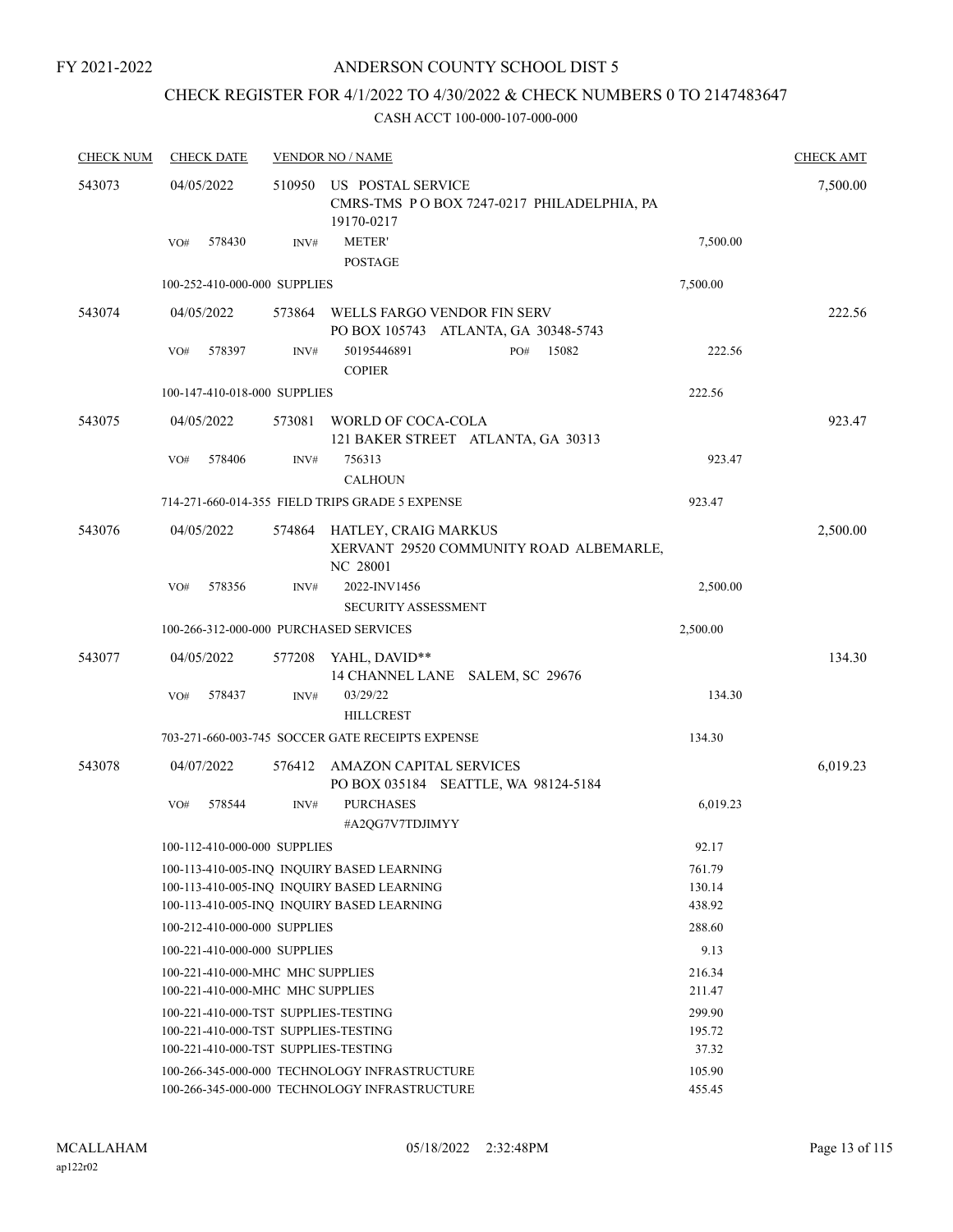# CHECK REGISTER FOR 4/1/2022 TO 4/30/2022 & CHECK NUMBERS 0 TO 2147483647

| <b>CHECK NUM</b> | <b>CHECK DATE</b>                          |             | <b>VENDOR NO / NAME</b>                                               |           | <b>CHECK AMT</b> |
|------------------|--------------------------------------------|-------------|-----------------------------------------------------------------------|-----------|------------------|
|                  | 201-112-410-012-000 SUPPLIES               |             |                                                                       | 99.62     |                  |
|                  | 203-127-410-001-000 SUPPLIES-LD/DD/OHI     |             |                                                                       | 336.64    |                  |
|                  | 326-111-410-000-000 SCIENCE KITS SUPPLIES  |             |                                                                       | 200.11    |                  |
|                  |                                            |             | 709-271-660-009-201 MISCELLANEOUS EXPENSE                             | 218.04    |                  |
|                  |                                            |             | 712-271-660-012-324 POSTIVE BEHAVIOR I.S. EXPENSE                     | 133.65    |                  |
|                  | 713-271-660-013-228 ART EXPENSE            |             |                                                                       | $-112.30$ |                  |
|                  |                                            |             | 802-113-410-005-004 TEACHER CADET/PRO TEAM SUPPLIES                   | 156.54    |                  |
|                  |                                            |             | 802-113-410-005-004 TEACHER CADET/PRO TEAM SUPPLIES                   | 28.54     |                  |
|                  |                                            |             | 802-113-410-005-004 TEACHER CADET/PRO TEAM SUPPLIES                   | 64.41     |                  |
|                  | 871-113-410-000-000 SUPPLIES               |             |                                                                       | 127.27    |                  |
|                  | 900-147-410-018-B11 BEST GRANT - E DARNELL |             |                                                                       | 275.66    |                  |
|                  | 900-147-410-018-B11 BEST GRANT - E DARNELL |             |                                                                       | 1,248.20  |                  |
| 543079           | 04/07/2022                                 | 570876      | ANDERSON COUNTY TREASURER                                             |           | 41.00            |
|                  |                                            |             | ATTN: MANDY DOCKINS P.O. BOX 8002 ANDERSON,                           |           |                  |
|                  | 578547                                     |             | SC 29622<br>040040301                                                 | 41.00     |                  |
|                  | VO#                                        | INV#        | <b>REGISTRATION</b>                                                   |           |                  |
|                  | 203-127-312-000-000 PURCHASED SERVICES     |             |                                                                       | 41.00     |                  |
|                  |                                            |             |                                                                       |           |                  |
| 543080           | 04/07/2022                                 | 570950      | ANDERSON COUNTY SHERIFF'S OFFICE<br>ATTN: JAMIE LAZAR 305 CAMSON ROAD |           | 157.50           |
|                  |                                            |             | ANDERSON, SC 29621                                                    |           |                  |
|                  | 578546<br>VO#                              | INV#        | APRIL <sub>4</sub>                                                    | 157.50    |                  |
|                  |                                            |             | <b>TL HANNA</b>                                                       |           |                  |
|                  |                                            |             | 702-271-660-002-690 BASEBALL GATE RECEIPTS EXPENSE                    | 78.75     |                  |
|                  | 702-271-660-002-742 LACROSSE GATE EXPENSE  |             |                                                                       | 78.75     |                  |
| 543081           | 04/07/2022                                 | 577249      | ATLANTA ZOO                                                           |           | 1,209.30         |
|                  |                                            |             | 800 CHEROKEE AVE SE ATLANTA, GA 30015                                 |           |                  |
|                  | 578620<br>VO#                              | INV#        | 9167615                                                               | 1,209.30  |                  |
|                  |                                            |             | <b>CALHOUN ELEM</b>                                                   |           |                  |
|                  |                                            |             | 714-271-660-014-355 FIELD TRIPS GRADE 5 EXPENSE                       | 1,209.30  |                  |
| 543082           | 04/07/2022                                 | 570814 AT&T | $(864 M09-9122)$                                                      |           | 935.66           |
|                  |                                            |             | PO BOX 105262 ATTN: ACCOUNTS RECEIVABLE                               |           |                  |
|                  |                                            |             | ATLANTA, GA 30348-5262                                                |           |                  |
|                  | 578551<br>VO#                              | INV#        | 864 M09-9122                                                          | 935.66    |                  |
|                  |                                            |             | <b>SERVICE</b>                                                        |           |                  |
|                  | 100-266-340-000-000 TELEPHONE              |             |                                                                       | 935.66    |                  |
| 543083           | 04/07/2022                                 | 566585      | <b>BANK OF AMERICA</b>                                                |           | 1,468.78         |
|                  |                                            |             | PO BOX 15731 ATT: ACCOUNTS RECEIVABLE                                 |           |                  |
|                  |                                            |             | WILMINGTON, DE 19886-5731                                             |           |                  |
|                  | 578650<br>VO#                              | INV#        | <b>ACCT 1172</b>                                                      | 1,468.78  |                  |
|                  |                                            |             | <b>PURCHASES</b>                                                      |           |                  |
|                  | 900-188-410-000-006 HOMELESS SUPPLIES      |             |                                                                       | 1,468.78  |                  |
| 543084           | 04/07/2022                                 |             | 569356 BATTERIES PLUS - 251                                           |           | 521.00           |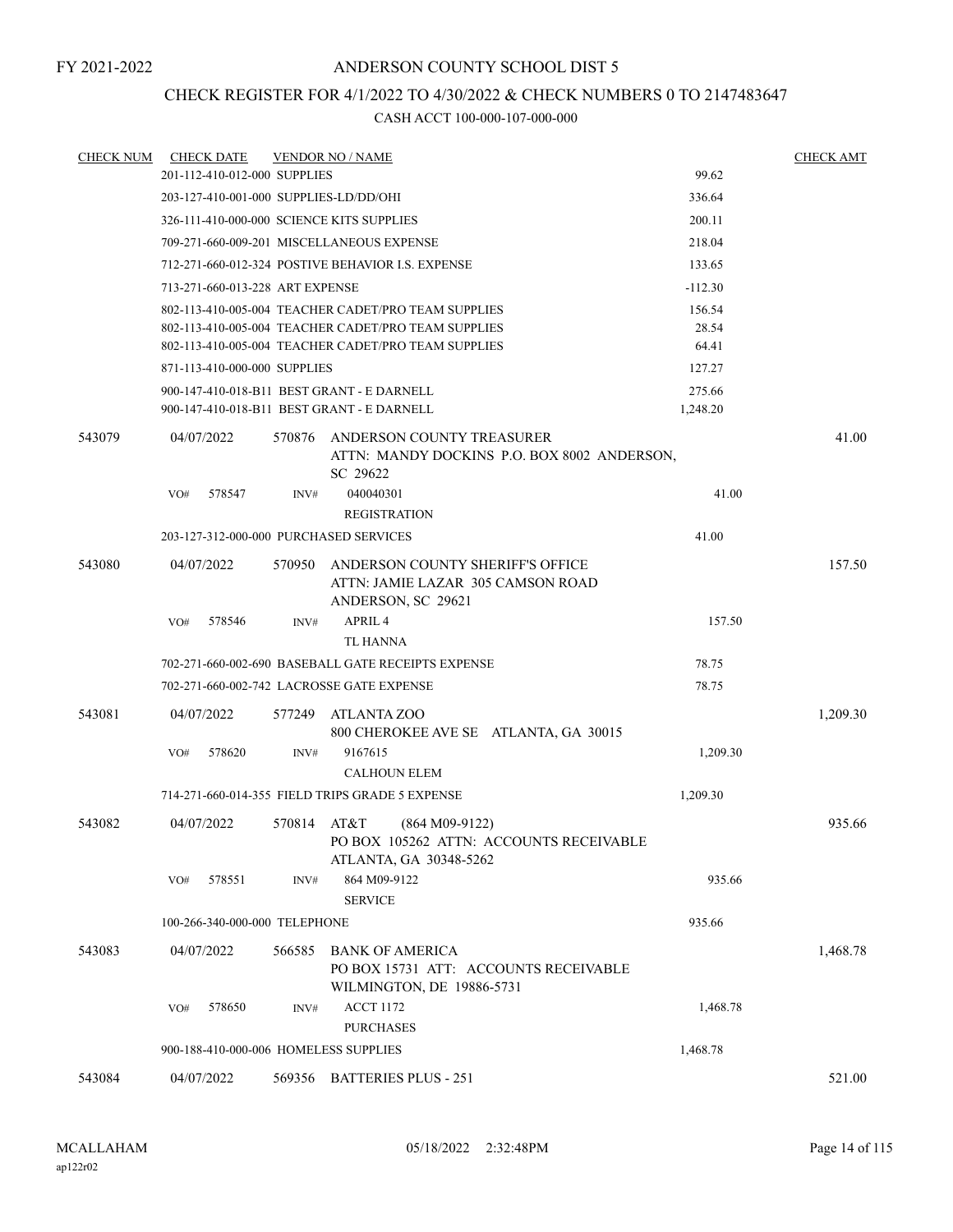# ANDERSON COUNTY SCHOOL DIST 5

# CHECK REGISTER FOR 4/1/2022 TO 4/30/2022 & CHECK NUMBERS 0 TO 2147483647

| <b>CHECK NUM</b> |     | <b>CHECK DATE</b> |        | <b>VENDOR NO / NAME</b>                             |     |       |          | <b>CHECK AMT</b> |
|------------------|-----|-------------------|--------|-----------------------------------------------------|-----|-------|----------|------------------|
|                  |     |                   |        | 3319-D NORTH MAIN ST ATT: ACCOUNTS                  |     |       |          |                  |
|                  |     |                   |        | RECEIVABLE ANDERSON, SC 29621                       |     |       |          |                  |
|                  | VO# | 578554            | INV#   | P49993176                                           |     |       | 152.15   |                  |
|                  |     |                   |        | <b>SUPPLIES</b>                                     |     |       |          |                  |
|                  |     |                   |        | 100-254-410-000-001 MAINT. SUPPLIES-STRUCTURES      |     |       | 152.15   |                  |
|                  | VO# | 578555            | INV#   | P50058575                                           |     |       | 175.91   |                  |
|                  |     |                   |        | <b>SUPPLIES</b>                                     |     |       |          |                  |
|                  |     |                   |        | 100-254-410-021-001 SUPPLIES - MAINTENANCE          |     |       | 175.91   |                  |
|                  | VO# | 578556            | INV#   | P50220840                                           |     |       | 192.94   |                  |
|                  |     |                   |        | <b>SUPPLIES</b>                                     |     |       |          |                  |
|                  |     |                   |        | 100-254-410-010-001 SUPPLIES - MAINTENANCE          |     |       | 96.47    |                  |
|                  |     |                   |        | 100-254-410-016-001 SUPPLIES - MAINTENANCE          |     |       | 96.47    |                  |
|                  |     |                   |        |                                                     |     |       |          |                  |
| 543085           |     | 04/07/2022        | 575063 | BAYADA HOME HEALTH CARE, INC.                       |     |       |          | 1,851.00         |
|                  |     | 578557            |        | PO BOX 536446 PITTSBURGH, PA 15253-5906<br>17244296 |     |       | 1,426.00 |                  |
|                  | VO# |                   | INV#   |                                                     |     |       |          |                  |
|                  |     |                   |        | <b>TLH NURSING</b>                                  |     |       |          |                  |
|                  |     |                   |        | 100-213-312-000-000 PURCHASED SERVICES              |     |       | 1,426.00 |                  |
|                  | VO# | 578649            | INV#   | 17244296                                            | PO# | 15586 | 425.00   |                  |
|                  |     |                   |        | <b>SOUTHWOOD</b>                                    |     |       |          |                  |
|                  |     |                   |        | 203-127-312-021-000 PURCHASED SERVICES              |     |       | 425.00   |                  |
| 543086           |     | 04/07/2022        | 567918 | BERNHARDT HOUSE OF VIOLINS LLC                      |     |       |          | 7.63             |
|                  |     |                   |        | 5 CATEECHEE AVE ATT: ACCOUNTS RECEIVABLE            |     |       |          |                  |
|                  |     |                   |        | GREENVILLE, SC 29605                                |     |       |          |                  |
|                  | VO# | 578558            | INV#   | 273044                                              |     |       | 7.63     |                  |
|                  |     |                   |        | SOUTHWOOD                                           |     |       |          |                  |
|                  |     |                   |        | 100-113-410-021-COB CHORUS, ORCHESTRA & BAND        |     |       | 7.63     |                  |
| 543087           |     | 04/07/2022        | 569972 | CHRISTINA HAYS                                      |     |       |          | 140.00           |
|                  |     |                   |        | 232 STREAMS WAY ANDERSON, SC 29626                  |     |       |          |                  |
|                  | VO# | 578542            | INV#   | <b>NNAAP</b>                                        |     |       | 140.00   |                  |
|                  |     |                   |        | REIMBURSEMENT                                       |     |       |          |                  |
|                  |     |                   |        | 328-115-312-031-000 PURCHASED SERVICES              |     |       | 95.00    |                  |
|                  |     |                   |        | 328-115-312-031-000 PURCHASED SERVICES              |     |       | 45.00    |                  |
|                  |     |                   |        | CLEMSON UNIVERSITY/SCCMS                            |     |       |          |                  |
| 543088           |     | 04/07/2022        | 570869 | CETL AT CLEMSON UNIVERSITY 100 TECHNOLOGY DR        |     |       |          | 1,375.00         |
|                  |     |                   |        | CLEMSON, SC 29634-0977                              |     |       |          |                  |
|                  | VO# | 578563            | INV#   | W0977380020                                         | PO# | 15126 | 1,375.00 |                  |
|                  |     |                   |        | <b>ST JOSEPHS</b>                                   |     |       |          |                  |
|                  |     |                   |        | 263-370-312-000-SJC PS- ST JOSEPH CATHOLIC          |     |       | 1,375.00 |                  |
|                  |     |                   |        |                                                     |     |       |          |                  |
| 543089           |     | 04/07/2022        | 571072 | CLEMSON UNIV ACCOUNTING SERVICES                    |     |       |          | 300.00           |
|                  |     |                   |        | 391 COLLEGE AVE SUITE 301 CLEMSON, SC 29634         |     |       |          |                  |
|                  | VO# | 578651            | INV#   | W0322379981                                         |     |       | 300.00   |                  |
|                  |     |                   |        | <b>FIELD TRIP</b>                                   |     |       |          |                  |
|                  |     |                   |        | 731-271-660-031-811 MISCELLANEOUS EXPENSE           |     |       | 300.00   |                  |
| 543090           |     | 04/07/2022        |        | 574613 COCA-COLA BOTTLING CO CONSOLIDATED           |     |       |          | 4,511.61         |
|                  |     |                   |        |                                                     |     |       |          |                  |
|                  |     |                   |        |                                                     |     |       |          |                  |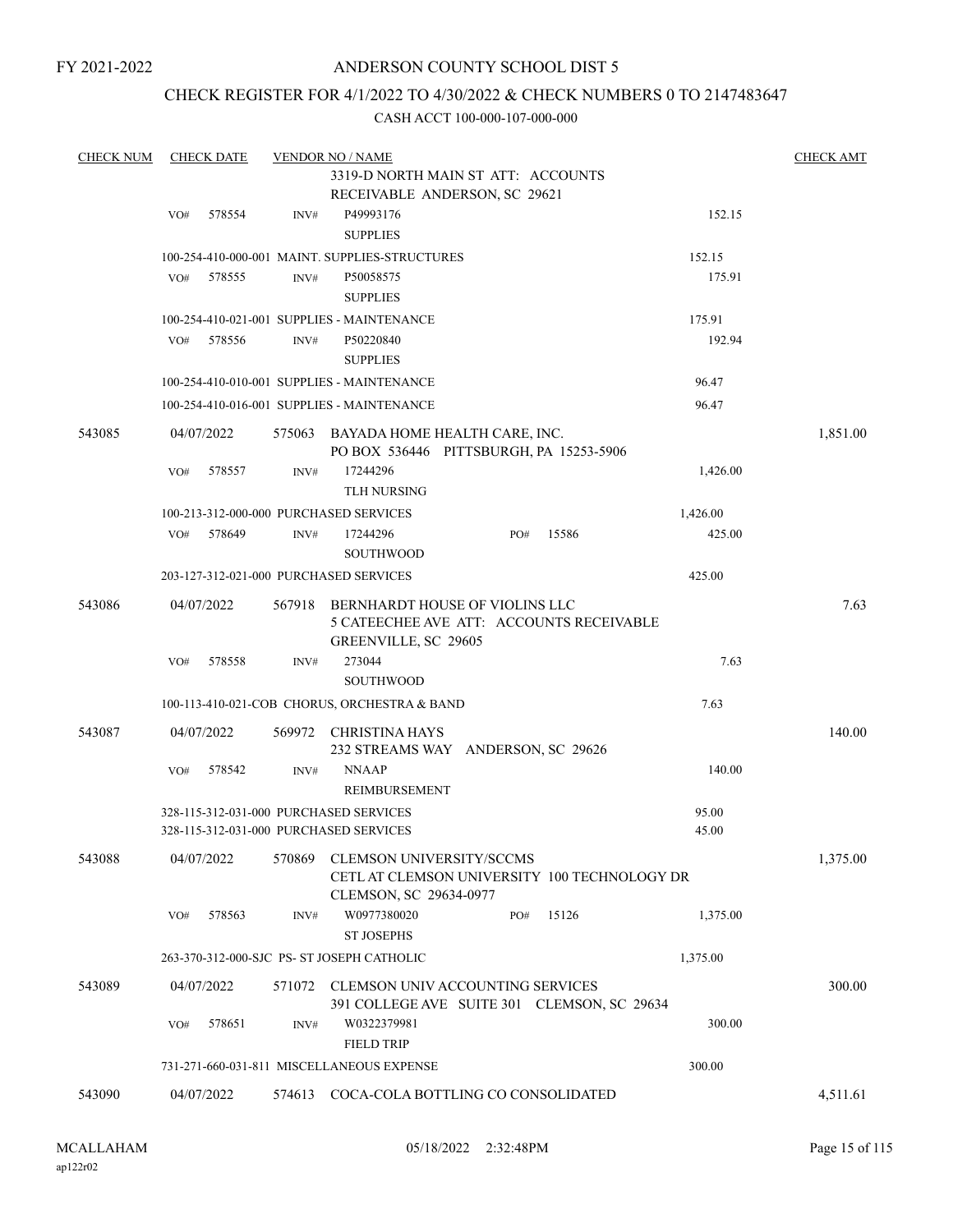# ANDERSON COUNTY SCHOOL DIST 5

# CHECK REGISTER FOR 4/1/2022 TO 4/30/2022 & CHECK NUMBERS 0 TO 2147483647

| <b>CHECK NUM</b> |     | <b>CHECK DATE</b>                  |        | <b>VENDOR NO / NAME</b>                        |                                                                            |       |           | <b>CHECK AMT</b> |
|------------------|-----|------------------------------------|--------|------------------------------------------------|----------------------------------------------------------------------------|-------|-----------|------------------|
|                  |     |                                    |        |                                                | PO BOX 602937 CHARLOTTE, NC 28260-2937                                     |       |           |                  |
|                  | VO# | 578652                             | INV#   | <b>MARCH 2022</b>                              |                                                                            |       | 4,511.61  |                  |
|                  |     |                                    |        | CUST# 500410911                                |                                                                            |       |           |                  |
|                  |     | 600-256-460-002-000 FOOD           |        |                                                |                                                                            |       | 918.48    |                  |
|                  |     | 600-256-460-003-000 FOOD           |        |                                                |                                                                            |       | 1,602.12  |                  |
|                  |     | 631-256-460-031-000 PURCHASED FOOD |        |                                                |                                                                            |       | 1,991.01  |                  |
| 543091           |     | 04/07/2022                         | 569972 | DANA HILL                                      |                                                                            |       |           | 1,775.00         |
|                  |     |                                    |        |                                                | MONTESSORI OF ANDERSON 280 SAM MCGEE RD                                    |       |           |                  |
|                  |     |                                    |        | ANDERSON, SC 29621                             |                                                                            |       |           |                  |
|                  | VO# | 578519                             | INV#   | <b>REGISTRATION</b>                            |                                                                            |       | 1,775.00  |                  |
|                  |     |                                    |        | REIMBURSEMENT                                  |                                                                            |       |           |                  |
|                  |     |                                    |        | 263-370-312-000-MSA PS-MONTESSORI SCH OF AND   |                                                                            |       | 1,455.86  |                  |
|                  |     |                                    |        | 267-370-312-000-MSA PS-MONTESSORI SCH OF AND   |                                                                            |       | 319.14    |                  |
| 543092           |     | 04/07/2022                         | 198651 | <b>DELL MARKETING</b>                          |                                                                            |       |           | 1,472.00         |
|                  |     |                                    |        |                                                | PO BOX 534118 ATT: ACCOUNTS RECEIVABLE                                     |       |           |                  |
|                  | VO# | 578564                             | INV#   | ATLANTA, GA 30353-4118<br>10574103172          | PO#                                                                        | 16124 | 1,472.00  |                  |
|                  |     |                                    |        | <b>TECHNOLOGY</b>                              |                                                                            |       |           |                  |
|                  |     |                                    |        | 100-266-314-000-000 REPAIRS TO EQUIPMENT       |                                                                            |       | 1,472.00  |                  |
|                  |     |                                    |        |                                                |                                                                            |       |           |                  |
| 543093           |     | 04/07/2022                         | 575808 |                                                | DUE SOUTH COFFEE ROASTERS<br>1320 HAMPTON AVE. EXT. UNIT 4B GREENVILLE, SC |       |           | 394.16           |
|                  |     |                                    |        | 29601                                          |                                                                            |       |           |                  |
|                  | VO# | 578653                             | INV#   | R5274                                          |                                                                            |       | 192.12    |                  |
|                  |     |                                    |        | <b>SUPPLIES</b>                                |                                                                            |       |           |                  |
|                  |     | 631-256-460-031-000 PURCHASED FOOD |        |                                                |                                                                            |       | 192.12    |                  |
|                  | VO# | 578654                             | INV#   | R5175                                          |                                                                            |       | 202.04    |                  |
|                  |     |                                    |        | <b>SUPPLIES</b>                                |                                                                            |       |           |                  |
|                  |     | 631-256-460-031-000 PURCHASED FOOD |        |                                                |                                                                            |       | 202.04    |                  |
| 543094           |     | 04/07/2022                         | 211302 | <b>DUKE ENERGY</b>                             |                                                                            |       |           | 41,745.27        |
|                  |     |                                    |        |                                                | PO BOX 1094 CHARLOTTE, NC 28201-1094                                       |       |           |                  |
|                  | VO# | 578623                             | INV#   | DUE APRIL 25                                   |                                                                            |       | 41,745.27 |                  |
|                  |     |                                    |        | <b>UTILITIES</b>                               |                                                                            |       |           |                  |
|                  |     |                                    |        | 100-254-470-000-000 ENERGY-ELECTRICITY & WATER |                                                                            |       | 4,752.71  |                  |
|                  |     |                                    |        | 100-254-470-000-000 ENERGY-ELECTRICITY & WATER |                                                                            |       | 76.75     |                  |
|                  |     |                                    |        | 100-254-470-001-000 ENERGY-ELECTRICITY & WATER |                                                                            |       | 83.90     |                  |
|                  |     |                                    |        | 100-254-470-002-000 ENERGY-ELECTRICITY & WATER |                                                                            |       | 106.94    |                  |
|                  |     |                                    |        | 100-254-470-003-000 ENERGY-ELECTRICITY & WATER |                                                                            |       | 18,025.58 |                  |
|                  |     |                                    |        | 100-254-470-005-000 ENERGY-ELECTRICITY & WATER |                                                                            |       | 77.72     |                  |
|                  |     |                                    |        | 100-254-470-007-000 ENERGY-ELECTRICITY & WATER |                                                                            |       | 3,918.79  |                  |
|                  |     |                                    |        | 100-254-470-009-000 ENERGY-ELECTRICITY & WATER |                                                                            |       | 3,939.80  |                  |
|                  |     |                                    |        | 100-254-470-012-000 ENERGY-ELECTRICITY & WATER |                                                                            |       | 28.05     |                  |
|                  |     |                                    |        | 100-254-470-014-000 ENERGY-ELECTRICITY & WATER |                                                                            |       | 47.47     |                  |
|                  |     |                                    |        | 100-254-470-015-000 ENERGY-ELECTRICITY & WATER |                                                                            |       | 25.18     |                  |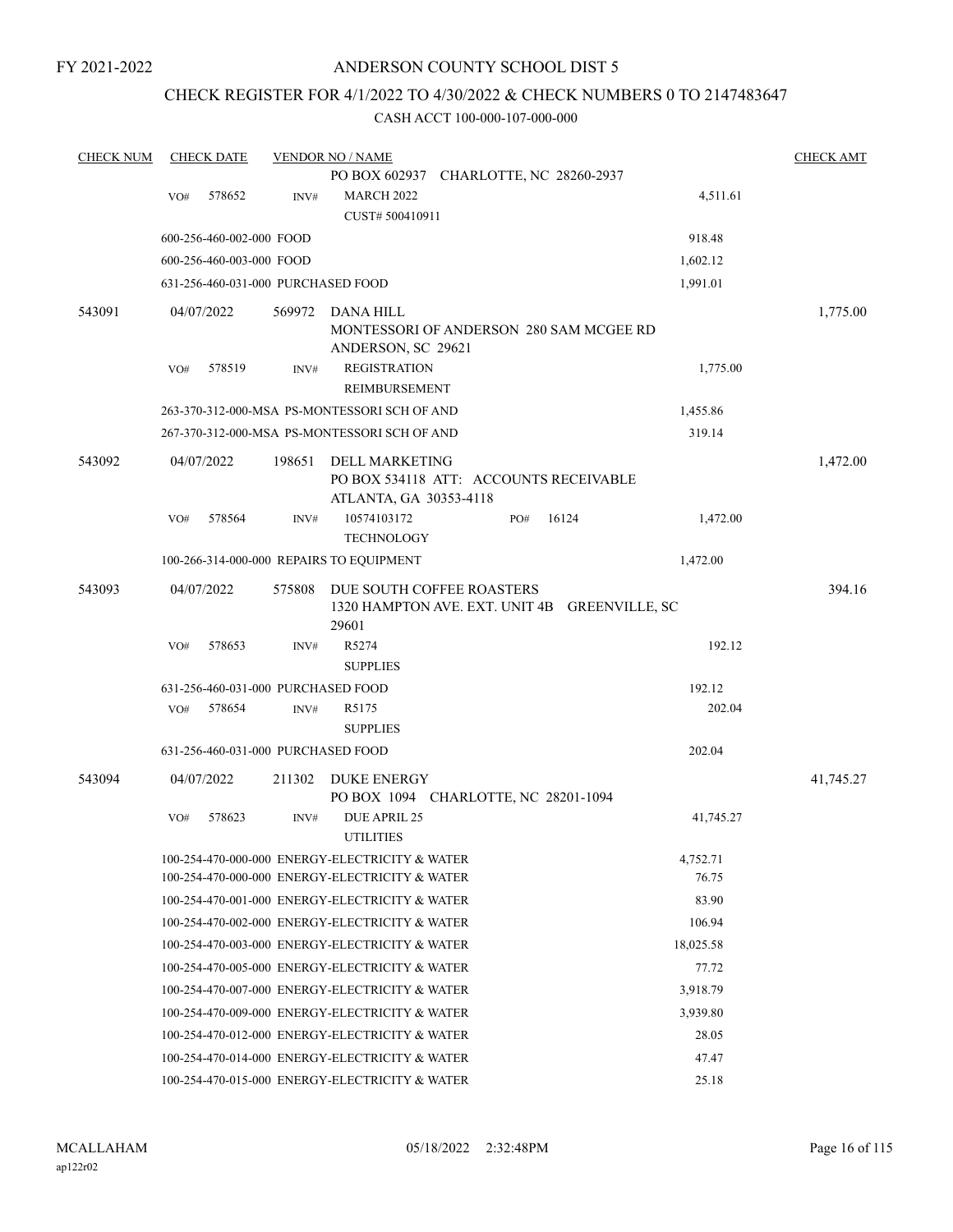# CHECK REGISTER FOR 4/1/2022 TO 4/30/2022 & CHECK NUMBERS 0 TO 2147483647

| <b>CHECK NUM</b> | <b>CHECK DATE</b>                         |        | <b>VENDOR NO / NAME</b>                                                                                                                                                                                                                                |                                           |                                                  | <b>CHECK AMT</b> |
|------------------|-------------------------------------------|--------|--------------------------------------------------------------------------------------------------------------------------------------------------------------------------------------------------------------------------------------------------------|-------------------------------------------|--------------------------------------------------|------------------|
|                  |                                           |        | 100-254-470-016-000 ENERGY-ELECTRICITY & WATER                                                                                                                                                                                                         |                                           | 21.50                                            |                  |
|                  |                                           |        | 100-254-470-018-000 ENERGY-ELECTRICITY & WATER                                                                                                                                                                                                         |                                           | 3,289.37                                         |                  |
|                  |                                           |        | 100-254-470-019-000 ENERGY-ELECTRICITY & WATER                                                                                                                                                                                                         |                                           | 26.48                                            |                  |
|                  |                                           |        | 131-254-470-031-000 ENERGY-ELECTRICITY/WATER                                                                                                                                                                                                           |                                           | 7,325.03                                         |                  |
| 543095           | 04/07/2022                                | 577251 | ELECTRIC CITY THERAPY<br>2802 EAST NORTH AVE ANDERSON, SC 29625                                                                                                                                                                                        |                                           |                                                  | 2,167.50         |
|                  | VO#<br>578565                             | INV#   | 1009<br><b>SPEECH THERAPY</b>                                                                                                                                                                                                                          |                                           | 2,167.50                                         |                  |
|                  | 203-127-312-007-000 PURCHASED SERVICES    |        |                                                                                                                                                                                                                                                        |                                           | 722.50                                           |                  |
|                  | 203-127-312-008-000 PURCHASED SERVICES    |        |                                                                                                                                                                                                                                                        |                                           | 722.50                                           |                  |
|                  | 203-127-312-009-000 PURCHASED SERVICES    |        |                                                                                                                                                                                                                                                        |                                           | 722.50                                           |                  |
| 543096           | 04/07/2022                                | 179840 | ENCORE TECHNOLOGY GROUP LLC<br>DEPT 720017 P.O. BOX 1335 CHARLOTTE, NC<br>28201-1335                                                                                                                                                                   |                                           |                                                  | 8,100.00         |
|                  | 578567<br>VO#                             | INV#   | 162428<br><b>DUE ACCESS</b>                                                                                                                                                                                                                            | 15964<br>PO#                              | 8,100.00                                         |                  |
|                  |                                           |        | 100-266-545-000-000 1 TO 1 LEASE PAYMENTS                                                                                                                                                                                                              |                                           | 8,100.00                                         |                  |
| 543097           | 04/07/2022                                | 235200 | FLAGHOUSE, INC<br>07604                                                                                                                                                                                                                                | 601 FLAGHOUSE DRIVE HASBROUCK HEIGHTS, NJ |                                                  | 387.44           |
|                  | 578568<br>VO#                             | INV#   | V024768100016<br><b>ACCT 227140</b>                                                                                                                                                                                                                    | 16022<br>PO#                              | 387.44                                           |                  |
|                  | 218-112-410-014-01A ART/MUSIC/PE SUPPLIES |        |                                                                                                                                                                                                                                                        |                                           | 387.44                                           |                  |
| 543098           | 04/07/2022                                | 574009 | FUN EXPRESS, LLC<br>PO BOX 14463 DES MOINES, IA 50306                                                                                                                                                                                                  |                                           |                                                  | 37.15            |
|                  | 578575<br>VO#                             | INV#   | 715874658<br><b>NEVITT FOREST</b>                                                                                                                                                                                                                      |                                           | 37.15                                            |                  |
|                  |                                           |        | 712-271-660-012-324 POSTIVE BEHAVIOR I.S. EXPENSE                                                                                                                                                                                                      |                                           | 37.15                                            |                  |
| 543099           | 04/07/2022                                | 259400 | HAMMOND WATER DISTRICT<br>4315 HWY 29 NORTH BELTON, SC 29627-9796                                                                                                                                                                                      |                                           |                                                  | 17,283.44        |
|                  | 578625<br>VO#                             | INV#   | <b>JAN-MARCH</b><br><b>UTILITIES</b>                                                                                                                                                                                                                   |                                           | 17,283.44                                        |                  |
|                  |                                           |        | 100-254-470-002-000 ENERGY-ELECTRICITY & WATER<br>100-254-470-002-000 ENERGY-ELECTRICITY & WATER<br>100-254-470-002-000 ENERGY-ELECTRICITY & WATER<br>100-254-470-002-000 ENERGY-ELECTRICITY & WATER<br>100-254-470-002-000 ENERGY-ELECTRICITY & WATER |                                           | 120.20<br>4,249.49<br>458.45<br>271.35<br>211.60 |                  |
|                  |                                           |        | 100-254-470-013-000 ENERGY-ELECTRICITY & WATER<br>100-254-470-013-000 ENERGY-ELECTRICITY & WATER                                                                                                                                                       |                                           | 1,263.82<br>120.20                               |                  |
|                  |                                           |        | 100-254-470-017-000 ENERGY-ELECTRICITY & WATER                                                                                                                                                                                                         |                                           | 5,232.06                                         |                  |
|                  |                                           |        | 100-254-470-020-000 ENERGY-ELECTRICITY & WATER<br>100-254-470-020-000 ENERGY-ELECTRICITY & WATER                                                                                                                                                       |                                           | 120.20<br>5,236.07                               |                  |
| 543100           | 04/07/2022                                |        | 577250 HANKS, LACEY**                                                                                                                                                                                                                                  |                                           |                                                  | 706.20           |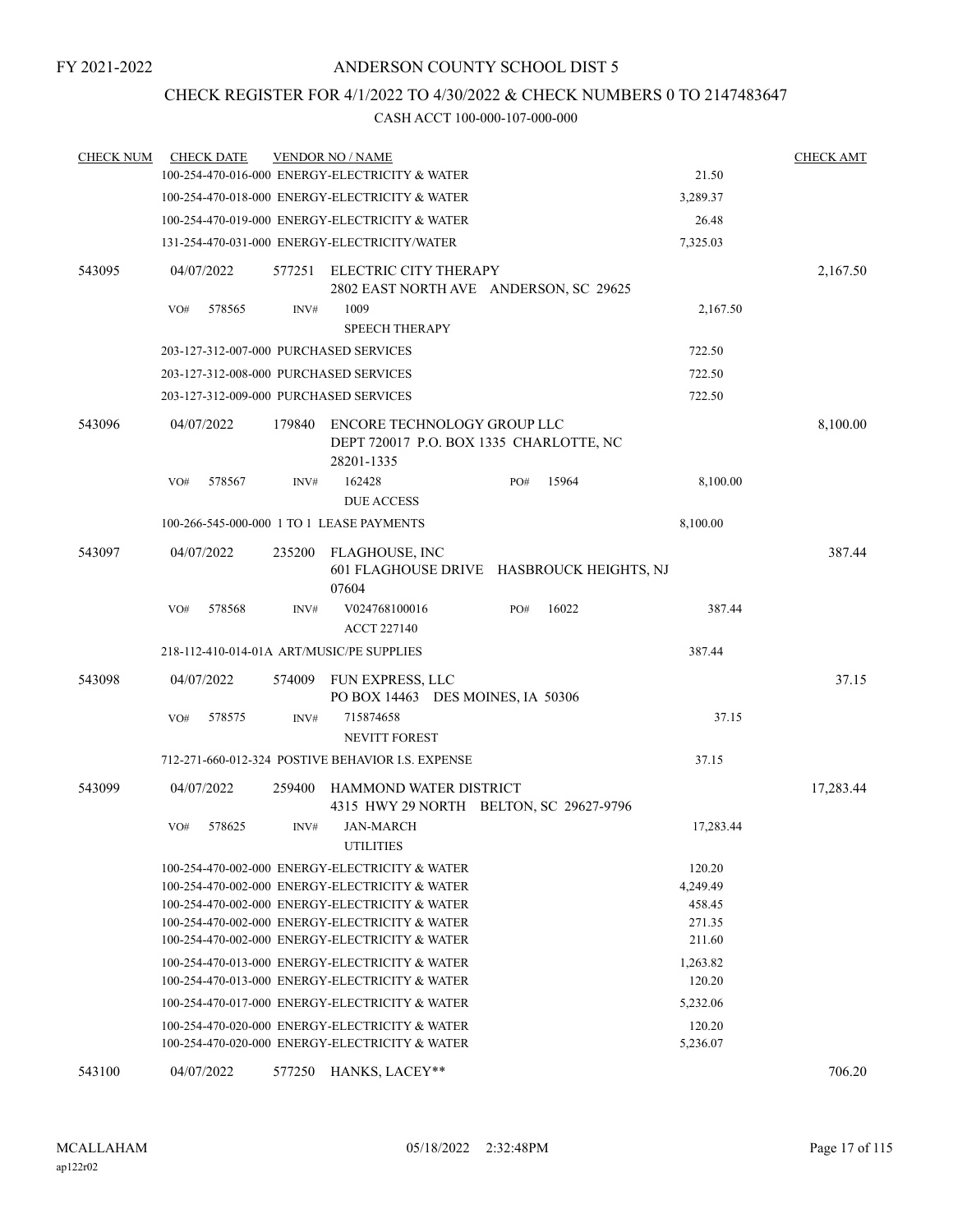# ANDERSON COUNTY SCHOOL DIST 5

# CHECK REGISTER FOR 4/1/2022 TO 4/30/2022 & CHECK NUMBERS 0 TO 2147483647

| <b>CHECK NUM</b> |     | <b>CHECK DATE</b> |        | <b>VENDOR NO / NAME</b>                                                                      |                | <b>CHECK AMT</b> |
|------------------|-----|-------------------|--------|----------------------------------------------------------------------------------------------|----------------|------------------|
|                  |     |                   |        | N2 ICE CREAM FACTORY 122 W. WHITNER ST<br>ANDERSON, SC 29624                                 |                |                  |
|                  | VO# | 578576            | INV#   | 001<br><b>MIDWAY ELEM</b>                                                                    | 706.20         |                  |
|                  |     |                   |        | 717-190-660-017-353 FIELD TRIPS GRADE 3 EXPENSE                                              | 706.20         |                  |
| 543101           |     | 04/07/2022        |        | 575547 HELLO LITERACY<br>1116 MINNIE DRIVE RALEIGH, NC 27603                                 |                | 367.00           |
|                  | VO# | 578577            | INV#   | 03302022<br><b>VIRTUAL PD</b>                                                                | 367.00         |                  |
|                  |     |                   |        | 201-224-333-010-000 TRIPS AND CONFERENCES                                                    | 367.00         |                  |
| 543102           |     | 04/07/2022        |        | 576917 HOLSTON GASES INC<br>545 W. BAXTER AVENUE KNOXVILLE, TN 37921                         |                | 417.26           |
|                  | VO# | 578579            | INV#   | PO 15349<br>PO#<br>15349<br><b>SUPPLIES</b>                                                  | 417.26         |                  |
|                  |     |                   |        | 329-115-410-031-000 SUPPLIES-STATE EQUIPMENT<br>329-115-410-031-000 SUPPLIES-STATE EQUIPMENT | 65.75<br>58.59 |                  |
|                  |     |                   |        | 329-115-410-031-000 SUPPLIES-STATE EQUIPMENT                                                 | 292.92         |                  |
| 543103           |     | 04/07/2022        | 569972 | <b>JENNA PATCH</b><br>MONTESSORI OF ANDERSON 280 SAM MCGEE RD<br>ANDERSON, SC 29621          |                | 375.00           |
|                  | VO# | 578517            | INV#   | <b>REGISTRATION</b><br>REIMBURSEMENT                                                         | 375.00         |                  |
|                  |     |                   |        | 263-370-312-000-MSA PS-MONTESSORI SCH OF AND                                                 | 375.00         |                  |
| 543104           |     | 04/07/2022        | 569972 | JOEL SPARKS<br>1715 HARRIS BRIDGE RD ANDERSON, SC 29621                                      |                | 157.20           |
|                  | VO# | 578648            | INV#   | LUNCH REFUND<br><b>NORTH POINTE</b>                                                          | 157.20         |                  |
|                  |     |                   |        | 600-000-474-013-000 REVENUES COLLECTED IN ADVANCE                                            | 157.20         |                  |
| 543105           |     | 04/07/2022        |        | 311075 KOVALESKI, JACK**<br>RT 14 101 BROOK DRIVE GREENVILLE, SC 29607                       |                | 200.00           |
|                  | VO# | 578582            | INV#   | <b>TL HANNA</b><br><b>BOOKING FEES</b>                                                       | 200.00         |                  |
|                  |     |                   |        | 702-271-660-002-743 SOCCER BOYS EXPENSE                                                      | 100.00         |                  |
|                  |     |                   |        | 702-271-660-002-744 SOCCER GIRLS EXPENSE                                                     | 100.00         |                  |
| 543106           |     | 04/07/2022        | 576956 | <b>MAXIM STAFFING SOLUTIONS</b><br>12558 COLLECTIONS CENTER DRIVE CHICAGO, IL<br>60693       |                | 340.00           |
|                  | VO# | 578583            | INV#   | E5388280143<br><b>SERVICE</b>                                                                | 340.00         |                  |
|                  |     |                   |        | 218-126-312-000-01B SPED BCBA CONTRACT                                                       | 340.00         |                  |
| 543107           |     | 04/07/2022        | 575505 | MCCOLLUM, CHRISTOPER**<br>LUMBERJACK TREE SERVICE PO BOX 14161<br>ANDERSON, SC 29624         |                | 1,000.00         |
|                  | VO# | 578584            | INV#   | 200                                                                                          | 1,000.00       |                  |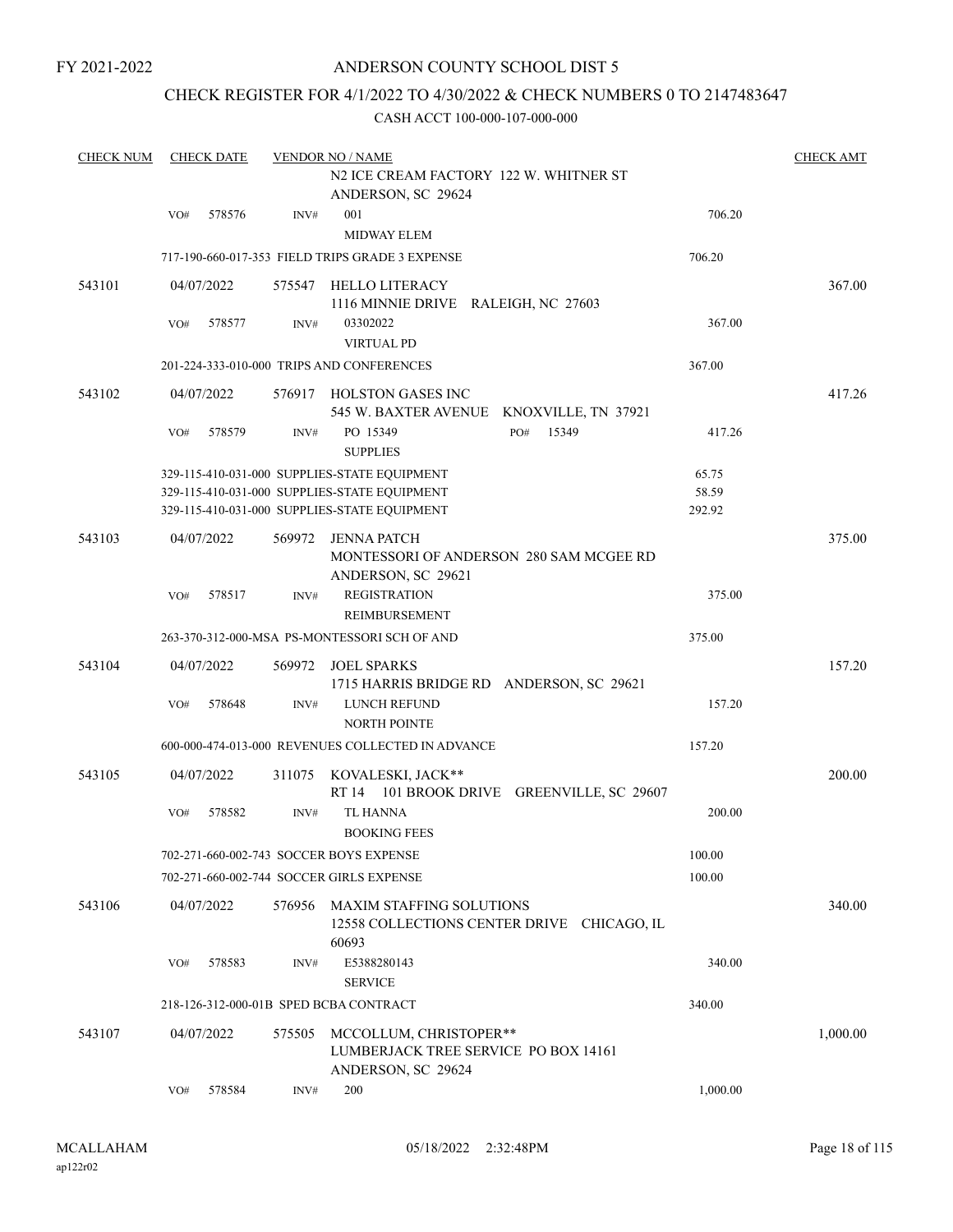# ANDERSON COUNTY SCHOOL DIST 5

# CHECK REGISTER FOR 4/1/2022 TO 4/30/2022 & CHECK NUMBERS 0 TO 2147483647

| <b>CHECK NUM</b> | <b>CHECK DATE</b>              |        | <b>VENDOR NO / NAME</b>                                                                         |          | <b>CHECK AMT</b> |
|------------------|--------------------------------|--------|-------------------------------------------------------------------------------------------------|----------|------------------|
|                  |                                |        | <b>HOMELAN PARK</b>                                                                             |          |                  |
|                  |                                |        | 100-254-323-011-400 CONTR SERV-HVAC/ELECT/PLUMBING                                              | 1,000.00 |                  |
| 543108           | 04/07/2022                     | 574634 | MCKENZIE, EDWARD**<br>964 JESSE BYRD RD HARTSVILLE, SC 29550                                    |          | 2,880.00         |
|                  | VO#<br>578585                  | INV#   | 292<br>14881<br>PO#                                                                             | 2,880.00 |                  |
|                  |                                |        | <b>MAINTENANCE</b>                                                                              |          |                  |
|                  |                                |        | 100-255-323-000-000 CONTRACTED SERVICES                                                         | 2,880.00 |                  |
| 543109           | 04/07/2022                     | 569972 | <b>MOLLY MOORHEAD</b><br>MONTESSORI OF ANDERSON 280 SAM MCGEE RD<br>ANDERSON, SC 29621          |          | 375.00           |
|                  | 578518<br>VO#                  | INV#   | <b>REGISTRATION</b><br>REIMBURSEMENT                                                            | 375.00   |                  |
|                  |                                |        | 263-370-312-000-MSA PS-MONTESSORI SCH OF AND                                                    | 375.00   |                  |
| 543110           | 04/07/2022                     | 569027 | <b>O'REILLY AUTO PARTS</b><br>POBOX 9464 ATT: ACCOUNTS RECEIVABLE<br>SPRINGFIELD, MO 65801-9464 |          | 327.22           |
|                  | 578662<br>VO#                  | INV#   | 1430-305152<br><b>SUPPLIES</b>                                                                  | 327.22   |                  |
|                  |                                |        | 100-255-323-000-ACT ACTIVITY BUS CONTRACTED SERVICES                                            | 327.22   |                  |
| 543111           | 04/07/2022                     | 397350 | PAPER SUPPLY INC.<br>POBOX 166 ATT: ACCOUNTS RECEIVABLE<br>ANDERSON, SC 29622                   |          | 344.92           |
|                  | 578591<br>VO#                  | INV#   | 118387<br><b>CONTAINERS</b>                                                                     | 160.50   |                  |
|                  | 631-256-410-031-000 SUPPLIES   |        |                                                                                                 | 160.50   |                  |
|                  | 578592<br>VO#                  | INV#   | 118865                                                                                          | 184.42   |                  |
|                  |                                |        | <b>CONTAINERS</b>                                                                               |          |                  |
|                  | 631-256-410-031-000 SUPPLIES   |        |                                                                                                 | 184.42   |                  |
| 543112           | 04/07/2022                     | 576474 | PAXEN PUBLISHING, LLC<br>2194 HIGHWAY A1A SUITE 208 INDIAN HARBOUR<br><b>BEACH, FL 32937</b>    |          | 300.56           |
|                  | VO#<br>578593                  | INV#   | SI-007160<br><b>MATERIALS</b>                                                                   | 300.56   |                  |
|                  | 243-181-410-023-000 SUPPLIES   |        |                                                                                                 | 300.56   |                  |
| 543113           | 04/07/2022                     | 568036 | PIEDMONT NATURAL GAS<br>PO BOX 1246 CHARLOTTE, NC 28201-1246                                    |          | 7,743.76         |
|                  | 578624<br>VO#                  | INV#   | DUE APRIL 19<br><b>UTILITIES</b>                                                                | 7,743.76 |                  |
|                  | 100-254-472-000-000 ENERGY-GAS |        |                                                                                                 | 231.68   |                  |
|                  | 100-254-472-000-000 ENERGY-GAS |        |                                                                                                 | 24.75    |                  |
|                  | 100-254-472-001-000 ENERGY-GAS |        |                                                                                                 | 3,471.85 |                  |
|                  | 100-254-472-011-000 ENERGY-GAS |        |                                                                                                 | 409.23   |                  |
|                  | 100-254-472-015-000 ENERGY-GAS |        |                                                                                                 | 825.19   |                  |
|                  | 100-254-472-016-000 ENERGY-GAS |        |                                                                                                 | 949.42   |                  |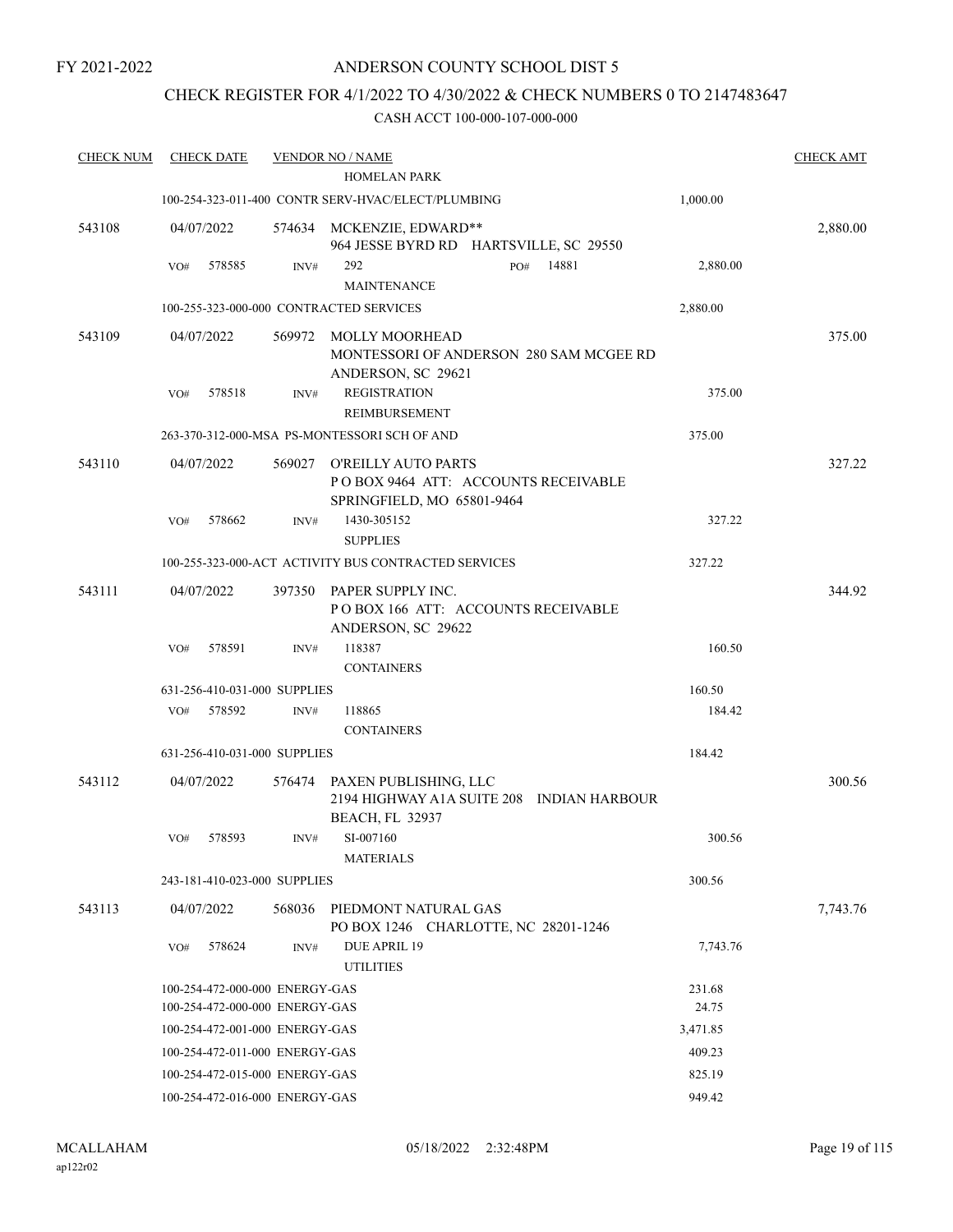# CHECK REGISTER FOR 4/1/2022 TO 4/30/2022 & CHECK NUMBERS 0 TO 2147483647

| <b>CHECK NUM</b> | <b>CHECK DATE</b>               |        |        | <b>VENDOR NO / NAME</b>                                                                |     |       |           | <b>CHECK AMT</b> |
|------------------|---------------------------------|--------|--------|----------------------------------------------------------------------------------------|-----|-------|-----------|------------------|
|                  | 100-254-472-021-000 ENERGY- GAS |        |        |                                                                                        |     |       | 971.37    |                  |
|                  | 600-256-470-011-000 ENERGY      |        |        |                                                                                        |     |       | 266.46    |                  |
|                  | 600-256-470-015-000 ENERGY      |        |        |                                                                                        |     |       | 152.46    |                  |
|                  | 600-256-470-016-000 ENERGY      |        |        |                                                                                        |     |       | 194.01    |                  |
|                  | 600-256-470-021-000 ENERGY      |        |        |                                                                                        |     |       | 247.34    |                  |
| 543114           | 04/07/2022                      |        | 572248 | PINE GROVE, INC                                                                        |     |       |           | 1,726.72         |
|                  |                                 |        |        | POBOX 100 ELGIN, SC 29045-0100                                                         |     |       |           |                  |
|                  | VO#                             | 578663 | INV#   | KAY2022ED0422<br><b>SERVICE</b>                                                        | PO# | 15397 | 1,726.72  |                  |
|                  |                                 |        |        | 230-127-312-000-000 PURCHASED SERVICES-LD/DD/OHI                                       |     |       | 1,726.72  |                  |
| 543115           | 04/07/2022                      |        | 571652 | PROSOURCE LLC<br>P.O. BOX 5339 GREENVILLE, SC 29606                                    |     |       |           | 107.00           |
|                  | VO#                             | 578596 | INV#   | S2453097                                                                               |     |       | 107.00    |                  |
|                  |                                 |        |        | <b>SUPPLIES</b>                                                                        |     |       |           |                  |
|                  |                                 |        |        | 100-254-410-012-001 SUPPLIES - MAINTENANCE                                             |     |       | 107.00    |                  |
| 543116           | 04/07/2022                      |        | 572595 | RIVERBANKS ZOO AND GARDEN<br>500 WILDLIFE PARKWAY ACCOUNTS RECEIVABLE                  |     |       |           | 1,825.63         |
|                  | VO#                             | 578598 | INV#   | COLUMBIA, SC 29210-8014<br>1625642                                                     |     |       | 1,825.63  |                  |
|                  |                                 |        |        | <b>CALHOUN ELEM</b>                                                                    |     |       |           |                  |
|                  |                                 |        |        | 714-271-660-014-353 FIELD TRIPS GRADE 3 EXPENSE                                        |     |       | 1,825.63  |                  |
| 543117           | 04/07/2022                      |        | 574561 | RUZGA, MARY**                                                                          |     |       |           | 28,021.46        |
|                  |                                 |        |        | 521 CAMBRIDGE DRIVE SPARTANBURG, SC 29301                                              |     |       |           |                  |
|                  | VO#                             | 578599 | INV#   | 2022 MATH<br><b>SERVICES</b>                                                           | PO# | 15158 | 28,021.46 |                  |
|                  |                                 |        |        | 263-224-312-007-PD2 CONTRACT- MATH/ RUZKA                                              |     |       | 6,231.00  |                  |
|                  |                                 |        |        | 263-224-312-008-PD2_CONTRACT- MATH/ RUZKA                                              |     |       | 1,564.68  |                  |
|                  |                                 |        |        | 263-224-312-009-PD2 CONTRACT- MATH/ RUZKA                                              |     |       | 4,664.01  |                  |
|                  |                                 |        |        | 263-224-312-011-PD2 CONTRACT- MATH/RUZKA                                               |     |       | 4,680.18  |                  |
|                  |                                 |        |        | 263-224-312-012-PD2 CONTRACT-MATH/RUZKA                                                |     |       | 3,110.66  |                  |
|                  |                                 |        |        | 263-224-312-013-PD2 CONTRACT- MATH/ RUZKA                                              |     |       | 4,649.49  |                  |
|                  |                                 |        |        | 263-224-312-016-PD2_CONTRACT- MATH/ RUZKA                                              |     |       | 1,563.14  |                  |
|                  |                                 |        |        | 263-224-312-019-PD2_CONTRACT- MATH/ RUZKA                                              |     |       | 1,558.30  |                  |
| 543118           | 04/07/2022                      |        | 448513 | SC DEPT OF EDUC/TRANSPORTATION<br>1429 SENATE STREET ROOM 1104-D COLUMBIA, SC<br>29201 |     |       |           | 1,033.34         |
|                  | VO#                             | 578601 | INV#   | 0405-03-22                                                                             |     |       | 1,033.34  |                  |
|                  |                                 |        |        | <b>BUS DAMAGES</b>                                                                     |     |       |           |                  |
|                  |                                 |        |        | 100-255-323-000-000 CONTRACTED SERVICES                                                |     |       | 1,033.34  |                  |
| 543119           | 04/07/2022                      |        | 564333 | <b>SC DEPT OF EDUCATION</b><br>1429 SENATE STREET SUE BARR-CHIEF                       |     |       |           | 1,243.88         |
|                  | VO#                             | 578600 | INV#   | INFORMATION OFFICE COLUMBIA, SC 29201<br>2022-03-0405                                  |     |       | 1,243.88  |                  |
|                  |                                 |        |        |                                                                                        |     |       |           |                  |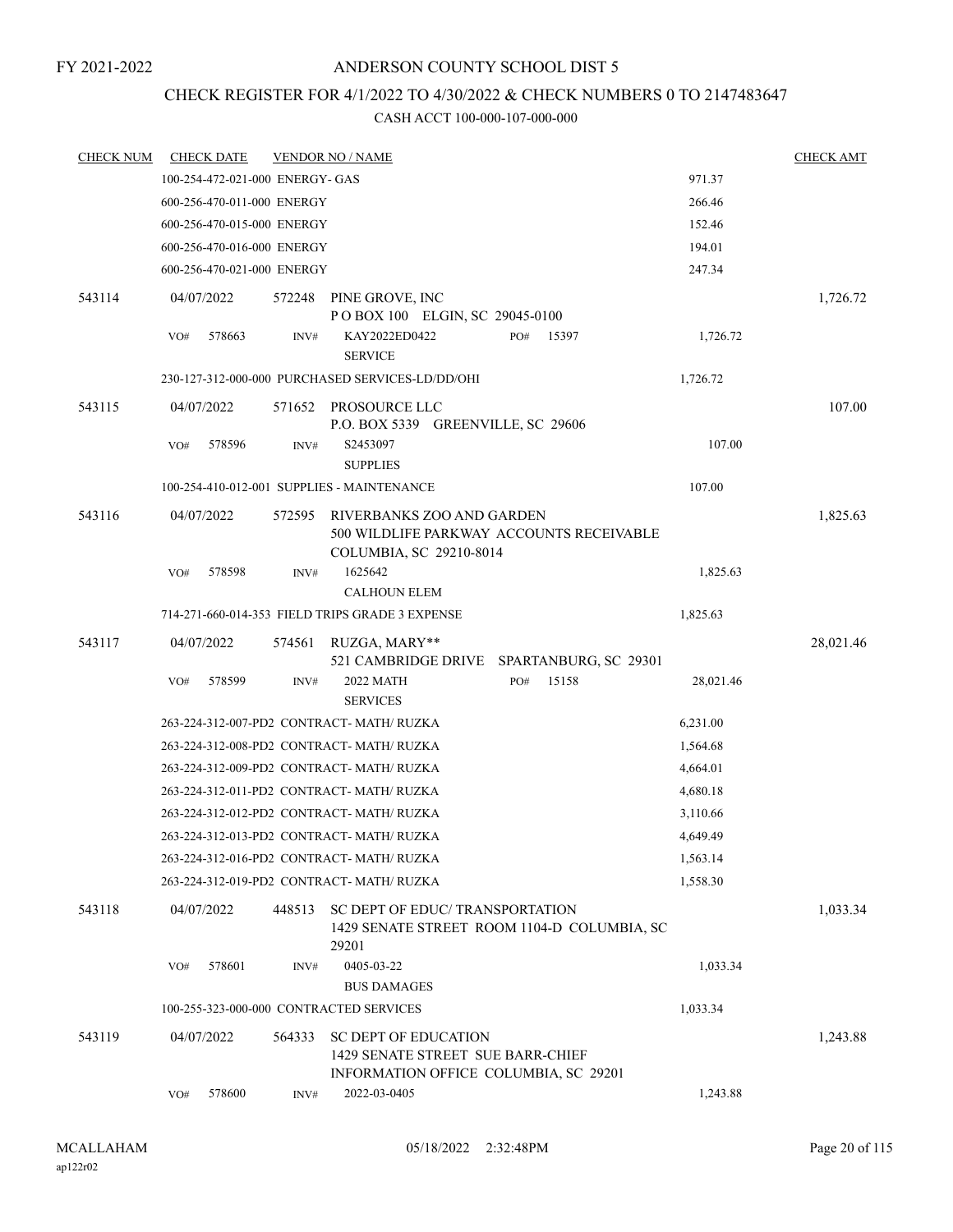# CHECK REGISTER FOR 4/1/2022 TO 4/30/2022 & CHECK NUMBERS 0 TO 2147483647

| <b>CHECK NUM</b> | <b>CHECK DATE</b>                                                                                                                                                                                                                                                                                                                                                                                                                                                                                                                                                                                                                                                                |                | <b>VENDOR NO / NAME</b><br><b>SERVICE</b>                                                                           |     |       |                                                                                                                                                                     | <b>CHECK AMT</b> |
|------------------|----------------------------------------------------------------------------------------------------------------------------------------------------------------------------------------------------------------------------------------------------------------------------------------------------------------------------------------------------------------------------------------------------------------------------------------------------------------------------------------------------------------------------------------------------------------------------------------------------------------------------------------------------------------------------------|----------------|---------------------------------------------------------------------------------------------------------------------|-----|-------|---------------------------------------------------------------------------------------------------------------------------------------------------------------------|------------------|
|                  |                                                                                                                                                                                                                                                                                                                                                                                                                                                                                                                                                                                                                                                                                  |                | 100-266-345-000-000 TECHNOLOGY INFRASTRUCTURE                                                                       |     |       | 1,243.88                                                                                                                                                            |                  |
| 543120           | 04/07/2022                                                                                                                                                                                                                                                                                                                                                                                                                                                                                                                                                                                                                                                                       | 451105         | <b>SCSBA MEMBERSHIP</b><br>111 RESEARCH DRIVE ATT: MEMBERSHIP<br>COLUMBIA, SC 29203                                 |     |       |                                                                                                                                                                     | 1,785.00         |
|                  | 578664<br>VO#                                                                                                                                                                                                                                                                                                                                                                                                                                                                                                                                                                                                                                                                    | INV#           | 34788<br><b>FEB CONVENTION</b>                                                                                      |     |       | 1,785.00                                                                                                                                                            |                  |
|                  | 100-231-334-000-000 TRUSTEE EXPENSE                                                                                                                                                                                                                                                                                                                                                                                                                                                                                                                                                                                                                                              |                |                                                                                                                     |     |       | 1,785.00                                                                                                                                                            |                  |
| 543121           | 04/07/2022                                                                                                                                                                                                                                                                                                                                                                                                                                                                                                                                                                                                                                                                       | 576350         | <b>SEGRA</b><br>SC TELECOMMUNICATIONS GROUP PO BOX 631140<br>CINCINNATI, OH 45263-1140                              |     |       |                                                                                                                                                                     | 1,731.72         |
|                  | 578543<br>VO#                                                                                                                                                                                                                                                                                                                                                                                                                                                                                                                                                                                                                                                                    | INV#           | 2200999<br>ACCT 500295                                                                                              |     |       | 1,731.72                                                                                                                                                            |                  |
|                  | 100-266-340-000-000 TELEPHONE<br>100-266-340-000-000 TELEPHONE<br>100-266-340-000-000 TELEPHONE<br>100-266-340-000-000 TELEPHONE<br>100-266-340-000-000 TELEPHONE<br>100-266-340-001-000 TELEPHONE<br>100-266-340-002-000 TELEPHONE<br>100-266-340-003-000 TELEPHONE<br>100-266-340-005-000 TELEPHONE<br>100-266-340-007-000 TELEPHONE<br>100-266-340-008-000 TELEPHONE<br>100-266-340-009-000 TELEPHONE<br>100-266-340-010-000 TELEPHONE<br>100-266-340-011-000 TELEPHONE<br>100-266-340-012-000 TELEPHONE<br>100-266-340-014-000 TELEPHONE<br>100-266-340-015-000 TELEPHONE<br>100-266-340-016-000 TELEPHONE<br>100-266-340-017-000 TELEPHONE<br>100-266-340-019-000 TELEPHONE |                |                                                                                                                     |     |       | 1.34<br>0.33<br>60.12<br>1.38<br>1,579.98<br>4.87<br>15.90<br>10.88<br>0.05<br>2.79<br>4.10<br>7.32<br>2.37<br>4.39<br>4.55<br>6.64<br>3.52<br>3.61<br>3.74<br>5.76 |                  |
|                  | 100-266-340-021-000 TELEPHONE                                                                                                                                                                                                                                                                                                                                                                                                                                                                                                                                                                                                                                                    |                |                                                                                                                     |     |       | 8.08                                                                                                                                                                |                  |
| 543122           | 04/07/2022<br>VO#<br>578609                                                                                                                                                                                                                                                                                                                                                                                                                                                                                                                                                                                                                                                      | 568954<br>INV# | <b>SHRED A WAY</b><br>PO BOX 51132 ATT: ACCOUNTS RECEIVABLE<br>PIEDMONT, SC 29673<br>A100795<br><b>NORTH POINTE</b> |     |       | 38.00                                                                                                                                                               | 38.00            |
|                  |                                                                                                                                                                                                                                                                                                                                                                                                                                                                                                                                                                                                                                                                                  |                | 713-271-660-013-201 MISCELLANEOUS EXPENSE                                                                           |     |       | 38.00                                                                                                                                                               |                  |
| 543123           | 04/07/2022                                                                                                                                                                                                                                                                                                                                                                                                                                                                                                                                                                                                                                                                       | 576762         | <b>SMF</b><br>1550 N. INDUSTRIAL PARK RD MINONK, IL<br>61760-0157                                                   |     |       |                                                                                                                                                                     | 840.57           |
|                  | 578667<br>VO#                                                                                                                                                                                                                                                                                                                                                                                                                                                                                                                                                                                                                                                                    | INV#           | 163122                                                                                                              | PO# | 16034 | 840.57                                                                                                                                                              |                  |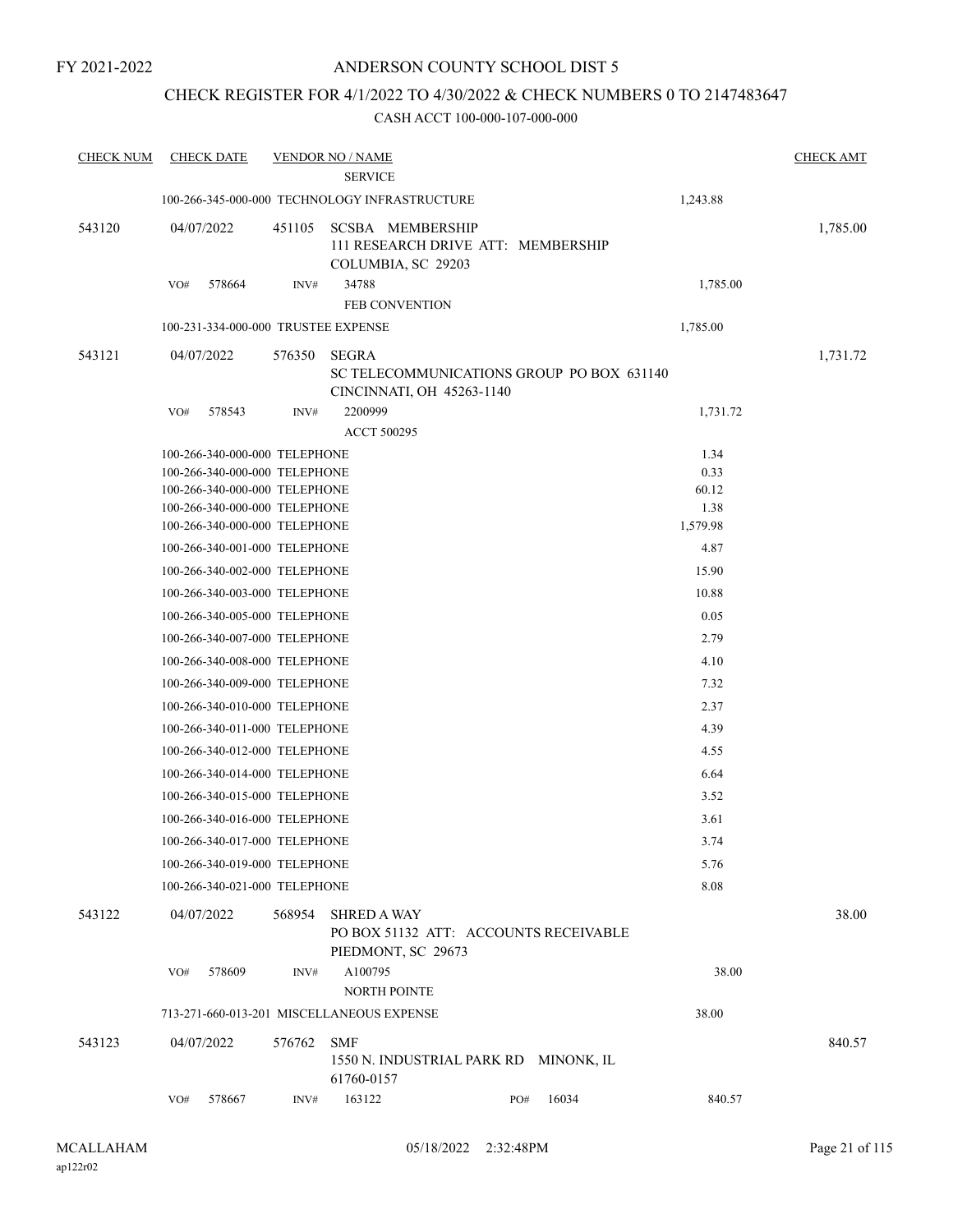# ANDERSON COUNTY SCHOOL DIST 5

# CHECK REGISTER FOR 4/1/2022 TO 4/30/2022 & CHECK NUMBERS 0 TO 2147483647

| <b>CHECK NUM</b> | <b>CHECK DATE</b> |        | <b>VENDOR NO / NAME</b>                                                                 |     |       |          | <b>CHECK AMT</b> |
|------------------|-------------------|--------|-----------------------------------------------------------------------------------------|-----|-------|----------|------------------|
|                  |                   |        | <b>SUPPLIES</b>                                                                         |     |       |          |                  |
|                  |                   |        | 900-115-410-031-053 HAAS FOUND-ADV MANUF (AIT)                                          |     |       | 840.57   |                  |
| 543124           | 04/07/2022        |        | 571368 STRAIGHT PATHS LANDSCAPE<br>PO BOX 5542 ANDERSON, SC 29623-0542                  |     |       |          | 2,531.25         |
|                  | 578610<br>VO#     | INV#   | 707<br><b>315 PEARMAN DAIRY</b>                                                         | PO# | 14868 | 2,531.25 |                  |
|                  |                   |        | 131-254-323-031-305 CONTRACT SERV.-GROUNDS                                              |     |       | 2,531.25 |                  |
| 543125           | 04/07/2022        |        | 574028 TFH LTD                                                                          |     |       |          | 224.25           |
|                  |                   |        | 4537 GIBSONIA RD GIBSONIA, PA 15044                                                     |     |       |          |                  |
|                  | 578616<br>VO#     | INV#   | 29626AINV3231<br><b>MCLEES ELEM</b>                                                     |     |       | 224.25   |                  |
|                  |                   |        | 218-112-410-008-01A ART/MUSIC/PE SUPPLIES                                               |     |       | 224.25   |                  |
| 543126           | 04/07/2022        |        | 570649 THE CHILDREN'S MUSEUM<br>300 COLLEGE STREET GREENVILLE, SC 29601                 |     |       |          | 732.00           |
|                  | 578611<br>VO#     | INV#   | 1059                                                                                    |     |       | 732.00   |                  |
|                  |                   |        | <b>NORTH POINTE</b>                                                                     |     |       |          |                  |
|                  |                   |        | 713-271-660-013-350 FIELD TRIPS KINDERGARTEN EXPENSE                                    |     |       | 732.00   |                  |
| 543127           | 04/07/2022        |        | 570649 THE CHILDREN'S MUSEUM<br>300 COLLEGE STREET GREENVILLE, SC 29601                 |     |       |          | 780.00           |
|                  | 578612<br>VO#     | INV#   | 1046<br><b>NORTH POINTE</b>                                                             |     |       | 780.00   |                  |
|                  |                   |        | 713-271-660-013-352 FIELD TRIPS GRADE 2 EXPENSE                                         |     |       | 780.00   |                  |
| 543128           | 04/07/2022        | 563611 | THE GREENVILLE ZOO<br>150 CLEVELAND PARK DRIVE GREENVILLE, SC 29601                     |     |       |          | 704.00           |
|                  | 578613<br>VO#     | INV#   | 040822<br>NEVITT FOREST                                                                 |     |       | 704.00   |                  |
|                  |                   |        | 712-271-660-012-350 FIELD TRIPS KINDERGARTEN EXPENSE                                    |     |       | 704.00   |                  |
| 543129           | 04/07/2022        | 563611 | THE GREENVILLE ZOO<br>150 CLEVELAND PARK DRIVE GREENVILLE, SC 29601                     |     |       |          | 410.00           |
|                  | VO#<br>578614     | INV#   | 042822<br><b>HOMELAND PARK</b>                                                          |     |       | 410.00   |                  |
|                  |                   |        | 711-271-660-011-364 FIELD TRIPS 4K EXPENSE                                              |     |       | 410.00   |                  |
|                  |                   |        |                                                                                         |     |       |          |                  |
| 543130           | 04/07/2022        | 577021 | THERAPYNOTES LLC<br>630 DRESHER ROAD HORSHAM, PA 19044                                  |     |       |          | 119.00           |
|                  | 578615<br>VO#     | INV#   | 5583751<br><b>SUBSCRIPTION</b>                                                          | PO# | 15271 | 119.00   |                  |
|                  |                   |        | 100-221-312-000-MHC MENTAL HEALTH PUCHASE SERVICE                                       |     |       | 119.00   |                  |
|                  |                   |        |                                                                                         |     |       |          |                  |
| 543131           | 04/07/2022        | 569972 | <b>TIFFANY WILMOTH</b><br>MONTESSORI OF ANDERSON 280 SAM MCGEE RD<br>ANDERSON, SC 29621 |     |       |          | 375.00           |
|                  | 578516<br>VO#     | INV#   | <b>REGISTRATION</b><br>REIMBURSEMENT                                                    |     |       | 375.00   |                  |
|                  |                   |        | 263-370-312-000-MSA PS-MONTESSORI SCH OF AND                                            |     |       | 375.00   |                  |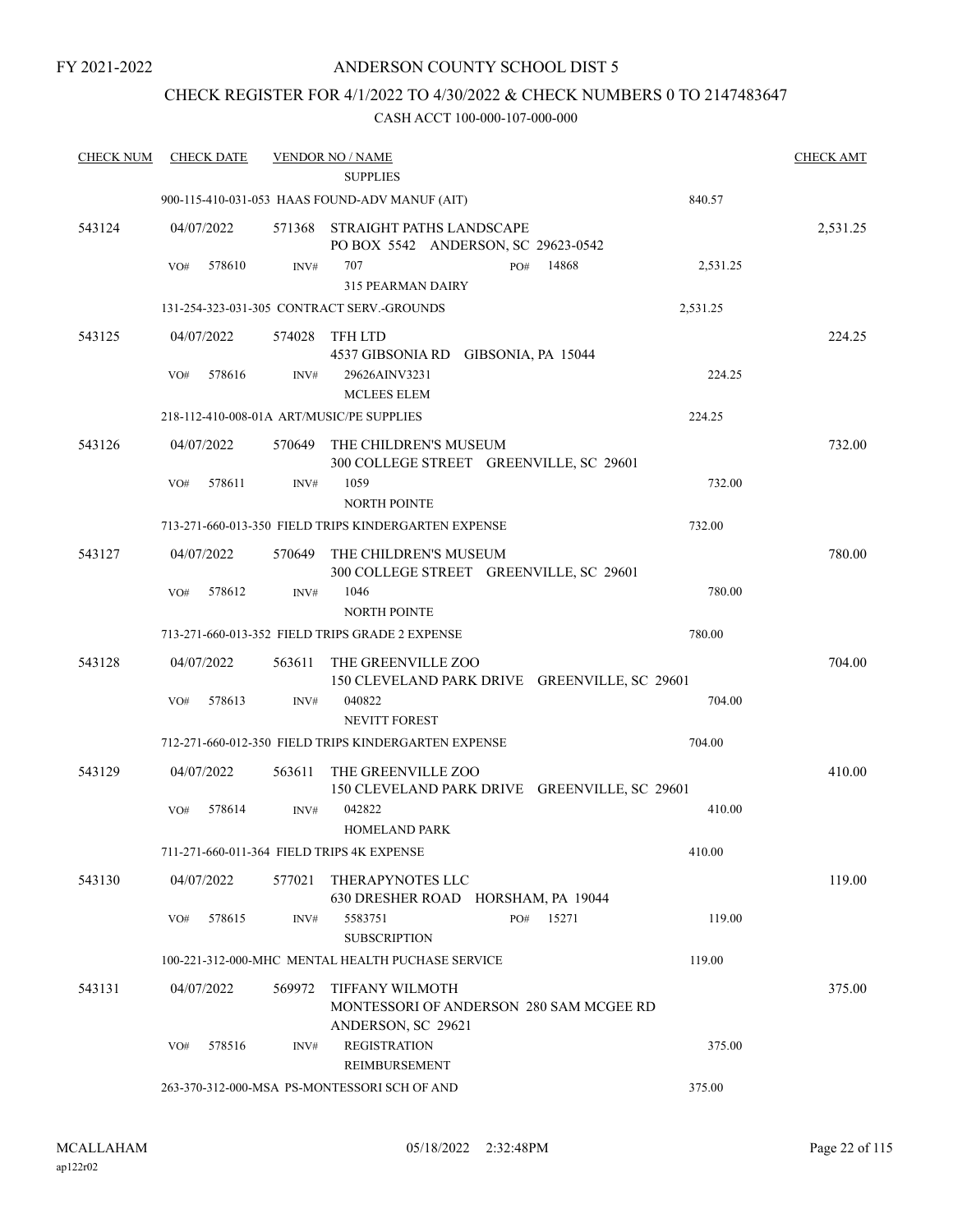# CHECK REGISTER FOR 4/1/2022 TO 4/30/2022 & CHECK NUMBERS 0 TO 2147483647

| <b>CHECK NUM</b> | <b>CHECK DATE</b>                       |        | <b>VENDOR NO / NAME</b>                                           |            | <b>CHECK AMT</b> |
|------------------|-----------------------------------------|--------|-------------------------------------------------------------------|------------|------------------|
| 543132           | 04/07/2022                              | 508700 | TRI-COUNTY TECHNICAL COLLEGE<br>POBOX 587 PENDLETON, SC 29670     |            | 32,250.00        |
|                  | 578617<br>VO#                           | INV#   | 5207<br>16141<br>PO#<br><b>SPRING 2022</b>                        | 32,250.00  |                  |
|                  |                                         |        | 100-114-312-002-DCC DUAL CREDIT COURSES                           | 23,250.00  |                  |
|                  |                                         |        | 100-114-312-003-DCC DUAL CREDIT COURSES                           | 7,750.00   |                  |
|                  | 124-114-312-024-DCC DUAL CREDIT CLASSES |        |                                                                   | 1,250.00   |                  |
| 543133           | 04/07/2022                              | 573815 | UNITED REFRIGERATION, INC<br>PO BOX 740703 ATLANTA, GA 30374-0703 |            | 33.69            |
|                  | 578618<br>VO#                           | INV#   | 83680947<br><b>SUPPLIES</b>                                       | 33.69      |                  |
|                  |                                         |        | 100-254-410-000-001 MAINT. SUPPLIES-STRUCTURES                    | 33.69      |                  |
| 543134           | 04/07/2022                              | 510790 | US FOODSERVICE<br>P O BOX 602292 CHARLOTTE, NC 28260-2292         |            | 1,000.00         |
|                  | 578621<br>VO#                           | INV#   | 60813458<br><b>USDA FOODS</b>                                     | 1,000.00   |                  |
|                  |                                         |        | 600-256-462-002-000 COMMODITY DISTRIBUTION                        | 52.00      |                  |
|                  |                                         |        | 600-256-462-003-000 COMMODITY DISTRIBUTION                        | 64.00      |                  |
|                  |                                         |        | 600-256-462-005-000 COMMODITY DISTRIBUTION                        | 64.00      |                  |
|                  |                                         |        | 600-256-462-006-000 COMMODITY DISTRIBUTION                        | 52.00      |                  |
|                  |                                         |        | 600-256-462-007-000 COMMODITY DISTRIBUTION                        | 104.00     |                  |
|                  |                                         |        | 600-256-462-008-000 COMMODITY DISTRIBUTION                        | 92.00      |                  |
|                  |                                         |        | 600-256-462-009-000 COMMODITY DISTRIBUTION                        | 24.00      |                  |
|                  |                                         |        | 600-256-462-010-000 COMMODITY DISTRIBUTION                        | 28.00      |                  |
|                  |                                         |        | 600-256-462-011-000 COMMODITY DISTRIBUTION                        | 20.00      |                  |
|                  |                                         |        | 600-256-462-012-000 COMMODITY DISTRIBUTION                        | 84.00      |                  |
|                  |                                         |        | 600-256-462-013-000 COMMODITY DISTRIBUTION                        | 32.00      |                  |
|                  |                                         |        | 600-256-462-014-000 COMMODITY DISTRIBUTION                        | 80.00      |                  |
|                  |                                         |        | 600-256-462-015-000 COMMODITY DISTRIBUTION                        | 12.00      |                  |
|                  |                                         |        | 600-256-462-016-000 COMMODITY DISTRIBUTION                        | 20.00      |                  |
|                  |                                         |        | 600-256-462-017-000 COMMODITY DISTRIBUTION                        | 84.00      |                  |
|                  |                                         |        | 600-256-462-018-000 COMMODITY DISTRIBUTION                        | 8.00       |                  |
|                  |                                         |        | 600-256-462-019-000 COMMODITY DISTRIBUTION                        | 100.00     |                  |
|                  |                                         |        | 600-256-462-020-000 COMMODITY DISTRIBUTION                        | 68.00      |                  |
|                  |                                         |        | 600-256-462-021-000 COMMODITY DISTRIBUTION                        | 12.00      |                  |
| 543135           | 04/07/2022                              | 510790 | US FOODSERVICE<br>P O BOX 602292 CHARLOTTE, NC 28260-2292         |            | 411,846.18       |
|                  | 578622<br>VO#                           | INV#   | 20950515                                                          | 411,846.18 |                  |
|                  |                                         |        | <b>FOOD &amp; SUPPLIES</b>                                        |            |                  |
|                  | 600-256-410-002-000 SUPPLIES            |        |                                                                   | 3,065.03   |                  |
|                  | 600-256-410-003-000 SUPPLIES            |        |                                                                   | 3,871.54   |                  |
|                  | 600-256-410-005-000 SUPPLIES            |        |                                                                   | 1,882.87   |                  |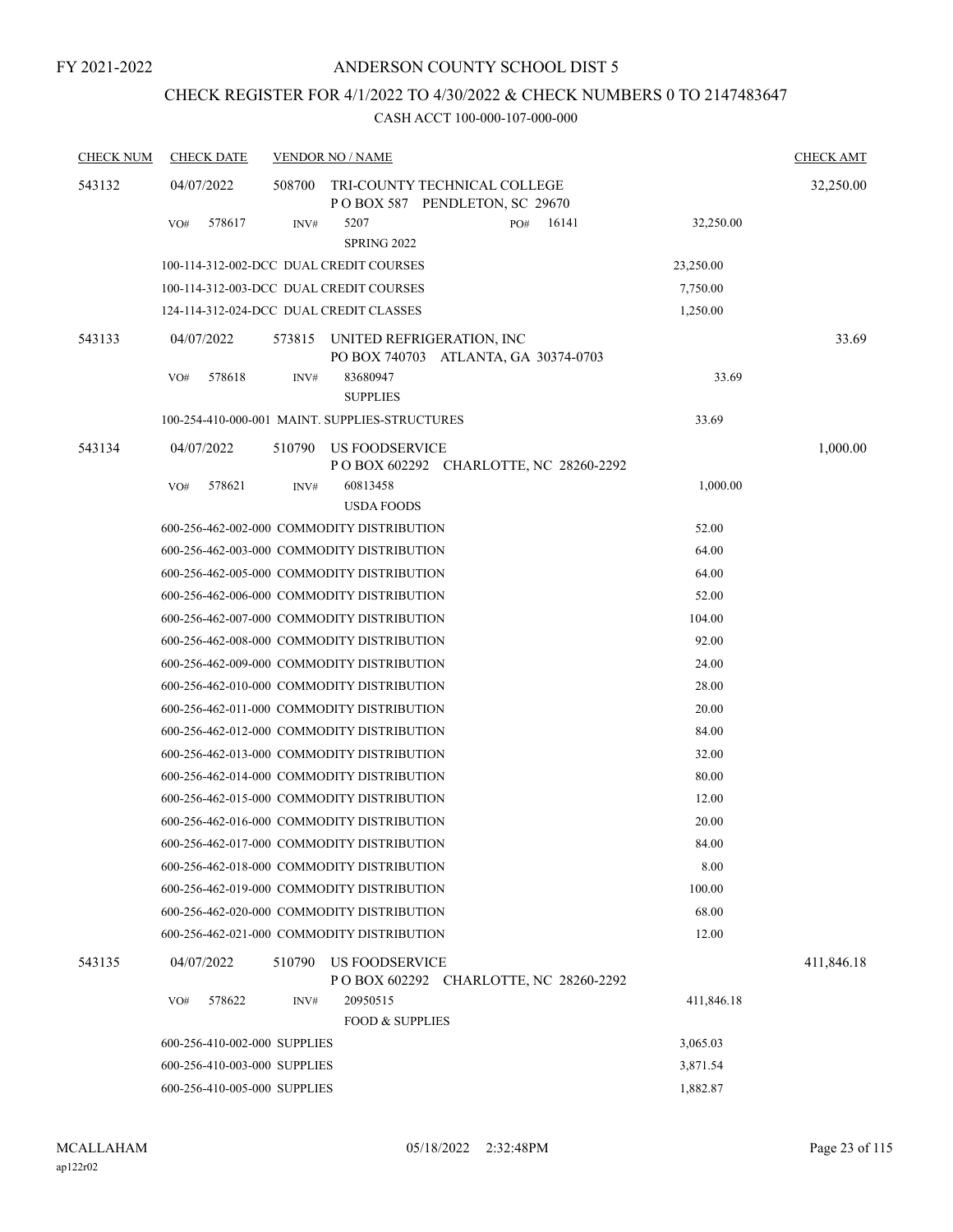# CHECK REGISTER FOR 4/1/2022 TO 4/30/2022 & CHECK NUMBERS 0 TO 2147483647

| <b>CHECK NUM</b> | <b>CHECK DATE</b>                  |        | <b>VENDOR NO / NAME</b>      |                       |           | <b>CHECK AMT</b> |
|------------------|------------------------------------|--------|------------------------------|-----------------------|-----------|------------------|
|                  | 600-256-410-006-000 SUPPLIES       |        |                              |                       | 3,755.66  |                  |
|                  | 600-256-410-007-000 SUPPLIES       |        |                              |                       | 1,428.74  |                  |
|                  | 600-256-410-008-000 SUPPLIES       |        |                              |                       | 1,508.11  |                  |
|                  | 600-256-410-009-000 SUPPLIES       |        |                              |                       | 1,579.74  |                  |
|                  | 600-256-410-010-000 SUPPLIES       |        |                              |                       | 1,616.99  |                  |
|                  | 600-256-410-011-000 SUPPLIES       |        |                              |                       | 1,232.88  |                  |
|                  | 600-256-410-012-000 SUPPLIES       |        |                              |                       | 1,996.29  |                  |
|                  | 600-256-410-013-000 SUPPLIES       |        |                              |                       | 1,353.11  |                  |
|                  | 600-256-410-014-000 SUPPLIES       |        |                              |                       | 1,933.84  |                  |
|                  | 600-256-410-015-000 SUPPLIES       |        |                              |                       | 293.92    |                  |
|                  | 600-256-410-016-000 SUPPLIES       |        |                              |                       | 1,564.70  |                  |
|                  | 600-256-410-017-000 SUPPLIES       |        |                              |                       | 2,372.84  |                  |
|                  | 600-256-410-018-000 SUPPLIES       |        |                              |                       | 744.47    |                  |
|                  | 600-256-410-019-000 SUPPLIES       |        |                              |                       | 1,549.79  |                  |
|                  | 600-256-410-020-000 SUPPLIES       |        |                              |                       | 3,754.18  |                  |
|                  | 600-256-410-021-000 SUPPLIES       |        |                              |                       | 1,994.17  |                  |
|                  | 600-256-460-002-000 FOOD           |        |                              |                       | 31,745.15 |                  |
|                  | 600-256-460-003-000 FOOD           |        |                              |                       | 48,938.17 |                  |
|                  | 600-256-460-005-000 FOOD           |        |                              |                       | 16,140.94 |                  |
|                  | 600-256-460-006-000 FOOD           |        |                              |                       | 46,630.09 |                  |
|                  | 600-256-460-007-000 FOOD           |        |                              |                       | 23,761.35 |                  |
|                  | 600-256-460-008-000 FOOD           |        |                              |                       | 21,034.93 |                  |
|                  | 600-256-460-009-000 FOOD           |        |                              |                       | 12,660.03 |                  |
|                  | 600-256-460-010-000 FOOD           |        |                              | 12,967.95             |           |                  |
|                  | 600-256-460-011-000 FOOD           |        |                              | 15,414.14             |           |                  |
|                  | 600-256-460-012-000 FOOD           |        |                              | 19,522.09             |           |                  |
|                  | 600-256-460-013-000 FOOD           |        |                              |                       | 11,015.41 |                  |
|                  | 600-256-460-014-000 FOOD           |        |                              |                       | 14,880.54 |                  |
|                  | 600-256-460-015-000 FOOD           |        |                              |                       | 3,185.46  |                  |
|                  | 600-256-460-016-000 FOOD           |        |                              |                       | 11,229.71 |                  |
|                  | 600-256-460-017-000 FOOD           |        |                              |                       | 18,397.66 |                  |
|                  | 600-256-460-018-000 FOOD           |        |                              |                       | 3,939.40  |                  |
|                  | 600-256-460-019-000 FOOD           |        |                              |                       | 14,846.18 |                  |
|                  | 600-256-460-020-000 FOOD           |        |                              |                       | 25,424.41 |                  |
|                  | 600-256-460-021-000 FOOD           |        |                              |                       | 16,766.15 |                  |
|                  | 631-256-410-031-000 SUPPLIES       |        |                              |                       | 406.02    |                  |
|                  | 631-256-460-031-000 PURCHASED FOOD |        |                              |                       | 5,373.79  |                  |
|                  | 631-256-460-031-CAT FOOD-CATERING  |        |                              |                       | 67.74     |                  |
| 543136           | 04/07/2022                         | 519401 | <b>VERIZON</b>               |                       |           | 5,287.57         |
|                  |                                    |        | PO BOX 660108                | DALLAS, TX 75266-0652 |           |                  |
|                  | 578545<br>VO#                      | INV#   | 9902668510<br><b>SERVICE</b> |                       | 5,287.57  |                  |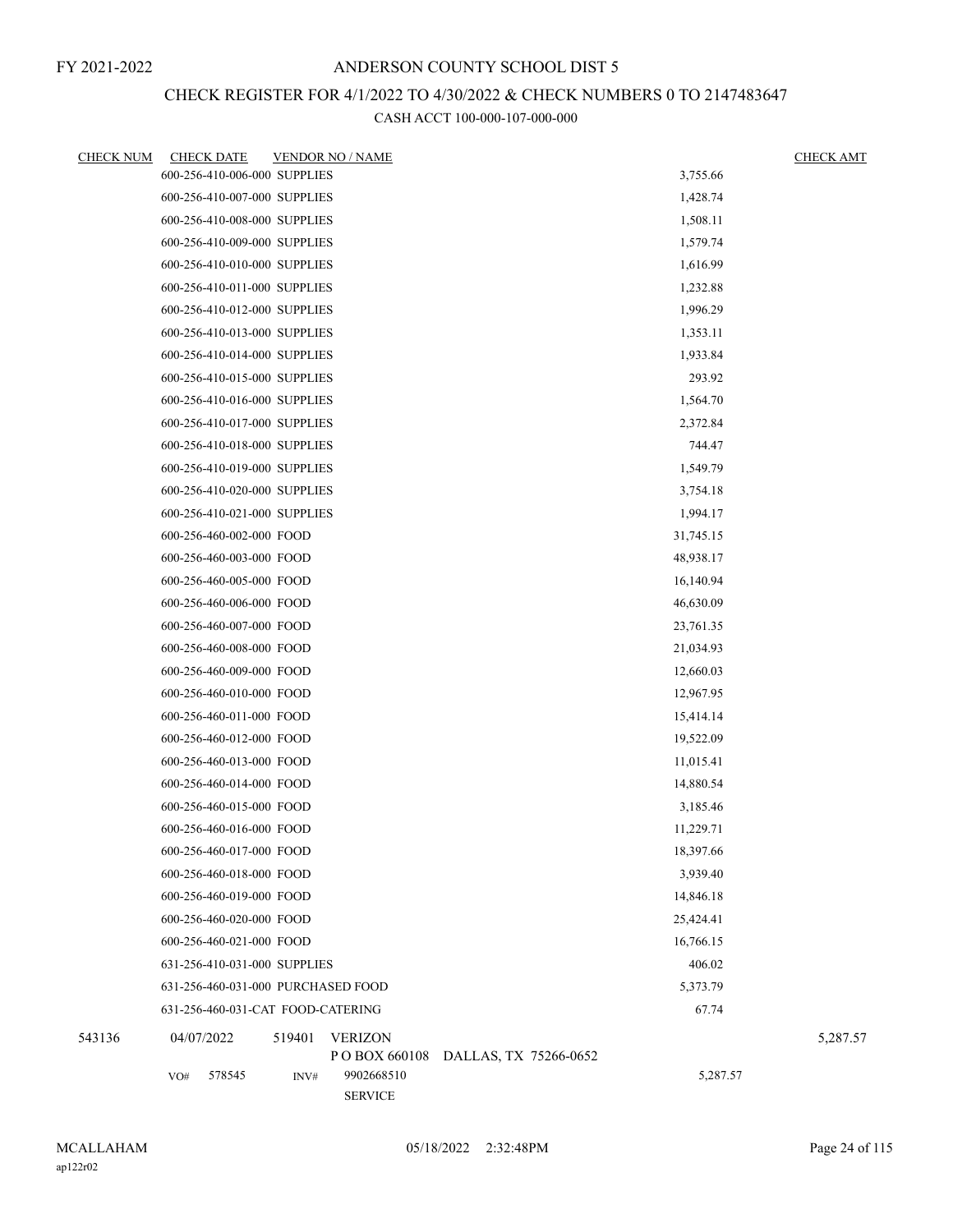# CHECK REGISTER FOR 4/1/2022 TO 4/30/2022 & CHECK NUMBERS 0 TO 2147483647

| <b>CHECK NUM</b> | <b>CHECK DATE</b>                       |        | <b>VENDOR NO / NAME</b>                                                                     |        | <b>CHECK AMT</b> |
|------------------|-----------------------------------------|--------|---------------------------------------------------------------------------------------------|--------|------------------|
|                  | 100-266-340-000-000 TELEPHONE           |        | 4,342.46                                                                                    |        |                  |
|                  | 100-266-340-001-000 TELEPHONE           |        |                                                                                             | 38.01  |                  |
|                  | 100-266-340-002-000 TELEPHONE           |        |                                                                                             | 122.72 |                  |
|                  | 100-266-340-003-000 TELEPHONE           |        |                                                                                             | 86.90  |                  |
|                  | 100-266-340-006-000 TELEPHONE           |        |                                                                                             | 17.89  |                  |
|                  | 100-266-340-007-000 TELEPHONE           |        |                                                                                             | 13.70  |                  |
|                  | 100-266-340-008-000 TELEPHONE           |        |                                                                                             | 13.70  |                  |
|                  | 100-266-340-009-000 TELEPHONE           |        |                                                                                             | 13.70  |                  |
|                  | 100-266-340-010-000 TELEPHONE           |        |                                                                                             | 13.70  |                  |
|                  | 100-266-340-012-000 TELEPHONE           |        |                                                                                             | 66.58  |                  |
|                  | 100-266-340-013-000 TELEPHONE           |        |                                                                                             | 13.70  |                  |
|                  | 100-266-340-014-000 TELEPHONE           |        | 13.70                                                                                       |        |                  |
|                  | 100-266-340-016-000 TELEPHONE           |        | 45.79                                                                                       |        |                  |
|                  | 100-266-340-017-000 TELEPHONE           |        | 13.70                                                                                       |        |                  |
|                  | 100-266-340-018-000 TELEPHONE           |        | 13.70                                                                                       |        |                  |
|                  | 100-266-340-019-000 TELEPHONE           |        | 13.70                                                                                       |        |                  |
|                  | 100-266-340-020-000 TELEPHONE           |        | 17.89                                                                                       |        |                  |
|                  | 131-266-340-031-000 TELEPHONE           |        |                                                                                             | 146.67 |                  |
|                  | 210-211-410-001-021 SUPPLIES/SOC WORKER |        |                                                                                             | 45.79  |                  |
|                  | 338-221-340-000-EAR TELEPHONE           |        |                                                                                             | 38.01  |                  |
|                  | 600-256-340-000-000 TELEPHONE           |        |                                                                                             | 146.67 |                  |
|                  | 900-188-340-000-006 HOMELESS TELEPHONE  |        |                                                                                             | 48.89  |                  |
| 543137           | 04/07/2022                              | 519401 | <b>VERIZON</b><br>POBOX 660108 DALLAS, TX 75266-0652                                        |        | 40.30            |
|                  | VO#<br>578668                           | INV#   | 9902743463<br><b>PHONE</b>                                                                  | 40.30  |                  |
|                  |                                         |        | 900-188-313-000-006 HOMELESS STUDENT SERVICES/TUTORS                                        | 40.30  |                  |
| 543138           | 04/07/2022                              | 529150 | <b>WEST MUSIC</b>                                                                           |        | 58.80            |
|                  |                                         |        | POBOX 5521 ATT: ACCOUNTS RECEIVABLE<br>CORALVILLE, IA 52241                                 |        |                  |
|                  | VO# 578619                              | INV#   | SI2130149<br><b>NORTH POINTE</b>                                                            | 58.80  |                  |
|                  | 713-271-660-013-220 MUSIC EXPENSE       |        |                                                                                             | 58.80  |                  |
| 543139           | 04/08/2022                              | 575930 | AMERICAN LEGION AUXILIARY POST 14<br>418 N. SHIRLEY AVENUE HONEA PATH, SC 29654             |        | 340.00           |
|                  | 578708<br>VO#                           | INV#   | <b>DELEGATES</b><br><b>GIRLS STATE</b>                                                      | 340.00 |                  |
|                  | 100-271-410-002-GST GIRLS STATE         |        |                                                                                             | 340.00 |                  |
| 543140           | 04/08/2022                              | 570950 | ANDERSON COUNTY SHERIFF'S OFFICE<br>ATTN: JAMIE LAZAR 305 CAMSON ROAD<br>ANDERSON, SC 29621 |        | 875.00           |
|                  | 578686<br>VO#                           | INV#   | MARCH 31<br>TLH TRACK                                                                       | 122.50 |                  |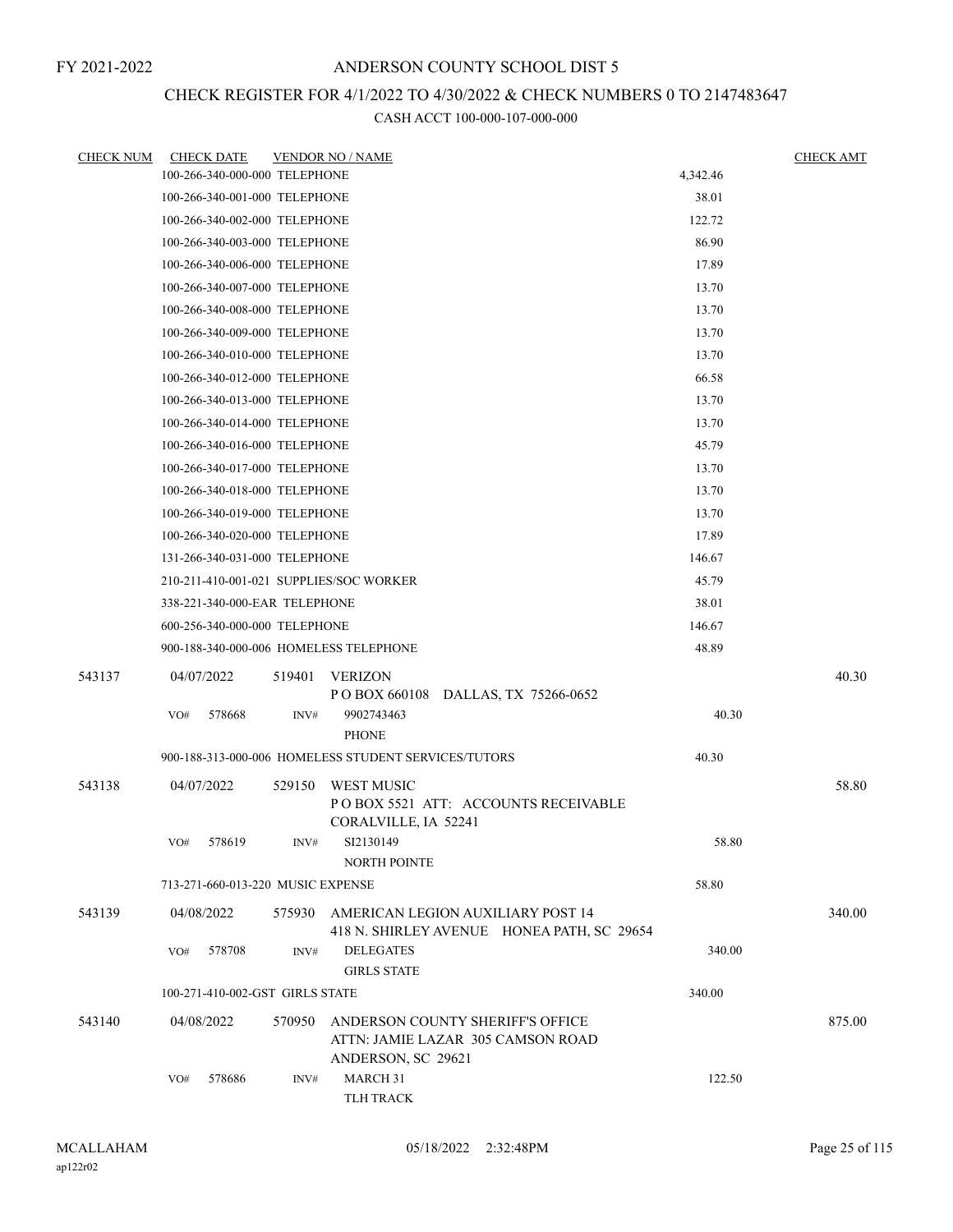# CHECK REGISTER FOR 4/1/2022 TO 4/30/2022 & CHECK NUMBERS 0 TO 2147483647

| <b>CHECK NUM</b> |     | <b>CHECK DATE</b>                   |                | <b>VENDOR NO / NAME</b>                                                                               |     |       |           | <b>CHECK AMT</b> |
|------------------|-----|-------------------------------------|----------------|-------------------------------------------------------------------------------------------------------|-----|-------|-----------|------------------|
|                  |     |                                     |                | 702-271-660-002-692 TRACK GATE EXPENSE                                                                |     |       | 122.50    |                  |
|                  | VO# | 578687                              | $\text{INV}\#$ | APRIL <sub>2</sub>                                                                                    |     |       | 175.00    |                  |
|                  |     |                                     |                | <b>TLH BASEBALL</b>                                                                                   |     |       |           |                  |
|                  |     |                                     |                | 702-271-660-002-690 BASEBALL GATE RECEIPTS EXPENSE                                                    |     |       | 175.00    |                  |
|                  | VO# | 578688                              | INV#           | APRIL 1                                                                                               |     |       | 87.50     |                  |
|                  |     |                                     |                | <b>TLH SOFTBALL</b>                                                                                   |     |       |           |                  |
|                  |     |                                     |                | 702-271-660-002-686 SOFTBALL GATE RECEIPTS EXPENSE                                                    |     |       | 87.50     |                  |
|                  | VO# | 578689                              | INV#           | APRIL 1                                                                                               |     |       | 175.00    |                  |
|                  |     |                                     |                | <b>TLH SOCCER</b>                                                                                     |     |       |           |                  |
|                  |     |                                     |                | 702-271-660-002-745 SOCCER GATE RECEIPTS EXPENSE                                                      |     |       | 175.00    |                  |
|                  | VO# | 578690                              | INV#           | APRIL <sub>2</sub>                                                                                    |     |       | 315.00    |                  |
|                  |     |                                     |                | <b>TLH PROM</b>                                                                                       |     |       |           |                  |
|                  |     | 702-271-660-002-440 JUNIORS EXPENSE |                |                                                                                                       |     |       | 315.00    |                  |
| 543141           |     | 04/08/2022                          | 126400         | ATTAINMENT COMPANY INC                                                                                |     |       |           | 5,883.26         |
|                  |     |                                     |                | POBOX 930160 ATT: ACCOUNTS RECEIVABLE<br>VERONA, WI 53593-0160                                        |     |       |           |                  |
|                  | VO# | 578691                              | INV#           | 344613A<br>CUST #11289                                                                                | PO# | 16121 | 5,883.26  |                  |
|                  |     |                                     |                | 218-126-445-005-4LL SPED SOFTWARE/MATERIALS                                                           |     |       | 1,867.70  |                  |
|                  |     |                                     |                | 218-126-445-005-4LL SPED SOFTWARE/MATERIALS                                                           |     |       | 93.39     |                  |
|                  |     |                                     |                | 218-126-445-006-4LL SPED SOFTWARE/MATERIALS                                                           |     |       | 1,867.70  |                  |
|                  |     |                                     |                | 218-126-445-006-4LL SPED SOFTWARE/MATERIALS                                                           |     |       | 93.38     |                  |
|                  |     |                                     |                | 218-126-445-020-4LL SPED SOFTWARE/MATERIALS                                                           |     |       | 1,867.70  |                  |
|                  |     |                                     |                | 218-126-445-020-4LL SPED SOFTWARE/MATERIALS                                                           |     |       | 93.39     |                  |
| 543142           |     | 04/08/2022                          | 573302         | <b>CAROWINDS</b><br>FESTIVAL OF MUSIC PO BOX 410289 CHARLOTTE, NC                                     |     |       |           | 12,149.00        |
|                  |     |                                     |                | 28241-0289                                                                                            |     |       |           |                  |
|                  | VO# | 578692                              | INV#           | APRIL 28                                                                                              |     |       | 12,149.00 |                  |
|                  |     |                                     |                | <b>SOUTHWOOD</b>                                                                                      |     |       |           |                  |
|                  |     |                                     |                | 721-190-660-021-593 FIELD TRIPS- MISC. EXPENSE                                                        |     |       | 12,149.00 |                  |
| 543143           |     | 04/08/2022                          | 569972         | <b>DEYANNI BURGESS</b><br>400 MAYFIELD DR ANDERSON, SC 29625                                          |     |       |           | 75.00            |
|                  | VO# | 578682                              | INV#           | WHITEHALL<br><b>POSTER WINNER!</b>                                                                    |     |       | 75.00     |                  |
|                  |     | 100-271-410-000-000 SUPPLIES        |                |                                                                                                       |     |       | 75.00     |                  |
| 543144           |     | 04/08/2022                          | 249700         | GLENN PLUMBING COMPANY, INC<br>481 EAST WHITNER STREET ATT: ACCOUNTS<br>RECEIVABLE ANDERSON, SC 29624 |     |       |           | 2,626.24         |
|                  | VO# | 578693                              | INV#           | 0322262                                                                                               | PO# | 16139 | 2,626.24  |                  |
|                  |     |                                     |                | <b>ROBERT ANDERSON</b>                                                                                |     |       |           |                  |
|                  |     |                                     |                | 100-254-323-006-400 CONTR SERV-HVAC/ELECT/PLUMBING                                                    |     |       | 2,626.24  |                  |
|                  |     |                                     |                |                                                                                                       |     |       |           |                  |
| 543145           |     | 04/08/2022                          | 569972         | <b>GRACIE THOMAS</b>                                                                                  |     |       |           | 25.00            |
|                  | VO# | 578684                              | INV#           | 9 CHARDONNAY TRAIL ANDERSON, SC 29621<br>NORTH POINTE                                                 |     |       | 25.00     |                  |
|                  |     |                                     |                |                                                                                                       |     |       |           |                  |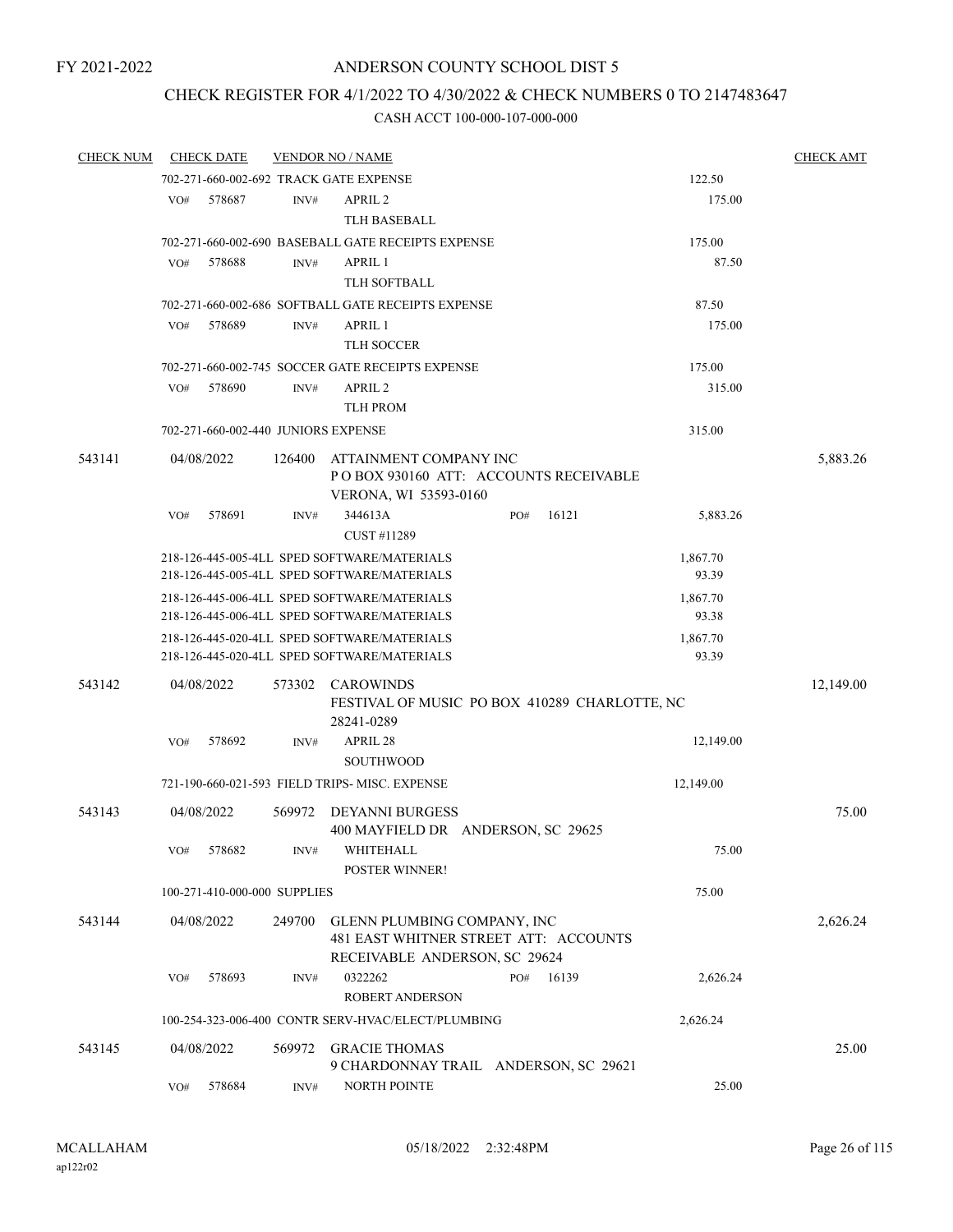# ANDERSON COUNTY SCHOOL DIST 5

# CHECK REGISTER FOR 4/1/2022 TO 4/30/2022 & CHECK NUMBERS 0 TO 2147483647

| <b>CHECK NUM</b> | <b>CHECK DATE</b>                   |        | <b>VENDOR NO / NAME</b><br><b>POSTER WINNER!</b> |                                                                                              |          | <b>CHECK AMT</b> |
|------------------|-------------------------------------|--------|--------------------------------------------------|----------------------------------------------------------------------------------------------|----------|------------------|
|                  |                                     |        |                                                  |                                                                                              |          |                  |
|                  | 100-271-410-000-000 SUPPLIES        |        |                                                  |                                                                                              | 25.00    |                  |
| 543146           | 04/08/2022                          |        | 574279 HALLIGAN MAHONEY & WILLIAMS               | PO BOX 11367 COLUMBIA, SC 29211-1367                                                         |          | 9,861.25         |
|                  | 578694<br>VO#                       | INV#   | 16747<br><b>MARCH SERVICES</b>                   |                                                                                              | 9,861.25 |                  |
|                  | 100-231-319-000-000 LEGAL FEES      |        |                                                  |                                                                                              | 9,861.25 |                  |
| 543147           | 04/08/2022                          | 569972 | LORI SHELTON                                     |                                                                                              |          | 200.00           |
|                  |                                     |        | 119 KELLY LANE EASLEY, SC 29642                  |                                                                                              |          |                  |
|                  | 578681<br>VO#                       | INV#   | <b>SOUTHWOOD</b><br><b>ACCOMPANIST</b>           |                                                                                              | 200.00   |                  |
|                  | 100-114-410-021-CHR CHORUS SUPPLIES |        |                                                  |                                                                                              | 200.00   |                  |
| 543148           | 04/08/2022                          | 567442 | MAKE MUSIC                                       |                                                                                              |          | 350.00           |
|                  |                                     |        |                                                  | PO BOX 733687 DALLAS, TX 75373-3687                                                          |          |                  |
|                  | VO#<br>578696                       | INV#   | ns40784780<br>SOUTHWOOD                          | 16158<br>PO#                                                                                 | 350.00   |                  |
|                  | 100-114-410-021-STR STRING SUPPLIES |        |                                                  |                                                                                              | 350.00   |                  |
| 543149           | 04/08/2022                          | 568647 | <b>MANSFIELD OIL COMPANY</b>                     | PO BOX 733706 DALLAS, TX 75373-3706                                                          |          | 8,068.67         |
|                  | 578697<br>VO#                       | INV#   | SQLCD751573<br><b>FUEL</b>                       |                                                                                              | 8,068.67 |                  |
|                  | 100-254-411-000-001 GASOLINE        |        |                                                  |                                                                                              | 7,775.99 |                  |
|                  | 100-255-411-000-000 GASOLINE        |        |                                                  |                                                                                              | 219.02   |                  |
|                  |                                     |        | 809-224-333-000-000 TRIPS AND CONFERENCES        |                                                                                              | 73.66    |                  |
|                  |                                     |        |                                                  |                                                                                              |          |                  |
| 543150           | 04/08/2022                          | 573745 | MARCH OF DIMES<br>29615                          | 3 JERVEY AVE ATTN: BRANTLEY GREENVILLE, SC                                                   |          | 2,271.00         |
|                  | 578698<br>VO#                       | INV#   | <b>DONATION</b><br><b>NORTH POINTE</b>           |                                                                                              | 2,271.00 |                  |
|                  |                                     |        | 713-271-660-013-397 MARCH OF DIMES EXPENSE       |                                                                                              | 2,271.00 |                  |
| 543151           | 04/08/2022                          |        | ANDERSON, SC 29625                               | 382750 NEW FOUNDATIONS CHILDREN & FAM SVCS INC<br>2300 STANDRIDGE ROAD ATT: DONNA HARRINGTON |          | 1,544.61         |
|                  | 578699<br>VO#                       | INV#   | 1942<br><b>MARCH EXPENSES</b>                    |                                                                                              | 1,544.61 |                  |
|                  |                                     |        | 221-113-312-000-NFH ADMIN COORD/VOC FACIL/TUTORS |                                                                                              | 1,544.61 |                  |
| 543152           | 04/08/2022                          | 569972 | <b>SADIE SMITH</b>                               |                                                                                              |          | 25.00            |
|                  |                                     |        |                                                  | 308 ARCADIA DRIVE ANDERSON, SC 29621                                                         |          |                  |
|                  | 578685<br>VO#                       | INV#   | <b>NORTH POINTE</b><br>POSTER WINNER!            |                                                                                              | 25.00    |                  |
|                  | 100-271-410-000-000 SUPPLIES        |        |                                                  |                                                                                              | 25.00    |                  |
| 543153           | 04/08/2022                          | 445575 |                                                  | SC DEPT OF EMPLOYMENT & WORKFORCE                                                            |          | 214.07           |
|                  |                                     |        |                                                  |                                                                                              |          |                  |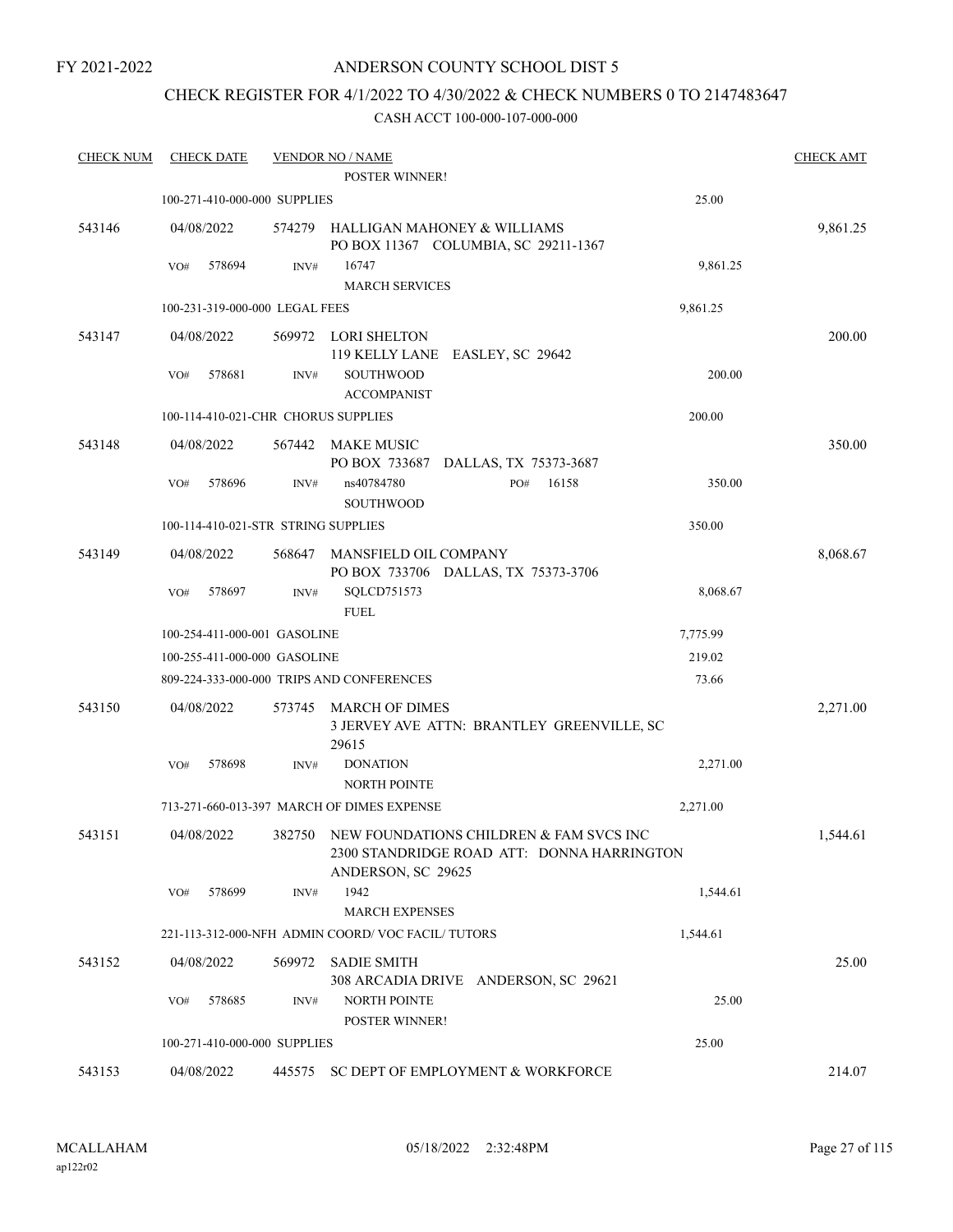# ANDERSON COUNTY SCHOOL DIST 5

# CHECK REGISTER FOR 4/1/2022 TO 4/30/2022 & CHECK NUMBERS 0 TO 2147483647

| <b>CHECK NUM</b> |     | <b>CHECK DATE</b> |        | <b>VENDOR NO / NAME</b>                                                                                          |           | <b>CHECK AMT</b> |
|------------------|-----|-------------------|--------|------------------------------------------------------------------------------------------------------------------|-----------|------------------|
|                  |     |                   |        | ATTENTION: UI COLLECTIONS PO BOX 2644<br>COLUMBIA, SC 29202                                                      |           |                  |
|                  | VO# | 578715            | INV#   | PAYROLL 4/15                                                                                                     | 214.07    |                  |
|                  |     |                   |        | <b>DEDUCTIONS</b>                                                                                                |           |                  |
|                  |     |                   |        | 100-000-442-000-000 UNEMPLOYMENT COMPENSATION LEVY                                                               | 214.07    |                  |
| 543154           |     | 04/08/2022        |        | 568980 SC DEPT OF REVENUE<br>PO BOX 2535 COLUMBIA, SC 29202-2535                                                 |           | 226.82           |
|                  | VO# | 578714            | INV#   | PAYROLL 4/15                                                                                                     | 226.82    |                  |
|                  |     |                   |        | <b>DEDUCTIONS</b>                                                                                                |           |                  |
|                  |     |                   |        | 100-000-440-000-000 SC STATE TAX LEVY                                                                            | 226.82    |                  |
| 543155           |     | 04/08/2022        | 450701 | SC RETIREMENT SYSTEM (SPP)<br>POBOX 11960 CAPITOL STATION COLUMBIA, SC<br>29211                                  |           | 688.48           |
|                  | VO# | 578712            | INV#   | PAYROLL 4/15                                                                                                     | 688.48    |                  |
|                  |     |                   |        | <b>DEDUCTIONS</b>                                                                                                |           |                  |
|                  |     |                   |        | 100-000-438-000-000 RETIREMENT SERV PURCHASE                                                                     | 688.48    |                  |
| 543156           |     | 04/08/2022        | 576084 | SC STATE DISBURSEMENT UNIT<br>PO BOX 100303 COLUMBIA, SC 29202-3303                                              |           | 525.89           |
|                  | VO# | 578716            | INV#   | PAYROLL 4/15<br><b>DEDUCTIONS</b>                                                                                | 525.89    |                  |
|                  |     |                   |        | 100-000-435-000-000 WAGE GARNISH/CH SUPPORT                                                                      | 525.89    |                  |
| 543157           |     | 04/08/2022        | 568954 | <b>SHRED A WAY</b><br>PO BOX 51132 ATT: ACCOUNTS RECEIVABLE<br>PIEDMONT, SC 29673                                |           | 73.00            |
|                  | VO# | 578702            | INV#   | A100917                                                                                                          | 73.00     |                  |
|                  |     |                   |        | <b>ROBERT ANDERSON</b>                                                                                           |           |                  |
|                  |     |                   |        | 100-113-410-006-VEN SUPPLY-ADDT'L FOR LOST VENDING                                                               | 73.00     |                  |
| 543158           |     | 04/08/2022        | 567895 | <b>SIX FLAGS OVER GEORGIA</b><br>PO BOX 732302 DALLAS, TX 75373-2302                                             |           | 2,309.75         |
|                  | VO# | 578703            | INV#   | APRIL 29<br><b>GLENVIEW MS</b>                                                                                   | 2,309.75  |                  |
|                  |     |                   |        | 720-271-660-020-585 FIELD TRIPS- GR. 6 EXPENSE                                                                   | 2,309.75  |                  |
| 543159           |     | 04/08/2022        | 573721 | SSBT AS TTEE FOR SCORP MM61953-001-042<br>MASS MUTUAL RETIREMENT SERVICES PO BOX<br>219062 KANSAS CITY, MO 64121 |           | 10,372.34        |
|                  | VO# | 578710            | INV#   | PAYROLL 4/15<br><b>DEDUCTIONS</b>                                                                                | 10,372.34 |                  |
|                  |     |                   |        | 100-000-468-000-000 OPTIONAL RETIREMENT PLAN                                                                     | 6,667.93  |                  |
|                  |     |                   |        | 100-000-484-000-000 EMPLOYER RETIREMENT PAYABLE                                                                  | 3,704.41  |                  |
| 543160           |     | 04/08/2022        | 577253 | <b>SUMMIT GVL LLC</b><br>215 EAST EARLE STREET GREENVILLE, SC 29609                                              |           | 1,250.00         |
|                  | VO# | 578704            | INV#   | 0030<br><b>CHELSEA YOST</b>                                                                                      | 1,250.00  |                  |
|                  |     |                   |        | 395-212-312-000-000 PURCHASED SERVICES                                                                           | 1,250.00  |                  |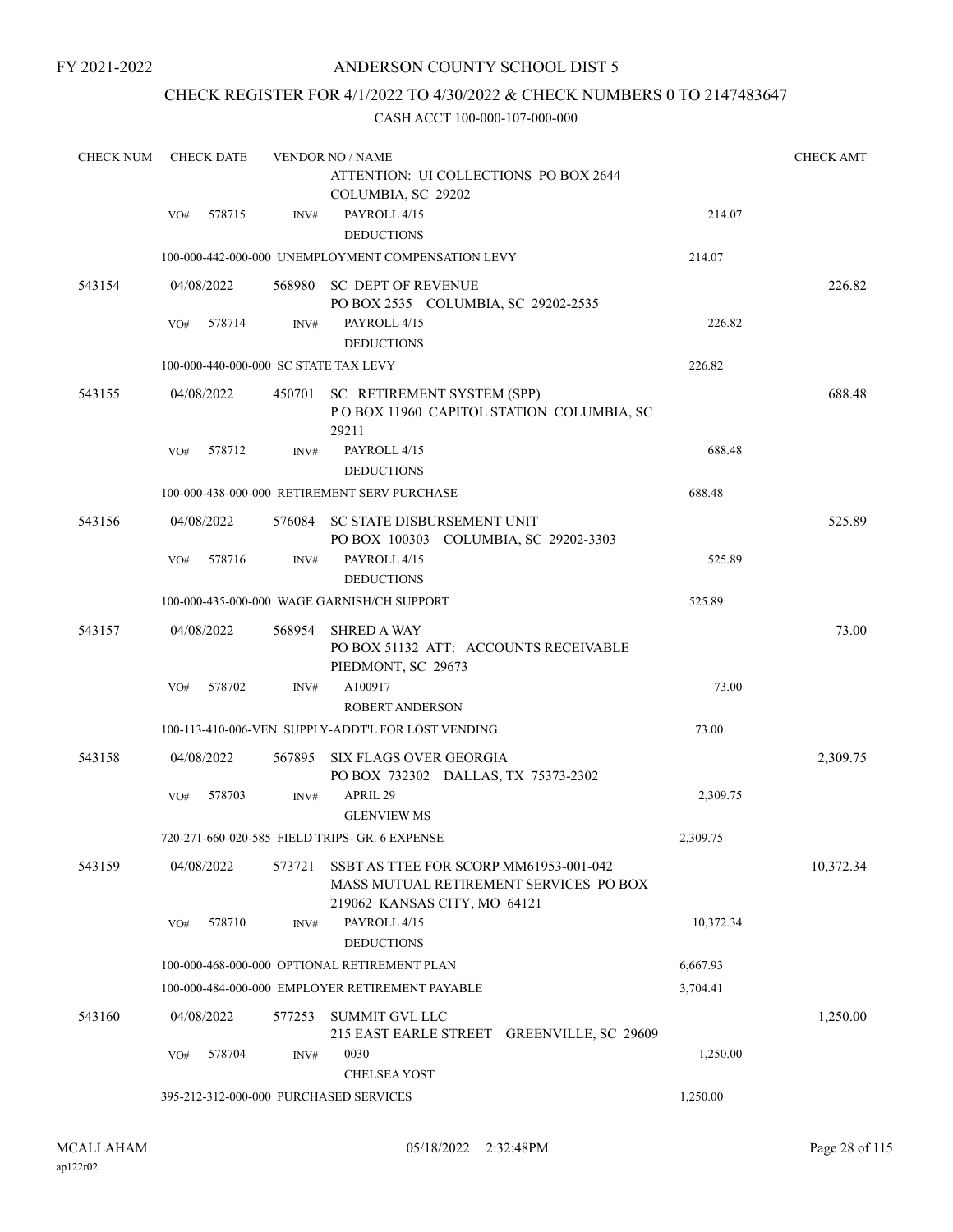# CHECK REGISTER FOR 4/1/2022 TO 4/30/2022 & CHECK NUMBERS 0 TO 2147483647

| <b>CHECK NUM</b> | <b>CHECK DATE</b>            |        | <b>VENDOR NO / NAME</b>                                                                     |                 | <b>CHECK AMT</b> |
|------------------|------------------------------|--------|---------------------------------------------------------------------------------------------|-----------------|------------------|
| 543161           | 04/08/2022                   | 504890 | TIAA-CREF                                                                                   |                 | 14,581.17        |
|                  |                              |        | POBOX 105316 ATLANTA, GA 30348-5316                                                         |                 |                  |
|                  | 578711<br>VO#                | INV#   | PAYROLL 4/15<br><b>DEDUCTIONS</b>                                                           | 14,581.17       |                  |
|                  |                              |        | 100-000-468-000-000 OPTIONAL RETIREMENT PLAN                                                | 9,373.61        |                  |
|                  |                              |        | 100-000-484-000-000 EMPLOYER RETIREMENT PAYABLE                                             | 5,207.56        |                  |
| 543162           | 04/08/2022                   | 564298 | UNITED WAY OF ANDERSON COUNTY<br>POBOX 2067 ANDERSON, SC 29622                              |                 | 2,311.15         |
|                  | 578713<br>VO#                | INV#   | PAYROLL 4/15<br><b>DEDUCTIONS</b>                                                           | 2,311.15        |                  |
|                  |                              |        | 100-000-455-000-000 UNITED FUND - PAYABLE                                                   | 2,311.15        |                  |
| 543163           | 04/08/2022                   | 575086 | <b>VALIC</b>                                                                                |                 | 25,247.03        |
|                  |                              |        | C/O JP MORGAN CHASE PO BOX 301701 DALLAS,<br>TX 75303-1701                                  |                 |                  |
|                  | 578709<br>VO#                | INV#   | PAYROLL 4/15                                                                                | 25,247.03       |                  |
|                  |                              |        | <b>DEDUCTIONS</b>                                                                           |                 |                  |
|                  |                              |        | 100-000-468-000-000 OPTIONAL RETIREMENT PLAN                                                | 16,230.23       |                  |
|                  |                              |        | 100-000-484-000-000 EMPLOYER RETIREMENT PAYABLE                                             | 9,016.80        |                  |
| 543164           | 04/08/2022                   | 528800 | <b>WENGER CORPORATION</b><br>NW 7896 PO BOX 1450 MINNEAPOLIS, MN 55485-7896                 |                 | 409.80           |
|                  | 578706<br>VO#                | INV#   | 823328<br><b>MCCANTS</b>                                                                    | 409.80          |                  |
|                  | 397-113-410-005-000 SUPPLIES |        |                                                                                             | 409.80          |                  |
| 543165           | 04/08/2022                   | 569972 | WILLIAM JOHNSON<br>104 WILD VINE PATH ANDERSON, SC 29621                                    |                 | 100.00           |
|                  | 578683<br>VO#                | INV#   | <b>NORTH POINTE</b>                                                                         | 100.00          |                  |
|                  |                              |        | POSTER WINNER!                                                                              |                 |                  |
|                  | 100-271-410-000-000 SUPPLIES |        |                                                                                             | 100.00          |                  |
| 543166           | 04/19/2022                   | 570956 | ADI<br>25429 NETWORK PLACE CHICAGO, IL 60673-1254                                           |                 | 547.49           |
|                  | 578741<br>VO#                | INV#   | DT6KDD01                                                                                    | 53.20           |                  |
|                  |                              |        | CUST #G6189-000<br>100-254-410-016-001 SUPPLIES - MAINTENANCE                               |                 |                  |
|                  | 578742<br>VO#                | INV#   | ZP960M01                                                                                    | 53.20<br>297.44 |                  |
|                  |                              |        | CUST #G6189-000                                                                             |                 |                  |
|                  |                              |        | 100-254-410-007-001 SUPPLIES - MAINTENANCE                                                  | 297.44          |                  |
|                  | 578743<br>VO#                | INV#   | ZO285N01                                                                                    | 196.85          |                  |
|                  |                              |        | CUST #G6189-000                                                                             |                 |                  |
|                  |                              |        | 100-254-410-010-001 SUPPLIES - MAINTENANCE                                                  | 196.85          |                  |
| 543167           | 04/19/2022                   | 570950 | ANDERSON COUNTY SHERIFF'S OFFICE<br>ATTN: JAMIE LAZAR 305 CAMSON ROAD<br>ANDERSON, SC 29621 |                 | 455.00           |
|                  | 578744<br>VO#                | INV#   | APRIL 4                                                                                     | 105.00          |                  |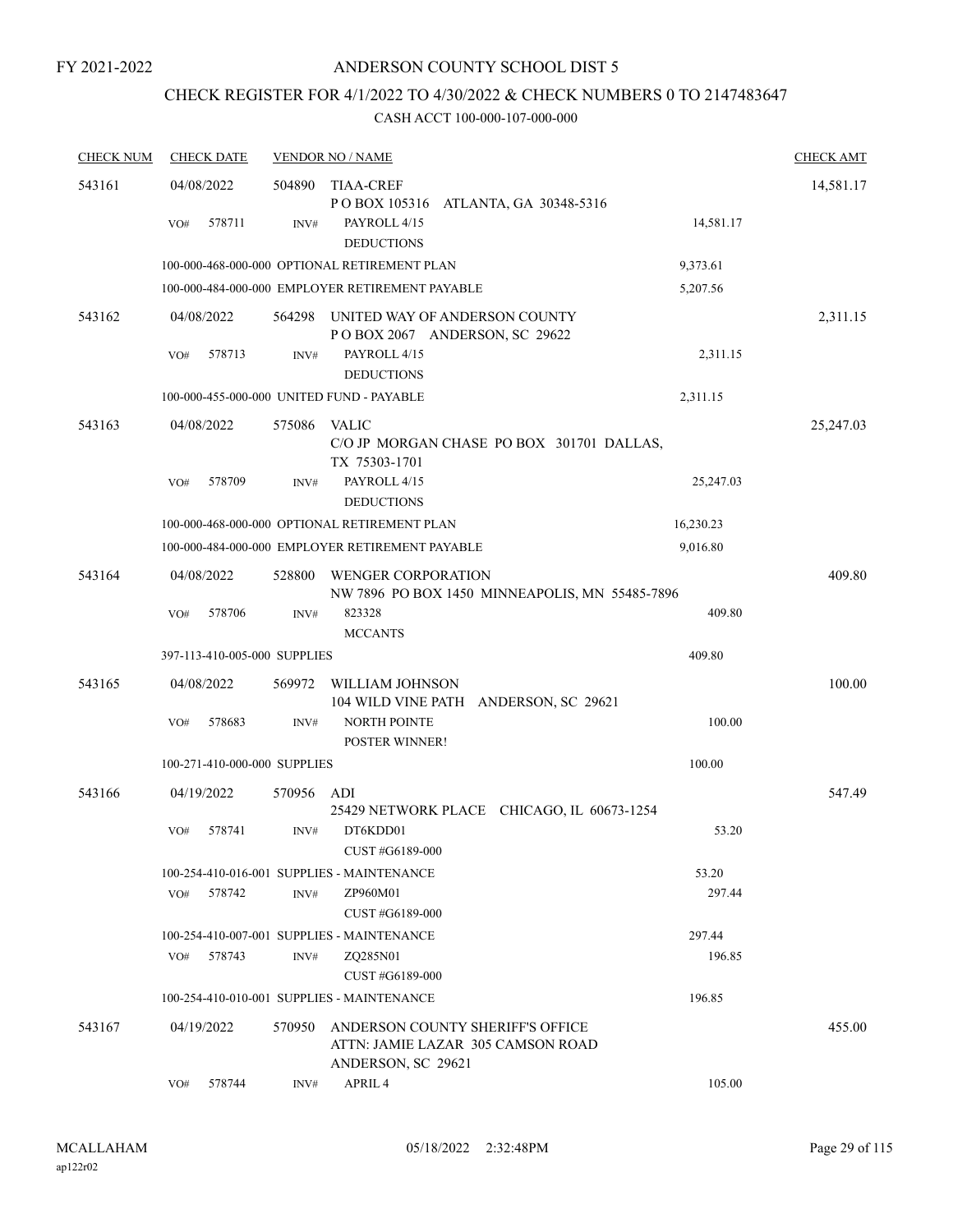# ANDERSON COUNTY SCHOOL DIST 5

# CHECK REGISTER FOR 4/1/2022 TO 4/30/2022 & CHECK NUMBERS 0 TO 2147483647

| <b>CHECK NUM</b> | <b>CHECK DATE</b>             |        | <b>VENDOR NO / NAME</b>                                                                            |          | <b>CHECK AMT</b> |
|------------------|-------------------------------|--------|----------------------------------------------------------------------------------------------------|----------|------------------|
|                  |                               |        | <b>WESTSIDE</b>                                                                                    |          |                  |
|                  |                               |        | 703-271-660-003-690 BASEBALL GATE RECEIPTS EXPENSE                                                 | 105.00   |                  |
|                  | VO#<br>578745                 | INV#   | APRIL 1<br><b>WESTSIDE</b>                                                                         | 175.00   |                  |
|                  |                               |        | 703-271-660-003-686 SOFTBALL GATE RECEIPTS EXPENSE                                                 | 175.00   |                  |
|                  | 578746<br>VO#                 | INV#   | APRIL 1<br><b>WESTSIDE</b>                                                                         | 175.00   |                  |
|                  |                               |        | 703-271-660-003-745 SOCCER GATE RECEIPTS EXPENSE                                                   | 175.00   |                  |
| 543168           | 04/19/2022                    | 564421 | ANDERSON SCHOOL DISTRICT THREE<br>PO BOX 118 ATT: EMILY JARRARD IVA, SC 29655                      |          | 1,103.10         |
|                  | 578747<br>VO#                 | INV#   | <b>TITLE III</b><br><b>ESOL QTR3</b>                                                               | 1,103.10 |                  |
|                  | 264-162-410-000-AD3 SUPPLIES  |        |                                                                                                    | 828.18   |                  |
|                  |                               |        | 264-224-333-000-AD3 PD/ TRIPS AND CONFERENCES                                                      | 274.92   |                  |
| 543169           | 04/19/2022                    | 570003 | AT&T<br>$(803 M24-8701)$<br>PO BOX 9011 ATT: ACCOUNTS RECEIVABLE CAROL<br>STREAM, IL 60197         |          | 1,624.21         |
|                  | VO#<br>578749                 | INV#   | 17984045<br><b>SERVICE</b>                                                                         | 1,624.21 |                  |
|                  | 100-266-340-015-000 TELEPHONE |        |                                                                                                    | 357.46   |                  |
|                  | 100-266-340-018-000 TELEPHONE |        |                                                                                                    | 357.46   |                  |
|                  | 100-266-340-023-000 TELEPHONE |        |                                                                                                    | 909.29   |                  |
| 543170           | 04/19/2022                    | 569356 | <b>BATTERIES PLUS - 251</b><br>3319-D NORTH MAIN ST ATT: ACCOUNTS<br>RECEIVABLE ANDERSON, SC 29621 |          | 192.94           |
|                  | 578750<br>VO#                 | INV#   | P50251676<br><b>SUPPLIES</b>                                                                       | 192.94   |                  |
|                  |                               |        | 100-254-410-010-001 SUPPLIES - MAINTENANCE                                                         | 192.94   |                  |
| 543171           | 04/19/2022                    | 566288 | CES CITY ELECTRIC SUPPLY<br>PO BOX 131811 DALLAS, TX 75313                                         |          | 423.82           |
|                  | VO#<br>578752                 | INV#   | 166576<br><b>SUPPLIES</b>                                                                          | 398.78   |                  |
|                  |                               |        | 100-254-410-013-001 SUPPLIES - MAINTENANCE                                                         | 398.78   |                  |
|                  | 578753<br>VO#                 | INV#   | 166706<br><b>SUPPLIES</b>                                                                          | 25.04    |                  |
|                  |                               |        | 100-254-410-000-001 MAINT. SUPPLIES-STRUCTURES                                                     | 25.04    |                  |
| 543172           | 04/19/2022                    | 211302 | <b>DUKE ENERGY</b><br>PO BOX 1094 CHARLOTTE, NC 28201-1094                                         |          | 1,552.74         |
|                  | 578784<br>VO#                 | INV#   | 910033790956<br>TL HANNA                                                                           | 1,552.74 |                  |
|                  |                               |        | 100-254-470-002-000 ENERGY-ELECTRICITY & WATER                                                     | 1,552.74 |                  |
| 543173           | 04/19/2022                    |        | 250850 GOLDMAN, PAUL**<br>150 PERSHING AVE #315 CLEMSON, SC 29631                                  |          | 114.50           |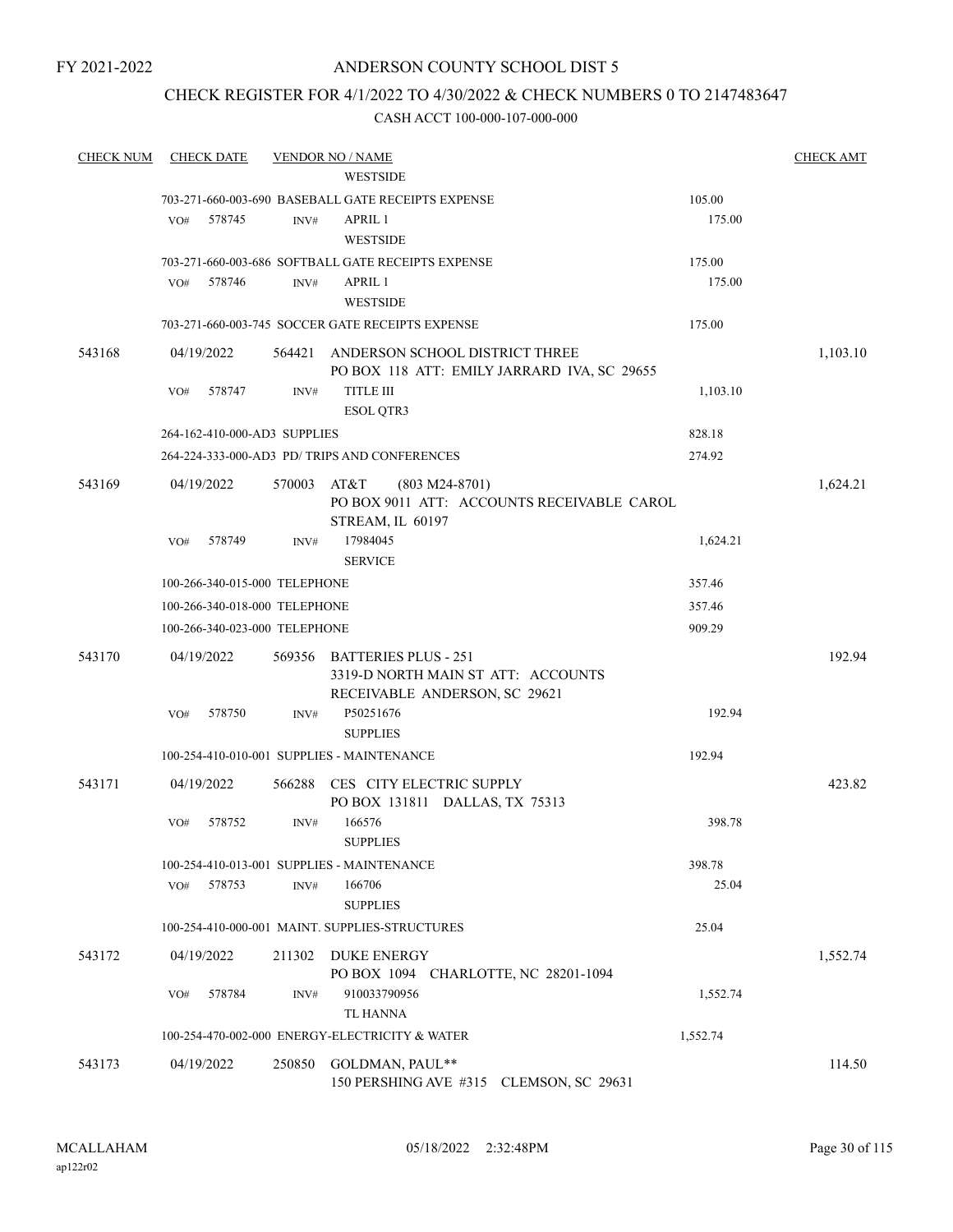# CHECK REGISTER FOR 4/1/2022 TO 4/30/2022 & CHECK NUMBERS 0 TO 2147483647

| <b>CHECK NUM</b> | <b>CHECK DATE</b>                      |        | <b>VENDOR NO / NAME</b>                                                          |          | <b>CHECK AMT</b> |
|------------------|----------------------------------------|--------|----------------------------------------------------------------------------------|----------|------------------|
|                  | 578737<br>VO#                          | INV#   | <b>APRIL 1</b><br>WHS SOFTBALL                                                   | 114.50   |                  |
|                  |                                        |        | 703-271-660-003-686 SOFTBALL GATE RECEIPTS EXPENSE                               | 114.50   |                  |
| 543174           | 04/19/2022                             |        | 576027 HOME DEPOT USA, INC<br>PO BOX 404468 ATLANTA, GA 30374-2604               |          | 2,206.73         |
|                  | 578762<br>VO#                          | INV#   | 678073503<br>ACCT #703772                                                        | 2,206.73 |                  |
|                  |                                        |        | 515-253-520-000-HQ1 DOWNTOWN PROJECT BLDG 1                                      | 2,206.73 |                  |
| 543175           | 04/19/2022                             | 568647 | MANSFIELD OIL COMPANY<br>PO BOX 733706 DALLAS, TX 75373-3706                     |          | 5,383.11         |
|                  | 578764<br>VO#                          | INV#   | <b>SQLCD 742229</b><br><b>FUEL</b>                                               | 5,383.11 |                  |
|                  | 100-254-411-000-001 GASOLINE           |        |                                                                                  | 5,250.52 |                  |
|                  | 100-255-411-000-000 GASOLINE           |        |                                                                                  | 82.95    |                  |
|                  | 600-256-690-021-000 OTHER OBJECTS      |        |                                                                                  | 49.64    |                  |
| 543176           | 04/19/2022                             | 576956 | MAXIM STAFFING SOLUTIONS<br>12558 COLLECTIONS CENTER DRIVE CHICAGO, IL<br>60693  |          | 340.00           |
|                  | 578765<br>VO#                          | INV#   | E5427800143<br><b>SERVICE</b>                                                    | 340.00   |                  |
|                  |                                        |        | 218-126-312-000-01B SPED BCBA CONTRACT                                           | 340.00   |                  |
| 543177           | 04/19/2022                             |        | 576447 NEUSER, WALTER<br>232 HART TER HARTWELL, GA 30643                         |          | 74.00            |
|                  | 578740<br>VO#                          | INV#   | APRIL <sub>4</sub><br><b>WHS BASEBALL</b>                                        | 74.00    |                  |
|                  |                                        |        | 703-271-660-003-690 BASEBALL GATE RECEIPTS EXPENSE                               | 74.00    |                  |
| 543178           | 04/19/2022                             | 397270 | PAPA JOHN'S PIZZA<br>401 VARDRY STREET GREENVILLE, SC 29601                      |          | 641.95           |
|                  | 578769<br>VO#                          | INV#   | <b>APRIL 5TH</b><br>NEW PROSPECT ELEM                                            | 641.95   |                  |
|                  | 201-188-410-010-000 SUPPLIES-PARENTING |        |                                                                                  | 641.95   |                  |
| 543179           | 04/19/2022                             | 576456 | RED FOX DISTRIBUTION LLC<br>104 COMMERCE BLVD EASLEY, SC 29642                   |          | 209.24           |
|                  | VO#<br>578783                          | INV#   | 1706<br><b>SUPPLIES</b>                                                          | 209.24   |                  |
|                  | 631-256-460-031-000 PURCHASED FOOD     |        |                                                                                  | 209.24   |                  |
| 543180           | 04/19/2022                             | 478800 | SC LAW ENFORCEMENT DIVISION<br>POBOX 21398 -- FINANCE COLUMBIA, SC<br>29221-1398 |          | 25.00            |
|                  | 578771<br>VO#                          | INV#   | <b>STARKS</b><br><b>BACKGROUND CK</b>                                            | 25.00    |                  |
|                  | 100-254-312-000-SLD SLED CHECKS        |        |                                                                                  | 25.00    |                  |
| 543181           | 04/19/2022                             |        | 572126 SERVICE ASSOCIATES, INC                                                   |          | 406.25           |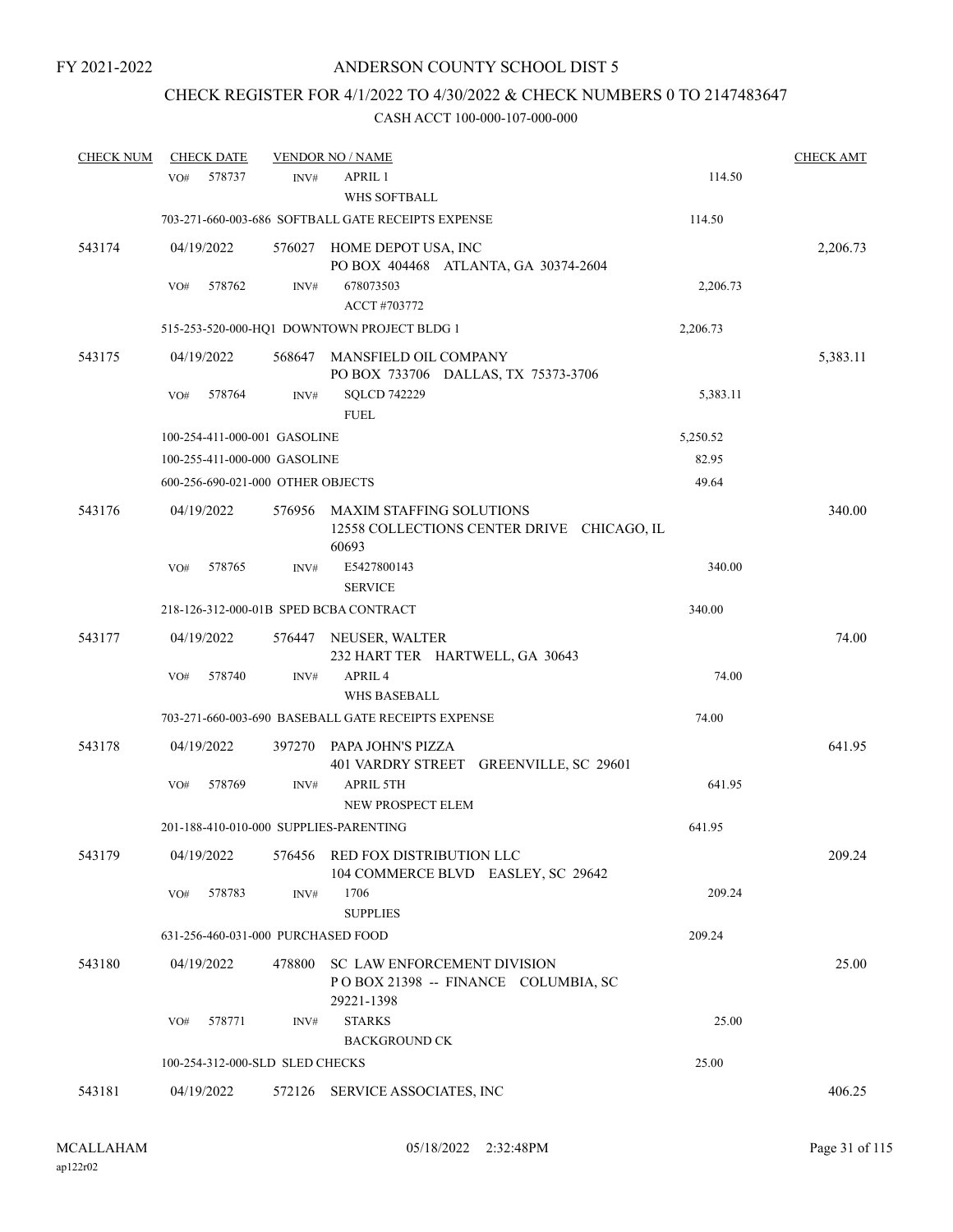# ANDERSON COUNTY SCHOOL DIST 5

# CHECK REGISTER FOR 4/1/2022 TO 4/30/2022 & CHECK NUMBERS 0 TO 2147483647

| <b>CHECK NUM</b> |     | <b>CHECK DATE</b> |                | <b>VENDOR NO / NAME</b>                            |              |          | <b>CHECK AMT</b> |
|------------------|-----|-------------------|----------------|----------------------------------------------------|--------------|----------|------------------|
|                  |     |                   |                | 225 COOK STREET RURAL HALL, NC 27045               |              |          |                  |
|                  | VO# | 578774            | INV#           | 5810                                               |              | 406.25   |                  |
|                  |     |                   |                | <b>FEB 2022</b>                                    |              |          |                  |
|                  |     |                   |                | 100-266-312-000-000 PURCHASED SERVICES             |              | 406.25   |                  |
| 543182           |     | 04/19/2022        | 568954         | <b>SHRED A WAY</b>                                 |              |          | 38.00            |
|                  |     |                   |                | PO BOX 51132 ATT: ACCOUNTS RECEIVABLE              |              |          |                  |
|                  |     |                   |                | PIEDMONT, SC 29673                                 |              |          |                  |
|                  | VO# | 578775            | INV#           | A101121                                            |              | 38.00    |                  |
|                  |     |                   |                | <b>CONCORD</b>                                     |              |          |                  |
|                  |     |                   |                | 709-271-660-009-201 MISCELLANEOUS EXPENSE          |              | 38.00    |                  |
| 543183           |     | 04/19/2022        | 475500         | SLAPPY, JAMES E**                                  |              |          | 110.00           |
|                  |     |                   |                | PO BOX 1754 ANDERSON, SC 29622                     |              |          |                  |
|                  | VO# | 578736            | INV#           | <b>APRIL 1</b>                                     |              | 110.00   |                  |
|                  |     |                   |                | WHS SOFTBALL                                       |              |          |                  |
|                  |     |                   |                | 703-271-660-003-686 SOFTBALL GATE RECEIPTS EXPENSE |              | 110.00   |                  |
| 543184           |     | 04/19/2022        | 576973         | SUNBELT STAFFING, LLC                              |              |          | 2,920.00         |
|                  |     |                   |                | PO BOX 934411 ATLANTA, GA 31193-4411               |              |          |                  |
|                  | VO# | 578776            | INV#           | 20360954                                           | 15422<br>PO# | 2,920.00 |                  |
|                  |     |                   |                | <b>SERVICE</b>                                     |              |          |                  |
|                  |     |                   |                | 203-127-312-000-000 PURCHASED SERVICES             |              | 2,920.00 |                  |
| 543185           |     | 04/19/2022        |                | 575902 SWORDS, ANTHONY NATHANIEL**                 |              |          | 82.10            |
|                  |     |                   |                | 110 CLYDESDALE RD LIBERTY, SC 29657                |              |          |                  |
|                  | VO# | 578735            | $\text{INV}\#$ | APRIL <sub>4</sub>                                 |              | 82.10    |                  |
|                  |     |                   |                | <b>WHS BASEBALL</b>                                |              |          |                  |
|                  |     |                   |                | 703-271-660-003-690 BASEBALL GATE RECEIPTS EXPENSE |              | 82.10    |                  |
| 543186           |     | 04/19/2022        | 576122         | THERE IS HOPE COUNSELING, LLC                      |              |          | 1,050.00         |
|                  |     |                   |                | ROYCE V. MILLER 144 THOMAS GREEN BLVD, SUITE       |              |          |                  |
|                  |     |                   |                | 223 CLEMSON, SC 29631                              |              |          |                  |
|                  | VO# | 578777            | INV#           | 161820                                             | 15430<br>PO# | 1,050.00 |                  |
|                  |     |                   |                | <b>SERVICE</b>                                     |              |          |                  |
|                  |     |                   |                | 237-128-313-002-021 STUDENT SERVICES/ COUNSELOR    |              | 525.00   |                  |
|                  |     |                   |                | 237-128-313-003-021 STUDENT SERVICES/ COUNSELOR    |              | 525.00   |                  |
| 543187           |     | 04/19/2022        | 577238         | TRUDEL, JARED**                                    |              |          | 201.50           |
|                  |     |                   |                | 133 THOMAS GREEN BLVD SUITE 205B CLEMSON, SC       |              |          |                  |
|                  |     |                   |                | 29631                                              |              |          |                  |
|                  | VO# | 578721            | INV#           | CONCORD                                            |              | 201.50   |                  |
|                  |     |                   |                | <b>KINDERMUSIK</b>                                 |              |          |                  |
|                  |     |                   |                | 709-271-660-009-201 MISCELLANEOUS EXPENSE          |              | 201.50   |                  |
| 543188           |     | 04/19/2022        | 577231         | TWAREK, JAMES**                                    |              |          | 111.00           |
|                  |     |                   |                | 102 GRASSY KNOLL WAY ANDERSON, SC 29621            |              |          |                  |
|                  | VO# | 578738            | INV#           | APRIL 1                                            |              | 111.00   |                  |
|                  |     |                   |                | WHS SOCCER                                         |              |          |                  |
|                  |     |                   |                | 703-271-660-003-745 SOCCER GATE RECEIPTS EXPENSE   |              | 111.00   |                  |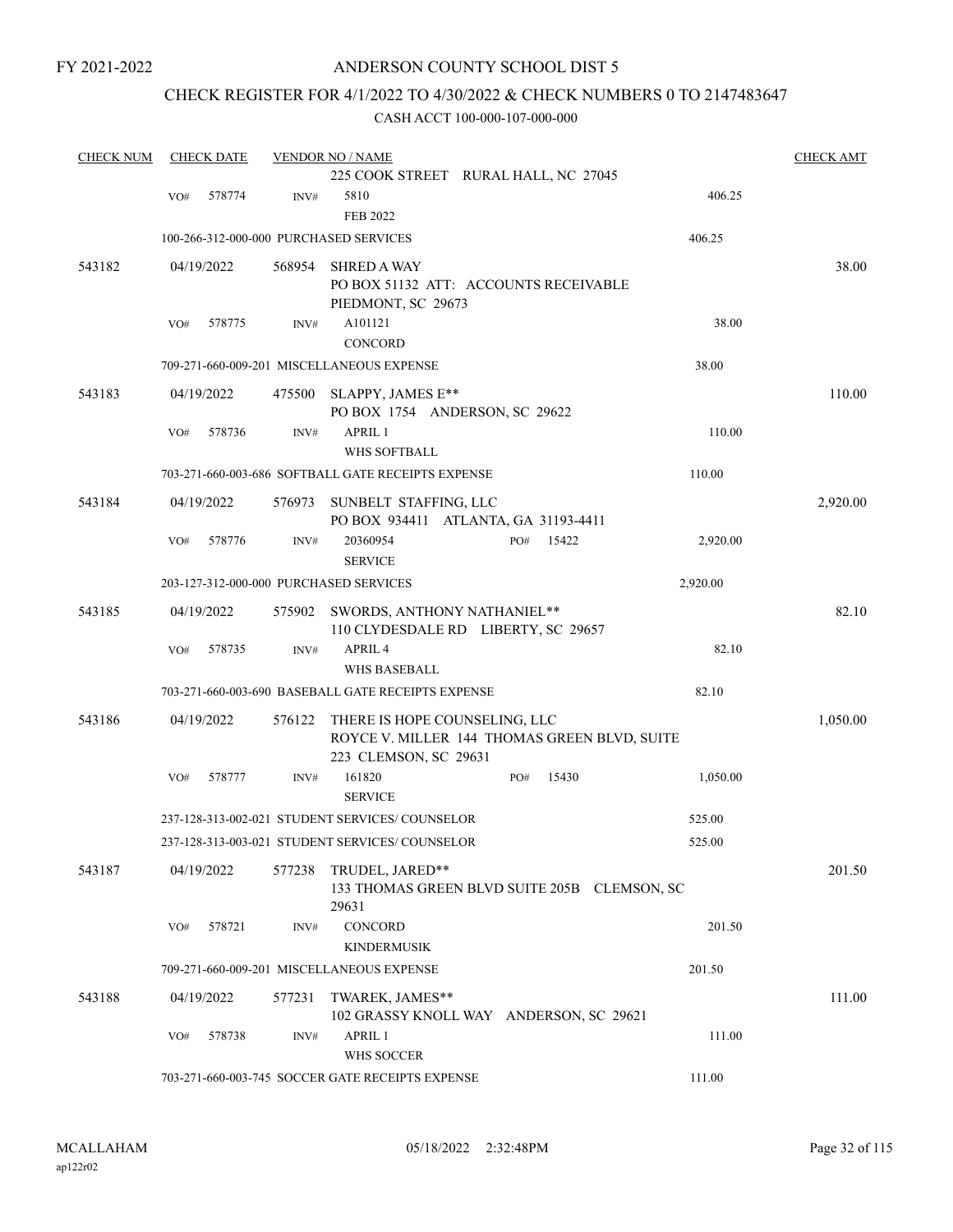# CHECK REGISTER FOR 4/1/2022 TO 4/30/2022 & CHECK NUMBERS 0 TO 2147483647

| <b>CHECK NUM</b> | <b>CHECK DATE</b>                        |        | <b>VENDOR NO / NAME</b>                                                                     |              |        | <b>CHECK AMT</b> |
|------------------|------------------------------------------|--------|---------------------------------------------------------------------------------------------|--------------|--------|------------------|
| 543189           | 04/19/2022                               |        | 573815 UNITED REFRIGERATION, INC<br>PO BOX 740703 ATLANTA, GA 30374-0703                    |              |        | 531.63           |
|                  | 578782<br>VO#                            | INV#   | 83555410<br><b>SUPPLIES</b>                                                                 |              | 531.63 |                  |
|                  |                                          |        | 100-254-410-011-001 SUPPLIES - MAINTENANCE                                                  |              | 265.82 |                  |
|                  |                                          |        | 100-254-410-012-001 SUPPLIES - MAINTENANCE                                                  |              | 265.81 |                  |
| 543190           | 04/19/2022                               | 577208 | YAHL, DAVID**<br>14 CHANNEL LANE SALEM, SC 29676                                            |              |        | 135.30           |
|                  | 578739<br>VO#                            | INV#   | APRIL 1<br>WHS SOCCER                                                                       |              | 135.30 |                  |
|                  |                                          |        | 703-271-660-003-745 SOCCER GATE RECEIPTS EXPENSE                                            |              | 135.30 |                  |
| 543191           | 04/20/2022                               | 568036 | PIEDMONT NATURAL GAS<br>PO BOX 1246 CHARLOTTE, NC 28201-1246                                |              |        | 819.12           |
|                  | 578786<br>VO#                            | INV#   | 9000769202001<br><b>NEVITT FOREST</b>                                                       |              | 237.28 |                  |
|                  | 600-256-470-012-000 ENERGY               |        |                                                                                             |              | 237.28 |                  |
|                  | 578787<br>VO#                            | INV#   | 4000769201001<br><b>NEVITT FOREST</b>                                                       |              | 581.84 |                  |
|                  | 100-254-472-012-000 ENERGY-GAS           |        |                                                                                             |              | 581.84 |                  |
| 543192           | 04/21/2022                               | 570956 | ADI<br>25429 NETWORK PLACE CHICAGO, IL 60673-1254                                           |              |        | 1,150.67         |
|                  | 578807<br>VO#                            | INV#   | DW6TXT02<br><b>CABLES</b>                                                                   | 16182<br>PO# | 126.50 |                  |
|                  | 100-266-314-000-000 REPAIRS TO EQUIPMENT |        |                                                                                             |              | 126.50 |                  |
|                  | 578808<br>VO#                            | INV#   | ZQ724C02<br><b>SUPPLIES</b>                                                                 |              | 106.98 |                  |
|                  |                                          |        | 100-254-410-010-001 SUPPLIES - MAINTENANCE                                                  |              | 106.98 |                  |
|                  | 578809<br>VO#                            | INV#   | ZQ724C01<br><b>SUPPLIES</b>                                                                 |              | 72.74  |                  |
|                  |                                          |        | 100-254-410-010-001 SUPPLIES - MAINTENANCE                                                  |              | 72.74  |                  |
|                  | 578810<br>VO#                            | INV#   | ZP89N02<br><b>SUPPLIES</b>                                                                  |              | 228.96 |                  |
|                  |                                          |        | 100-254-410-019-001 SUPPLIES - MAINTENANCE                                                  |              | 228.96 |                  |
|                  | 578811<br>VO#                            | INV#   | ZP889N01<br><b>SUPPLIES</b>                                                                 |              | 615.49 |                  |
|                  |                                          |        | 100-254-410-019-001 SUPPLIES - MAINTENANCE                                                  |              | 615.49 |                  |
| 543193           | 04/21/2022                               | 570950 | ANDERSON COUNTY SHERIFF'S OFFICE<br>ATTN: JAMIE LAZAR 305 CAMSON ROAD<br>ANDERSON, SC 29621 |              |        | 770.00           |
|                  | 578813<br>VO#                            | INV#   | <b>GLENVIEW</b><br><b>EXTENDED SCHOOL</b>                                                   |              | 227.50 |                  |
|                  |                                          |        | 720-271-660-020-411 MISCELLANEOUS EXPENSE                                                   |              | 227.50 |                  |
|                  | 578814<br>VO#                            | INV#   | APRIL 7<br>TLH BASEBALL                                                                     |              | 157.50 |                  |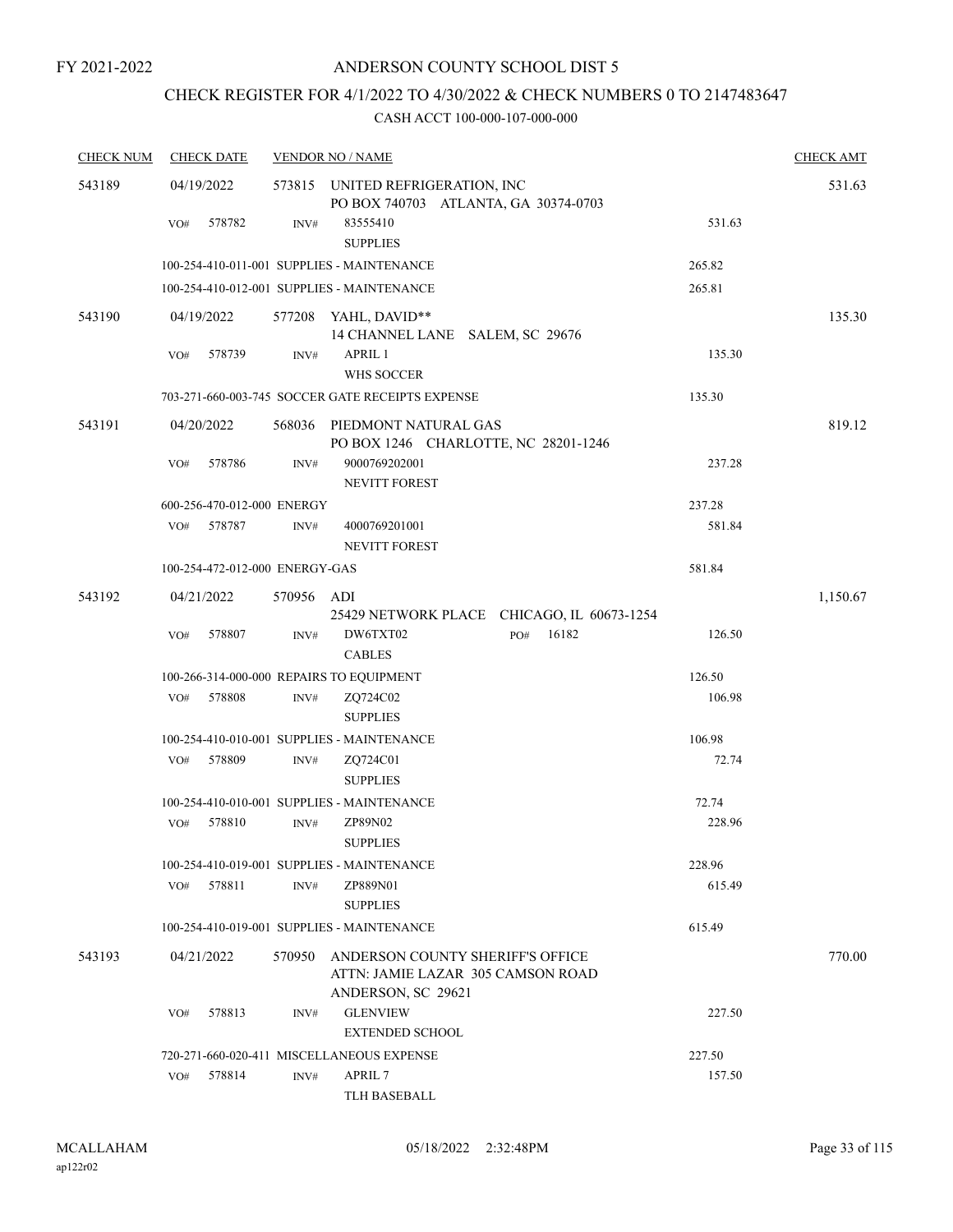# CHECK REGISTER FOR 4/1/2022 TO 4/30/2022 & CHECK NUMBERS 0 TO 2147483647

| <b>CHECK NUM</b> |     | <b>CHECK DATE</b>                 |        | <b>VENDOR NO / NAME</b>                                 |     |       |           | <b>CHECK AMT</b> |
|------------------|-----|-----------------------------------|--------|---------------------------------------------------------|-----|-------|-----------|------------------|
|                  |     |                                   |        | 702-271-660-002-690 BASEBALL GATE RECEIPTS EXPENSE      |     |       | 157.50    |                  |
|                  | VO# | 578815                            | INV#   | APRIL 7                                                 |     |       | 105.00    |                  |
|                  |     |                                   |        | TLH SOFTBALL                                            |     |       |           |                  |
|                  |     |                                   |        | 702-271-660-002-686 SOFTBALL GATE RECEIPTS EXPENSE      |     |       | 105.00    |                  |
|                  | VO# | 578816                            | INV#   | APRIL <sub>6</sub>                                      |     |       | 105.00    |                  |
|                  |     |                                   |        | <b>TLH SOFTBALL</b>                                     |     |       |           |                  |
|                  |     |                                   |        | 702-271-660-002-686 SOFTBALL GATE RECEIPTS EXPENSE      |     |       | 105.00    |                  |
|                  | VO# | 578817                            | INV#   | APRIL <sub>6</sub>                                      |     |       | 175.00    |                  |
|                  |     |                                   |        | TL HANNA                                                |     |       |           |                  |
|                  |     |                                   |        | 702-271-660-002-690 BASEBALL GATE RECEIPTS EXPENSE      |     |       | 87.50     |                  |
|                  |     |                                   |        | 702-271-660-002-742 LACROSSE GATE EXPENSE               |     |       | 87.50     |                  |
|                  |     |                                   |        |                                                         |     |       |           |                  |
| 543194           |     | 04/21/2022                        |        | 112250 ANDERSON COUNTY FINANCE DEPT                     |     |       |           | 110,530.50       |
|                  |     |                                   |        | POBOX 8002 ATT: ALEX MCLEES ANDERSON, SC                |     |       |           |                  |
|                  |     |                                   |        | 29622-8002                                              |     |       |           |                  |
|                  | VO# | 578940                            | INV#   | <b>MARCH 22</b><br><b>RESOURCE OFFICERS</b>             | PO# | 15174 | 76,726.74 |                  |
|                  |     |                                   |        |                                                         |     |       |           |                  |
|                  |     |                                   |        | 100-258-312-000-000 CONTRACTED SERVICES - RESOURCE OFFR |     |       | 76,726.74 |                  |
|                  | VO# | 578941                            | INV#   | MARCH <sub>22</sub>                                     | PO# | 15173 | 5,782.23  |                  |
|                  |     |                                   |        | <b>AIT OFFICER</b>                                      |     |       |           |                  |
|                  |     |                                   |        | 131-258-312-031-000 SECURITY CONTRACT-SRO               |     |       | 5,782.23  |                  |
|                  | VO# | 578956                            | INV#   | <b>JAN-MARCH 22</b>                                     | PO# | 15177 | 28,021.53 |                  |
|                  |     |                                   |        | <b>CROSSING GUARDS</b>                                  |     |       |           |                  |
|                  |     |                                   |        | 100-258-690-000-000 CROSSING GUARDS                     |     |       | 28,021.53 |                  |
| 543195           |     | 04/21/2022                        |        | 568170 ANDERSON UNIVERSITY                              |     |       |           | 800.39           |
|                  |     |                                   |        | 316 BOULEVARD ANDERSON, SC 29621                        |     |       |           |                  |
|                  | VO# | 577552                            | INV#   | <b>MARCH 3</b>                                          |     |       | 800.39    |                  |
|                  |     |                                   |        | <b>GUEST SERVICES</b>                                   |     |       |           |                  |
|                  |     | 802-221-410-000-008 DTLP SUPPLIES |        |                                                         |     |       | 800.39    |                  |
| 543196           |     | 04/21/2022                        |        | 568170 ANDERSON UNIVERSITY                              |     |       |           | 400.00           |
|                  |     |                                   |        | 316 BOULEVARD ANDERSON, SC 29621                        |     |       |           |                  |
|                  | VO# | 578821                            | INV#   | <b>SPRING 2022</b>                                      |     |       | 400.00    |                  |
|                  |     |                                   |        | <b>DUAL ENROLLMENT</b>                                  |     |       |           |                  |
|                  |     |                                   |        | 100-114-312-002-DCC DUAL CREDIT COURSES                 |     |       | 400.00    |                  |
|                  |     |                                   |        |                                                         |     |       |           |                  |
| 543197           |     | 04/21/2022                        | 115202 | ASD5 CULINARY SERVICES PETTY CASH                       |     |       |           | 250.00           |
|                  |     |                                   |        |                                                         |     |       |           |                  |
|                  | VO# | 578823                            | INV#   | <b>WILLIFORDS</b>                                       |     |       | 250.00    |                  |
|                  |     |                                   |        | <b>REIMBURSEMENT</b>                                    |     |       |           |                  |
|                  |     |                                   |        | 600-256-323-000-000 REPAIRS TO EQUIPMENT                |     |       | 250.00    |                  |
| 543198           |     | 04/21/2022                        | 570528 | ASIAN FOOD SOLUTIONS, INC                               |     |       |           | 7,928.70         |
|                  |     |                                   |        | 5600 ELMHURST CIRCLE OVIEDO, FL 32765                   |     |       |           |                  |
|                  | VO# | 578822                            | INV#   | 2377A                                                   |     |       | 7,928.70  |                  |
|                  |     |                                   |        | <b>FOOD</b>                                             |     |       |           |                  |
|                  |     |                                   |        | 600-000-172-000-000 FOOD SERV INVEN. FOOD               |     |       | 7,928.70  |                  |
| 543199           |     | 04/21/2022                        |        | 567918 BERNHARDT HOUSE OF VIOLINS LLC                   |     |       |           | 45.00            |
|                  |     |                                   |        |                                                         |     |       |           |                  |
|                  |     |                                   |        |                                                         |     |       |           |                  |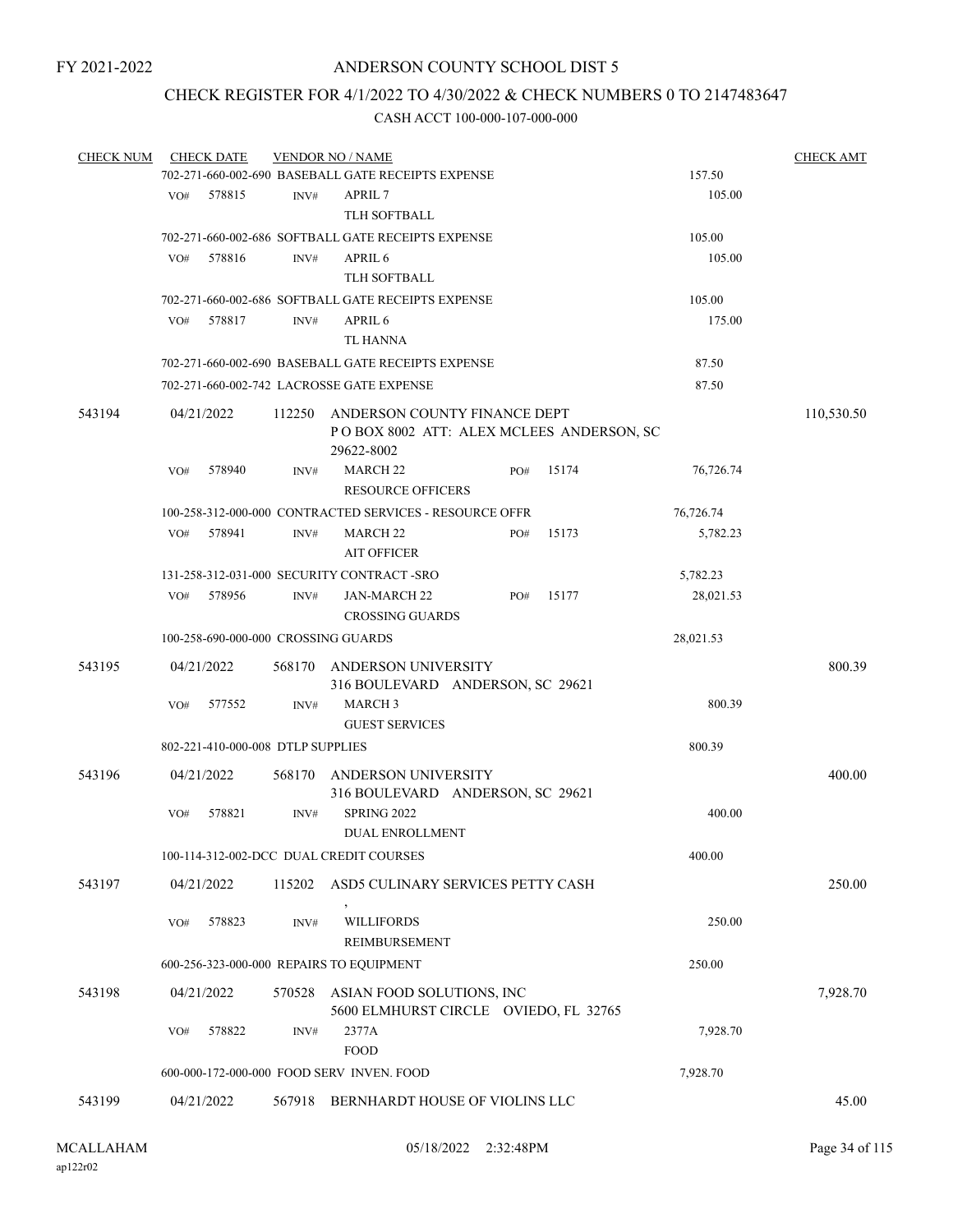# ANDERSON COUNTY SCHOOL DIST 5

# CHECK REGISTER FOR 4/1/2022 TO 4/30/2022 & CHECK NUMBERS 0 TO 2147483647

| <b>CHECK NUM</b> |     | <b>CHECK DATE</b>                |        | <b>VENDOR NO / NAME</b>                                                                 |           | <b>CHECK AMT</b> |
|------------------|-----|----------------------------------|--------|-----------------------------------------------------------------------------------------|-----------|------------------|
|                  |     |                                  |        | 5 CATEECHEE AVE ATT: ACCOUNTS RECEIVABLE<br>GREENVILLE, SC 29605                        |           |                  |
|                  | VO# | 578826                           | INV#   | 268698<br>ROBERT ANDERSON                                                               | 45.00     |                  |
|                  |     | 100-113-410-006-0RE RELATED ARTS |        |                                                                                         | 45.00     |                  |
| 543200           |     | 04/21/2022                       | 577209 | BURDETTE, JUSTIN**<br>PO BOX 201 IVA, SC 29655                                          |           | 910.00           |
|                  | VO# | 578832                           | INV#   | 04/18<br><b>BUS REPAIRS</b>                                                             | 910.00    |                  |
|                  |     |                                  |        | 100-255-323-000-ACT ACTIVITY BUS CONTRACTED SERVICES                                    | 910.00    |                  |
| 543201           |     | 04/21/2022                       | 567945 | BURNETT ATHLETICS INC<br>7095 HIGHWAY 11 ATTN: ACCTS RECEIVABLE<br>CAMPOBELLO, SC 29322 |           | 1,670.06         |
|                  | VO# | 578833                           | INV#   | BA87059<br><b>PAINT</b>                                                                 | 1,670.06  |                  |
|                  |     |                                  |        | 100-254-410-002-001 SUPPLIES - MAINTENANCE                                              | 835.03    |                  |
|                  |     |                                  |        | 100-254-410-003-001 SUPPLIES - MAINTENANCE                                              | 835.03    |                  |
| 543202           |     | 04/21/2022                       |        | 569296 CAPITAL ONE<br>PO BOX 60506 CITY OF INDUSTRY, CA 91716-0506                      |           | 1,186.46         |
|                  | VO# | 578834                           | INV#   | 1641456944<br><b>ACCT 611452</b>                                                        | 1,186.46  |                  |
|                  |     |                                  |        | 706-271-660-006-411 MISCELLANEOUS EXPENSE                                               | 766.08    |                  |
|                  |     |                                  |        | 706-271-660-006-666 CONCESSIONS EXPENSE                                                 | 136.08    |                  |
|                  |     |                                  |        | 802-113-410-006-000 SUPPLIES - RETENTION                                                | 284.30    |                  |
| 543203           |     | 04/21/2022                       |        | 569296 CAPITAL ONE<br>PO BOX 60506 CITY OF INDUSTRY, CA 91716-0506                      |           | 486.44           |
|                  | VO# | 578835                           | INV#   | 1641458597<br><b>ACCT 646540</b>                                                        | 486.44    |                  |
|                  |     |                                  |        | 702-271-660-002-411 MISCELLANEOUS EXPENSE                                               | 13.98     |                  |
|                  |     |                                  |        | 702-271-660-002-663 ATHLETIC GENERAL EXPENSE                                            | 363.67    |                  |
|                  |     |                                  |        | 702-271-660-002-689 BASEBALL EXPENSE                                                    | 108.79    |                  |
| 543204           |     | 04/21/2022                       | 156900 | CAROLINA PRODUCE COMPANY<br>POBOX 3849 ATT: ACCOUNTS RECEIVABLE<br>ANDERSON, SC 29622   |           | 16,793.08        |
|                  | VO# | 578836                           | INV#   | <b>MARCH 2022</b><br><b>FOOD</b>                                                        | 16,793.08 |                  |
|                  |     | 600-256-460-003-000 FOOD         |        |                                                                                         | 2,567.23  |                  |
|                  |     | 600-256-460-006-000 FOOD         |        |                                                                                         | 355.50    |                  |
|                  |     | 600-256-460-007-000 FOOD         |        |                                                                                         | 424.20    |                  |
|                  |     | 600-256-460-008-000 FOOD         |        |                                                                                         | 456.10    |                  |
|                  |     | 600-256-460-009-000 FOOD         |        |                                                                                         | 2,451.32  |                  |
|                  |     | 600-256-460-011-000 FOOD         |        |                                                                                         | 1,667.07  |                  |
|                  |     | 600-256-460-012-000 FOOD         |        |                                                                                         | 98.25     |                  |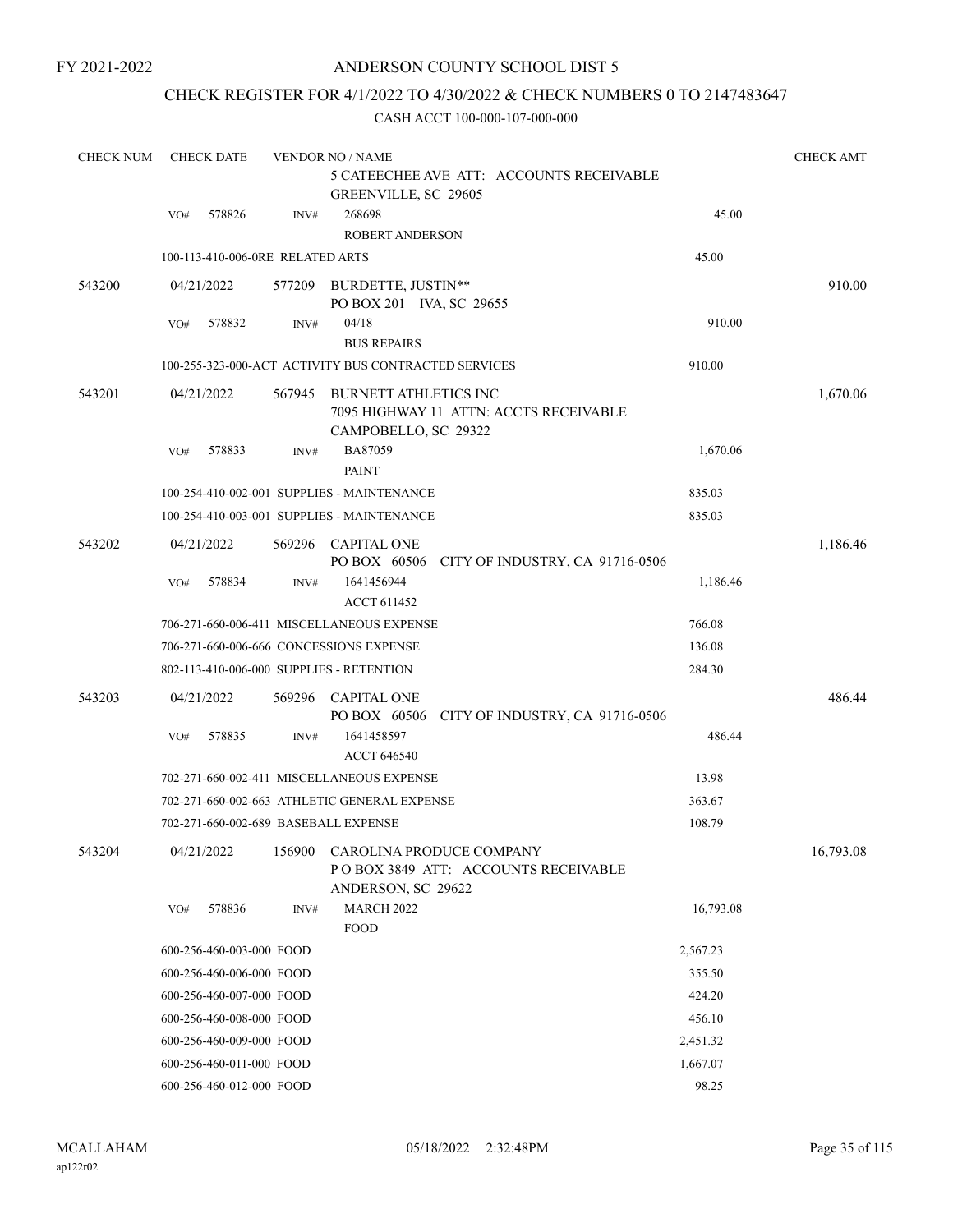# ANDERSON COUNTY SCHOOL DIST 5

# CHECK REGISTER FOR 4/1/2022 TO 4/30/2022 & CHECK NUMBERS 0 TO 2147483647

| <b>CHECK NUM</b> |     | <b>CHECK DATE</b>                  |        | <b>VENDOR NO / NAME</b>                                                                          |                  | <b>CHECK AMT</b> |
|------------------|-----|------------------------------------|--------|--------------------------------------------------------------------------------------------------|------------------|------------------|
|                  |     | 600-256-460-013-000 FOOD           |        |                                                                                                  | 1,547.01         |                  |
|                  |     | 600-256-460-016-000 FOOD           |        |                                                                                                  | 3,704.82         |                  |
|                  |     | 600-256-460-017-000 FOOD           |        |                                                                                                  | 845.70           |                  |
|                  |     | 600-256-460-018-000 FOOD           |        |                                                                                                  | 721.33           |                  |
|                  |     | 600-256-460-021-000 FOOD           |        |                                                                                                  | 1,433.30         |                  |
|                  |     | 631-256-460-031-000 PURCHASED FOOD |        |                                                                                                  | 521.25           |                  |
| 543205           |     | 04/21/2022                         | 569437 | CHASTAIN, DENNIS L<br>CHASTAIN'S HEATING & AIR 504 BLUME ROAD<br>ANDERSON, SC 29625              |                  | 1,125.00         |
|                  | VO# | 578837                             | INV#   | 299<br><b>SERVICE</b>                                                                            | 1,125.00         |                  |
|                  |     |                                    |        | 100-255-323-000-000 CONTRACTED SERVICES                                                          | 1,125.00         |                  |
| 543206           |     | 04/21/2022                         | 167800 | <b>CHICK-FIL-A</b><br>3526 CLEMSON BOULEVARD ATT: MARY STEPHENS<br>ANDERSON, SC 29625            |                  | 841.70           |
|                  | VO# | 578935                             | INV#   | FOR APRIL 21<br>WHITEHALL ELEM                                                                   | 841.70           |                  |
|                  |     |                                    |        | 201-188-410-019-000 SUPPLIES- PARENTING                                                          | 841.70           |                  |
| 543207           |     | 04/21/2022                         | 570581 | CITY OF ANDERSON POLICE DEPT<br>401 SOUTH MAIN ST ATTN: SARAH YOUNG<br>ANDERSON, SC 29624        |                  | 1,720.00         |
|                  | VO# | 578838                             | INV#   | <b>MARCH 2022</b><br><b>ADULT ED</b>                                                             | 1,720.00         |                  |
|                  |     |                                    |        | 356-258-312-023-000 CONTRACTED SECURITY                                                          | 1,720.00         |                  |
| 543208           |     | 04/21/2022                         | 211302 | DUKE ENERGY<br>PO BOX 1094 CHARLOTTE, NC 28201-1094                                              |                  | 97,854.15        |
|                  | VO# | 578953                             | INV#   | DUE MAY 13<br><b>UTILITIES</b>                                                                   | 97,854.15        |                  |
|                  |     |                                    |        | 100-254-470-000-000 ENERGY-ELECTRICITY & WATER<br>100-254-470-000-000 ENERGY-ELECTRICITY & WATER | 284.61<br>419.41 |                  |
|                  |     |                                    |        | 100-254-470-001-000 ENERGY-ELECTRICITY & WATER                                                   | 242.36           |                  |
|                  |     |                                    |        | 100-254-470-002-000 ENERGY-ELECTRICITY & WATER                                                   | 17,215.64        |                  |
|                  |     |                                    |        | 100-254-470-005-000 ENERGY-ELECTRICITY & WATER                                                   | 9,176.43         |                  |
|                  |     |                                    |        | 100-254-470-006-000 ENERGY-ELECTRICITY & WATER                                                   | 13,251.40        |                  |
|                  |     |                                    |        | 100-254-470-008-000 ENERGY-ELECTRICITY & WATER                                                   | 6,618.40         |                  |
|                  |     |                                    |        | 100-254-470-011-000 ENERGY-ELECTRICITY & WATER                                                   | 3,092.88         |                  |
|                  |     |                                    |        | 100-254-470-012-000 ENERGY-ELECTRICITY & WATER                                                   | 4,785.29         |                  |
|                  |     |                                    |        | 100-254-470-013-000 ENERGY-ELECTRICITY & WATER                                                   | 7,941.33         |                  |
|                  |     |                                    |        | 100-254-470-014-000 ENERGY-ELECTRICITY & WATER                                                   | 4,695.25         |                  |
|                  |     |                                    |        | 100-254-470-014-THR UTILITIES - THEATRE                                                          | 815.63           |                  |
|                  |     |                                    |        | 100-254-470-015-000 ENERGY-ELECTRICITY & WATER                                                   | 1,690.70         |                  |
|                  |     |                                    |        | 100-254-470-016-000 ENERGY-ELECTRICITY & WATER                                                   | 3,477.00         |                  |
|                  |     |                                    |        | 100-254-470-017-000 ENERGY-ELECTRICITY & WATER                                                   | 7,290.55         |                  |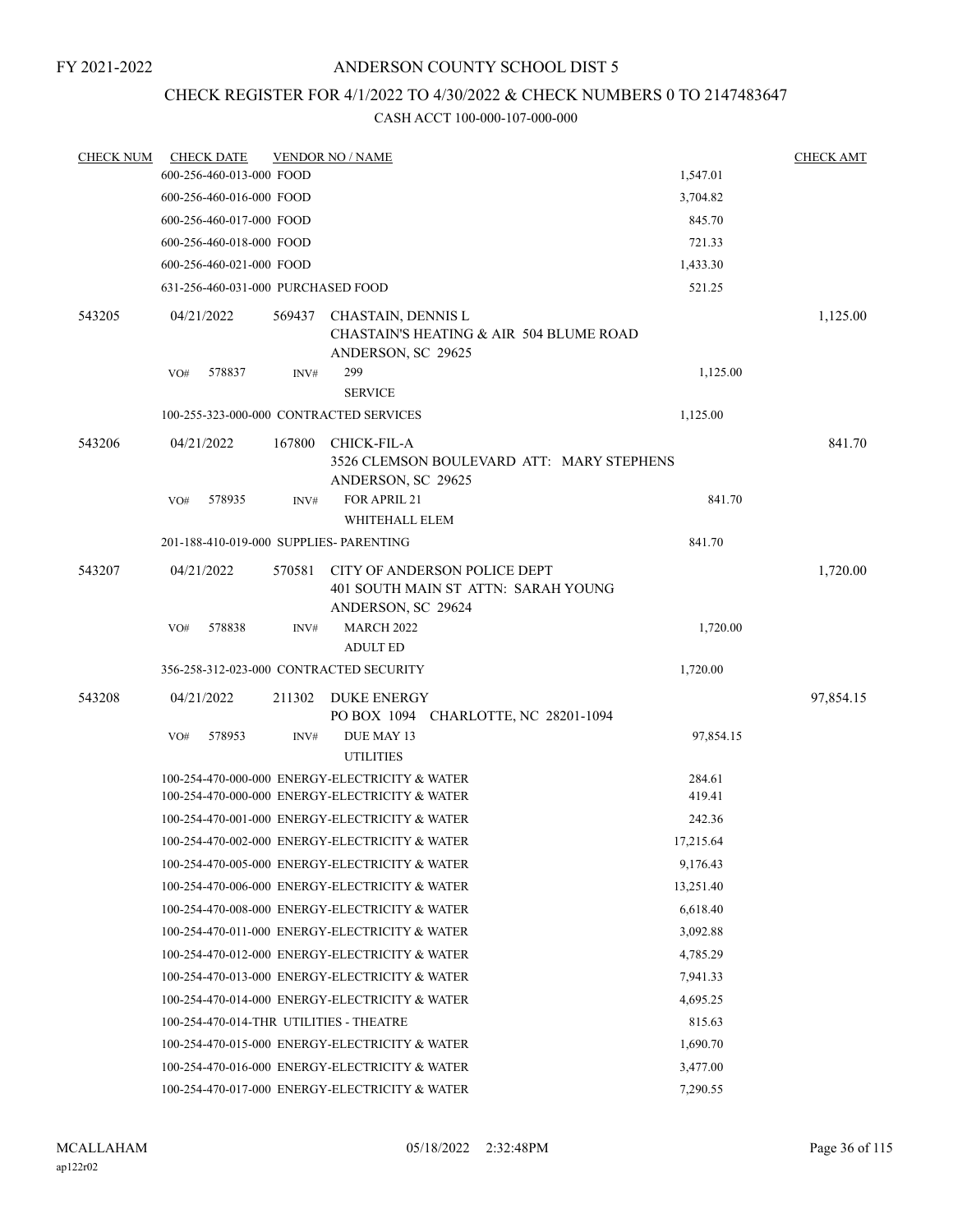# CHECK REGISTER FOR 4/1/2022 TO 4/30/2022 & CHECK NUMBERS 0 TO 2147483647

| <b>CHECK NUM</b> |                                                            | <b>CHECK DATE</b>            |                                                                                          | <b>VENDOR NO / NAME</b>                                                               |  |     |           |  |           | <b>CHECK AMT</b> |  |
|------------------|------------------------------------------------------------|------------------------------|------------------------------------------------------------------------------------------|---------------------------------------------------------------------------------------|--|-----|-----------|--|-----------|------------------|--|
|                  |                                                            |                              |                                                                                          | 100-254-470-020-000 ENERGY-ELECTRICITY & WATER                                        |  |     |           |  | 9,732.84  |                  |  |
|                  |                                                            |                              |                                                                                          | 100-254-470-021-000 ENERGY-ELECTRICITY & WATER                                        |  |     |           |  | 6,759.81  |                  |  |
|                  | 100-254-470-023-000 ENERGY-ELECTRICITY & WATER<br>90.23    |                              |                                                                                          |                                                                                       |  |     |           |  |           |                  |  |
|                  |                                                            | 600-256-470-026-000 ENERGY   |                                                                                          |                                                                                       |  |     |           |  | 274.39    |                  |  |
| 543209           | 04/21/2022                                                 |                              | 215100<br><b>EBSCO INFORMATION SERVICES</b><br>PAYMENT PROCESSING CENTER P.O. BOX 204661 |                                                                                       |  |     |           |  |           | 155.03           |  |
|                  |                                                            |                              |                                                                                          | DALLAS, TX 75320-4661                                                                 |  |     |           |  |           |                  |  |
|                  | VO#                                                        | 578945                       | INV#                                                                                     | 0790843<br><b>CALHOUN</b>                                                             |  | PO# | 16120     |  | 155.03    |                  |  |
|                  |                                                            | 100-222-410-014-000 SUPPLIES |                                                                                          |                                                                                       |  |     |           |  | 155.03    |                  |  |
| 543210           | 04/21/2022                                                 |                              | 563495                                                                                   | ELECTRIC CITY UTILITIES<br>CITY OF ANDERSON 601 SOUTH MAIN ST<br>ANDERSON, SC 29624   |  |     |           |  |           | 14,765.05        |  |
|                  | VO#                                                        | 578955                       | INV#                                                                                     | DUE MAY 10<br><b>UTILITIES</b>                                                        |  |     |           |  | 14,765.05 |                  |  |
|                  |                                                            |                              |                                                                                          | 100-254-470-000-000 ENERGY-ELECTRICITY & WATER                                        |  |     |           |  | 25.77     |                  |  |
|                  |                                                            |                              |                                                                                          | 100-254-470-000-000 ENERGY-ELECTRICITY & WATER                                        |  |     |           |  | 155.89    |                  |  |
|                  |                                                            |                              |                                                                                          | 100-254-470-001-000 ENERGY-ELECTRICITY & WATER                                        |  |     |           |  | 833.91    |                  |  |
|                  | 100-254-470-005-000 ENERGY-ELECTRICITY & WATER<br>2,595.86 |                              |                                                                                          |                                                                                       |  |     |           |  |           |                  |  |
|                  |                                                            |                              |                                                                                          | 100-254-470-006-000 ENERGY-ELECTRICITY & WATER                                        |  |     |           |  | 2,631.30  |                  |  |
|                  |                                                            |                              |                                                                                          | 100-254-470-009-000 ENERGY-ELECTRICITY & WATER                                        |  |     |           |  | 1,325.84  |                  |  |
|                  |                                                            |                              |                                                                                          | 100-254-470-012-000 ENERGY-ELECTRICITY & WATER                                        |  |     |           |  | 1,068.94  |                  |  |
|                  | 100-254-470-014-000 ENERGY-ELECTRICITY & WATER<br>1,387.78 |                              |                                                                                          |                                                                                       |  |     |           |  |           |                  |  |
|                  |                                                            |                              |                                                                                          | 100-254-470-015-000 ENERGY-ELECTRICITY & WATER                                        |  |     |           |  | 823.32    |                  |  |
|                  |                                                            |                              |                                                                                          | 100-254-470-016-000 ENERGY-ELECTRICITY & WATER                                        |  |     |           |  | 1,312.32  |                  |  |
|                  |                                                            |                              |                                                                                          | 100-254-470-018-000 ENERGY-ELECTRICITY & WATER                                        |  |     |           |  | 894.96    |                  |  |
|                  |                                                            |                              |                                                                                          | 100-254-470-021-000 ENERGY-ELECTRICITY & WATER                                        |  |     |           |  | 1,583.92  |                  |  |
|                  |                                                            |                              |                                                                                          | 100-254-470-023-000 ENERGY-ELECTRICITY & WATER                                        |  |     |           |  | 125.24    |                  |  |
| 543211           | 04/21/2022                                                 |                              | 575386                                                                                   | ELECTRIC CITY HEATING & COOLING<br>1310 GEORGE ALBERT LAKE ROAD ANDERSON, SC<br>29624 |  |     |           |  |           | 3,046.95         |  |
|                  | VO# 578842                                                 |                              |                                                                                          | INV# 16858<br><b>TL HANNA</b>                                                         |  |     | PO# 16126 |  | 3,046.95  |                  |  |
|                  |                                                            |                              |                                                                                          | 100-254-410-002-001 SUPPLIES - MAINTENANCE                                            |  |     |           |  | 3,046.95  |                  |  |
| 543212           | 04/21/2022                                                 |                              | 576971                                                                                   | ESS SOUTH CENTRAL LLC<br>PO BOX 749454 ATLANTA, GA 30374-9454                         |  |     |           |  |           | 4,102.20         |  |
|                  | VO#                                                        | 578844                       | INV#                                                                                     | 314828<br>WK ENDING 3/19                                                              |  | PO# | 15304     |  | 1,470.60  |                  |  |
|                  |                                                            |                              |                                                                                          | 100-213-311-008-000 PURCHASED SERVICE - SUBS                                          |  |     |           |  | 309.60    |                  |  |
|                  |                                                            |                              |                                                                                          | 100-213-311-009-000 PURCHASED SERVICE - SUBS                                          |  |     |           |  | 619.20    |                  |  |
|                  |                                                            |                              |                                                                                          | 100-213-311-012-000 PURCHASED SERVICE - SUBS                                          |  |     |           |  | 77.40     |                  |  |
|                  |                                                            |                              |                                                                                          | 100-213-311-019-000 PURCHASED SERVICE - SUBS                                          |  |     |           |  | 464.40    |                  |  |
|                  | VO# 578845                                                 |                              | INV#                                                                                     | 317286                                                                                |  | PO# | 15304     |  | 2,631.60  |                  |  |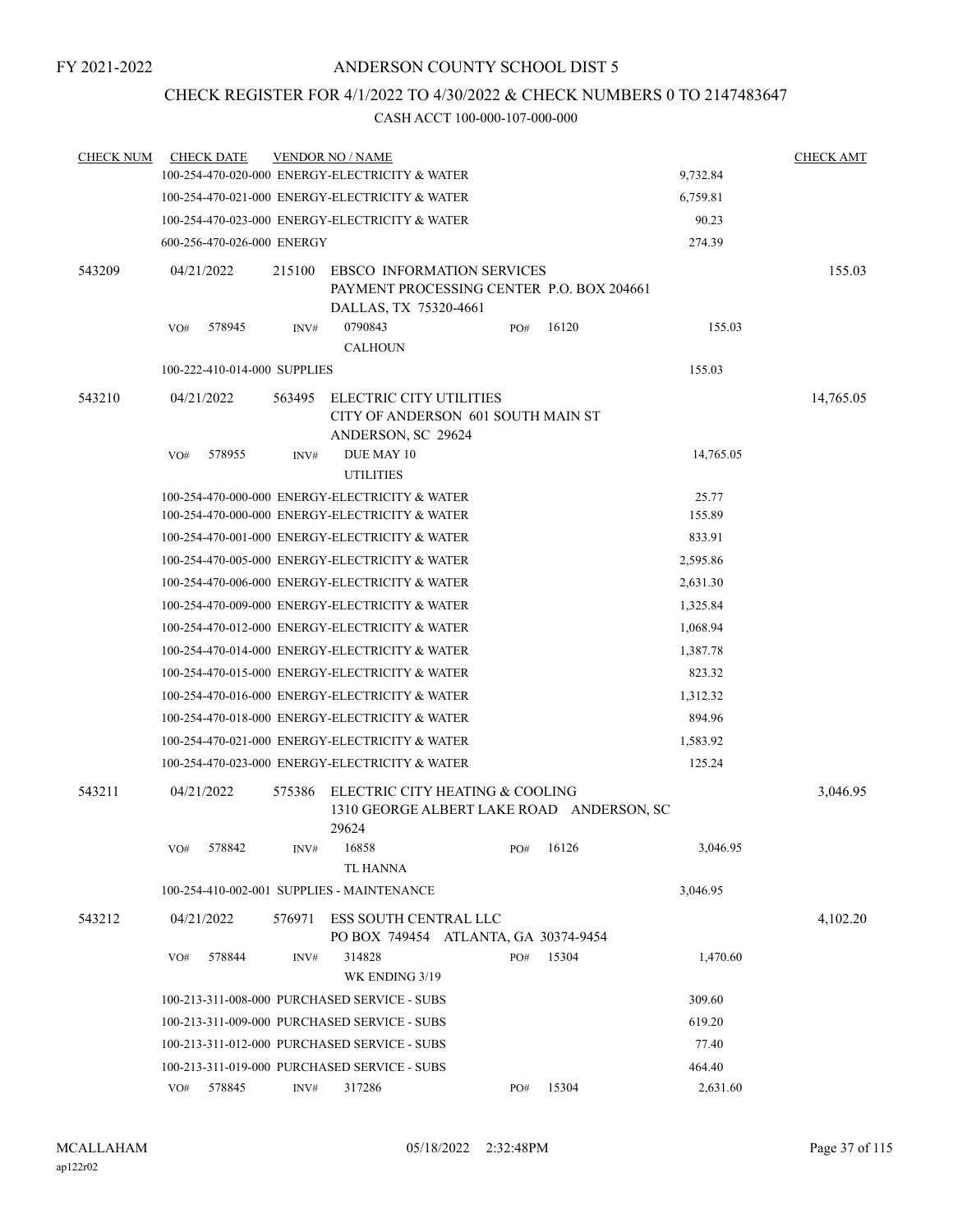# CHECK REGISTER FOR 4/1/2022 TO 4/30/2022 & CHECK NUMBERS 0 TO 2147483647

| <b>CHECK NUM</b> | <b>CHECK DATE</b>            |        | <b>VENDOR NO / NAME</b>                                                                               |          | <b>CHECK AMT</b> |
|------------------|------------------------------|--------|-------------------------------------------------------------------------------------------------------|----------|------------------|
|                  |                              |        | WK ENDING 3/26                                                                                        |          |                  |
|                  |                              |        | 100-213-311-002-000 PURCHASED SERVICE - SUBS                                                          | 774.00   |                  |
|                  |                              |        | 100-213-311-009-000 PURCHASED SERVICE - SUBS                                                          | 928.80   |                  |
|                  |                              |        | 100-213-311-015-000 PURCHASED SERVICE - SUBS                                                          | 154.80   |                  |
|                  |                              |        | 100-213-311-019-000 PURCHASED SERVICE - SUBS                                                          | 774.00   |                  |
| 543213           | 04/21/2022                   | 249700 | GLENN PLUMBING COMPANY, INC<br>481 EAST WHITNER STREET ATT: ACCOUNTS<br>RECEIVABLE ANDERSON, SC 29624 |          | 242.06           |
|                  | VO#<br>578849                | INV#   | 0322283<br><b>WESTSIDE</b>                                                                            | 242.06   |                  |
|                  |                              |        | 100-254-323-003-400 CONTR SERV-HVAC/ELECT/PLUMBING                                                    | 242.06   |                  |
| 543214           | 04/21/2022                   |        | 569372 GREAT AMERICA LEASING CORP<br>PO BOX 660831 ATT: ACCOUNTS RECEIVABLE<br>DALLAS, TX 75266-0831  |          | 119.84           |
|                  | 578939<br>VO#                | INV#   | 31423920<br>14925<br>PO#<br><b>COPIER</b>                                                             | 119.84   |                  |
|                  | 100-113-410-005-000 SUPPLIES |        |                                                                                                       | 119.84   |                  |
| 543215           | 04/21/2022                   |        | 569972 HEATHER WOHLERS<br>142 WALTZING LANE WILLIAMSTON, SC 29697                                     |          | 40.70            |
|                  | 578804<br>VO#                | INV#   | TL HANNA<br>LUNCH REFUND                                                                              | 40.70    |                  |
|                  |                              |        | 600-000-474-002-000 REVENUES COLLECTED IN ADVANCE                                                     | 40.70    |                  |
| 543216           | 04/21/2022                   | 568255 | HENRY SCHEIN INC<br>BOX 371952 ATT: ACCOUNTS RECEIVABLE<br>PITTSBURGH, PA 15250-7952                  |          | 1,931.89         |
|                  | 578854<br>VO#                | INV#   | 17211367<br><b>WESTSIDE</b>                                                                           | 49.22    |                  |
|                  | 100-271-410-003-000 SUPPLIES |        |                                                                                                       | 49.22    |                  |
|                  | 578855<br>VO#                | INV#   | 17830546<br><b>WESTSIDE</b>                                                                           | 47.08    |                  |
|                  | 100-271-410-003-000 SUPPLIES |        |                                                                                                       | 47.08    |                  |
|                  | VO# 578856                   | INV#   | 18392801<br><b>WESTSIDE</b>                                                                           | 166.02   |                  |
|                  | 100-271-410-003-000 SUPPLIES |        |                                                                                                       | 166.02   |                  |
|                  | 578857<br>VO#                | INV#   | 17211366<br><b>WESTSIDE</b>                                                                           | 1,669.57 |                  |
|                  | 100-271-410-003-000 SUPPLIES |        |                                                                                                       | 1,669.57 |                  |
| 543217           | 04/21/2022                   | 576917 | HOLSTON GASES INC<br>545 W. BAXTER AVENUE KNOXVILLE, TN 37921                                         |          | 2.94             |
|                  | VO#<br>578860                | INV#   | 937662<br><b>FINANCE CHARGE</b>                                                                       | 2.94     |                  |
|                  | 131-115-410-031-000 SUPPLIES |        |                                                                                                       | 2.94     |                  |
| 543218           | 04/21/2022                   |        | 571483 ISOM ELECTRIC, LLC                                                                             |          | 6,200.00         |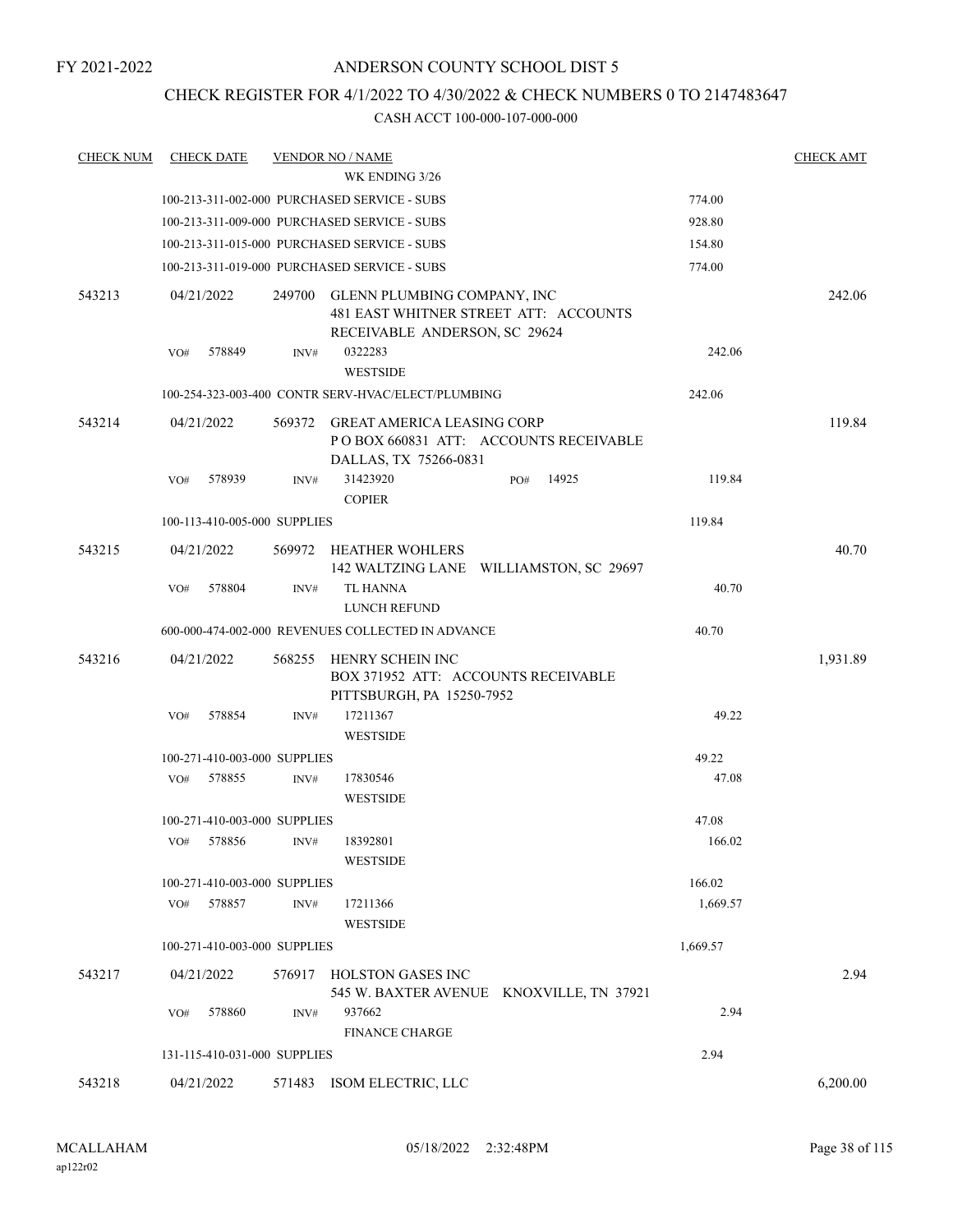FY 2021-2022

# ANDERSON COUNTY SCHOOL DIST 5

# CHECK REGISTER FOR 4/1/2022 TO 4/30/2022 & CHECK NUMBERS 0 TO 2147483647

| <b>CHECK NUM</b> |     | <b>CHECK DATE</b>            |        | <b>VENDOR NO / NAME</b>                                   |                                             |       |          | <b>CHECK AMT</b> |
|------------------|-----|------------------------------|--------|-----------------------------------------------------------|---------------------------------------------|-------|----------|------------------|
|                  |     |                              |        | 29621                                                     | 3300-D N. MAIN STREET PMB 325 ANDERSON, SC  |       |          |                  |
|                  | VO# | 578861                       | INV#   | 13034<br>AIT                                              | PO#                                         | 16162 | 6,200.00 |                  |
|                  |     |                              |        | 131-254-323-031-400 CONTR SERV-HVAC/ELECT/PLUMBING        |                                             |       | 6,200.00 |                  |
| 543219           |     | 04/21/2022                   | 304900 | KAPLAN EARLY LEARNING COMPANY<br>CHARLOTTE, NC 28289-0575 | POBOX 890575 ATT: ACCOUNTS RECEIVABLE       |       |          | 152.67           |
|                  | VO# | 578948                       | INV#   | 6256130<br><b>SOUTH FANT</b>                              |                                             |       | 152.67   |                  |
|                  |     |                              |        | 900-147-410-015-059 BOSCH STEM INITIATIVE EXPENSE         |                                             |       | 152.67   |                  |
| 543220           |     | 04/21/2022                   | 576047 | LANGUAGE LINE SERVICES INC                                | PO BOX 202564 DALLAS, TX 75320              |       |          | 300.86           |
|                  | VO# | 578865                       | INV#   | 10484468<br><b>MARCH SERVICE</b>                          |                                             |       | 300.86   |                  |
|                  |     |                              |        | 100-221-312-000-000 PURCHASED SERVICES                    |                                             |       | 300.86   |                  |
| 543221           |     | 04/21/2022                   | 569461 | METROGROUP, INC<br>NY 11101                               | 50-23 TWENTY-THIRD STREET LONG ISLAND CITY, |       |          | 2,343.01         |
|                  | VO# | 578872                       | INV#   | PI806080<br><b>HVAC SERVICE</b>                           | PO#                                         | 15287 | 2,343.01 |                  |
|                  |     |                              |        | 100-254-323-000-400 CONTRACT SRVS.-HVAC                   |                                             |       | 25.35    |                  |
|                  |     |                              |        | 100-254-323-001-400 CONTR SERV-HVAC/ELECT/PLUMBING        |                                             |       | 52.43    |                  |
|                  |     |                              |        | 100-254-323-002-400 CONTR SERV-HVAC/ELECT/PLUMBING        |                                             |       | 471.91   |                  |
|                  |     |                              |        | 100-254-323-003-400 CONTR SERV-HVAC/ELECT/PLUMBING        |                                             |       | 407.45   |                  |
|                  |     |                              |        | 100-254-323-005-400 CONTR SERV-HVAC/ELECT/PLUMBING        |                                             |       | 8.05     |                  |
|                  |     |                              |        | 100-254-323-007-400 CONTR SERV-HVAC/ELECT/PLUMBING        |                                             |       | 25.35    |                  |
|                  |     |                              |        | 100-254-323-008-400 CONTR SERV-HVAC/ELECT/PLUMBING        |                                             |       | 25.35    |                  |
|                  |     |                              |        | 100-254-323-010-400 CONTR SERV-HVAC/ELECT/PLUMBING        |                                             |       | 135.24   |                  |
|                  |     |                              |        | 100-254-323-011-400 CONTR SERV-HVAC/ELECT/PLUMBING        |                                             |       | 25.35    |                  |
|                  |     |                              |        | 100-254-323-012-400 CONTR SERV-HVAC/ELECT/PLUMBING        |                                             |       | 110.15   |                  |
|                  |     |                              |        | 100-254-323-014-400 CONTR SERV-HVAC/ELECT/PLUMBING        |                                             |       | 346.62   |                  |
|                  |     |                              |        | 100-254-323-015-400 CONTR SERV-HVAC/ELECT/PLUMBING        |                                             |       | 25.35    |                  |
|                  |     |                              |        | 100-254-323-016-400 CONTR SERV-HVAC/ELECT/PLUMBING        |                                             |       | 332.17   |                  |
|                  |     |                              |        | 100-254-323-017-400 CONTR SERV-HVAC/ELECT/PLUMBING        |                                             |       | 25.35    |                  |
|                  |     |                              |        | 100-254-323-019-400 CONTR SERV-HVAC/ELECT/PLUMBING        |                                             |       | 170.71   |                  |
|                  |     |                              |        | 100-254-323-021-400 CONTR SERV-HVAC/ELECT/PLUMBING        |                                             |       | 156.18   |                  |
| 543222           |     | 04/21/2022                   | 567126 | <b>MUSIC &amp; ARTS CENTER</b><br>FREDERICK, MD 21703     | 5295 WESTVIEW DR SUITE 300 ATTN: CA         |       |          | 1,017.52         |
|                  | VO# | 578873                       | INV#   | 031126343<br><b>CENTERVILLE</b>                           |                                             |       | 1,017.52 |                  |
|                  |     | 817-112-410-007-000 SUPPLIES |        |                                                           |                                             |       | 1,017.52 |                  |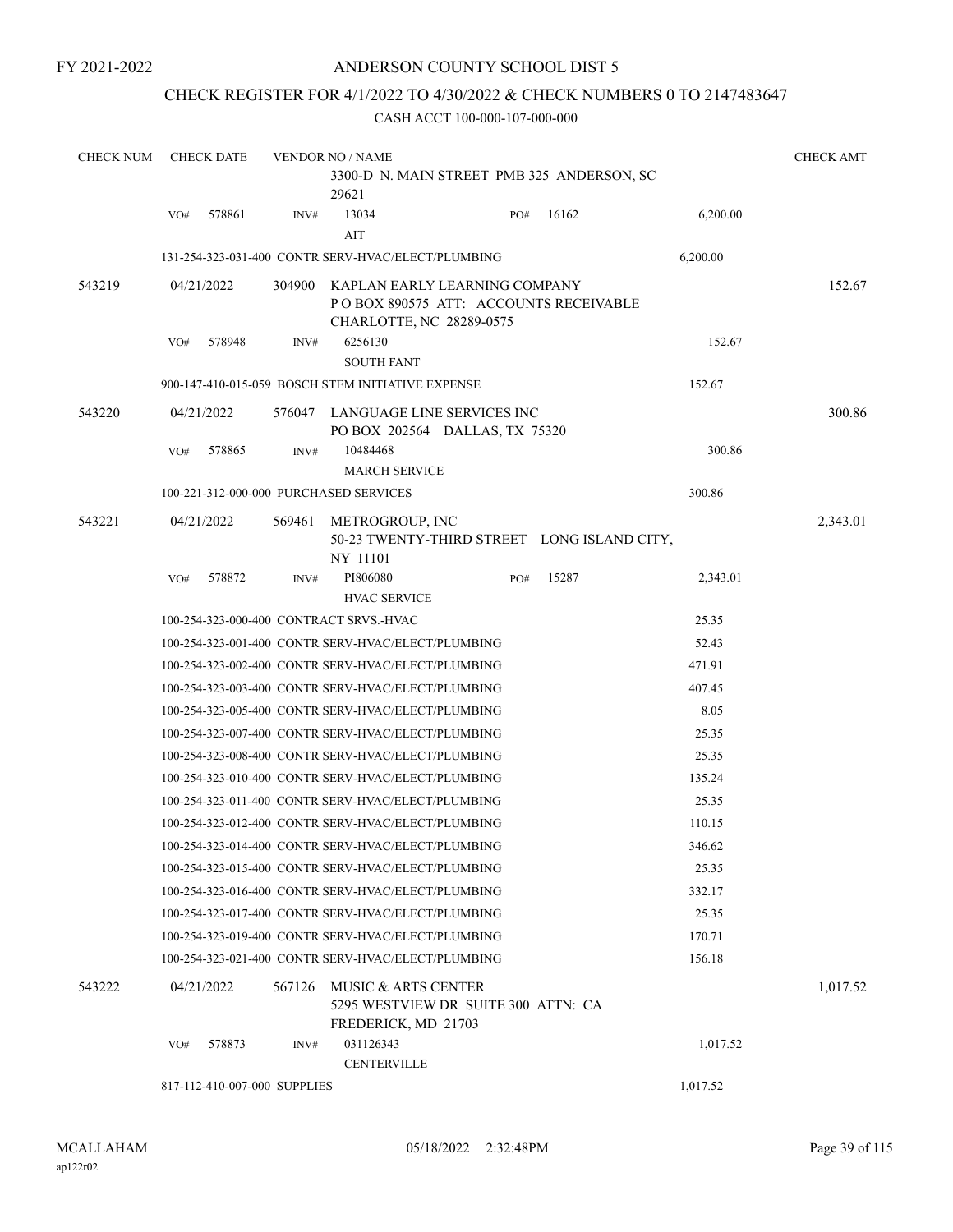# CHECK REGISTER FOR 4/1/2022 TO 4/30/2022 & CHECK NUMBERS 0 TO 2147483647

| <b>CHECK NUM</b> | <b>CHECK DATE</b>                                                |        | <b>VENDOR NO / NAME</b>                                                                         |                 | <b>CHECK AMT</b> |
|------------------|------------------------------------------------------------------|--------|-------------------------------------------------------------------------------------------------|-----------------|------------------|
| 543223           | 04/21/2022                                                       |        | 574487 NORTH POINTE PETTY CASH                                                                  |                 | 32.89            |
|                  | 578877<br>VO#                                                    | INV#   | $\,$<br><b>EXPENSES</b><br>REIMBURSEMENT                                                        | 32.89           |                  |
|                  |                                                                  |        | 713-271-660-013-201 MISCELLANEOUS EXPENSE                                                       | 32.89           |                  |
| 543224           | 04/21/2022                                                       | 392900 | ORANGEBURG SCHOOL DISTRICT<br>PO BOX 1166 MCCORD CENTER SERVICES<br>ORANGEBURG, SC 29116        |                 | 675.00           |
|                  | 578888<br>VO#                                                    | INV#   | <b>CLARK</b><br><b>HOMEBOUND</b>                                                                | 675.00          |                  |
|                  |                                                                  |        | 100-145-112-000-000 SALARIES - HOMEBOUND                                                        | 675.00          |                  |
| 543225           | 04/21/2022                                                       |        | 569027 O'REILLY AUTO PARTS<br>POBOX 9464 ATT: ACCOUNTS RECEIVABLE<br>SPRINGFIELD, MO 65801-9464 |                 | 25.66            |
|                  | 578889<br>VO#                                                    | INV#   | 1430-305187<br><b>SUPPLIES</b>                                                                  | 25.66           |                  |
|                  |                                                                  |        | 100-254-410-000-001 MAINT. SUPPLIES-STRUCTURES                                                  | 25.66           |                  |
| 543226           | 04/21/2022                                                       |        | 575317 PARTS TOWN, LLC<br>27787 NETWORK PLACE CHICAGO, IL 60673-1277                            |                 | 539.28           |
|                  | 578890<br>VO#                                                    | INV#   | 29432819<br><b>REPAIR PARTS</b>                                                                 | 341.30          |                  |
|                  | 600-256-323-003-000 REPAIRS TO EQUIPMENT                         |        |                                                                                                 | 341.30          |                  |
|                  | 578891<br>VO#                                                    | INV#   | 29375809<br><b>REPAIR PARTS</b>                                                                 | 154.44          |                  |
|                  | 600-256-323-003-000 REPAIRS TO EQUIPMENT                         |        |                                                                                                 | 154.44          |                  |
|                  | 578892<br>VO#                                                    | INV#   | 29369940<br><b>REPAIR PARTS</b>                                                                 | 43.54           |                  |
|                  | 600-256-323-009-000 REPAIRS TO EQUIPMENT                         |        |                                                                                                 | 43.54           |                  |
| 543227           | 04/21/2022                                                       | 568036 | PIEDMONT NATURAL GAS<br>PO BOX 1246 CHARLOTTE, NC 28201-1246                                    |                 | 2,836.73         |
|                  | 578954<br>VO#                                                    | INV#   | DUE MAY 4<br><b>UTILITIES</b>                                                                   | 2,836.73        |                  |
|                  | 100-254-472-000-000 ENERGY-GAS<br>100-254-472-000-000 ENERGY-GAS |        |                                                                                                 | 40.32<br>155.70 |                  |
|                  | 100-254-472-003-000 ENERGY-GAS                                   |        |                                                                                                 | 1,050.10        |                  |
|                  | 100-254-472-006-000 ENERGY-GAS                                   |        |                                                                                                 | 452.51          |                  |
|                  | 100-254-472-007-000 ENERGY-GAS                                   |        |                                                                                                 | 24.59           |                  |
|                  | 100-254-472-010-000 ENERGY-GAS                                   |        |                                                                                                 | 108.49          |                  |
|                  | 600-256-470-003-000 ENERGY                                       |        |                                                                                                 | 96.97           |                  |
|                  | 600-256-470-007-000 ENERGY                                       |        |                                                                                                 | 138.91          |                  |
|                  | 600-256-470-008-000 ENERGY                                       |        |                                                                                                 | 196.60          |                  |
|                  | 600-256-470-010-000 ENERGY                                       |        |                                                                                                 | 330.84          |                  |
|                  | 600-256-470-018-000 ENERGY                                       |        |                                                                                                 | 241.70          |                  |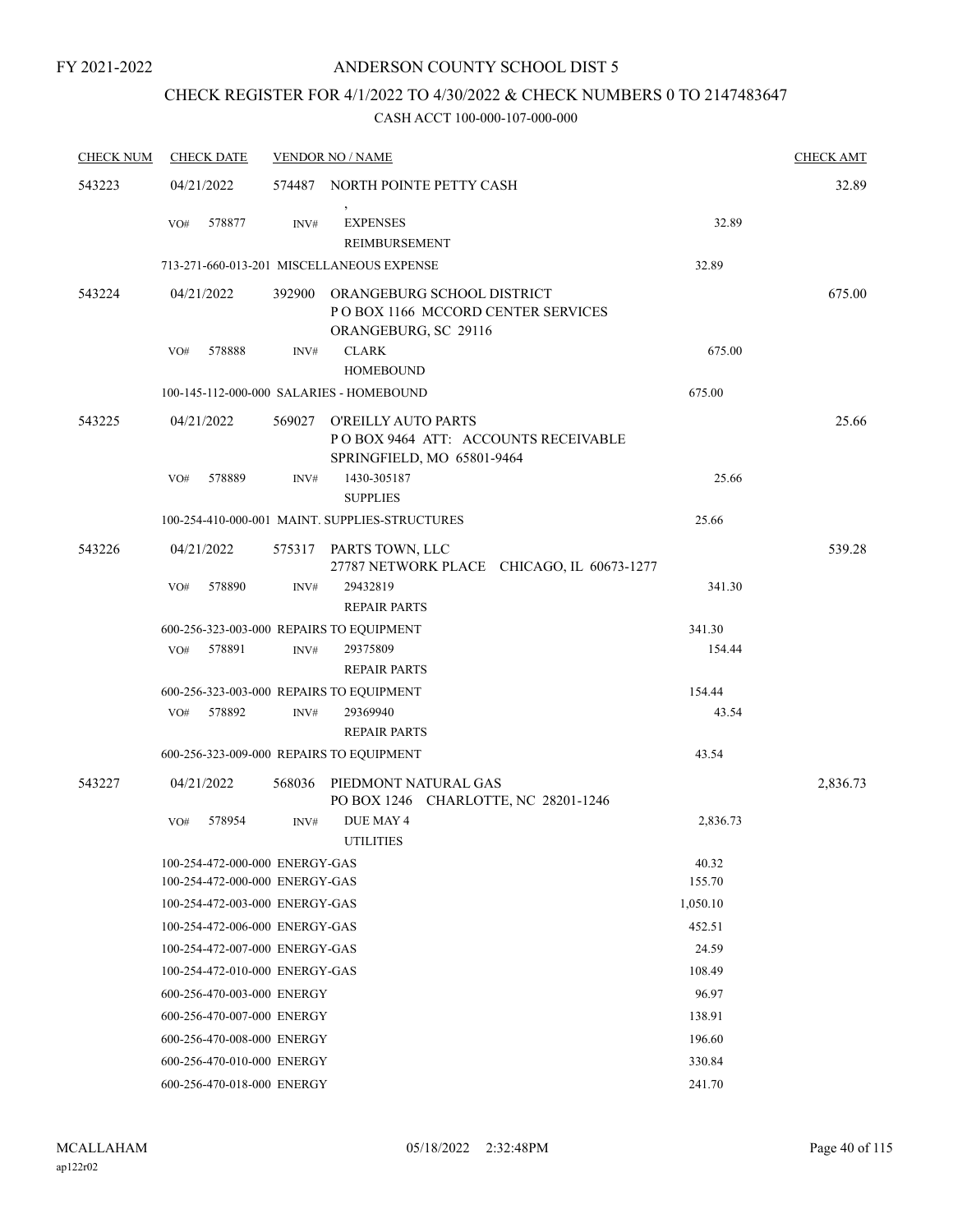# CHECK REGISTER FOR 4/1/2022 TO 4/30/2022 & CHECK NUMBERS 0 TO 2147483647

| <b>CHECK NUM</b> | <b>CHECK DATE</b> |                                       | <b>VENDOR NO / NAME</b>                                                |          | <b>CHECK AMT</b> |
|------------------|-------------------|---------------------------------------|------------------------------------------------------------------------|----------|------------------|
| 543228           | 04/21/2022        |                                       | 576957 PORTIONPAC CHEMICAL CORP                                        |          | 1,153.29         |
|                  |                   |                                       | PO BOX 67 OTTAWA, IL 61350-0067                                        |          |                  |
|                  | VO#               | 578893<br>INV#                        | 15014<br>236952<br>PO#<br><b>SUPPLIES</b>                              | 1,153.29 |                  |
|                  |                   | 600-256-410-002-CHE CHEMICAL SUPPLIES |                                                                        | 192.22   |                  |
|                  |                   | 600-256-410-006-CHE CHEMICAL SUPPLIES |                                                                        | 192.22   |                  |
|                  |                   | 600-256-410-009-CHE CHEMICAL SUPPLIES |                                                                        | 192.22   |                  |
|                  |                   | 600-256-410-013-CHE CHEMICAL SUPPLIES |                                                                        | 192.21   |                  |
|                  |                   | 600-256-410-016-CHE CHEMICAL SUPPLIES |                                                                        | 192.21   |                  |
|                  |                   | 600-256-410-020-CHE CHEMICAL SUPPLIES |                                                                        | 192.21   |                  |
| 543229           | 04/21/2022        | 573906                                | PRODUCTIONS UNLIMITED, INC.<br>175 OLD AIRPORT RD ROEBUCK, SC 29376    |          | 129.83           |
|                  | VO#               | 578894<br>INV#                        | 19611<br>PO#<br>16050                                                  | 129.83   |                  |
|                  |                   |                                       | <b>CALHOUN ELEM</b>                                                    |          |                  |
|                  |                   |                                       | 100-266-314-014-000 REPAIRS TO EQUIPMENT                               | 129.83   |                  |
| 543230           | 04/21/2022        | 575998                                | PRO KITCHEN ONLINE LLC<br>2115 COMMERCE DR CAYCE, SC 29033             |          | 348.29           |
|                  | VO#               | 578895<br>INV#                        | 37811<br>CONCORD                                                       | 348.29   |                  |
|                  |                   | 600-256-410-009-000 SUPPLIES          |                                                                        | 348.29   |                  |
| 543231           | 04/21/2022        | 438450                                | RIGGINS GARMENT CARE, INC<br>1903 NORTH MAIN STREET ANDERSON, SC 29621 |          | 115.44           |
|                  | VO#               | 578896<br>INV#                        | <b>UNIFORMS</b><br><b>TRANSPORTATION</b>                               | 102.12   |                  |
|                  |                   |                                       | 100-255-323-000-000 CONTRACTED SERVICES                                | 102.12   |                  |
|                  | VO#               | 578897<br>INV#                        | <b>TABLECLOTH</b><br><b>WESTSIDE</b>                                   | 13.32    |                  |
|                  |                   |                                       | 100-114-410-003-VEN SUPPLY-ADDT'L FOR LOST VENDING                     | 13.32    |                  |
| 543232           | 04/21/2022        | 572850                                | ROBERT ANDERSON PETTY CASH                                             |          | 89.00            |
|                  | VO#               | 578943<br>INV#                        | <b>BOOK FAIR</b><br>APRIL 25                                           | 89.00    |                  |
|                  |                   | 706-271-660-006-519 LIBRARY EXPENSE   |                                                                        | 89.00    |                  |
| 543233           | 04/21/2022        | 576565                                | <b>SC GRAPHICS INC</b><br>100 CONTROL DR ANDERSON, SC 29625            |          | 262.15           |
|                  | VO#               | 578900<br>INV#                        | 4281<br><b>SIGNS</b>                                                   | 262.15   |                  |
|                  |                   |                                       | 100-254-410-003-001 SUPPLIES - MAINTENANCE                             | 42.80    |                  |
|                  |                   |                                       | 100-254-410-012-001 SUPPLIES - MAINTENANCE                             | 219.35   |                  |
| 543234           | 04/21/2022        | 572746                                | <b>SCHOOL LIFE</b>                                                     |          | 213.28           |
|                  | VO#               | 578901<br>INV#                        | PO BOX 1876 CAMARILLO, CA 93011<br>200054975<br><b>CALHOUN ELEM</b>    | 213.28   |                  |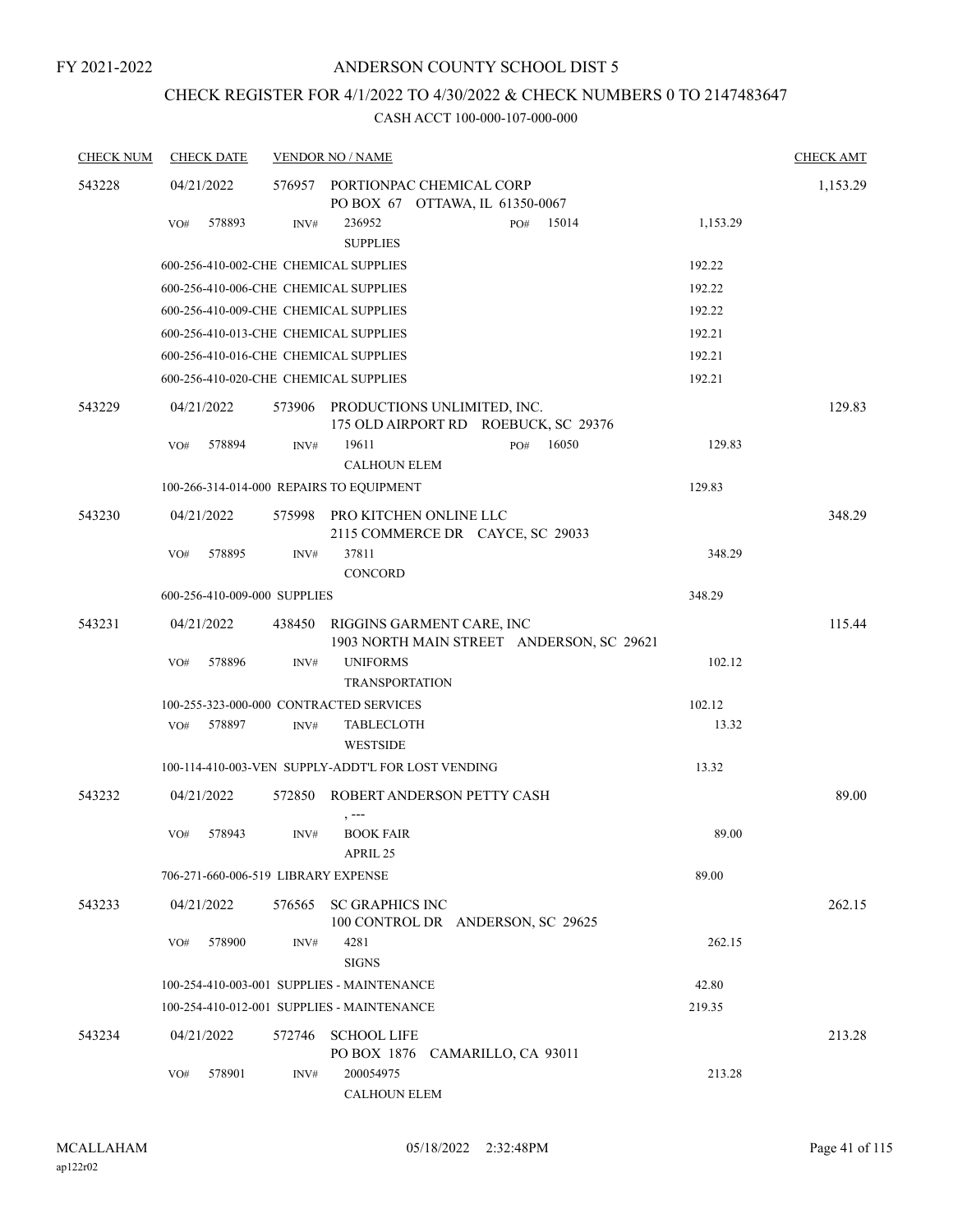# CHECK REGISTER FOR 4/1/2022 TO 4/30/2022 & CHECK NUMBERS 0 TO 2147483647

| <b>CHECK NUM</b> | <b>CHECK DATE</b>                      |        | <b>VENDOR NO / NAME</b>                                                                                  |          | <b>CHECK AMT</b> |
|------------------|----------------------------------------|--------|----------------------------------------------------------------------------------------------------------|----------|------------------|
|                  |                                        |        | 714-271-660-014-201 MISCELLANEOUS EXPENSE                                                                | 213.28   |                  |
| 543235           | 04/21/2022                             |        | 478800 SC LAW ENFORCEMENT DIVISION<br>POBOX 21398 -- FINANCE COLUMBIA, SC<br>29221-1398                  |          | 25.00            |
|                  | 578952<br>VO#                          | INV#   | <b>JOHNSON</b><br><b>BACKGROUND CK</b>                                                                   | 25.00    |                  |
|                  | 100-254-312-000-SLD SLED CHECKS        |        |                                                                                                          | 25.00    |                  |
| 543236           | 04/21/2022                             |        | 451500 SC STATE DEPARTMENT OF EDUCATION<br>1429 SENATE ST ROOM 1101 TRANSPORTATION<br>COLUMBIA, SC 29201 |          | 1,561.03         |
|                  | 578898<br>VO#                          | INV#   | <b>FEB 2022</b>                                                                                          | 1,354.20 |                  |
|                  |                                        |        | MILEAGE COST<br>100-255-330-000-TRP TRANSITIONAL MILEAGE                                                 | 1,354.20 |                  |
|                  | 578899<br>VO#                          | INV#   | FEB 2022<br><b>MILEAGE COST</b>                                                                          | 206.83   |                  |
|                  | 100-223-312-002-000 PURCHASED SERVICES |        |                                                                                                          | 206.83   |                  |
|                  |                                        |        |                                                                                                          |          |                  |
| 543237           | 04/21/2022                             |        | 573290 SHADETREE GRAPHICS, LLC<br>147 POWELL RD. ANDERSON, SC 29625                                      |          | 2,080.00         |
|                  | VO#<br>578944                          | INV#   | 2654                                                                                                     | 2,080.00 |                  |
|                  |                                        |        | <b>WHS ROTC</b>                                                                                          |          |                  |
|                  | 100-114-410-003-ROT ROTC               |        |                                                                                                          | 2,080.00 |                  |
| 543238           | 04/21/2022                             | 568954 | <b>SHRED A WAY</b><br>PO BOX 51132 ATT: ACCOUNTS RECEIVABLE<br>PIEDMONT, SC 29673                        |          | 95.00            |
|                  | 578912<br>VO#                          | INV#   | A100921                                                                                                  | 95.00    |                  |
|                  |                                        |        | <b>WESTSIDE</b>                                                                                          |          |                  |
|                  |                                        |        | 100-114-410-003-VEN SUPPLY-ADDT'L FOR LOST VENDING                                                       | 95.00    |                  |
| 543239           | 04/21/2022                             | 571007 | SIMPLIFIED OFFICE SYSTEMS<br>6220 BUSH RIVER ROAD COLUMBIA, SC 29212                                     |          | 540.07           |
|                  | VO#<br>578913                          | INV#   | 220407-0244<br><b>COPIES</b>                                                                             | 249.61   |                  |
|                  |                                        |        | 100-113-410-006-VEN SUPPLY-ADDT'L FOR LOST VENDING                                                       | 249.61   |                  |
|                  | 578914<br>VO#                          | INV#   | 220407-0245<br><b>COPIES</b>                                                                             | 230.71   |                  |
|                  |                                        |        | 100-113-410-006-VEN SUPPLY-ADDT'L FOR LOST VENDING                                                       | 230.71   |                  |
|                  | 578915<br>VO#                          | INV#   | 220407-0246<br><b>COPIES</b>                                                                             | 59.75    |                  |
|                  | 713-271-660-013-362 COPIER EXPENSE     |        |                                                                                                          | 59.75    |                  |
| 543240           | 04/21/2022                             | 501311 | THE COLLEGE BOARD                                                                                        |          | 235.00           |
|                  | 578916<br>VO#                          | INV#   | PO BOX 30171 NEW YORK, NY 10087-0171<br>16197<br>ES00114332<br>PO#<br><b>EXAMS</b>                       | 235.00   |                  |
|                  |                                        |        | 319-221-312-000-000 PURCHASED SERVICES-TESTING                                                           | 235.00   |                  |
| 543241           | 04/21/2022                             |        | 572122 THE ELECTRIC CITY NEWS                                                                            |          | 675.00           |
|                  |                                        |        |                                                                                                          |          |                  |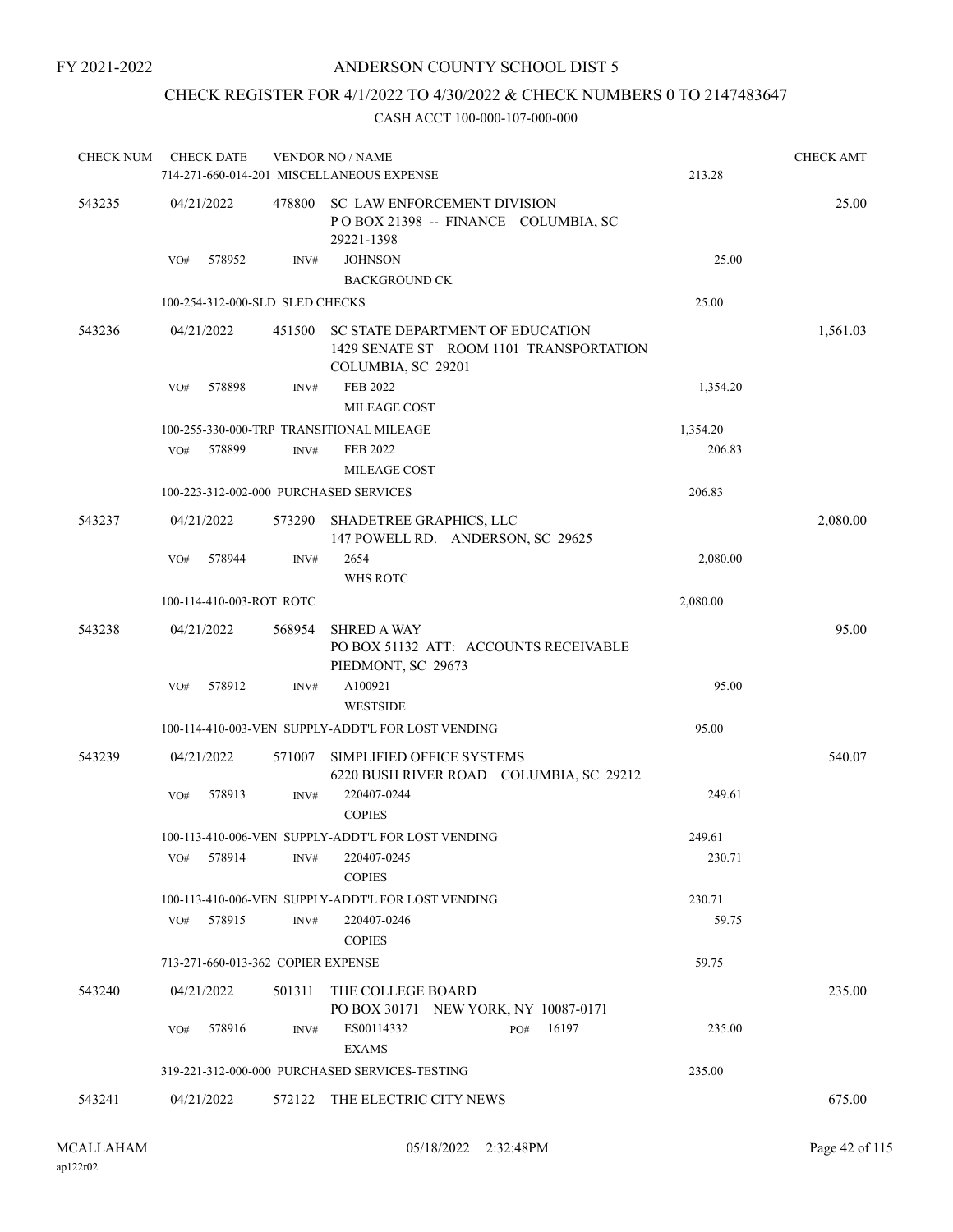# CHECK REGISTER FOR 4/1/2022 TO 4/30/2022 & CHECK NUMBERS 0 TO 2147483647

| <b>CHECK NUM</b> |     | <b>CHECK DATE</b>            |                | <b>VENDOR NO / NAME</b>                            |                                      |       |          | <b>CHECK AMT</b> |
|------------------|-----|------------------------------|----------------|----------------------------------------------------|--------------------------------------|-------|----------|------------------|
|                  |     |                              |                |                                                    | POBOX 1015 ANDERSON, SC 29622        |       |          |                  |
|                  | VO# | 578843                       | INV#           | 8035                                               |                                      |       | 675.00   |                  |
|                  |     |                              |                | <b>SPORTS AD</b>                                   |                                      |       |          |                  |
|                  |     |                              |                | 100-263-360-000-000 PRINTING AND BINDING           |                                      |       | 675.00   |                  |
| 543242           |     | 04/21/2022                   | 510010         | <b>EMPLOYEE VENDOR</b>                             |                                      |       |          | 100.00           |
|                  | VO# | 578798                       | INV#           | PE SUPPLIES                                        |                                      |       | 100.00   |                  |
|                  |     |                              |                | REIMBURSEMENT                                      |                                      |       |          |                  |
|                  |     |                              |                | 720-271-660-020-493 SCHOOL/CLASS DONATIONS EXPENSE |                                      |       | 100.00   |                  |
| 543243           |     | 04/21/2022                   | 510210         | TYSON FOODS, INC.                                  |                                      |       |          | 17,031.12        |
|                  |     |                              |                |                                                    | PO BOX 28959 NEW YORK, NY 10087-8959 |       |          |                  |
|                  | VO# | 578919                       | INV#           | 29656621                                           |                                      |       | 8,221.92 |                  |
|                  |     |                              |                | <b>FOOD</b>                                        |                                      |       |          |                  |
|                  |     |                              |                | 600-000-172-000-000 FOOD SERV INVEN. FOOD          |                                      |       | 8,221.92 |                  |
|                  | VO# | 578920                       | INV#           | 29625040                                           |                                      |       | 8,809.20 |                  |
|                  |     |                              |                | <b>FOOD</b>                                        |                                      |       |          |                  |
|                  |     |                              |                | 600-000-172-000-000 FOOD SERV INVEN. FOOD          |                                      |       | 8,809.20 |                  |
| 543244           |     | 04/21/2022                   | 573815         |                                                    | UNITED REFRIGERATION, INC            |       |          | 2,488.59         |
|                  |     |                              |                |                                                    | PO BOX 740703 ATLANTA, GA 30374-0703 |       |          |                  |
|                  | VO# | 578922                       | INV#           | 83574945                                           |                                      |       | 165.95   |                  |
|                  |     |                              |                | <b>SUPPLIES</b>                                    |                                      |       |          |                  |
|                  |     |                              |                | 100-254-410-002-001 SUPPLIES - MAINTENANCE         |                                      |       | 165.95   |                  |
|                  | VO# | 578923                       | $\text{INV}\#$ | 83641311                                           |                                      |       | 505.35   |                  |
|                  |     |                              |                | <b>SUPPLIES</b>                                    |                                      |       |          |                  |
|                  |     |                              |                | 600-256-323-014-000 REPAIRS TO EQUIPMENT           |                                      |       | 505.35   |                  |
|                  | VO# | 578924                       | INV#           | 83680708                                           |                                      |       | 545.70   |                  |
|                  |     |                              |                | <b>SUPPLIES</b>                                    |                                      |       |          |                  |
|                  |     |                              |                | 600-256-323-009-000 REPAIRS TO EQUIPMENT           |                                      |       | 545.70   |                  |
|                  | VO# | 578925                       | INV#           | 83631761                                           |                                      |       | 578.06   |                  |
|                  |     |                              |                | <b>SUPPLIES</b>                                    |                                      |       |          |                  |
|                  |     |                              |                | 600-256-323-009-000 REPAIRS TO EQUIPMENT           |                                      |       | 578.06   |                  |
|                  | VO# | 578926                       | $\text{INV}\#$ | 83436098                                           |                                      |       | 605.85   |                  |
|                  |     |                              |                | <b>SUPPLIES</b>                                    |                                      |       |          |                  |
|                  |     |                              |                | 600-256-323-003-000 REPAIRS TO EQUIPMENT           |                                      |       | 605.85   |                  |
|                  | VO# | 578949                       | $\text{INV}\#$ | 83717528                                           |                                      |       | 87.68    |                  |
|                  |     |                              |                | <b>SUPPLIES</b>                                    |                                      |       |          |                  |
|                  |     |                              |                | 100-254-410-006-001 SUPPLIES - MAINTENANCE         |                                      |       | 87.68    |                  |
| 543245           |     | 04/21/2022                   |                |                                                    | 573864 WELLS FARGO VENDOR FIN SERV   |       |          | 1,642.58         |
|                  |     |                              |                |                                                    | PO BOX 105743 ATLANTA, GA 30348-5743 |       |          |                  |
|                  | VO# | 578927                       | INV#           | 5019749260                                         | PO#                                  | 15085 | 214.00   |                  |
|                  |     |                              |                | <b>COPIER</b>                                      |                                      |       |          |                  |
|                  |     | 100-112-410-017-000 SUPPLIES |                |                                                    |                                      |       | 214.00   |                  |
|                  | VO# | 578928                       | INV#           | 5019644324                                         | PO#                                  | 15084 | 369.15   |                  |
|                  |     |                              |                | <b>COPIER</b>                                      |                                      |       |          |                  |
|                  |     | 100-113-410-020-000 SUPPLIES |                |                                                    |                                      |       | 369.15   |                  |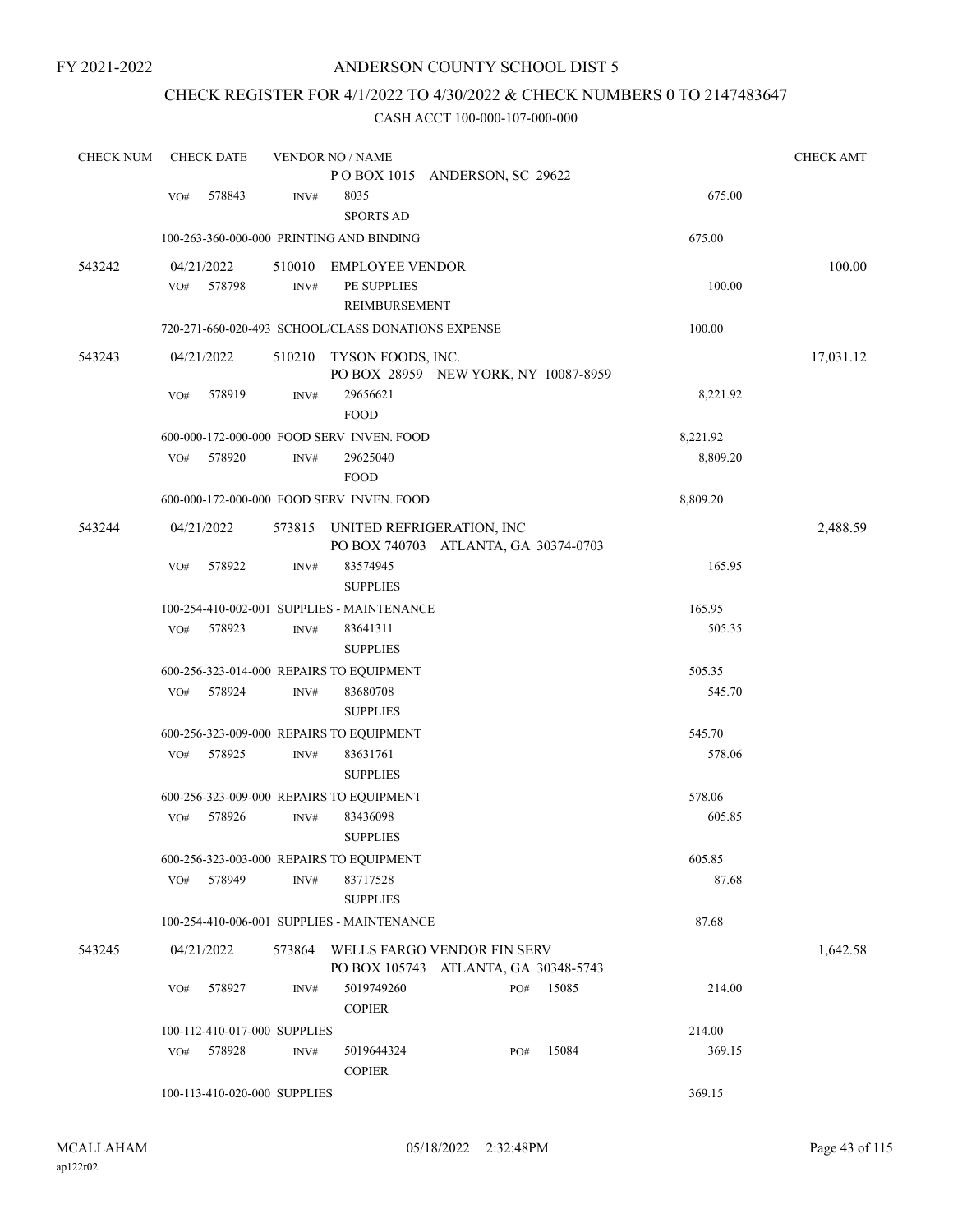# CHECK REGISTER FOR 4/1/2022 TO 4/30/2022 & CHECK NUMBERS 0 TO 2147483647

| <b>CHECK NUM</b> |     | <b>CHECK DATE</b>                  |                | <b>VENDOR NO / NAME</b>                             |     |       |           | <b>CHECK AMT</b> |
|------------------|-----|------------------------------------|----------------|-----------------------------------------------------|-----|-------|-----------|------------------|
|                  | VO# | 578929                             | INV#           | 5019612752                                          |     |       | 252.52    |                  |
|                  |     |                                    |                | <b>COPIER</b>                                       |     |       |           |                  |
|                  |     | 723-190-660-023-913 COPIER EXPENSE |                |                                                     |     |       | 252.52    |                  |
|                  | VO# | 578936                             | INV#           | 5019755318                                          | PO# | 15001 | 225.36    |                  |
|                  |     |                                    |                | <b>COPIER</b>                                       |     |       |           |                  |
|                  |     | 100-147-410-015-000 SUPPLIES       |                |                                                     |     |       | 225.36    |                  |
|                  | VO# | 578937                             | INV#           | 5019701936                                          | PO# | 15003 | 226.31    |                  |
|                  |     |                                    |                | <b>COPIER</b>                                       |     |       |           |                  |
|                  |     |                                    |                | 100-255-323-000-000 CONTRACTED SERVICES             |     |       | 226.31    |                  |
|                  | VO# | 578938                             | $\text{INV}\#$ | 5019755308                                          | PO# | 14998 | 355.24    |                  |
|                  |     |                                    |                | <b>COPIER</b>                                       |     |       |           |                  |
|                  |     | 100-114-410-021-000 SUPPLIES       |                |                                                     |     |       | 355.24    |                  |
| 543246           |     | 04/21/2022                         | 565833         | WEX BANK                                            |     |       |           | 11,059.94        |
|                  |     |                                    |                | WRIGHT EXPRESS FLEET SERVICES PO BOX 6293           |     |       |           |                  |
|                  |     |                                    |                | CAROL STREAM, IL 60197-6293                         |     |       |           |                  |
|                  | VO# | 578934                             | INV#           | 80119582                                            |     |       | 11,059.94 |                  |
|                  |     |                                    |                | <b>FUEL</b>                                         |     |       |           |                  |
|                  |     | 100-255-411-000-000 GASOLINE       |                |                                                     |     |       | 11,059.94 |                  |
| 543247           |     | 04/21/2022                         | 576476         | <b>WORK PLACE PRO</b>                               |     |       |           | 287.00           |
|                  |     |                                    |                | NEW LIFE INDUSTRIES PO BOX 1469 SOMERSET, KY        |     |       |           |                  |
|                  |     |                                    |                | 42502-1469                                          |     |       |           |                  |
|                  | VO# | 578933                             | INV#           | 1087963                                             |     |       | 287.00    |                  |
|                  |     |                                    |                | <b>NORTH POINTE</b>                                 |     |       |           |                  |
|                  |     |                                    |                | 713-271-660-013-201 MISCELLANEOUS EXPENSE           |     |       | 287.00    |                  |
| 543248           |     | 04/26/2022                         | 563627 ACT     |                                                     |     |       |           | 240.00           |
|                  |     |                                    |                | FINANCE PO BOX 4072 IOWA CITY, IA 52243-4072        |     |       |           |                  |
|                  | VO# | 578993                             | INV#           | 1272725                                             |     |       | 240.00    |                  |
|                  |     |                                    |                | CUST #13803779                                      |     |       |           |                  |
|                  |     |                                    |                | 723-190-660-023-911 MISCELLANEOUS- ADULT ED EXPENSE |     |       | 240.00    |                  |
| 543249           |     | 04/26/2022                         | 110960         | ANDERSON AREA YMCA                                  |     |       |           | 8,234.00         |
|                  |     |                                    |                | 201 EAST REED ROAD ANDERSON, SC 29621               |     |       |           |                  |
|                  | VO# | 578998                             | INV#           | ALL SCHOOLS                                         |     |       | 8,234.00  |                  |
|                  |     |                                    |                | <b>FUNDRAISER</b>                                   |     |       |           |                  |
|                  |     | 100-001-990-000-000 MISCELLANEOUS  |                |                                                     |     |       | 195.00    |                  |
|                  |     |                                    |                | 702-271-660-002-410 GENERAL ADMINISTRATION EXPENSE  |     |       | 500.00    |                  |
|                  |     |                                    |                | 705-271-660-005-792 YMCA FUNDRAISER EXPENSE         |     |       | 137.00    |                  |
|                  |     |                                    |                | 707-190-660-007-392 YMCA FUNDRAISER EXPENSE         |     |       | 740.00    |                  |
|                  |     |                                    |                | 708-271-660-008-392 YMCA FUNDRAISER EXPENSE         |     |       | 1.085.00  |                  |
|                  |     |                                    |                | 709-271-660-009-392 YMCA FUNDRAISER EXPENSE         |     |       | 468.00    |                  |
|                  |     |                                    |                | 710-271-660-010-392 YMCA FUNDRAISER EXPENSE         |     |       | 707.00    |                  |
|                  |     |                                    |                | 712-271-660-012-392 YMCA FUNDRAISER EXPENSE         |     |       | 522.00    |                  |
|                  |     |                                    |                | 713-271-660-013-392 YMCA FUNDRAISER EXPENSE         |     |       | 510.00    |                  |
|                  |     |                                    |                | 714-271-660-014-392 YMCA FUNDRAISER EXPENSE         |     |       | 500.00    |                  |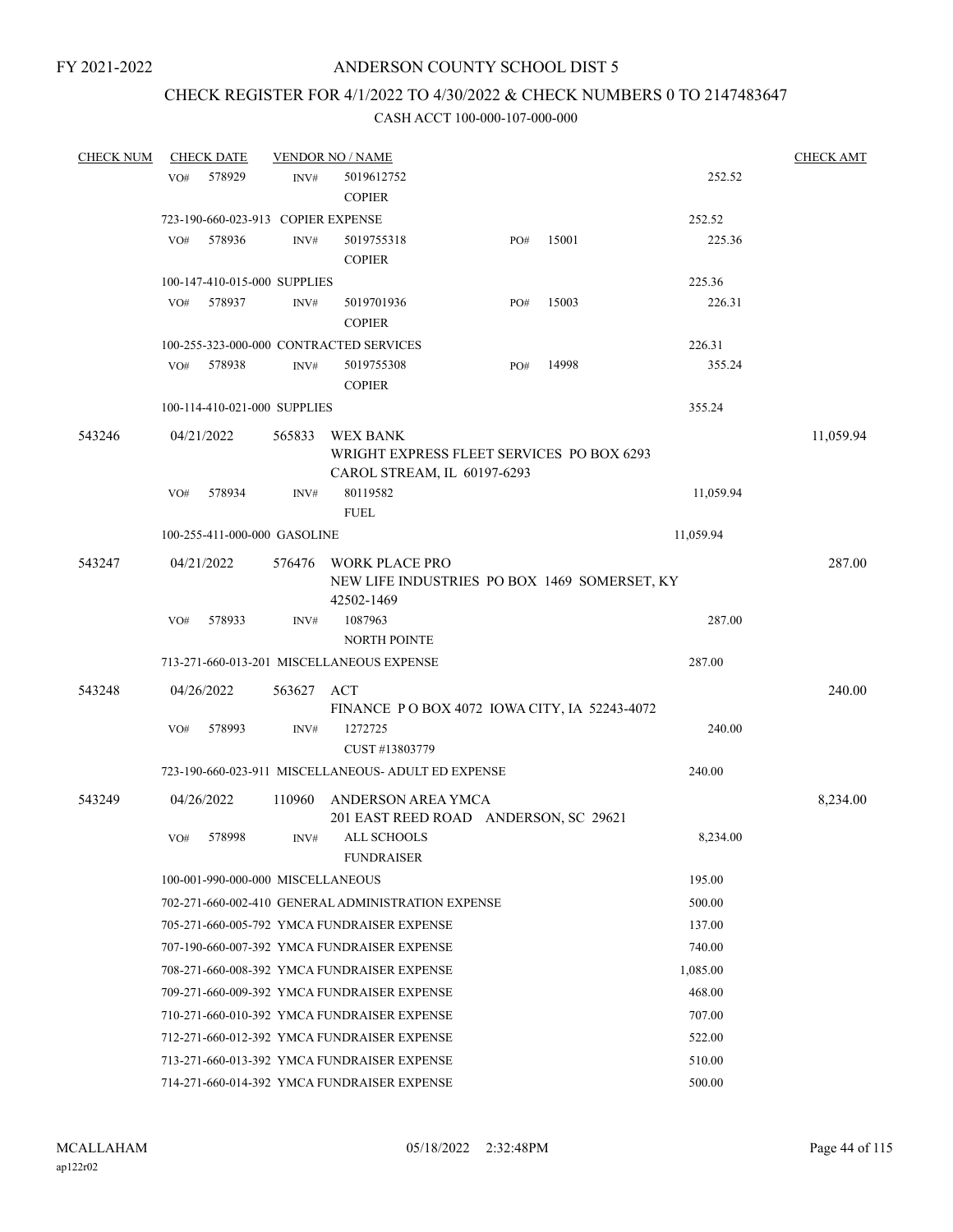# CHECK REGISTER FOR 4/1/2022 TO 4/30/2022 & CHECK NUMBERS 0 TO 2147483647

| <b>CHECK NUM</b> |     | <b>CHECK DATE</b>                 |        | <b>VENDOR NO / NAME</b>                                                                     |          | <b>CHECK AMT</b> |
|------------------|-----|-----------------------------------|--------|---------------------------------------------------------------------------------------------|----------|------------------|
|                  |     |                                   |        | 716-271-660-016-392 YMCA FUNDRAISER                                                         | 500.00   |                  |
|                  |     |                                   |        | 717-190-660-017-392 YMCA FUNDRAISER EXPENSE                                                 | 820.00   |                  |
|                  |     |                                   |        | 719-271-660-019-392 YMCA FUNDRAISER EXPENSE                                                 | 500.00   |                  |
|                  |     |                                   |        | 720-271-660-020-792 YMCA FUNDRAISER EXPENSE                                                 | 500.00   |                  |
|                  |     |                                   |        | 721-190-660-021-502 STUDENT GOV/COUNCIL EXPENSE                                             | 500.00   |                  |
|                  |     |                                   |        | 731-271-660-031-892 YMCA FUNDRAISER EXPENSE                                                 | 50.00    |                  |
| 543250           |     | 04/26/2022                        | 570950 | ANDERSON COUNTY SHERIFF'S OFFICE<br>ATTN: JAMIE LAZAR 305 CAMSON ROAD<br>ANDERSON, SC 29621 |          | 962.50           |
|                  | VO# | 579001                            | INV#   | APRIL 20<br><b>TLH TRACK</b>                                                                | 175.00   |                  |
|                  |     |                                   |        | 702-271-660-002-692 TRACK GATE EXPENSE                                                      | 175.00   |                  |
|                  | VO# | 579002                            | INV#   | APRIL 18                                                                                    | 175.00   |                  |
|                  |     |                                   |        | WHS BASEBALL                                                                                |          |                  |
|                  |     |                                   |        | 703-271-660-003-690 BASEBALL GATE RECEIPTS EXPENSE                                          | 175.00   |                  |
|                  | VO# | 579003                            | INV#   | APRIL 8                                                                                     | 140.00   |                  |
|                  |     |                                   |        | <b>TLH SOCCER</b>                                                                           |          |                  |
|                  |     |                                   |        | 702-271-660-002-745 SOCCER GATE RECEIPTS EXPENSE                                            | 140.00   |                  |
|                  | VO# | 579004                            | INV#   | APRIL <sub>8</sub>                                                                          | 192.50   |                  |
|                  |     |                                   |        | TLH SOFTBALL                                                                                |          |                  |
|                  |     |                                   |        | 702-271-660-002-686 SOFTBALL GATE RECEIPTS EXPENSE                                          | 192.50   |                  |
|                  | VO# | 579005                            | INV#   | APRIL 18                                                                                    | 122.50   |                  |
|                  |     |                                   |        | TLH BASEBALL                                                                                |          |                  |
|                  |     |                                   |        | 702-271-660-002-690 BASEBALL GATE RECEIPTS EXPENSE                                          | 122.50   |                  |
|                  | VO# | 579006                            | INV#   | APRIL 19                                                                                    | 157.50   |                  |
|                  |     |                                   |        | TLH SOCCER                                                                                  |          |                  |
|                  |     |                                   |        | 702-271-660-002-690 BASEBALL GATE RECEIPTS EXPENSE                                          | 78.75    |                  |
|                  |     |                                   |        | 702-271-660-002-745 SOCCER GATE RECEIPTS EXPENSE                                            | 78.75    |                  |
| 543251           |     | 04/26/2022                        | 566091 | ANDERSON'S IT'S ELEMENTARY<br>POBOX 1151 MINNEAPOLIS, MN 55440-1151                         |          | 2,727.38         |
|                  | VO# | 578996                            | INV#   | 2005111<br><b>SOUTH FANT</b>                                                                | 2,727.38 |                  |
|                  |     |                                   |        | 715-271-660-015-201 MISCELLANEOUS EXPENSE                                                   | 2,727.38 |                  |
| 543252           |     | 04/26/2022                        | 572527 | ANDERSON SISTER CITIES ASSOC<br>PO BOX 136 ANDERSON, SC 29622                               |          | 200.00           |
|                  | VO# | 579119                            | INV#   | <b>BOARD MEMBER</b><br><b>BROOKE COLE</b>                                                   | 200.00   |                  |
|                  |     | 100-263-640-000-000 DUES AND FEES |        |                                                                                             | 200.00   |                  |
|                  |     |                                   |        |                                                                                             |          |                  |
| 543253           |     | 04/26/2022                        | 568170 | ANDERSON UNIVERSITY<br>316 BOULEVARD ANDERSON, SC 29621                                     |          | 2,000.00         |
|                  | VO# | 579007                            | INV#   | PLEDGE                                                                                      | 2,000.00 |                  |
|                  |     |                                   |        |                                                                                             |          |                  |
|                  |     |                                   |        | 100-390-410-000-000 SUPPLIES AND MATERIALS                                                  | 2,000.00 |                  |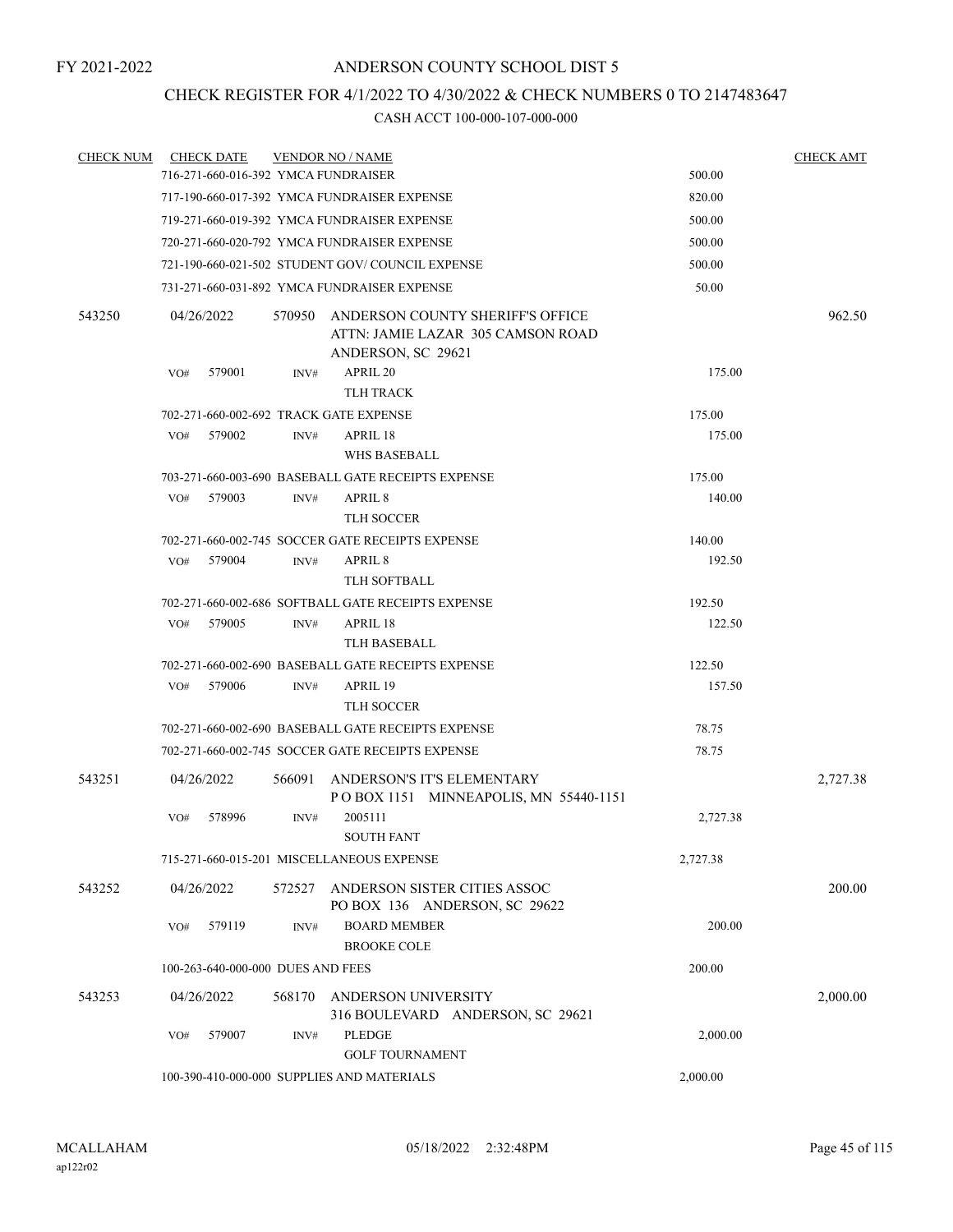# CHECK REGISTER FOR 4/1/2022 TO 4/30/2022 & CHECK NUMBERS 0 TO 2147483647

| <b>CHECK NUM</b> | <b>CHECK DATE</b>                      |        | <b>VENDOR NO / NAME</b>                                                                            |     |       |           | <b>CHECK AMT</b> |
|------------------|----------------------------------------|--------|----------------------------------------------------------------------------------------------------|-----|-------|-----------|------------------|
| 543254           | 04/26/2022                             | 575063 | BAYADA HOME HEALTH CARE, INC.<br>PO BOX 536446 PITTSBURGH, PA 15253-5906                           |     |       |           | 1,972.00         |
|                  | 579009<br>VO#                          | INV#   | 17260338<br>SOUTHWOOD                                                                              | PO# | 15586 | 1,237.50  |                  |
|                  | 203-127-312-021-000 PURCHASED SERVICES |        |                                                                                                    |     |       | 1,237.50  |                  |
|                  | 579010<br>VO#                          | INV#   | 17260338<br><b>MCCANTS</b>                                                                         |     |       | 322.00    |                  |
|                  | 100-213-312-000-000 PURCHASED SERVICES |        |                                                                                                    |     |       | 322.00    |                  |
|                  | VO#<br>579011                          | INV#   | 17276618<br>SOUTHWOOD                                                                              | PO# | 15586 | 412.50    |                  |
|                  | 203-127-312-021-000 PURCHASED SERVICES |        |                                                                                                    |     |       | 412.50    |                  |
| 543255           | 04/26/2022                             | 567918 | BERNHARDT HOUSE OF VIOLINS LLC<br>5 CATEECHEE AVE ATT: ACCOUNTS RECEIVABLE<br>GREENVILLE, SC 29605 |     |       |           | 139.07           |
|                  | 579012<br>VO#                          | INV#   | 274419<br><b>BASS BOW</b>                                                                          |     |       | 139.07    |                  |
|                  |                                        |        | 100-113-410-021-COB CHORUS, ORCHESTRA & BAND                                                       |     |       | 139.07    |                  |
| 543256           | 04/26/2022                             | 574045 | <b>BORDEN DAIRY</b><br>PO BOX 208769 DALLAS, TX 75320-8769                                         |     |       |           | 56,907.57        |
|                  | 579121<br>VO#                          | INV#   | CUST 138365<br><b>MARCH 2022</b>                                                                   |     |       | 56,907.57 |                  |
|                  | 600-256-460-002-000 FOOD               |        |                                                                                                    |     |       | 2,516.56  |                  |
|                  | 600-256-460-003-000 FOOD               |        |                                                                                                    |     |       | 3,170.21  |                  |
|                  | 600-256-460-005-000 FOOD               |        |                                                                                                    |     |       | 2,252.53  |                  |
|                  | 600-256-460-006-000 FOOD               |        |                                                                                                    |     |       | 4,760.87  |                  |
|                  | 600-256-460-007-000 FOOD               |        |                                                                                                    |     |       | 3,600.30  |                  |
|                  | 600-256-460-008-000 FOOD               |        |                                                                                                    |     |       | 5,150.47  |                  |
|                  | 600-256-460-009-000 FOOD               |        |                                                                                                    |     |       | 2,846.92  |                  |
|                  | 600-256-460-010-000 FOOD               |        |                                                                                                    |     |       | 3,260.24  |                  |
|                  | 600-256-460-011-000 FOOD               |        |                                                                                                    |     |       | 3,536.95  |                  |
|                  | 600-256-460-012-000 FOOD               |        |                                                                                                    |     |       | 3,309.72  |                  |
|                  | 600-256-460-013-000 FOOD               |        |                                                                                                    |     |       | 2,919.99  |                  |
|                  | 600-256-460-014-000 FOOD               |        |                                                                                                    |     |       | 3,155.07  |                  |
|                  | 600-256-460-015-000 FOOD               |        |                                                                                                    |     |       | 1,226.11  |                  |
|                  | 600-256-460-016-000 FOOD               |        |                                                                                                    |     |       | 2,414.49  |                  |
|                  | 600-256-460-017-000 FOOD               |        |                                                                                                    |     |       | 2,993.95  |                  |
|                  | 600-256-460-018-000 FOOD               |        |                                                                                                    |     |       | 1,854.65  |                  |
|                  | 600-256-460-019-000 FOOD               |        |                                                                                                    |     |       | 3,128.47  |                  |
|                  | 600-256-460-020-000 FOOD               |        |                                                                                                    |     |       | 2,202.50  |                  |
|                  | 600-256-460-021-000 FOOD               |        |                                                                                                    |     |       | 1,072.55  |                  |
|                  | 631-256-460-031-000 PURCHASED FOOD     |        |                                                                                                    |     |       | 304.22    |                  |
|                  |                                        |        | 702-271-660-002-694 WEIGHT ROOM EXPENSE                                                            |     |       | 1,230.80  |                  |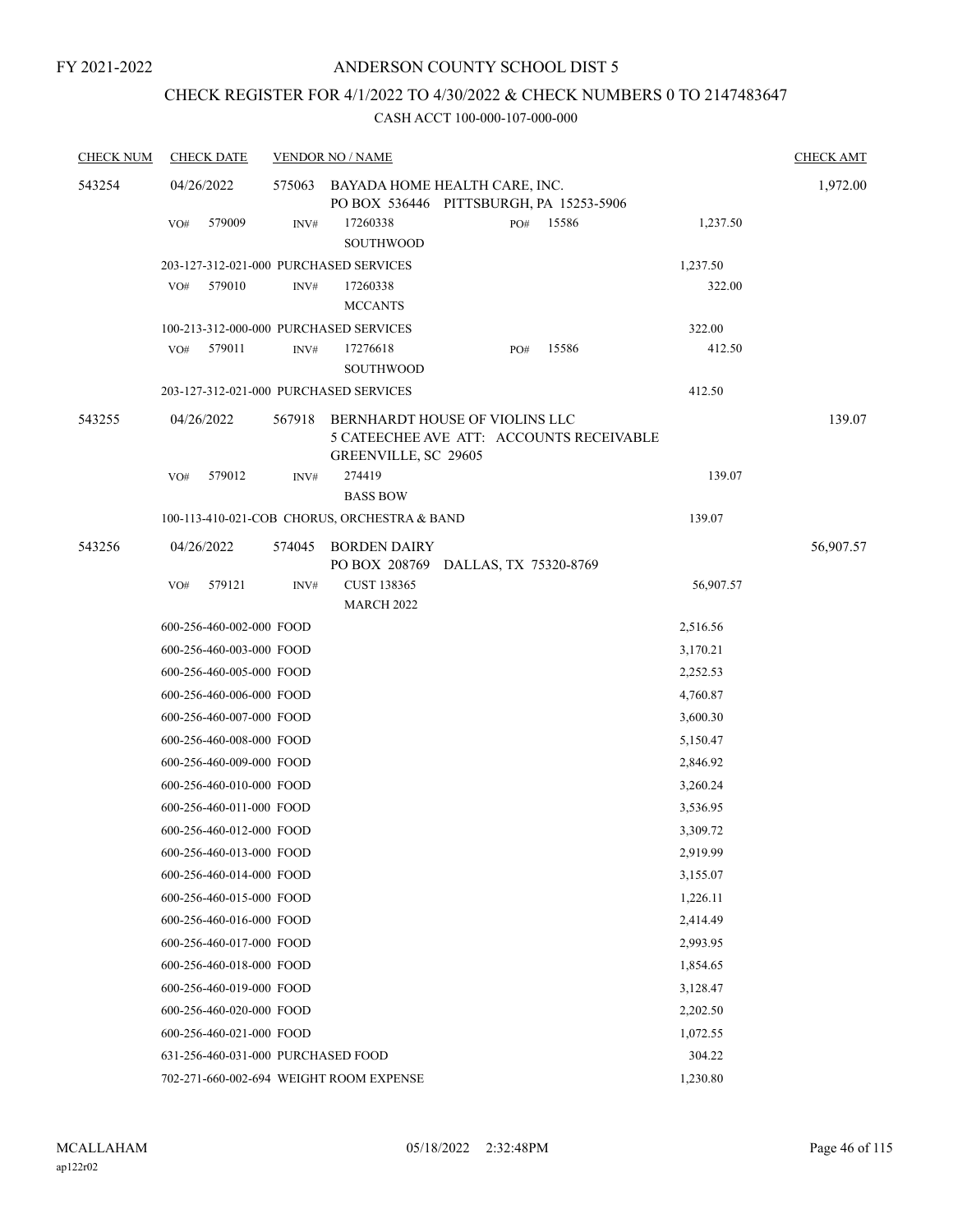# CHECK REGISTER FOR 4/1/2022 TO 4/30/2022 & CHECK NUMBERS 0 TO 2147483647

| <b>CHECK NUM</b> | <b>CHECK DATE</b>                       |        | <b>VENDOR NO / NAME</b>                                                                                  |     |                                 |                  | <b>CHECK AMT</b> |
|------------------|-----------------------------------------|--------|----------------------------------------------------------------------------------------------------------|-----|---------------------------------|------------------|------------------|
| 543257           | 04/26/2022                              | 575869 | BURR & FORMAN                                                                                            |     |                                 |                  | 10,008.00        |
|                  | 579016<br>VO#                           | INV#   | PO BOX 830719 BIRMINGHAM, AL 35283-0719<br>1303574                                                       | PO# | 16214                           | 877.50           |                  |
|                  |                                         |        | <b>SERVICES</b>                                                                                          |     |                                 |                  |                  |
|                  | 100-254-323-002-LAN HANNA LAND          |        |                                                                                                          |     |                                 | 877.50           |                  |
|                  | 579017<br>VO#                           | INV#   | 1303576<br><b>SERVICES</b>                                                                               | PO# | 16215                           | 3,253.50         |                  |
|                  | 100-254-323-003-LAN WESTSIDE LAND       |        |                                                                                                          |     |                                 | 3,253.50         |                  |
|                  | 579018<br>VO#                           | INV#   | 1303575<br><b>SERVICES</b>                                                                               | PO# | 16213                           | 5,877.00         |                  |
|                  | 100-254-323-002-LAN HANNA LAND          |        |                                                                                                          |     |                                 | 5,877.00         |                  |
| 543258           | 04/26/2022                              |        | 569296 CAPITAL ONE<br>PO BOX 60506                                                                       |     | CITY OF INDUSTRY, CA 91716-0506 |                  | 2,924.85         |
|                  | 579020<br>VO#                           | INV#   | 1641456947                                                                                               |     |                                 | 2,924.85         |                  |
|                  |                                         |        | <b>ACCT 611456</b>                                                                                       |     |                                 |                  |                  |
|                  |                                         |        | 100-113-410-020-VEN SUPPLY-ADDT'L FOR LOST VENDING                                                       |     |                                 | 346.40           |                  |
|                  |                                         |        | 100-113-410-020-VEN SUPPLY-ADDT'L FOR LOST VENDING                                                       |     |                                 | 631.36           |                  |
|                  |                                         |        | 100-113-410-020-VEN SUPPLY-ADDT'L FOR LOST VENDING<br>100-113-410-020-VEN SUPPLY-ADDT'L FOR LOST VENDING |     |                                 | 910.04<br>257.48 |                  |
|                  |                                         |        | 720-271-660-020-411 MISCELLANEOUS EXPENSE                                                                |     |                                 | 119.26           |                  |
|                  |                                         |        | 720-271-660-020-411 MISCELLANEOUS EXPENSE                                                                |     |                                 | 183.21           |                  |
|                  |                                         |        | 720-271-660-020-411 MISCELLANEOUS EXPENSE                                                                |     |                                 | 28.86            |                  |
|                  | 720-271-660-020-666 CONCESSIONS EXPENSE |        |                                                                                                          |     |                                 | 366.18           |                  |
|                  | 720-271-660-020-666 CONCESSIONS EXPENSE |        |                                                                                                          |     |                                 | 82.06            |                  |
| 543259           | 04/26/2022                              | 569296 | CAPITAL ONE                                                                                              |     |                                 |                  | 565.32           |
|                  |                                         |        | PO BOX 60506                                                                                             |     | CITY OF INDUSTRY, CA 91716-0506 |                  |                  |
|                  | 579019<br>VO#                           | INV#   | 2077679<br><b>ACCT 635592</b>                                                                            |     |                                 | 565.32           |                  |
|                  |                                         |        | 717-190-660-017-201 MISCELLANEOUS EXPENSE                                                                |     |                                 | 40.78            |                  |
|                  |                                         |        | 717-190-660-017-201 MISCELLANEOUS EXPENSE                                                                |     |                                 | 56.12            |                  |
|                  |                                         |        | 717-190-660-017-201 MISCELLANEOUS EXPENSE                                                                |     |                                 | 195.87           |                  |
|                  |                                         |        | 717-190-660-017-201 MISCELLANEOUS EXPENSE<br>717-190-660-017-201 MISCELLANEOUS EXPENSE                   |     |                                 | 105.63<br>166.92 |                  |
|                  |                                         |        |                                                                                                          |     |                                 |                  |                  |
| 543260           | 04/26/2022                              | 574628 | CENTERVILLE PETTY CASH                                                                                   |     |                                 |                  | 39.54            |
|                  | 579024<br>VO#                           | INV#   | <b>CLOTHES</b><br><b>REIMBURSEMENT</b>                                                                   |     |                                 | 39.54            |                  |
|                  |                                         |        | 707-190-660-007-258 ITEMS FOR NEEDY CHILDREN EXPENSE                                                     |     |                                 | 39.54            |                  |
| 543261           | 04/26/2022                              |        | 576838 CFL FACILITIES INC<br>775 SENATE PARKWAY ANDERSON, SC 29621                                       |     |                                 |                  | 1,324.80         |
|                  | 579025<br>VO#                           | INV#   | 9945<br><b>CUSTODIAL</b>                                                                                 | PO# | 15305                           | 1,324.80         |                  |
|                  | 100-254-124-006-000 SALARIES-CUSTODIAL  |        |                                                                                                          |     |                                 | 794.88           |                  |
|                  | 100-254-124-013-000 SALARIES-CUSTODIAL  |        |                                                                                                          |     |                                 | 529.92           |                  |
| 543262           | 04/26/2022                              |        | 568558 CHARTER COMMUNICATIONS                                                                            |     |                                 |                  | 2,710.37         |
|                  |                                         |        |                                                                                                          |     |                                 |                  |                  |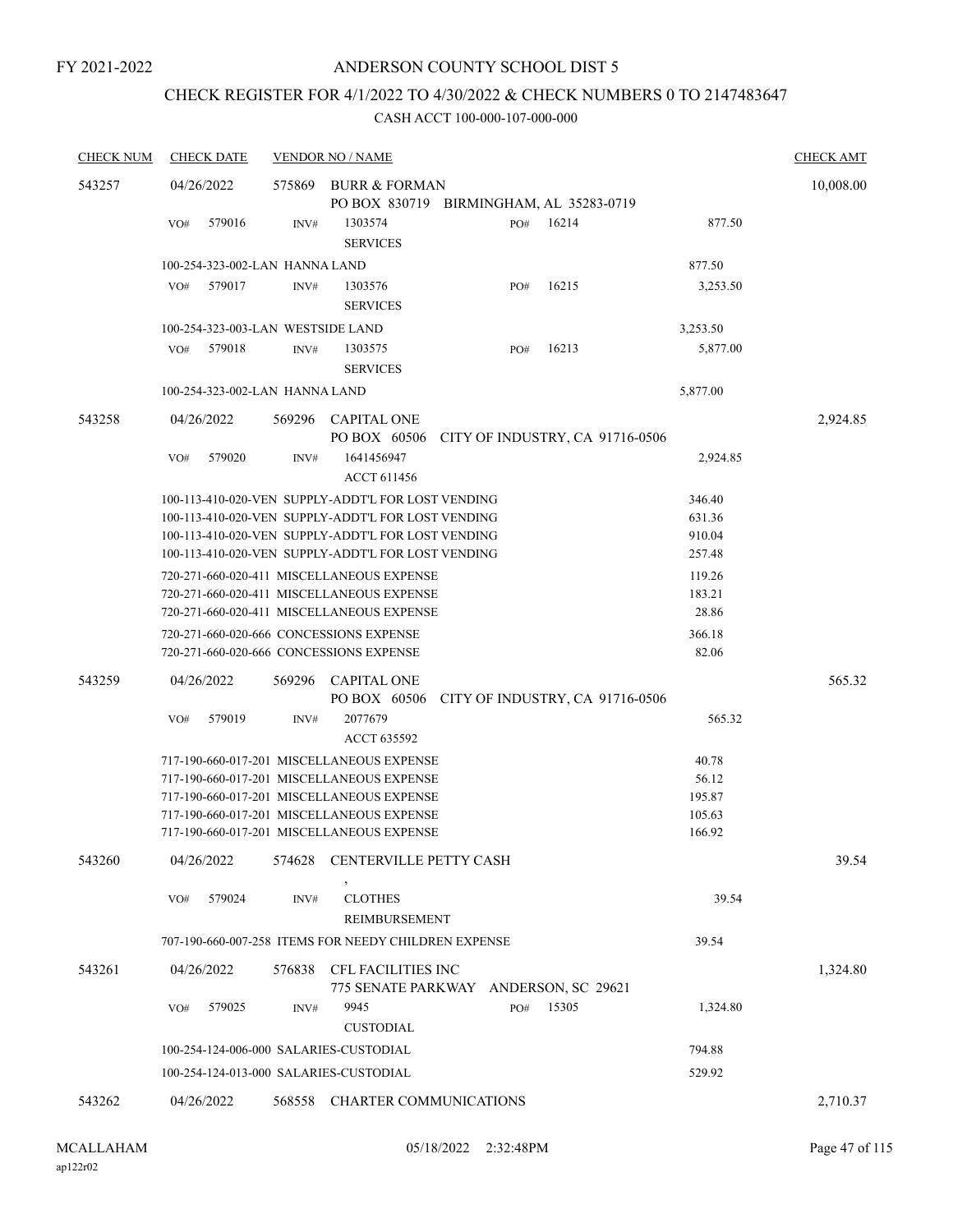# CHECK REGISTER FOR 4/1/2022 TO 4/30/2022 & CHECK NUMBERS 0 TO 2147483647

| <b>CHECK NUM</b> |     | <b>CHECK DATE</b> |                                        | <b>VENDOR NO / NAME</b>                                       |       |                                        |           | <b>CHECK AMT</b> |
|------------------|-----|-------------------|----------------------------------------|---------------------------------------------------------------|-------|----------------------------------------|-----------|------------------|
|                  |     |                   |                                        | PO BOX 94188 PALATINE, IL 60094-4188                          |       |                                        |           |                  |
|                  | VO# | 579113            | INV#                                   | 0867030040922                                                 |       |                                        | 2,399.00  |                  |
|                  |     |                   |                                        | <b>SERVICE</b>                                                |       |                                        |           |                  |
|                  |     |                   | 100-266-340-000-000 TELEPHONE          |                                                               |       |                                        | 2,399.00  |                  |
|                  | VO# | 579114            | INV#                                   | 0663728040622                                                 |       |                                        | 311.37    |                  |
|                  |     |                   |                                        | <b>SERVICE</b>                                                |       |                                        |           |                  |
|                  |     |                   | 100-266-340-000-000 TELEPHONE          |                                                               |       |                                        | 311.37    |                  |
| 543263           |     | 04/26/2022        | 571738                                 | <b>CITY OF ANDERSON</b><br>STREET ANDERSON, SC 29624          |       | ATTN: RACHEL MULLINAX 401 SOUTH MAIN   |           | 1,206.45         |
|                  | VO# | 579026            | INV#                                   | <b>FLAG PROJECT</b>                                           |       |                                        | 1,206.45  |                  |
|                  |     |                   |                                        | REIMBURSEMENT                                                 |       |                                        |           |                  |
|                  |     |                   |                                        | 900-114-410-000-051 ANDERSON COUNTY ROTC FLAGS                |       |                                        | 1,206.45  |                  |
| 543264           |     | 04/26/2022        | 198651                                 | <b>DELL MARKETING</b><br>ATLANTA, GA 30353-4118               |       | PO BOX 534118 ATT: ACCOUNTS RECEIVABLE |           | 625.69           |
|                  | VO# | 579027            | INV#                                   | 10576017943<br><b>TONER</b>                                   |       |                                        | 625.69    |                  |
|                  |     |                   | 100-113-410-020-000 SUPPLIES           |                                                               |       |                                        | 625.69    |                  |
| 543265           |     | 04/26/2022        | 202950                                 | DISCOUNT BARK COMPANY<br>RECEIVABLE ANDERSON, SC 29625        |       | 1820 PEARMAN DAIRY ROAD ATT: ACCOUNTS  |           | 14,003.09        |
|                  | VO# | 579028            | INV#                                   | 13932                                                         |       | 14899<br>PO#                           | 14,003.09 |                  |
|                  |     |                   |                                        | <b>MULCH</b>                                                  |       |                                        |           |                  |
|                  |     |                   | 100-254-410-001-MUL MULCH              |                                                               |       |                                        | 727.60    |                  |
|                  |     |                   | 100-254-410-006-MUL MULCH              |                                                               |       |                                        | 706.20    |                  |
|                  |     |                   | 100-254-410-007-MUL MULCH              |                                                               |       |                                        | 1,271.16  |                  |
|                  |     |                   | 100-254-410-009-MUL MULCH              |                                                               |       |                                        | 1,341.78  |                  |
|                  |     |                   | 100-254-410-012-MUL MULCH              |                                                               |       |                                        | 1,973.08  |                  |
|                  |     |                   | 100-254-410-013-MUL MULCH              |                                                               |       |                                        | 1,271.16  |                  |
|                  |     |                   | 100-254-410-014-MUL MULCH              |                                                               |       |                                        | 635.58    |                  |
|                  |     |                   | 100-254-410-016-MUL MULCH              |                                                               |       |                                        | 709.40    |                  |
|                  |     |                   | 100-254-410-018-MUL MULCH              |                                                               |       |                                        | 2,259.84  |                  |
|                  |     |                   | 100-254-410-019-MUL MULCH              |                                                               |       |                                        | 988.68    |                  |
|                  |     |                   |                                        |                                                               |       |                                        |           |                  |
|                  |     |                   | 100-254-410-020-MUL MULCH              |                                                               |       |                                        | 353.10    |                  |
|                  |     |                   | 100-254-410-023-MUL MULCH              |                                                               |       |                                        | 635.58    |                  |
|                  |     |                   | 131-254-410-031-MUL MULCH              |                                                               |       |                                        | 1,129.93  |                  |
| 543266           |     | 04/26/2022        | 576971                                 | ESS SOUTH CENTRAL LLC<br>PO BOX 749454 ATLANTA, GA 30374-9454 |       |                                        |           | 53,985.57        |
|                  | VO# | 579029            | INV#                                   | 319958                                                        |       | 15078<br>PO#                           | 167.70    |                  |
|                  |     |                   |                                        | WK ENDING 4/2                                                 |       |                                        |           |                  |
|                  |     |                   |                                        | 100-112-311-017-000 PURCHASED SERVICE - SUBS                  |       |                                        | 83.85     |                  |
|                  |     |                   | 100-264-312-000-000 PURCHASED SERVICES |                                                               | 83.85 |                                        |           |                  |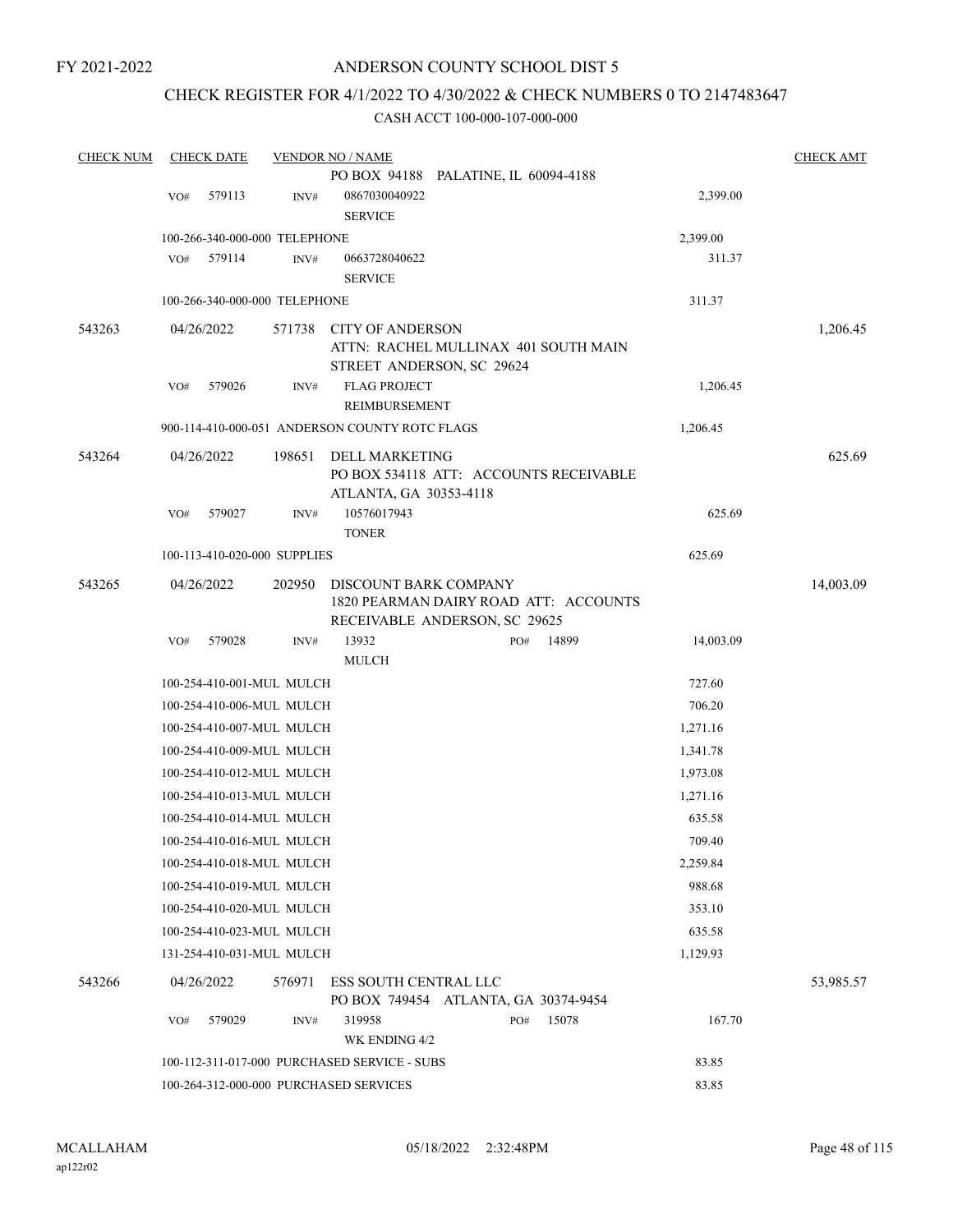# CHECK REGISTER FOR 4/1/2022 TO 4/30/2022 & CHECK NUMBERS 0 TO 2147483647

| <b>CHECK NUM</b> | <b>CHECK DATE</b> |        | <b>VENDOR NO / NAME</b>                |                                               |     |       |           | <b>CHECK AMT</b> |
|------------------|-------------------|--------|----------------------------------------|-----------------------------------------------|-----|-------|-----------|------------------|
|                  | VO#               | 579030 | INV#                                   | 319961<br>WK ENDING 4/2                       | PO# | 15078 | 2,689.65  |                  |
|                  |                   |        |                                        | 100-112-311-008-000 PURCHASED SERVICE - SUBS  |     |       | 187.05    |                  |
|                  |                   |        |                                        | 100-112-311-010-000 PURCHASED SERVICE - SUBS  |     |       | 483.75    |                  |
|                  |                   |        |                                        | 100-112-311-013-000 PURCHASED SERVICE - SUBS  |     |       | 206.40    |                  |
|                  |                   |        |                                        | 100-112-311-017-000 PURCHASED SERVICE - SUBS  |     |       | 96.75     |                  |
|                  |                   |        |                                        | 100-112-311-019-000 PURCHASED SERVICE - SUBS  |     |       | 83.85     |                  |
|                  |                   |        |                                        | 100-113-311-000-000 PURCHASED SERVICES - SUBS |     |       | 451.50    |                  |
|                  |                   |        |                                        | 100-114-311-003-000 PURCHASED SERVICE - SUBS  |     |       | 83.85     |                  |
|                  |                   |        |                                        | 100-139-311-018-000 PURCHASED SERVICE - SUBS  |     |       | 283.80    |                  |
|                  |                   |        | 100-145-312-000-000 PURCHASED SERVICES |                                               |     |       | 451.50    |                  |
|                  |                   |        | 100-145-312-000-000 PURCHASED SERVICES |                                               |     |       | 361.20    |                  |
|                  | VO#               | 579032 | INV#                                   | 321511                                        | PO# | 15078 | 83.85     |                  |
|                  |                   |        |                                        | WK ENDING 4/9                                 |     |       |           |                  |
|                  |                   |        |                                        | 100-112-311-019-000 PURCHASED SERVICE - SUBS  |     |       | 83.85     |                  |
|                  | VO#               | 579033 | INV#                                   | 321514                                        | PO# | 15078 | 2,689.65  |                  |
|                  |                   |        |                                        | WK ENDING 4/9                                 |     |       |           |                  |
|                  |                   |        |                                        | 100-112-311-007-000 PURCHASED SERVICE - SUBS  |     |       | 83.85     |                  |
|                  |                   |        |                                        | 100-112-311-010-000 PURCHASED SERVICE - SUBS  |     |       | 116.10    |                  |
|                  |                   |        |                                        | 100-112-311-011-000 PURCHASED SERVICE - SUBS  |     |       | 83.85     |                  |
|                  |                   |        |                                        | 100-112-311-012-000 PURCHASED SERVICE - SUBS  |     |       | 361.20    |                  |
|                  |                   |        |                                        | 100-112-311-019-000 PURCHASED SERVICE - SUBS  |     |       | 83.85     |                  |
|                  |                   |        |                                        | 100-113-311-020-000 PURCHASED SERVICE - SUBS  |     |       | 406.35    |                  |
|                  |                   |        |                                        | 100-139-311-018-000 PURCHASED SERVICE - SUBS  |     |       | 651.45    |                  |
|                  |                   |        | 100-145-312-000-000 PURCHASED SERVICES |                                               |     |       | 451.50    |                  |
|                  |                   |        | 100-145-312-000-000 PURCHASED SERVICES |                                               |     |       | 451.50    |                  |
|                  | VO#               | 579034 | INV#                                   | 321510<br>WK ENDING 4/9                       | PO# | 15078 | 23,010.41 |                  |
|                  |                   |        |                                        | 100-112-311-000-000 PURCHASED SERVICE - SUBS  |     |       | 4,509.84  |                  |
|                  |                   |        |                                        | 100-112-311-007-000 PURCHASED SERVICE - SUBS  |     |       | 621.78    |                  |
|                  |                   |        |                                        | 100-112-311-008-000 PURCHASED SERVICE - SUBS  |     |       | 806.25    |                  |
|                  |                   |        |                                        | 100-112-311-009-000 PURCHASED SERVICE - SUBS  |     |       | 1,119.08  |                  |
|                  |                   |        |                                        | 100-112-311-010-000 PURCHASED SERVICE - SUBS  |     |       | 919.13    |                  |
|                  |                   |        |                                        | 100-112-311-011-000 PURCHASED SERVICE - SUBS  |     |       | 522.45    |                  |
|                  |                   |        |                                        | 100-112-311-012-000 PURCHASED SERVICE - SUBS  |     |       | 189.63    |                  |
|                  |                   |        |                                        | 100-112-311-013-000 PURCHASED SERVICE - SUBS  |     |       | 483.75    |                  |
|                  |                   |        |                                        | 100-112-311-014-000 PURCHASED SERVICE - SUBS  |     |       | 548.25    |                  |
|                  |                   |        |                                        | 100-112-311-017-000 PURCHASED SERVICE - SUBS  |     |       | 164.48    |                  |
|                  |                   |        |                                        | 100-112-311-019-000 PURCHASED SERVICE - SUBS  |     |       | 719.18    |                  |
|                  |                   |        |                                        | 100-113-311-000-000 PURCHASED SERVICES - SUBS |     |       | 1,199.70  |                  |
|                  |                   |        |                                        | 100-113-311-005-000 PURCHASED SERVICE - SUBS  |     |       | 1,528.65  |                  |
|                  |                   |        |                                        | 100-113-311-006-000 PURCHASED SERVICE - SUBS  |     |       | 1,364.18  |                  |
|                  |                   |        |                                        | 100-113-311-020-000 PURCHASED SERVICE - SUBS  |     |       | 1,554.45  |                  |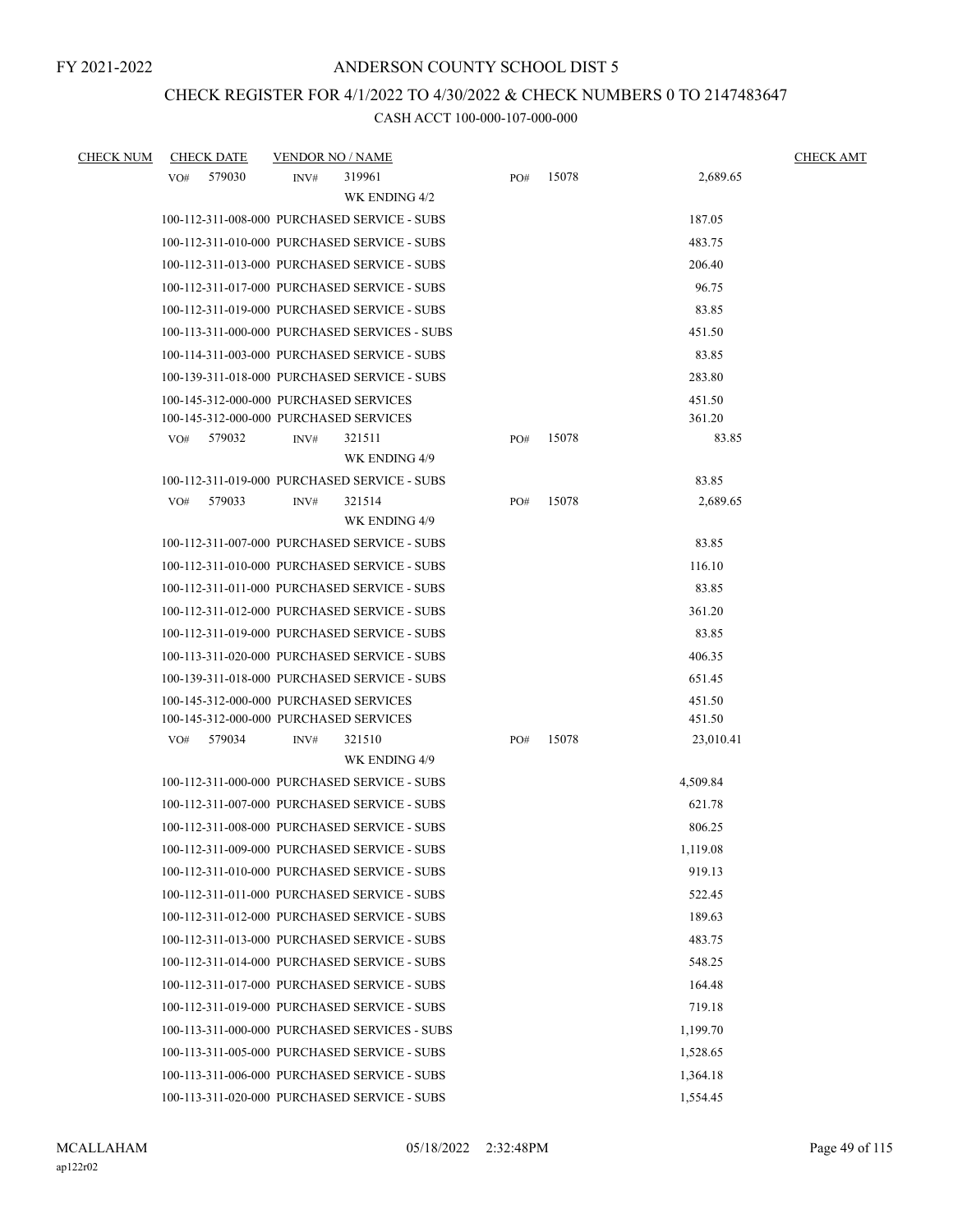# CHECK REGISTER FOR 4/1/2022 TO 4/30/2022 & CHECK NUMBERS 0 TO 2147483647

| <b>CHECK NUM</b> | <b>CHECK DATE</b> | <b>VENDOR NO / NAME</b>                                                                      |     |       |                  | <b>CHECK AMT</b> |
|------------------|-------------------|----------------------------------------------------------------------------------------------|-----|-------|------------------|------------------|
|                  |                   | 100-113-311-021-000 PURCHASED SERVICE - SUBS                                                 |     |       | 1,364.18         |                  |
|                  |                   | 100-114-311-000-000 PURCHASED SERVICE - SUBS                                                 |     |       | 1,219.05         |                  |
|                  |                   | 100-114-311-002-000 PURCHASED SERVICE - SUBS                                                 |     |       | 1,686.68         |                  |
|                  |                   | 100-114-311-003-000 PURCHASED SERVICE - SUBS                                                 |     |       | 1,535.10         |                  |
|                  |                   | 100-139-311-015-000 PURCHASED SERVICE - SUBS                                                 |     |       | 193.50           |                  |
|                  |                   | 100-139-311-018-000 PURCHASED SERVICE - SUBS                                                 |     |       | 580.50           |                  |
|                  |                   | 131-115-311-031-000 PURCHASED SERVICE - SUBS                                                 |     |       | 180.60           |                  |
|                  | VO#<br>579035     | 321512<br>INV#                                                                               | PO# | 15171 | 1,532.50         |                  |
|                  |                   | WK ENDING 4/9                                                                                |     |       |                  |                  |
|                  |                   | 600-256-311-002-000 PURCHASED SERVICE - SUBS                                                 |     |       | 603.60           |                  |
|                  |                   | 600-256-311-006-000 PURCHASED SERVICE - SUBS                                                 |     |       | 408.30           |                  |
|                  |                   | 600-256-311-009-000 PURCHASED SERVICE - SUBS                                                 |     |       | 391.30           |                  |
|                  |                   | 600-256-311-014-000 PURCHASED SERVICE - SUBS                                                 |     |       | 129.30           |                  |
|                  | 579036<br>VO#     | 319959<br>INV#                                                                               | PO# | 15171 | 1,363.19         |                  |
|                  |                   | WK ENDING 4/2<br>600-256-311-002-000 PURCHASED SERVICE - SUBS                                |     |       | 726.91           |                  |
|                  |                   |                                                                                              |     |       |                  |                  |
|                  |                   | 600-256-311-006-000 PURCHASED SERVICE - SUBS<br>600-256-311-009-000 PURCHASED SERVICE - SUBS |     |       | 244.98<br>391.30 |                  |
|                  | VO#<br>579037     | 319957<br>INV#                                                                               | PO# | 15078 | 22,448.62        |                  |
|                  |                   | WK ENDING 4/2                                                                                |     |       |                  |                  |
|                  |                   | 100-112-311-000-000 PURCHASED SERVICE - SUBS                                                 |     |       | 4,647.87         |                  |
|                  |                   | 100-112-311-007-000 PURCHASED SERVICE - SUBS                                                 |     |       | 445.05           |                  |
|                  |                   | 100-112-311-008-000 PURCHASED SERVICE - SUBS                                                 |     |       | 361.20           |                  |
|                  |                   | 100-112-311-009-000 PURCHASED SERVICE - SUBS                                                 |     |       | 338.63           |                  |
|                  |                   | 100-112-311-010-000 PURCHASED SERVICE - SUBS                                                 |     |       | 258.00           |                  |
|                  |                   | 100-112-311-011-000 PURCHASED SERVICE - SUBS                                                 |     |       | 83.85            |                  |
|                  |                   | 100-112-311-012-000 PURCHASED SERVICE - SUBS                                                 |     |       | 1.007.49         |                  |
|                  |                   | 100-112-311-013-000 PURCHASED SERVICE - SUBS                                                 |     |       | 741.76           |                  |
|                  |                   | 100-112-311-014-000 PURCHASED SERVICE - SUBS                                                 |     |       | 316.05           |                  |
|                  |                   | 100-112-311-016-000 PURCHASED SERVICE - SUBS                                                 |     |       | 167.70           |                  |
|                  |                   | 100-112-311-017-000 PURCHASED SERVICE - SUBS                                                 |     |       | 590.18           |                  |
|                  |                   | 100-112-311-019-000 PURCHASED SERVICE - SUBS                                                 |     |       | 632.10           |                  |
|                  |                   | 100-113-311-000-000 PURCHASED SERVICES - SUBS                                                |     |       | 1,102.95         |                  |
|                  |                   | 100-113-311-005-000 PURCHASED SERVICE - SUBS                                                 |     |       | 993.30           |                  |
|                  |                   | 100-113-311-006-000 PURCHASED SERVICE - SUBS                                                 |     |       | 1,183.58         |                  |
|                  |                   | 100-113-311-020-000 PURCHASED SERVICE - SUBS                                                 |     |       | 1.264.20         |                  |
|                  |                   | 100-113-311-021-000 PURCHASED SERVICE - SUBS                                                 |     |       | 193.50           |                  |
|                  |                   | 100-114-311-000-000 PURCHASED SERVICE - SUBS                                                 |     |       | 1,064.25         |                  |
|                  |                   | 100-114-311-002-000 PURCHASED SERVICE - SUBS                                                 |     |       | 2,260.73         |                  |
|                  |                   | 100-114-311-003-000 PURCHASED SERVICE - SUBS                                                 |     |       | 2,838.00         |                  |
|                  |                   | 100-139-311-015-000 PURCHASED SERVICE - SUBS                                                 |     |       | 167.70           |                  |
|                  |                   | 100-139-311-018-000 PURCHASED SERVICE - SUBS                                                 |     |       | 270.90           |                  |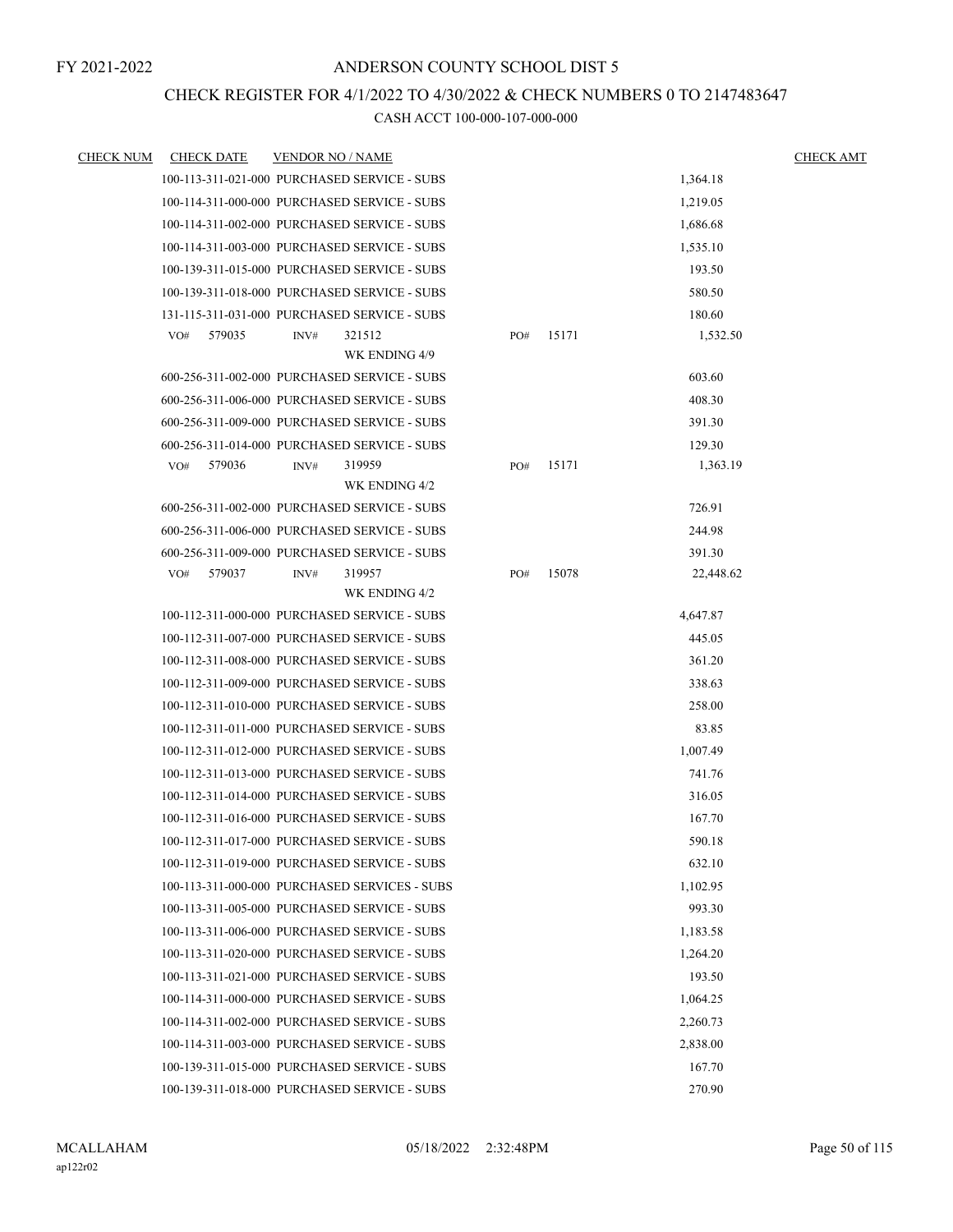# CHECK REGISTER FOR 4/1/2022 TO 4/30/2022 & CHECK NUMBERS 0 TO 2147483647

| <b>CHECK NUM</b> |     | <b>CHECK DATE</b> |                                    | <b>VENDOR NO / NAME</b>                                                      |          | <b>CHECK AMT</b> |
|------------------|-----|-------------------|------------------------------------|------------------------------------------------------------------------------|----------|------------------|
|                  |     |                   |                                    | 131-115-311-031-000 PURCHASED SERVICE - SUBS                                 | 1,113.28 |                  |
|                  |     |                   |                                    | 263-224-311-009-PD5 PURCHASED SERVICE - SUBS                                 | 406.35   |                  |
| 543267           |     | 04/26/2022        | 233400                             | FEDEX<br>PO BOX 371461 ATT: ACCOUNTS RECEIVABLE<br>PITTSBURGH, PA 15250-7461 |          | 20.49            |
|                  | VO# | 579038            | INV#                               | 7-713-35901<br><b>SHIPPING</b>                                               | 20.49    |                  |
|                  |     |                   | 203-127-410-000-000 SUPPLIES       |                                                                              | 20.49    |                  |
| 543268           |     | 04/26/2022        | 254200                             | GREENE FINNEY CAULEY, LLP<br>211 E BUTLER ROAD STE C6 MAULDIN, SC 29662      |          | 950.00           |
|                  | VO# | 579118            | INV#                               | 22396<br><b>FORM 990</b>                                                     | 950.00   |                  |
|                  |     |                   | 100-231-318-000-000 AUDIT SERVICES |                                                                              | 950.00   |                  |
| 543269           |     | 04/26/2022        | 577047                             | <b>GRIFFS FARM &amp; HOME CENTER INC</b><br>PO BOX 608 PENDLETON, SC 29670   |          | 158.15           |
|                  | VO# | 579044            | INV#                               | 29683                                                                        | 158.15   |                  |
|                  |     |                   |                                    | AIT                                                                          |          |                  |
|                  |     |                   |                                    | 329-115-410-031-000 SUPPLIES-STATE EQUIPMENT                                 | 158.15   |                  |
| 543270           |     | 04/26/2022        | 573217                             | HART, SHERRY**<br>1221 KEONE CIRCLE WILLIAMSTON, SC 29697                    |          | 245.00           |
|                  | VO# | 579045            | INV#                               | APRIL 26<br><b>BOARD MEAL</b>                                                | 245.00   |                  |
|                  |     |                   |                                    | 100-231-334-000-000 TRUSTEE EXPENSE                                          | 245.00   |                  |
| 543271           |     | 04/26/2022        | 566044                             | HAWKINS, GREGORY **<br>1106 GILREATH ROAD ANDERSON, SC 29621                 |          | 74.00            |
|                  | VO# | 578986            | INV#                               | APRIL 8<br><b>WHS BASEBALL</b>                                               | 74.00    |                  |
|                  |     |                   |                                    | 703-271-660-003-690 BASEBALL GATE RECEIPTS EXPENSE                           | 74.00    |                  |
| 543272           |     | 04/26/2022        | 576027                             | HOME DEPOT USA, INC<br>PO BOX 404468 ATLANTA, GA 30374-2604                  |          | 2,744.55         |
|                  | VO# | 579046            | INV#                               | 677023004<br><b>SUPPLIES</b>                                                 | 741.51   |                  |
|                  |     |                   |                                    | 515-253-520-000-HO1 DOWNTOWN PROJECT BLDG 1                                  | 741.51   |                  |
|                  | VO# | 579047            | INV#                               | 678347758<br><b>SUPPLIES</b>                                                 | 2,003.04 |                  |
|                  |     |                   |                                    | 100-254-410-002-001 SUPPLIES - MAINTENANCE                                   | 1,001.52 |                  |
|                  |     |                   |                                    | 100-254-410-003-001 SUPPLIES - MAINTENANCE                                   | 1,001.52 |                  |
| 543273           |     | 04/26/2022        |                                    | 575805 KAY, ED**<br>4 CROOKED CT<br>SIMPSONVILLE, SC 29680                   |          | 250.00           |
|                  | VO# | 579053            | INV#                               | <b>TL HANNA</b><br><b>BASEBALL</b>                                           | 150.00   |                  |
|                  |     |                   |                                    | 702-271-660-002-689 BASEBALL EXPENSE                                         | 150.00   |                  |
|                  | VO# | 579054            | INV#                               | TL HANNA                                                                     | 100.00   |                  |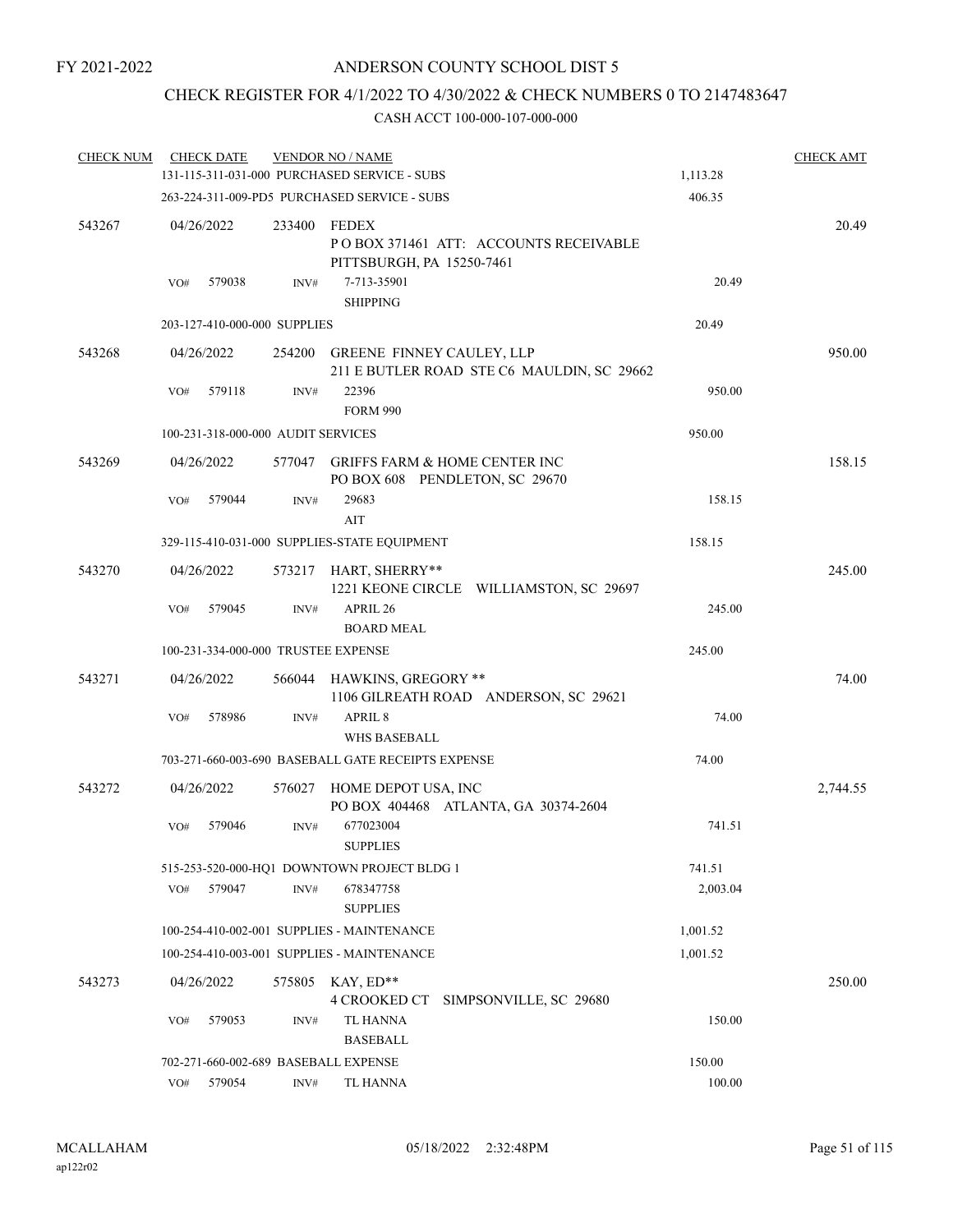FY 2021-2022

# ANDERSON COUNTY SCHOOL DIST 5

# CHECK REGISTER FOR 4/1/2022 TO 4/30/2022 & CHECK NUMBERS 0 TO 2147483647

| <b>CHECK NUM</b> | <b>CHECK DATE</b>                     |                  | <b>VENDOR NO / NAME</b><br><b>SOFTBALL</b>                                               |                                                  | <b>CHECK AMT</b> |
|------------------|---------------------------------------|------------------|------------------------------------------------------------------------------------------|--------------------------------------------------|------------------|
|                  | 702-271-660-002-685 SOFTBALL EXPENSE  |                  |                                                                                          | 100.00                                           |                  |
| 543274           | 04/26/2022                            |                  | 576372 LANGSTON, ROBERT**<br>40 PUCKETT MILL WAY CENTRAL, SC 29630                       |                                                  | 84.80            |
|                  | 578988<br>VO#                         | INV#             | APRIL <sub>9</sub><br><b>WHS BASEBALL</b>                                                | 84.80                                            |                  |
|                  |                                       |                  | 703-271-660-003-690 BASEBALL GATE RECEIPTS EXPENSE                                       | 84.80                                            |                  |
| 543275           | 04/26/2022                            | 572611           | LLOYD ROOFING COMPANY, INC<br>PO BOX 49308 GREENWOOD, SC 29649                           |                                                  | 4,296.00         |
|                  | 579055<br>VO#                         | $\text{INV}\#$   | 36216<br><b>ROBERT ANDERSON</b>                                                          | 2,448.00                                         |                  |
|                  |                                       |                  | 100-254-323-006-400 CONTR SERV-HVAC/ELECT/PLUMBING                                       | 2,448.00                                         |                  |
|                  | 579056<br>VO#                         | INV#             | 36159<br><b>ROBERT ANDERSON</b>                                                          | 1,848.00                                         |                  |
|                  |                                       |                  | 100-254-323-006-400 CONTR SERV-HVAC/ELECT/PLUMBING                                       | 1,848.00                                         |                  |
| 543276           | 04/26/2022                            | 565254           | MARSHALL I PICKENS HOSPITAL<br>701 GROVE ROAD ATT: ROBYN ELLISON<br>GREENVILLE, SC 29605 |                                                  | 340.00           |
|                  | 579057<br>VO#                         | INV#             | <b>COOKE</b><br>MARCH 1-9                                                                | 120.00                                           |                  |
|                  |                                       |                  | 100-145-112-000-000 SALARIES - HOMEBOUND                                                 | 120.00                                           |                  |
|                  | VO#<br>579058                         | $\mathrm{INV}\#$ | <b>MILLS</b><br>FEB 21 - MARCH 7                                                         | 140.00                                           |                  |
|                  |                                       |                  | 100-145-112-000-000 SALARIES - HOMEBOUND                                                 | 140.00                                           |                  |
|                  | 579059<br>VO#                         | INV#             | <b>REESE</b><br>FEB 21-28                                                                | 80.00                                            |                  |
|                  |                                       |                  | 100-145-112-000-000 SALARIES - HOMEBOUND                                                 | 80.00                                            |                  |
| 543277           | 04/26/2022                            | 569988           | MCMILLAN PAZDAN SMITH, LLC                                                               | DEPT 999450 PO BOX 537044 ATLANTA, GA 30353-7044 | 45,013.56        |
|                  | 579060<br>VO#                         | INV#             | 02201318<br>PROJ #021632                                                                 | 637.50                                           |                  |
|                  | 218-254-540-016-013 VENTILATION HOODS |                  |                                                                                          | 637.50                                           |                  |
|                  | 579061<br>VO#                         | INV#             | 02201317<br>PROJ #021631                                                                 | 1,117.50                                         |                  |
|                  | 218-254-540-021-013 VENTILATION HOODS |                  |                                                                                          | 1,117.50                                         |                  |
|                  | 579062<br>VO#                         | INV#             | 02201315<br>PROJ #021630                                                                 | 1,052.50                                         |                  |
|                  | 218-254-540-005-013 VENTILATION HOODS |                  |                                                                                          | 1,052.50                                         |                  |
|                  | VO#<br>579063                         | INV#             | 02201500<br>PROJ #021583                                                                 | 5,395.31                                         |                  |
|                  | 505-254-323-005-STM STORM DRAINS      |                  |                                                                                          | 5,395.31                                         |                  |
|                  | 579064<br>VO#                         | INV#             | 02201322<br>PROJ #022093                                                                 | 7,367.50                                         |                  |
|                  | 515-253-520-002-LAN LAND              |                  |                                                                                          | 7,367.50                                         |                  |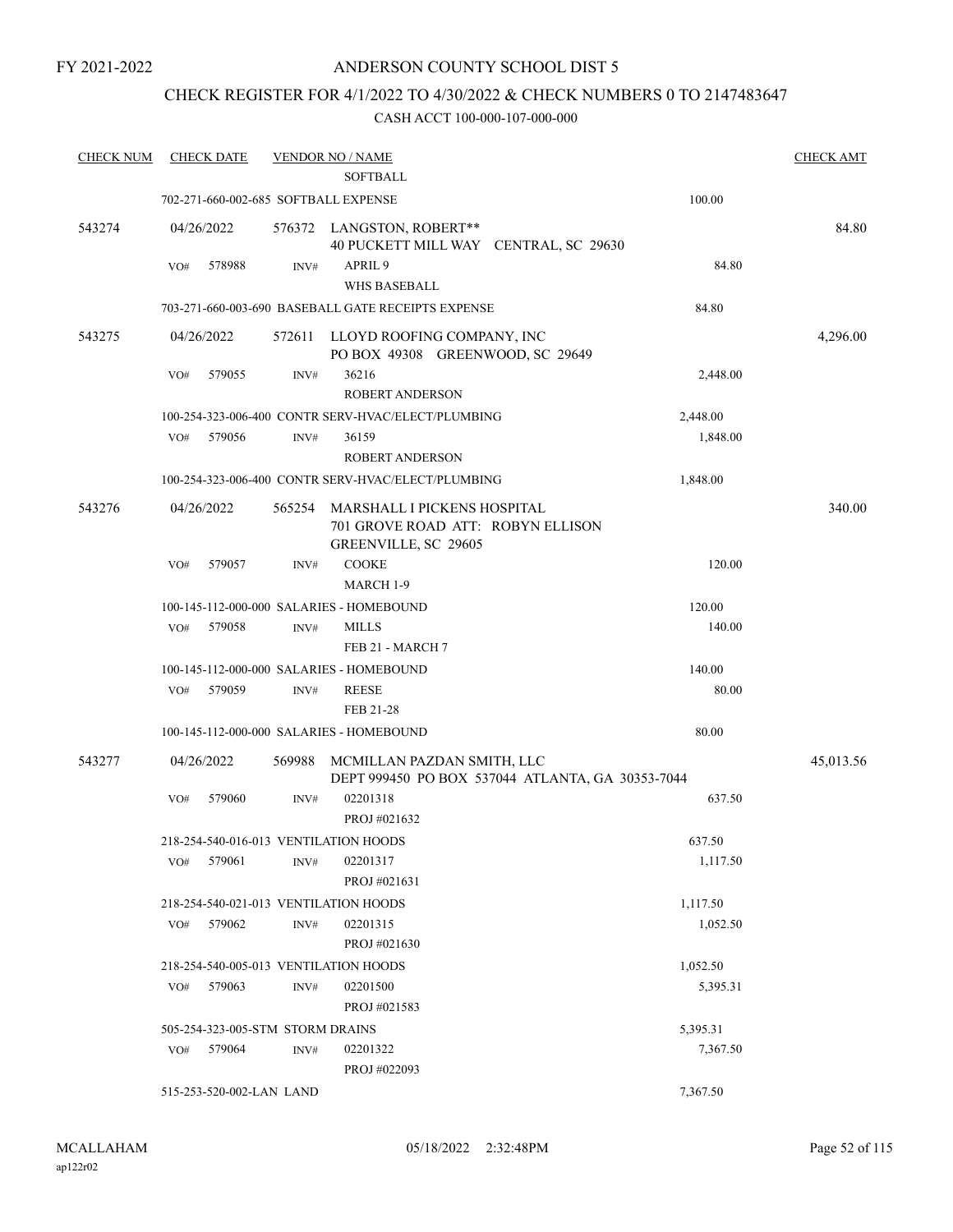# CHECK REGISTER FOR 4/1/2022 TO 4/30/2022 & CHECK NUMBERS 0 TO 2147483647

| <b>CHECK NUM</b> | <b>CHECK DATE</b>                       |        | <b>VENDOR NO / NAME</b>                                                       |           | <b>CHECK AMT</b> |
|------------------|-----------------------------------------|--------|-------------------------------------------------------------------------------|-----------|------------------|
|                  | 579065<br>VO#                           | INV#   | 02201486                                                                      | 3,432.00  |                  |
|                  |                                         |        | PROJ #021278                                                                  |           |                  |
|                  | 505-254-323-002-TEN TENNIS COURT REPAIR |        |                                                                               | 1,716.00  |                  |
|                  | 505-254-323-003-TEN TENNIS COURT REPAIR |        |                                                                               | 1,716.00  |                  |
|                  | 579066<br>VO#                           | INV#   | 02201309                                                                      | 15,750.00 |                  |
|                  |                                         |        | PROJ #021591                                                                  |           |                  |
|                  | 100-254-323-003-HVC ASBESTOS SURVEY     |        |                                                                               | 15,750.00 |                  |
|                  | VO#<br>579067                           | INV#   | 02201325                                                                      | 1,857.50  |                  |
|                  |                                         |        | PROJ #022108                                                                  |           |                  |
|                  | 100-254-323-021-HVC ASBESTOS SURVEY     |        |                                                                               | 1,857.50  |                  |
|                  | 579068<br>VO#                           | INV#   | 02201314                                                                      | 1,845.00  |                  |
|                  |                                         |        | PROJ #021628                                                                  |           |                  |
|                  | 100-254-323-015-HVC ASBESTOS SURVEY     |        |                                                                               | 1,845.00  |                  |
|                  | 579069<br>VO#                           | INV#   | 02201313                                                                      | 3,336.25  |                  |
|                  |                                         |        | PROJ #021620                                                                  |           |                  |
|                  | 100-254-323-007-HVC ASBESTOS SURVEY     |        |                                                                               | 3,336.25  |                  |
|                  | 579070<br>VO#                           | INV#   | 02201312                                                                      | 1,590.00  |                  |
|                  |                                         |        | PROJ #021619                                                                  |           |                  |
|                  | 100-254-323-009-HVC ASBESTOS SURVEY     |        |                                                                               | 1,590.00  |                  |
|                  | 579071<br>VO#                           | INV#   | 02201310                                                                      | 1,632.50  |                  |
|                  |                                         |        | PROJ #021618                                                                  |           |                  |
|                  | 100-254-323-011-HVC ASBESTOS SURVEY     |        |                                                                               | 1,632.50  |                  |
| 543278           | 04/26/2022                              | 577268 | <b>OMTECH</b>                                                                 |           | 5,799.98         |
|                  |                                         |        | 1150 N RED GUM ST STE F ANAHEIM, CA 92806                                     |           |                  |
|                  | VO#<br>579081                           | INV#   | LASER1835                                                                     | 5,799.98  |                  |
|                  |                                         |        | <b>MCCANTS</b>                                                                |           |                  |
|                  |                                         |        | 705-271-660-005-645 ENGINEERING CLUB EXPENSE                                  | 5,799.98  |                  |
| 543279           | 04/26/2022                              | 575895 | PHILLIPS, JERRY R**                                                           |           | 139.00           |
|                  |                                         |        | 407 SOUTH MANNING ST ANDERSON, SC 29624                                       |           |                  |
|                  | 578991<br>VO#                           | INV#   | APRIL 18                                                                      | 139.00    |                  |
|                  |                                         |        | <b>WHS BASEBALL</b>                                                           |           |                  |
|                  |                                         |        | 703-271-660-003-690 BASEBALL GATE RECEIPTS EXPENSE                            | 139.00    |                  |
|                  |                                         |        |                                                                               |           |                  |
| 543280           | 04/26/2022                              |        | 568612 PRICE, MARSHALL.**<br>106 NESBITT COURT ANDERSON, SC 29624             |           | 139.00           |
|                  | VO#<br>578992                           | INV#   | APRIL 18                                                                      | 139.00    |                  |
|                  |                                         |        | WHS BASEBALL                                                                  |           |                  |
|                  |                                         |        | 703-271-660-003-690 BASEBALL GATE RECEIPTS EXPENSE                            | 139.00    |                  |
|                  |                                         |        |                                                                               |           |                  |
| 543281           | 04/26/2022                              | 442400 | ROPER MOUNTAIN SCIENCE CENTER<br>402 ROPER MOUNTAIN ROAD GREENVILLE, SC 29615 |           | 512.70           |
|                  | 579084<br>VO#                           | INV#   | 11945898                                                                      | 512.70    |                  |
|                  |                                         |        | MIDWAY ELEM                                                                   |           |                  |
|                  |                                         |        | 717-190-660-017-354 FIELD TRIPS GRADE 4 EXPENSE                               | 302.70    |                  |
|                  |                                         |        | 717-190-660-017-354 FIELD TRIPS GRADE 4 EXPENSE                               | 210.00    |                  |
|                  |                                         |        |                                                                               |           |                  |
| 543282           | 04/26/2022                              |        | 563620 SC DEPT OF LABOR, LIC & REGULATION                                     |           | 125.00           |
|                  |                                         |        |                                                                               |           |                  |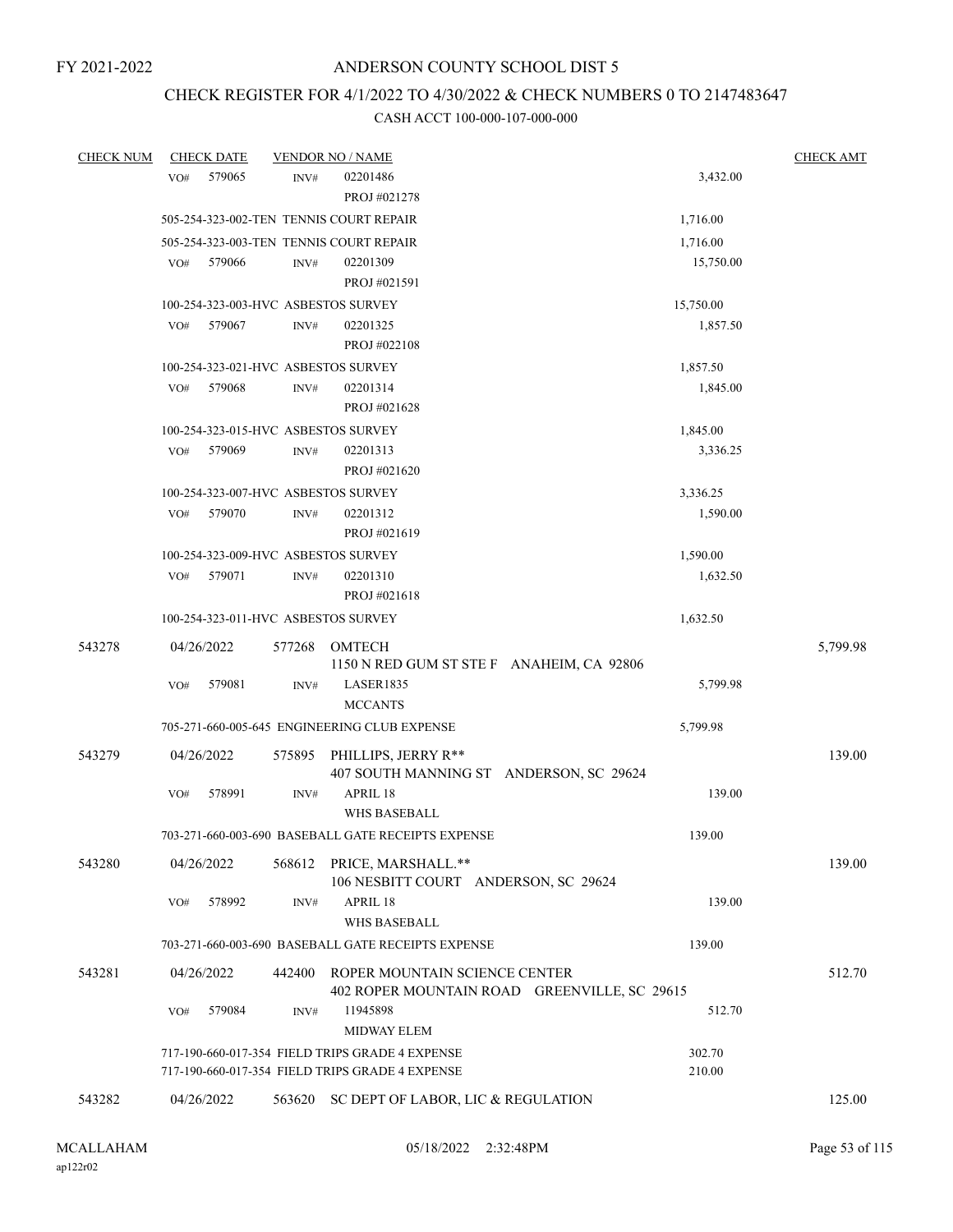FY 2021-2022

# ANDERSON COUNTY SCHOOL DIST 5

# CHECK REGISTER FOR 4/1/2022 TO 4/30/2022 & CHECK NUMBERS 0 TO 2147483647

| <b>CHECK NUM</b> |     | <b>CHECK DATE</b> |                                 | <b>VENDOR NO / NAME</b>                                 |                                          |          | <b>CHECK AMT</b> |
|------------------|-----|-------------------|---------------------------------|---------------------------------------------------------|------------------------------------------|----------|------------------|
|                  |     |                   |                                 |                                                         | PO BOX 11329 COLUMBIA, SC 29211-1329     |          |                  |
|                  | VO# | 579085            | INV#                            | 17068                                                   |                                          | 125.00   |                  |
|                  |     |                   |                                 | <b>TL HANNA</b>                                         |                                          |          |                  |
|                  |     |                   |                                 | 100-254-323-002-400 CONTR SERV-HVAC/ELECT/PLUMBING      |                                          | 125.00   |                  |
| 543283           |     | 04/26/2022        | 478800                          | <b>SC LAW ENFORCEMENT DIVISION</b>                      | POBOX 21398 -- FINANCE COLUMBIA, SC      |          | 25.00            |
|                  | VO# | 579086            | INV#                            | 29221-1398<br><b>CRITTENDON</b><br><b>BACKGROUND CK</b> |                                          | 25.00    |                  |
|                  |     |                   |                                 | 100-390-399-000-000 MISC.PURCH.SERV. - BACKGROUND CKS   |                                          | 25.00    |                  |
| 543284           |     | 04/26/2022        | 577272                          | SC PARTY RENTALS LLC                                    | 106 WILLENHALL LANE GREENVILLE, SC 29611 |          | 642.00           |
|                  | VO# | 579120            | INV#                            | <b>MAY 23</b><br><b>NEVITT FOREST</b>                   |                                          | 642.00   |                  |
|                  |     |                   |                                 | 712-271-660-012-324 POSTIVE BEHAVIOR I.S. EXPENSE       |                                          | 642.00   |                  |
| 543285           |     |                   |                                 |                                                         |                                          |          |                  |
|                  |     | 04/26/2022        | 568954                          | <b>SHRED A WAY</b><br>PIEDMONT, SC 29673                | PO BOX 51132 ATT: ACCOUNTS RECEIVABLE    |          | 38.00            |
|                  | VO# | 579097            | INV#                            | A101257<br><b>VARENNES</b>                              |                                          | 38.00    |                  |
|                  |     |                   | 100-113-410-016-000 SUPPLIES    |                                                         |                                          | 38.00    |                  |
| 543286           |     | 04/26/2022        | 571007                          | SIMPLIFIED OFFICE SYSTEMS                               | 6220 BUSH RIVER ROAD COLUMBIA, SC 29212  |          | 110.04           |
|                  | VO# | 579098            | INV#                            | 220418-0324<br><b>COPIES</b>                            |                                          | 110.04   |                  |
|                  |     |                   | 201-112-490-014-000 COPIER COST |                                                         |                                          | 110.04   |                  |
| 543287           |     | 04/26/2022        | 575352                          | SPHERO, INC                                             | DEPT CH 19777 PALATINE, IL 60055-9777    |          | 1,318.63         |
|                  | VO# | 579099            | INV#                            | 109718<br><b>MATERIALS</b>                              | 16009<br>PO#                             | 1,318.63 |                  |
|                  |     |                   |                                 | 210-113-410-000-021 SUPPLIES AND MATERIALS/KITS         |                                          | 1,318.63 |                  |
| 543288           |     | 04/26/2022        |                                 | 570995 STAFFORD, JERRY                                  | 1105 CENTERVILLE ROAD ANDERSON, SC 29625 |          | 886.56           |
|                  | VO# | 579117            | INV#                            | 3<br><b>ROTC BUS</b>                                    |                                          | 886.56   |                  |
|                  |     |                   |                                 | 702-271-660-002-656 ROTC/ NAVY GENERAL EXPENSE          |                                          | 886.56   |                  |
| 543289           |     | 04/26/2022        | 568778                          | STEPHENS, DOUGLAS**                                     | 3213 ALGONIQUIN AVE ANDERSON, SC 29626   |          | 223.00           |
|                  | VO# | 578983            | INV#                            | APRIL 7<br>WHS BASEBALL                                 |                                          | 94.00    |                  |
|                  |     |                   |                                 | 703-271-660-003-690 BASEBALL GATE RECEIPTS EXPENSE      |                                          | 94.00    |                  |
|                  | VO# | 578990            | INV#                            | APRIL 16<br>WHS BASEBALL                                |                                          | 129.00   |                  |
|                  |     |                   |                                 | 703-271-660-003-690 BASEBALL GATE RECEIPTS EXPENSE      |                                          | 129.00   |                  |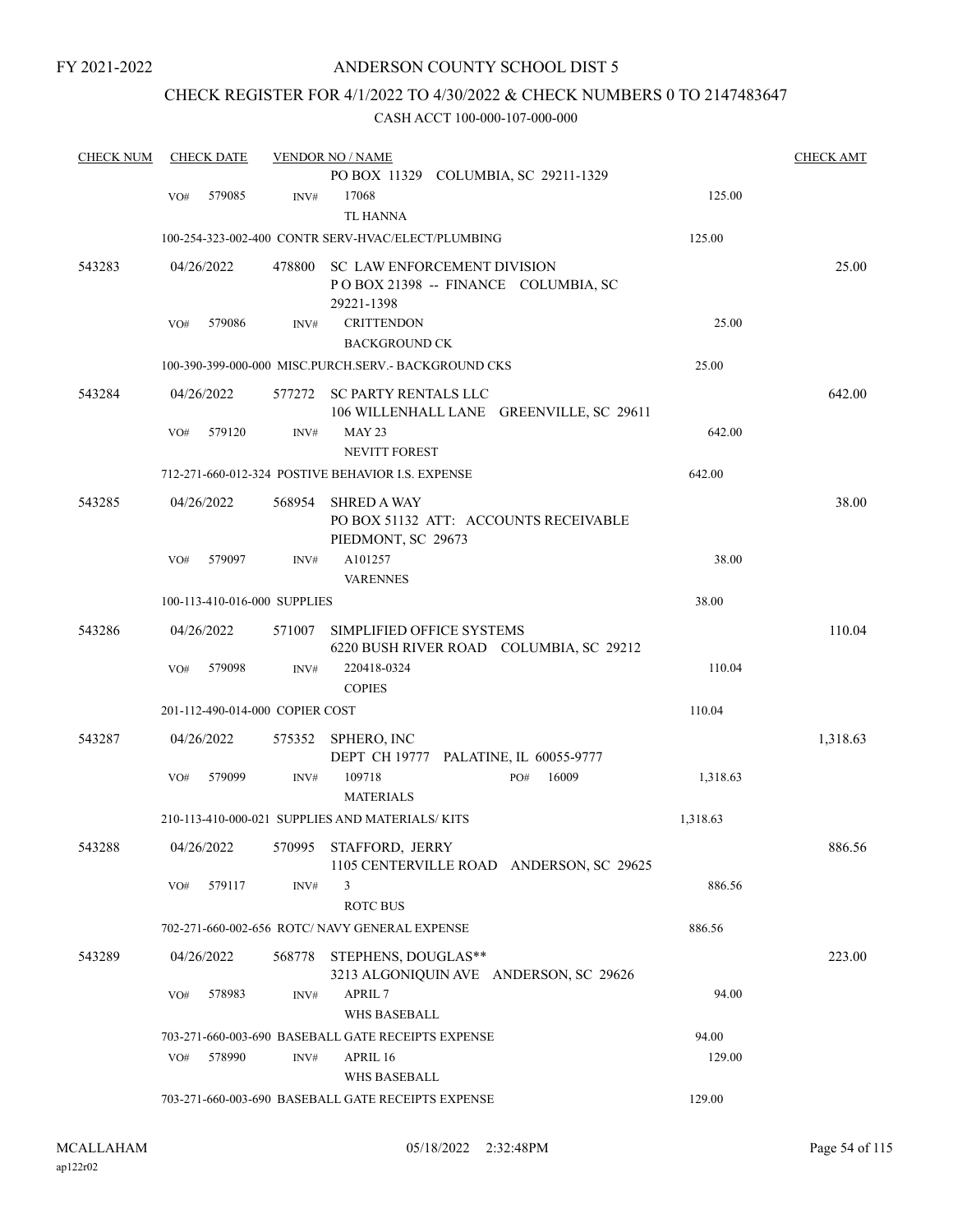# CHECK REGISTER FOR 4/1/2022 TO 4/30/2022 & CHECK NUMBERS 0 TO 2147483647

| <b>CHECK NUM</b> | <b>CHECK DATE</b>                       |        | <b>VENDOR NO / NAME</b>                                                                             |     |       |          | <b>CHECK AMT</b> |
|------------------|-----------------------------------------|--------|-----------------------------------------------------------------------------------------------------|-----|-------|----------|------------------|
| 543290           | 04/26/2022                              | 576973 | SUNBELT STAFFING, LLC<br>PO BOX 934411 ATLANTA, GA 31193-4411                                       |     |       |          | 2,940.00         |
|                  | 579100<br>VO#                           | INV#   | 20370563<br><b>SERVICES</b>                                                                         | PO# | 15422 | 2,940.00 |                  |
|                  | 203-127-312-000-000 PURCHASED SERVICES  |        |                                                                                                     |     |       | 2,940.00 |                  |
| 543291           | 04/26/2022                              | 576713 | <b>TALX CORPORATION</b><br>EQUIFAX VERIFICATION SERVICES 4076 PAYSPHERE<br>CIRCLE CHICAGO, IL 60674 |     |       |          | 15.94            |
|                  | 579101<br>VO#                           | INV#   | 2051886671<br><b>SERVICE</b>                                                                        |     |       | 15.94    |                  |
|                  |                                         |        | 723-190-660-023-911 MISCELLANEOUS- ADULT ED EXPENSE                                                 |     |       | 15.94    |                  |
| 543292           | 04/26/2022                              | 575855 | TERRAPIN TOOLS FOR THINKING<br>955 MASSACHUSETTS AVENUE #365 CAMBRIDGE,<br>MA 02139-3233            |     |       |          | 827.31           |
|                  | 579102<br>VO#                           | INV#   | 110441-1<br><b>VARENNES</b>                                                                         | PO# | 16071 | 827.31   |                  |
|                  |                                         |        | 900-113-410-016-059 BOSCH STEM INITIATIVE EXPENSE                                                   |     |       | 827.31   |                  |
| 543293           | 04/26/2022                              | 501311 | THE COLLEGE BOARD<br>PO BOX 30171 NEW YORK, NY 10087-0171                                           |     |       |          | 11,515.00        |
|                  | 579103<br>VO#                           | INV#   | ES00113937<br>TL HANNA                                                                              | PO# | 16216 | 8,366.00 |                  |
|                  |                                         |        | 319-221-312-000-000 PURCHASED SERVICES-TESTING                                                      |     |       | 8,366.00 |                  |
|                  | 579104<br>VO#                           | INV#   | ES00114302<br><b>WESTSIDE</b>                                                                       | PO# | 16217 | 3,149.00 |                  |
|                  |                                         |        | 319-221-312-000-000 PURCHASED SERVICES-TESTING                                                      |     |       | 3,149.00 |                  |
| 543294           | 04/26/2022                              | 563611 | THE GREENVILLE ZOO<br>150 CLEVELAND PARK DRIVE GREENVILLE, SC 29601                                 |     |       |          | 375.00           |
|                  | 579112<br>VO#                           | INV#   | MAY 12 VISIT<br><b>NORTH POINTE</b>                                                                 |     |       | 375.00   |                  |
|                  |                                         |        | 713-271-660-013-352 FIELD TRIPS GRADE 2 EXPENSE                                                     |     |       | 375.00   |                  |
| 543295           | 04/26/2022                              | 576955 | THERAPIA STAFFING<br>PO BOX 207841 DALLAS, TX 75320                                                 |     |       |          | 1,560.00         |
|                  | 579106<br>VO#                           | INV#   | 37037<br><b>SERVICES</b>                                                                            | PO# | 15630 | 780.00   |                  |
|                  | 203-127-312-000-000 PURCHASED SERVICES  |        |                                                                                                     |     |       | 780.00   |                  |
|                  | VO#<br>579107                           | INV#   | 37257<br><b>SERVICES</b>                                                                            | PO# | 15630 | 780.00   |                  |
|                  | 203-127-312-000-000 PURCHASED SERVICES  |        |                                                                                                     |     |       | 780.00   |                  |
| 543296           | 04/26/2022                              | 567627 | THE UPS STORE #5862<br>713 EAST GREENVILLE STREET STE D ANDERSON, SC<br>29621                       |     |       |          | 310.30           |
|                  | 579105<br>VO#                           | INV#   | <b>CALHOUN ELEM</b><br><b>COLOR COPIES</b>                                                          |     |       | 310.30   |                  |
|                  | 201-188-410-014-000 SUPPLIES- PARENTING |        |                                                                                                     |     |       | 310.30   |                  |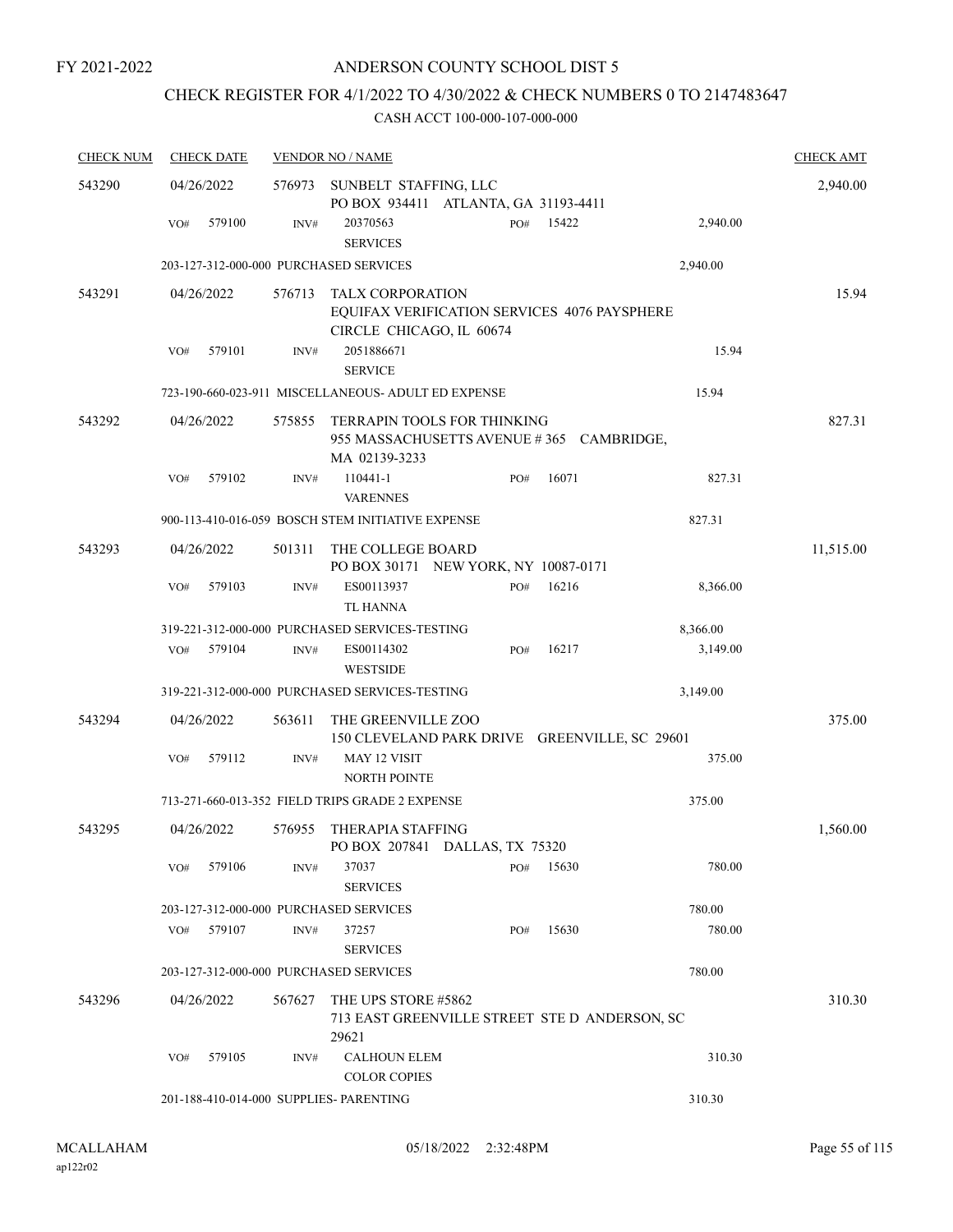# CHECK REGISTER FOR 4/1/2022 TO 4/30/2022 & CHECK NUMBERS 0 TO 2147483647

| <b>CHECK NUM</b> | <b>CHECK DATE</b>                                                            |        | <b>VENDOR NO / NAME</b>                                            |                                                 |                 | <b>CHECK AMT</b> |
|------------------|------------------------------------------------------------------------------|--------|--------------------------------------------------------------------|-------------------------------------------------|-----------------|------------------|
| 543297           | 04/26/2022                                                                   | 576283 | TRACTOR SUPPLY COMPANY<br>PA 19176-0612                            | DEPT 30 - 1205692138 PO BOX 70612 PHILADELPHIA, |                 | 292.07           |
|                  | 579108<br>VO#                                                                | INV#   | 0569 2138<br><b>PURCHASES</b>                                      |                                                 | 292.07          |                  |
|                  |                                                                              |        | 329-115-410-031-000 SUPPLIES-STATE EQUIPMENT                       |                                                 | 292.07          |                  |
| 543298           | 04/26/2022                                                                   | 577231 | TWAREK, JAMES**<br>102 GRASSY KNOLL WAY ANDERSON, SC 29621         |                                                 |                 | 80.20            |
|                  | 578985<br>VO#                                                                | INV#   | APRIL 8<br><b>WHS SOCCER</b>                                       |                                                 | 80.20           |                  |
|                  |                                                                              |        | 703-271-660-003-745 SOCCER GATE RECEIPTS EXPENSE                   |                                                 | 80.20           |                  |
| 543299           | 04/26/2022                                                                   | 577269 | TYLER TECHNOLOGIES INC<br>PO BOX 203556 DALLAS, TX 75320-3556      |                                                 |                 | 700.00           |
|                  | 579109<br>VO#                                                                | INV#   | 045-374115<br>CUST #54884                                          |                                                 | 700.00          |                  |
|                  | 100-255-323-000-000 CONTRACTED SERVICES                                      |        |                                                                    |                                                 | 700.00          |                  |
| 543300           | 04/26/2022                                                                   | 574511 | VERIFIED SERVICES LTD, LLC<br>518 COUNTRY MDWS ANDERSON, SC 29626  |                                                 |                 | 1,000.00         |
|                  | 579116<br>VO#                                                                | INV#   | <b>VSSC180894</b><br><b>SOUTHWOOD</b>                              | 15490<br>PO#                                    | 1,000.00        |                  |
|                  | 505-114-410-021-KIL KILN                                                     |        |                                                                    |                                                 | 1,000.00        |                  |
| 543301           | 04/26/2022                                                                   | 577267 | WILLIAMS, AUSTIN**<br>211 CONE DRIVE LIBERTY, SC 29657             |                                                 |                 | 82.10            |
|                  | 578987<br>VO#                                                                | INV#   | APRIL 8<br><b>WHS BASEBALL</b>                                     |                                                 | 82.10           |                  |
|                  |                                                                              |        | 703-271-660-003-690 BASEBALL GATE RECEIPTS EXPENSE                 |                                                 | 82.10           |                  |
| 543302           | 04/26/2022                                                                   | 571641 | WRIGHT, JAMES T**<br>116 BOB HADDEN ROAD BELTON, SC 29627          |                                                 |                 | 178.80           |
|                  | 578984<br>VO#                                                                | INV#   | APRIL 7<br><b>WHS BASEBALL</b>                                     |                                                 | 99.40           |                  |
|                  | 578989<br>VO#                                                                |        | 703-271-660-003-690 BASEBALL GATE RECEIPTS EXPENSE<br>INV# APRIL 9 |                                                 | 99.40<br>79.40  |                  |
|                  |                                                                              |        | WHS BASEBALL                                                       |                                                 |                 |                  |
|                  |                                                                              |        | 703-271-660-003-690 BASEBALL GATE RECEIPTS EXPENSE                 |                                                 | 79.40           |                  |
| 543303           | 04/28/2022                                                                   | 576412 | AMAZON CAPITAL SERVICES<br>PO BOX 035184 SEATTLE, WA 98124-5184    |                                                 |                 | 18, 113. 28      |
|                  | 579134<br>VO#                                                                | INV#   | <b>PURCHASES</b><br>#A2OG7V7TDJIMYY                                |                                                 | 18, 113. 28     |                  |
|                  | 100-221-410-000-TST SUPPLIES-TESTING                                         |        |                                                                    |                                                 | 36.08           |                  |
|                  | 100-221-410-000-TST SUPPLIES-TESTING<br>100-221-410-000-TST SUPPLIES-TESTING |        |                                                                    |                                                 | 21.68<br>129.14 |                  |
|                  | 100-222-410-005-000 SUPPLIES                                                 |        |                                                                    |                                                 | 97.60           |                  |
|                  | 100-254-410-000-000 CUSTODIAL SUPPLIES                                       |        |                                                                    |                                                 | 751.36          |                  |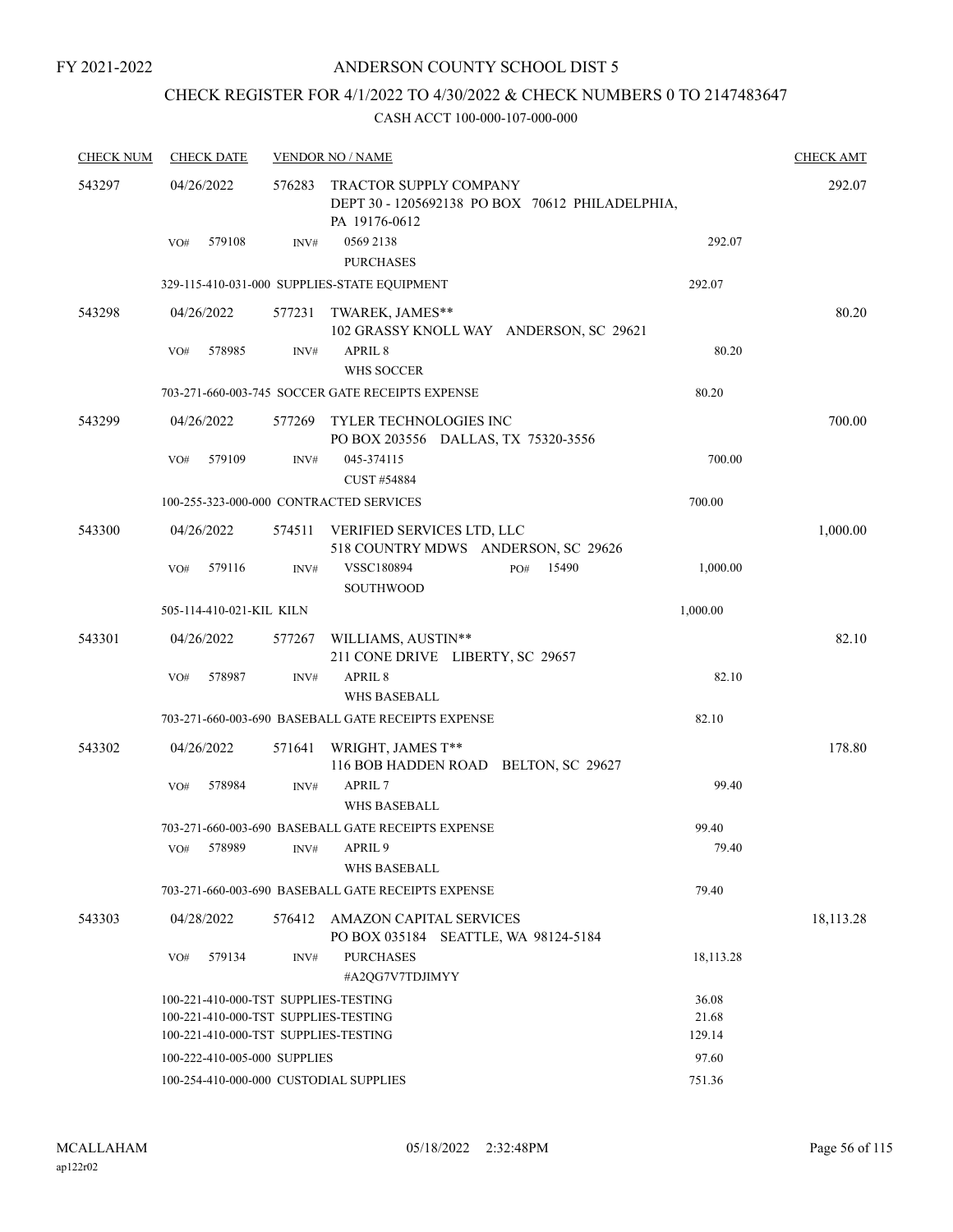# CHECK REGISTER FOR 4/1/2022 TO 4/30/2022 & CHECK NUMBERS 0 TO 2147483647

| <b>CHECK NUM</b> | <b>CHECK DATE</b>            | <b>VENDOR NO / NAME</b>                             |           | <b>CHECK AMT</b> |
|------------------|------------------------------|-----------------------------------------------------|-----------|------------------|
|                  |                              | 100-266-312-000-000 PURCHASED SERVICES              | 27.90     |                  |
|                  |                              | 100-266-312-000-000 PURCHASED SERVICES              | 31.24     |                  |
|                  |                              | 100-266-312-000-000 PURCHASED SERVICES              | 2,263.56  |                  |
|                  |                              | 100-266-312-000-000 PURCHASED SERVICES              | 97.24     |                  |
|                  |                              | 100-266-314-000-000 REPAIRS TO EQUIPMENT            | 227.60    |                  |
|                  |                              | 100-266-314-000-000 REPAIRS TO EQUIPMENT            | 89.82     |                  |
|                  | 100-266-410-000-000 SUPPLIES |                                                     | 23.53     |                  |
|                  |                              | 201-188-410-007-000 SUPPLIES- PARENTING             | 527.26    |                  |
|                  |                              | 201-188-410-014-000 SUPPLIES- PARENTING             | 1,077.08  |                  |
|                  |                              | 218-112-410-008-01A ART/MUSIC/PE SUPPLIES           | 891.23    |                  |
|                  |                              | 218-113-410-005-01A ART/MUSIC/PE SUPPLIES           | 81.19     |                  |
|                  |                              | 218-113-410-005-01A ART/MUSIC/PE SUPPLIES           | 642.00    |                  |
|                  |                              | 218-113-410-005-01A ART/MUSIC/PE SUPPLIES           | 201.54    |                  |
|                  |                              | 218-113-410-005-01A ART/MUSIC/PE SUPPLIES           | 752.71    |                  |
|                  |                              | 218-113-410-005-01A ART/MUSIC/PE SUPPLIES           | $-535.00$ |                  |
|                  |                              | 225-171-410-000-011 SUMMER SCHOOL SUPPLIES (GR1-5)  | 199.12    |                  |
|                  |                              | 225-171-410-000-011 SUMMER SCHOOL SUPPLIES (GR1-5)  | 217.39    |                  |
|                  |                              | 243-182-410-023-000 SUPPLIES & MATERIALS            | 1,320.46  |                  |
|                  |                              | 243-182-410-023-000 SUPPLIES & MATERIALS            | 10.95     |                  |
|                  |                              | 264-171-410-000-000 SUMMER PRG SUPPLIES(GR.K-8)     | 27.72     |                  |
|                  |                              | 264-171-410-000-000 SUMMER PRG SUPPLIES(GR.K-8)     | 1,077.17  |                  |
|                  | 309-113-410-021-000 SUPPLIES |                                                     | 286.20    |                  |
|                  | 309-113-410-021-000 SUPPLIES |                                                     | 56.90     |                  |
|                  | 309-113-410-021-000 SUPPLIES |                                                     | 28.45     |                  |
|                  | 309-113-410-021-000 SUPPLIES |                                                     | 28.45     |                  |
|                  |                              | 329-115-410-031-000 SUPPLIES-STATE EQUIPMENT        | 278.30    |                  |
|                  |                              | 329-115-410-031-000 SUPPLIES-STATE EQUIPMENT        | 1,046.19  |                  |
|                  | 397-113-410-005-000 SUPPLIES |                                                     | 400.17    |                  |
|                  | 397-114-410-002-000 SUPPLIES |                                                     | 420.03    |                  |
|                  | 397-114-410-002-000 SUPPLIES |                                                     | 310.15    |                  |
|                  | 397-114-410-002-000 SUPPLIES |                                                     | 327.08    |                  |
|                  | 397-114-410-002-000 SUPPLIES |                                                     | 338.45    |                  |
|                  | 397-221-410-012-000 SUPPLIES |                                                     | 749.20    |                  |
|                  |                              | 702-271-660-002-411 MISCELLANEOUS EXPENSE           | 52.43     |                  |
|                  |                              | 702-271-660-002-656 ROTC/ NAVY GENERAL EXPENSE      | 104.82    |                  |
|                  |                              | 702-271-660-002-689 BASEBALL EXPENSE                | 363.60    |                  |
|                  |                              | 703-271-660-003-440 JUNIORS EXPENSE                 | 438.56    |                  |
|                  |                              | 703-271-660-003-440 JUNIORS EXPENSE                 | $-17.96$  |                  |
|                  |                              | 707-190-660-007-201 MISCELLANEOUS EXPENSE           | 29.08     |                  |
|                  |                              | 707-190-660-007-201 MISCELLANEOUS EXPENSE           | 100.54    |                  |
|                  |                              | 707-190-660-007-288 LITERACY EXPENSE                | 101.04    |                  |
|                  |                              | 707-190-660-007-288 LITERACY EXPENSE                | 43.81     |                  |
|                  |                              | 708-271-660-008-375 FACULTY EXPENSE                 | 68.32     |                  |
|                  |                              | 712-271-660-012-320 CHEERLEADER / STEP CLUB EXPENSE | 178.44    |                  |
|                  |                              | 714-271-660-014-201 MISCELLANEOUS EXPENSE           | 658.66    |                  |
|                  |                              | 717-190-660-017-201 MISCELLANEOUS EXPENSE           | 43.05     |                  |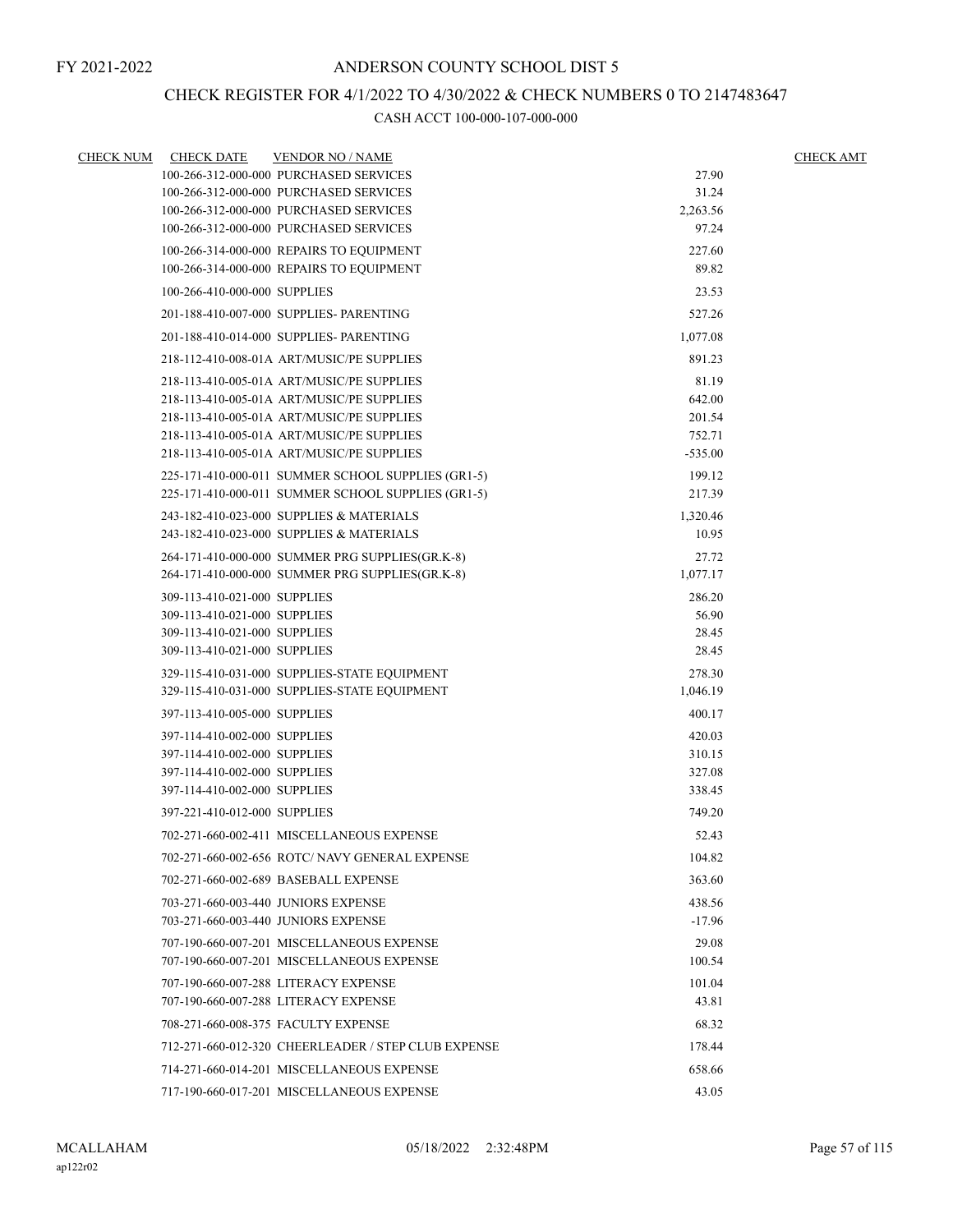# CHECK REGISTER FOR 4/1/2022 TO 4/30/2022 & CHECK NUMBERS 0 TO 2147483647

| <b>CHECK NUM</b> |     | <b>CHECK DATE</b>                           |        | <b>VENDOR NO / NAME</b>                                                                    |                  | <b>CHECK AMT</b> |
|------------------|-----|---------------------------------------------|--------|--------------------------------------------------------------------------------------------|------------------|------------------|
|                  |     |                                             |        | 720-271-660-020-411 MISCELLANEOUS EXPENSE                                                  | 36.28            |                  |
|                  |     |                                             |        | 720-271-660-020-411 MISCELLANEOUS EXPENSE                                                  | 50.88            |                  |
|                  |     |                                             |        | 809-255-410-000-000 TRANSPORTATION SUPPLIES                                                | 32.08            |                  |
|                  |     | 809-255-410-000-000 TRANSPORTATION SUPPLIES | 202.66 |                                                                                            |                  |                  |
|                  |     |                                             |        | 809-255-410-000-000 TRANSPORTATION SUPPLIES<br>809-255-410-000-000 TRANSPORTATION SUPPLIES | 233.36<br>75.56  |                  |
|                  |     | 817-113-410-021-000 SUPPLIES                |        |                                                                                            | 760.93           |                  |
| 543304           |     | 04/28/2022                                  |        | 566136 AMTEC                                                                               |                  | 500.00           |
|                  |     |                                             |        | 90 AVON MEADOW LANE AVON, CT 06001                                                         |                  |                  |
|                  | VO# | 579150                                      | INV#   | 5095-04-22<br><b>BOND SERIES 2016B</b>                                                     | 500.00           |                  |
|                  |     | 100-231-319-000-000 LEGAL FEES              |        |                                                                                            | 500.00           |                  |
|                  |     |                                             |        |                                                                                            |                  |                  |
| 543305           |     | 04/28/2022                                  | 570950 | ANDERSON COUNTY SHERIFF'S OFFICE<br>ATTN: JAMIE LAZAR 305 CAMSON ROAD                      |                  | 1,225.00         |
|                  |     |                                             |        | ANDERSON, SC 29621                                                                         |                  |                  |
|                  | VO# | 579151                                      | INV#   | APRIL 22<br><b>TLH SOFTBALL</b>                                                            | 192.50           |                  |
|                  |     |                                             |        |                                                                                            |                  |                  |
|                  | VO# | 579152                                      | INV#   | 702-271-660-002-686 SOFTBALL GATE RECEIPTS EXPENSE<br>APRIL 22                             | 192.50<br>140.00 |                  |
|                  |     |                                             |        | <b>TLH BBALL/SOCCER</b>                                                                    |                  |                  |
|                  |     |                                             |        | 702-271-660-002-690 BASEBALL GATE RECEIPTS EXPENSE                                         | 70.00            |                  |
|                  |     |                                             |        |                                                                                            |                  |                  |
|                  |     |                                             |        | 702-271-660-002-745 SOCCER GATE RECEIPTS EXPENSE                                           | 70.00            |                  |
|                  | VO# | 579153                                      | INV#   | APRIL 23<br><b>TLH BASEBALL</b>                                                            | 157.50           |                  |
|                  |     |                                             |        |                                                                                            |                  |                  |
|                  |     | 579154                                      |        | 702-271-660-002-690 BASEBALL GATE RECEIPTS EXPENSE<br>APRIL 21                             | 157.50           |                  |
|                  | VO# |                                             | INV#   | WHS SOFTBALL                                                                               | 87.50            |                  |
|                  |     |                                             |        | 703-271-660-003-686 SOFTBALL GATE RECEIPTS EXPENSE                                         | 87.50            |                  |
|                  | VO# | 579155                                      | INV#   | APRIL 7                                                                                    | 175.00           |                  |
|                  |     |                                             |        | <b>WHS TRACK</b>                                                                           |                  |                  |
|                  |     |                                             |        | 703-271-660-003-692 TRACK GATE RECEIPTS EXPENSE                                            | 175.00           |                  |
|                  | VO# | 579156                                      | INV#   | APRIL 7                                                                                    | 175.00           |                  |
|                  |     |                                             |        | WHS TRACK                                                                                  |                  |                  |
|                  |     |                                             |        | 703-271-660-003-692 TRACK GATE RECEIPTS EXPENSE                                            | 175.00           |                  |
|                  | VO# | 579265                                      | INV#   | APRIL 25                                                                                   | 175.00           |                  |
|                  |     |                                             |        | TLH BASEBALL                                                                               |                  |                  |
|                  |     |                                             |        | 702-271-660-002-690 BASEBALL GATE RECEIPTS EXPENSE                                         | 175.00           |                  |
|                  | VO# | 579266                                      | INV#   | APRIL 25                                                                                   | 122.50           |                  |
|                  |     |                                             |        | TLH SOFTBALL                                                                               |                  |                  |
|                  |     |                                             |        | 702-271-660-002-686 SOFTBALL GATE RECEIPTS EXPENSE                                         | 122.50           |                  |
| 543306           |     | 04/28/2022                                  | 115100 | ANDERSON SCHOOL DISTRICT ONE                                                               |                  | 22,466.85        |
|                  |     |                                             |        | PO BOX 99 ATTN: CYNDI DURHAM WILLIAMSTON,<br>SC 29697                                      |                  |                  |
|                  | VO# | 579160                                      | INV#   | 3RD QTR                                                                                    | 22,466.85        |                  |
|                  |     |                                             |        | <b>ADULT ED</b>                                                                            |                  |                  |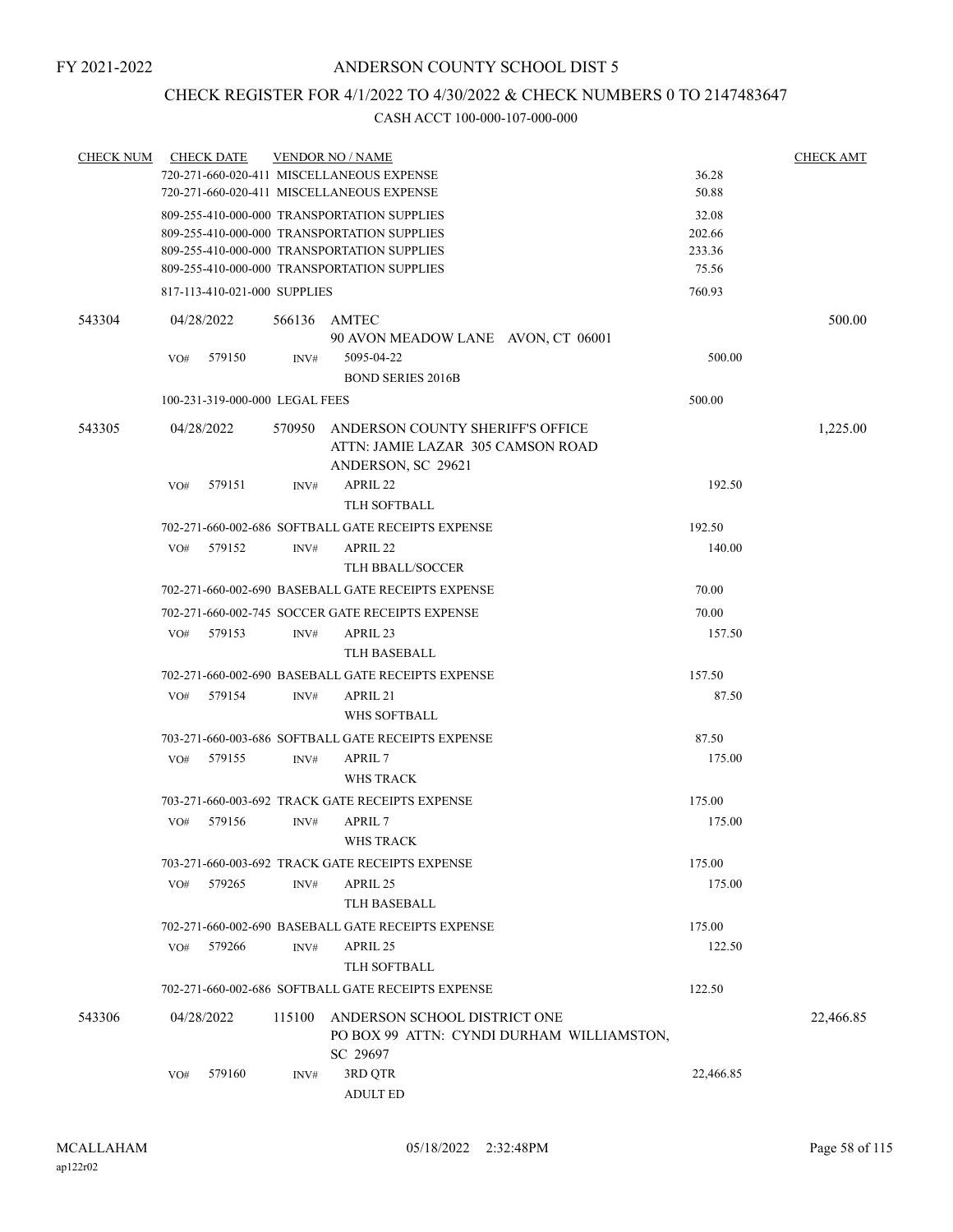# CHECK REGISTER FOR 4/1/2022 TO 4/30/2022 & CHECK NUMBERS 0 TO 2147483647

| <b>CHECK NUM</b> |            | <b>CHECK DATE</b> |                                            | <b>VENDOR NO / NAME</b>                                                                            |  |              |           | <b>CHECK AMT</b> |
|------------------|------------|-------------------|--------------------------------------------|----------------------------------------------------------------------------------------------------|--|--------------|-----------|------------------|
|                  |            |                   |                                            | 243-181-112-023-AD1 SALARIES-BASIC/ AD1, AD2                                                       |  |              | 12,810.24 |                  |
|                  |            |                   |                                            | 243-181-210-023-AD1 SOCIAL SECURITY                                                                |  |              | 1,216.19  |                  |
|                  |            |                   | 243-181-220-023-AD1 RETIREMENT             |                                                                                                    |  |              | 3,416.44  |                  |
|                  |            |                   |                                            | 243-182-112-023-AD1 SALARIES-SECONDARY/ AD1, AD2                                                   |  |              | 1,267.50  |                  |
|                  |            |                   |                                            | 243-182-210-023-AD1 SOCIAL SECURITY                                                                |  |              | 96.90     |                  |
|                  |            |                   | 243-182-220-023-AD1 RETIREMENT             |                                                                                                    |  |              | 289.12    |                  |
|                  |            |                   |                                            | 243-254-312-023-AD1 UTILITIES, RENT, TELEPHONE/ AD1, AD2                                           |  |              | 708.11    |                  |
|                  |            |                   |                                            | 243-254-410-023-AD1 CUSTODIAL SUPPLIES                                                             |  |              | 2,662.35  |                  |
| 543307           | 04/28/2022 |                   |                                            | 577271 AUTISM SPEAKS INC<br>1060 STATE ROAD PRINCETON, NJ 08540                                    |  |              |           | 515.00           |
|                  | VO#        | 579162            | INV#                                       | 4/23 WALK<br><b>FUNDRAISER</b>                                                                     |  |              | 515.00    |                  |
|                  |            |                   | 883-223-410-000-000 SUPPLIES               |                                                                                                    |  |              | 515.00    |                  |
| 543308           | 04/28/2022 |                   | 569356                                     | <b>BATTERIES PLUS - 251</b><br>3319-D NORTH MAIN ST ATT: ACCOUNTS<br>RECEIVABLE ANDERSON, SC 29621 |  |              |           | 433.21           |
|                  | VO#        | 579163            | INV#                                       | P50802153<br><b>SUPPLIES</b>                                                                       |  |              | 300.43    |                  |
|                  |            |                   | 131-254-410-031-001 SUPPLIES - MAINTENANCE | 300.43                                                                                             |  |              |           |                  |
|                  | VO#        | 579164            | INV#                                       | P50455016<br><b>SUPPLIES</b>                                                                       |  |              | 24.92     |                  |
|                  |            |                   |                                            | 100-254-410-019-001 SUPPLIES - MAINTENANCE                                                         |  |              | 24.92     |                  |
|                  | VO#        | 579165            | INV#                                       | P50801571<br><b>SUPPLIES</b>                                                                       |  |              | 107.86    |                  |
|                  |            |                   |                                            | 131-254-410-031-001 SUPPLIES - MAINTENANCE                                                         |  |              | 107.86    |                  |
| 543309           | 04/28/2022 |                   | 575063                                     | BAYADA HOME HEALTH CARE, INC.<br>PO BOX 536446 PITTSBURGH, PA 15253-5906                           |  |              |           | 812.50           |
|                  | VO#        | 579166            | INV#                                       | 17292705<br><b>SOUTHWOOD</b>                                                                       |  | 15586<br>PO# | 812.50    |                  |
|                  |            |                   |                                            | 203-127-312-021-000 PURCHASED SERVICES                                                             |  |              | 812.50    |                  |
| 543310           | 04/28/2022 |                   |                                            | 577278 BLANTON, MEGAN**<br>111 KINGSGATE WAY ANDERSON, SC 29621                                    |  |              |           | 75.00            |
|                  | VO#        | 579302            | INV#                                       | MARCH 19<br><b>AGT ADJUDICATION</b>                                                                |  |              | 75.00     |                  |
|                  |            |                   |                                            | 100-221-312-000-000 PURCHASED SERVICES                                                             |  |              | 75.00     |                  |
| 543311           | 04/28/2022 |                   | 569972                                     | BOULEVARD BAPTIST CHURCH<br>700 BOULEVARD ANDERSON, SC 29621                                       |  |              |           | 300.00           |
|                  | VO#        | 579169            | INV#                                       | 100<br><b>MIDWAY ELEM</b>                                                                          |  |              | 300.00    |                  |
|                  |            |                   |                                            | 717-190-660-017-355 FIELD TRIPS GRADE 5 EXPENSE                                                    |  |              | 300.00    |                  |
| 543312           | 04/28/2022 |                   | 577254                                     | CAMPBELL MARKETING INC<br>PO BOX 148 WAXHAW, NC 28173                                              |  |              |           | 11,000.00        |
|                  | VO#        | 579170            | INV#                                       | 12202                                                                                              |  | 16264<br>PO# | 11,000.00 |                  |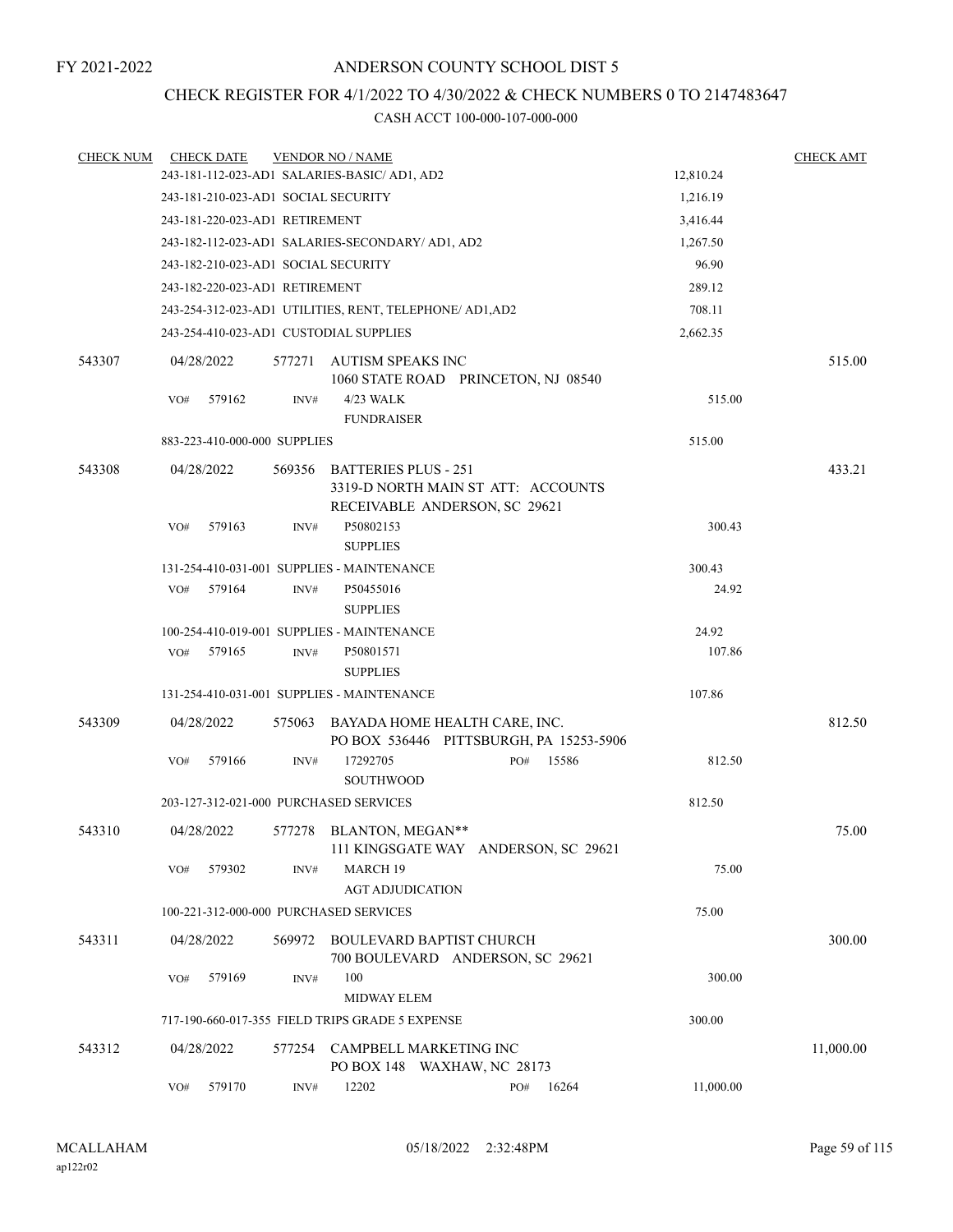FY 2021-2022

# ANDERSON COUNTY SCHOOL DIST 5

# CHECK REGISTER FOR 4/1/2022 TO 4/30/2022 & CHECK NUMBERS 0 TO 2147483647

| <b>CHECK NUM</b> | <b>CHECK DATE</b>                     |        | <b>VENDOR NO / NAME</b>                                                                    |     |       |           | <b>CHECK AMT</b> |
|------------------|---------------------------------------|--------|--------------------------------------------------------------------------------------------|-----|-------|-----------|------------------|
|                  |                                       |        | <b>CENTERVILLE ELEM</b>                                                                    |     |       |           |                  |
|                  |                                       |        | 900-181-372-000-015 NEEDY STUDENTS & STAFF EXPENSE                                         |     |       | 5,500.00  |                  |
|                  | 900-188-410-000-006 HOMELESS SUPPLIES |        |                                                                                            |     |       | 5,500.00  |                  |
| 543313           | 04/28/2022                            |        | 569296 CAPITAL ONE<br>PO BOX 60506 CITY OF INDUSTRY, CA 91716-0506                         |     |       |           | 91.04            |
|                  | 579268<br>VO#                         | INV#   | 1641497044<br>ACCT 643505                                                                  |     |       | 91.04     |                  |
|                  | 721-190-660-021-429 FACULTY EXPENSE   |        |                                                                                            |     |       | 91.04     |                  |
| 543314           | 04/28/2022                            |        | 566288 CES CITY ELECTRIC SUPPLY<br>PO BOX 131811 DALLAS, TX 75313                          |     |       |           | 12.15            |
|                  | 579175<br>VO#                         | INV#   | 166549<br><b>SUPPLIES</b>                                                                  |     |       | 12.15     |                  |
|                  |                                       |        | 100-254-410-006-001 SUPPLIES - MAINTENANCE                                                 |     |       | 12.15     |                  |
| 543315           | 04/28/2022                            |        | 567195 CHURCHICH RECREATIONAL DESIGN, INC<br>20 TOWNE DRIVE PMB 186 BLUFFTON, SC 29910     |     |       |           | 3,317.00         |
|                  | 579176<br>VO#                         | INV#   | 2488<br><b>HOMELAND PARK</b>                                                               | PO# | 15943 | 3,317.00  |                  |
|                  |                                       |        | 100-254-410-011-BRD BOARD ALLOCATED PROJECT                                                |     |       | 3,317.00  |                  |
| 543316           | 04/28/2022                            |        | 565685 CORNER BAGEL SHOP<br>715 EAST GREENVILLE STREET ANDERSON, SC 29621                  |     |       |           | 144.43           |
|                  | VO#<br>579269                         | INV#   | 1364<br><b>MCLEES ELEM</b>                                                                 |     |       | 144.43    |                  |
|                  | 708-271-660-008-375 FACULTY EXPENSE   |        |                                                                                            |     |       | 144.43    |                  |
| 543317           | 04/28/2022                            | 567489 | DE LAGE LANDEN<br>POBOX 41602 PHILADELPHIA, PA 19101-1602                                  |     |       |           | 320.81           |
|                  | 579198<br>VO#                         | INV#   | 75426945<br><b>COPIER</b>                                                                  | PO# | 15926 | 156.22    |                  |
|                  | 100-113-410-009-000 SUPPLIES          |        |                                                                                            |     |       | 156.22    |                  |
|                  | 579199<br>VO#                         | INV#   | 76061386<br><b>COPIER</b>                                                                  | PO# | 15926 | 164.59    |                  |
|                  | 100-113-410-009-000 SUPPLIES          |        |                                                                                            |     |       | 164.59    |                  |
| 543318           | 04/28/2022                            | 211302 | DUKE ENERGY<br>PO BOX 1094 CHARLOTTE, NC 28201-1094                                        |     |       |           | 17,219.25        |
|                  | VO#<br>579288                         | INV#   | 910033792875<br><b>UTILITIES</b>                                                           |     |       | 3,764.16  |                  |
|                  |                                       |        | 100-254-470-001-000 ENERGY-ELECTRICITY & WATER                                             |     |       | 3,764.16  |                  |
|                  | 579289<br>VO#                         | INV#   | 910033745240                                                                               |     |       | 13,455.09 |                  |
|                  |                                       |        | <b>UTILITIES</b>                                                                           |     |       |           |                  |
|                  |                                       |        | 100-254-470-002-000 ENERGY-ELECTRICITY & WATER                                             |     |       | 13,455.09 |                  |
| 543319           | 04/28/2022                            | 563495 | <b>ELECTRIC CITY UTILITIES</b><br>CITY OF ANDERSON 601 SOUTH MAIN ST<br>ANDERSON, SC 29624 |     |       |           | 10,594.64        |
|                  | 579290<br>VO#                         | INV#   | 195403781                                                                                  |     |       | 286.03    |                  |
|                  |                                       |        |                                                                                            |     |       |           |                  |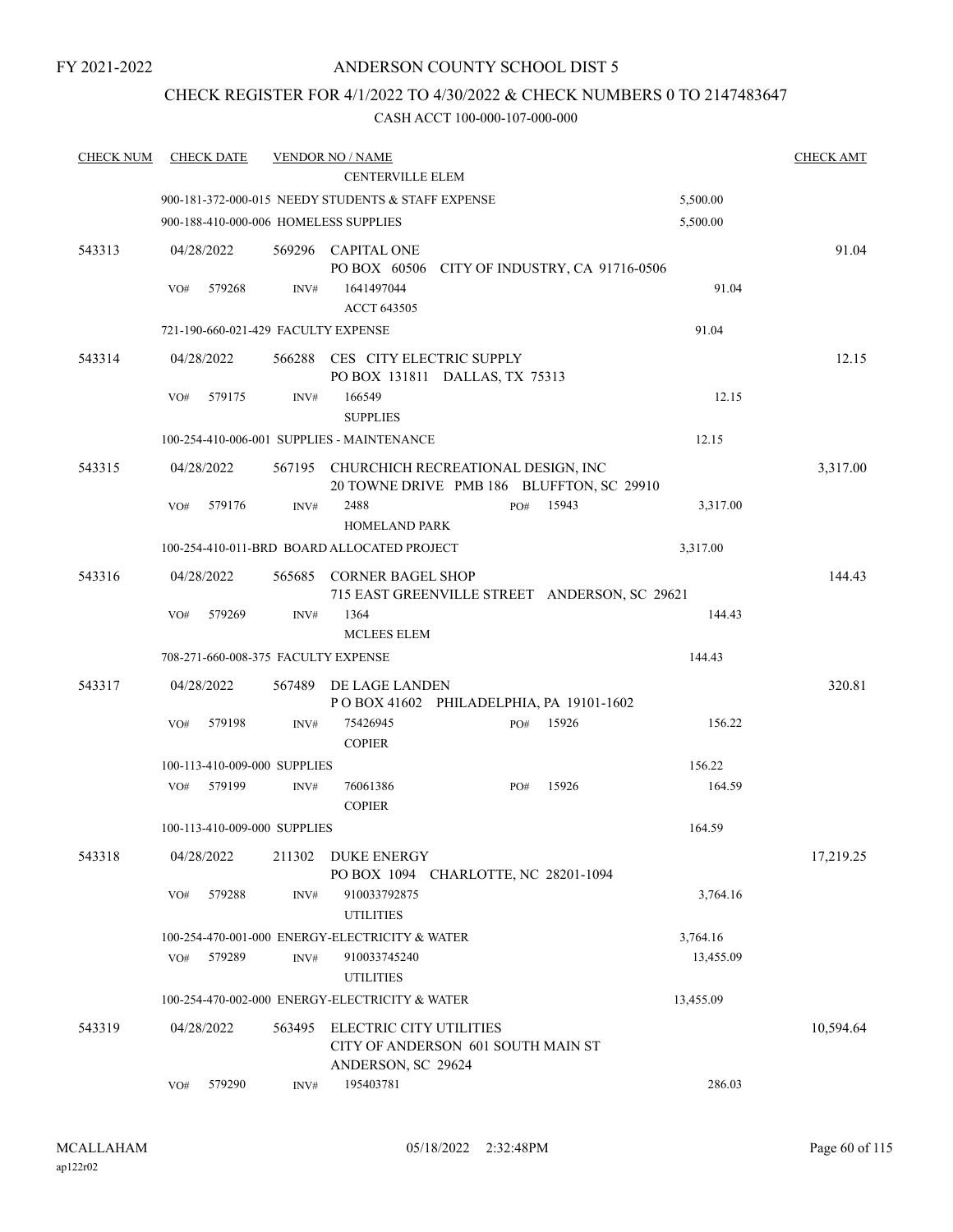FY 2021-2022

# ANDERSON COUNTY SCHOOL DIST 5

# CHECK REGISTER FOR 4/1/2022 TO 4/30/2022 & CHECK NUMBERS 0 TO 2147483647

| <b>CHECK NUM</b> |     | <b>CHECK DATE</b> |                | <b>VENDOR NO / NAME</b>                                                            |     |       |                    | <b>CHECK AMT</b> |
|------------------|-----|-------------------|----------------|------------------------------------------------------------------------------------|-----|-------|--------------------|------------------|
|                  |     |                   |                | <b>UTILITIES</b>                                                                   |     |       |                    |                  |
|                  |     |                   |                | 100-254-470-000-000 ENERGY-ELECTRICITY & WATER                                     |     |       | 286.03             |                  |
|                  | VO# | 579291            | $\text{INV}\#$ | 500072531<br><b>UTILITIES</b>                                                      |     |       | 963.30             |                  |
|                  |     |                   |                | 131-254-470-031-000 ENERGY-ELECTRICITY/WATER                                       |     |       | 963.30             |                  |
|                  | VO# | 579292            | INV#           | 385710771<br><b>UTILITIES</b>                                                      |     |       | 4,267.07           |                  |
|                  |     |                   |                | 100-254-470-003-000 ENERGY-ELECTRICITY & WATER                                     |     |       | 4,267.07           |                  |
|                  | VO# | 579293            | INV#           | 375617171<br><b>UTILITIES</b>                                                      |     |       | 3,050.40           |                  |
|                  |     |                   |                | 100-254-470-019-000 ENERGY-ELECTRICITY & WATER                                     |     |       | 3,050.40           |                  |
|                  | VO# | 579294            | INV#           | 195057822<br><b>UTILITIES</b>                                                      |     |       | 2,003.91           |                  |
|                  |     |                   |                | 100-254-470-007-000 ENERGY-ELECTRICITY & WATER                                     |     |       | 2,003.91           |                  |
|                  | VO# | 579295            | INV#           | 500008010<br><b>UTILITIES</b>                                                      |     |       | 23.93              |                  |
|                  |     |                   |                | 100-254-470-019-000 ENERGY-ELECTRICITY & WATER                                     |     |       | 23.93              |                  |
| 543320           |     | 04/28/2022        | 575386         | ELECTRIC CITY HEATING & COOLING<br>1310 GEORGE ALBERT LAKE ROAD ANDERSON, SC       |     |       |                    | 724.00           |
|                  |     |                   |                | 29624                                                                              |     |       |                    |                  |
|                  | VO# | 579200            | INV#           | 4185<br><b>CONCORD</b>                                                             |     |       | 724.00             |                  |
|                  |     |                   |                | 100-254-323-009-400 CONTR SERV-HVAC/ELECT/PLUMBING                                 |     |       | 724.00             |                  |
| 543321           |     | 04/28/2022        | 576971         | ESS SOUTH CENTRAL LLC<br>PO BOX 749454 ATLANTA, GA 30374-9454                      |     |       |                    | 4,334.40         |
|                  | VO# | 579201            | INV#           | 321513<br>WK ENDING 4/9                                                            | PO# | 15304 | 1,702.80           |                  |
|                  |     |                   |                | 100-213-311-002-000 PURCHASED SERVICE - SUBS                                       |     |       | 619.20             |                  |
|                  |     |                   |                | 100-213-311-009-000 PURCHASED SERVICE - SUBS                                       |     |       | 309.60             |                  |
|                  |     |                   |                | 100-213-311-018-000 PURCHASED SERVICE - SUBS                                       |     |       | 154.80             |                  |
|                  |     |                   |                | 100-213-311-019-000 PURCHASED SERVICE - SUBS                                       |     |       | 619.20             |                  |
|                  | VO# | 579202            | INV#           | 319960<br>WK ENDING 4/2                                                            | PO# | 15304 | 2.631.60           |                  |
|                  |     |                   |                | 100-213-311-002-000 PURCHASED SERVICE - SUBS                                       |     |       | 774.00             |                  |
|                  |     |                   |                | 100-213-311-009-000 PURCHASED SERVICE - SUBS                                       |     |       | 774.00             |                  |
|                  |     |                   |                | 100-213-311-015-000 PURCHASED SERVICE - SUBS                                       |     |       | 154.80             |                  |
|                  |     |                   |                | 100-213-311-019-000 PURCHASED SERVICE - SUBS                                       |     |       | 774.00             |                  |
|                  |     |                   |                | 100-213-311-020-000 PURCHASED SERVICE - SUBS                                       |     |       | 154.80             |                  |
| 543322           |     | 04/28/2022        | 576027         | HOME DEPOT USA, INC<br>PO BOX 404468 ATLANTA, GA 30374-2604                        |     |       |                    | 30,830.92        |
|                  | VO# | 579271            | INV#           | 678073537<br>673902060                                                             | PO# | 16007 | 10,547.52          |                  |
|                  |     |                   |                | 100-000-170-000-000 WAREHOUSE INVENTORY<br>100-000-170-000-000 WAREHOUSE INVENTORY |     |       | 9,956.86<br>590.66 |                  |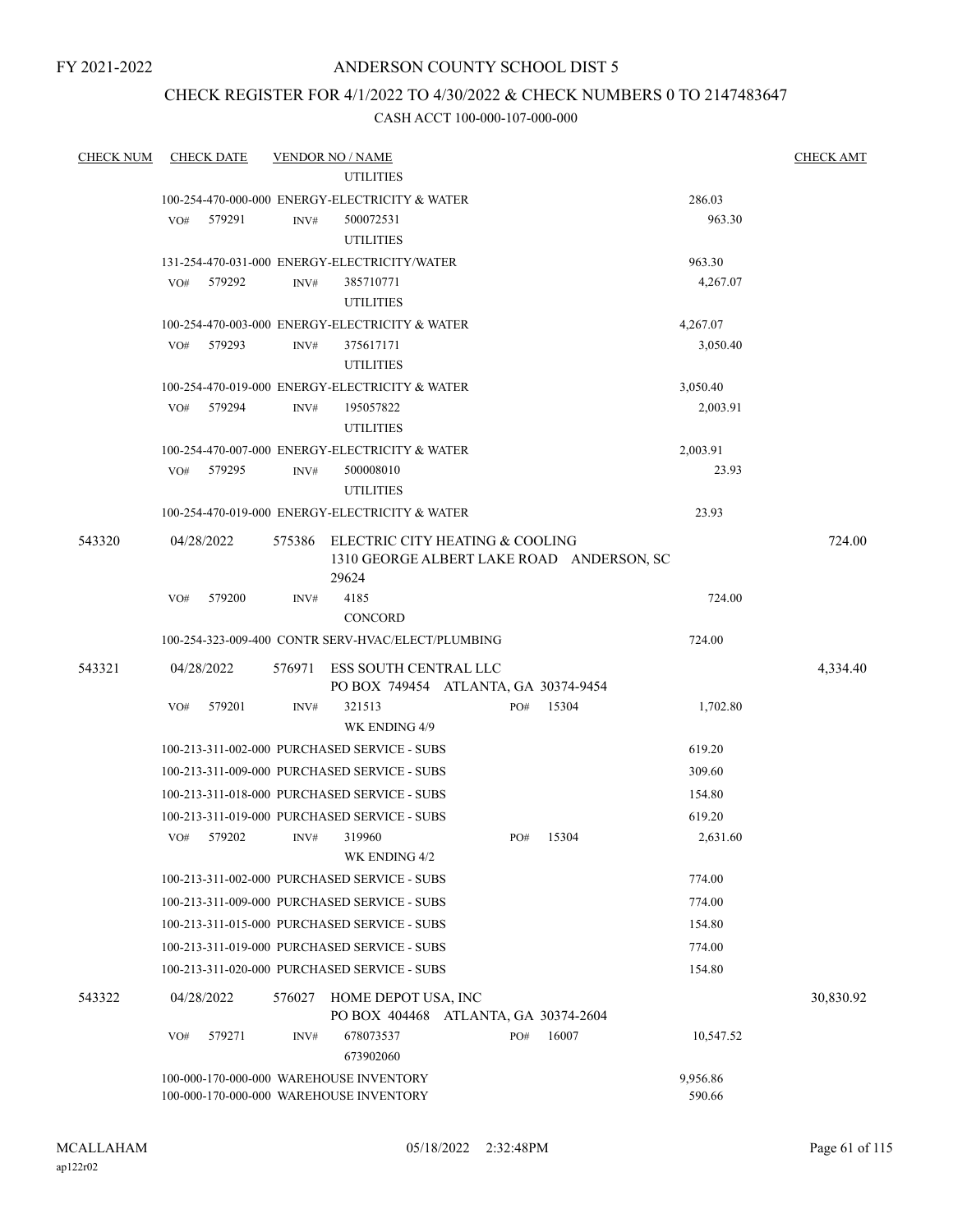# CHECK REGISTER FOR 4/1/2022 TO 4/30/2022 & CHECK NUMBERS 0 TO 2147483647

| <b>CHECK NUM</b> | <b>CHECK DATE</b> |                | <b>VENDOR NO / NAME</b>                                           |     |       |           | <b>CHECK AMT</b> |
|------------------|-------------------|----------------|-------------------------------------------------------------------|-----|-------|-----------|------------------|
|                  | 579272<br>VO#     | INV#           | 678073545<br>681731675                                            | PO# | 16118 | 10,125.62 |                  |
|                  |                   |                | 100-000-170-000-000 WAREHOUSE INVENTORY                           |     |       | 1,265.70  |                  |
|                  |                   |                | 100-000-170-000-000 WAREHOUSE INVENTORY                           |     |       | 8,859.92  |                  |
|                  | 579273<br>VO#     | INV#           | 681476784                                                         | PO# | 16243 | 2,529.48  |                  |
|                  |                   |                | <b>SUPPLIES</b>                                                   |     |       |           |                  |
|                  |                   |                | 100-000-170-000-000 WAREHOUSE INVENTORY                           |     |       | 2,529.48  |                  |
|                  | VO#<br>579274     | INV#           | 680453057                                                         | PO# | 16169 | 2,529.48  |                  |
|                  |                   |                | 681731683                                                         |     |       |           |                  |
|                  |                   |                | 100-000-170-000-000 WAREHOUSE INVENTORY                           |     |       | 1,897.11  |                  |
|                  |                   |                | 100-000-170-000-000 WAREHOUSE INVENTORY                           |     |       | 632.37    |                  |
|                  | 579275<br>VO#     | INV#           | 675735864<br><b>SUPPLIES</b>                                      | PO# | 16073 | 2,529.48  |                  |
|                  |                   |                | 100-000-170-000-000 WAREHOUSE INVENTORY                           |     |       | 2,529.48  |                  |
|                  | 579276<br>VO#     | $\text{INV}\#$ | PO 15990                                                          | PO# | 15990 | 2,569.34  |                  |
|                  |                   |                | <b>SUPPLIES</b>                                                   |     |       |           |                  |
|                  |                   |                | 100-000-170-000-000 WAREHOUSE INVENTORY                           |     |       | 123.33    |                  |
|                  |                   |                | 100-000-170-000-000 WAREHOUSE INVENTORY                           |     |       | 554.98    |                  |
|                  |                   |                | 100-000-170-000-000 WAREHOUSE INVENTORY                           |     |       | 1,891.03  |                  |
|                  |                   |                |                                                                   |     |       |           |                  |
| 543323           | 04/28/2022        | 575926         | HORTON, AIMEE**                                                   |     |       |           | 60.00            |
|                  |                   |                | 310 HUNTERS LANE ANDERSON, SC 29625                               |     |       |           |                  |
|                  | 579147<br>VO#     | INV#           | APRIL 20                                                          |     |       | 60.00     |                  |
|                  |                   |                | WHS SOCCER<br>703-271-660-003-745 SOCCER GATE RECEIPTS EXPENSE    |     |       | 60.00     |                  |
|                  |                   |                |                                                                   |     |       |           |                  |
| 543324           | 04/28/2022        | 564281         | HORTON, CHARLES (CHUCK)**<br>310 HUNTER'S LANE ANDERSON, SC 29625 |     |       |           | 60.00            |
|                  | 579146<br>VO#     | INV#           | APRIL 20<br>WHS SOCCER                                            |     |       | 60.00     |                  |
|                  |                   |                | 703-271-660-003-745 SOCCER GATE RECEIPTS EXPENSE                  |     |       | 60.00     |                  |
| 543325           | 04/28/2022        | 576857         | KELLER, ERIC**                                                    |     |       |           | 127.20           |
|                  |                   |                | 157 PINNACLE POINT DR SENECA, SC 29672                            |     |       |           |                  |
|                  | VO#<br>579148     | INV#           | APRIL 20                                                          |     |       | 127.20    |                  |
|                  |                   |                | WHS SOCCER                                                        |     |       |           |                  |
|                  |                   |                | 703-271-660-003-745 SOCCER GATE RECEIPTS EXPENSE                  |     |       | 127.20    |                  |
| 543326           | 04/28/2022        |                | 576601 LATHAM RESTAURANT GROUP                                    |     |       |           | 330.27           |
|                  |                   |                | BESTO 1606 N MAIN ST ANDERSON, SC 29621                           |     |       |           |                  |
|                  | 579279<br>VO#     | INV#           | 138                                                               |     |       | 330.27    |                  |
|                  |                   |                | <b>NEVITT FOREST</b>                                              |     |       |           |                  |
|                  |                   |                | 802-112-410-012-000 SUPPLIES - RETENTION                          |     |       | 330.27    |                  |
| 543327           | 04/28/2022        |                | 575673 L & W SUPPLY CORPORATION                                   |     |       |           | 162.82           |
|                  |                   |                | PO BOX 745813 ATLANTA, GA 30374-5813                              |     |       |           |                  |
|                  | 579210<br>VO#     | INV#           | 1001958115<br><b>SUPPLIES</b>                                     |     |       | 162.82    |                  |
|                  |                   |                | 100-254-410-000-001 MAINT. SUPPLIES-STRUCTURES                    |     |       | 162.82    |                  |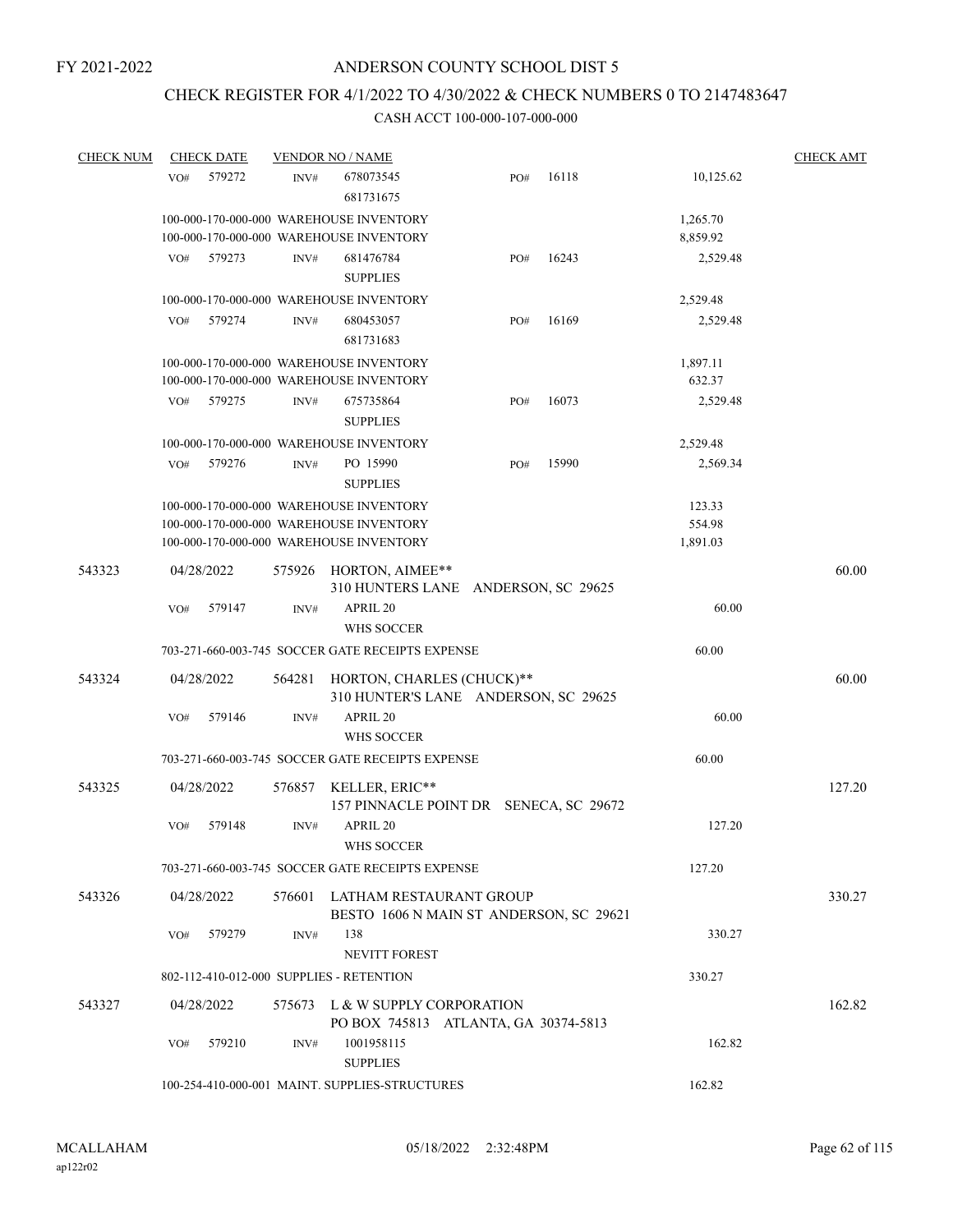# CHECK REGISTER FOR 4/1/2022 TO 4/30/2022 & CHECK NUMBERS 0 TO 2147483647

| <b>CHECK NUM</b> | <b>CHECK DATE</b>                         |        | <b>VENDOR NO / NAME</b>                                                                |          | <b>CHECK AMT</b> |
|------------------|-------------------------------------------|--------|----------------------------------------------------------------------------------------|----------|------------------|
| 543328           | 04/28/2022                                | 564827 | MAC'S TIRE SERVICE<br>POBOX 78 ATT: ACCOUNTS RECEIVABLE<br>ANDERSON, SC 29622          |          | 26.16            |
|                  | 579211<br>VO#                             | INV#   | 106384<br><b>REPAIR</b>                                                                | 26.16    |                  |
|                  |                                           |        | 100-254-412-000-001 TRUCK SERVICE - MAINTENANCE                                        | 26.16    |                  |
| 543329           | 04/28/2022                                | 569972 | MAX MILLIAN<br>6890 S CARTEE RD PALMETTO BAY, FL 33158                                 |          | 200.00           |
|                  | 579297<br>VO#                             | INV#   | <b>SOUTHWOOD</b><br><b>ACCOMPANIST</b>                                                 | 200.00   |                  |
|                  |                                           |        | 721-190-660-021-641 CHORUS MIDDLE EXPENSE                                              | 200.00   |                  |
| 543330           | 04/28/2022                                | 573103 | MILLER, RANDY D**<br>CRITTER KEEPER 1012 WILLOW BRANCH DRIVE<br>SIMPSONVILLE, SC 29680 |          | 575.00           |
|                  | 579189<br>VO#                             | INV#   | 19<br>MIDWAY ELEM                                                                      | 575.00   |                  |
|                  |                                           |        | 717-190-660-017-350 FIELD TRIPS KINDERGARTEN EXPENSE                                   | 143.75   |                  |
|                  |                                           |        | 717-190-660-017-351 FIELD TRIPS GRADE 1 EXPENSE                                        | 143.75   |                  |
|                  |                                           |        | 717-190-660-017-352 FIELD TRIPS GRADE 2 EXPENSE                                        | 143.75   |                  |
|                  |                                           |        | 717-190-660-017-353 FIELD TRIPS GRADE 3 EXPENSE                                        | 143.75   |                  |
| 543331           | 04/28/2022                                | 567126 | MUSIC & ARTS CENTER<br>5295 WESTVIEW DR SUITE 300 ATTN: CA<br>FREDERICK, MD 21703      |          | 749.00           |
|                  | 579214<br>VO#                             | INV#   | 30955466<br>16103<br>PO#<br>WHITEHALL                                                  | 749.00   |                  |
|                  | 218-112-410-019-01A ART/MUSIC/PE SUPPLIES |        |                                                                                        | 749.00   |                  |
| 543332           | 04/28/2022                                | 366590 | MUSIC IN MOTION<br>PO BOX 869231 PLANO, TX 75086-9231                                  |          | 1,254.92         |
|                  | 579215<br>VO#                             | INV#   | 00770682<br><b>MCLEES ELEM</b>                                                         | 1,254.92 |                  |
|                  | 218-112-410-008-01A ART/MUSIC/PE SUPPLIES |        |                                                                                        | 1,254.92 |                  |
| 543333           | 04/28/2022                                |        | 574487 NORTH POINTE PETTY CASH                                                         |          | 200.00           |
|                  | 579216<br>VO#                             | INV#   | <b>MAY 2-6</b><br><b>BOOK FAIR</b>                                                     | 200.00   |                  |
|                  | 713-271-660-013-305 LIBRARY EXPENSE       |        |                                                                                        | 200.00   |                  |
| 543334           | 04/28/2022                                | 397270 | PAPA JOHN'S PIZZA<br>401 VARDRY STREET GREENVILLE, SC 29601                            |          | 771.84           |
|                  | 579221<br>VO#                             | INV#   | 1019-21-7740<br>NEVITT FOREST                                                          | 771.84   |                  |
|                  |                                           |        | 712-271-660-012-201 MISCELLANEOUS EXPENSE                                              | 771.84   |                  |
| 543335           | 04/28/2022                                | 568036 | PIEDMONT NATURAL GAS<br>PO BOX 1246 CHARLOTTE, NC 28201-1246                           |          | 2,403.24         |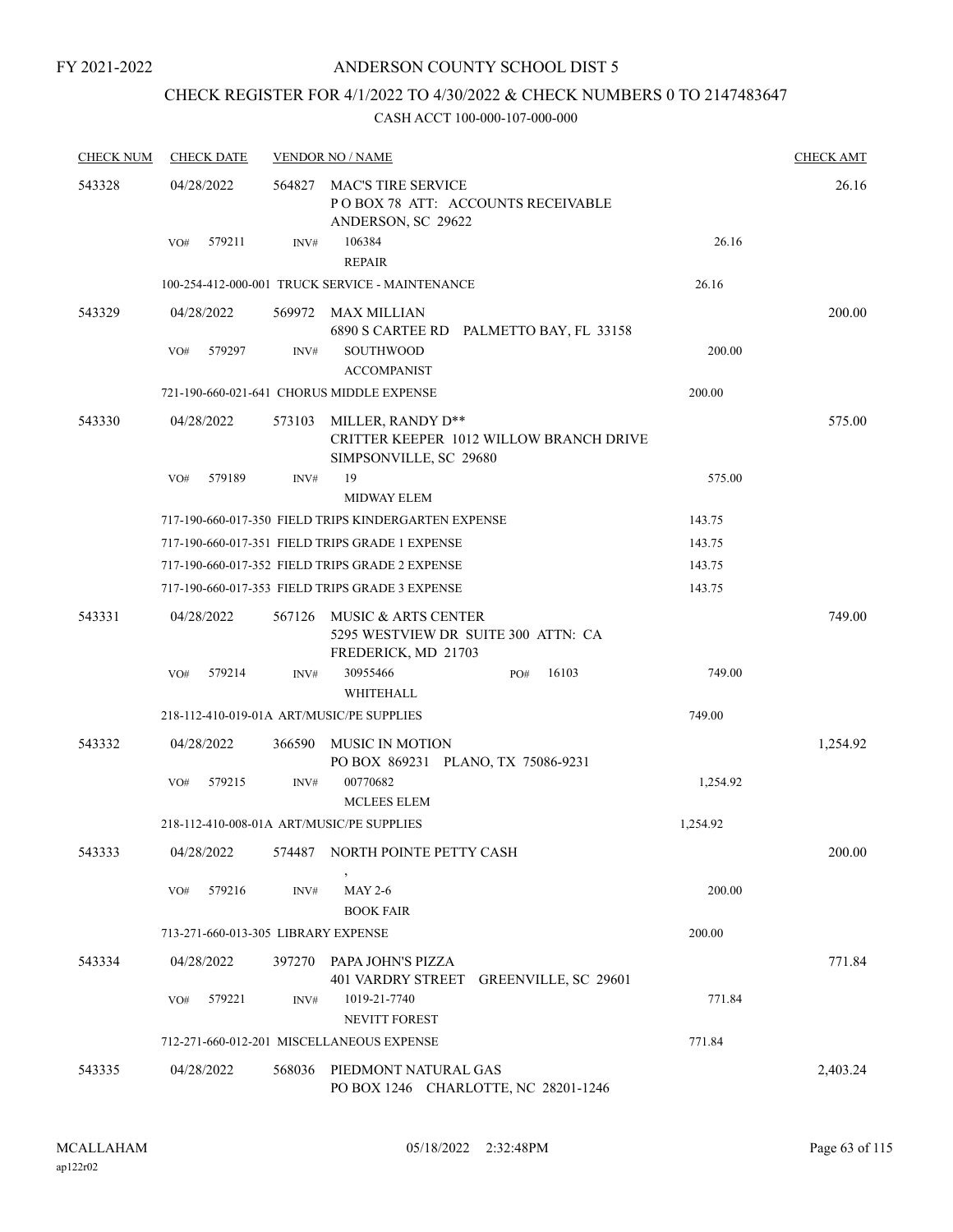# CHECK REGISTER FOR 4/1/2022 TO 4/30/2022 & CHECK NUMBERS 0 TO 2147483647

| <b>CHECK NUM</b> |                 | <b>CHECK DATE</b> |                                | <b>VENDOR NO / NAME</b>                                                                          |              |          | <b>CHECK AMT</b> |
|------------------|-----------------|-------------------|--------------------------------|--------------------------------------------------------------------------------------------------|--------------|----------|------------------|
|                  | VO <sub>#</sub> | 579285            | INV#                           | 4218075001                                                                                       |              | 1,320.95 |                  |
|                  |                 |                   |                                | AIT                                                                                              |              |          |                  |
|                  |                 |                   |                                | 131-254-472-031-000 ENERGY-NATURAL GAS                                                           |              | 1,320.95 |                  |
|                  | VO#             | 579286            | INV#                           | 4218075002<br>AIT                                                                                |              | 580.48   |                  |
|                  |                 |                   |                                | 131-254-472-031-000 ENERGY-NATURAL GAS                                                           |              | 580.48   |                  |
|                  | VO#             | 579287            | INV#                           | 8002578236003                                                                                    |              | 501.81   |                  |
|                  |                 |                   |                                | <b>WESTSIDE</b>                                                                                  |              |          |                  |
|                  |                 |                   | 100-254-472-003-000 ENERGY-GAS |                                                                                                  |              | 501.81   |                  |
| 543336           | 04/28/2022      |                   |                                | 572274 PRINTGLOBE, LLC<br>3500 COMSOUTH DRIVE STE 100 AUSTIN, TX 78744                           |              |          | 12.90            |
|                  | VO#             | 579222            | INV#                           | 534453                                                                                           |              | 12.90    |                  |
|                  |                 |                   |                                | <b>NAPKINS</b>                                                                                   |              |          |                  |
|                  |                 |                   |                                | 515-253-520-000-HQ1 DOWNTOWN PROJECT BLDG 1                                                      |              | 12.90    |                  |
| 543337           | 04/28/2022      |                   | 573906                         | PRODUCTIONS UNLIMITED, INC.<br>175 OLD AIRPORT RD ROEBUCK, SC 29376                              |              |          | 21.40            |
|                  | VO#             | 579223            | INV#                           | 19652<br><b>CALHOUN</b>                                                                          |              | 21.40    |                  |
|                  |                 |                   |                                | 100-266-314-014-000 REPAIRS TO EQUIPMENT                                                         |              | 21.40    |                  |
| 543338           | 04/28/2022      |                   |                                | 431095 REALLY GOOD STUFF, LLC<br>PO BOX 734329 CHICAGO, IL 60673-4329                            |              |          | 4,854.25         |
|                  | VO#             | 579224            | INV#                           | 7899126<br><b>CENTERVILLE ELEM</b>                                                               | 16130<br>PO# | 4,854.25 |                  |
|                  |                 |                   | 201-112-410-007-000 SUPPLIES   |                                                                                                  |              | 4,854.25 |                  |
| 543339           | 04/28/2022      |                   | 577098                         | ROBERT HALL PLUMBING LLC<br>PO BOX 1155 TRAVELERS REST, SC 29690                                 |              |          | 565.00           |
|                  | VO#             | 579227            | INV#                           | WO5516                                                                                           |              | 565.00   |                  |
|                  |                 |                   |                                | WHITEHALL ELEM                                                                                   |              |          |                  |
|                  |                 |                   |                                | 100-254-323-019-400 CONTR SERV-HVAC/ELECT/PLUMBING                                               |              | 565.00   |                  |
| 543340           | 04/28/2022      |                   | 445575                         | SC DEPT OF EMPLOYMENT & WORKFORCE<br>ATTENTION: UI COLLECTIONS PO BOX 2644<br>COLUMBIA, SC 29202 |              |          | 214.07           |
|                  | VO#             | 579261            | INV#                           | PAYROLL 4/29                                                                                     |              | 214.07   |                  |
|                  |                 |                   |                                | <b>DEDUCTIONS</b>                                                                                |              |          |                  |
|                  |                 |                   |                                | 100-000-442-000-000 UNEMPLOYMENT COMPENSATION LEVY                                               |              | 214.07   |                  |
| 543341           | 04/28/2022      |                   | 566995                         | <b>SC DEPT OF JUVENILE JUSTICE</b><br>POBOX 21069 ATT: FISCAL AFFAIRS COLUMBIA, SC<br>29221-1069 |              |          | 835.55           |
|                  | VO# 579228      |                   | INV#                           | 2000534654<br>CUST #3045003                                                                      |              | 835.55   |                  |
|                  |                 |                   |                                | 100-412-720-000-000 PAYMENTS TO OTHER GOV'T UNITS                                                |              | 835.55   |                  |
| 543342           | 04/28/2022      |                   | 568980                         | <b>SC DEPT OF REVENUE</b><br>PO BOX 2535 COLUMBIA, SC 29202-2535                                 |              |          | 762.43           |
|                  | VO#             | 579260            | INV#                           | PAYROLL 4/29                                                                                     |              | 762.43   |                  |
|                  |                 |                   |                                |                                                                                                  |              |          |                  |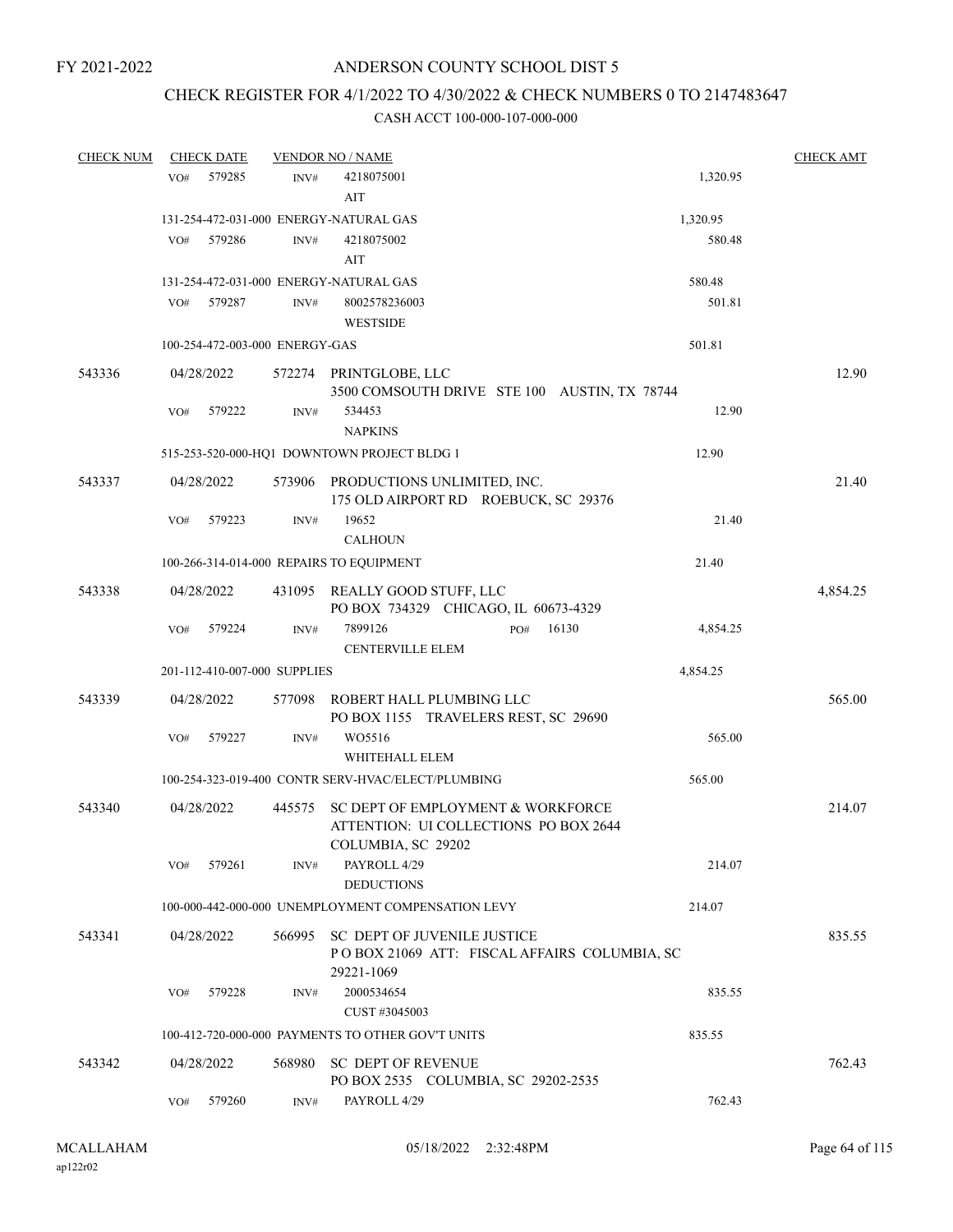FY 2021-2022

# ANDERSON COUNTY SCHOOL DIST 5

# CHECK REGISTER FOR 4/1/2022 TO 4/30/2022 & CHECK NUMBERS 0 TO 2147483647

| <b>CHECK NUM</b> | <b>CHECK DATE</b>                      |        | <b>VENDOR NO / NAME</b>                                                                                          |           | <b>CHECK AMT</b> |
|------------------|----------------------------------------|--------|------------------------------------------------------------------------------------------------------------------|-----------|------------------|
|                  | 100-000-440-000-000 SC STATE TAX LEVY  |        | <b>DEDUCTIONS</b>                                                                                                | 762.43    |                  |
| 543343           | 04/28/2022                             | 450701 | SC RETIREMENT SYSTEM (SPP)<br>POBOX 11960 CAPITOL STATION COLUMBIA, SC<br>29211                                  |           | 688.48           |
|                  | 579257<br>VO#                          | INV#   | PAYROLL 4/29<br><b>DEDUCTIONS</b>                                                                                | 688.48    |                  |
|                  |                                        |        | 100-000-438-000-000 RETIREMENT SERV PURCHASE                                                                     | 688.48    |                  |
| 543344           | 04/28/2022                             | 576084 | SC STATE DISBURSEMENT UNIT<br>PO BOX 100303 COLUMBIA, SC 29202-3303                                              |           | 525.89           |
|                  | 579259<br>VO#                          | INV#   | PAYROLL 4/29<br><b>DEDUCTIONS</b>                                                                                | 525.89    |                  |
|                  |                                        |        | 100-000-435-000-000 WAGE GARNISH/CH SUPPORT                                                                      | 525.89    |                  |
| 543345           | 04/28/2022                             | 571007 | SIMPLIFIED OFFICE SYSTEMS<br>6220 BUSH RIVER ROAD COLUMBIA, SC 29212                                             |           | 807.98           |
|                  | 579236<br>VO#                          | INV#   | ID 3858<br><b>COPIES</b>                                                                                         | 807.98    |                  |
|                  | 201-112-490-019-000 COPIER COST        |        |                                                                                                                  | 807.98    |                  |
| 543346           | 04/28/2022                             | 571778 | SOUTHEAST INDUSTRIAL EQUIPMENT<br>PO BOX 63230 CHARLOTTE, NC 28263-3230                                          |           | 35,526.14        |
|                  | 579282<br>VO#                          | INV#   | 02E8456335<br>15508<br>PO#<br><b>FORKLIFT</b>                                                                    | 35,526.14 |                  |
|                  | 505-254-540-000-VEH VEHICLES/FORKLIFTS |        |                                                                                                                  | 35,526.14 |                  |
| 543347           | 04/28/2022                             | 573721 | SSBT AS TTEE FOR SCORP MM61953-001-042<br>MASS MUTUAL RETIREMENT SERVICES PO BOX<br>219062 KANSAS CITY, MO 64121 |           | 10,326.81        |
|                  | 579254<br>VO#                          | INV#   | PAYROLL 4/29<br><b>DEDUCTIONS</b>                                                                                | 10,326.81 |                  |
|                  |                                        |        | 100-000-468-000-000 OPTIONAL RETIREMENT PLAN                                                                     | 6,638.66  |                  |
|                  |                                        |        | 100-000-484-000-000 EMPLOYER RETIREMENT PAYABLE                                                                  | 3,688.15  |                  |
| 543348           | 04/28/2022                             | 571484 | <b>STAPLES ADVANTAGE</b><br>PO BOX 105748 ATLANTA, GA 30348-5748                                                 |           | 5,758.74         |
|                  | 579283<br>VO#                          | INV#   | 8065740236<br>16119<br>PO#<br><b>SUPPLIES</b>                                                                    | 5,758.74  |                  |
|                  |                                        |        | 100-000-170-000-000 WAREHOUSE INVENTORY                                                                          | 5,758.74  |                  |
| 543349           | 04/28/2022                             | 566284 | <b>TEACHER DIRECT</b><br>POBOX 12063 ATT: ACCOUNTS RECEIVABLE<br>BIRMINGHAM, AL 35202                            |           | 1,243.99         |
|                  | 579238<br>VO#                          | INV#   | 2022/6269<br>16055<br>PO#<br><b>CENTERVILLE</b>                                                                  | 1,243.99  |                  |
|                  | 201-112-410-007-000 SUPPLIES           |        |                                                                                                                  | 1,243.99  |                  |
| 543350           | 04/28/2022                             | 569972 | TERESA KINERT<br>18 TIDEWATER ANDERSON, SC 29625                                                                 |           | 200.03           |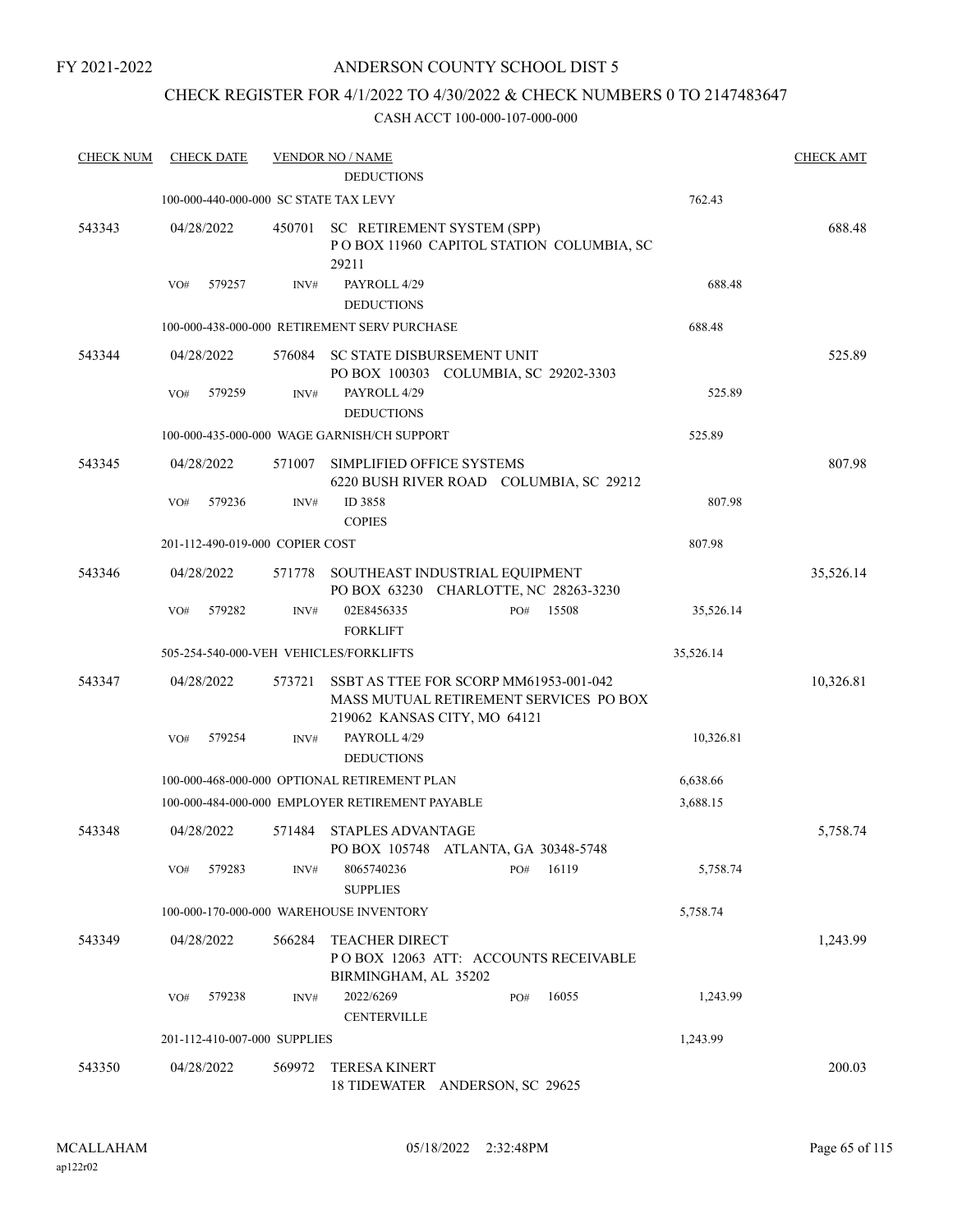# CHECK REGISTER FOR 4/1/2022 TO 4/30/2022 & CHECK NUMBERS 0 TO 2147483647

| <b>CHECK NUM</b> | <b>CHECK DATE</b> |                                       | <b>VENDOR NO / NAME</b>                              |                                                                     |       |           | <b>CHECK AMT</b> |
|------------------|-------------------|---------------------------------------|------------------------------------------------------|---------------------------------------------------------------------|-------|-----------|------------------|
|                  | VO <sub>#</sub>   | 579264<br>INV#                        | <b>MCCANTS</b><br>REIMBURSEMENT                      |                                                                     |       | 200.03    |                  |
|                  |                   | 705-271-660-005-494 6TH GRADE EXPENSE |                                                      |                                                                     |       | 200.03    |                  |
| 543351           | 04/28/2022        | 577280                                |                                                      | THE LITTLE SIGN COMPANY INC<br>PO BOX 7512 NAPLES, FL 34101         |       |           | 535.00           |
|                  | VO#               | 579301<br>INV#                        | 14935                                                |                                                                     |       | 535.00    |                  |
|                  |                   |                                       | WHITEHALL ELEM                                       |                                                                     |       |           |                  |
|                  |                   | 100-112-410-019-000 SUPPLIES          |                                                      |                                                                     |       | 535.00    |                  |
| 543352           | 04/28/2022        | 576791                                |                                                      | THE WW WILLIAMS COMPANY LLC<br>PO BOX 772022 DETROIT, MI 48277-2022 |       |           | 2,556.59         |
|                  | VO#               | 579252<br>INV#                        | 068W13141<br>CUST #822962                            | PO#                                                                 | 14934 | 1,712.15  |                  |
|                  |                   |                                       | 100-255-323-000-ACT ACTIVITY BUS CONTRACTED SERVICES |                                                                     |       | 1,712.15  |                  |
|                  | VO#               | 579253<br>INV#                        | 068W12662<br>CUST #822962                            | PO#                                                                 | 14934 | 844.44    |                  |
|                  |                   |                                       | 100-255-323-000-ACT ACTIVITY BUS CONTRACTED SERVICES |                                                                     |       | 844.44    |                  |
| 543353           | 04/28/2022        | 504890                                | <b>TIAA-CREF</b>                                     | POBOX 105316 ATLANTA, GA 30348-5316                                 |       |           | 14,490.18        |
|                  | VO#               | 579256<br>INV#                        | PAYROLL 4/29<br><b>DEDUCTIONS</b>                    |                                                                     |       | 14,490.18 |                  |
|                  |                   |                                       | 100-000-468-000-000 OPTIONAL RETIREMENT PLAN         |                                                                     |       | 9,315.12  |                  |
|                  |                   |                                       | 100-000-484-000-000 EMPLOYER RETIREMENT PAYABLE      |                                                                     |       | 5,175.06  |                  |
| 543354           | 04/28/2022        | 573815                                | UNITED REFRIGERATION, INC                            | PO BOX 740703 ATLANTA, GA 30374-0703                                |       |           | 71.74            |
|                  | VO#               | 579242<br>INV#                        | 83788805<br><b>SUPPLIES</b>                          |                                                                     |       | 71.74     |                  |
|                  |                   |                                       | 100-254-410-016-001 SUPPLIES - MAINTENANCE           |                                                                     |       | 71.74     |                  |
| 543355           | 04/28/2022        | 564298                                |                                                      | UNITED WAY OF ANDERSON COUNTY<br>POBOX 2067 ANDERSON, SC 29622      |       |           | 2,311.15         |
|                  | VO#               | 579258<br>INV#                        | PAYROLL 4/29<br><b>DEDUCTIONS</b>                    |                                                                     |       | 2,311.15  |                  |
|                  |                   |                                       | 100-000-455-000-000 UNITED FUND - PAYABLE            |                                                                     |       | 2,311.15  |                  |
| 543356           | 04/28/2022        | 576837                                | USA CUSTOM PAD CORP                                  | 16 WINKLER ROAD SIDNEY, NY 13838                                    |       |           | 886.23           |
|                  | VO#               | 579244<br>INV#                        | 81051<br><b>SUPPLIES</b>                             |                                                                     |       | 886.23    |                  |
|                  |                   |                                       | 731-271-660-031-810 GENERAL ADMINISTRATION EXPENSE   |                                                                     |       | 886.23    |                  |
| 543357           | 04/28/2022        | 575086                                | VALIC                                                | C/O JP MORGAN CHASE PO BOX 301701 DALLAS,                           |       |           | 26,033.84        |
|                  | VO#               | 579255<br>INV#                        | TX 75303-1701<br>PAYROLL 4/29<br><b>DEDUCTIONS</b>   |                                                                     |       | 26,033.84 |                  |
|                  |                   |                                       | 100-000-468-000-000 OPTIONAL RETIREMENT PLAN         |                                                                     |       | 16,736.03 |                  |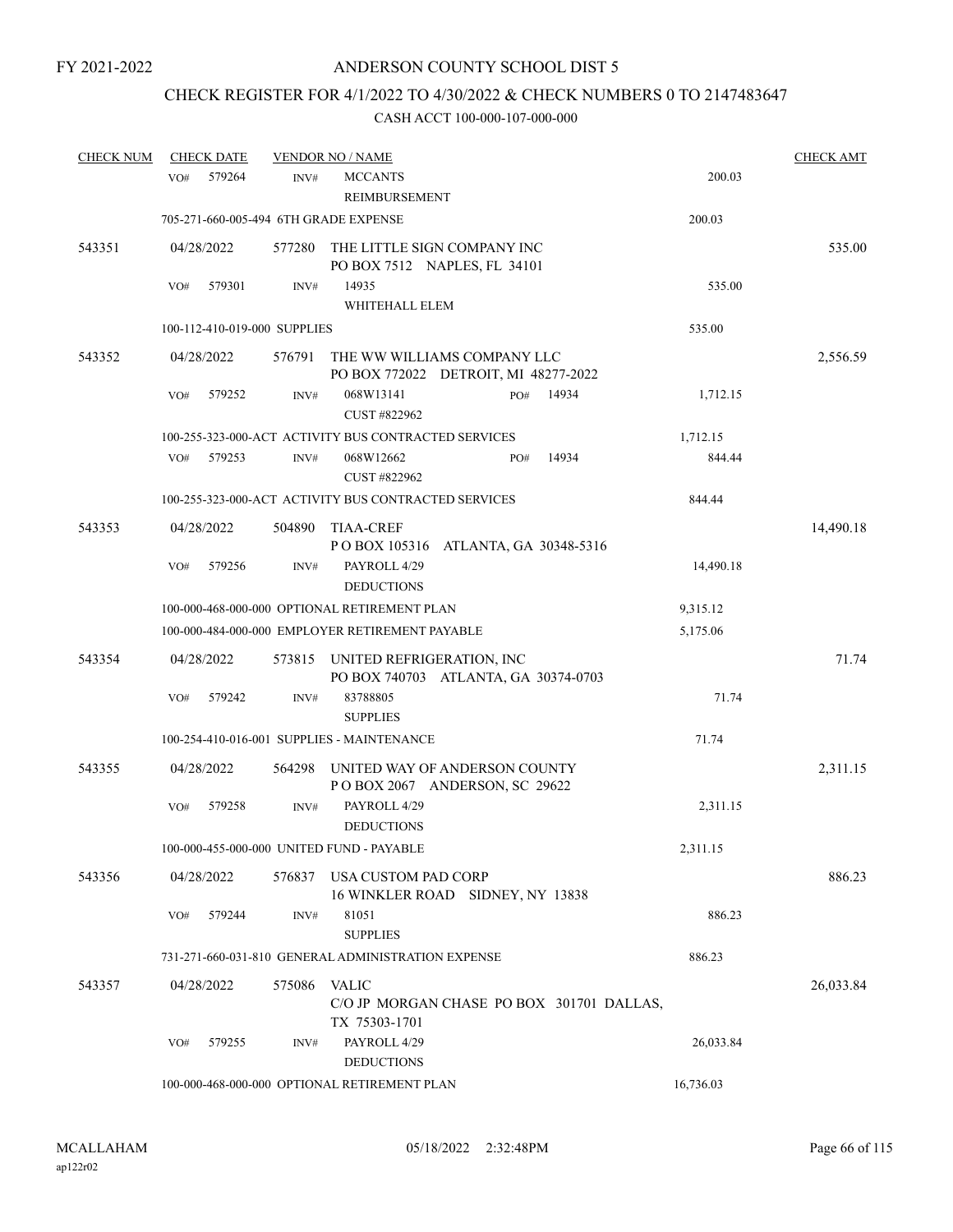# CHECK REGISTER FOR 4/1/2022 TO 4/30/2022 & CHECK NUMBERS 0 TO 2147483647

| <b>CHECK NUM</b> |            | <b>CHECK DATE</b>                 |                | <b>VENDOR NO / NAME</b><br>100-000-484-000-000 EMPLOYER RETIREMENT PAYABLE |                        | 9,297.81 | <b>CHECK AMT</b> |  |
|------------------|------------|-----------------------------------|----------------|----------------------------------------------------------------------------|------------------------|----------|------------------|--|
| 543358           | 04/28/2022 |                                   | 576048         | VITAL RECORDS HOLDINGS, LLC                                                |                        |          | 58.03            |  |
|                  |            |                                   |                | DEPT 5874 PO BOX 11407 BIRMINGHAM, AL                                      |                        |          |                  |  |
|                  | VO#        | 579245                            | INV#           | 35246-5874<br>2568044                                                      |                        | 58.03    |                  |  |
|                  |            |                                   |                | <b>SERVICE</b>                                                             |                        |          |                  |  |
|                  |            |                                   |                | 100-264-312-000-000 PURCHASED SERVICES                                     |                        | 58.03    |                  |  |
| 543359           | 04/28/2022 |                                   | 529150         | WEST MUSIC                                                                 |                        |          | 1,268.22         |  |
|                  |            |                                   |                | POBOX 5521 ATT: ACCOUNTS RECEIVABLE                                        |                        |          |                  |  |
|                  |            |                                   |                | CORALVILLE, IA 52241                                                       |                        |          |                  |  |
|                  | VO#        | 579246                            | INV#           | SI2131691<br><b>MCLEES</b>                                                 |                        | 1,177.00 |                  |  |
|                  |            |                                   |                | 218-112-410-008-01A ART/MUSIC/PE SUPPLIES                                  |                        | 1,177.00 |                  |  |
|                  | VO#        | 579247                            | INV#           | SI2133794                                                                  |                        | 91.22    |                  |  |
|                  |            |                                   |                | <b>NORTH POINTE</b>                                                        |                        |          |                  |  |
|                  |            | 713-271-660-013-220 MUSIC EXPENSE |                |                                                                            |                        | 91.22    |                  |  |
| 543360           | 04/28/2022 |                                   | 577106         | WILKES UNIVERSITY                                                          |                        |          | 3,378.00         |  |
|                  |            |                                   |                | 84 WEST SOUTH STREET                                                       | WILKES-BARRE, PA 18766 |          |                  |  |
|                  | VO#        | 579251                            | INV#           | AMY HEARD                                                                  | 16263<br>PO#           | 3,378.00 |                  |  |
|                  |            |                                   |                | WIN 900154802                                                              |                        |          |                  |  |
|                  |            |                                   |                | 100-224-312-000-000 STAFF DEV - PURCHASED SERVICE                          |                        | 3,378.00 |                  |  |
| $*$ 21845        | 04/05/2022 |                                   | 111125         | <b>ANDERSON AWARDS</b>                                                     |                        |          | 51.36 E          |  |
|                  |            |                                   |                | 716 WHITEHALL ROAD ATT: ACCOUNTS<br>RECEIVABLE ANDERSON, SC 29625          |                        |          |                  |  |
|                  | VO#        | 578468                            | INV#           | 03/21/22                                                                   |                        | 51.36    |                  |  |
|                  |            |                                   |                | <b>BADGES</b>                                                              |                        |          |                  |  |
|                  |            | 600-256-410-000-000 SUPPLIES      |                |                                                                            |                        | 51.36    |                  |  |
| 21846            | 04/05/2022 |                                   | 566562         | ANDERSON OUTDOOR POWER EQUIPMENT                                           |                        |          | 695.48 E         |  |
|                  |            |                                   |                | 110 MIRACLE MILE DRIVE ATT: ACCOUNTS<br>RECEIVABLE ANDERSON, SC 29621      |                        |          |                  |  |
|                  | VO#        | 578447                            | INV#           | 27416                                                                      |                        | 695.48   |                  |  |
|                  |            |                                   |                | <b>SUPPLIES</b>                                                            |                        |          |                  |  |
|                  |            |                                   |                | 100-254-410-000-001 MAINT. SUPPLIES-STRUCTURES                             |                        | 695.48   |                  |  |
| 21847            | 04/05/2022 |                                   | 574534         | <b>EMPLOYEE VENDOR</b>                                                     |                        |          | 48.18 E          |  |
|                  | VO#        | 578416                            | INV#           | <b>BREAKFAST</b>                                                           |                        | 48.18    |                  |  |
|                  |            |                                   |                | REIMBURSEMENT                                                              |                        |          |                  |  |
|                  |            | 100-264-410-000-000 SUPPLIES      |                |                                                                            |                        | 48.18    |                  |  |
| 21848            | 04/05/2022 |                                   | 576113         | <b>EMPLOYEE VENDOR</b>                                                     |                        |          | 36.00 E          |  |
|                  |            | VO# 578418                        | INV#           | <b>REIMBURSEMENT</b>                                                       |                        | 36.00    |                  |  |
|                  |            |                                   |                | <b>CAREER GUIDANCE</b>                                                     |                        |          |                  |  |
|                  |            |                                   |                | 395-212-410-000-000 SUPPLIES AND MATERIALS                                 |                        | 36.00    |                  |  |
| 21849            | 04/05/2022 |                                   | 574512         | EMPLOYEE VENDOR                                                            |                        |          | 427.95 E         |  |
|                  |            | VO# 578419                        | $\text{INV}\#$ | REIMBURSEMENT                                                              |                        | 427.95   |                  |  |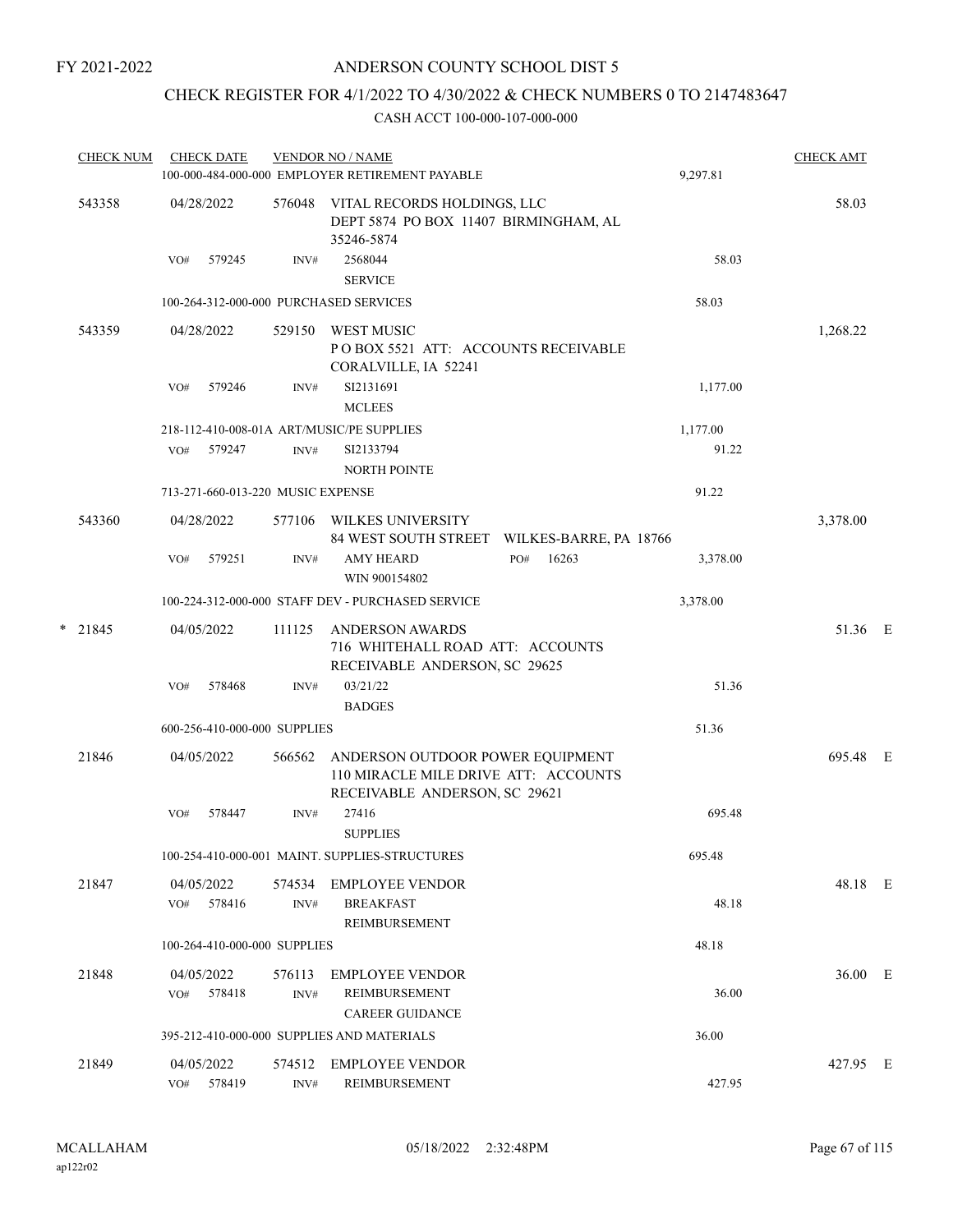# CHECK REGISTER FOR 4/1/2022 TO 4/30/2022 & CHECK NUMBERS 0 TO 2147483647

| <b>CHECK NUM</b> |                   | <b>CHECK DATE</b> |                                  | <b>VENDOR NO / NAME</b>                                                                        |     |       |          | <b>CHECK AMT</b> |  |
|------------------|-------------------|-------------------|----------------------------------|------------------------------------------------------------------------------------------------|-----|-------|----------|------------------|--|
|                  |                   |                   |                                  | ROLLING TOTE BAGS                                                                              |     |       |          |                  |  |
|                  |                   |                   |                                  | 900-147-410-018-B11 BEST GRANT - E DARNELL                                                     |     |       | 427.95   |                  |  |
| 21850            | 04/05/2022        |                   | 201391                           | <b>BLICK ART MATERIALS</b><br>6910 EAGLE WAY CHICAGO, IL 60670-1069                            |     |       |          | 1,897.34 E       |  |
|                  | VO#               | 578375            | INV#                             | 8269625<br><b>SUPPLIES</b>                                                                     |     |       | 96.43    |                  |  |
|                  |                   |                   | 100-114-410-002-ART ART SUPPLIES |                                                                                                |     |       | 96.43    |                  |  |
|                  | VO#               | 578424            | INV#                             | 8271830<br><b>SUPPLIES</b>                                                                     |     |       | 1,800.91 |                  |  |
|                  |                   |                   |                                  | 218-113-410-021-01A ART/MUSIC/PE SUPPLIES                                                      |     |       | 1,800.91 |                  |  |
| 21851            | 04/05/2022<br>VO# | 578455            | INV#                             | 574699 EMPLOYEE VENDOR<br><b>MARCH 2022</b><br><b>MILEAGE</b>                                  |     |       | 11.31    | 11.31 E          |  |
|                  |                   |                   |                                  | 600-256-332-008-000 IN DISTRICT TRAVEL                                                         |     |       | 11.31    |                  |  |
|                  |                   |                   |                                  |                                                                                                |     |       |          |                  |  |
| 21852            | 04/05/2022        |                   | 155900                           | CAROLINA BIOLOGICAL SUPPLY<br>POBOX 60232 ATT: ACCOUNTS RECEIVABLE<br>CHARLOTTE, NC 28260-0232 |     |       |          | 723.83 E         |  |
|                  | VO#               | 578469            | INV#                             | 51718572, 51718586<br><b>SUPPLIES</b>                                                          | PO# | 16076 | 325.56   |                  |  |
|                  |                   |                   |                                  | 326-111-410-000-000 SCIENCE KITS SUPPLIES                                                      |     |       | 325.56   |                  |  |
|                  | VO#               | 578472            | INV#                             | 51718592<br><b>SUPPLIES</b>                                                                    | PO# | 15726 | 207.60   |                  |  |
|                  |                   |                   |                                  | 326-112-410-000-000 SCIENCE KITS SUPPLIES                                                      |     |       | 207.60   |                  |  |
|                  | VO#               | 578487            | INV#                             | 51708833<br><b>SUPPLIES</b>                                                                    | PO# | 15967 | 190.67   |                  |  |
|                  |                   |                   |                                  | 326-113-410-021-000 SCIENCE KITS SUPPLIES                                                      |     |       | 190.67   |                  |  |
| 21853            | 04/05/2022        |                   | 574515                           | <b>EMPLOYEE VENDOR</b>                                                                         |     |       |          | 91.06 E          |  |
|                  | VO#               | 578452            | $\text{INV}\#$                   | <b>MARCH 18-28</b><br><b>MILEAGE</b>                                                           |     |       | 91.06    |                  |  |
|                  |                   |                   |                                  | 600-256-332-000-000 IN DISTRICT TRAVEL                                                         |     |       | 91.06    |                  |  |
| 21854            | 04/05/2022        |                   |                                  | 573233 EMPLOYEE VENDOR                                                                         |     |       |          | 28.50 E          |  |
|                  | VO#               | 578380            | INV#                             | MARCH 2022<br><b>MILEAGE</b>                                                                   |     |       | 28.50    |                  |  |
|                  |                   |                   |                                  | 100-266-332-000-000 IN-DISTRICT TRAVEL                                                         |     |       | 28.50    |                  |  |
| 21855            | 04/05/2022        | VO# 578377        | 186050<br>INV#                   | <b>EMPLOYEE VENDOR</b><br>REIMBURSEMENT<br><b>BOOMWHACKERS</b>                                 |     |       | 25.29    | 25.29 E          |  |
|                  |                   |                   | 817-112-410-014-000 SUPPLIES     |                                                                                                |     |       | 25.29    |                  |  |
| 21856            | 04/05/2022        |                   |                                  | 572679 DEFENDER SERVICES, INC.<br>PO BOX 1775 COLUMBIA, SC 29202                               |     |       |          | 739.84 E         |  |
|                  | VO#               | 578396            | INV#                             | 1013276<br><b>SECURITY</b>                                                                     | PO# | 15244 | 739.84   |                  |  |
|                  |                   |                   |                                  | 100-181-312-023-000 PURCHASED SERVICES                                                         |     |       | 739.84   |                  |  |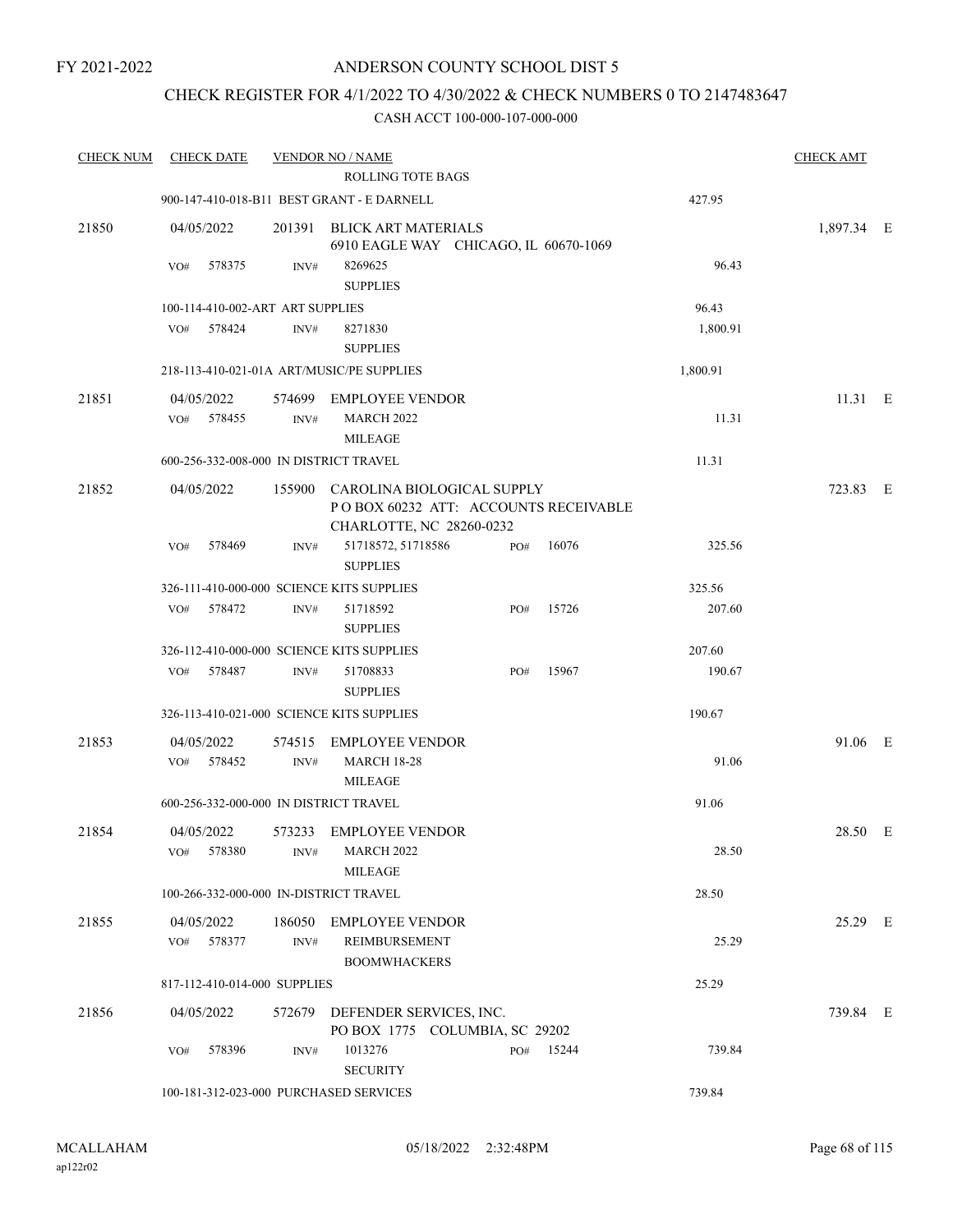FY 2021-2022

# ANDERSON COUNTY SCHOOL DIST 5

# CHECK REGISTER FOR 4/1/2022 TO 4/30/2022 & CHECK NUMBERS 0 TO 2147483647

| <b>CHECK NUM</b> | <b>CHECK DATE</b>                      |                | <b>VENDOR NO / NAME</b>                                                                         |           | <b>CHECK AMT</b> |  |
|------------------|----------------------------------------|----------------|-------------------------------------------------------------------------------------------------|-----------|------------------|--|
| 21857            | 04/05/2022                             |                | 237555 FORMS & SUPPLY<br>POBOX 563953 ATT: ACCOUNTS RECEIVABLE<br>CHARLOTTE, NC 28256           |           | 588.91 E         |  |
|                  | 578483<br>VO#                          | INV#           | 6082015<br><b>CALHOUN</b>                                                                       | 588.91    |                  |  |
|                  | 817-112-410-014-000 SUPPLIES           |                |                                                                                                 | 588.91    |                  |  |
| 21858            | 04/05/2022<br>VO# 578381               | INV#           | 576159 EMPLOYEE VENDOR<br><b>MARCH 2022</b><br><b>MILEAGE</b>                                   | 53.76     | 53.76 E          |  |
|                  | 100-266-332-000-000 IN-DISTRICT TRAVEL |                |                                                                                                 | 53.76     |                  |  |
| 21859            | 04/05/2022<br>VO#<br>578488            | INV#           | 565398 EMPLOYEE VENDOR<br><b>KRISPY KREME</b><br>REIMBURSEMENT                                  | 53.93     | 53.93 E          |  |
|                  | 100-221-410-000-000 SUPPLIES           |                |                                                                                                 | 53.93     |                  |  |
| 21860            | 04/05/2022                             |                | 571463 GAMETIME<br>PO BOX 680121 FORT PAYNE, AL 35968<br>PO# 15662                              |           | 17,355.76 E      |  |
|                  | 578399<br>VO#                          | INV#           | PJI-0180511<br>PLAYGROUND EQUIP                                                                 | 17,355.76 |                  |  |
|                  |                                        |                | 100-271-410-012-BRD BOARD CAPITAL PROJECT                                                       | 17,355.76 |                  |  |
| 21861            | 04/05/2022<br>578458<br>VO#            | INV#           | 575088 EMPLOYEE VENDOR<br><b>MARCH 2022</b><br><b>MILEAGE</b>                                   | 23.52     | 23.52 E          |  |
|                  | 283-223-333-000-000 TRIPS/MILEAGE      |                |                                                                                                 | 23.52     |                  |  |
| 21862            | 04/05/2022                             | 251600         | <b>GOPHER SPORT</b><br>POBOX 1450 NW5634 ATT: ACCOUNTS<br>RECEIVABLE MINNEAPOLIS, MN 55485-5634 |           | $1,619.70$ E     |  |
|                  | 578429<br>VO#                          | INV#           | 155824<br><b>SUPPLIES</b>                                                                       | 1,619.70  |                  |  |
|                  |                                        |                | 218-112-410-013-01A ART/MUSIC/PE SUPPLIES                                                       | 1,619.70  |                  |  |
| 21863            | 04/05/2022                             | 252650         | <b>GRAINGER</b><br>DEPT 867098550 ATT: ACCOUNTS RECEIVABLE<br>PALATINE, IL 60038-0001           |           | 10.30 E          |  |
|                  | 578480<br>VO#                          | INV#           | 9252571402<br><b>SUPPLIES</b>                                                                   | 10.30     |                  |  |
|                  |                                        |                | 100-254-410-002-001 SUPPLIES - MAINTENANCE                                                      | 10.30     |                  |  |
| 21864            | 04/05/2022<br>VO# 578462               | 258760<br>INV# | EMPLOYEE VENDOR<br><b>MARCH 2022</b><br><b>MILEAGE</b>                                          | 60.09     | 60.09 E          |  |
|                  | 283-223-333-000-000 TRIPS/MILEAGE      |                |                                                                                                 | 60.09     |                  |  |
| 21865            | 04/05/2022<br>578499<br>VO#            | 573799<br>INV# | <b>EMPLOYEE VENDOR</b><br><b>CELEBRATION</b><br>REIMBURSEMENT                                   | 183.65    | 183.65 E         |  |
|                  | 852-252-410-000-000 SUPPLIES           |                |                                                                                                 | 183.65    |                  |  |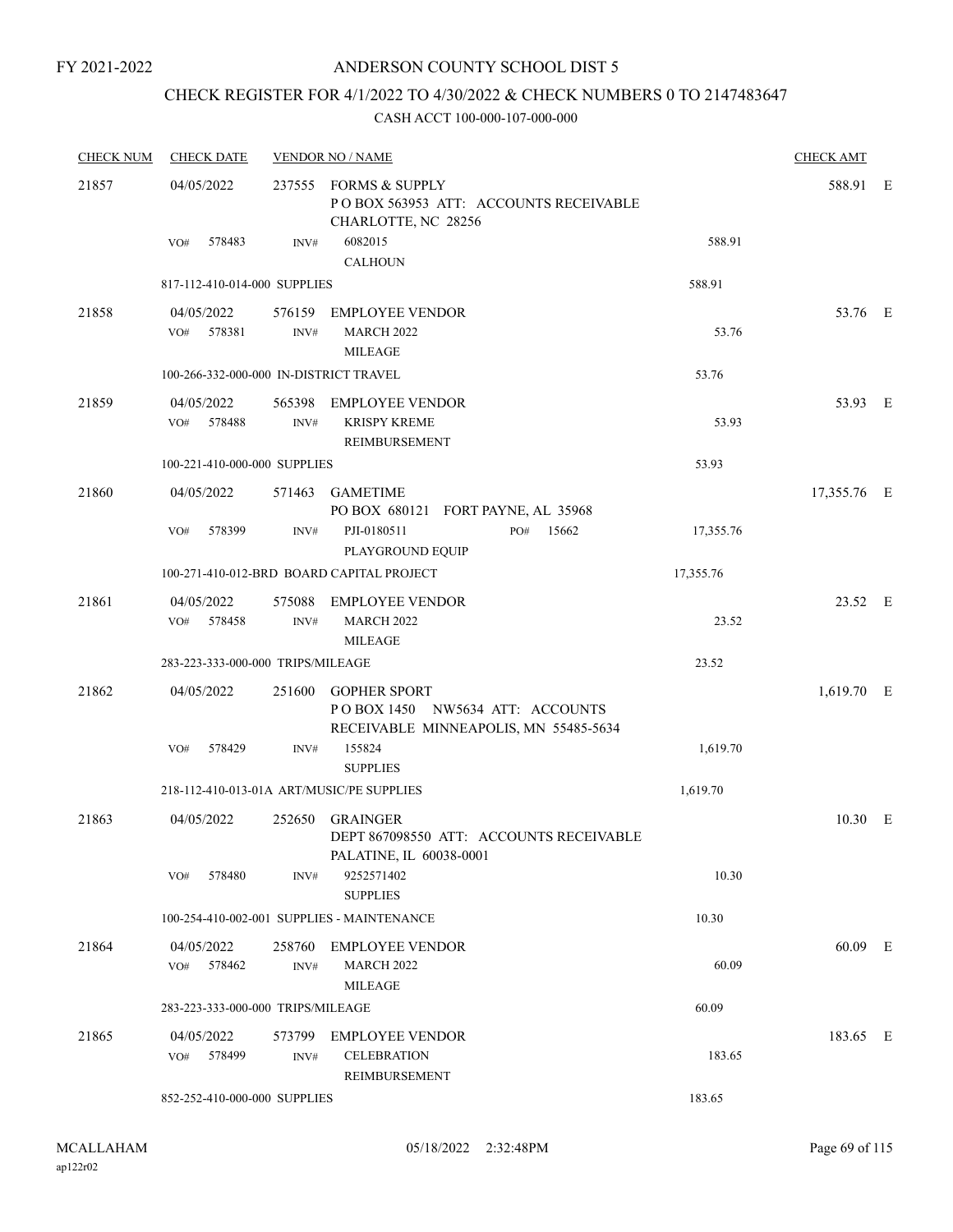# CHECK REGISTER FOR 4/1/2022 TO 4/30/2022 & CHECK NUMBERS 0 TO 2147483647

| <b>CHECK NUM</b> | <b>CHECK DATE</b>                         |                | <b>VENDOR NO / NAME</b>                                                       |        | <b>CHECK AMT</b> |  |
|------------------|-------------------------------------------|----------------|-------------------------------------------------------------------------------|--------|------------------|--|
| 21866            | 04/05/2022<br>578457<br>VO#               | INV#           | 573954 EMPLOYEE VENDOR<br><b>MARCH 2022</b><br><b>MILEAGE</b>                 | 130.14 | 130.14 E         |  |
|                  |                                           |                | 203-223-332-000-000 IN-DISTRICT TRAVEL- ADMIN                                 | 130.14 |                  |  |
| 21867            | 04/05/2022<br>VO# 578453                  | INV#           | 576375 EMPLOYEE VENDOR<br><b>MARCH 2022</b><br><b>MILEAGE</b>                 | 9.52   | $9.52$ E         |  |
|                  | 600-256-332-017-000 IN DISTRICT TRAVEL    |                |                                                                               | 9.52   |                  |  |
| 21868            | 04/05/2022                                |                | 573279 HERSHEY CREAMERY COMPANY<br>710 CORPORATE CIRCLE SALISBURY, NC 28145   |        | 260.46 E         |  |
|                  | 578415<br>VO#                             | INV#           | 0017619464<br><b>NEVITT FOREST</b>                                            | 260.46 |                  |  |
|                  |                                           |                | 712-271-660-012-391 ICE CREAM SALES EXPENSE                                   | 260.46 |                  |  |
| 21869            | 04/05/2022<br>578454<br>VO#               | INV#           | 572696 EMPLOYEE VENDOR<br><b>MARCH 2022</b><br><b>MILEAGE</b>                 | 11.76  | $11.76$ E        |  |
|                  | 600-256-332-016-000 IN DISTRICT TRAVEL    |                |                                                                               | 11.76  |                  |  |
| 21870            | 04/05/2022<br>578484<br>VO#               | INV#           | 576051 EMPLOYEE VENDOR<br>MARCH <sub>29</sub><br><b>WESTERN CAROLINA</b>      | 131.48 | 131.48 E         |  |
|                  |                                           |                | 802-264-410-000-000 SUPPLIES - RECRUITMENT FAIRS                              | 131.48 |                  |  |
| 21871            | 04/05/2022<br>578357<br>VO#               | 572225<br>INV# | <b>EMPLOYEE VENDOR</b><br><b>MARCH 2022</b><br><b>MILEAGE</b>                 | 65.80  | 65.80 E          |  |
|                  | 100-266-332-000-000 IN-DISTRICT TRAVEL    |                |                                                                               | 65.80  |                  |  |
| 21872            | 04/05/2022<br>VO# 578451                  | 573295<br>INV# | <b>EMPLOYEE VENDOR</b><br>FEB-MARCH<br><b>MILEAGE</b>                         | 147.34 | 147.34 E         |  |
|                  | 100-266-332-000-000 IN-DISTRICT TRAVEL    |                |                                                                               | 147.34 |                  |  |
| 21873            | 04/05/2022<br>578353<br>VO#               | INV#           | 576817 EMPLOYEE VENDOR<br>REIMBURSEMENT<br><b>UNDERWEAR</b>                   | 12.29  | 57.65 E          |  |
|                  | 100-213-410-012-000 SUPPLIES              |                |                                                                               | 12.29  |                  |  |
|                  | VO# 578354                                | INV#           | REIMBURSEMENT<br>UNDERWEAR & LENS CLEANER                                     | 45.36  |                  |  |
|                  | 100-213-410-012-000 SUPPLIES              |                |                                                                               | 45.36  |                  |  |
| 21874            | 04/05/2022                                | 563608         | JW PEPPER & SON, INC<br>POBOX 642 ATT: ACCOUNTS RECEIVABLE EXTON,<br>PA 19341 |        | 794.59 E         |  |
|                  | 578347<br>VO#                             | INV#           | 364156401<br><b>MUSIC</b>                                                     | 203.67 |                  |  |
|                  | 218-113-410-005-01A ART/MUSIC/PE SUPPLIES |                |                                                                               | 203.67 |                  |  |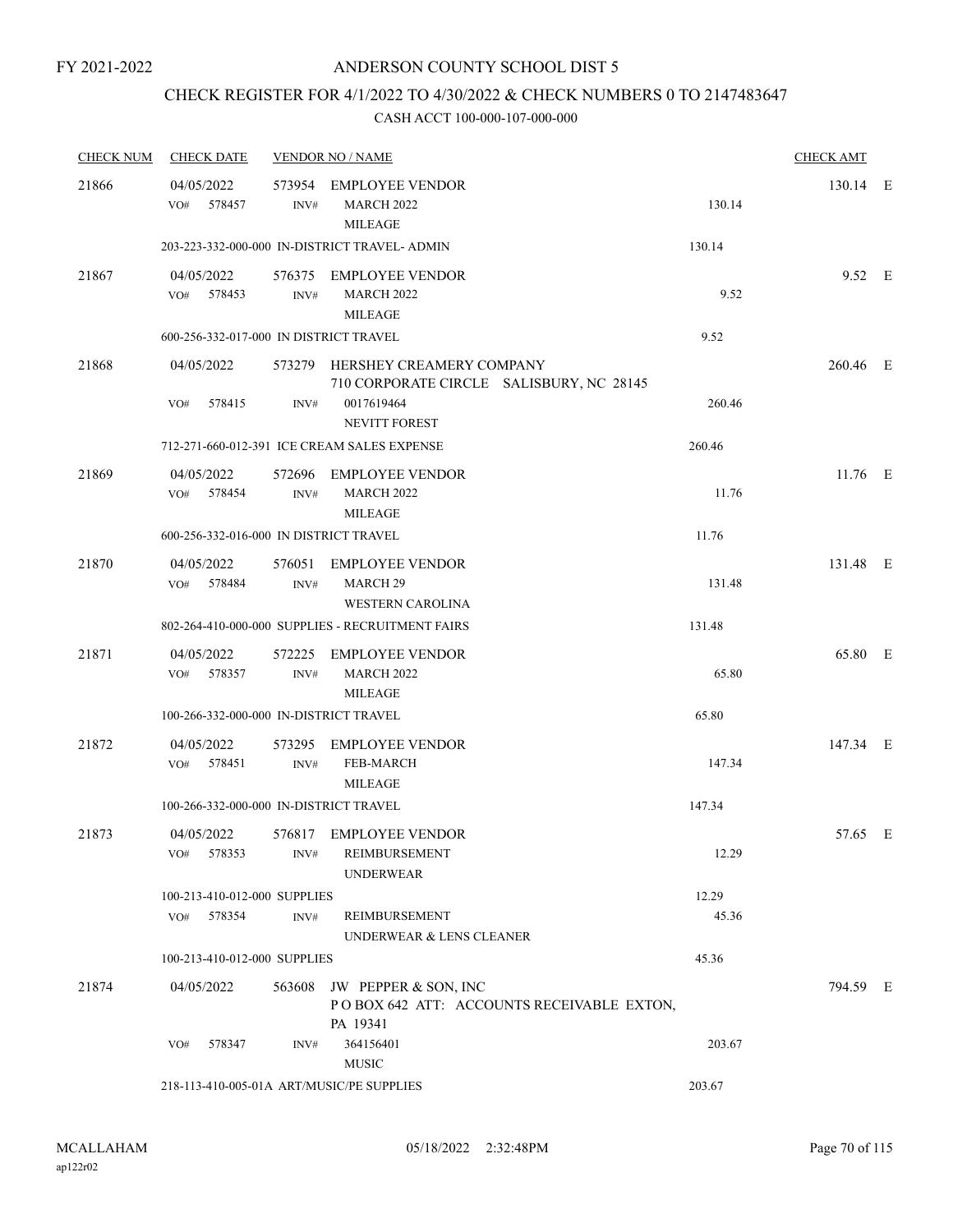# CHECK REGISTER FOR 4/1/2022 TO 4/30/2022 & CHECK NUMBERS 0 TO 2147483647

| <b>CHECK NUM</b> | <b>CHECK DATE</b>                      |                | <b>VENDOR NO / NAME</b>                      |        | <b>CHECK AMT</b> |  |
|------------------|----------------------------------------|----------------|----------------------------------------------|--------|------------------|--|
|                  | VO# 578376                             | INV#           | 364199276                                    | 141.99 |                  |  |
|                  |                                        |                | <b>MUSIC</b>                                 |        |                  |  |
|                  | 817-112-410-014-000 SUPPLIES           |                |                                              | 141.99 |                  |  |
|                  | VO# 578475                             | INV#           | 364194284                                    | 149.98 |                  |  |
|                  |                                        |                | <b>SOUTHWOOD</b>                             |        |                  |  |
|                  |                                        |                | 100-113-410-021-COB CHORUS, ORCHESTRA & BAND | 149.98 |                  |  |
|                  | 578477<br>VO#                          | INV#           | 364195861                                    | 217.00 |                  |  |
|                  |                                        |                | <b>MUSIC</b>                                 |        |                  |  |
|                  | 100-114-410-021-STR STRING SUPPLIES    |                |                                              | 217.00 |                  |  |
|                  | 578478<br>VO#                          | INV#           | 364143138                                    | 81.95  |                  |  |
|                  |                                        |                | <b>SOUTHWOOD</b>                             |        |                  |  |
|                  | 100-114-410-021-STR STRING SUPPLIES    |                |                                              | 81.95  |                  |  |
|                  |                                        |                |                                              |        |                  |  |
| 21875            | 04/05/2022<br>VO# 578382               | INV#           | 563964 EMPLOYEE VENDOR<br><b>MARCH 2022</b>  | 54.99  | 78.62 E          |  |
|                  |                                        |                | <b>MILEAGE</b>                               |        |                  |  |
|                  | 100-266-332-000-000 IN-DISTRICT TRAVEL |                |                                              | 54.99  |                  |  |
|                  | VO# 578383                             | INV#           | <b>NOV 2021</b>                              | 23.63  |                  |  |
|                  |                                        |                | <b>MILEAGE</b>                               |        |                  |  |
|                  | 100-266-332-000-000 IN-DISTRICT TRAVEL |                |                                              | 23.63  |                  |  |
|                  |                                        |                |                                              |        |                  |  |
| 21876            | 04/05/2022                             |                | 340065 EMPLOYEE VENDOR                       |        | $26.21$ E        |  |
|                  | VO# 578420                             | INV#           | <b>MARCH 2022</b>                            | 26.21  |                  |  |
|                  |                                        |                | <b>MILEAGE</b>                               |        |                  |  |
|                  | 100-221-332-000-000 TRAVEL             |                |                                              | 26.21  |                  |  |
| 21877            | 04/05/2022                             |                | 568087 EMPLOYEE VENDOR                       |        | 71.45 E          |  |
|                  | VO# 578404                             | INV#           | REIMBURSEMENT                                | 71.45  |                  |  |
|                  |                                        |                | <b>ICE CREAM</b>                             |        |                  |  |
|                  |                                        |                | 714-271-660-014-201 MISCELLANEOUS EXPENSE    | 71.45  |                  |  |
| 21878            | 04/05/2022                             |                | 574462 EMPLOYEE VENDOR                       |        | 231.74 E         |  |
|                  | VO# 578386                             | INV#           | <b>FINANCE LUNCH MTG</b>                     | 231.74 |                  |  |
|                  |                                        |                | 04/01/22                                     |        |                  |  |
|                  | 852-252-410-000-000 SUPPLIES           |                |                                              | 231.74 |                  |  |
| 21879            |                                        |                | 575527 EMPLOYEE VENDOR                       |        | 20.05 E          |  |
|                  | 04/05/2022<br>578384<br>VO#            | INV#           | <b>MARCH 2022</b>                            | 20.05  |                  |  |
|                  |                                        |                | <b>MILEAGE</b>                               |        |                  |  |
|                  | 100-266-332-000-000 IN-DISTRICT TRAVEL |                |                                              | 20.05  |                  |  |
|                  |                                        |                |                                              |        |                  |  |
| 21880            | 04/05/2022                             |                | 349701 MED CENTRAL HEALTH RESOURCES          |        | 495.00 E         |  |
|                  |                                        |                | 3424 CLEMSON BLVD ATT: ACCOUNTS RECEIVABLE   |        |                  |  |
|                  |                                        |                | ANDERSON, SC 29621<br>56067                  | 85.00  |                  |  |
|                  | 578349<br>VO#                          | INV#           | WHITEFIELD                                   |        |                  |  |
|                  |                                        |                | 100-255-323-000-000 CONTRACTED SERVICES      | 85.00  |                  |  |
|                  | 578350<br>VO#                          | $\text{INV}\#$ | 56067                                        | 20.00  |                  |  |
|                  |                                        |                | WHITEFIELD                                   |        |                  |  |
|                  |                                        |                |                                              |        |                  |  |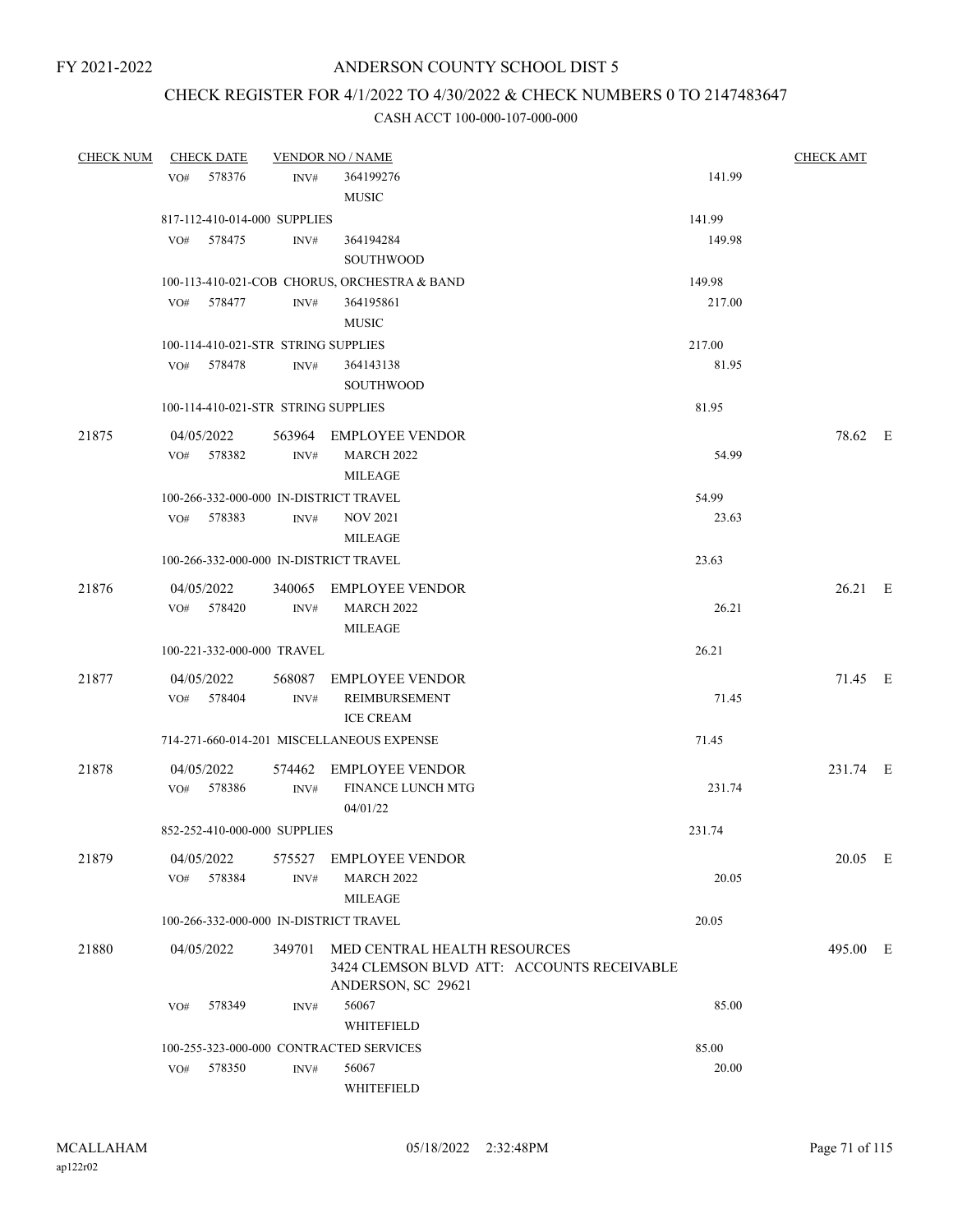# CHECK REGISTER FOR 4/1/2022 TO 4/30/2022 & CHECK NUMBERS 0 TO 2147483647

|       | CHECK NUM CHECK DATE                    |        | <b>VENDOR NO / NAME</b>                |        | <b>CHECK AMT</b> |  |
|-------|-----------------------------------------|--------|----------------------------------------|--------|------------------|--|
|       | 100-255-323-000-000 CONTRACTED SERVICES |        |                                        | 20.00  |                  |  |
|       | VO# 578463                              | INV#   | 32483                                  | 40.00  |                  |  |
|       |                                         |        | <b>BALBUENA</b>                        |        |                  |  |
|       | 100-255-323-000-000 CONTRACTED SERVICES |        |                                        | 40.00  |                  |  |
|       | VO# 578465                              | INV#   | 40683                                  | 65.00  |                  |  |
|       |                                         |        | POAG                                   |        |                  |  |
|       |                                         |        |                                        |        |                  |  |
|       | 100-255-323-000-000 CONTRACTED SERVICES |        |                                        | 65.00  |                  |  |
|       | 578466<br>VO#                           | INV#   | 35052                                  | 65.00  |                  |  |
|       |                                         |        | <b>DIXON</b>                           |        |                  |  |
|       | 100-255-323-000-000 CONTRACTED SERVICES |        |                                        | 65.00  |                  |  |
|       | VO# 578467                              | INV#   | 33191                                  | 65.00  |                  |  |
|       |                                         |        | <b>MCCLAIN</b>                         |        |                  |  |
|       | 100-255-323-000-000 CONTRACTED SERVICES |        |                                        | 65.00  |                  |  |
|       | VO#<br>578470                           | INV#   | 55587                                  | 65.00  |                  |  |
|       |                                         |        | LUNA                                   |        |                  |  |
|       | 100-255-323-000-000 CONTRACTED SERVICES |        |                                        | 65.00  |                  |  |
|       | 578471<br>VO#                           |        | 56512                                  | 45.00  |                  |  |
|       |                                         | INV#   |                                        |        |                  |  |
|       |                                         |        | <b>HAMPTON</b>                         |        |                  |  |
|       | 100-255-323-000-000 CONTRACTED SERVICES |        |                                        | 45.00  |                  |  |
|       | VO# 578473                              | INV#   | 54643                                  | 45.00  |                  |  |
|       |                                         |        | <b>CARSON</b>                          |        |                  |  |
|       | 100-255-323-000-000 CONTRACTED SERVICES |        |                                        | 45.00  |                  |  |
| 21881 | 04/05/2022                              |        | 570874 NEW READERS PRESS               |        | 105.00 E         |  |
|       |                                         |        | 101 WYOMING STREET SYRACUSE, NY 13204  |        |                  |  |
|       | 578359<br>VO#                           | INV#   | 10051                                  | 105.00 |                  |  |
|       |                                         |        | <b>GED READY VOUCHER</b>               |        |                  |  |
|       | 243-181-410-023-000 SUPPLIES            |        |                                        | 105.00 |                  |  |
|       |                                         |        |                                        |        |                  |  |
| 21882 | 04/05/2022                              |        | 389900 OFFICE DEPOT                    |        | 69.55 E          |  |
|       |                                         |        | POBOX 1413 CHARLOTTE, NC 28201-1413    |        |                  |  |
|       | 578346<br>VO#                           | INV#   | 234325795001                           | 69.55  |                  |  |
|       |                                         |        | <b>SUPPLIES</b>                        |        |                  |  |
|       | 100-264-410-000-000 SUPPLIES            |        |                                        | 69.55  |                  |  |
| 21883 | 04/05/2022                              | 565357 | <b>EMPLOYEE VENDOR</b>                 |        | $6.16$ E         |  |
|       | 578491<br>VO#                           | INV#   | <b>MARCH 22</b>                        | 6.16   |                  |  |
|       |                                         |        | MILEAGE                                |        |                  |  |
|       | 100-221-332-000-000 TRAVEL              |        |                                        | 6.16   |                  |  |
| 21884 | 04/05/2022                              |        | 405100 PERMA-BOUND                     |        | 591.68 E         |  |
|       |                                         |        | 617 EAST VANDALIA ROAD ATT: ACCOUNTS   |        |                  |  |
|       |                                         |        | RECEIVABLE JACKSONVILLE, IL 62650-3599 |        |                  |  |
|       | 578395<br>VO#                           | INV#   | 15709<br>1915371<br>PO#                | 591.68 |                  |  |
|       |                                         |        | <b>BOOKS</b>                           |        |                  |  |
|       |                                         |        |                                        |        |                  |  |
|       | 100-222-410-005-000 SUPPLIES            |        |                                        | 591.68 |                  |  |
| 21885 | 04/05/2022                              |        | 394675 PIP PRINTING                    |        | 1,063.19 E       |  |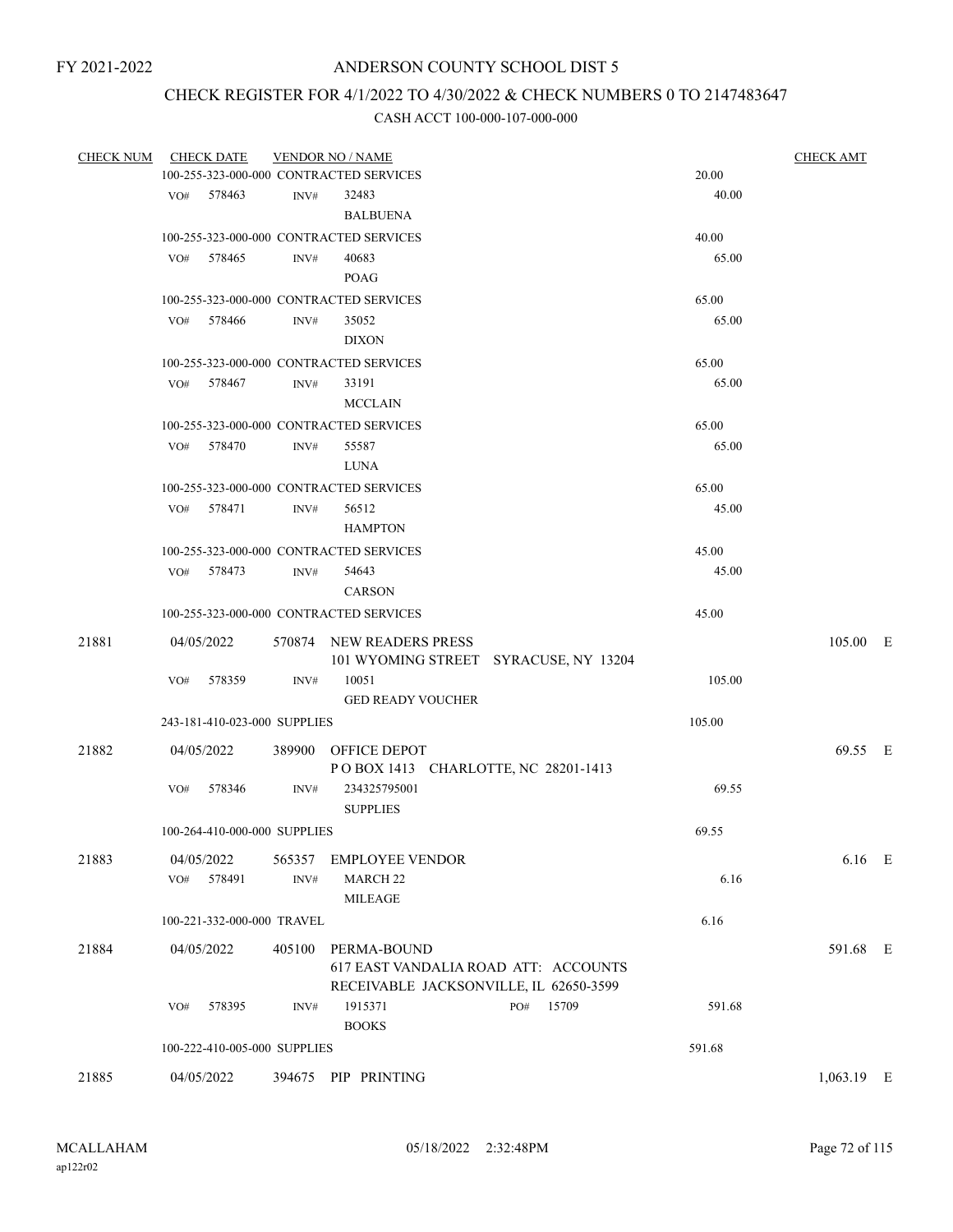FY 2021-2022

### ANDERSON COUNTY SCHOOL DIST 5

### CHECK REGISTER FOR 4/1/2022 TO 4/30/2022 & CHECK NUMBERS 0 TO 2147483647

| <b>CHECK NUM</b> | <b>CHECK DATE</b>                      |                | <b>VENDOR NO / NAME</b>                                                                               |     |       |          | <b>CHECK AMT</b> |  |
|------------------|----------------------------------------|----------------|-------------------------------------------------------------------------------------------------------|-----|-------|----------|------------------|--|
|                  |                                        |                | 1005 NORTH FANT STREET ATT: ACCOUNTS<br>RECEIVABLE ANDERSON, SC 29621                                 |     |       |          |                  |  |
|                  | 578474<br>VO#                          | INV#           | 103054<br><b>COMPLETER CEREMONY</b>                                                                   | PO# | 16037 | 1,063.19 |                  |  |
|                  | 131-233-410-031-000 SUPPLIES           |                |                                                                                                       |     |       | 1,063.19 |                  |  |
| 21886            | 04/05/2022<br>578421<br>VO#            | 575523<br>INV# | <b>EMPLOYEE VENDOR</b><br><b>MARCH 2022</b><br><b>MILEAGE</b>                                         |     |       | 8.40     | 8.40 E           |  |
|                  | 100-221-332-000-000 TRAVEL             |                |                                                                                                       |     |       | 8.40     |                  |  |
| 21887            | 04/05/2022<br>578446<br>VO#            | 427745<br>INV# | <b>EMPLOYEE VENDOR</b><br>REIMBURSEMENT<br><b>PLANNER</b>                                             |     |       | 24.60    | 24.60 E          |  |
|                  |                                        |                | 705-271-660-005-411 MISCELLANEOUS EXPENSE                                                             |     |       | 24.60    |                  |  |
| 21888            | 04/05/2022<br>578456<br>VO#            | 565666<br>INV# | <b>EMPLOYEE VENDOR</b><br><b>MARCH 2022</b><br><b>MILEAGE</b>                                         |     |       | 30.24    | 30.24 E          |  |
|                  | 600-256-332-008-000 IN DISTRICT TRAVEL |                |                                                                                                       |     |       | 30.24    |                  |  |
| 21889            | 04/05/2022<br>578449<br>VO#            | 574180<br>INV# | <b>EMPLOYEE VENDOR</b><br>REIMBURSEMENT<br><b>AWARDS</b>                                              |     |       | 81.81    | 81.81 E          |  |
|                  |                                        |                | 712-271-660-012-324 POSTIVE BEHAVIOR I.S. EXPENSE                                                     |     |       | 81.81    |                  |  |
| 21890            | 04/05/2022<br>VO# 578497               | 573462<br>INV# | EMPLOYEE VENDOR<br><b>BREAKFAST</b><br>REIMBURSEMENT                                                  |     |       | 118.81   | 118.81 E         |  |
|                  | 852-252-410-000-000 SUPPLIES           |                |                                                                                                       |     |       | 118.81   |                  |  |
| 21891            | 04/05/2022                             | 463575         | <b>SCHOOL HEALTH CORPORATION</b><br>6764 EAGLE WAY ATT: ACCOUNTS RECEIVABLE<br>CHICAGO, IL 60678-1067 |     |       |          | 1,575.00 E       |  |
|                  | 578351<br>VO#                          | INV#           | 4041662-00<br><b>AED</b>                                                                              | PO# | 16074 | 1,575.00 |                  |  |
|                  | 100-213-410-000-000 SUPPLIES           |                |                                                                                                       |     |       | 1,575.00 |                  |  |
| 21892            | 04/05/2022                             |                | 570059 SHARP BUSINESS SYSTEMS<br>DEPT 1216 PO BOX 121216 DALLAS, TX 75312-1216                        |     |       |          | 478.55 E         |  |
|                  | 578426<br>VO#                          | INV#           | 9003735619<br><b>COPIES</b>                                                                           |     |       | 241.31   |                  |  |
|                  | 201-112-490-007-000 COPIER COST        |                |                                                                                                       |     |       | 241.31   |                  |  |
|                  | 578427<br>VO#                          | $\text{INV}\#$ | 9003735611<br><b>COPIES</b>                                                                           |     |       | 211.10   |                  |  |
|                  | 201-112-490-016-000 OTHER/COPIER COST  |                |                                                                                                       |     |       | 211.10   |                  |  |
|                  | VO#<br>578476                          | INV#           | 9003731052<br><b>COPIES</b>                                                                           |     |       | 26.14    |                  |  |
|                  | 100-147-410-018-000 SUPPLIES           |                |                                                                                                       |     |       | 26.14    |                  |  |
| 21893            | 04/05/2022                             |                | 472700 SHERWIN WILLIAMS                                                                               |     |       |          | 49.37 E          |  |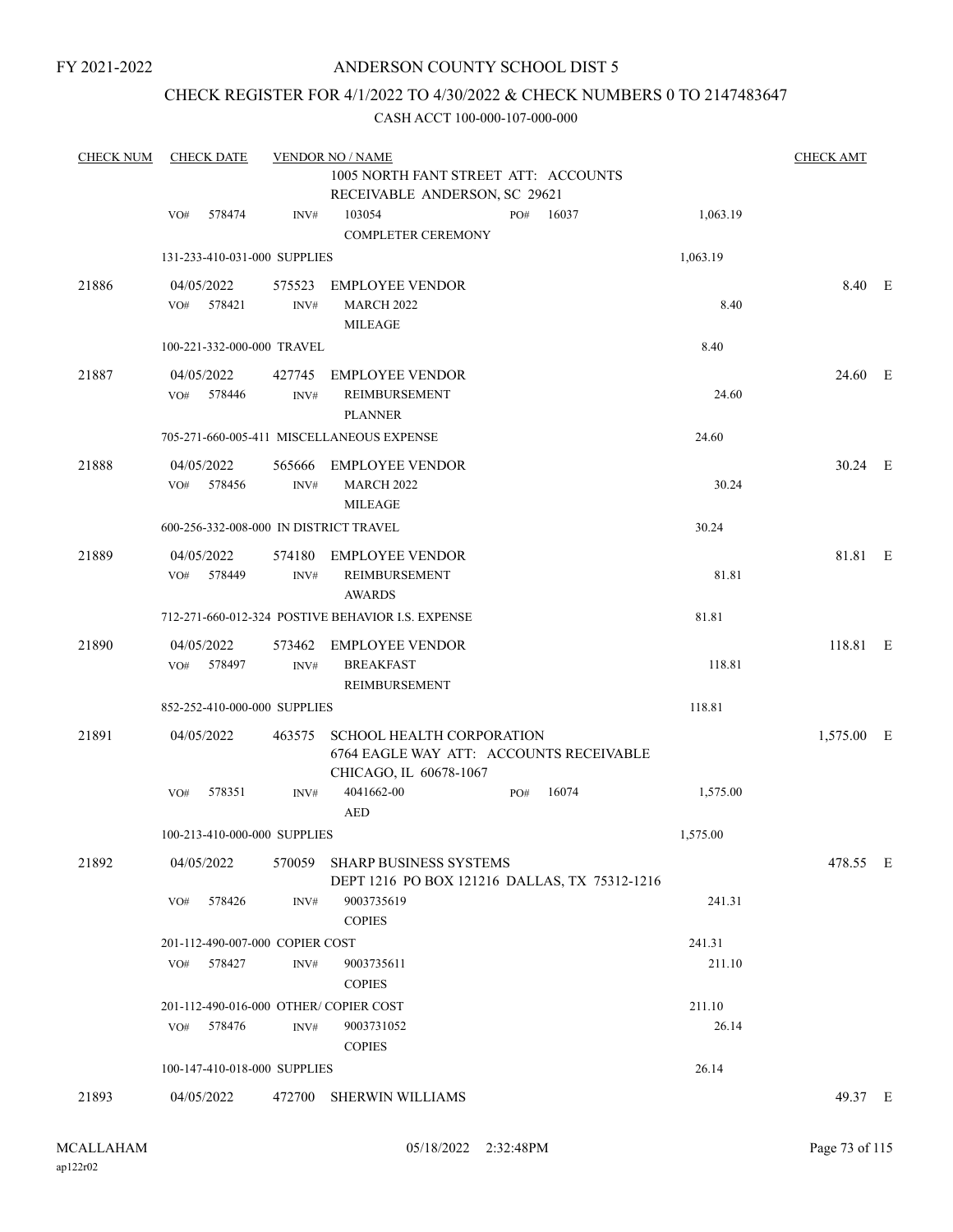FY 2021-2022

### ANDERSON COUNTY SCHOOL DIST 5

### CHECK REGISTER FOR 4/1/2022 TO 4/30/2022 & CHECK NUMBERS 0 TO 2147483647

| <b>CHECK NUM</b> | <b>CHECK DATE</b>                      |                | <b>VENDOR NO / NAME</b>                                                                              |        | <b>CHECK AMT</b> |  |
|------------------|----------------------------------------|----------------|------------------------------------------------------------------------------------------------------|--------|------------------|--|
|                  |                                        |                | 613 NORTH MURRAY AVENUE ATT: ACCOUNTS<br>RECEIVABLE ANDERSON, SC 29625                               |        |                  |  |
|                  | 578448<br>VO#                          | INV#           | 4946<br><b>SUPPLIES</b>                                                                              | 49.37  |                  |  |
|                  |                                        |                | 100-254-410-011-001 SUPPLIES - MAINTENANCE                                                           | 49.37  |                  |  |
| 21894            | 04/05/2022<br>578459<br>VO#            | INV#           | 574734 EMPLOYEE VENDOR<br><b>MARCH 2022</b><br><b>MILEAGE</b>                                        | 79.41  | 218.57 E         |  |
|                  | 283-223-333-000-000 TRIPS/MILEAGE      |                |                                                                                                      | 79.41  |                  |  |
|                  | VO#<br>578460                          | INV#           | <b>MARCH 2022</b><br><b>MILEAGE</b>                                                                  | 139.16 |                  |  |
|                  | 283-223-333-000-000 TRIPS/MILEAGE      |                |                                                                                                      | 139.16 |                  |  |
| 21895            | 04/05/2022                             |                | 569744 S&S WORLDWIDE, INC<br>POBOX 845825 ATT: ACCOUNTS RECEIVABLE<br>BOSTON, MA 02284-5825          |        | 279.98 E         |  |
|                  | 578422<br>VO#                          | INV#           | IN100955844<br><b>SUPPLIES</b>                                                                       | 279.98 |                  |  |
|                  |                                        |                | 218-113-410-005-01A ART/MUSIC/PE SUPPLIES                                                            | 279.98 |                  |  |
| 21896            | 04/05/2022<br>578485<br>VO#            | INV#           | 574231 EMPLOYEE VENDOR<br><b>SNACKS</b><br>REIMBURSEMENT                                             | 35.64  | 35.64 E          |  |
|                  | 203-127-410-000-000 SUPPLIES           |                |                                                                                                      | 35.64  |                  |  |
| 21897            | 04/05/2022<br>578508<br>VO#            | 577243<br>INV# | <b>EMPLOYEE VENDOR</b><br><b>REWARDS</b><br>REIMBURSEMENT                                            | 34.18  | 34.18 E          |  |
|                  |                                        |                | 714-271-660-014-201 MISCELLANEOUS EXPENSE                                                            | 34.18  |                  |  |
| 21898            | 04/05/2022<br>578379<br>VO#            | 572098<br>INV# | EMPLOYEE VENDOR<br><b>MARCH 2022</b><br><b>MILEAGE</b>                                               | 54.38  | 54.38 E          |  |
|                  | 100-266-332-000-000 IN-DISTRICT TRAVEL |                |                                                                                                      | 54.38  |                  |  |
| 21899            | 04/05/2022<br>578434<br>VO#            | INV#           | 576298 EMPLOYEE VENDOR<br><b>REGISTRATION</b><br>REIMBURSEMENT                                       | 309.27 | 309.27 E         |  |
|                  |                                        |                | 100-113-410-021-VEN SUPPLY-ADDT'L FOR LOST VENDING                                                   | 309.27 |                  |  |
| 21900            | 04/05/2022                             |                | 529275 WESTAR TIRE<br>P O BOX 400<br>715 NORTH MURRAY ATT:<br>ACCOUNTS RECEIVABLE ANDERSON, SC 29622 |        | 119.90 E         |  |
|                  | 578444<br>VO#                          | INV#           | 161375<br><b>TIRE</b>                                                                                | 119.90 |                  |  |
|                  |                                        |                | 100-254-410-000-001 MAINT. SUPPLIES-STRUCTURES                                                       | 119.90 |                  |  |
| 21901            | 04/05/2022<br>VO#<br>578498            | 571132<br>INV# | <b>EMPLOYEE VENDOR</b><br><b>CELEBRATION</b><br>REIMBURSEMENT                                        | 40.70  | 40.70 E          |  |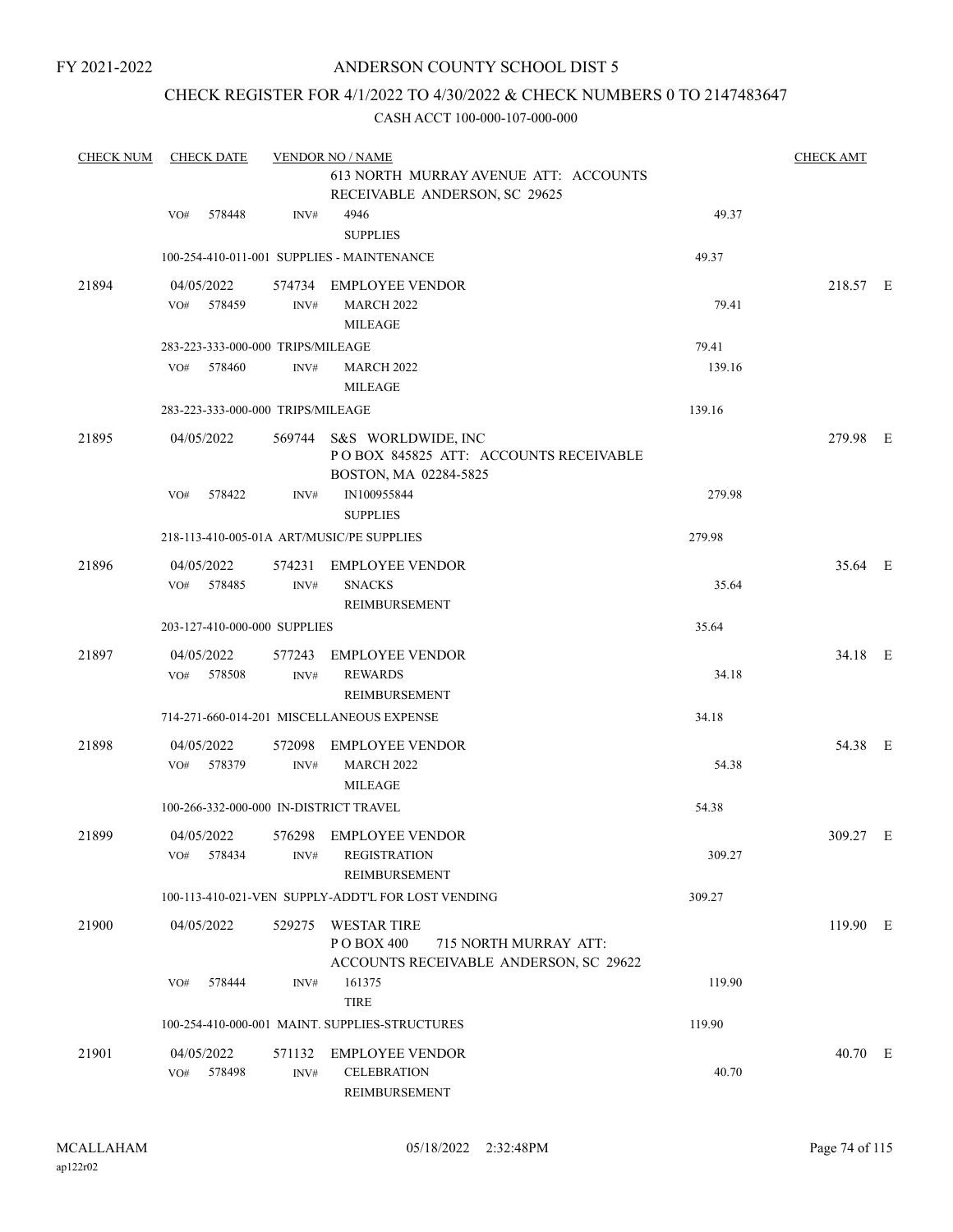### CHECK REGISTER FOR 4/1/2022 TO 4/30/2022 & CHECK NUMBERS 0 TO 2147483647

| <b>CHECK NUM</b> | <b>CHECK DATE</b> |        | 852-252-410-000-000 SUPPLIES      | <b>VENDOR NO / NAME</b>                                                                                        | 40.70  | <b>CHECK AMT</b> |  |
|------------------|-------------------|--------|-----------------------------------|----------------------------------------------------------------------------------------------------------------|--------|------------------|--|
| 21902            | 04/07/2022        |        |                                   | 114225 ANDERSON RESTAURANT EQUIPMENT<br>112 EAST MAULDIN STREET ATT: ACCOUNTS<br>RECEIVABLE ANDERSON, SC 29621 |        | 306.24 E         |  |
|                  | VO#               | 578548 | INV#                              | 021083<br><b>SUPPLIES</b>                                                                                      | 118.09 |                  |  |
|                  |                   |        |                                   | 631-256-410-031-CAT SUPPLIES-CATERING                                                                          | 118.09 |                  |  |
|                  | VO# 578549        |        | INV#                              | 125577<br><b>SUPPLIES</b>                                                                                      | 188.15 |                  |  |
|                  |                   |        | 600-256-410-000-000 SUPPLIES      |                                                                                                                | 188.15 |                  |  |
| 21903            | 04/07/2022        |        |                                   | 563865 ANDERSON WINNELSON CO<br>POBOX 1446 ATT: ACCOUNTS RECEIVABLE<br>ANDERSON, SC 29622                      |        | 361.10 E         |  |
|                  | VO#               | 578550 | INV#                              | 287595 01<br><b>SUPPLIES</b>                                                                                   | 361.10 |                  |  |
|                  |                   |        |                                   | 100-254-410-008-001 SUPPLIES - MAINTENANCE                                                                     | 361.10 |                  |  |
| 21904            | 04/07/2022        |        |                                   | 575601 EMPLOYEE VENDOR                                                                                         |        | 65.30 E          |  |
|                  | VO# 578536        |        | INV#                              | <b>MARCH 2022</b><br><b>MILEAGE</b>                                                                            | 65.30  |                  |  |
|                  |                   |        |                                   | 809-224-333-000-000 TRIPS AND CONFERENCES                                                                      | 65.30  |                  |  |
| 21905            | 04/07/2022        |        |                                   | 569220 AUTECH<br>POBOX 248 ATT: ACCOUNTS RECEIVABLE<br>WILLIAMSTON, SC 29697                                   |        | 348.00 E         |  |
|                  | VO#               | 578552 | INV#                              | 8933<br>WHITEHALL                                                                                              | 187.50 |                  |  |
|                  |                   |        |                                   | 100-254-323-019-400 CONTR SERV-HVAC/ELECT/PLUMBING                                                             | 187.50 |                  |  |
|                  | VO# 578553        |        | INV#                              | 8932<br><b>FIRE LITE</b>                                                                                       | 160.50 |                  |  |
|                  |                   |        |                                   | 100-254-323-016-400 CONTR SERV-HVAC/ELECT/PLUMBING                                                             | 160.50 |                  |  |
| 21906            | 04/07/2022        |        |                                   | 201391 BLICK ART MATERIALS                                                                                     |        | 213.25 E         |  |
|                  | VO#               | 578559 | INV#                              | 6910 EAGLE WAY CHICAGO, IL 60670-1069<br>8255912<br><b>SUPPLIES</b>                                            | 213.25 |                  |  |
|                  |                   |        |                                   | 705-271-660-005-600 ART CLUB EXPENSE                                                                           | 213.25 |                  |  |
| 21907            | 04/07/2022        |        | 576204                            | <b>EMPLOYEE VENDOR</b>                                                                                         |        | 20.27 E          |  |
|                  | VO#               | 578531 | INV#                              | <b>MARCH 2022</b><br><b>MILEAGE</b>                                                                            | 20.27  |                  |  |
|                  |                   |        | 283-223-333-000-000 TRIPS/MILEAGE |                                                                                                                | 20.27  |                  |  |
| 21908            | 04/07/2022<br>VO# | 578630 | 564954<br>INV#                    | <b>EMPLOYEE VENDOR</b><br><b>FEB-APRIL</b><br><b>MILEAGE</b>                                                   | 64.34  | 64.34 E          |  |
|                  |                   |        |                                   | 900-188-333-000-006 TRIPS/ IN-DISTRICT TRAVEL                                                                  | 64.34  |                  |  |
| 21909            | 04/07/2022        |        |                                   | 149470 EMPLOYEE VENDOR                                                                                         |        | 54.46 E          |  |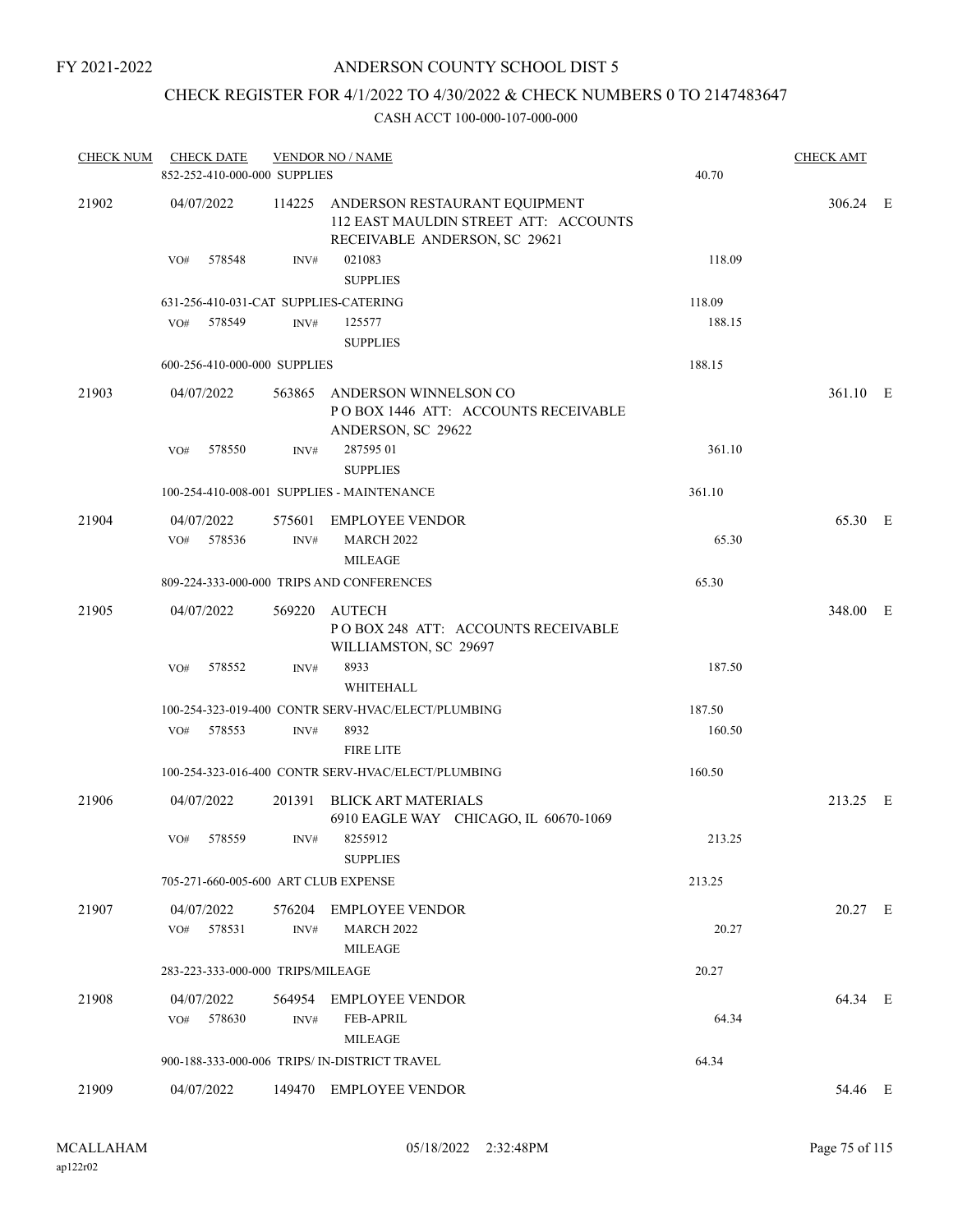### CHECK REGISTER FOR 4/1/2022 TO 4/30/2022 & CHECK NUMBERS 0 TO 2147483647

| <b>CHECK NUM</b> | <b>CHECK DATE</b>                        |                | <b>VENDOR NO / NAME</b>                                                                        |          | <b>CHECK AMT</b> |  |
|------------------|------------------------------------------|----------------|------------------------------------------------------------------------------------------------|----------|------------------|--|
|                  | 578526<br>VO#                            | INV#           | <b>BOTB LUNCH</b><br>REIMBURSEMENT                                                             | 54.46    |                  |  |
|                  |                                          |                | 717-190-660-017-201 MISCELLANEOUS EXPENSE                                                      | 54.46    |                  |  |
| 21910            | 04/07/2022<br>578644<br>VO#              | 572771<br>INV# | <b>EMPLOYEE VENDOR</b><br><b>SAFE</b><br>REIMBURSEMENT                                         | 55.48    | 55.48 E          |  |
|                  | 124-114-410-024-000 SUPPLIES             |                |                                                                                                | 55.48    |                  |  |
| 21911            | 04/07/2022<br>578530<br>VO#              | 572926<br>INV# | EMPLOYEE VENDOR<br><b>MARCH 2022</b><br><b>MILEAGE</b>                                         | 43.34    | 43.34 E          |  |
|                  |                                          |                | 809-224-333-000-000 TRIPS AND CONFERENCES                                                      | 43.34    |                  |  |
| 21912            | 04/07/2022                               | 155900         | CAROLINA BIOLOGICAL SUPPLY<br>POBOX 60232 ATT: ACCOUNTS RECEIVABLE<br>CHARLOTTE, NC 28260-0232 |          | 1,799.05 E       |  |
|                  | 578560<br>VO#                            | INV#           | 51712027<br>16051<br>PO#<br><b>SUPPLIES</b>                                                    | 1,743.30 |                  |  |
|                  |                                          |                | 329-115-410-031-000 SUPPLIES-STATE EQUIPMENT                                                   | 1,743.30 |                  |  |
|                  | 578561<br>VO#                            | INV#           | 51720327<br><b>SUPPLIES</b>                                                                    | 55.75    |                  |  |
|                  |                                          |                | 329-115-410-031-000 SUPPLIES-STATE EQUIPMENT                                                   | 55.75    |                  |  |
| 21913            | 04/07/2022                               |                | 568574 CCP CROWE'S CORPORATE PROMOTIONS<br>PO BOX 2647 ANDERSON, SC 29622                      |          | 495.23 E         |  |
|                  | 578562<br>VO#                            | INV#           | 18360<br><b>INK PENS</b>                                                                       | 495.23   |                  |  |
|                  | 131-115-410-031-000 SUPPLIES             |                |                                                                                                | 420.69   |                  |  |
|                  | 802-115-410-031-000 SUPPLIES - RETENTION |                |                                                                                                | 74.54    |                  |  |
| 21914            | 04/07/2022<br>578515<br>VO#              | INV#           | 574842 EMPLOYEE VENDOR<br><b>REWARDS</b><br>REIMBURSEMENT                                      | 135.92   | 135.92 E         |  |
|                  |                                          |                | 705-271-660-005-411 MISCELLANEOUS EXPENSE                                                      | 135.92   |                  |  |
| 21915            | 04/07/2022<br>578638<br>VO#              | 576999<br>INV# | <b>EMPLOYEE VENDOR</b><br>FEB-MARCH<br><b>MILEAGE</b>                                          | 15.68    | 15.68 E          |  |
|                  | 100-266-332-000-000 IN-DISTRICT TRAVEL   |                |                                                                                                | 15.68    |                  |  |
| 21916            | 04/07/2022<br>578628<br>VO#              | 226585<br>INV# | <b>EMPLOYEE VENDOR</b><br>$3/30 - 4/2$<br><b>NEW YORK</b>                                      | 999.86   | 999.86 E         |  |
|                  | 263-224-312-000-P14 CLASSROOM BEHAV SVS  |                |                                                                                                | 999.86   |                  |  |
| 21917            | 04/07/2022                               | 566171         | EMPLOYMENT SCREENING, INC<br>PO BOX 410442 ATT: ACCOUNTS RECEIVABLE<br>CHARLOTTE, NC 28241     |          | 67.00 E          |  |
|                  | 578566<br>VO#                            | INV#           | ANDER5040422<br><b>MARCH 2022</b>                                                              | 67.00    |                  |  |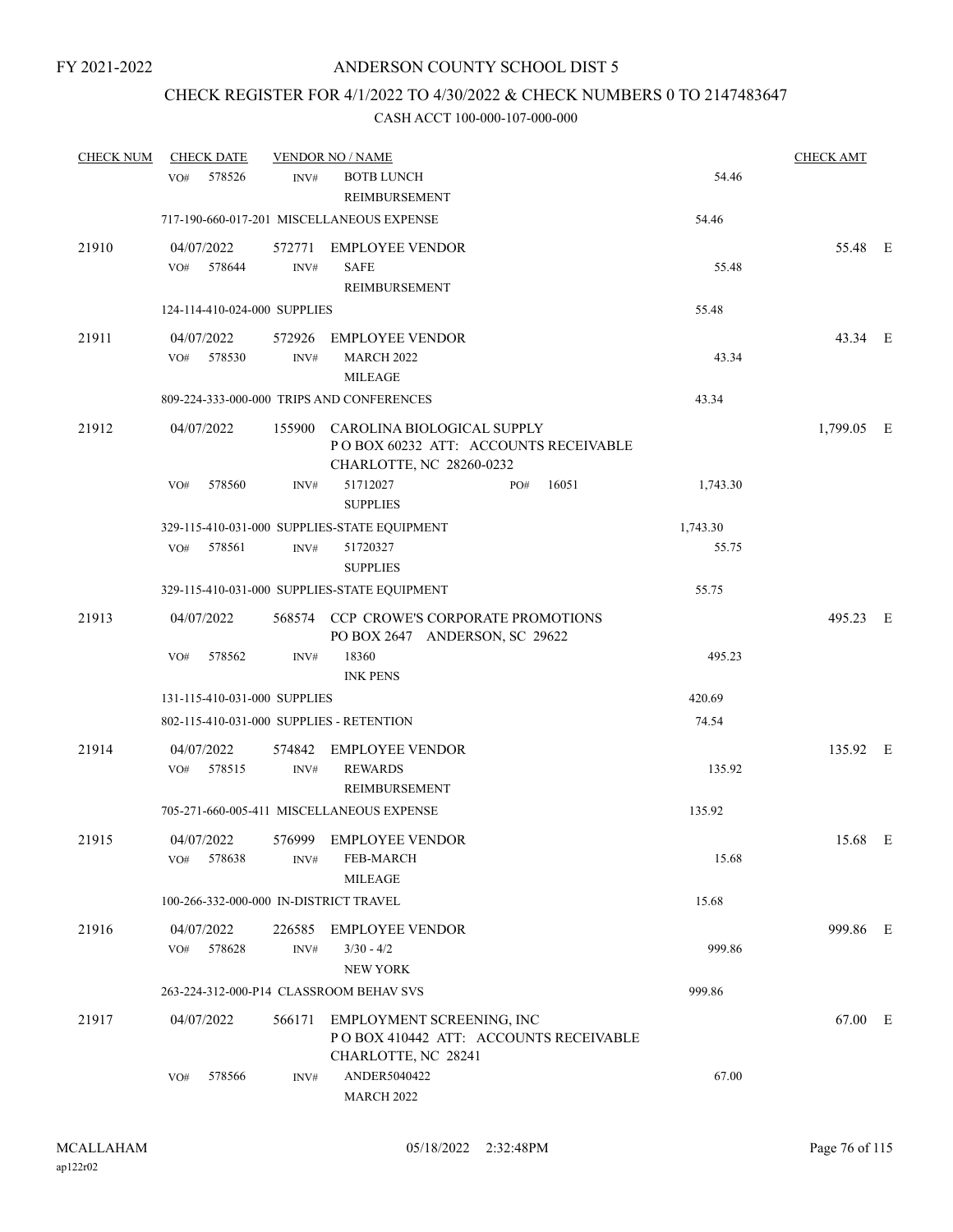### CHECK REGISTER FOR 4/1/2022 TO 4/30/2022 & CHECK NUMBERS 0 TO 2147483647

|       | CHECK NUM CHECK DATE                      |                  | <b>VENDOR NO / NAME</b>                      |                  | <b>CHECK AMT</b> |  |
|-------|-------------------------------------------|------------------|----------------------------------------------|------------------|------------------|--|
|       | 100-264-312-000-000 PURCHASED SERVICES    |                  |                                              | 67.00            |                  |  |
| 21918 | 04/07/2022                                |                  | 576280 EMPLOYEE VENDOR                       |                  | 61.00 E          |  |
|       | VO# 578540                                | INV#             | <b>MARCH 16-18</b>                           | 61.00            |                  |  |
|       |                                           |                  | <b>CHARLESTON</b>                            |                  |                  |  |
|       |                                           |                  | 207-224-333-031-004 TRIPS AND CONFERENCES    | 61.00            |                  |  |
| 21919 | 04/07/2022                                |                  | 237555 FORMS & SUPPLY                        |                  | 1,757.67 E       |  |
|       |                                           |                  | POBOX 563953 ATT: ACCOUNTS RECEIVABLE        |                  |                  |  |
|       | 578569                                    |                  | CHARLOTTE, NC 28256<br>6092569-2             | 41.60            |                  |  |
|       | VO#                                       | INV#             | <b>SUPPLIES</b>                              |                  |                  |  |
|       | 100-112-410-012-000 SUPPLIES              |                  |                                              | 41.60            |                  |  |
|       | VO# 578570                                | INV#             | 6077996                                      | 49.35            |                  |  |
|       |                                           |                  | <b>SUPPLIES</b>                              |                  |                  |  |
|       | 100-112-410-011-000 SUPPLIES              |                  |                                              | 49.35            |                  |  |
|       | VO# 578571                                | INV#             | 6092569-1                                    | 263.80           |                  |  |
|       |                                           |                  | <b>SUPPLIES</b>                              |                  |                  |  |
|       | 100-112-410-012-000 SUPPLIES              |                  |                                              | 263.80           |                  |  |
|       | VO# 578572                                | INV#             | 6092569                                      | 342.15           |                  |  |
|       |                                           |                  | <b>SUPPLIES</b>                              |                  |                  |  |
|       | 100-111-410-012-000 SUPPLIES              |                  |                                              | 342.15           |                  |  |
|       | 578573<br>VO#                             | INV#             | 6082015-1                                    | 619.23           |                  |  |
|       |                                           |                  | <b>SUPPLIES</b>                              |                  |                  |  |
|       | 817-112-410-014-000 SUPPLIES              |                  | 6086613                                      | 619.23<br>324.70 |                  |  |
|       | VO# 578574                                | INV#             | <b>SUPPLIES</b>                              |                  |                  |  |
|       | 817-112-410-014-000 SUPPLIES              |                  |                                              | 324.70           |                  |  |
|       | 578655<br>VO#                             | INV#             | 6072724                                      | 116.84           |                  |  |
|       |                                           |                  | <b>SUPPLIES</b>                              |                  |                  |  |
|       | 218-112-410-013-01A ART/MUSIC/PE SUPPLIES |                  |                                              | 116.84           |                  |  |
| 21920 | 04/07/2022                                |                  | 575971 EMPLOYEE VENDOR                       |                  | 26.16 E          |  |
|       | 578522<br>VO#                             | INV#             | <b>WALMART</b>                               | 7.08             |                  |  |
|       |                                           |                  | REIMBURSEMENT                                |                  |                  |  |
|       | 600-256-410-008-000 SUPPLIES              |                  |                                              | 7.08             |                  |  |
|       | 578523<br>VO#                             | INV#             | WALMART                                      | 19.08            |                  |  |
|       |                                           |                  | <b>REIMBURSEMENT</b>                         |                  |                  |  |
|       | 631-256-460-031-CAT FOOD-CATERING         |                  |                                              | 19.08            |                  |  |
| 21921 | 04/07/2022                                | 565398           | <b>EMPLOYEE VENDOR</b>                       |                  | 2,033.07 E       |  |
|       | 578627<br>VO#                             | $\mathrm{INV}\#$ | $3/30 - 4/2$                                 | 2,033.07         |                  |  |
|       |                                           |                  | <b>NEW YORK</b>                              |                  |                  |  |
|       | 263-224-312-000-P14 CLASSROOM BEHAV SVS   |                  |                                              | 2,033.07         |                  |  |
| 21922 | 04/07/2022                                | 574915           | <b>EMPLOYEE VENDOR</b>                       |                  | 146.40 E         |  |
|       | 578670<br>VO#                             | INV#             | <b>MARCH 24-25</b>                           | 146.40           |                  |  |
|       |                                           |                  | <b>GREENVILLE</b>                            |                  |                  |  |
|       |                                           |                  | 329-115-410-031-000 SUPPLIES-STATE EQUIPMENT | 146.40           |                  |  |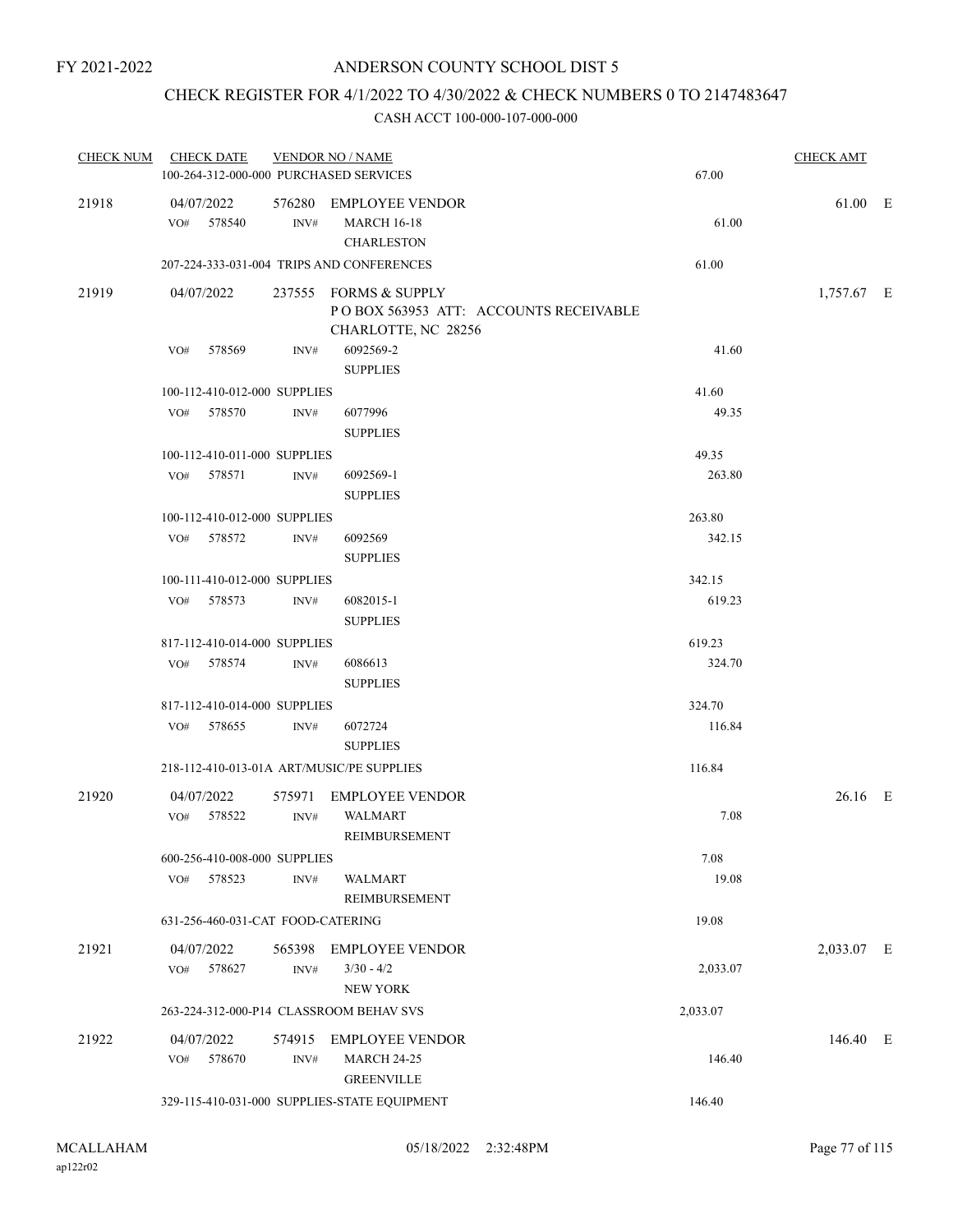## CHECK REGISTER FOR 4/1/2022 TO 4/30/2022 & CHECK NUMBERS 0 TO 2147483647

| <b>CHECK NUM</b> | <b>CHECK DATE</b>                         |                | <b>VENDOR NO / NAME</b>                                                              |        | <b>CHECK AMT</b> |  |
|------------------|-------------------------------------------|----------------|--------------------------------------------------------------------------------------|--------|------------------|--|
| 21923            | 04/07/2022<br>578633<br>VO#               | INV#           | 576968 EMPLOYEE VENDOR<br>MARCH 2022<br><b>MILEAGE</b>                               | 54.21  | 54.21 E          |  |
|                  | 100-221-332-000-000 TRAVEL                |                |                                                                                      | 54.21  |                  |  |
| 21924            | 04/07/2022<br>VO# 578631                  | INV#           | 574799 EMPLOYEE VENDOR<br><b>MARCH 2022</b><br><b>MILEAGE</b>                        | 10.36  | $10.36$ E        |  |
|                  | 283-223-333-000-000 TRIPS/MILEAGE         |                |                                                                                      | 10.36  |                  |  |
| 21925            | 04/07/2022<br>VO#<br>578634               | INV#           | 261745 EMPLOYEE VENDOR<br><b>MARCH 2022</b><br><b>MILEAGE</b>                        | 65.74  | 65.74 E          |  |
|                  | 100-221-332-000-000 TRAVEL                |                |                                                                                      | 65.74  |                  |  |
| 21926            | 04/07/2022                                |                | 573279 HERSHEY CREAMERY COMPANY<br>710 CORPORATE CIRCLE SALISBURY, NC 28145          |        | 346.80 E         |  |
|                  | 578578<br>VO#                             | INV#           | 0017584818<br><b>NORTH POINTE</b>                                                    | 346.80 |                  |  |
|                  |                                           |                | 713-271-660-013-391 ICE CREAM SALES EXPENSE                                          | 346.80 |                  |  |
| 21927            | 04/07/2022<br>578537<br>VO#               | INV#           | 574697 EMPLOYEE VENDOR<br><b>BOWS</b><br>REIMBURSEMENT                               | 42.78  | 42.78 E          |  |
|                  | 802-126-410-000-000 SPED MEETING SUPPLIES |                |                                                                                      | 42.78  |                  |  |
| 21928            | 04/07/2022<br>578635<br>VO#               | INV#           | 576662 EMPLOYEE VENDOR<br>JAN-MARCH<br><b>MILEAGE</b>                                | 98.00  | 98.00 E          |  |
|                  | 100-221-332-000-000 TRAVEL                |                |                                                                                      | 98.00  |                  |  |
| 21929            | 04/07/2022<br>VO#<br>578637               | 576152<br>INV# | <b>EMPLOYEE VENDOR</b><br><b>MARCH 2022</b><br><b>MILEAGE</b>                        | 32.48  | 32.48 E          |  |
|                  | 100-221-332-000-000 TRAVEL                |                |                                                                                      | 32.48  |                  |  |
| 21930            | 04/07/2022<br>578580<br>VO#               | INV#           | 575524 EMPLOYEE VENDOR<br>$100 - 10$<br>NEVITT FOREST                                | 448.00 | 448.00 E         |  |
|                  |                                           |                | 712-271-660-012-320 CHEERLEADER / STEP CLUB EXPENSE                                  | 448.00 |                  |  |
| 21931            | 04/07/2022<br>578535<br>VO#               | 574725<br>INV# | EMPLOYEE VENDOR<br><b>MARCH 2022</b><br><b>MILEAGE</b>                               | 53.20  | 53.20 E          |  |
|                  |                                           |                | 809-224-333-000-000 TRIPS AND CONFERENCES                                            | 53.20  |                  |  |
| 21932            | 04/07/2022                                |                | 563608 JW PEPPER & SON, INC<br>POBOX 642 ATT: ACCOUNTS RECEIVABLE EXTON,<br>PA 19341 |        | 363.95 E         |  |
|                  | 578581<br>VO#                             | INV#           | 364201236<br>SOUTHWOOD                                                               | 50.00  |                  |  |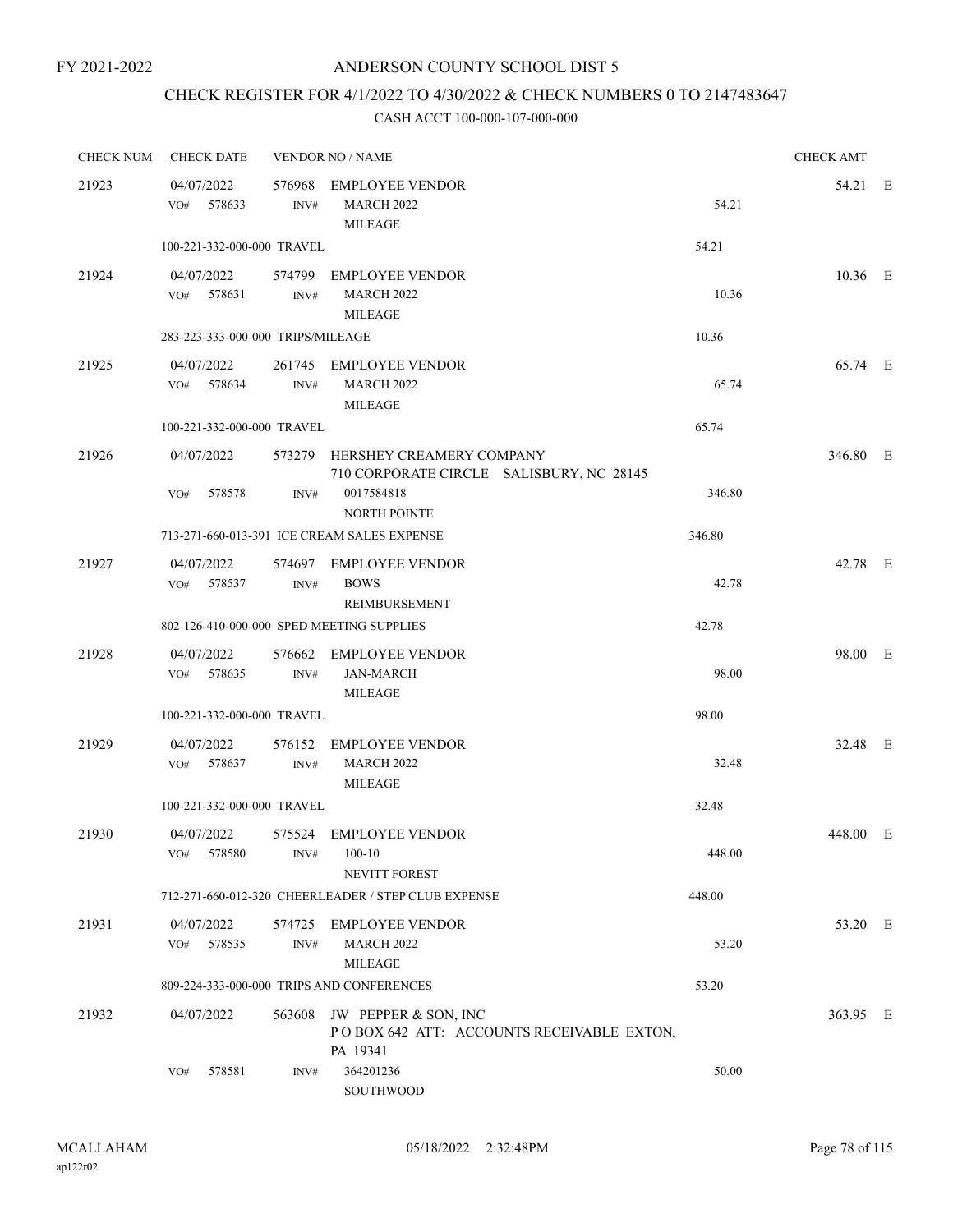### CHECK REGISTER FOR 4/1/2022 TO 4/30/2022 & CHECK NUMBERS 0 TO 2147483647

| <b>CHECK NUM</b> | <b>CHECK DATE</b>                       |                | <b>VENDOR NO / NAME</b>                                                    |          | <b>CHECK AMT</b> |  |
|------------------|-----------------------------------------|----------------|----------------------------------------------------------------------------|----------|------------------|--|
|                  | 100-114-410-021-STR STRING SUPPLIES     |                |                                                                            | 50.00    |                  |  |
|                  | 578656<br>VO#                           | INV#           | 364156027<br><b>SUPPLIES</b>                                               | 123.98   |                  |  |
|                  |                                         |                | 218-112-410-012-01A ART/MUSIC/PE SUPPLIES                                  | 123.98   |                  |  |
|                  | 578657<br>VO#                           | INV#           | 364155884                                                                  | 189.97   |                  |  |
|                  |                                         |                | <b>SUPPLIES</b>                                                            |          |                  |  |
|                  |                                         |                | 218-112-410-012-01A ART/MUSIC/PE SUPPLIES                                  | 189.97   |                  |  |
| 21933            | 04/07/2022                              |                | 575250 EMPLOYEE VENDOR                                                     |          | 57.96 E          |  |
|                  | VO# 578636                              | INV#           | <b>MARCH 2022</b>                                                          | 57.96    |                  |  |
|                  |                                         |                | <b>MILEAGE</b>                                                             |          |                  |  |
|                  | 100-221-332-000-000 TRAVEL              |                |                                                                            | 57.96    |                  |  |
| 21934            | 04/07/2022                              | 565710         | <b>EMPLOYEE VENDOR</b>                                                     |          | 34.20 E          |  |
|                  | VO# 578525                              | INV#           | <b>CLOTHES</b>                                                             | 34.20    |                  |  |
|                  |                                         |                | REIMBURSEMENT                                                              |          |                  |  |
|                  | 900-188-410-000-006 HOMELESS SUPPLIES   |                |                                                                            | 34.20    |                  |  |
| 21935            | 04/07/2022                              |                | 574631 EMPLOYEE VENDOR                                                     |          | 40.21 E          |  |
|                  | VO# 578643                              | INV#           | <b>MARCH 2022</b>                                                          | 40.21    |                  |  |
|                  |                                         |                | <b>MILEAGE</b>                                                             |          |                  |  |
|                  |                                         |                | 203-223-332-000-000 IN-DISTRICT TRAVEL- ADMIN                              | 40.21    |                  |  |
| 21936            | 04/07/2022                              |                | 574708 EMPLOYEE VENDOR                                                     |          | 36.79 E          |  |
|                  | 578642<br>VO#                           | INV#           | <b>MARCH 2022</b>                                                          | 36.79    |                  |  |
|                  |                                         |                | <b>MILEAGE</b>                                                             |          |                  |  |
|                  |                                         |                | 203-223-332-000-000 IN-DISTRICT TRAVEL- ADMIN                              | 36.79    |                  |  |
| 21937            | 04/07/2022                              | 349701         | MED CENTRAL HEALTH RESOURCES<br>3424 CLEMSON BLVD ATT: ACCOUNTS RECEIVABLE |          | 235.00 E         |  |
|                  |                                         |                | ANDERSON, SC 29621                                                         |          |                  |  |
|                  | 578586<br>VO#                           | INV#           | 7168                                                                       | 170.00   |                  |  |
|                  |                                         |                | <b>STAMPS</b>                                                              |          |                  |  |
|                  |                                         |                | 100-255-323-000-000 CONTRACTED SERVICES                                    | 170.00   |                  |  |
|                  | VO#<br>578587                           | INV#           | 55857                                                                      | 65.00    |                  |  |
|                  |                                         |                | <b>FLEMING</b>                                                             |          |                  |  |
|                  | 100-255-323-000-000 CONTRACTED SERVICES |                |                                                                            | 65.00    |                  |  |
| 21938            | 04/07/2022                              |                | 577103 EMPLOYEE VENDOR                                                     |          | 173.88 E         |  |
|                  | 578640<br>VO#                           | $\text{INV}\#$ | <b>FEB-MARCH</b>                                                           | 173.88   |                  |  |
|                  |                                         |                | <b>MILEAGE</b>                                                             |          |                  |  |
|                  | 100-211-332-001-000 IN-DISTRICT TRAVEL  |                |                                                                            | 173.88   |                  |  |
| 21939            | 04/07/2022                              | 127350         | <b>EMPLOYEE VENDOR</b>                                                     |          | 105.28 E         |  |
|                  | 578629<br>VO#                           | INV#           | <b>MARCH 2022</b>                                                          | 105.28   |                  |  |
|                  |                                         |                | <b>MILEAGE</b>                                                             |          |                  |  |
|                  | 100-221-332-000-000 TRAVEL              |                |                                                                            | 105.28   |                  |  |
| 21940            | 04/07/2022                              | 574822         | <b>EMPLOYEE VENDOR</b>                                                     |          | 2,314.61 E       |  |
|                  | 578647<br>VO#                           | INV#           | <b>MUSIC</b>                                                               | 2,314.61 |                  |  |
|                  |                                         |                | REIMBURSEMENT                                                              |          |                  |  |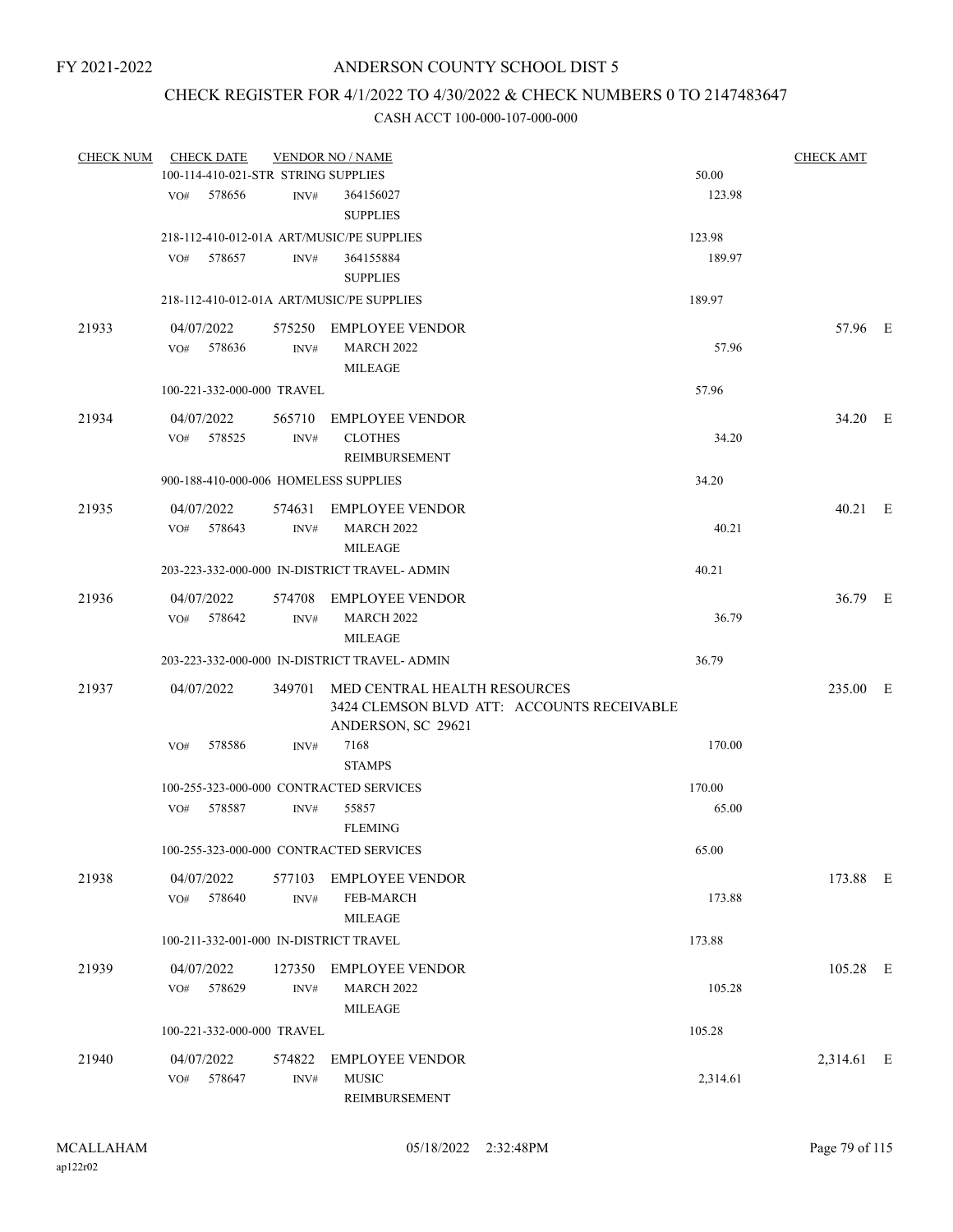### CHECK REGISTER FOR 4/1/2022 TO 4/30/2022 & CHECK NUMBERS 0 TO 2147483647

| <b>CHECK NUM</b> |            | <b>CHECK DATE</b>                 |      | <b>VENDOR NO / NAME</b>                                                                              |     |       |                | <b>CHECK AMT</b> |         |
|------------------|------------|-----------------------------------|------|------------------------------------------------------------------------------------------------------|-----|-------|----------------|------------------|---------|
|                  |            | 817-111-410-011-000 SUPPLIES      |      |                                                                                                      |     |       | 2,314.61       |                  |         |
| 21941            | 04/07/2022 |                                   |      | 370175 EMPLOYEE VENDOR                                                                               |     |       |                | 172.22 E         |         |
|                  | VO#        | 578528                            | INV# | <b>MARCH 2022</b><br><b>MILEAGE</b>                                                                  |     |       | 111.22         |                  |         |
|                  |            |                                   |      | 329-115-690-031-000 OTHER OBJECTS- WBL                                                               |     |       | 111.22         |                  |         |
|                  | VO#        | 578541                            | INV# | <b>MARCH 16-18</b><br><b>CHARLESTON</b>                                                              |     |       | 61.00          |                  |         |
|                  |            |                                   |      | 207-224-333-031-004 TRIPS AND CONFERENCES                                                            |     |       | 61.00          |                  |         |
| 21942            | 04/07/2022 |                                   |      | 389900 OFFICE DEPOT<br>POBOX 1413 CHARLOTTE, NC 28201-1413                                           |     |       |                | 1,273.56 E       |         |
|                  | VO#        | 578589                            | INV# | 231912243001<br><b>SUPPLIES</b>                                                                      |     |       | 640.12         |                  |         |
|                  |            | 600-256-410-000-000 SUPPLIES      |      |                                                                                                      |     |       | 640.12         |                  |         |
|                  |            | VO# 578590                        | INV# | PO 16030<br><b>SUPPLIES</b>                                                                          | PO# | 16030 | 61.58          |                  |         |
|                  |            |                                   |      | 329-114-410-003-0CO SUPPLIES-STATE (C/O)<br>329-114-410-003-0CO SUPPLIES-STATE (C/O)                 |     |       | 45.77<br>15.81 |                  |         |
|                  | VO#        | 578658                            | INV# | 234381532001<br><b>SUPPLIES</b>                                                                      |     |       | 188.47         |                  |         |
|                  |            |                                   |      | 218-112-410-013-01A ART/MUSIC/PE SUPPLIES                                                            |     |       | 188.47         |                  |         |
|                  | VO#        | 578659                            | INV# | 234381534001<br><b>SUPPLIES</b>                                                                      |     |       | 38.18          |                  |         |
|                  |            |                                   |      | 218-112-410-013-01A ART/MUSIC/PE SUPPLIES                                                            |     |       | 38.18          |                  |         |
|                  | VO#        | 578660                            | INV# | 234361491001<br><b>SUPPLIES</b>                                                                      |     |       | 345.21         |                  |         |
|                  |            |                                   |      | 218-112-410-013-01A ART/MUSIC/PE SUPPLIES                                                            |     |       | 345.21         |                  |         |
| 21943            |            | 04/07/2022                        |      | 389900 OFFICE DEPOT<br>POBOX 1413 CHARLOTTE, NC 28201-1413                                           |     |       |                | 246.09 E         |         |
|                  | VO#        | 578588                            | INV# | 234733132001<br><b>SUPPLIES</b>                                                                      |     |       | 246.09         |                  |         |
|                  |            |                                   |      | 723-190-660-023-911 MISCELLANEOUS- ADULT ED EXPENSE                                                  |     |       | 246.09         |                  |         |
| 21944            |            | 04/07/2022                        |      | 391100 OLD STONE TRACTOR CO, INC<br>PO BOX 13565 ATT: ACCOUNTS RECEIVABLE<br>ANDERSON, SC 29624      |     |       |                | 598.83 E         |         |
|                  | VO#        | 578661                            | INV# | WO40860<br><b>REPAIR</b>                                                                             | PO# | 15681 | 598.83         |                  |         |
|                  |            |                                   |      | 100-254-540-000-001 EQUIPMENT - MAINTENANCE                                                          |     |       | 598.83         |                  |         |
| 21945            |            | 04/07/2022                        |      | 405100 PERMA-BOUND<br>617 EAST VANDALIA ROAD ATT: ACCOUNTS<br>RECEIVABLE JACKSONVILLE, IL 62650-3599 |     |       |                | 191.17 E         |         |
|                  | VO#        | 578594                            | INV# | 1908718-02<br>NORTH POINTE                                                                           |     |       | 191.17         |                  |         |
|                  |            | 338-222-430-013-EAR LIBRARY BOOKS |      |                                                                                                      |     |       | 191.17         |                  |         |
| 21946            |            | 04/07/2022                        |      | 576760 EMPLOYEE VENDOR                                                                               |     |       |                |                  | 40.00 E |
|                  |            |                                   |      |                                                                                                      |     |       |                |                  |         |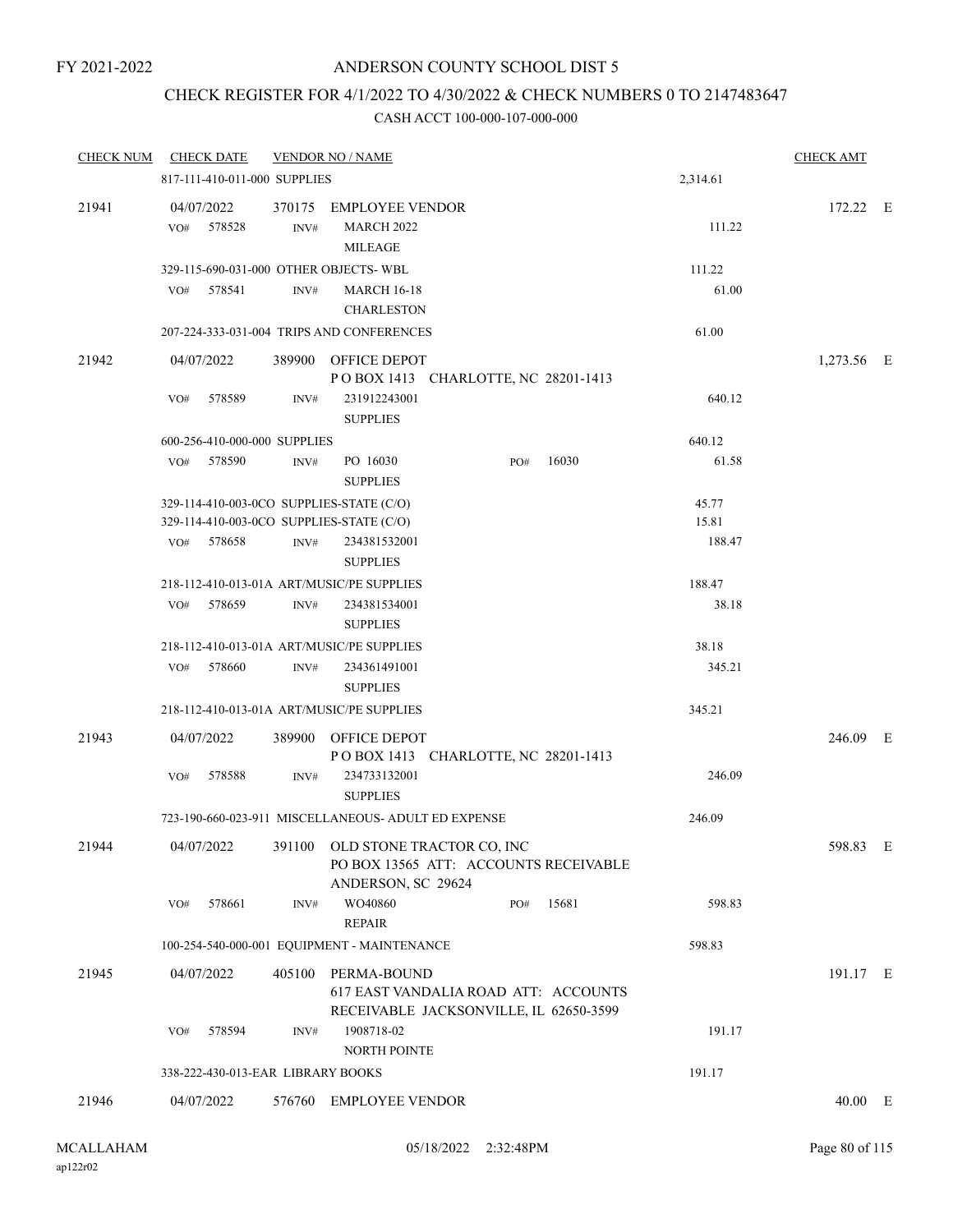### CHECK REGISTER FOR 4/1/2022 TO 4/30/2022 & CHECK NUMBERS 0 TO 2147483647

| <b>CHECK NUM</b> | <b>CHECK DATE</b>                      |        | <b>VENDOR NO / NAME</b>                                                                                 |        | <b>CHECK AMT</b> |  |
|------------------|----------------------------------------|--------|---------------------------------------------------------------------------------------------------------|--------|------------------|--|
|                  | 578527<br>VO#                          | INV#   | <b>MARCH 28-30</b>                                                                                      | 40.00  |                  |  |
|                  |                                        |        | <b>HOUSTON</b>                                                                                          |        |                  |  |
|                  |                                        |        | 100-255-333-000-000 TRIPS AND CONFERENCES                                                               | 40.00  |                  |  |
| 21947            | 04/07/2022                             | 563615 | <b>EMPLOYEE VENDOR</b>                                                                                  |        | 86.02 E          |  |
|                  | 578632<br>VO#                          | INV#   | <b>JAN - APRIL</b>                                                                                      | 86.02  |                  |  |
|                  |                                        |        | <b>MILEAGE</b>                                                                                          |        |                  |  |
|                  |                                        |        | 100-257-333-000-000 TRIPS AND CONFERENCES                                                               | 86.02  |                  |  |
| 21948            | 04/07/2022                             |        | 416350 PRESENTATION SYSTEMS SOUTH, INC<br>PO BOX 3872 ATT: ACCOUNTS RECEIVABLE<br>MOORESVILLE, NC 28117 |        | 466.23 E         |  |
|                  | 578595<br>VO#                          | INV#   | 7014                                                                                                    | 466.23 |                  |  |
|                  |                                        |        | NORTH POINTE                                                                                            |        |                  |  |
|                  | 100-222-410-013-000 SUPPLIES           |        |                                                                                                         | 466.23 |                  |  |
| 21949            | 04/07/2022                             | 416375 | <b>EMPLOYEE VENDOR</b>                                                                                  |        | 5.60 E           |  |
|                  | 578534<br>VO#                          | INV#   | <b>MARCH 2022</b>                                                                                       | 5.60   |                  |  |
|                  |                                        |        | <b>MILEAGE</b>                                                                                          |        |                  |  |
|                  | 600-256-332-009-000 IN DISTRICT TRAVEL |        |                                                                                                         | 5.60   |                  |  |
| 21950            | 04/07/2022                             | 576879 | <b>EMPLOYEE VENDOR</b>                                                                                  |        | 188.74 E         |  |
|                  | VO#<br>578524                          | INV#   | <b>GATOR</b>                                                                                            | 24.06  |                  |  |
|                  |                                        |        | REIMBURSEMENT                                                                                           |        |                  |  |
|                  |                                        |        | 329-115-410-031-000 SUPPLIES-STATE EQUIPMENT                                                            | 24.06  |                  |  |
|                  | 578538<br>VO#                          | INV#   | <b>FUEL</b>                                                                                             | 164.68 |                  |  |
|                  |                                        |        | REIMBURSEMENT                                                                                           |        |                  |  |
|                  |                                        |        | 329-115-410-031-000 SUPPLIES-STATE EQUIPMENT                                                            | 164.68 |                  |  |
| 21951            | 04/07/2022                             | 575638 | <b>EMPLOYEE VENDOR</b>                                                                                  |        | 37.87 E          |  |
|                  | 578521<br>VO#                          | INV#   | <b>INGLES</b>                                                                                           | 37.87  |                  |  |
|                  |                                        |        | REIMBURSEMENT                                                                                           |        |                  |  |
|                  |                                        |        | 712-271-660-012-324 POSTIVE BEHAVIOR I.S. EXPENSE                                                       | 37.87  |                  |  |
| 21952            | 04/07/2022                             | 573851 | <b>EMPLOYEE VENDOR</b>                                                                                  |        | 61.00 E          |  |
|                  | VO#<br>578539                          | INV#   | <b>MARCH 16-18</b>                                                                                      | 61.00  |                  |  |
|                  |                                        |        | <b>CHARLESTON</b>                                                                                       |        |                  |  |
|                  |                                        |        | 207-224-333-031-004 TRIPS AND CONFERENCES                                                               | 61.00  |                  |  |
| 21953            | 04/07/2022                             |        | 573164 EMPLOYEE VENDOR                                                                                  |        | 31.02 E          |  |
|                  | 578520<br>VO#                          | INV#   | PEP RALLY                                                                                               | 31.02  |                  |  |
|                  |                                        |        | REIMBURSEMENT                                                                                           |        |                  |  |
|                  |                                        |        | 702-271-660-002-502 STUDENT GOV/COUNCIL EXPENSE                                                         | 16.58  |                  |  |
|                  |                                        |        | 900-114-410-002-057 WALMART COMMUNITY GRANT EXPENSES                                                    | 14.44  |                  |  |
| 21954            | 04/07/2022                             | 574513 | <b>EMPLOYEE VENDOR</b>                                                                                  |        | 99.68 E          |  |
|                  | 578532<br>VO#                          | INV#   | <b>MARCH 2022</b>                                                                                       | 99.68  |                  |  |
|                  |                                        |        | <b>MILEAGE</b>                                                                                          |        |                  |  |
|                  | 100-221-332-000-000 TRAVEL             |        |                                                                                                         | 99.68  |                  |  |
| 21955            | 04/07/2022                             |        | 577252 EMPLOYEE VENDOR                                                                                  |        | 115.56 E         |  |
|                  |                                        |        |                                                                                                         |        |                  |  |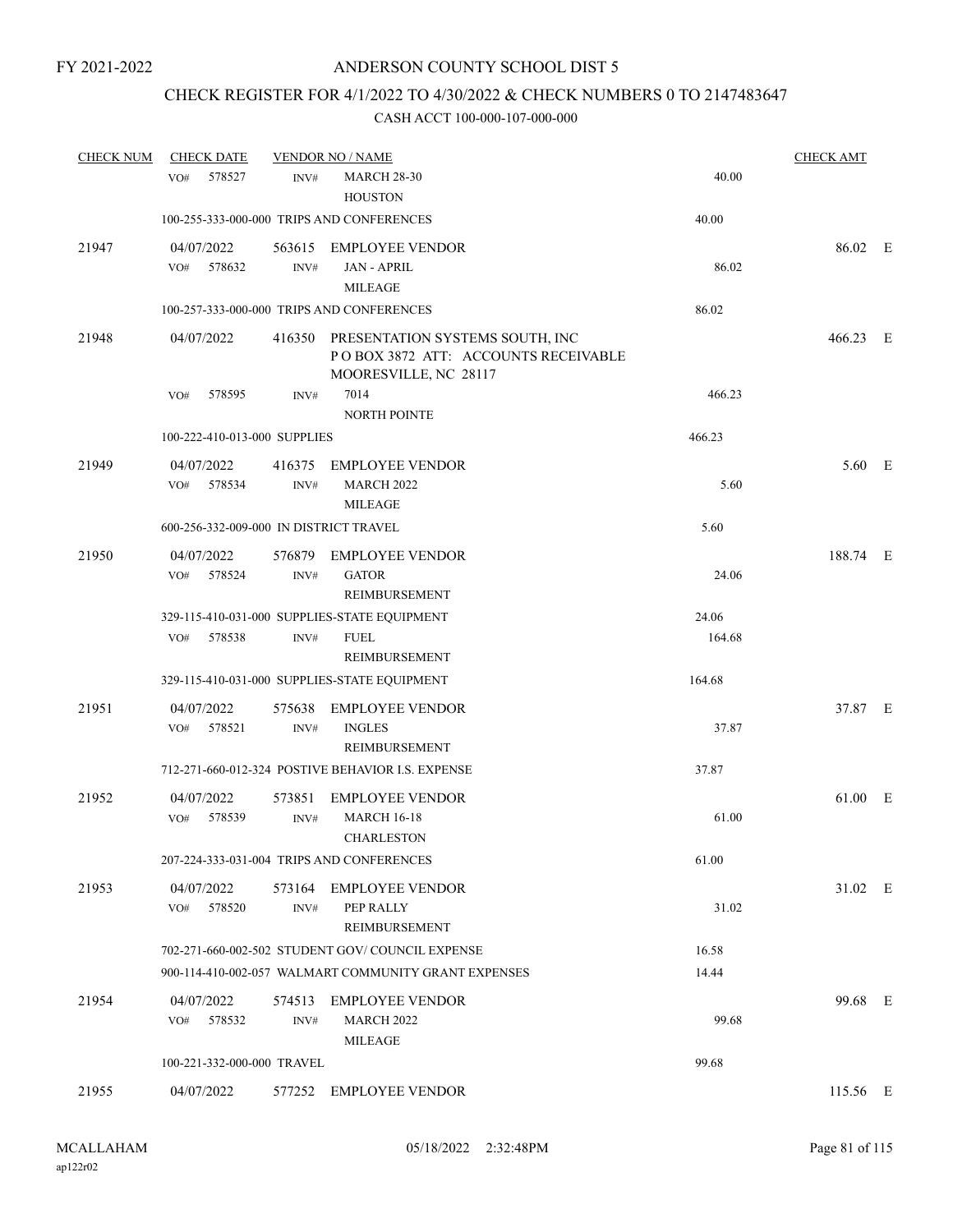### CHECK REGISTER FOR 4/1/2022 TO 4/30/2022 & CHECK NUMBERS 0 TO 2147483647

| <b>CHECK NUM</b> | <b>CHECK DATE</b> |                                     | <b>VENDOR NO / NAME</b>                       |     |       |           | <b>CHECK AMT</b> |  |
|------------------|-------------------|-------------------------------------|-----------------------------------------------|-----|-------|-----------|------------------|--|
|                  | 578669<br>VO#     | INV#                                | WALMART                                       |     |       | 115.56    |                  |  |
|                  |                   |                                     | REIMBURSEMENT                                 |     |       |           |                  |  |
|                  |                   | 100-213-410-016-000 SUPPLIES        |                                               |     |       | 115.56    |                  |  |
| 21956            | 04/07/2022        | 576575                              | EMPLOYEE VENDOR                               |     |       |           | 229.59 E         |  |
|                  | 578639<br>VO#     | $\text{INV}\#$                      | <b>MARCH 2022</b>                             |     |       | 90.61     |                  |  |
|                  |                   |                                     | <b>MILEAGE</b>                                |     |       |           |                  |  |
|                  |                   |                                     | 100-252-333-000-001 GRANT WRITER TRAVEL       |     |       | 90.61     |                  |  |
|                  | 578646<br>VO#     | INV#                                | <b>EXPENSES</b>                               |     |       | 138.98    |                  |  |
|                  |                   |                                     | <b>REIMBURSEMENT</b>                          |     |       |           |                  |  |
|                  |                   |                                     | 100-252-410-000-001 SUPPLIES-GRANT WRITER     |     |       | 138.98    |                  |  |
| 21957            | 04/07/2022        |                                     | 462725 SCHOLASTIC BOOK CLUBS, INC             |     |       |           | 242.00 E         |  |
|                  |                   |                                     | POBOX 3745 ATT: ACCOUNTS RECEIVABLE           |     |       |           |                  |  |
|                  |                   |                                     | JEFFERSON CITY, MO 65102-3720                 |     |       |           |                  |  |
|                  | 578665<br>VO#     | INV#                                | M72511942                                     |     |       | 242.00    |                  |  |
|                  |                   |                                     | <b>SOUTH FANT</b>                             |     |       |           |                  |  |
|                  |                   |                                     | 715-271-660-015-201 MISCELLANEOUS EXPENSE     |     |       | 242.00    |                  |  |
| 21958            | 04/07/2022        |                                     | 567435 SCHOLASTIC INC                         |     |       |           | 500.23 E         |  |
|                  |                   |                                     | POBOX 3720 ATT: ACCOUNTS RECEIVABLE           |     |       |           |                  |  |
|                  |                   |                                     | JEFFERSON CITY, MO 65102-3720                 |     |       |           |                  |  |
|                  | 578602<br>VO#     | INV#                                | 3259087                                       |     |       | 500.23    |                  |  |
|                  |                   |                                     | ACCT 610017031                                |     |       |           |                  |  |
|                  |                   | 338-222-430-013-EAR LIBRARY BOOKS   |                                               |     |       | 500.23    |                  |  |
| 21959            | 04/07/2022        | 463575                              | <b>SCHOOL HEALTH CORPORATION</b>              |     |       |           | 11,480.95 E      |  |
|                  |                   |                                     | 6764 EAGLE WAY ATT: ACCOUNTS RECEIVABLE       |     |       |           |                  |  |
|                  |                   |                                     | CHICAGO, IL 60678-1067                        |     |       |           |                  |  |
|                  | 578603<br>VO#     | INV#                                | 4033542<br><b>SUPPLIES</b>                    | PO# | 15946 | 11,480.95 |                  |  |
|                  |                   | 210-213-410-000-021 SUPPLIES        |                                               |     |       | 11,480.95 |                  |  |
| 21960            | 04/07/2022        | 570059                              | <b>SHARP BUSINESS SYSTEMS</b>                 |     |       |           | 744.07 E         |  |
|                  |                   |                                     | DEPT 1216 PO BOX 121216 DALLAS, TX 75312-1216 |     |       |           |                  |  |
|                  | 578604<br>VO#     | INV#                                | 9003731959                                    |     |       | 294.38    |                  |  |
|                  |                   |                                     | <b>COPIES</b>                                 |     |       |           |                  |  |
|                  |                   |                                     | 329-115-690-031-000 OTHER OBJECTS-WBL         |     |       | 294.38    |                  |  |
|                  | 578605<br>VO#     | INV#                                | 9003745525                                    |     |       | 42.64     |                  |  |
|                  |                   |                                     | <b>COPIES</b>                                 |     |       |           |                  |  |
|                  |                   |                                     | 100-255-323-000-000 CONTRACTED SERVICES       |     |       | 42.64     |                  |  |
|                  | 578606<br>VO#     | INV#                                | 9003738657                                    |     |       | 47.25     |                  |  |
|                  |                   |                                     | <b>COPIES</b>                                 |     |       |           |                  |  |
|                  |                   | 705-271-660-005-562 COPIERS EXPENSE |                                               |     |       | 47.25     |                  |  |
|                  | VO#<br>578607     | INV#                                | 9003734748                                    |     |       | 105.64    |                  |  |
|                  |                   |                                     | <b>COPIES</b>                                 |     |       |           |                  |  |
|                  |                   |                                     | 713-271-660-013-201 MISCELLANEOUS EXPENSE     |     |       | 105.64    |                  |  |
|                  | 578608<br>VO#     | INV#                                | 9003742938                                    |     |       | 204.96    |                  |  |
|                  |                   |                                     | <b>COPIES</b>                                 |     |       |           |                  |  |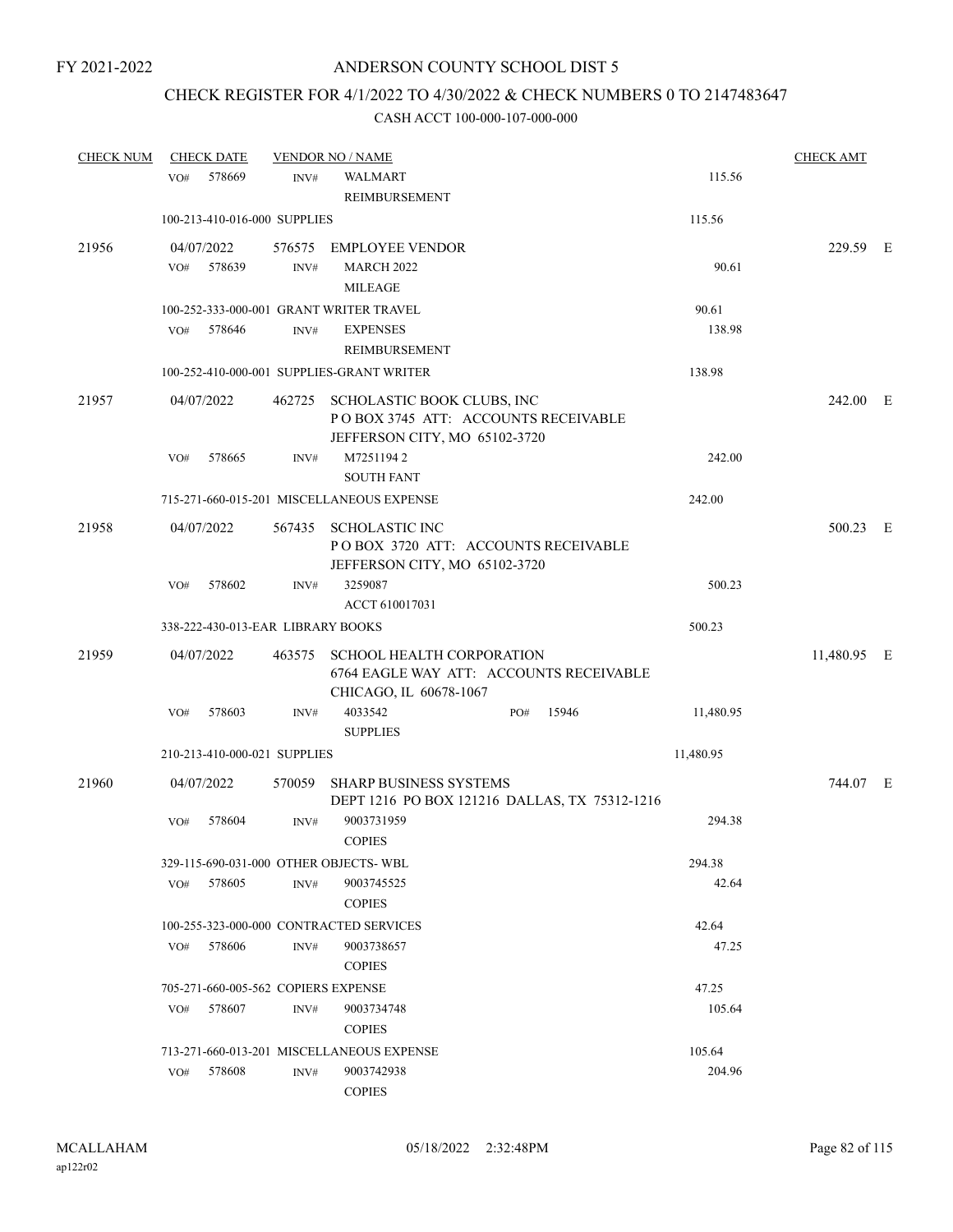### CHECK REGISTER FOR 4/1/2022 TO 4/30/2022 & CHECK NUMBERS 0 TO 2147483647

| <b>CHECK NUM</b> | <b>CHECK DATE</b><br>201-112-490-011-000 COPIER COST |                | <b>VENDOR NO / NAME</b>                                               | 204.96   | <b>CHECK AMT</b> |  |
|------------------|------------------------------------------------------|----------------|-----------------------------------------------------------------------|----------|------------------|--|
|                  | 578666<br>VO#                                        | INV#           | 9003738655<br><b>COPIES</b>                                           | 49.20    |                  |  |
|                  | 715-271-660-015-362 COPIER                           |                |                                                                       | 49.20    |                  |  |
| 21961            | 04/07/2022<br>578533<br>VO#                          | 574596<br>INV# | <b>EMPLOYEE VENDOR</b><br><b>MARCH 2022</b><br><b>MILEAGE</b>         | 23.30    | 23.30 E          |  |
|                  | 600-256-332-003-000 IN DISTRICT TRAVEL               |                |                                                                       | 23.30    |                  |  |
| 21962            | 04/07/2022<br>578529<br>VO#                          | INV#           | 575113 EMPLOYEE VENDOR<br><b>MARCH 2022</b><br><b>MILEAGE</b>         | 28.22    | 28.22 E          |  |
|                  |                                                      |                | 100-213-333-000-000 TRIPS AND CONFERENCES                             | 28.22    |                  |  |
| 21963            | 04/07/2022<br>578645<br>VO#                          | 576298<br>INV# | <b>EMPLOYEE VENDOR</b><br><b>REGISTRATION</b><br><b>REIMBURSEMENT</b> | 257.78   | 257.78 E         |  |
|                  | 721-190-660-021-637 BAND MS/HS EXPENSE               |                |                                                                       | 257.78   |                  |  |
| 21964            | 04/07/2022<br>578671<br>VO#                          | 575460<br>INV# | EMPLOYEE VENDOR<br><b>MARCH 24-25</b><br><b>GREENVILLE</b>            | 146.40   | 146.40 E         |  |
|                  |                                                      |                | 329-115-410-031-000 SUPPLIES-STATE EQUIPMENT                          | 146.40   |                  |  |
| 21965            | 04/07/2022<br>VO# 578641                             | INV#           | 536250 EMPLOYEE VENDOR<br><b>FEB-MARCH</b><br><b>MILEAGE</b>          | 89.71    | 89.71 E          |  |
|                  | 100-211-332-000-000 TRAVEL                           |                |                                                                       | 89.71    |                  |  |
| 21966            | 04/07/2022<br>578626<br>VO#                          | 574537<br>INV# | <b>EMPLOYEE VENDOR</b><br>$3/30 - 4/5$<br><b>SAN DIEGO</b>            | 7,104.07 | 7,104.07 E       |  |
|                  |                                                      |                | 100-232-333-000-000 TRIPS AND CONFERENCES                             | 7,104.07 |                  |  |
| 21967            | 04/08/2022<br>578672<br>VO#                          | INV#           | 576987 EMPLOYEE VENDOR<br><b>MARCH 2022</b><br><b>MILEAGE</b>         | 130.27   | 130.27 E         |  |
|                  | 283-223-333-000-000 TRIPS/MILEAGE                    |                |                                                                       | 130.27   |                  |  |
| 21968            | 04/08/2022<br>578676<br>VO#                          | INV#           | 133925 EMPLOYEE VENDOR<br><b>MATERIALS</b><br>REIMBURSEMENT           | 100.00   | 100.00 E         |  |
|                  |                                                      |                | 720-271-660-020-493 SCHOOL/CLASS DONATIONS EXPENSE                    | 100.00   |                  |  |
| 21969            | 04/08/2022<br>578673<br>VO#                          | INV#           | 575397 EMPLOYEE VENDOR<br><b>FEB-MARCH</b><br><b>MILEAGE</b>          | 99.96    | 99.96 E          |  |
|                  |                                                      |                | 809-224-333-000-000 TRIPS AND CONFERENCES                             | 99.96    |                  |  |
| 21970            | 04/08/2022<br>VO#<br>578677                          | 576982<br>INV# | <b>EMPLOYEE VENDOR</b><br><b>SUPPLIES</b>                             | 311.23   | 311.23 E         |  |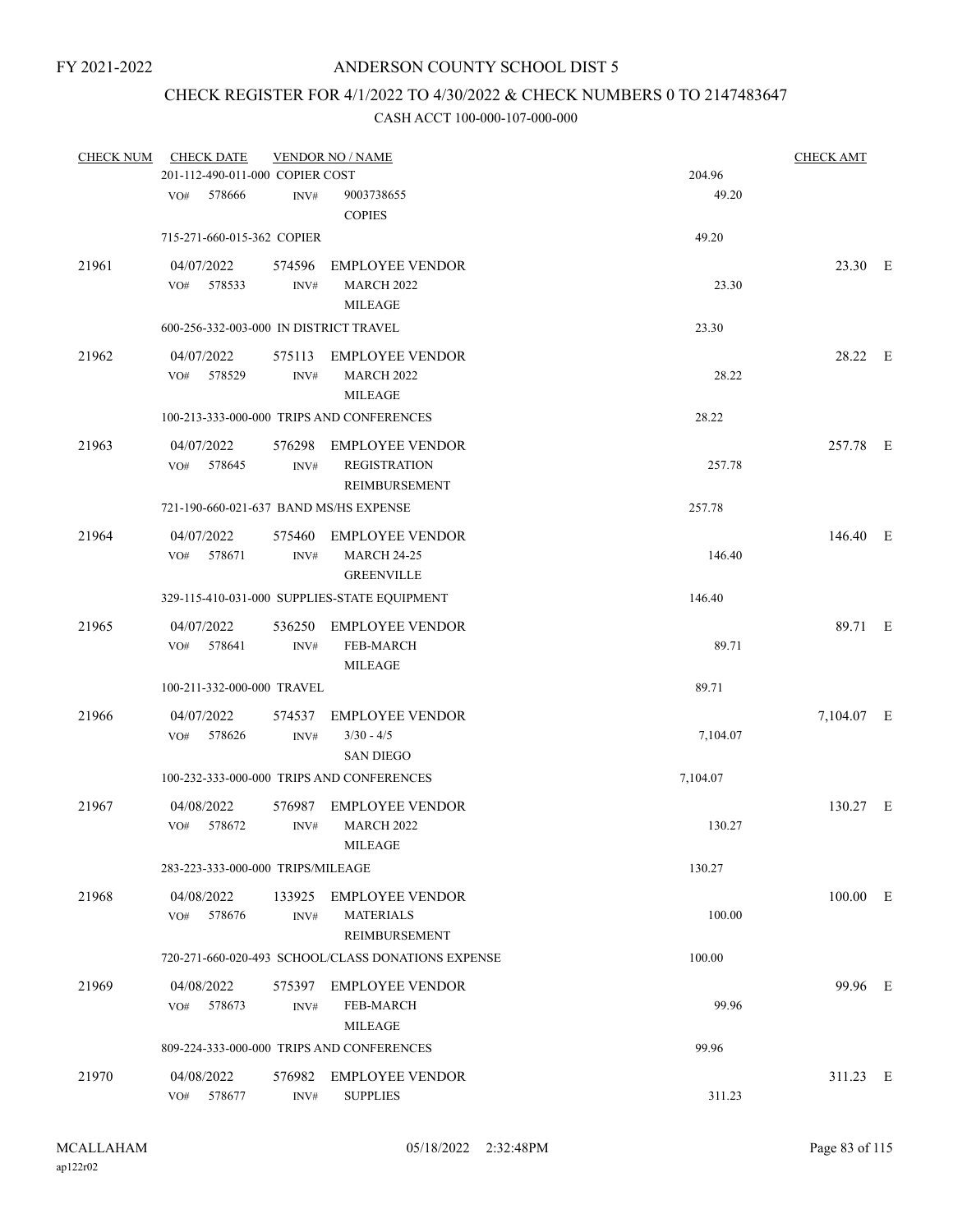### CHECK REGISTER FOR 4/1/2022 TO 4/30/2022 & CHECK NUMBERS 0 TO 2147483647

| <b>CHECK NUM</b> | <b>CHECK DATE</b>                        |                | <b>VENDOR NO / NAME</b><br>REIMBURSEMENT                                       |        | <b>CHECK AMT</b> |  |
|------------------|------------------------------------------|----------------|--------------------------------------------------------------------------------|--------|------------------|--|
|                  |                                          |                |                                                                                |        |                  |  |
|                  | 100-114-410-021-STR STRING SUPPLIES      |                |                                                                                | 311.23 |                  |  |
| 21971            | 04/08/2022<br>578679<br>VO#              | INV#           | 572772 EMPLOYEE VENDOR<br><b>PROPANE</b><br>REIMBURSEMENT                      | 32.44  | 32.44 E          |  |
|                  | 802-113-410-006-000 SUPPLIES - RETENTION |                |                                                                                | 32.44  |                  |  |
| 21972            | 04/08/2022<br>578674<br>VO#              | $\text{INV}\#$ | 573256 EMPLOYEE VENDOR<br>MARCH 2-5<br><b>RALEIGH</b>                          | 577.48 | 658.58 E         |  |
|                  |                                          |                | 100-113-410-006-VEN SUPPLY-ADDT'L FOR LOST VENDING                             | 577.48 |                  |  |
|                  | 578678<br>VO#                            | INV#           | <b>BREAKFAST</b><br><b>REIMBURSEMENT</b>                                       | 81.10  |                  |  |
|                  | 100-221-410-000-000 SUPPLIES             |                |                                                                                | 81.10  |                  |  |
| 21973            | 04/08/2022<br>578680<br>VO#              | $\text{INV}\#$ | 575384 EMPLOYEE VENDOR<br><b>MAKE UP</b><br>REIMBURSEMENT                      | 147.13 | 147.13 E         |  |
|                  | 100-113-410-006-0RE RELATED ARTS         |                |                                                                                | 147.13 |                  |  |
| 21974            | 04/08/2022<br>578717<br>VO#              | INV#           | 577255 EMPLOYEE VENDOR<br><b>MARCH 2022</b><br><b>MILEAGE</b>                  | 17.25  | 17.25 E          |  |
|                  |                                          |                | 809-224-333-000-000 TRIPS AND CONFERENCES                                      | 17.25  |                  |  |
| 21975            | 04/08/2022                               | 563608         | JW PEPPER & SON, INC<br>POBOX 642 ATT: ACCOUNTS RECEIVABLE EXTON,<br>PA 19341  |        | 100.00 E         |  |
|                  | 578695<br>VO#                            | INV#           | 364172077<br><b>ROBERT ANDERSON</b>                                            | 100.00 |                  |  |
|                  | 100-113-410-006-0RE RELATED ARTS         |                |                                                                                | 100.00 |                  |  |
| 21976            | 04/08/2022                               | 570099         | SCHOOL SPECIALTY, LLC<br>PO BOX 825640 PHILADELPHIA, PA 19182-5640             |        | 473.73 E         |  |
|                  | 578700<br>VO#                            | INV#           | 208129678462<br>16101<br>PO#<br><b>NEVITT FOREST</b>                           | 473.73 |                  |  |
|                  | 201-112-410-012-000 SUPPLIES             |                |                                                                                | 473.73 |                  |  |
| 21977            | 04/08/2022                               | 570059         | <b>SHARP BUSINESS SYSTEMS</b><br>DEPT 1216 PO BOX 121216 DALLAS, TX 75312-1216 |        | 79.55 E          |  |
|                  | VO#<br>578701                            | INV#           | 9003742902<br><b>COPIES</b>                                                    | 79.55  |                  |  |
|                  | 723-190-660-023-913 COPIER EXPENSE       |                |                                                                                | 79.55  |                  |  |
| 21978            | 04/08/2022<br>578675<br>VO#              | 332925<br>INV# | <b>EMPLOYEE VENDOR</b><br><b>BETA CLUB</b><br>REIMBURSEMENT                    | 63.77  | 63.77 E          |  |
|                  | 705-271-660-005-602 BETA CLUB EXPENSE    |                |                                                                                | 63.77  |                  |  |
| 21979            | 04/08/2022                               |                | 332750 WILLIAM V MACGILL & CO                                                  |        | 65.12 E          |  |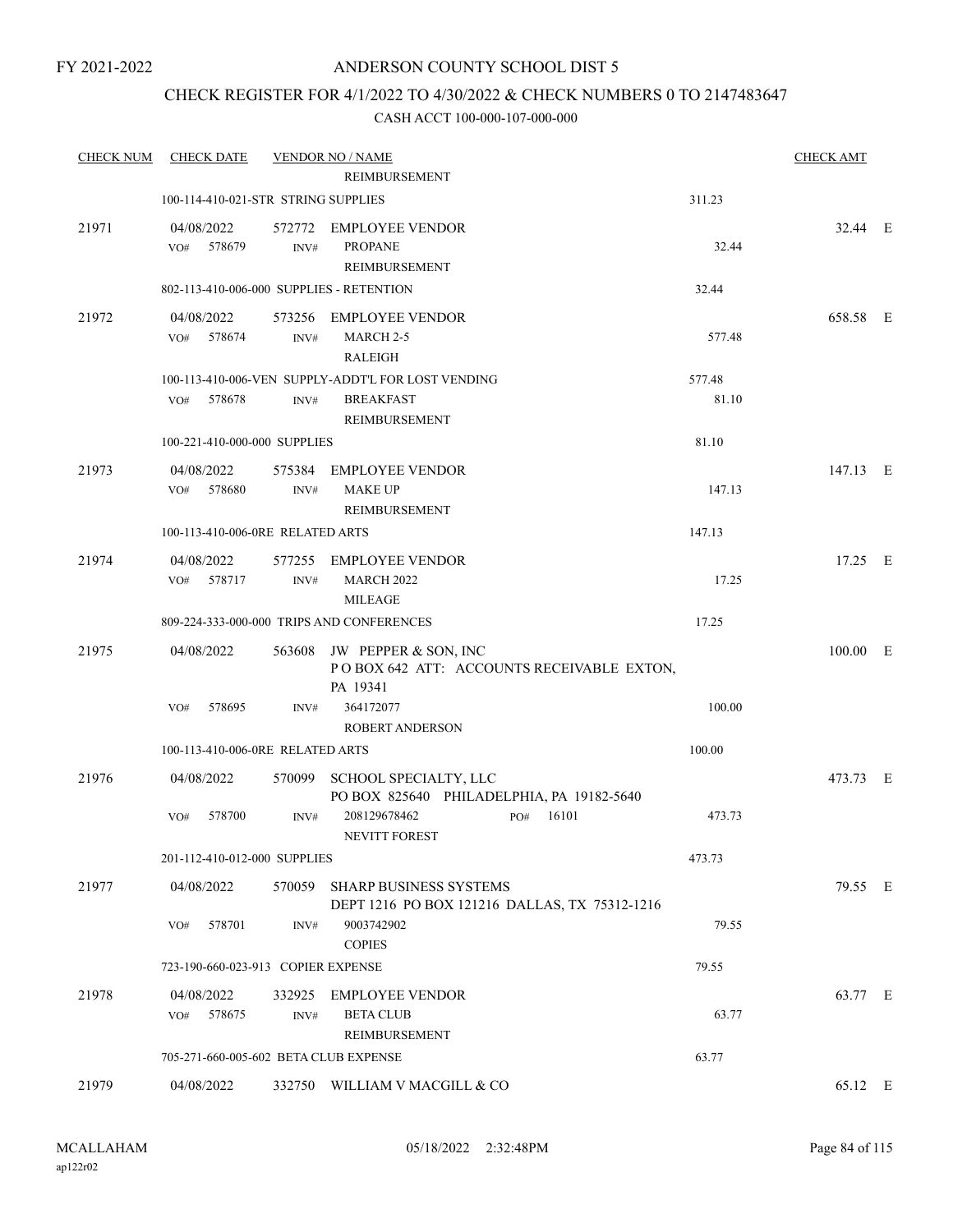FY 2021-2022

### ANDERSON COUNTY SCHOOL DIST 5

### CHECK REGISTER FOR 4/1/2022 TO 4/30/2022 & CHECK NUMBERS 0 TO 2147483647

| <b>CHECK NUM</b> | <b>CHECK DATE</b>                    |        | <b>VENDOR NO / NAME</b>                                                             |        | <b>CHECK AMT</b> |  |
|------------------|--------------------------------------|--------|-------------------------------------------------------------------------------------|--------|------------------|--|
|                  |                                      |        | 1000 NORTH LOMBARD ROAD ATT: ACCOUNTS                                               |        |                  |  |
|                  |                                      |        | RECEIVABLE LOMBARD, IL 60148                                                        |        |                  |  |
|                  | 578707<br>VO#                        | INV#   | IN0789928<br><b>SUPPLIES</b>                                                        | 65.12  |                  |  |
|                  |                                      |        | 100-113-410-006-VEN SUPPLY-ADDT'L FOR LOST VENDING                                  | 65.12  |                  |  |
| 21980            | 04/19/2022                           |        | 571419 ANGELTRAX - IVS, INC                                                         |        | 325.04 E         |  |
|                  |                                      |        | 9540 US HWY 84 WEST, SUITE 2 NEWTON, AL 36352                                       |        |                  |  |
|                  | 578748<br>VO#                        | INV#   | 0650085<br>16025<br>PO#<br><b>CABLES</b>                                            | 325.04 |                  |  |
|                  | 100-255-410-000-000 SUPPLIES         |        |                                                                                     | 325.04 |                  |  |
| 21981            | 04/19/2022                           |        | 574534 EMPLOYEE VENDOR                                                              |        | 706.70 E         |  |
|                  | 578729<br>VO#                        | INV#   | <b>RENTAL</b>                                                                       | 385.20 |                  |  |
|                  |                                      |        | REIMBURSEMENT                                                                       |        |                  |  |
|                  | 802-221-410-000-005 MEETING SUPPLIES |        |                                                                                     | 385.20 |                  |  |
|                  | 578730<br>VO#                        | INV#   | <b>DECORATIONS</b>                                                                  | 321.50 |                  |  |
|                  |                                      |        | REIMBURSEMENT                                                                       |        |                  |  |
|                  | 802-221-410-000-005 MEETING SUPPLIES |        |                                                                                     | 321.50 |                  |  |
| 21982            | 04/19/2022                           |        | 147195 EMPLOYEE VENDOR                                                              |        | 191.97 E         |  |
|                  | VO# 578722                           | INV#   | <b>SUPPLIES</b>                                                                     | 191.97 |                  |  |
|                  |                                      |        | REIMBURSEMENT                                                                       |        |                  |  |
|                  |                                      |        | 723-190-660-023-911 MISCELLANEOUS- ADULT ED EXPENSE                                 | 191.97 |                  |  |
| 21983            | 04/19/2022                           |        | 573130 CALLAHAM ORCHARD TOURS<br>ANDY CALLAHAM 559 CRAWFORD RD. BELTON, SC          |        | 783.00 E         |  |
|                  |                                      |        | 29627                                                                               |        |                  |  |
|                  | 578751<br>VO#                        | INV#   | 00027                                                                               | 783.00 |                  |  |
|                  |                                      |        | <b>CENTERVILLE</b><br>707-190-660-007-350 FIELD TRIPS KINDERGARTEN EXPENSE          | 783.00 |                  |  |
|                  |                                      |        |                                                                                     |        |                  |  |
| 21984            | 04/19/2022                           | 573130 | CALLAHAM ORCHARD TOURS<br>ANDY CALLAHAM 559 CRAWFORD RD. BELTON, SC<br>29627        |        | 720.00 E         |  |
|                  | 578785<br>VO#                        | INV#   | 00029                                                                               | 720.00 |                  |  |
|                  |                                      |        | WHITEHALL ELEM                                                                      |        |                  |  |
|                  |                                      |        | 719-271-660-019-350 FIELD TRIPS KINDERGARTEN EXPENSE                                | 720.00 |                  |  |
| 21985            | 04/19/2022                           | 572771 | <b>EMPLOYEE VENDOR</b>                                                              |        | 242.19 E         |  |
|                  | 578723<br>VO#                        | INV#   | <b>PROM</b>                                                                         | 242.19 |                  |  |
|                  |                                      |        | REIMBURSEMENT                                                                       |        |                  |  |
|                  | 724-271-660-024-491 PROM EXPENSE     |        |                                                                                     | 242.19 |                  |  |
| 21986            | 04/19/2022                           |        | 569871 FOLLETT SCHOOL SOLUTIONS, INC<br>91826 COLLECTION CENTER DRIVE ATT: ACCOUNTS |        | 90.18 E          |  |
|                  | 578754<br>VO#                        |        | RECEIVABLE CHICAGO, IL 60693-0918<br>429702F                                        | 90.18  |                  |  |
|                  |                                      | INV#   | CONCORD                                                                             |        |                  |  |
|                  | 100-222-410-009-000 SUPPLIES         |        |                                                                                     | 90.18  |                  |  |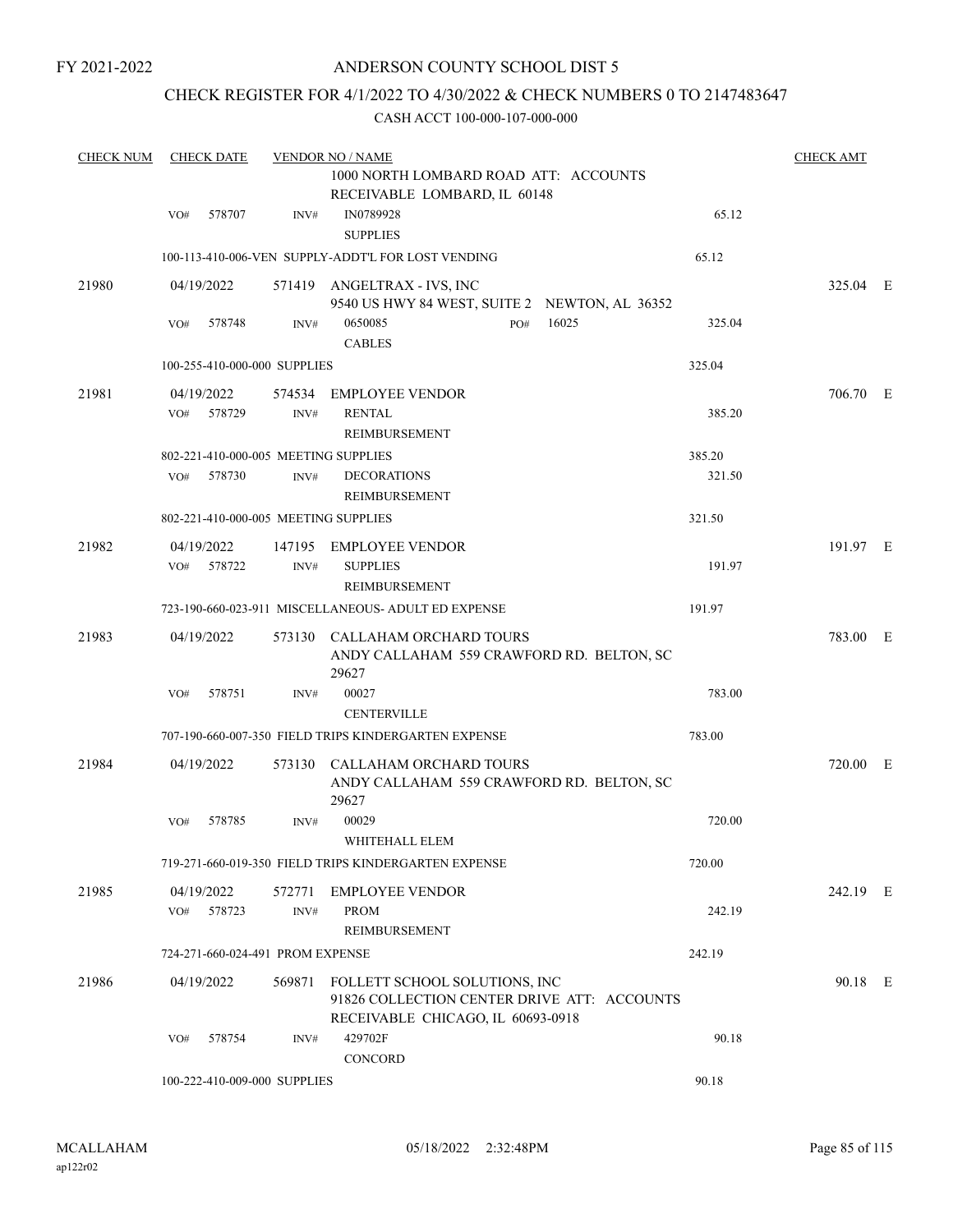## CHECK REGISTER FOR 4/1/2022 TO 4/30/2022 & CHECK NUMBERS 0 TO 2147483647

| <b>CHECK NUM</b> | <b>CHECK DATE</b>            | <b>VENDOR NO / NAME</b>                                                                                                                 | <b>CHECK AMT</b> |  |
|------------------|------------------------------|-----------------------------------------------------------------------------------------------------------------------------------------|------------------|--|
| 21987            | 04/19/2022                   | 570843 GATEWAY SUPPLY CO<br>1312 HAMRICK ST COLUMBIA, SC 29201                                                                          | 758.24 E         |  |
|                  | 578755<br>VO#                | 118.78<br>INV#<br>S5464359<br><b>SUPPLIES</b>                                                                                           |                  |  |
|                  |                              | 118.78<br>100-254-410-006-001 SUPPLIES - MAINTENANCE                                                                                    |                  |  |
|                  | 578756<br>VO#                | 185.07<br>S5462491<br>INV#<br><b>SUPPLIES</b>                                                                                           |                  |  |
|                  |                              | 100-254-410-006-001 SUPPLIES - MAINTENANCE<br>185.07                                                                                    |                  |  |
|                  | VO#<br>578757                | S5465772<br>260.85<br>INV#<br><b>SUPPLIES</b>                                                                                           |                  |  |
|                  |                              | 100-254-410-000-001 MAINT. SUPPLIES-STRUCTURES<br>28.89                                                                                 |                  |  |
|                  |                              | 100-254-410-002-001 SUPPLIES - MAINTENANCE<br>28.82                                                                                     |                  |  |
|                  |                              | 100-254-410-003-001 SUPPLIES - MAINTENANCE<br>95.38                                                                                     |                  |  |
|                  |                              | 57.63<br>100-254-410-008-001 SUPPLIES - MAINTENANCE                                                                                     |                  |  |
|                  |                              | 100-254-410-014-001 SUPPLIES - MAINTENANCE<br>21.31                                                                                     |                  |  |
|                  |                              | 28.82<br>100-254-410-021-001 SUPPLIES - MAINTENANCE                                                                                     |                  |  |
|                  | 578758<br>VO#                | 193.54<br>S5454441<br>INV#<br><b>SUPPLIES</b>                                                                                           |                  |  |
|                  |                              | 100-254-410-003-001 SUPPLIES - MAINTENANCE<br>21.75                                                                                     |                  |  |
|                  |                              | 100-254-410-013-001 SUPPLIES - MAINTENANCE<br>89.98                                                                                     |                  |  |
|                  |                              | 100-254-410-021-001 SUPPLIES - MAINTENANCE<br>81.81                                                                                     |                  |  |
| 21988            | 04/19/2022<br>578759<br>VO#  | 252650 GRAINGER<br>DEPT 867098550 ATT: ACCOUNTS RECEIVABLE<br>PALATINE, IL 60038-0001<br>9260043584<br>23.24<br>INV#<br><b>SUPPLIES</b> | 38.61 E          |  |
|                  |                              | 100-254-410-000-001 MAINT. SUPPLIES-STRUCTURES<br>23.24                                                                                 |                  |  |
|                  | 578760<br>VO#                | 15.37<br>INV#<br>9262081087<br><b>SUPPLIES</b>                                                                                          |                  |  |
|                  |                              | 100-254-410-000-001 MAINT. SUPPLIES-STRUCTURES<br>15.37                                                                                 |                  |  |
| 21989            | 04/19/2022<br>VO# 578731     | 573799 EMPLOYEE VENDOR<br>INV# STAMPS<br>30.58<br><b>REIMBURSEMENT</b>                                                                  | 30.58 E          |  |
|                  | 100-252-410-000-000 SUPPLIES | 30.58                                                                                                                                   |                  |  |
| 21990            | 04/19/2022<br>VO# 578734     | 261875 EMPLOYEE VENDOR<br><b>ART SHOW</b><br>42.75<br>INV#<br><b>REIMBURSEMENT</b>                                                      | 42.75 E          |  |
|                  | 817-112-410-014-000 SUPPLIES | 42.75                                                                                                                                   |                  |  |
| 21991            | 04/19/2022                   | 264114 HEINEMANN<br>15963 COLLECTIONS CENTER DRIVE CHICAGO, IL<br>60693                                                                 | 990.00 E         |  |
|                  | 578761<br>VO#                | 7422282<br>990.00<br>15954<br>INV#<br>PO#<br><b>CALHOUN</b>                                                                             |                  |  |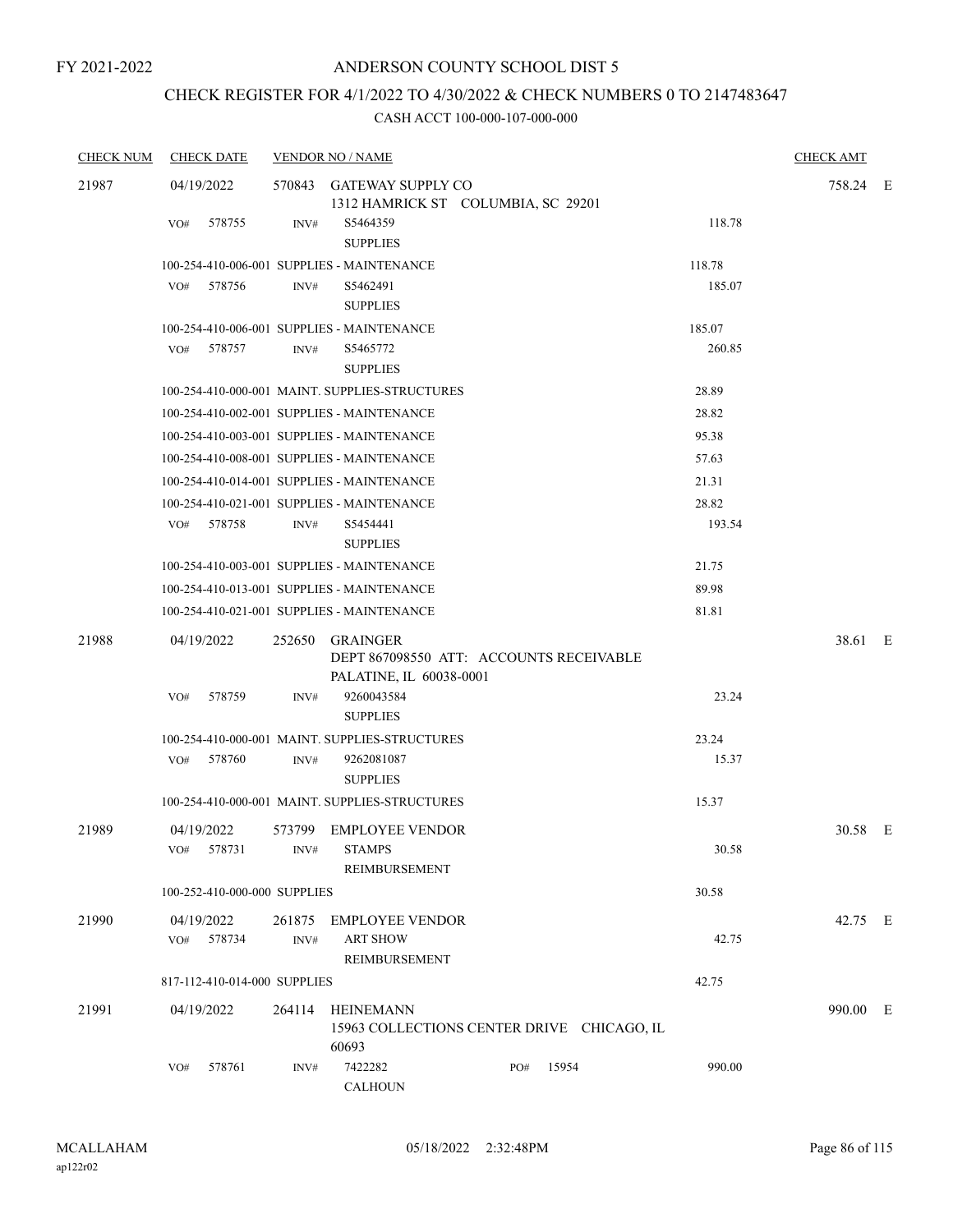### CHECK REGISTER FOR 4/1/2022 TO 4/30/2022 & CHECK NUMBERS 0 TO 2147483647

| <b>CHECK NUM</b> | <b>CHECK DATE</b>                       |        | <b>VENDOR NO / NAME</b>                                     |     |       |          | <b>CHECK AMT</b> |  |
|------------------|-----------------------------------------|--------|-------------------------------------------------------------|-----|-------|----------|------------------|--|
|                  | 201-112-410-014-000 SUPPLIES            |        |                                                             |     |       | 900.00   |                  |  |
|                  | 201-112-410-014-000 SUPPLIES            |        |                                                             |     |       | 90.00    |                  |  |
| 21992            | 04/19/2022                              | 575624 | EMPLOYEE VENDOR                                             |     |       |          | 190.74 E         |  |
|                  | 578727<br>VO#                           | INV#   | <b>SAMS</b>                                                 |     |       | 190.74   |                  |  |
|                  |                                         |        | <b>REIMBURSEMENT</b>                                        |     |       |          |                  |  |
|                  | 201-188-410-010-000 SUPPLIES-PARENTING  |        |                                                             |     |       | 190.74   |                  |  |
| 21993            | 04/19/2022                              |        | 576574 LOC-DOC SECURITY                                     |     |       |          | 25.68 E          |  |
|                  |                                         |        | PO BOX 78987 CHARLOTTE, NC 28271                            |     |       |          |                  |  |
|                  | VO#<br>578763                           | INV#   | C206477                                                     |     |       | 25.68    |                  |  |
|                  |                                         |        | <b>SUPPLIES</b>                                             |     |       |          |                  |  |
|                  |                                         |        | 100-254-410-012-001 SUPPLIES - MAINTENANCE                  |     |       | 25.68    |                  |  |
| 21994            | 04/19/2022                              |        | 345710 EMPLOYEE VENDOR                                      |     |       |          | 11.43 E          |  |
|                  | VO# 578733                              | INV#   | <b>CANDY</b>                                                |     |       | 11.43    |                  |  |
|                  |                                         |        | <b>REIMBURSEMENT</b>                                        |     |       |          |                  |  |
|                  |                                         |        | 802-264-410-000-000 SUPPLIES - RECRUITMENT FAIRS            |     |       | 11.43    |                  |  |
| 21995            | 04/19/2022                              | 574462 | EMPLOYEE VENDOR                                             |     |       |          | 108.70 E         |  |
|                  | 578732<br>VO#                           | INV#   | 4/8 LUNCH                                                   |     |       | 108.70   |                  |  |
|                  |                                         |        | REIMBURSEMENT                                               |     |       |          |                  |  |
|                  | 852-252-410-000-000 SUPPLIES            |        |                                                             |     |       | 108.70   |                  |  |
| 21996            | 04/19/2022                              |        | 389900 OFFICE DEPOT                                         |     |       |          | 317.75 E         |  |
|                  |                                         |        | POBOX 1413 CHARLOTTE, NC 28201-1413                         |     |       |          |                  |  |
|                  | VO#<br>578767                           | INV#   | PO 16085<br><b>SUPPLIES</b>                                 | PO# | 16085 | 131.15   |                  |  |
|                  | 100-213-410-000-000 SUPPLIES            |        |                                                             |     |       | 50.16    |                  |  |
|                  | 100-213-410-010-000 SUPPLIES            |        |                                                             |     |       | 45.16    |                  |  |
|                  | 100-213-410-014-000 SUPPLIES            |        |                                                             |     |       | 35.83    |                  |  |
|                  | 578768<br>VO#                           | INV#   | PO 16046                                                    | PO# | 16046 | 186.60   |                  |  |
|                  |                                         |        | <b>SUPPLIES</b>                                             |     |       |          |                  |  |
|                  | 100-213-410-000-000 SUPPLIES            |        |                                                             |     |       | 21.76    |                  |  |
|                  | 100-213-410-003-000 SUPPLIES            |        |                                                             |     |       | 164.84   |                  |  |
| 21997            | 04/19/2022                              |        | 574687 PRIORITY ONE SECURITY<br>PO BOX 36 MAULDIN, SC 29662 |     |       |          | 1,282.00 E       |  |
|                  | 578770<br>VO#                           | INV#   | 2228079                                                     | PO# | 14898 | 1,282.00 |                  |  |
|                  |                                         |        | <b>APRIL 2022</b>                                           |     |       |          |                  |  |
|                  | 100-254-323-000-400 CONTRACT SRVS.-HVAC |        |                                                             |     |       | 92.00    |                  |  |
|                  |                                         |        | 100-254-323-001-400 CONTR SERV-HVAC/ELECT/PLUMBING          |     |       | 46.00    |                  |  |
|                  |                                         |        | 100-254-323-002-400 CONTR SERV-HVAC/ELECT/PLUMBING          |     |       | 168.00   |                  |  |
|                  |                                         |        | 100-254-323-003-400 CONTR SERV-HVAC/ELECT/PLUMBING          |     |       | 102.00   |                  |  |
|                  |                                         |        | 100-254-323-005-400 CONTR SERV-HVAC/ELECT/PLUMBING          |     |       | 46.00    |                  |  |
|                  |                                         |        | 100-254-323-006-400 CONTR SERV-HVAC/ELECT/PLUMBING          |     |       | 69.00    |                  |  |
|                  |                                         |        | 100-254-323-007-400 CONTR SERV-HVAC/ELECT/PLUMBING          |     |       | 46.00    |                  |  |
|                  |                                         |        | 100-254-323-008-400 CONTR SERV-HVAC/ELECT/PLUMBING          |     |       | 46.00    |                  |  |
|                  |                                         |        | 100-254-323-009-400 CONTR SERV-HVAC/ELECT/PLUMBING          |     |       | 46.00    |                  |  |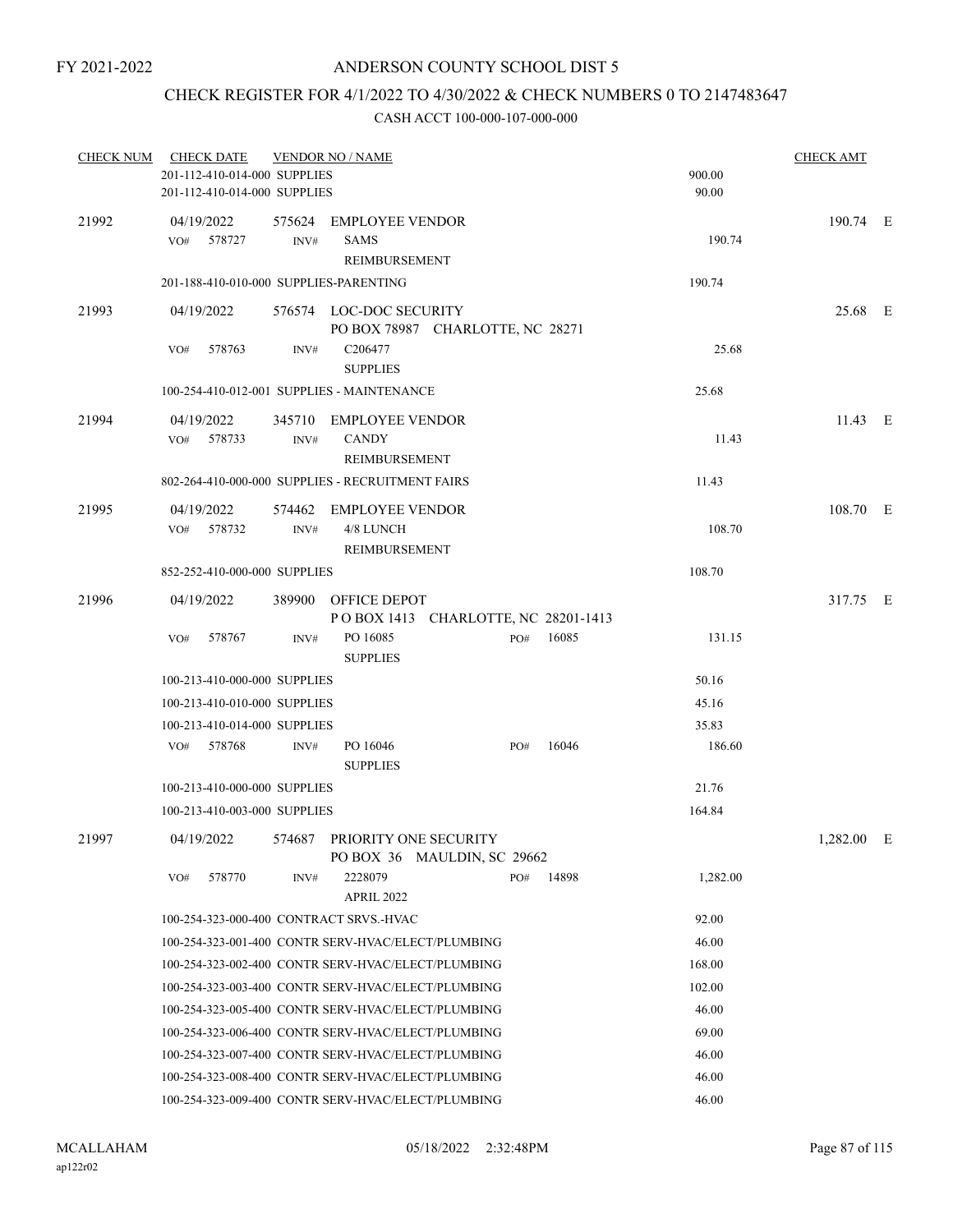# CHECK REGISTER FOR 4/1/2022 TO 4/30/2022 & CHECK NUMBERS 0 TO 2147483647

| <b>CHECK DATE</b>           |                |                                                                                                                   |                                                                                                                                                                                                                                                                                                                                                                                                                                                                                                                                                                                                                                                                                                                                                                                                                                                                                                                                                                                                                                                                                                                                                              | <b>CHECK AMT</b> |  |
|-----------------------------|----------------|-------------------------------------------------------------------------------------------------------------------|--------------------------------------------------------------------------------------------------------------------------------------------------------------------------------------------------------------------------------------------------------------------------------------------------------------------------------------------------------------------------------------------------------------------------------------------------------------------------------------------------------------------------------------------------------------------------------------------------------------------------------------------------------------------------------------------------------------------------------------------------------------------------------------------------------------------------------------------------------------------------------------------------------------------------------------------------------------------------------------------------------------------------------------------------------------------------------------------------------------------------------------------------------------|------------------|--|
|                             |                |                                                                                                                   | 46.00                                                                                                                                                                                                                                                                                                                                                                                                                                                                                                                                                                                                                                                                                                                                                                                                                                                                                                                                                                                                                                                                                                                                                        |                  |  |
|                             |                |                                                                                                                   | 46.00                                                                                                                                                                                                                                                                                                                                                                                                                                                                                                                                                                                                                                                                                                                                                                                                                                                                                                                                                                                                                                                                                                                                                        |                  |  |
|                             |                |                                                                                                                   | 46.00                                                                                                                                                                                                                                                                                                                                                                                                                                                                                                                                                                                                                                                                                                                                                                                                                                                                                                                                                                                                                                                                                                                                                        |                  |  |
|                             |                |                                                                                                                   | 46.00                                                                                                                                                                                                                                                                                                                                                                                                                                                                                                                                                                                                                                                                                                                                                                                                                                                                                                                                                                                                                                                                                                                                                        |                  |  |
|                             |                |                                                                                                                   | 46.00                                                                                                                                                                                                                                                                                                                                                                                                                                                                                                                                                                                                                                                                                                                                                                                                                                                                                                                                                                                                                                                                                                                                                        |                  |  |
|                             |                |                                                                                                                   | 46.00                                                                                                                                                                                                                                                                                                                                                                                                                                                                                                                                                                                                                                                                                                                                                                                                                                                                                                                                                                                                                                                                                                                                                        |                  |  |
|                             |                |                                                                                                                   | 46.00                                                                                                                                                                                                                                                                                                                                                                                                                                                                                                                                                                                                                                                                                                                                                                                                                                                                                                                                                                                                                                                                                                                                                        |                  |  |
|                             |                |                                                                                                                   | 46.00                                                                                                                                                                                                                                                                                                                                                                                                                                                                                                                                                                                                                                                                                                                                                                                                                                                                                                                                                                                                                                                                                                                                                        |                  |  |
|                             |                |                                                                                                                   | 46.00                                                                                                                                                                                                                                                                                                                                                                                                                                                                                                                                                                                                                                                                                                                                                                                                                                                                                                                                                                                                                                                                                                                                                        |                  |  |
|                             |                |                                                                                                                   | 46.00                                                                                                                                                                                                                                                                                                                                                                                                                                                                                                                                                                                                                                                                                                                                                                                                                                                                                                                                                                                                                                                                                                                                                        |                  |  |
|                             |                |                                                                                                                   | 46.00                                                                                                                                                                                                                                                                                                                                                                                                                                                                                                                                                                                                                                                                                                                                                                                                                                                                                                                                                                                                                                                                                                                                                        |                  |  |
|                             |                |                                                                                                                   | 46.00                                                                                                                                                                                                                                                                                                                                                                                                                                                                                                                                                                                                                                                                                                                                                                                                                                                                                                                                                                                                                                                                                                                                                        |                  |  |
|                             |                |                                                                                                                   | 69.00                                                                                                                                                                                                                                                                                                                                                                                                                                                                                                                                                                                                                                                                                                                                                                                                                                                                                                                                                                                                                                                                                                                                                        |                  |  |
| 04/19/2022<br>VO#<br>578718 | 573462<br>INV# | <b>EMPLOYEE VENDOR</b><br><b>APRIL 8</b>                                                                          | 158.08                                                                                                                                                                                                                                                                                                                                                                                                                                                                                                                                                                                                                                                                                                                                                                                                                                                                                                                                                                                                                                                                                                                                                       | 158.08 E         |  |
|                             |                |                                                                                                                   | 158.08                                                                                                                                                                                                                                                                                                                                                                                                                                                                                                                                                                                                                                                                                                                                                                                                                                                                                                                                                                                                                                                                                                                                                       |                  |  |
| 04/19/2022<br>VO# 578725    | 575059<br>INV# | <b>EMPLOYEE VENDOR</b><br>PIZZA<br><b>REIMBURSEMENT</b>                                                           | 52.71                                                                                                                                                                                                                                                                                                                                                                                                                                                                                                                                                                                                                                                                                                                                                                                                                                                                                                                                                                                                                                                                                                                                                        | 52.71 E          |  |
|                             |                |                                                                                                                   | 52.71                                                                                                                                                                                                                                                                                                                                                                                                                                                                                                                                                                                                                                                                                                                                                                                                                                                                                                                                                                                                                                                                                                                                                        |                  |  |
| 04/19/2022<br>578772<br>VO# | 462725<br>INV# | SCHOLASTIC BOOK CLUBS, INC<br>POBOX 3745 ATT: ACCOUNTS RECEIVABLE<br>JEFFERSON CITY, MO 65102-3720<br>W5023624B01 | 5,726.31                                                                                                                                                                                                                                                                                                                                                                                                                                                                                                                                                                                                                                                                                                                                                                                                                                                                                                                                                                                                                                                                                                                                                     | 5,726.31 E       |  |
|                             |                | <b>CENTERVILLE</b>                                                                                                |                                                                                                                                                                                                                                                                                                                                                                                                                                                                                                                                                                                                                                                                                                                                                                                                                                                                                                                                                                                                                                                                                                                                                              |                  |  |
|                             |                |                                                                                                                   | 5,726.31                                                                                                                                                                                                                                                                                                                                                                                                                                                                                                                                                                                                                                                                                                                                                                                                                                                                                                                                                                                                                                                                                                                                                     |                  |  |
| 04/19/2022                  | 567435         | <b>SCHOLASTIC INC</b><br>POBOX 3720 ATT: ACCOUNTS RECEIVABLE<br>JEFFERSON CITY, MO 65102-3720                     |                                                                                                                                                                                                                                                                                                                                                                                                                                                                                                                                                                                                                                                                                                                                                                                                                                                                                                                                                                                                                                                                                                                                                              | 64.50 E          |  |
| VO# 578773                  |                | NEW PROSPECT                                                                                                      | 64.50                                                                                                                                                                                                                                                                                                                                                                                                                                                                                                                                                                                                                                                                                                                                                                                                                                                                                                                                                                                                                                                                                                                                                        |                  |  |
|                             |                |                                                                                                                   | 64.50                                                                                                                                                                                                                                                                                                                                                                                                                                                                                                                                                                                                                                                                                                                                                                                                                                                                                                                                                                                                                                                                                                                                                        |                  |  |
| 04/19/2022                  |                |                                                                                                                   |                                                                                                                                                                                                                                                                                                                                                                                                                                                                                                                                                                                                                                                                                                                                                                                                                                                                                                                                                                                                                                                                                                                                                              | 525.97 E         |  |
|                             |                | <b>REIMBURSEMENT</b>                                                                                              |                                                                                                                                                                                                                                                                                                                                                                                                                                                                                                                                                                                                                                                                                                                                                                                                                                                                                                                                                                                                                                                                                                                                                              |                  |  |
|                             |                |                                                                                                                   | 525.97                                                                                                                                                                                                                                                                                                                                                                                                                                                                                                                                                                                                                                                                                                                                                                                                                                                                                                                                                                                                                                                                                                                                                       |                  |  |
| 04/19/2022<br>VO# 578726    | INV#           | <b>NTA</b><br>REIMBURSEMENT                                                                                       | 1,015.97                                                                                                                                                                                                                                                                                                                                                                                                                                                                                                                                                                                                                                                                                                                                                                                                                                                                                                                                                                                                                                                                                                                                                     | 1,015.97 E       |  |
|                             |                |                                                                                                                   | 1,015.97                                                                                                                                                                                                                                                                                                                                                                                                                                                                                                                                                                                                                                                                                                                                                                                                                                                                                                                                                                                                                                                                                                                                                     |                  |  |
| 04/19/2022                  |                |                                                                                                                   |                                                                                                                                                                                                                                                                                                                                                                                                                                                                                                                                                                                                                                                                                                                                                                                                                                                                                                                                                                                                                                                                                                                                                              | 65.12 E          |  |
|                             | VO# 578724     | INV#                                                                                                              | <b>VENDOR NO / NAME</b><br>100-254-323-010-400 CONTR SERV-HVAC/ELECT/PLUMBING<br>100-254-323-011-400 CONTR SERV-HVAC/ELECT/PLUMBING<br>100-254-323-012-400 CONTR SERV-HVAC/ELECT/PLUMBING<br>100-254-323-013-400 CONTR SERV-HVAC/ELECT/PLUMBING<br>100-254-323-014-400 CONTR SERV-HVAC/ELECT/PLUMBING<br>100-254-323-015-400 CONTR SERV-HVAC/ELECT/PLUMBING<br>100-254-323-016-400 CONTR SERV-HVAC/ELECT/PLUMBING<br>100-254-323-017-400 CONTR SERV-HVAC/ELECT/PLUMBING<br>100-254-323-018-400 CONTR SERV-HVAC/ELECT/PLUMBING<br>100-254-323-019-400 CONTR SERV-HVAC/ELECT/PLUMBING<br>100-254-323-020-400 CONTR SERV-HVAC/ELECT/PLUMBING<br>100-254-323-021-400 CONTR SERV-HVAC/ELECT/PLUMBING<br>100-254-323-023-400 CONTR SERV.-HVAC/ELECT/PLUMBING<br><b>COLUMBIA</b><br>100-252-333-000-000 TRIPS AND CONFERENCES<br>721-190-660-021-443 PHYSICAL ED EXPENSE<br>707-190-660-007-305 LIBRARY EXPENSE<br>INV# 4223882<br>710-271-660-010-360 SCHOOL STORE/COUNCIL EXPENSE<br>468850 EMPLOYEE VENDOR<br><b>MAP</b><br>714-271-660-014-201 MISCELLANEOUS EXPENSE<br>574928 EMPLOYEE VENDOR<br>802-112-410-000-005 SUPPLIES<br>572446 THE NATIONAL BETA CLUB | 525.97           |  |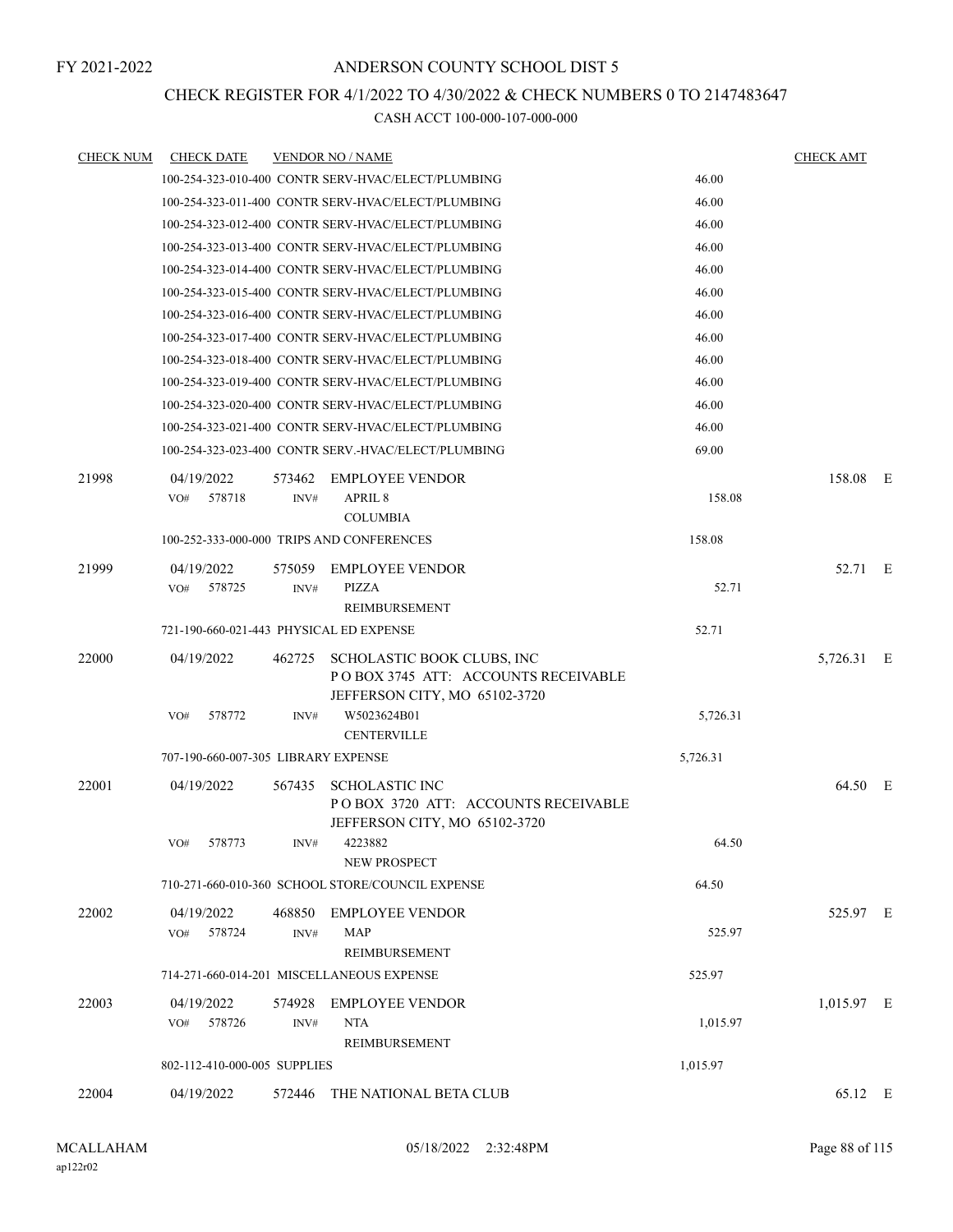### CHECK REGISTER FOR 4/1/2022 TO 4/30/2022 & CHECK NUMBERS 0 TO 2147483647

| <b>CHECK NUM</b> |     | <b>CHECK DATE</b>        |        | <b>VENDOR NO / NAME</b>                                                              |     |       |          | <b>CHECK AMT</b> |  |
|------------------|-----|--------------------------|--------|--------------------------------------------------------------------------------------|-----|-------|----------|------------------|--|
|                  | VO# | 578766                   | INV#   | 151 BETA CLUB WAY SPARTANBURG, SC 29306-3012<br>1000037390<br><b>HONOR CORDS</b>     |     |       | 65.12    |                  |  |
|                  |     |                          |        | 724-271-660-024-602 BETA CLUB EXPENSE                                                |     |       | 65.12    |                  |  |
| 22005            |     | 04/19/2022               | 504870 | TK ELEVATOR                                                                          |     |       |          | 3,144.63 E       |  |
|                  |     |                          |        | PO BOX 3796 CAROL STREAM, IL 60132-3796                                              |     |       |          |                  |  |
|                  | VO# | 578778                   | INV#   | 3006503322<br><b>TL HANNA</b>                                                        | PO# | 14874 | 1,228.90 |                  |  |
|                  |     |                          |        | 100-254-323-002-400 CONTR SERV-HVAC/ELECT/PLUMBING                                   |     |       | 1,228.90 |                  |  |
|                  | VO# | 578779                   | INV#   | 3006503574<br><b>WESTSIDE</b>                                                        | PO# | 14873 | 676.88   |                  |  |
|                  |     |                          |        | 100-254-323-003-400 CONTR SERV-HVAC/ELECT/PLUMBING                                   |     |       | 676.88   |                  |  |
|                  | VO# | 578780                   | INV#   | 3006503573<br><b>WESTSIDE</b>                                                        | PO# | 14871 | 676.89   |                  |  |
|                  |     |                          |        | 100-254-323-003-400 CONTR SERV-HVAC/ELECT/PLUMBING                                   |     |       | 676.89   |                  |  |
|                  | VO# | 578781                   | INV#   | 3006502558<br><b>WESTSIDE</b>                                                        | PO# | 14872 | 561.96   |                  |  |
|                  |     |                          |        | 100-254-323-003-400 CONTR SERV-HVAC/ELECT/PLUMBING                                   |     |       | 561.96   |                  |  |
| 22006            |     | 04/19/2022               | 576298 | <b>EMPLOYEE VENDOR</b>                                                               |     |       |          | 327.04 E         |  |
|                  | VO# | 578719                   | INV#   | <b>FEB 18</b><br><b>FURMAN</b>                                                       |     |       | 130.82   |                  |  |
|                  |     |                          |        | 100-113-410-021-COB CHORUS, ORCHESTRA & BAND                                         |     |       | 130.82   |                  |  |
|                  | VO# | 578720                   | INV#   | <b>MARCH 11-13</b><br><b>FURMAN</b>                                                  |     |       | 196.22   |                  |  |
|                  |     |                          |        | 100-113-410-021-COB CHORUS, ORCHESTRA & BAND                                         |     |       | 196.22   |                  |  |
| 22007            |     | 04/19/2022               | 574654 | <b>EMPLOYEE VENDOR</b><br><b>LITERACY NT</b>                                         |     |       | 39.09    | 39.09 E          |  |
|                  | VO# | 578728                   | INV#   | <b>REIMBURSEMENT</b>                                                                 |     |       |          |                  |  |
|                  |     |                          |        | 201-188-410-010-000 SUPPLIES-PARENTING                                               |     |       | 39.09    |                  |  |
| 22008            |     | 04/21/2022               | 102640 | <b>ACTION AUTO</b><br>529 FAIR STREET ATT: ACCOUNTS RECEIVABLE<br>ANDERSON, SC 29625 |     |       |          | 797.82 E         |  |
|                  | VO# | 578806                   | INV#   | 96790                                                                                |     |       | 797.82   |                  |  |
|                  |     |                          |        | <b>REPAIR</b>                                                                        |     |       |          |                  |  |
|                  |     |                          |        | 100-254-412-000-001 TRUCK SERVICE - MAINTENANCE                                      |     |       | 797.82   |                  |  |
| 22009            |     | 04/21/2022               | 111125 | ANDERSON AWARDS<br>716 WHITEHALL ROAD ATT: ACCOUNTS<br>RECEIVABLE ANDERSON, SC 29625 |     |       |          | 248.24 E         |  |
|                  | VO# | 578812                   | INV#   | <b>ROTC</b><br><b>WESTSIDE</b>                                                       |     |       | 248.24   |                  |  |
|                  |     | 100-114-410-003-ROT ROTC |        |                                                                                      |     |       | 248.24   |                  |  |
| 22010            |     | 04/21/2022               | 572893 | <b>ANDERSON MAGAZINE</b><br>POBOX 3848 ANDERSON, SC 29622                            |     |       |          | 235.00 E         |  |
|                  | VO# | 578818                   | INV#   | 11781                                                                                |     |       | 235.00   |                  |  |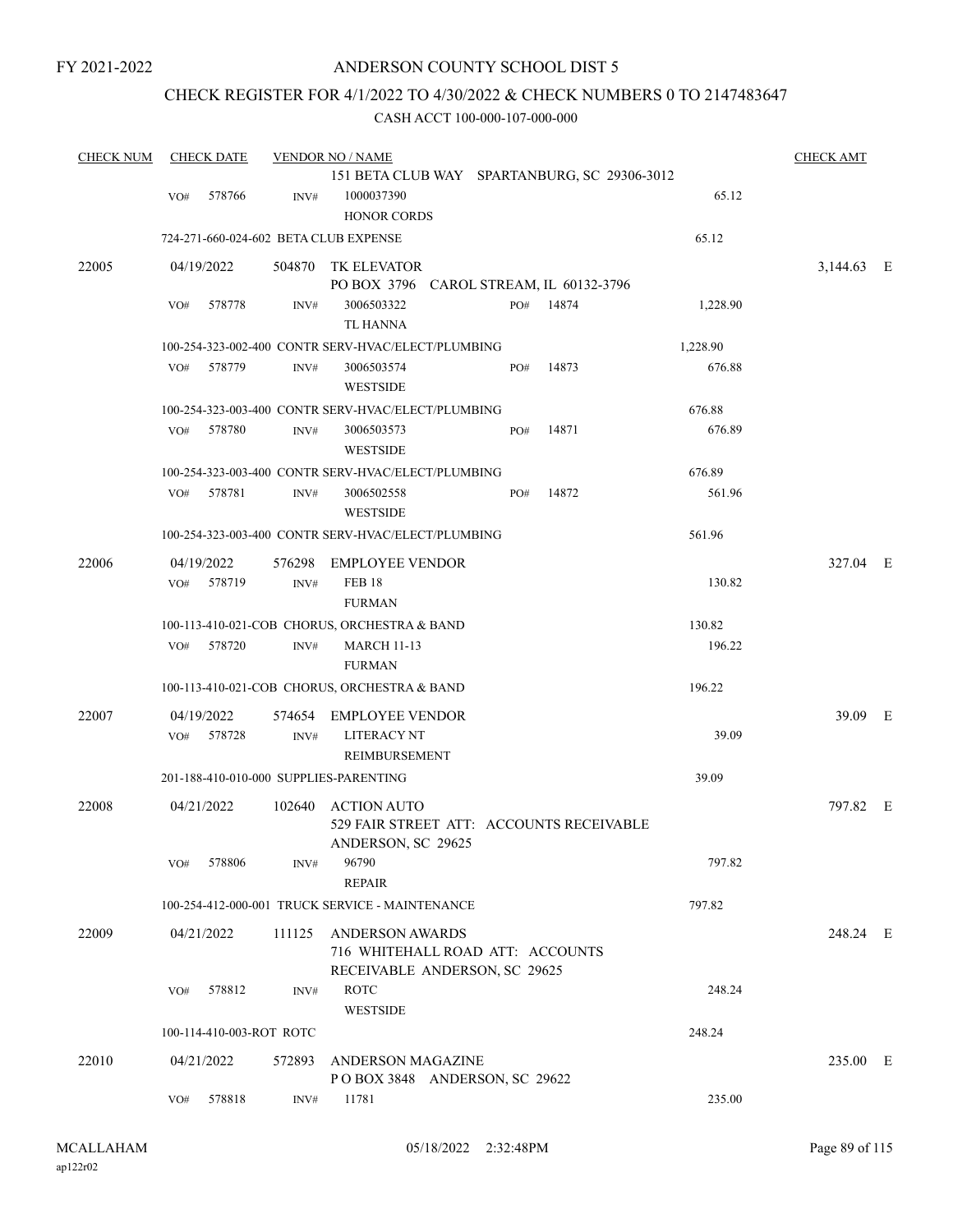### CHECK REGISTER FOR 4/1/2022 TO 4/30/2022 & CHECK NUMBERS 0 TO 2147483647

| <b>CHECK NUM</b> | <b>CHECK DATE</b>           |                                       | <b>VENDOR NO / NAME</b>                                                                                          |          | <b>CHECK AMT</b> |  |
|------------------|-----------------------------|---------------------------------------|------------------------------------------------------------------------------------------------------------------|----------|------------------|--|
|                  |                             |                                       | <b>MAY-JUNE</b>                                                                                                  |          |                  |  |
|                  |                             |                                       | 100-263-360-000-000 PRINTING AND BINDING                                                                         | 235.00   |                  |  |
| 22011            | 04/21/2022                  |                                       | 566562 ANDERSON OUTDOOR POWER EQUIPMENT<br>110 MIRACLE MILE DRIVE ATT: ACCOUNTS<br>RECEIVABLE ANDERSON, SC 29621 |          | 23.94 E          |  |
|                  | 578819<br>VO#               | INV#                                  | 52100<br><b>SUPPLIES</b>                                                                                         | 23.94    |                  |  |
|                  |                             |                                       | 100-254-410-000-001 MAINT. SUPPLIES-STRUCTURES                                                                   | 23.94    |                  |  |
| 22012            | 04/21/2022                  |                                       | 114225 ANDERSON RESTAURANT EQUIPMENT<br>112 EAST MAULDIN STREET ATT: ACCOUNTS<br>RECEIVABLE ANDERSON, SC 29621   |          | 21.83 E          |  |
|                  | 578820<br>VO#               | INV#                                  | 021112<br><b>SUPPLIES</b>                                                                                        | 21.83    |                  |  |
|                  |                             | 631-256-410-031-CAT SUPPLIES-CATERING |                                                                                                                  | 21.83    |                  |  |
| 22013            | 04/21/2022<br>578790<br>VO# | 576113<br>INV#                        | <b>EMPLOYEE VENDOR</b><br><b>DONUTS</b><br>REIMBURSEMENT                                                         | 46.28    | 46.28 E          |  |
|                  |                             | 100-212-410-000-000 SUPPLIES          |                                                                                                                  | 46.28    |                  |  |
| 22014            | 04/21/2022                  | 126675                                | ATTAWAY INC<br>PO BOX 302 ATT: ACCOUNTS RECEIVABLE<br>ANDERSON, SC 29622                                         |          | 123.05 E         |  |
|                  | 578824<br>VO#               | INV#                                  | 238130<br><b>WESTSIDE</b>                                                                                        | 123.05   |                  |  |
|                  |                             |                                       | 100-114-410-003-VEN SUPPLY-ADDT'L FOR LOST VENDING                                                               | 123.05   |                  |  |
| 22015            | 04/21/2022                  | 569220                                | <b>AUTECH</b><br>POBOX 248 ATT: ACCOUNTS RECEIVABLE<br>WILLIAMSTON, SC 29697                                     |          | 1,008.19 E       |  |
|                  | 578825<br>VO#               | INV#                                  | 8934<br>NEVITT FOREST                                                                                            | 1,008.19 |                  |  |
|                  |                             |                                       | 100-254-323-012-400 CONTR SERV-HVAC/ELECT/PLUMBING                                                               | 1,008.19 |                  |  |
| 22016            | 04/21/2022                  |                                       | 564662 BRADY'S SCREEN PRINTING<br>106 CONCORD ROAD ATT: ACCOUNTS RECEIVABLE<br>ANDERSON, SC 29621                |          | 605.09 E         |  |
|                  | 578827<br>VO#               | INV#                                  | 40060<br><b>NEVITT FOREST</b>                                                                                    | 605.09   |                  |  |
|                  |                             |                                       | 712-271-660-012-350 FIELD TRIPS KINDERGARTEN EXPENSE                                                             | 605.09   |                  |  |
| 22017            | 04/21/2022                  |                                       | 564176 BSN SPORTS, LLC<br>PO BOX 841393 DALLAS, TX 75284-1393                                                    |          | 2,708.01 E       |  |
|                  | 578828<br>VO#               | INV#                                  | 916319515<br><b>WESTSIDE</b>                                                                                     | 108.34   |                  |  |
|                  |                             | 100-271-410-003-000 SUPPLIES          |                                                                                                                  | 108.34   |                  |  |
|                  | 578829<br>VO#               | INV#                                  | 914072082<br><b>WESTSIDE</b>                                                                                     | 477.05   |                  |  |
|                  |                             | 100-271-410-003-000 SUPPLIES          |                                                                                                                  | 477.05   |                  |  |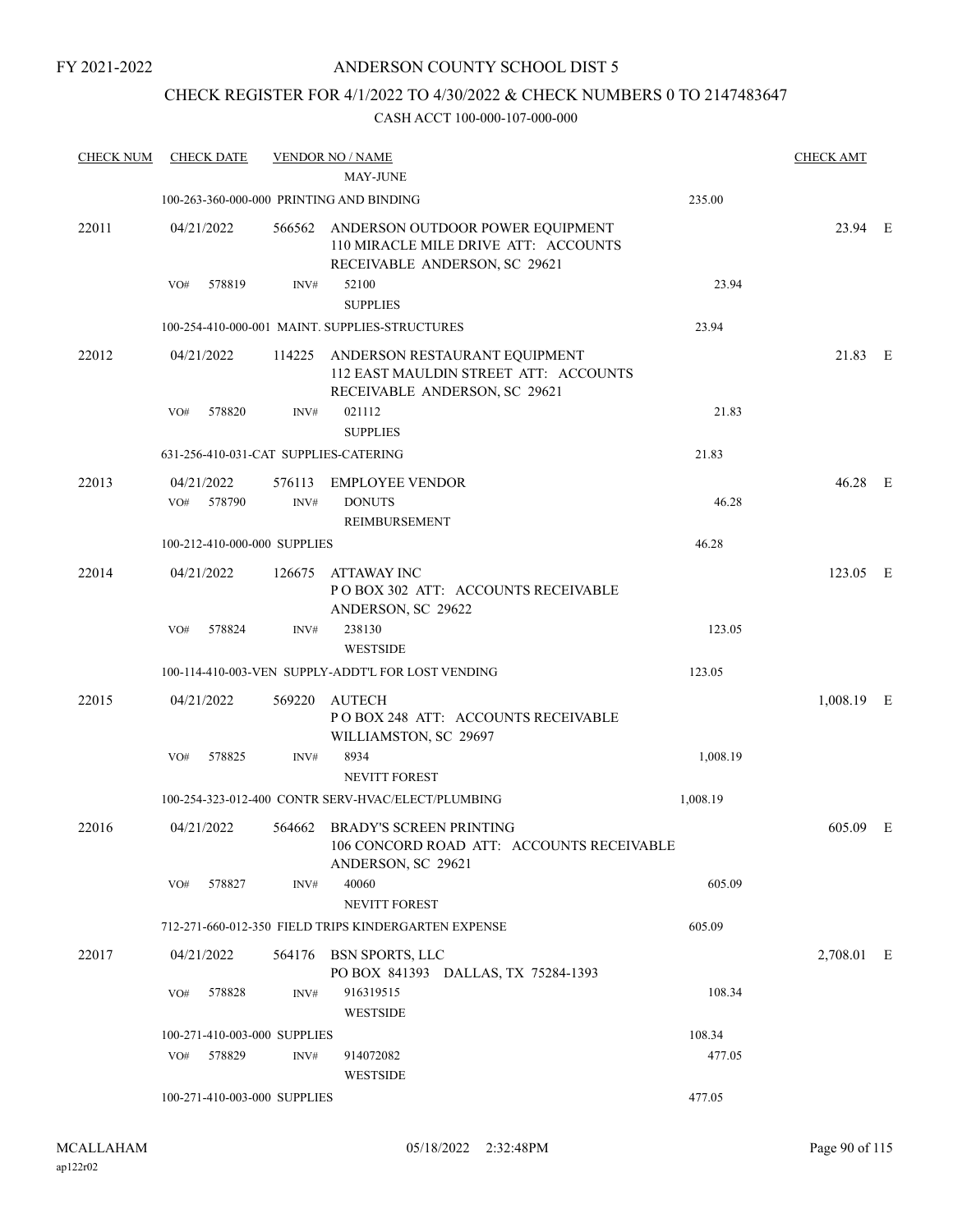### CHECK REGISTER FOR 4/1/2022 TO 4/30/2022 & CHECK NUMBERS 0 TO 2147483647

| <b>CHECK NUM</b> | <b>CHECK DATE</b>                       | <b>CHECK AMT</b> |                                                    |          |            |  |
|------------------|-----------------------------------------|------------------|----------------------------------------------------|----------|------------|--|
|                  | 578830<br>VO#                           | INV#             | 916426887                                          | 2,071.31 |            |  |
|                  |                                         |                  | <b>WESTSIDE</b>                                    |          |            |  |
|                  | 100-271-410-003-000 SUPPLIES            |                  |                                                    | 2,071.31 |            |  |
|                  | VO#<br>578831                           | INV#             | 916438476                                          | 51.31    |            |  |
|                  |                                         |                  | <b>WESTSIDE</b>                                    |          |            |  |
|                  | 100-271-410-003-000 SUPPLIES            |                  |                                                    | 51.31    |            |  |
| 22018            | 04/21/2022                              | 575827           | <b>EMPLOYEE VENDOR</b>                             |          | 93.08 E    |  |
|                  | VO# 578797                              | INV#             | <b>SUPPLIES</b>                                    | 93.08    |            |  |
|                  |                                         |                  | REIMBURSEMENT                                      |          |            |  |
|                  |                                         |                  | 720-271-660-020-493 SCHOOL/CLASS DONATIONS EXPENSE | 93.08    |            |  |
| 22019            | 04/21/2022                              |                  | 574515 EMPLOYEE VENDOR                             |          | 465.00 E   |  |
|                  | 578791<br>VO#                           | INV#             | <b>CONFERENCE</b>                                  | 465.00   |            |  |
|                  |                                         |                  | REIMBURSEMENT                                      |          |            |  |
|                  | 600-256-640-000-000 DUES AND FEES       |                  |                                                    | 465.00   |            |  |
| 22020            | 04/21/2022                              |                  | 574859 EMPLOYEE VENDOR                             |          | 13.10 E    |  |
|                  | VO#<br>578803                           | INV#             | <b>MARCH 2022</b>                                  | 13.10    |            |  |
|                  |                                         |                  | <b>MILEAGE</b>                                     |          |            |  |
|                  |                                         |                  | 100-263-333-000-000 TRIPS AND CONFERENCES          | 13.10    |            |  |
| 22021            | 04/21/2022                              | 569462           | CROSSROADS ENVIRONMENTAL, LLC                      |          | 1,630.75 E |  |
|                  |                                         |                  | 1258 BOILING SPRINGS ROAD SPARTANBURG, SC          |          |            |  |
|                  |                                         |                  | 29303                                              |          |            |  |
|                  | 578839<br>VO#                           | INV#             | 10817                                              | 1,630.75 |            |  |
|                  |                                         |                  | PROJ#20892-1A                                      |          |            |  |
|                  | 100-254-323-000-400 CONTRACT SRVS.-HVAC |                  |                                                    | 101.24   |            |  |
|                  |                                         |                  | 100-254-323-001-400 CONTR SERV-HVAC/ELECT/PLUMBING | 258.49   |            |  |
|                  |                                         |                  | 100-254-323-002-400 CONTR SERV-HVAC/ELECT/PLUMBING | 50.63    |            |  |
|                  |                                         |                  | 100-254-323-003-400 CONTR SERV-HVAC/ELECT/PLUMBING | 50.63    |            |  |
|                  |                                         |                  | 100-254-323-005-400 CONTR SERV-HVAC/ELECT/PLUMBING | 50.63    |            |  |
|                  |                                         |                  | 100-254-323-006-400 CONTR SERV-HVAC/ELECT/PLUMBING | 50.63    |            |  |
|                  |                                         |                  | 100-254-323-007-400 CONTR SERV-HVAC/ELECT/PLUMBING | 50.63    |            |  |
|                  |                                         |                  | 100-254-323-008-400 CONTR SERV-HVAC/ELECT/PLUMBING | 50.63    |            |  |
|                  |                                         |                  | 100-254-323-009-400 CONTR SERV-HVAC/ELECT/PLUMBING | 50.63    |            |  |
|                  |                                         |                  | 100-254-323-010-400 CONTR SERV-HVAC/ELECT/PLUMBING | 258.49   |            |  |
|                  |                                         |                  | 100-254-323-011-400 CONTR SERV-HVAC/ELECT/PLUMBING | 50.63    |            |  |
|                  |                                         |                  | 100-254-323-012-400 CONTR SERV-HVAC/ELECT/PLUMBING | 50.63    |            |  |
|                  |                                         |                  | 100-254-323-013-400 CONTR SERV-HVAC/ELECT/PLUMBING | 50.63    |            |  |
|                  |                                         |                  | 100-254-323-014-400 CONTR SERV-HVAC/ELECT/PLUMBING | 50.63    |            |  |
|                  |                                         |                  | 100-254-323-015-400 CONTR SERV-HVAC/ELECT/PLUMBING | 50.63    |            |  |
|                  |                                         |                  | 100-254-323-016-400 CONTR SERV-HVAC/ELECT/PLUMBING | 50.63    |            |  |
|                  |                                         |                  | 100-254-323-017-400 CONTR SERV-HVAC/ELECT/PLUMBING | 50.62    |            |  |
|                  |                                         |                  | 100-254-323-018-400 CONTR SERV-HVAC/ELECT/PLUMBING | 50.62    |            |  |
|                  |                                         |                  | 100-254-323-019-400 CONTR SERV-HVAC/ELECT/PLUMBING | 50.62    |            |  |
|                  |                                         |                  |                                                    |          |            |  |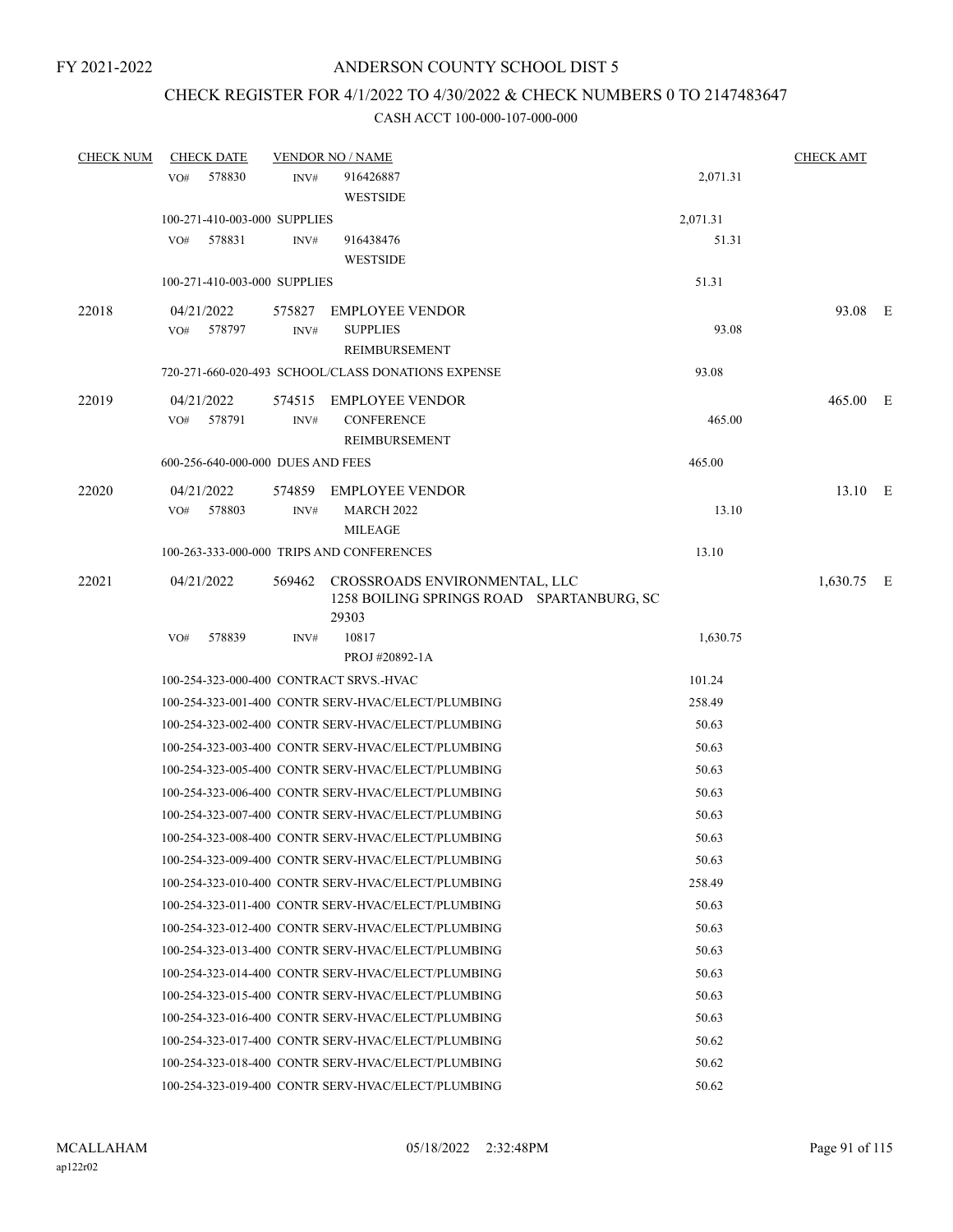### CHECK REGISTER FOR 4/1/2022 TO 4/30/2022 & CHECK NUMBERS 0 TO 2147483647

| <b>CHECK NUM</b> | <b>CHECK DATE</b>                     |        | <b>VENDOR NO / NAME</b>                                                                                                  |          | <b>CHECK AMT</b> |  |
|------------------|---------------------------------------|--------|--------------------------------------------------------------------------------------------------------------------------|----------|------------------|--|
|                  |                                       |        | 100-254-323-020-400 CONTR SERV-HVAC/ELECT/PLUMBING                                                                       | 50.62    |                  |  |
|                  |                                       |        | 100-254-323-021-400 CONTR SERV-HVAC/ELECT/PLUMBING                                                                       | 50.62    |                  |  |
|                  |                                       |        | 100-254-323-023-400 CONTR SERV.-HVAC/ELECT/PLUMBING                                                                      | 50.62    |                  |  |
|                  |                                       |        | 131-254-323-031-400 CONTR SERV-HVAC/ELECT/PLUMBING                                                                       | 50.62    |                  |  |
| 22022            | 04/21/2022                            |        | 569871 FOLLETT SCHOOL SOLUTIONS, INC<br>91826 COLLECTION CENTER DRIVE ATT: ACCOUNTS<br>RECEIVABLE CHICAGO, IL 60693-0918 |          | 1,284.54 E       |  |
|                  | 578846<br>VO#                         | INV#   | 472930<br>PO# 16092<br><b>CENTERVILLE</b>                                                                                | 466.18   |                  |  |
|                  | 100-222-410-007-MDA MEDIA EBOOKS      |        |                                                                                                                          | 411.19   |                  |  |
|                  | 100-222-410-007-MDA MEDIA EBOOKS      |        |                                                                                                                          | 54.99    |                  |  |
|                  | VO#<br>578946                         | INV#   | 402764F<br><b>CENTERVILLE</b>                                                                                            | 818.36   |                  |  |
|                  | 100-222-410-007-000 SUPPLIES          |        |                                                                                                                          | 573.60   |                  |  |
|                  | 707-190-660-007-305 LIBRARY EXPENSE   |        |                                                                                                                          | 244.76   |                  |  |
| 22023            | 04/21/2022                            |        | 237555 FORMS & SUPPLY<br>POBOX 563953 ATT: ACCOUNTS RECEIVABLE<br>CHARLOTTE, NC 28256                                    |          | 57.65 E          |  |
|                  | 578847<br>VO#                         | INV#   | 6092569-5<br><b>SUPPLIES</b>                                                                                             | 14.41    |                  |  |
|                  | 100-112-410-012-000 SUPPLIES          |        |                                                                                                                          | 14.41    |                  |  |
|                  | 578848<br>VO#                         | INV#   | 6092569-4<br><b>SUPPLIES</b>                                                                                             | 43.24    |                  |  |
|                  | 100-112-410-012-000 SUPPLIES          |        |                                                                                                                          | 43.24    |                  |  |
| 22024            | 04/21/2022                            | 575971 | EMPLOYEE VENDOR                                                                                                          |          | 36.34 E          |  |
|                  | 578792<br>VO#                         | INV#   | <b>SUPPLIES</b><br>REIMBURSEMENT                                                                                         | 36.34    |                  |  |
|                  | 631-256-410-031-CAT SUPPLIES-CATERING |        |                                                                                                                          | 36.34    |                  |  |
| 22025            | 04/21/2022                            | 577046 | EMPLOYEE VENDOR                                                                                                          |          | 381.83 E         |  |
|                  | 578794<br>VO#                         | INV#   | <b>SUPPLIES</b><br>REIMBURSEMENT                                                                                         | 381.83   |                  |  |
|                  | 100-114-410-003-ROT ROTC              |        |                                                                                                                          | 381.83   |                  |  |
| 22026            | 04/21/2022                            | 251600 | <b>GOPHER SPORT</b><br>POBOX 1450 NW5634 ATT: ACCOUNTS<br>RECEIVABLE MINNEAPOLIS, MN 55485-5634                          |          | 1,141.90 E       |  |
|                  | 578850<br>VO#                         | INV#   | PO 15529<br>15529<br>PO#<br><b>SUPPLIES</b>                                                                              | 1,141.90 |                  |  |
|                  | 397-114-410-002-000 SUPPLIES          |        |                                                                                                                          | 261.24   |                  |  |
|                  | 397-114-410-002-000 SUPPLIES          |        |                                                                                                                          | 347.57   |                  |  |
|                  | 397-114-410-002-000 SUPPLIES          |        |                                                                                                                          | 533.09   |                  |  |
| 22027            | 04/21/2022                            | 252650 | <b>GRAINGER</b><br>DEPT 867098550 ATT: ACCOUNTS RECEIVABLE<br>PALATINE, IL 60038-0001                                    |          | 250.65 E         |  |
|                  | 578851<br>VO#                         | INV#   | 9254446348                                                                                                               | 250.65   |                  |  |
|                  |                                       |        |                                                                                                                          |          |                  |  |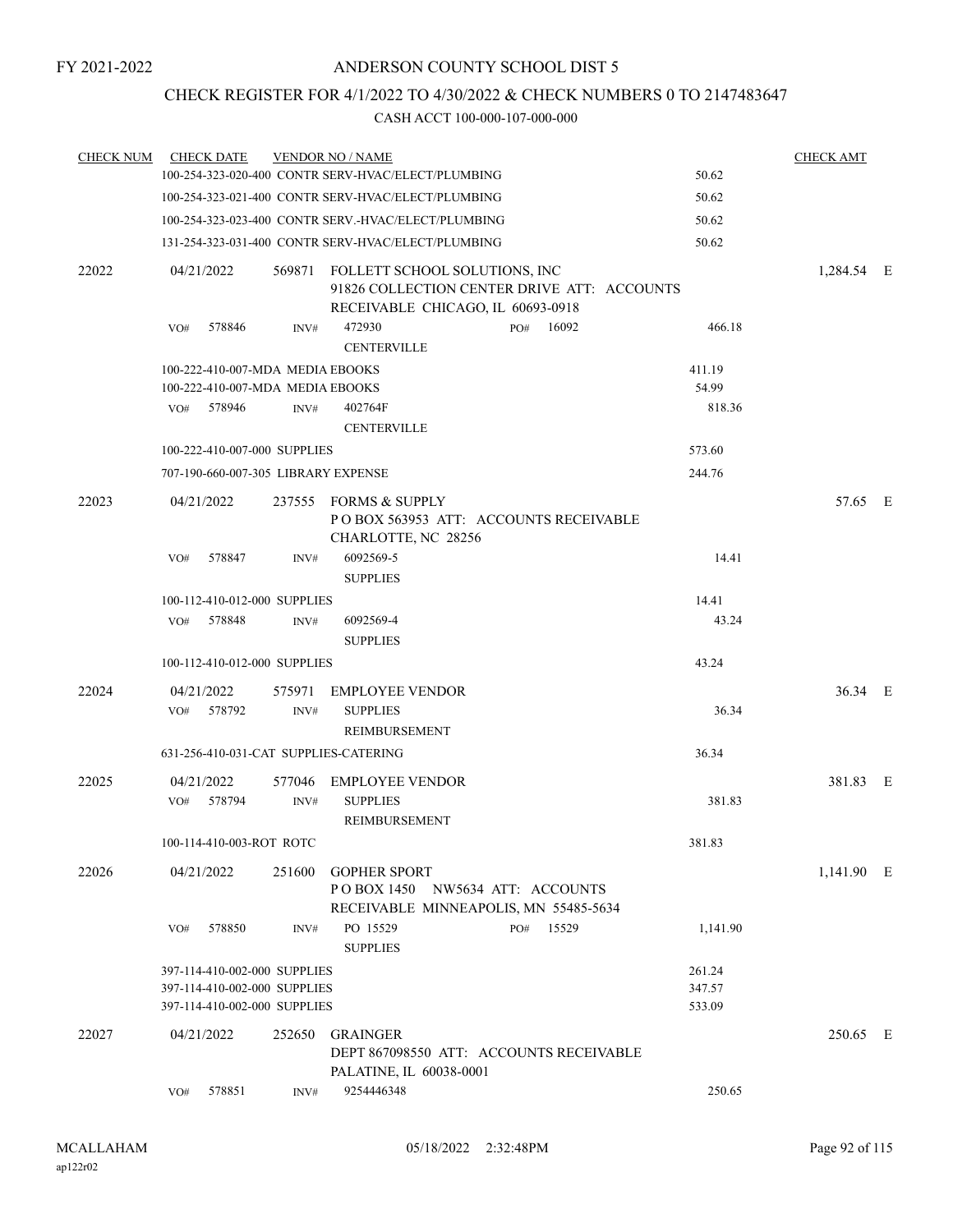FY 2021-2022

### ANDERSON COUNTY SCHOOL DIST 5

### CHECK REGISTER FOR 4/1/2022 TO 4/30/2022 & CHECK NUMBERS 0 TO 2147483647

| <b>CHECK NUM</b> | <b>CHECK DATE</b>                  |      | <b>VENDOR NO / NAME</b><br><b>SUPPLIES</b>                                              |        | <b>CHECK AMT</b> |  |
|------------------|------------------------------------|------|-----------------------------------------------------------------------------------------|--------|------------------|--|
|                  |                                    |      | 100-254-410-019-001 SUPPLIES - MAINTENANCE                                              | 250.65 |                  |  |
| 22028            | 04/21/2022                         |      | 572275 HAPPY CHEF UNIFORMS<br>22 PARK PLACE BUTLER, NJ 07405                            |        | 477.40 E         |  |
|                  | VO#<br>578853                      | INV# | 1753709A<br>16098<br>PO#<br><b>CHEF COATS</b>                                           | 477.40 |                  |  |
|                  | 600-256-410-000-000 SUPPLIES       |      |                                                                                         | 477.40 |                  |  |
| 22029            | 04/21/2022                         |      | 573279 HERSHEY CREAMERY COMPANY<br>710 CORPORATE CIRCLE SALISBURY, NC 28145             |        | 287.97 E         |  |
|                  | 578858<br>VO#                      | INV# | 17569051<br><b>SOUTHWOOD</b>                                                            | 134.64 |                  |  |
|                  | 600-256-460-021-000 FOOD           |      |                                                                                         | 134.64 |                  |  |
|                  | 578859<br>VO#                      | INV# | 17571556<br><b>CULINARY SERV</b>                                                        | 153.33 |                  |  |
|                  | 631-256-460-031-000 PURCHASED FOOD |      |                                                                                         | 153.33 |                  |  |
| 22030            | 04/21/2022                         |      | 300176 JOSTENS INC<br>21336 NETWORK PLACE ATT: ACCOUNTS<br>RECEIVABLE CHICAGO, IL 60673 |        | 351.30 E         |  |
|                  | 578862<br>VO#                      | INV# | 28296487<br><b>WESTSIDE</b>                                                             | 336.92 |                  |  |
|                  | 100-221-410-003-000 SUPPLIES       |      |                                                                                         | 336.92 |                  |  |
|                  | 578863<br>VO#                      | INV# | 28395819<br><b>CHARTER</b>                                                              | 14.38  |                  |  |
|                  | 124-114-410-024-000 SUPPLIES       |      |                                                                                         | 14.38  |                  |  |
| 22031            | 04/21/2022                         |      | 563608 JW PEPPER & SON, INC<br>POBOX 642 ATT: ACCOUNTS RECEIVABLE EXTON,<br>PA 19341    |        | 85.00 E          |  |
|                  | 578864<br>VO#                      | INV# | 364229845<br><b>CALHOUN</b>                                                             | 85.00  |                  |  |
|                  | 817-112-410-014-000 SUPPLIES       |      |                                                                                         | 85.00  |                  |  |
| 22032            | 04/21/2022                         |      | 576574 LOC-DOC SECURITY<br>PO BOX 78987 CHARLOTTE, NC 28271                             |        | 223.55 E         |  |
|                  | 578866<br>VO#                      | INV# | C <sub>206503</sub><br><b>KEYS/LOCKS</b>                                                | 32.10  |                  |  |
|                  |                                    |      | 100-254-410-020-001 SUPPLIES - MAINTENANCE                                              | 32.10  |                  |  |
|                  | 578867<br>VO#                      | INV# | C206493<br><b>KEYS/LOCKS</b>                                                            | 31.00  |                  |  |
|                  |                                    |      | 100-254-410-012-001 SUPPLIES - MAINTENANCE                                              | 31.00  |                  |  |
|                  | 578868<br>VO#                      | INV# | C <sub>206500</sub><br><b>KEYS/LOCKS</b>                                                | 25.63  |                  |  |
|                  |                                    |      | 100-254-410-006-001 SUPPLIES - MAINTENANCE                                              | 25.63  |                  |  |
|                  | 578869<br>VO#                      | INV# | C <sub>206523</sub><br><b>KEYS/LOCKS</b>                                                | 51.36  |                  |  |
|                  |                                    |      | 131-254-410-031-001 SUPPLIES - MAINTENANCE                                              | 51.36  |                  |  |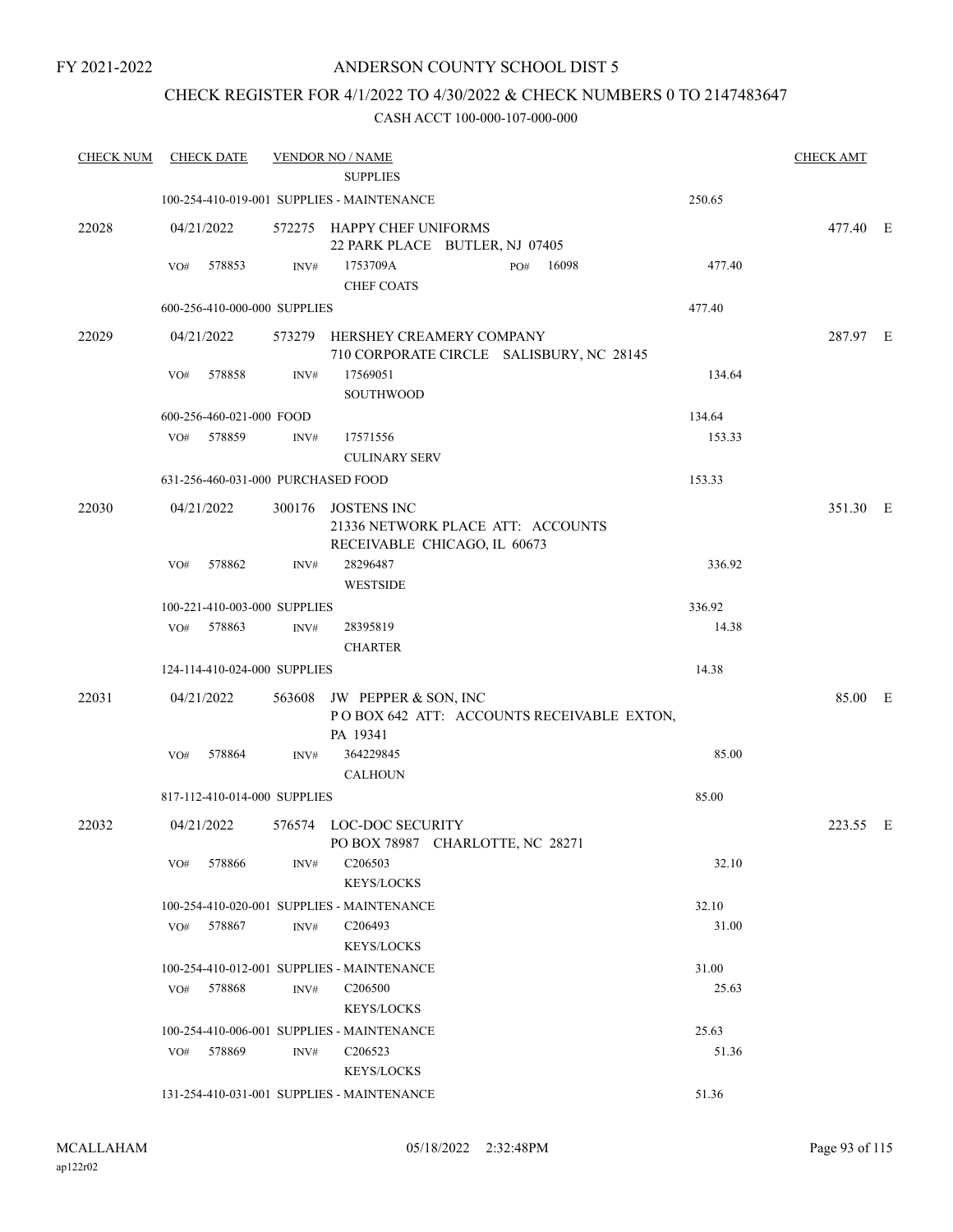### CHECK REGISTER FOR 4/1/2022 TO 4/30/2022 & CHECK NUMBERS 0 TO 2147483647

| <b>CHECK NUM</b> | <b>CHECK DATE</b>                       |        | <b>VENDOR NO / NAME</b>                            |                   | <b>CHECK AMT</b> |  |
|------------------|-----------------------------------------|--------|----------------------------------------------------|-------------------|------------------|--|
|                  | 578950<br>VO#                           | INV#   | C206423                                            | 51.36             |                  |  |
|                  |                                         |        | <b>KEYS</b>                                        |                   |                  |  |
|                  |                                         |        | 100-254-410-003-001 SUPPLIES - MAINTENANCE         | 51.36             |                  |  |
|                  | VO#<br>578951                           | INV#   | C <sub>206420</sub>                                | 32.10             |                  |  |
|                  |                                         |        | <b>KEYS</b>                                        |                   |                  |  |
|                  |                                         |        | 100-254-410-020-001 SUPPLIES - MAINTENANCE         | 32.10             |                  |  |
| 22033            | 04/21/2022                              |        | 340065 EMPLOYEE VENDOR                             |                   | 12.24 E          |  |
|                  | VO# 578793                              | INV#   | <b>AUDIBLE</b>                                     | 12.24             |                  |  |
|                  |                                         |        | REIMBURSEMENT                                      |                   |                  |  |
|                  | 100-221-410-000-TST SUPPLIES-TESTING    |        |                                                    | 12.24             |                  |  |
| 22034            | 04/21/2022                              |        | 345710 EMPLOYEE VENDOR                             |                   | 419.56 E         |  |
|                  | 578789<br>VO#                           | INV#   | APRIL 6                                            | 419.56            |                  |  |
|                  |                                         |        | <b>COLUMBIA</b>                                    |                   |                  |  |
|                  |                                         |        | 100-264-333-000-000 TRIPS AND CONFERENCES          | 419.56            |                  |  |
| 22035            | 04/21/2022                              |        | 576818 EMPLOYEE VENDOR                             |                   | 100.00 E         |  |
|                  | 578796<br>VO#                           | INV#   | <b>SUPPLIES</b>                                    | 100.00            |                  |  |
|                  |                                         |        | <b>REIMBURSEMENT</b>                               |                   |                  |  |
|                  |                                         |        | 720-271-660-020-493 SCHOOL/CLASS DONATIONS EXPENSE | 100.00            |                  |  |
| 22036            | 04/21/2022                              |        | 349701 MED CENTRAL HEALTH RESOURCES                |                   | 150.00 E         |  |
|                  |                                         |        | 3424 CLEMSON BLVD ATT: ACCOUNTS RECEIVABLE         |                   |                  |  |
|                  | 578870                                  |        | ANDERSON, SC 29621<br>57489                        | 65.00             |                  |  |
|                  | VO#                                     | INV#   | <b>RIVERA</b>                                      |                   |                  |  |
|                  | 100-255-323-000-000 CONTRACTED SERVICES |        |                                                    | 65.00             |                  |  |
|                  | 578871<br>VO#                           | INV#   | 25621                                              | 85.00             |                  |  |
|                  |                                         |        | <b>GEER</b>                                        |                   |                  |  |
|                  | 100-255-323-000-000 CONTRACTED SERVICES |        |                                                    | 85.00             |                  |  |
| 22037            | 04/21/2022                              |        | 574388 NAPA AUTO PARTS                             |                   | 39.77 E          |  |
|                  |                                         |        | 508 SOUTH MAIN ST ANDERSON, SC 29624               |                   |                  |  |
|                  | 578874<br>VO#                           | INV#   | 852102                                             | 10.02             |                  |  |
|                  |                                         |        | <b>SUPPLIES</b>                                    |                   |                  |  |
|                  |                                         |        | 100-254-410-000-001 MAINT. SUPPLIES-STRUCTURES     | $10.02\,$         |                  |  |
|                  | 578875<br>VO#                           | INV#   | <b>ACCT 15229</b>                                  | 29.75             |                  |  |
|                  |                                         |        | <b>SUPPLIES</b>                                    |                   |                  |  |
|                  |                                         |        | 731-271-660-031-862 AUTO MECHANICS 1 EXPENSE       | 29.75             |                  |  |
| 22038            | 04/21/2022                              |        | 570395 NETWORK CONTROLS & ELECTRIC, INC            |                   | 2,241.54 E       |  |
|                  |                                         |        | 1521 S. BUNCOMBE RD GREER, SC 29651                |                   |                  |  |
|                  | VO#<br>578876                           | INV#   | 27264<br>PO#                                       | 15197<br>2,241.54 |                  |  |
|                  |                                         |        | HQ1 BUILDING                                       |                   |                  |  |
|                  |                                         |        | 515-253-520-000-HQ1 DOWNTOWN PROJECT BLDG 1        | 2,241.54          |                  |  |
| 22039            | 04/21/2022                              | 389900 | OFFICE DEPOT                                       |                   | 433.06 E         |  |
|                  |                                         |        | POBOX 1413 CHARLOTTE, NC 28201-1413                |                   |                  |  |
|                  | 578878<br>VO#                           | INV#   | PO 16072<br>PO#                                    | 54.03<br>16072    |                  |  |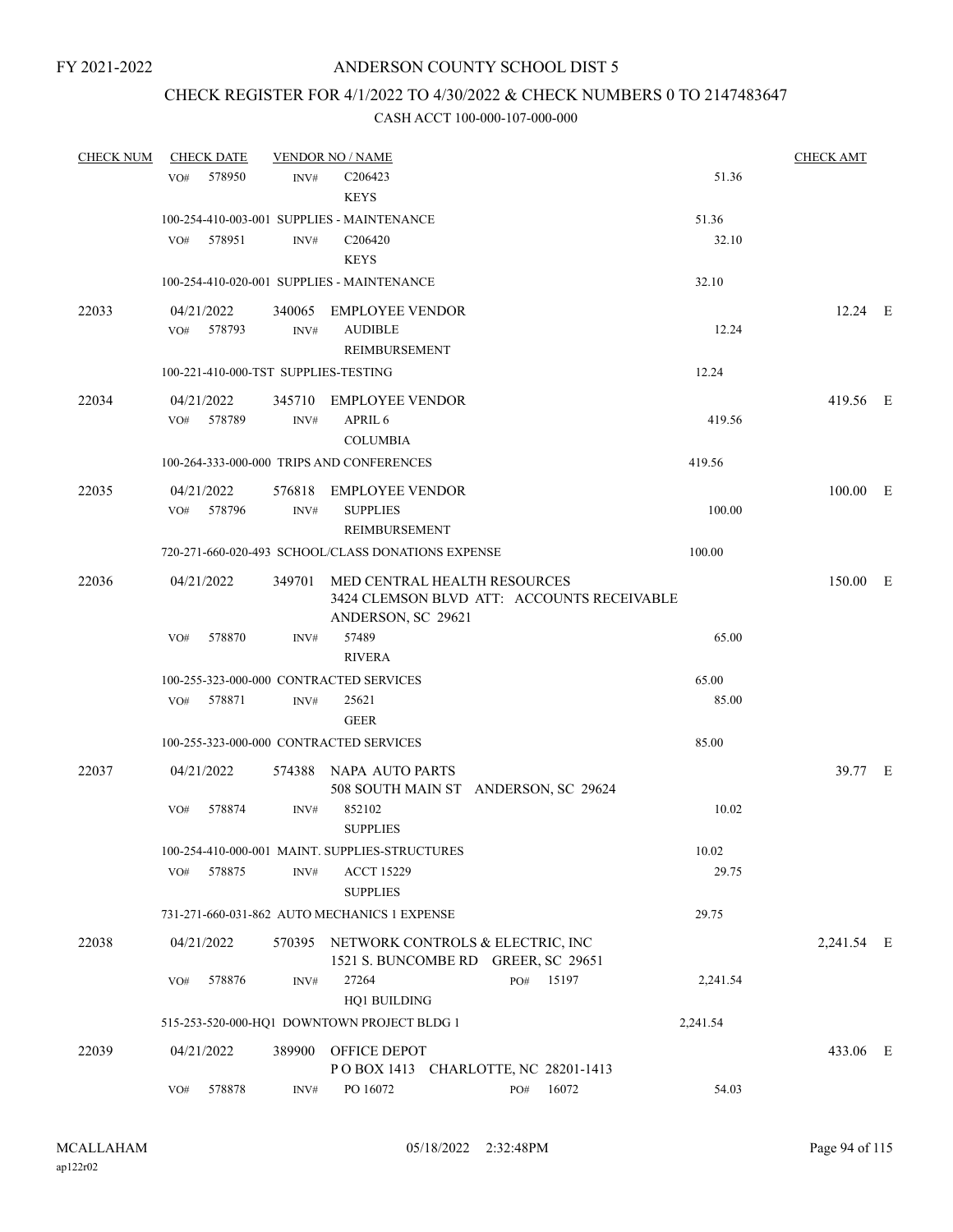### CHECK REGISTER FOR 4/1/2022 TO 4/30/2022 & CHECK NUMBERS 0 TO 2147483647

| <b>CHECK NUM</b> | <b>CHECK DATE</b>                    |                  | <b>VENDOR NO / NAME</b><br><b>SUPPLIES</b>                                                      |        | <b>CHECK AMT</b> |
|------------------|--------------------------------------|------------------|-------------------------------------------------------------------------------------------------|--------|------------------|
|                  | 100-221-410-000-TST SUPPLIES-TESTING |                  |                                                                                                 | 13.42  |                  |
|                  | 100-221-410-000-TST SUPPLIES-TESTING |                  |                                                                                                 | 12.97  |                  |
|                  | 100-221-410-000-TST SUPPLIES-TESTING |                  |                                                                                                 | 27.64  |                  |
|                  | VO# 578879                           | INV#             | 235375352001                                                                                    | 67.92  |                  |
|                  |                                      |                  | <b>SUPPLIES</b>                                                                                 |        |                  |
|                  | 100-223-410-003-000 SUPPLIES         |                  |                                                                                                 | 67.92  |                  |
|                  | VO# 578880                           | INV#             | 2561848651                                                                                      | 34.72  |                  |
|                  |                                      |                  | <b>SUPPLIES</b>                                                                                 |        |                  |
|                  |                                      |                  | 100-114-410-003-VEN SUPPLY-ADDT'L FOR LOST VENDING                                              | 34.72  |                  |
|                  | 578881<br>VO#                        | INV#             | 235107072001                                                                                    | 118.58 |                  |
|                  |                                      |                  | <b>SUPPLIES</b>                                                                                 |        |                  |
|                  |                                      |                  |                                                                                                 |        |                  |
|                  | 600-256-410-000-000 SUPPLIES         |                  |                                                                                                 | 118.58 |                  |
|                  | VO# 578882                           | INV#             | 235108329001                                                                                    | 15.65  |                  |
|                  |                                      |                  | <b>SUPPLIES</b>                                                                                 |        |                  |
|                  | 600-256-410-000-000 SUPPLIES         |                  |                                                                                                 | 15.65  |                  |
|                  | VO# 578883                           | INV#             | 229776529001                                                                                    | 37.56  |                  |
|                  |                                      |                  | <b>SUPPLIES</b>                                                                                 |        |                  |
|                  | 100-113-410-020-000 SUPPLIES         |                  |                                                                                                 | 37.56  |                  |
|                  | VO# 578884                           | INV#             | 229762413001                                                                                    | 18.08  |                  |
|                  |                                      |                  | <b>SUPPLIES</b>                                                                                 |        |                  |
|                  | 100-113-410-020-000 SUPPLIES         |                  |                                                                                                 | 18.08  |                  |
|                  | 578885<br>VO#                        | INV#             | 234287901001                                                                                    | 86.52  |                  |
|                  |                                      |                  | <b>SUPPLIES</b>                                                                                 |        |                  |
|                  | 100-113-410-020-000 SUPPLIES         |                  |                                                                                                 | 86.52  |                  |
| 22040            | 04/21/2022                           |                  | 391100 OLD STONE TRACTOR CO, INC<br>PO BOX 13565 ATT: ACCOUNTS RECEIVABLE<br>ANDERSON, SC 29624 |        | 374.50 E         |
|                  | 578886<br>VO#                        | INV#             | 07058                                                                                           | 120.32 |                  |
|                  |                                      |                  | <b>REPAIR PARTS</b>                                                                             |        |                  |
|                  |                                      |                  | 100-254-412-000-001 TRUCK SERVICE - MAINTENANCE                                                 | 120.32 |                  |
|                  | VO# 578887                           | INV#             | WO41122                                                                                         | 254.18 |                  |
|                  |                                      |                  | <b>REPAIR</b>                                                                                   |        |                  |
|                  | 100-254-410-000-100 SMALL EQUIPMENT  |                  |                                                                                                 | 254.18 |                  |
| 22041            | 04/21/2022                           |                  | 577260 EMPLOYEE VENDOR                                                                          |        | 42.68 E          |
|                  | 578805<br>VO#                        | INV#             | <b>WAL MART</b>                                                                                 | 42.68  |                  |
|                  |                                      |                  | REIMBURSEMENT                                                                                   |        |                  |
|                  |                                      |                  |                                                                                                 |        |                  |
|                  |                                      |                  | 712-271-660-012-324 POSTIVE BEHAVIOR I.S. EXPENSE                                               | 42.68  |                  |
| 22042            | 04/21/2022                           | 574606           | <b>EMPLOYEE VENDOR</b>                                                                          |        | 284.08 E         |
|                  | 578801<br>VO#                        | INV#             | <b>ICE CREAM</b>                                                                                | 43.69  |                  |
|                  |                                      |                  | REIMBURSEMENT                                                                                   |        |                  |
|                  |                                      |                  | 712-271-660-012-324 POSTIVE BEHAVIOR I.S. EXPENSE                                               | 43.69  |                  |
|                  | 578802<br>VO#                        | $\mathrm{INV}\#$ | <b>COOKOUT</b>                                                                                  | 240.39 |                  |
|                  |                                      |                  | REIMBURSEMENT                                                                                   |        |                  |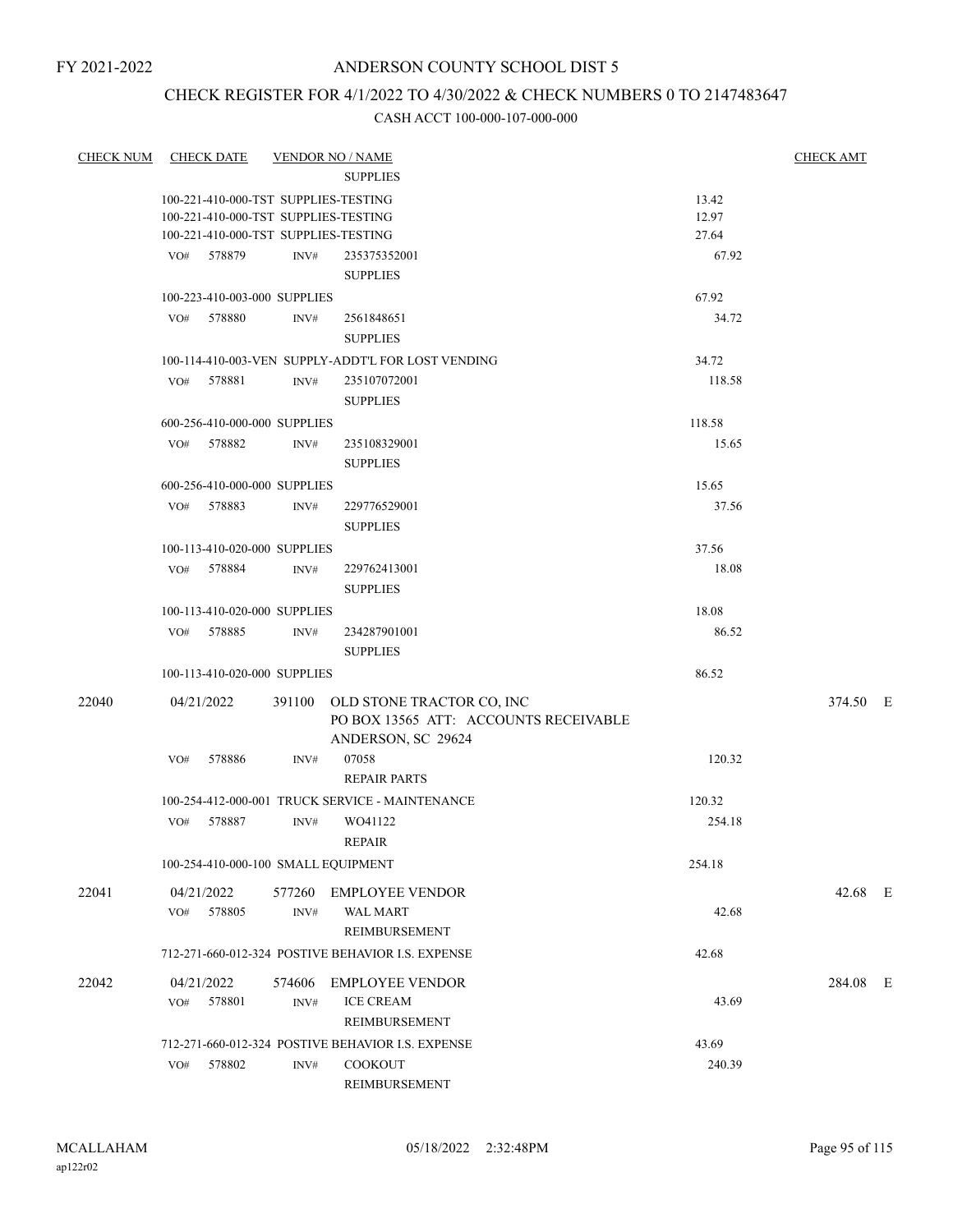### CHECK REGISTER FOR 4/1/2022 TO 4/30/2022 & CHECK NUMBERS 0 TO 2147483647

| <b>CHECK NUM</b> | <b>CHECK DATE</b>                   |                | <b>VENDOR NO / NAME</b>                                                                           |        | <b>CHECK AMT</b> |  |
|------------------|-------------------------------------|----------------|---------------------------------------------------------------------------------------------------|--------|------------------|--|
|                  |                                     |                | 712-271-660-012-201 MISCELLANEOUS EXPENSE                                                         | 240.39 |                  |  |
| 22043            | 04/21/2022                          |                | 570099 SCHOOL SPECIALTY, LLC<br>PO BOX 825640 PHILADELPHIA, PA 19182-5640                         |        | 83.06 E          |  |
|                  | VO#<br>578902                       | INV#           | 208129658157<br><b>SUPPLIES</b>                                                                   | 83.06  |                  |  |
|                  | 100-114-410-003-ART ART SUPPLIES    |                |                                                                                                   | 83.06  |                  |  |
| 22044            | 04/21/2022                          |                | 468850 EMPLOYEE VENDOR                                                                            |        | 25.68 E          |  |
|                  | VO# 578795                          | $\text{INV}\#$ | <b>LOWES</b><br>REIMBURSEMENT                                                                     | 25.68  |                  |  |
|                  |                                     |                | 714-271-660-014-201 MISCELLANEOUS EXPENSE                                                         | 25.68  |                  |  |
| 22045            | 04/21/2022                          |                | 570059 SHARP BUSINESS SYSTEMS<br>DEPT 1216 PO BOX 121216 DALLAS, TX 75312-1216                    |        | 371.28 E         |  |
|                  | 578903<br>VO#                       | INV#           | 9003741194<br><b>COPIES</b>                                                                       | 11.66  |                  |  |
|                  | 100-115-410-003-000 SUPPLIES        |                |                                                                                                   | 11.66  |                  |  |
|                  | VO# 578904                          | INV#           | 9003749803<br><b>COPIES</b>                                                                       | 14.17  |                  |  |
|                  | 705-271-660-005-562 COPIERS EXPENSE |                |                                                                                                   | 14.17  |                  |  |
|                  | 578905<br>VO#                       | INV#           | 9003749770<br><b>COPIES</b>                                                                       | 14.17  |                  |  |
|                  | 100-113-410-020-000 SUPPLIES        |                |                                                                                                   | 14.17  |                  |  |
|                  | VO# 578906                          | INV#           | 9003749719<br><b>COPIES</b>                                                                       | 14.17  |                  |  |
|                  | 723-190-660-023-913 COPIER EXPENSE  |                |                                                                                                   | 14.17  |                  |  |
|                  | VO# 578907                          | INV#           | 9003749825<br><b>COPIES</b>                                                                       | 14.17  |                  |  |
|                  | 708-271-660-008-362 COPIER EXPENSE  |                |                                                                                                   | 14.17  |                  |  |
|                  | VO# 578908                          | INV#           | 9003650210<br><b>COPIES</b>                                                                       | 302.94 |                  |  |
|                  |                                     |                | 100-113-410-006-VEN SUPPLY-ADDT'L FOR LOST VENDING                                                | 302.94 |                  |  |
| 22046            | 04/21/2022                          |                | 472700 SHERWIN WILLIAMS<br>613 NORTH MURRAY AVENUE ATT: ACCOUNTS<br>RECEIVABLE ANDERSON, SC 29625 |        | 296.13 E         |  |
|                  | 578909<br>VO#                       | INV#           | 3278-0<br><b>SUPPLIES</b>                                                                         | 133.93 |                  |  |
|                  |                                     |                | 100-254-410-003-001 SUPPLIES - MAINTENANCE                                                        | 133.93 |                  |  |
|                  | 578910<br>VO#                       | INV#           | 3318-4<br><b>SUPPLIES</b>                                                                         | 90.47  |                  |  |
|                  |                                     |                | 100-254-410-002-001 SUPPLIES - MAINTENANCE                                                        | 90.47  |                  |  |
|                  | VO# 578911                          | INV#           | 5047-6<br><b>SUPPLIES</b>                                                                         | 71.73  |                  |  |
|                  |                                     |                | 100-254-410-020-001 SUPPLIES - MAINTENANCE                                                        | 71.73  |                  |  |
| 22047            | 04/21/2022<br>578788<br>VO#         | 574928<br>INV# | <b>EMPLOYEE VENDOR</b><br>APRIL 6                                                                 | 27.00  | 27.00 E          |  |
|                  |                                     |                |                                                                                                   |        |                  |  |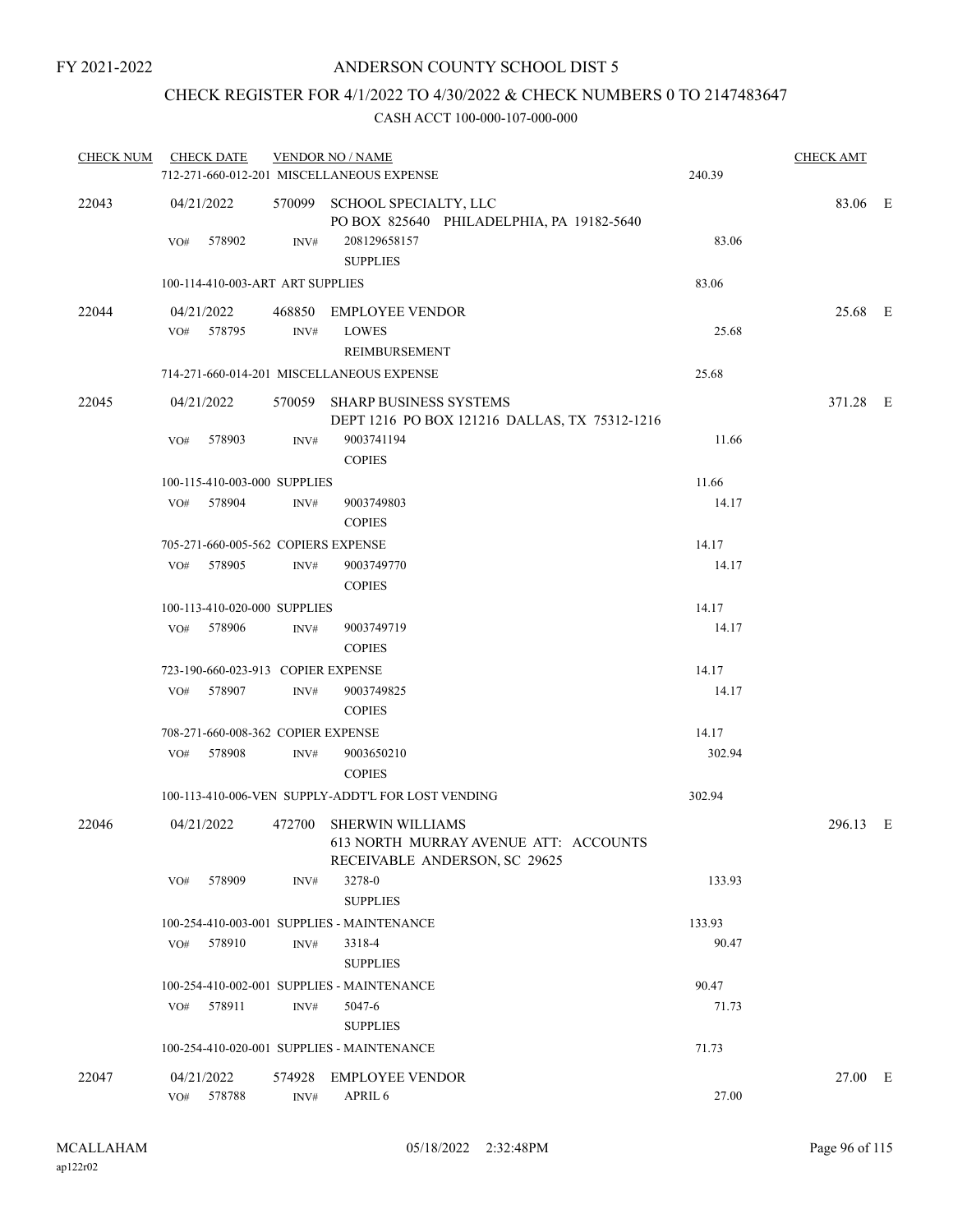### CHECK REGISTER FOR 4/1/2022 TO 4/30/2022 & CHECK NUMBERS 0 TO 2147483647

| <b>CHECK NUM</b> | <b>CHECK DATE</b>            |                | <b>VENDOR NO / NAME</b>                                                                      |     |       |                 | <b>CHECK AMT</b> |  |
|------------------|------------------------------|----------------|----------------------------------------------------------------------------------------------|-----|-------|-----------------|------------------|--|
|                  |                              |                | <b>COLUMBIA</b>                                                                              |     |       |                 |                  |  |
|                  |                              |                | 100-264-333-000-000 TRIPS AND CONFERENCES                                                    |     |       | 27.00           |                  |  |
| 22048            | 04/21/2022<br>578799<br>VO#  | 576765<br>INV# | <b>EMPLOYEE VENDOR</b><br><b>WALMART</b><br>REIMBURSEMENT                                    |     |       | 27.32           | 27.32 E          |  |
|                  |                              |                | 713-271-660-013-201 MISCELLANEOUS EXPENSE                                                    |     |       | 27.32           |                  |  |
| 22049            | 04/21/2022                   | 568718         | THE READING WAREHOUSE<br>POBOX 41328 ATT: ACCOUNTS RECEIVABLE NORTH<br>CHARLESTON, SC 29423  |     |       |                 | 499.46 E         |  |
|                  | 578917<br>VO#                | INV#           | 217244<br><b>WESTSIDE</b>                                                                    |     |       | 499.46          |                  |  |
|                  | 100-223-410-003-000 SUPPLIES |                |                                                                                              |     |       | 499.46          |                  |  |
| 22050            | 04/21/2022                   | 504870         | TK ELEVATOR<br>PO BOX 3796 CAROL STREAM, IL 60132-3796                                       |     |       |                 | 2,495.00 E       |  |
|                  | 578918<br>VO#                | INV#           | 3006430284<br><b>SOUTHWOOD</b>                                                               |     |       | 2,495.00        |                  |  |
|                  |                              |                | 100-254-323-021-400 CONTR SERV-HVAC/ELECT/PLUMBING                                           |     |       | 2,495.00        |                  |  |
| 22051            | 04/21/2022<br>VO# 578800     | 574705<br>INV# | <b>EMPLOYEE VENDOR</b><br><b>INGLES</b><br>REIMBURSEMENT                                     |     |       | 19.47           | 19.47 E          |  |
|                  |                              |                | 712-271-660-012-324 POSTIVE BEHAVIOR I.S. EXPENSE                                            |     |       | 19.47           |                  |  |
| 22052            | 04/21/2022                   | 532300         | WHITE JONES ACE HARDWARE<br>PO BOX 13012 ATT: ACCOUNTS RECEIVABLE<br>ANDERSON, SC 29624      |     |       |                 | 59.36 E          |  |
|                  | 578930<br>VO#                | INV#           | 413502<br><b>SUPPLIES</b>                                                                    |     |       | 13.76           |                  |  |
|                  |                              |                | 600-256-323-003-000 REPAIRS TO EQUIPMENT                                                     |     |       | 13.76           |                  |  |
|                  | 578931<br>VO#                | INV#           | 413497<br><b>SUPPLIES</b>                                                                    |     |       | 10.19           |                  |  |
|                  |                              |                | 100-254-410-002-001 SUPPLIES - MAINTENANCE                                                   |     |       | 10.19           |                  |  |
|                  | 578932<br>VO#                | INV#           | 413341<br><b>SUPPLIES</b>                                                                    |     |       | 35.41           |                  |  |
|                  |                              |                | 100-254-410-006-001 SUPPLIES - MAINTENANCE                                                   |     |       | 35.41           |                  |  |
| 22053            | 04/26/2022                   | 569031         | <b>AIRGAS USA</b><br>POBOX 532609 ATT: ACCOUNTS RECEIVABLE<br>ATLANTA, GA 30353-2609         |     |       |                 | 391.65 E         |  |
|                  | VO#<br>578994                | INV#           | 9123782267<br><b>SUPPLIES</b>                                                                |     |       | 172.94          |                  |  |
|                  |                              |                | 329-115-410-031-000 SUPPLIES-STATE EQUIPMENT                                                 |     |       | 172.94          |                  |  |
|                  | 578995<br>VO#                | INV#           | 9123832015<br><b>SUPPLIES</b>                                                                | PO# | 15780 | 218.71          |                  |  |
|                  |                              |                | 329-115-410-031-000 SUPPLIES-STATE EQUIPMENT<br>329-115-410-031-000 SUPPLIES-STATE EQUIPMENT |     |       | 80.52<br>138.19 |                  |  |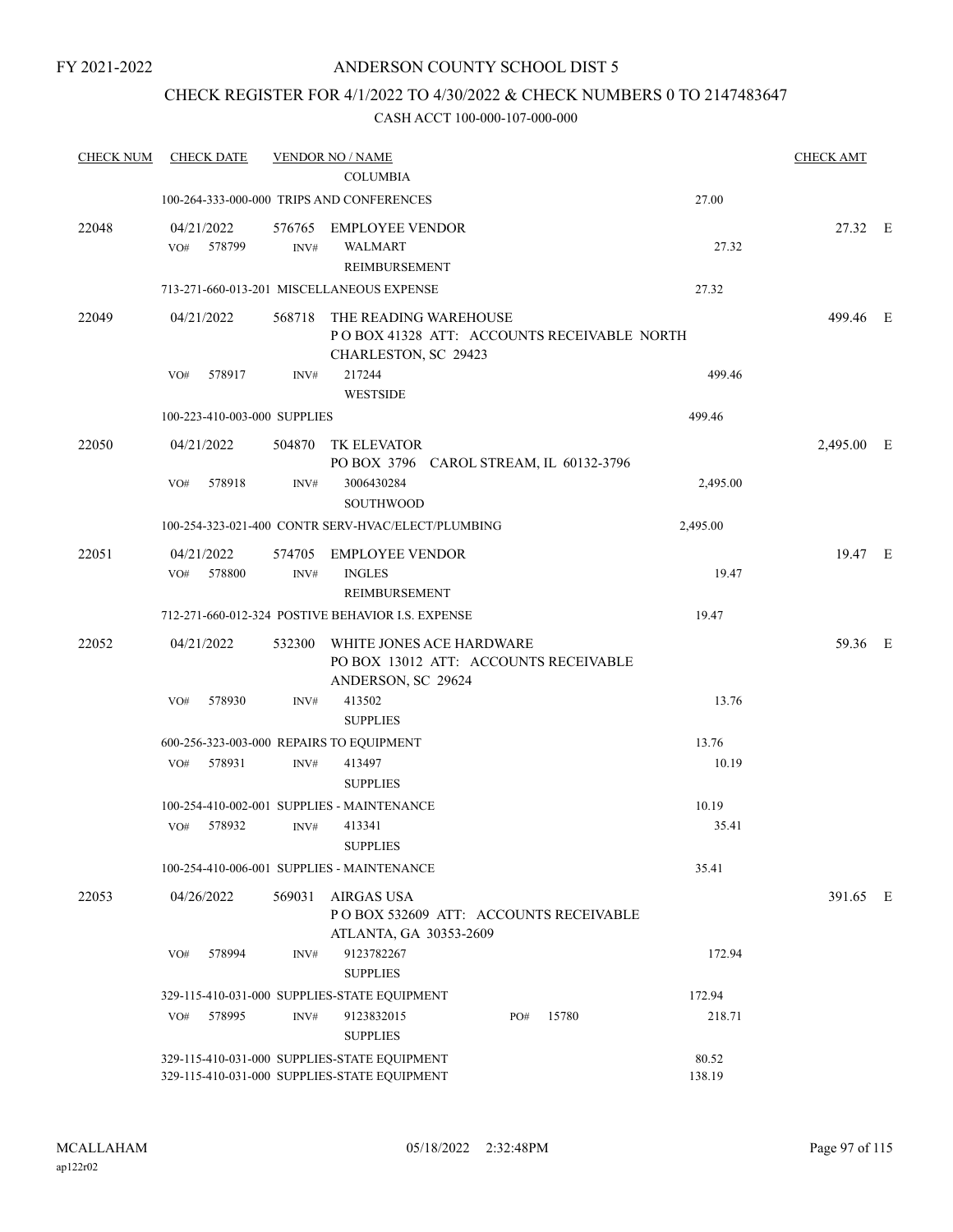FY 2021-2022

### ANDERSON COUNTY SCHOOL DIST 5

## CHECK REGISTER FOR 4/1/2022 TO 4/30/2022 & CHECK NUMBERS 0 TO 2147483647

| <b>CHECK NUM</b> | <b>CHECK DATE</b>                        |                | <b>VENDOR NO / NAME</b>                                                                              |              |           | <b>CHECK AMT</b> |  |
|------------------|------------------------------------------|----------------|------------------------------------------------------------------------------------------------------|--------------|-----------|------------------|--|
| 22054            | 04/26/2022                               | 111125         | ANDERSON AWARDS<br>716 WHITEHALL ROAD ATT: ACCOUNTS<br>RECEIVABLE ANDERSON, SC 29625                 |              |           | 328.30 E         |  |
|                  | 578999<br>VO#                            | INV#           | WHS ROTC<br><b>MEDALS</b>                                                                            |              | 232.00    |                  |  |
|                  | 100-114-410-003-ROT ROTC                 |                |                                                                                                      |              | 232.00    |                  |  |
|                  | 579000<br>VO#                            | INV#           | <b>MCCANTS</b><br><b>AWARD</b>                                                                       |              | 96.30     |                  |  |
|                  |                                          |                | 705-271-660-005-411 MISCELLANEOUS EXPENSE                                                            |              | 96.30     |                  |  |
| 22055            | 04/26/2022                               |                | 575455 EMPLOYEE VENDOR                                                                               |              |           | 100.00 E         |  |
|                  | 578977<br>VO#                            | INV#           | PTO DONATION<br>REIMBURSEMENT                                                                        |              | 100.00    |                  |  |
|                  |                                          |                | 720-271-660-020-493 SCHOOL/CLASS DONATIONS EXPENSE                                                   |              | 100.00    |                  |  |
| 22056            | 04/26/2022                               |                | 130300 BAKER DISTRIBUTING COMPANY<br>POBOX 409635 ATT: ACCOUNTS RECEIVABLE<br>ATLANTA, GA 30384-9635 |              |           | 30.55 E          |  |
|                  | 579008<br>VO#                            | INV#           | CW27640<br><b>SUPPLIES</b>                                                                           |              | 30.55     |                  |  |
|                  | 600-256-323-018-000 REPAIRS TO EQUIPMENT |                |                                                                                                      |              | 30.55     |                  |  |
| 22057            | 04/26/2022                               |                | 576505 EMPLOYEE VENDOR                                                                               |              |           | 100.00 E         |  |
|                  | VO# 578982                               | INV#           | PTO DONATION<br>REIMBURSEMENT                                                                        |              | 100.00    |                  |  |
|                  |                                          |                | 720-271-660-020-493 SCHOOL/CLASS DONATIONS EXPENSE                                                   |              | 100.00    |                  |  |
| 22058            | 04/26/2022                               |                | 564176 BSN SPORTS, LLC<br>PO BOX 841393 DALLAS, TX 75284-1393                                        |              |           | 2,636.42 E       |  |
|                  | 579013<br>VO#                            | INV#           | 916569440<br><b>ROBERT ANDERSON</b>                                                                  |              | 192.72    |                  |  |
|                  |                                          |                | 706-271-660-006-663 ATHLETIC GENERAL EXPENSE                                                         |              | 192.72    |                  |  |
|                  | VO#<br>579014                            | INV#           | 916601294<br><b>WESTSIDE</b>                                                                         |              | 714.80    |                  |  |
|                  | 100-271-410-003-000 SUPPLIES             |                |                                                                                                      |              | 714.80    |                  |  |
|                  | VO# 579015 INV#                          |                | 916198845<br><b>WESTSIDE</b>                                                                         |              | 1,728.90  |                  |  |
|                  | 100-271-410-003-000 SUPPLIES             |                |                                                                                                      |              | 1,728.90  |                  |  |
| 22059            | 04/26/2022<br>VO# 579128                 | 572771<br>INV# | <b>EMPLOYEE VENDOR</b><br><b>PROM</b><br>REIMBURSEMENT                                               |              | 170.82    | 170.82 E         |  |
|                  | 724-271-660-024-491 PROM EXPENSE         |                |                                                                                                      |              | 170.82    |                  |  |
| 22060            | 04/26/2022                               |                | 572787 CC&I SERVICES LLC<br>4795 S CHURCH ST EXT SUITE 2 ROEBUCK, SC 29376                           |              |           | 12,895.30 E      |  |
|                  | 579021<br>VO#                            | INV#           | 7820<br><b>WESTSIDE SCIENCE</b>                                                                      | 15628<br>PO# | 12,621.30 |                  |  |
|                  | 100-254-395-003-SCI SCIENCE BLDG         |                |                                                                                                      |              | 12,621.30 |                  |  |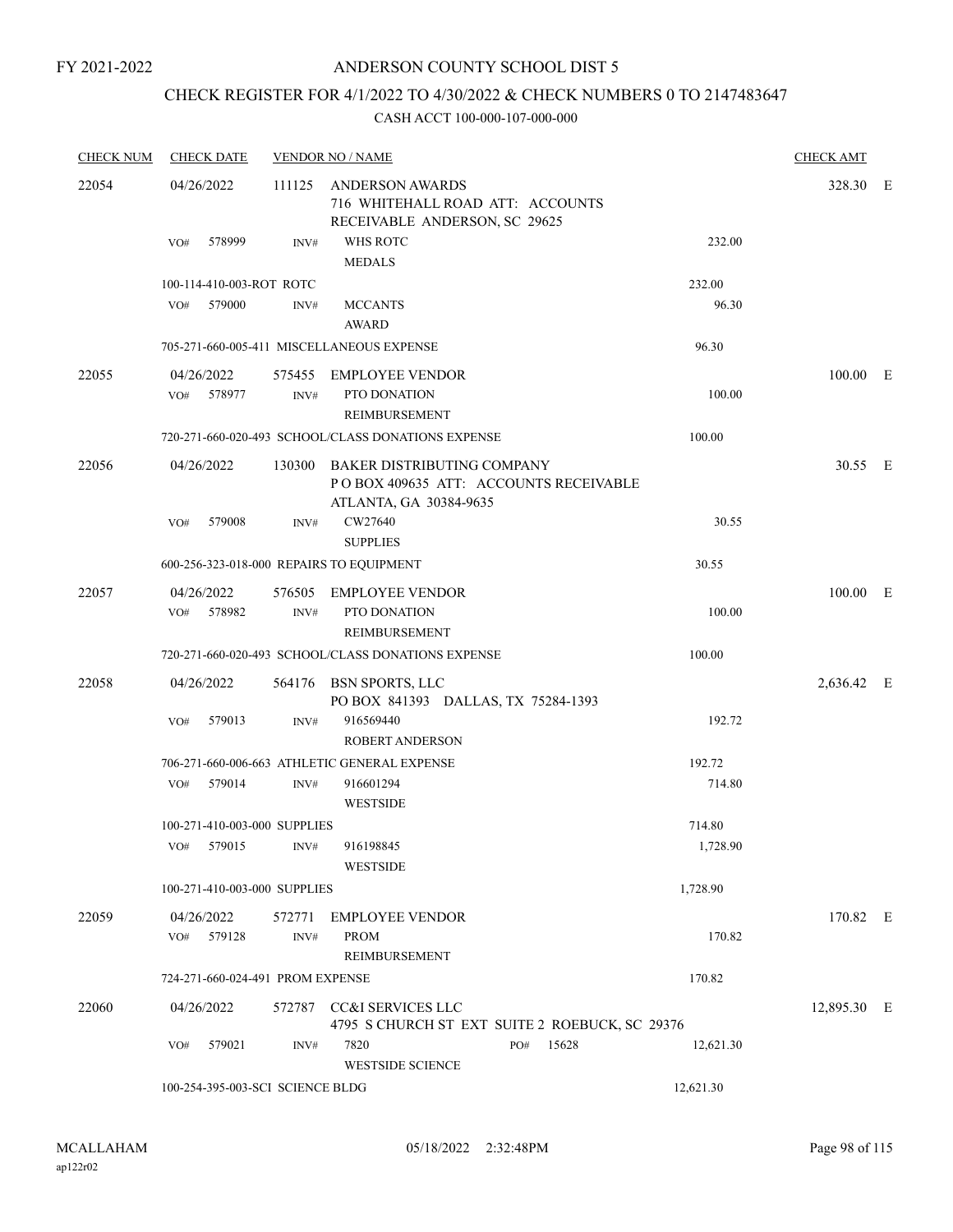### CHECK REGISTER FOR 4/1/2022 TO 4/30/2022 & CHECK NUMBERS 0 TO 2147483647

| <b>CHECK NUM</b> | <b>CHECK DATE</b>                  |                | <b>VENDOR NO / NAME</b>                                                               |     |       |          | <b>CHECK AMT</b> |  |
|------------------|------------------------------------|----------------|---------------------------------------------------------------------------------------|-----|-------|----------|------------------|--|
|                  | 579022<br>VO#                      | INV#           | 7819<br><b>DISTRICT OFFICE</b>                                                        | PO# | 14494 | 274.00   |                  |  |
|                  |                                    |                | 515-253-520-000-HQ1 DOWNTOWN PROJECT BLDG 1                                           |     |       | 274.00   |                  |  |
| 22061            | 04/26/2022                         |                | 568574 CCP CROWE'S CORPORATE PROMOTIONS<br>PO BOX 2647 ANDERSON, SC 29622             |     |       |          | 1,492.65 E       |  |
|                  | 579023<br>VO#                      | INV#           | 18399<br><b>STOLES</b>                                                                |     |       | 1,492.65 |                  |  |
|                  |                                    |                | 731-271-660-031-823 COSMETOLOGY EXPENSE                                               |     |       | 253.64   |                  |  |
|                  |                                    |                | 731-271-660-031-834 ENGINEERING - MECHANICAL EXPENSE                                  |     |       | 358.08   |                  |  |
|                  |                                    |                | 731-271-660-031-881 MACHINE TOOL EXPENSE                                              |     |       | 60.33    |                  |  |
|                  |                                    |                | 731-271-660-031-891 BIOMED 2- RANKIN EXPENSE                                          |     |       | 820.60   |                  |  |
| 22062            | 04/26/2022<br>VO# 578979           | 576751<br>INV# | <b>EMPLOYEE VENDOR</b><br><b>WALGREENS</b><br>REIMBURSEMENT                           |     |       | 159.16   | 159.16 E         |  |
|                  |                                    |                | 900-113-410-016-059 BOSCH STEM INITIATIVE EXPENSE                                     |     |       | 159.16   |                  |  |
| 22063            | 04/26/2022<br>578968<br>VO#        | 576095<br>INV# | <b>EMPLOYEE VENDOR</b><br>PTO DONATION<br><b>REIMBURSEMENT</b>                        |     |       | 100.00   | 108.95 E         |  |
|                  |                                    |                | 720-271-660-020-493 SCHOOL/CLASS DONATIONS EXPENSE                                    |     |       | 100.00   |                  |  |
|                  | 578972<br>VO#                      | INV#           | <b>MAILING</b><br>REIMBURSEMENT                                                       |     |       | 8.95     |                  |  |
|                  |                                    |                | 720-271-660-020-411 MISCELLANEOUS EXPENSE                                             |     |       | 8.95     |                  |  |
| 22064            | 04/26/2022<br>VO# 579132           | 575698<br>INV# | <b>EMPLOYEE VENDOR</b><br>FEB 3-5<br><b>COLUMBIA</b>                                  |     |       | 322.97   | 322.97 E         |  |
|                  |                                    |                | 100-113-410-006-COB CHORUS, ORCHESTRA & BAND                                          |     |       | 322.97   |                  |  |
| 22065            | 04/26/2022<br>579129<br>VO#        | 576218<br>INV# | <b>EMPLOYEE VENDOR</b><br><b>REGISTRATION</b><br><b>REIMBURSEMENT</b>                 |     |       | 197.00   | 197.00 E         |  |
|                  | 809-223-410-000-000 ADMIN SUPPLIES |                |                                                                                       |     |       | 197.00   |                  |  |
| 22066            | 04/26/2022                         |                | 237555 FORMS & SUPPLY<br>POBOX 563953 ATT: ACCOUNTS RECEIVABLE<br>CHARLOTTE, NC 28256 |     |       |          | 12.41 E          |  |
|                  | 579039<br>VO#                      | INV#           | 6097938<br><b>SUPPLIES</b>                                                            |     |       | 12.41    |                  |  |
|                  | 100-252-410-000-000 SUPPLIES       |                |                                                                                       |     |       | 12.41    |                  |  |
| 22067            | 04/26/2022                         |                | 565398 EMPLOYEE VENDOR                                                                |     |       |          | 604.46 E         |  |
|                  | VO# 578965                         | INV#           | PIZZA<br>REIMBURSEMENT                                                                |     |       | 580.00   |                  |  |
|                  |                                    |                | 720-271-660-020-411 MISCELLANEOUS EXPENSE                                             |     |       | 580.00   |                  |  |
|                  | 578974<br>VO#                      | INV#           | <b>INGLES</b><br>REIMBURSEMENT                                                        |     |       | 24.46    |                  |  |
|                  |                                    |                | 720-271-660-020-411 MISCELLANEOUS EXPENSE                                             |     |       | 24.46    |                  |  |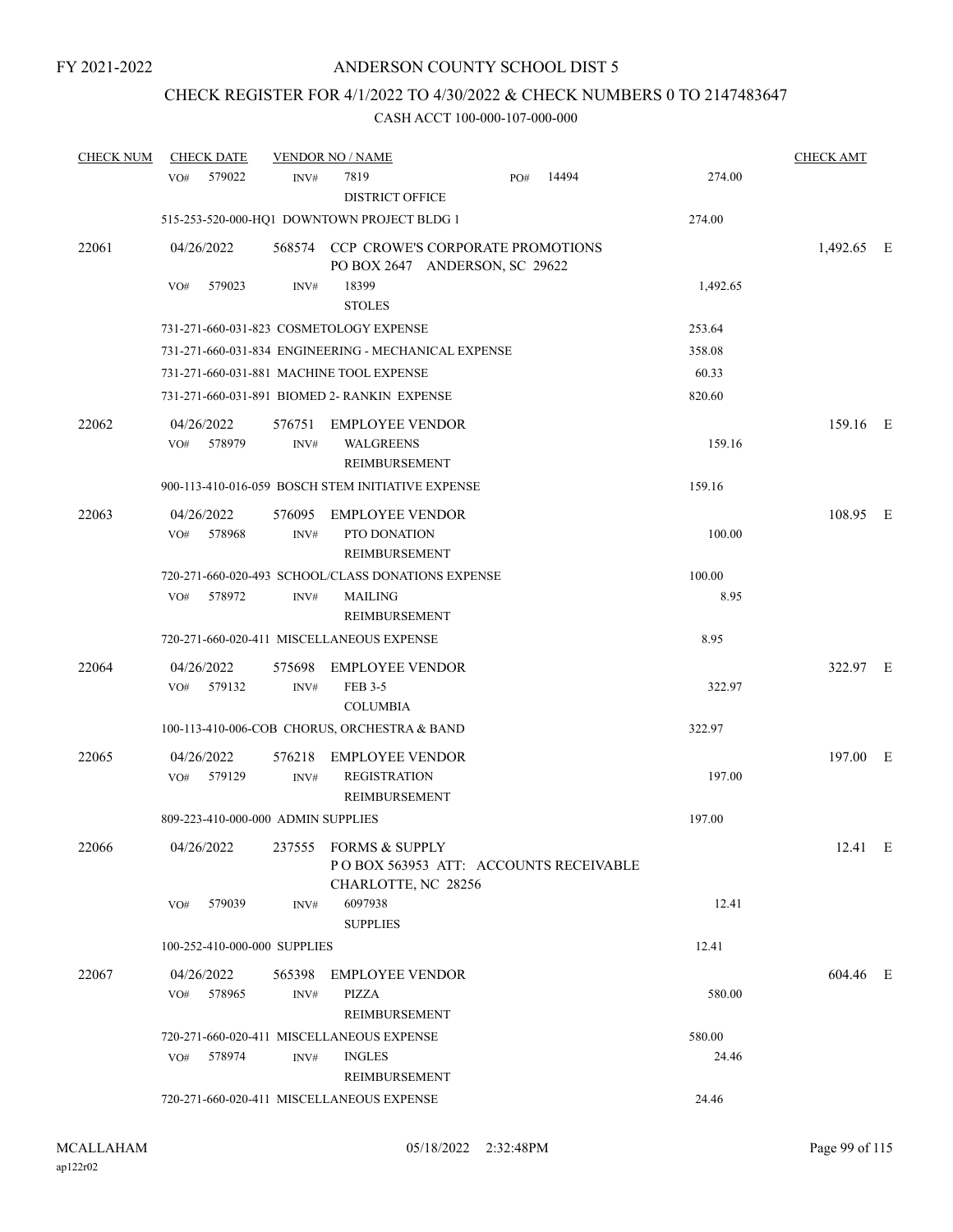### CHECK REGISTER FOR 4/1/2022 TO 4/30/2022 & CHECK NUMBERS 0 TO 2147483647

| <b>CHECK NUM</b> | <b>CHECK DATE</b>                         |                | <b>VENDOR NO / NAME</b>                                                                         |          | <b>CHECK AMT</b> |  |
|------------------|-------------------------------------------|----------------|-------------------------------------------------------------------------------------------------|----------|------------------|--|
| 22068            | 04/26/2022                                | 570843         | <b>GATEWAY SUPPLY CO</b><br>1312 HAMRICK ST COLUMBIA, SC 29201                                  |          | 322.96 E         |  |
|                  | 579040<br>VO#                             | INV#           | S5476091<br><b>SUPPLIES</b>                                                                     | 190.46   |                  |  |
|                  |                                           |                | 100-254-410-006-001 SUPPLIES - MAINTENANCE                                                      | 190.46   |                  |  |
|                  | 579041<br>VO#                             | INV#           | S5475554<br><b>SUPPLIES</b>                                                                     | 132.50   |                  |  |
|                  |                                           |                | 100-254-410-000-001 MAINT. SUPPLIES-STRUCTURES                                                  | 57.63    |                  |  |
|                  |                                           |                | 100-254-410-003-001 SUPPLIES - MAINTENANCE                                                      | 57.63    |                  |  |
|                  |                                           |                | 100-254-410-012-001 SUPPLIES - MAINTENANCE                                                      | 17.24    |                  |  |
| 22069            | 04/26/2022                                |                | 251600 GOPHER SPORT<br>POBOX 1450 NW5634 ATT: ACCOUNTS<br>RECEIVABLE MINNEAPOLIS, MN 55485-5634 |          | 1,235.14 E       |  |
|                  | 579042<br>VO#                             | INV#           | 158556<br><b>CENTERVILLE</b>                                                                    | 1,235.14 |                  |  |
|                  | 218-112-410-007-01A ART/MUSIC/PE SUPPLIES |                |                                                                                                 | 1,235.14 |                  |  |
| 22070            | 04/26/2022                                | 252650         | <b>GRAINGER</b><br>DEPT 867098550 ATT: ACCOUNTS RECEIVABLE<br>PALATINE, IL 60038-0001           |          | 304.65 E         |  |
|                  | VO#<br>579043                             | INV#           | 9260043592<br><b>SUPPLIES</b>                                                                   | 304.65   |                  |  |
|                  |                                           |                | 100-254-410-000-001 MAINT. SUPPLIES-STRUCTURES                                                  | 304.65   |                  |  |
| 22071            | 04/26/2022<br>578970<br>VO#               | INV#           | 577070 EMPLOYEE VENDOR<br>PTO DONATION<br>REIMBURSEMENT                                         | 100.00   | 100.00 E         |  |
|                  |                                           |                | 720-271-660-020-493 SCHOOL/CLASS DONATIONS EXPENSE                                              | 100.00   |                  |  |
| 22072            | 04/26/2022<br>578980<br>VO#               | 572045<br>INV# | <b>EMPLOYEE VENDOR</b><br><b>CHICK FIL A</b><br><b>REIMBURSEMENT</b>                            | 40.33    | 40.33 E          |  |
|                  |                                           |                | 705-271-660-005-411 MISCELLANEOUS EXPENSE                                                       | 40.33    |                  |  |
| 22073            | 04/26/2022<br>VO#<br>579125               | INV#           | 574666 EMPLOYEE VENDOR<br>PIZZA<br><b>REIMBURSEMENT</b>                                         | 5.94     | 46.91 E          |  |
|                  |                                           |                | 724-271-660-024-410 GENERAL ADMINISTRATION EXPENSE                                              | 5.94     |                  |  |
|                  | 579126<br>VO#                             | INV#           | <b>CAKE</b><br><b>REIMBURSEMENT</b>                                                             | 40.97    |                  |  |
|                  | 724-271-660-024-491 PROM EXPENSE          |                |                                                                                                 | 40.97    |                  |  |
| 22074            | 04/26/2022<br>578964<br>VO#               | 576050<br>INV# | <b>EMPLOYEE VENDOR</b><br><b>SAMS</b><br>REIMBURSEMENT                                          | 72.12    | 72.12 E          |  |
|                  |                                           |                | 707-190-660-007-353 FIELD TRIPS GRADE 3 EXPENSE                                                 | 72.12    |                  |  |
| 22075            | 04/26/2022                                |                | 566745 JUNIOR LIBRARY GUILD                                                                     |          | 408.65 E         |  |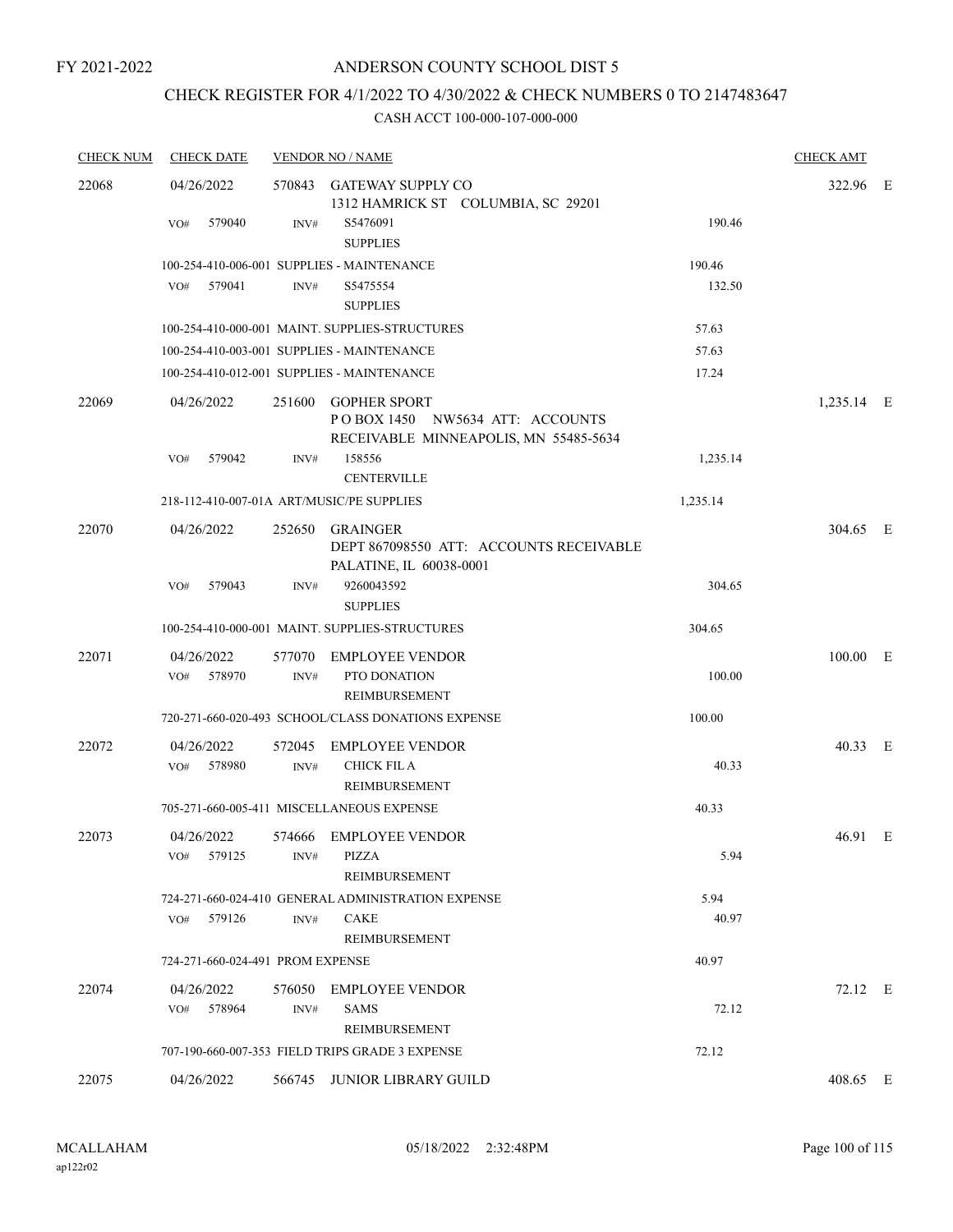FY 2021-2022

### ANDERSON COUNTY SCHOOL DIST 5

### CHECK REGISTER FOR 4/1/2022 TO 4/30/2022 & CHECK NUMBERS 0 TO 2147483647

| <b>CHECK NUM</b> | <b>CHECK DATE</b>                    | <b>CHECK AMT</b> |                                                                                      |     |       |        |          |  |
|------------------|--------------------------------------|------------------|--------------------------------------------------------------------------------------|-----|-------|--------|----------|--|
|                  |                                      |                  | P.O. BOX 6308 ATT: ACCOUNTS RECEIVABLE CAROL<br>STREAM, IL 60197-6308                |     |       |        |          |  |
|                  | 579048<br>VO#                        | INV#             | 610139<br><b>MCCANTS</b>                                                             | PO# | 16029 | 408.65 |          |  |
|                  | 100-222-410-005-000 SUPPLIES         |                  |                                                                                      |     |       | 408.65 |          |  |
| 22076            | 04/26/2022                           |                  | 563608 JW PEPPER & SON, INC<br>POBOX 642 ATT: ACCOUNTS RECEIVABLE EXTON,<br>PA 19341 |     |       |        | 784.00 E |  |
|                  | 579049<br>VO#                        | INV#             | 364249889<br><b>SOUTHWOOD</b>                                                        |     |       | 26.94  |          |  |
|                  |                                      |                  | 721-190-660-021-637 BAND MS/HS EXPENSE                                               |     |       | 26.94  |          |  |
|                  | VO#<br>579050                        | INV#             | 364250092<br><b>SOUTHWOOD</b>                                                        |     |       | 105.00 |          |  |
|                  | 100-114-410-021-CHR CHORUS SUPPLIES  |                  |                                                                                      |     |       | 105.00 |          |  |
|                  | 579051<br>VO#                        | INV#             | 364248494<br><b>SOUTHWOOD</b>                                                        |     |       | 231.91 |          |  |
|                  | 100-114-410-021-CHR CHORUS SUPPLIES  |                  |                                                                                      |     |       | 231.91 |          |  |
|                  | 579052<br>VO#                        | INV#             | 364203959<br><b>MCCANTS</b>                                                          |     |       | 420.15 |          |  |
|                  |                                      |                  | 705-271-660-005-616 STRINGS/ ORCHESTRA EXPENSE                                       |     |       | 420.15 |          |  |
| 22077            | 04/26/2022<br>578962<br>VO#          | 574631<br>INV#   | <b>EMPLOYEE VENDOR</b><br>APRIL 18                                                   |     |       | 18.37  | 18.37 E  |  |
|                  |                                      |                  | <b>BOB JONES</b><br>809-224-333-000-000 TRIPS AND CONFERENCES                        |     |       | 18.37  |          |  |
| 22078            | 04/26/2022                           | 571749           | <b>EMPLOYEE VENDOR</b>                                                               |     |       |        | 101.72 E |  |
|                  | 578978<br>VO#                        | INV#             | <b>ART DEPT</b><br>REIMBURSEMENT                                                     |     |       | 101.72 |          |  |
|                  | 705-271-660-005-600 ART CLUB EXPENSE |                  |                                                                                      |     |       | 101.72 |          |  |
| 22079            | 04/26/2022<br>VO# 579122             | 577273<br>INV#   | <b>EMPLOYEE VENDOR</b><br><b>COMPTIA</b>                                             |     |       | 478.00 | 478.00 E |  |
|                  |                                      |                  | REIMBURSEMENT                                                                        |     |       |        |          |  |
|                  |                                      |                  | 100-266-345-000-000 TECHNOLOGY INFRASTRUCTURE                                        |     |       | 478.00 |          |  |
| 22080            | 04/26/2022<br>578961<br>VO#          | 565273<br>INV#   | <b>EMPLOYEE VENDOR</b><br><b>FEB-MARCH</b><br><b>MILEAGE</b>                         |     |       | 58.46  | 58.46 E  |  |
|                  |                                      |                  | 809-224-333-000-000 TRIPS AND CONFERENCES                                            |     |       | 58.46  |          |  |
| 22081            | 04/26/2022<br>578976<br>VO#          | 226700<br>INV#   | <b>EMPLOYEE VENDOR</b><br>LOWES<br>REIMBURSEMENT                                     |     |       | 52.64  | 52.64 E  |  |
|                  |                                      |                  | 718-271-660-018-201 MISCELLANEOUS EXPENSE                                            |     |       | 52.64  |          |  |
| 22082            | 04/26/2022<br>579124<br>VO#          | 575011<br>INV#   | <b>EMPLOYEE VENDOR</b><br>LOMAX<br>REIMBURSEMENT                                     |     |       | 30.69  | 30.69 E  |  |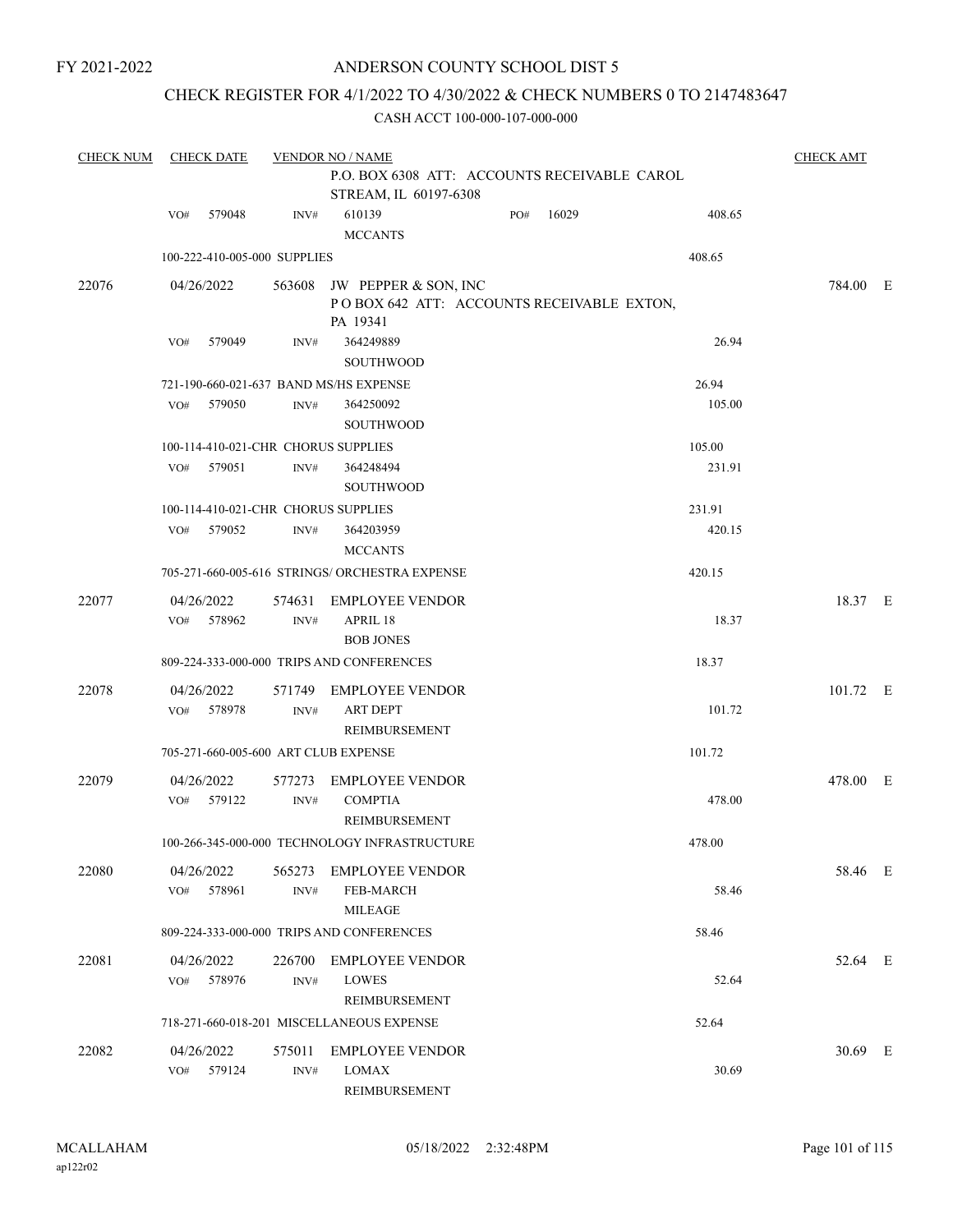### CHECK REGISTER FOR 4/1/2022 TO 4/30/2022 & CHECK NUMBERS 0 TO 2147483647

| <b>CHECK NUM</b> |     | <b>CHECK DATE</b>        |                                                              | <b>VENDOR NO / NAME</b><br>900-188-410-000-006 HOMELESS SUPPLIES                                       |     |       | 30.69           | <b>CHECK AMT</b> |  |
|------------------|-----|--------------------------|--------------------------------------------------------------|--------------------------------------------------------------------------------------------------------|-----|-------|-----------------|------------------|--|
| 22083            |     | 04/26/2022               |                                                              | 569877 NATIONAL FFA ORGANIZATION<br>POBOX 631363 ATT: ACCOUNTS RECEIVABLE<br>CINCINNATI, OH 45263-1363 |     |       |                 | 270.00 E         |  |
|                  |     | VO# 579072               | INV#                                                         | MDS263197<br><b>ACCT 5226</b>                                                                          |     |       | 270.00          |                  |  |
|                  |     |                          | 731-271-660-031-850 FFA EXPENSE                              |                                                                                                        |     |       | 270.00          |                  |  |
| 22084            |     | 04/26/2022<br>VO# 579127 | INV#                                                         | 572183 EMPLOYEE VENDOR<br><b>SAMS</b><br><b>REIMBURSEMENT</b>                                          |     |       | 118.01          | 118.01 E         |  |
|                  |     |                          |                                                              | 100-233-410-001-SNA SNACKS FOR MEETINGS                                                                |     |       | 118.01          |                  |  |
| 22085            |     | 04/26/2022<br>VO# 578966 | INV#                                                         | 573512 EMPLOYEE VENDOR<br><b>MUSIC</b><br>REIMBURSEMENT                                                |     |       | 14.95           | 14.95 E          |  |
|                  |     |                          | 100-112-410-007-000 SUPPLIES                                 |                                                                                                        |     |       | 14.95           |                  |  |
| 22086            |     | 04/26/2022               |                                                              | 389900 OFFICE DEPOT<br>POBOX 1413 CHARLOTTE, NC 28201-1413                                             |     |       |                 | 468.04 E         |  |
|                  | VO# | 579073                   | INV#                                                         | 235073444001<br><b>SUPPLIES</b>                                                                        |     |       | 46.87           |                  |  |
|                  |     |                          | 243-181-410-023-000 SUPPLIES                                 |                                                                                                        |     |       | 46.87           |                  |  |
|                  |     | VO# 579074               | INV#                                                         | 235073675001<br><b>SUPPLIES</b>                                                                        |     |       | 146.31          |                  |  |
|                  |     |                          | 243-181-410-023-000 SUPPLIES                                 |                                                                                                        |     |       | 146.31          |                  |  |
|                  |     | VO# 579075               | INV#                                                         | PO 16150<br><b>SUPPLIES</b>                                                                            | PO# | 16150 | 285.90          |                  |  |
|                  |     |                          | 100-255-410-000-000 SUPPLIES<br>100-255-410-000-000 SUPPLIES |                                                                                                        |     |       | 10.79<br>275.11 |                  |  |
|                  |     | VO# 579076               | INV#                                                         | 2562785433<br><b>SUPPLIES</b>                                                                          |     |       | 20.60           |                  |  |
|                  |     |                          |                                                              | 100-114-410-003-VEN SUPPLY-ADDT'L FOR LOST VENDING                                                     |     |       | 20.60           |                  |  |
|                  | VO# | 579077                   | INV#                                                         | 2562049311<br><b>SUPPLIES</b>                                                                          |     |       | 40.32           |                  |  |
|                  |     |                          |                                                              | 100-114-410-003-VEN SUPPLY-ADDT'L FOR LOST VENDING                                                     |     |       | 40.32           |                  |  |
|                  | VO# | 579078                   | INV#                                                         | 220233883001<br><b>SUPPLIES</b>                                                                        |     |       | 102.60          |                  |  |
|                  |     |                          |                                                              | 100-114-410-003-VEN SUPPLY-ADDT'L FOR LOST VENDING                                                     |     |       | 102.60          |                  |  |
|                  | VO# | 579079                   | INV#                                                         | 233849019001<br><b>SUPPLIES</b>                                                                        |     |       | $-278.18$       |                  |  |
|                  |     |                          |                                                              | 100-114-410-003-VEN SUPPLY-ADDT'L FOR LOST VENDING                                                     |     |       | $-278.18$       |                  |  |
|                  | VO# | 579080                   | INV#                                                         | 233319002001<br><b>SUPPLIES</b>                                                                        |     |       | 131.26          |                  |  |
|                  |     |                          | 100-111-410-007-000 SUPPLIES                                 |                                                                                                        |     |       | 131.26          |                  |  |
|                  | VO# | 579115                   | INV#                                                         | 232913848001<br><b>CREDIT</b>                                                                          |     |       | $-27.64$        |                  |  |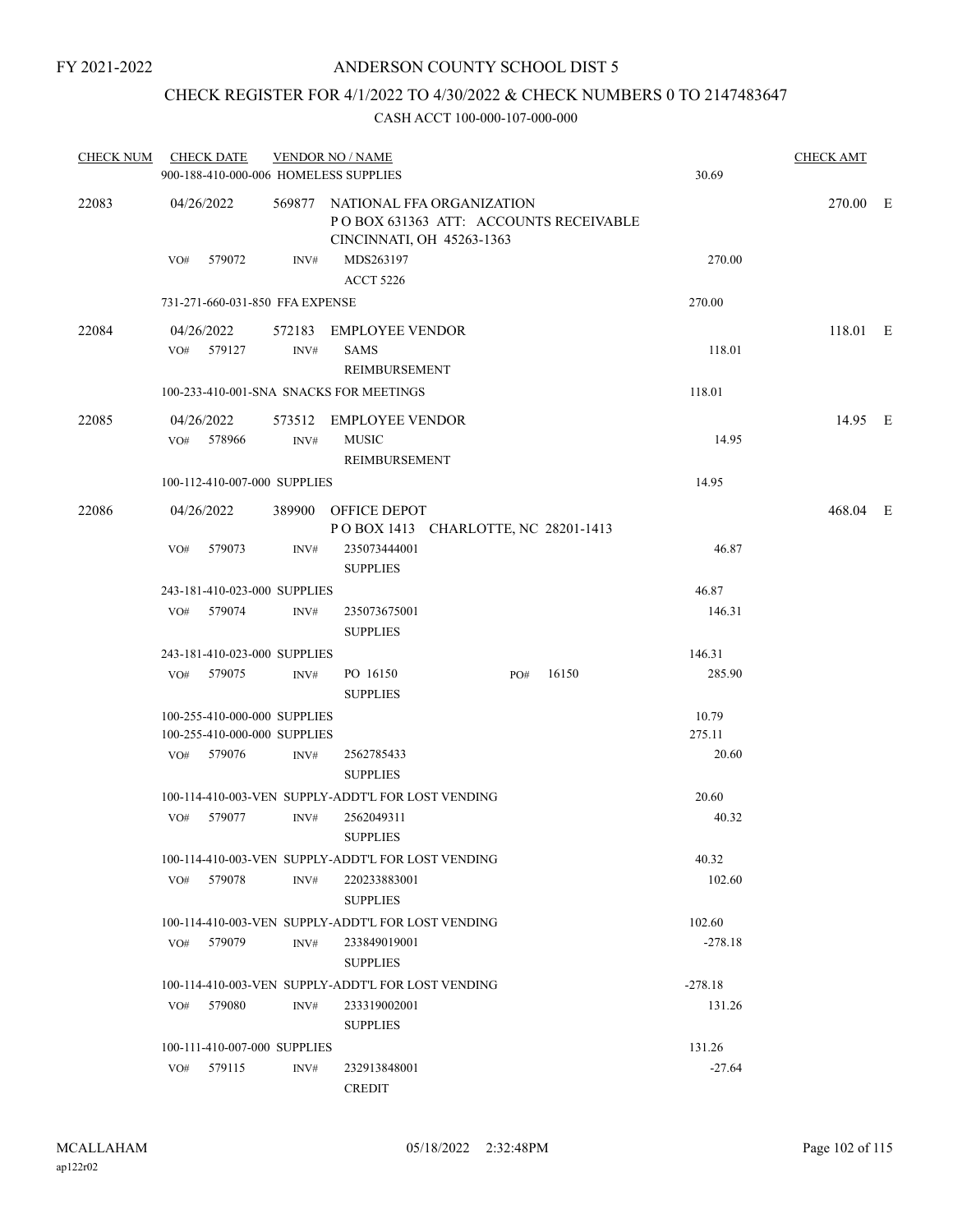### CHECK REGISTER FOR 4/1/2022 TO 4/30/2022 & CHECK NUMBERS 0 TO 2147483647

| <b>CHECK NUM</b> |                   | <b>CHECK DATE</b> |                                  | <b>VENDOR NO / NAME</b><br>100-221-410-000-TST SUPPLIES-TESTING                              | $-27.64$ | <b>CHECK AMT</b> |  |
|------------------|-------------------|-------------------|----------------------------------|----------------------------------------------------------------------------------------------|----------|------------------|--|
| 22087            | 04/26/2022        |                   |                                  | 394675 PIP PRINTING<br>1005 NORTH FANT STREET ATT: ACCOUNTS<br>RECEIVABLE ANDERSON, SC 29621 |          | 322.83 E         |  |
|                  | VO#               | 579082            | INV#                             | 103103<br><b>PROGRAMS</b>                                                                    | 322.83   |                  |  |
|                  |                   |                   | 131-115-410-031-000 SUPPLIES     |                                                                                              | 322.83   |                  |  |
| 22088            | 04/26/2022        | VO# 579131        | 574513<br>INV#                   | <b>EMPLOYEE VENDOR</b><br>APRIL 20<br><b>GREENVILLE</b>                                      | 40.66    | 40.66 E          |  |
|                  |                   |                   |                                  | 100-221-333-000-000 TRIPS AND CONFERENCES                                                    | 40.66    |                  |  |
| 22089            | 04/26/2022<br>VO# | 578975            | INV#                             | 573462 EMPLOYEE VENDOR<br><b>TARGET</b><br>REIMBURSEMENT                                     | 20.32    | 20.32 E          |  |
|                  |                   |                   | 852-252-410-000-000 SUPPLIES     |                                                                                              | 20.32    |                  |  |
| 22090            | 04/26/2022<br>VO# | 579130            | INV#                             | 576575 EMPLOYEE VENDOR<br>ICE<br><b>REIMBURSEMENT</b>                                        | 19.95    | 19.95 E          |  |
|                  |                   |                   |                                  | 100-252-410-000-001 SUPPLIES-GRANT WRITER                                                    | 19.95    |                  |  |
| 22091            | 04/26/2022        |                   | 570099                           | SCHOOL SPECIALTY, LLC<br>PO BOX 825640 PHILADELPHIA, PA 19182-5640                           |          | 48.91 E          |  |
|                  | VO#               | 579087            | INV#                             | 208129693711<br><b>WESTSIDE</b>                                                              | 48.91    |                  |  |
|                  |                   |                   | 100-114-410-003-ART ART SUPPLIES |                                                                                              | 48.91    |                  |  |
| 22092            | 04/26/2022<br>VO# | 579123            | INV#                             | 468850 EMPLOYEE VENDOR<br><b>LUNCH</b><br>REIMBURSEMENT                                      | 442.95   | 442.95 E         |  |
|                  |                   |                   |                                  | 802-112-410-014-000 SUPPLIES - RETENTION                                                     | 442.95   |                  |  |
| 22093            | 04/26/2022        |                   |                                  | 570059 SHARP BUSINESS SYSTEMS<br>DEPT 1216 PO BOX 121216 DALLAS, TX 75312-1216               |          | 1,396.57 E       |  |
|                  | VO#               | 579089            | INV#                             | 9003749856<br><b>COPIES</b>                                                                  | 7.08     |                  |  |
|                  |                   |                   | 715-271-660-015-362 COPIER       |                                                                                              | 7.08     |                  |  |
|                  | VO#               | 579090            | INV#                             | 9003772875<br><b>COPIES</b>                                                                  | 19.26    |                  |  |
|                  |                   |                   | 201-112-410-007-000 SUPPLIES     |                                                                                              | 19.26    |                  |  |
|                  | VO#               | 579091            | INV#                             | 9003749733<br><b>COPIES</b>                                                                  | 49.55    |                  |  |
|                  |                   |                   | 100-115-410-003-000 SUPPLIES     |                                                                                              | 49.55    |                  |  |
|                  | VO# 579092        |                   | INV#                             | 9003767764<br><b>COPIES</b>                                                                  | 1,019.50 |                  |  |
|                  |                   |                   | 201-112-490-014-000 COPIER COST  |                                                                                              | 1,019.50 |                  |  |
|                  |                   | VO# 579093        | INV#                             | 9003749820                                                                                   | 14.16    |                  |  |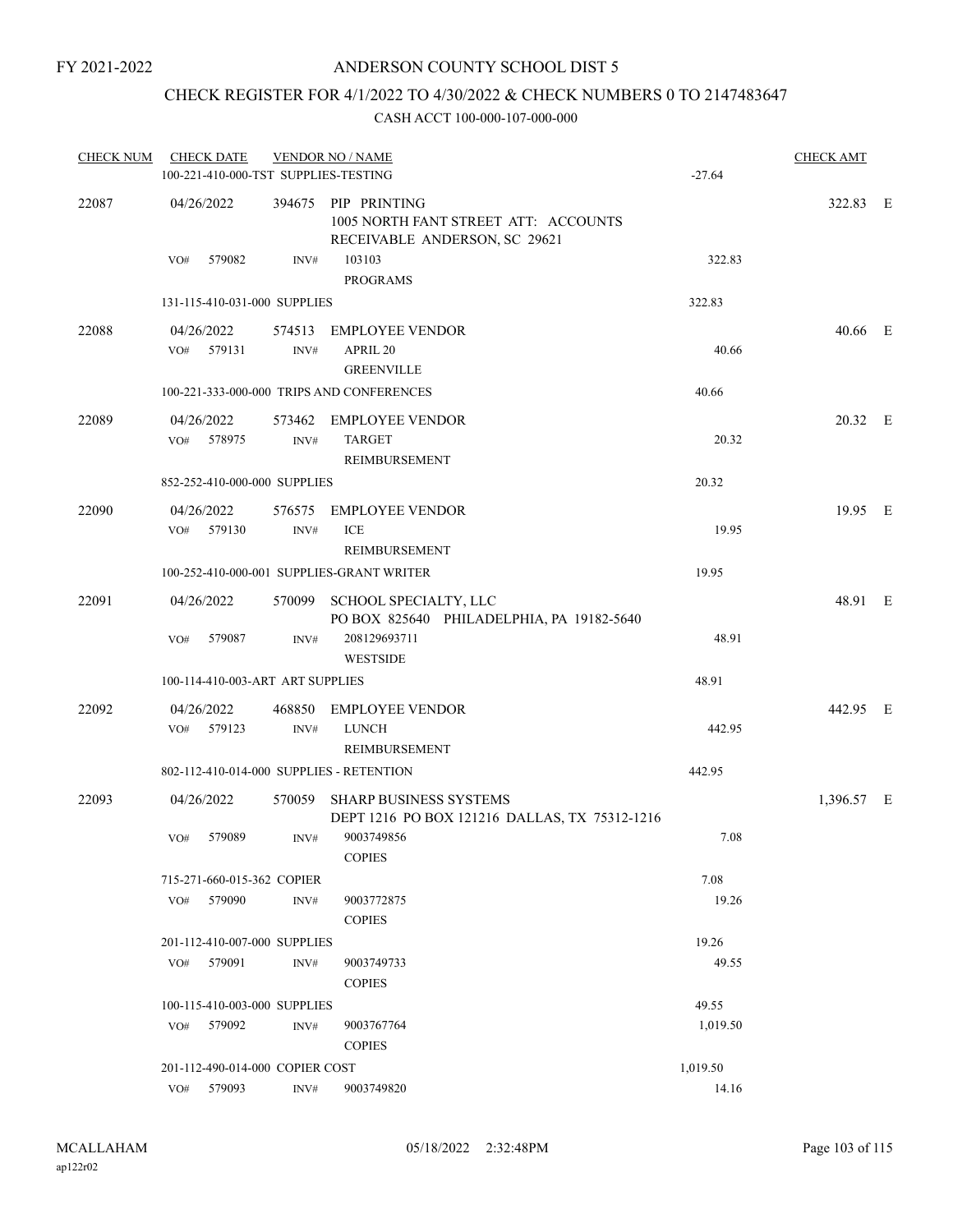FY 2021-2022

# ANDERSON COUNTY SCHOOL DIST 5

# CHECK REGISTER FOR 4/1/2022 TO 4/30/2022 & CHECK NUMBERS 0 TO 2147483647

| <b>CHECK NUM</b> | <b>CHECK DATE</b>                     |        | <b>VENDOR NO / NAME</b>                                                                                |     |       |          | <b>CHECK AMT</b> |  |
|------------------|---------------------------------------|--------|--------------------------------------------------------------------------------------------------------|-----|-------|----------|------------------|--|
|                  |                                       |        | <b>COPIES</b>                                                                                          |     |       |          |                  |  |
|                  | 201-112-490-010-000 COPIER COST       |        |                                                                                                        |     |       | 14.16    |                  |  |
|                  | 579094<br>VO#                         | INV#   | 9003749900                                                                                             |     |       | 239.43   |                  |  |
|                  |                                       |        | <b>COPIES</b>                                                                                          |     |       |          |                  |  |
|                  | 201-112-490-012-000 COPIER COST       |        |                                                                                                        |     |       | 239.43   |                  |  |
|                  | 579095<br>VO#                         | INV#   | 9003772872                                                                                             |     |       | 19.26    |                  |  |
|                  |                                       |        | <b>COPIES</b>                                                                                          |     |       |          |                  |  |
|                  | 201-112-490-014-000 COPIER COST       |        |                                                                                                        |     |       | 19.26    |                  |  |
|                  | 579096<br>VO#                         | INV#   | 9003749786                                                                                             |     |       | 28.33    |                  |  |
|                  |                                       |        | <b>COPIES</b>                                                                                          |     |       |          |                  |  |
|                  | 329-115-690-031-000 OTHER OBJECTS-WBL |        |                                                                                                        |     |       | 28.33    |                  |  |
| 22094            | 04/26/2022                            | 470900 | <b>SHAR PRODUCTS COMPANY</b><br>2465 S. INDUSTRIAL HWY ATT: ACCOUNTS<br>RECEIVABLE ANN ARBOR, MI 48104 |     |       |          | 1,023.56 E       |  |
|                  | 579088<br>VO#                         | INV#   | 965270660<br><b>SOUTHWOOD</b>                                                                          | PO# | 16148 | 1,023.56 |                  |  |
|                  |                                       |        | 100-113-410-021-COB CHORUS, ORCHESTRA & BAND                                                           |     |       | 1,023.56 |                  |  |
| 22095            | 04/26/2022                            | 571658 | <b>EMPLOYEE VENDOR</b>                                                                                 |     |       |          | 100.00 E         |  |
|                  | 578967<br>VO#                         | INV#   | PTO DONATION<br>REIMBURSEMENT                                                                          |     |       | 100.00   |                  |  |
|                  |                                       |        | 720-271-660-020-493 SCHOOL/CLASS DONATIONS EXPENSE                                                     |     |       | 100.00   |                  |  |
| 22096            | 04/26/2022                            | 565317 | <b>EMPLOYEE VENDOR</b>                                                                                 |     |       |          | 42.39 E          |  |
|                  | VO#<br>578960                         | INV#   | <b>JAN-APRIL</b>                                                                                       |     |       | 42.39    |                  |  |
|                  |                                       |        | <b>MILEAGE</b>                                                                                         |     |       |          |                  |  |
|                  |                                       |        | 100-252-333-000-000 TRIPS AND CONFERENCES                                                              |     |       | 42.39    |                  |  |
| 22097            | 04/26/2022                            | 574928 | <b>EMPLOYEE VENDOR</b>                                                                                 |     |       |          | 44.41 E          |  |
|                  | 579133<br>VO#                         | INV#   | <b>MARCH 2022</b>                                                                                      |     |       | 44.41    |                  |  |
|                  |                                       |        | <b>MILEAGE</b>                                                                                         |     |       |          |                  |  |
|                  |                                       |        | 802-221-333-000-000 TRAVEL - INDUCTION COACH                                                           |     |       | 44.41    |                  |  |
| 22098            | 04/26/2022                            | 565348 | <b>EMPLOYEE VENDOR</b>                                                                                 |     |       |          | 15.92 E          |  |
|                  | VO# 578973                            | INV#   | <b>INGLES</b>                                                                                          |     |       | 15.92    |                  |  |
|                  |                                       |        | REIMBURSEMENT                                                                                          |     |       |          |                  |  |
|                  |                                       |        | 720-271-660-020-411 MISCELLANEOUS EXPENSE                                                              |     |       | 15.92    |                  |  |
| 22099            | 04/26/2022                            | 334950 | <b>EMPLOYEE VENDOR</b>                                                                                 |     |       |          | 56.14 E          |  |
|                  | 578981<br>VO#                         | INV#   | <b>MAMA PENNS</b>                                                                                      |     |       | 56.14    |                  |  |
|                  |                                       |        | REIMBURSEMENT                                                                                          |     |       |          |                  |  |
|                  |                                       |        | 714-271-660-014-201 MISCELLANEOUS EXPENSE                                                              |     |       | 56.14    |                  |  |
| 22100            | 04/26/2022                            | 576186 | <b>EMPLOYEE VENDOR</b>                                                                                 |     |       |          | 100.00 E         |  |
|                  | 578971<br>VO#                         | INV#   | PTO DONATION                                                                                           |     |       | 100.00   |                  |  |
|                  |                                       |        | REIMBURSEMENT                                                                                          |     |       |          |                  |  |
|                  |                                       |        | 720-271-660-020-493 SCHOOL/CLASS DONATIONS EXPENSE                                                     |     |       | 100.00   |                  |  |
| 22101            | 04/26/2022                            | 569789 | UNIFIRST CORPORATION<br>PO BOX 650481 DALLAS, TX 75265-0481                                            |     |       |          | $1,205.69$ E     |  |
|                  |                                       |        |                                                                                                        |     |       |          |                  |  |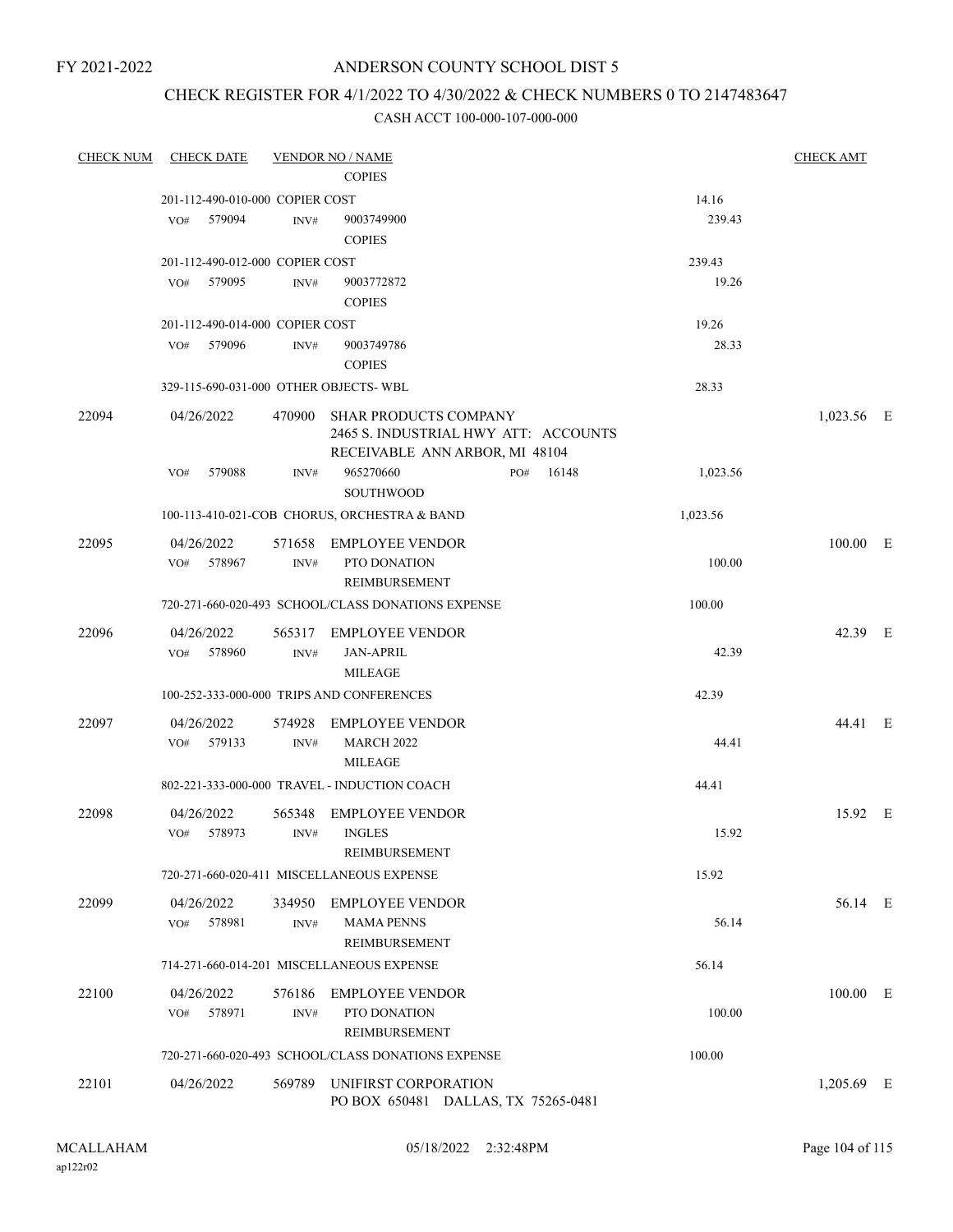# CHECK REGISTER FOR 4/1/2022 TO 4/30/2022 & CHECK NUMBERS 0 TO 2147483647

| <b>CHECK NUM</b> | <b>CHECK DATE</b>                          |                | <b>VENDOR NO / NAME</b>                                                     |     |                       |          | <b>CHECK AMT</b> |  |
|------------------|--------------------------------------------|----------------|-----------------------------------------------------------------------------|-----|-----------------------|----------|------------------|--|
|                  | 579110<br>VO#                              | INV#           | 1578913<br><b>MOP SERVICE</b>                                               | PO# | 14870                 | 1,205.69 |                  |  |
|                  |                                            |                | 100-254-410-000-001 MAINT. SUPPLIES-STRUCTURES                              |     |                       | 0.00     |                  |  |
|                  | 100-254-410-001-001 SUPPLIES - MAINTENANCE |                |                                                                             |     |                       | 23.06    |                  |  |
|                  | 100-254-410-002-001 SUPPLIES - MAINTENANCE |                |                                                                             |     |                       | 92.61    |                  |  |
|                  | 100-254-410-003-001 SUPPLIES - MAINTENANCE |                |                                                                             |     |                       | 101.67   |                  |  |
|                  | 100-254-410-005-001 SUPPLIES - MAINTENANCE |                |                                                                             |     |                       | 72.84    |                  |  |
|                  | 100-254-410-006-001 SUPPLIES - MAINTENANCE |                |                                                                             |     |                       | 95.97    |                  |  |
|                  | 100-254-410-007-001 SUPPLIES - MAINTENANCE |                |                                                                             |     |                       | 27.96    |                  |  |
|                  | 100-254-410-008-001 SUPPLIES - MAINTENANCE |                |                                                                             |     |                       | 72.24    |                  |  |
|                  | 100-254-410-009-001 SUPPLIES - MAINTENANCE |                |                                                                             |     |                       | 56.22    |                  |  |
|                  | 100-254-410-010-001 SUPPLIES - MAINTENANCE |                |                                                                             |     |                       | 35.46    |                  |  |
|                  | 100-254-410-011-001 SUPPLIES - MAINTENANCE |                |                                                                             |     |                       | 24.76    |                  |  |
|                  | 100-254-410-012-001 SUPPLIES - MAINTENANCE |                |                                                                             |     |                       | 23.98    |                  |  |
|                  | 100-254-410-013-001 SUPPLIES - MAINTENANCE |                |                                                                             |     |                       | 21.50    |                  |  |
|                  | 100-254-410-014-001 SUPPLIES - MAINTENANCE |                |                                                                             |     |                       | 51.45    |                  |  |
|                  | 100-254-410-015-001 SUPPLIES - MAINTENANCE |                |                                                                             |     |                       | 28.98    |                  |  |
|                  | 100-254-410-016-001 SUPPLIES - MAINTENANCE |                |                                                                             |     |                       | 43.47    |                  |  |
|                  | 100-254-410-017-001 SUPPLIES - MANTENANCE  |                |                                                                             |     |                       | 93.63    |                  |  |
|                  | 100-254-410-018-001 SUPPLIES - MAINTENANCE |                |                                                                             |     |                       | 52.86    |                  |  |
|                  | 100-254-410-019-001 SUPPLIES - MAINTENANCE |                |                                                                             |     |                       | 66.15    |                  |  |
|                  | 100-254-410-020-001 SUPPLIES - MAINTENANCE |                |                                                                             |     |                       | 60.36    |                  |  |
|                  | 100-254-410-021-001 SUPPLIES - MAINTENANCE |                |                                                                             |     |                       | 55.06    |                  |  |
|                  | 100-254-410-023-001 SUPPLIES-MAINTENANCE   |                |                                                                             |     |                       | 20.14    |                  |  |
|                  | 131-254-410-031-001 SUPPLIES - MAINTENANCE |                |                                                                             |     |                       | 85.32    |                  |  |
| 22102            | 04/26/2022<br>578969<br>VO#                | 574556<br>INV# | <b>EMPLOYEE VENDOR</b><br>PTO DONATION<br>REIMBURSEMENT                     |     |                       | 100.00   | $100.00$ E       |  |
|                  |                                            |                | 720-271-660-020-493 SCHOOL/CLASS DONATIONS EXPENSE                          |     |                       | 100.00   |                  |  |
| 22103            | 04/26/2022<br>578997<br>VO#                | 565340<br>INV# | EMPLOYEE VENDOR<br><b>SNACKS</b><br>REIMBURSEMENT                           |     |                       | 17.68    | 17.68 E          |  |
|                  |                                            |                | 707-190-660-007-353 FIELD TRIPS GRADE 3 EXPENSE                             |     |                       | 17.68    |                  |  |
| 22104            | 04/26/2022                                 | 529275         | <b>WESTAR TIRE</b><br>P O BOX 400<br>ACCOUNTS RECEIVABLE ANDERSON, SC 29622 |     | 715 NORTH MURRAY ATT: |          | 165.21 E         |  |
|                  | 579111<br>VO#                              | INV#           | ACT 11<br><b>REPLACE TIRE</b>                                               |     |                       | 165.21   |                  |  |
|                  |                                            |                | 100-255-323-000-ACT ACTIVITY BUS CONTRACTED SERVICES                        |     |                       | 165.21   |                  |  |
| 22105            | 04/26/2022<br>578963<br>VO#                | 538250<br>INV# | <b>EMPLOYEE VENDOR</b><br><b>SAMS</b>                                       |     |                       | 22.48    | 22.48 E          |  |
|                  |                                            |                | REIMBURSEMENT                                                               |     |                       |          |                  |  |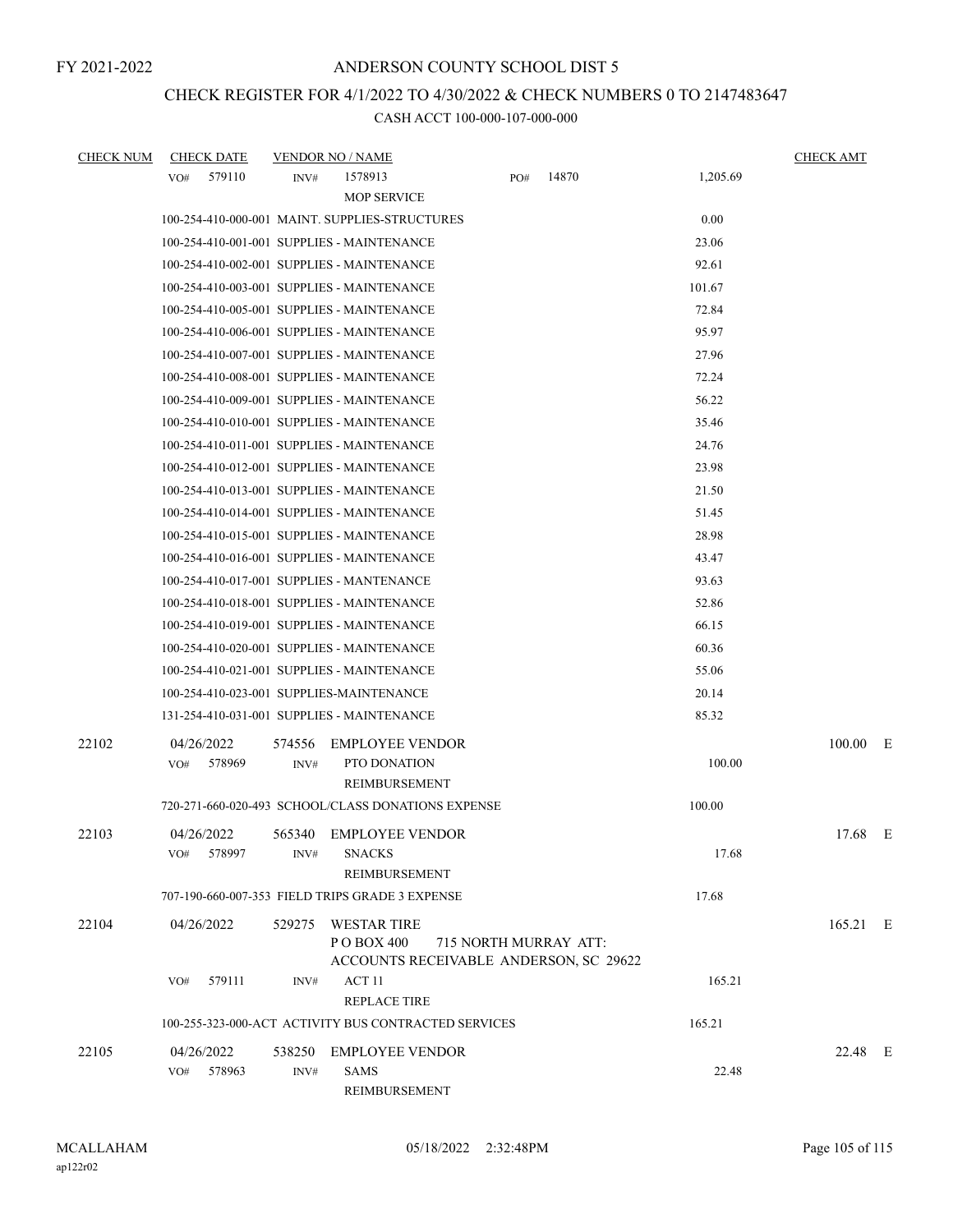### CHECK REGISTER FOR 4/1/2022 TO 4/30/2022 & CHECK NUMBERS 0 TO 2147483647

| <b>CHECK NUM</b> | <b>CHECK DATE</b>                                                                      |                | <b>VENDOR NO / NAME</b><br>723-190-660-023-911 MISCELLANEOUS- ADULT ED EXPENSE                                   | 22.48              | <b>CHECK AMT</b> |  |
|------------------|----------------------------------------------------------------------------------------|----------------|------------------------------------------------------------------------------------------------------------------|--------------------|------------------|--|
| 22106            | 04/28/2022                                                                             |                | 102640 ACTION AUTO<br>529 FAIR STREET ATT: ACCOUNTS RECEIVABLE<br>ANDERSON, SC 29625                             |                    | 253.20 E         |  |
|                  | 579149<br>VO#                                                                          | INV#           | 97010<br><b>REPAIR</b>                                                                                           | 253.20             |                  |  |
|                  |                                                                                        |                | 100-254-412-000-001 TRUCK SERVICE - MAINTENANCE                                                                  | 253.20             |                  |  |
| 22107            | 04/28/2022                                                                             |                | 566562 ANDERSON OUTDOOR POWER EQUIPMENT<br>110 MIRACLE MILE DRIVE ATT: ACCOUNTS<br>RECEIVABLE ANDERSON, SC 29621 |                    | 45.89 E          |  |
|                  | 579157<br>VO#                                                                          | INV#           | 52383<br><b>REPAIR PARTS</b>                                                                                     | 45.89              |                  |  |
|                  |                                                                                        |                | 100-254-410-000-001 MAINT. SUPPLIES-STRUCTURES                                                                   | 45.89              |                  |  |
| 22108            | 04/28/2022<br>VO# 579135                                                               | 576113<br>INV# | <b>EMPLOYEE VENDOR</b><br><b>MARCH 2022</b><br><b>MILEAGE</b>                                                    | 92.74              | 92.74 E          |  |
|                  | 100-221-332-000-000 TRAVEL                                                             |                |                                                                                                                  | 92.74              |                  |  |
| 22109            | 04/28/2022                                                                             | 126675         | <b>ATTAWAY INC</b><br>POBOX 302 ATT: ACCOUNTS RECEIVABLE<br>ANDERSON, SC 29622                                   |                    | 2,234.70 E       |  |
|                  | 579267<br>VO#                                                                          | INV#           | 237793,237994<br>15918<br>PO#<br><b>WAREHOUSE</b>                                                                | 2,234.70           |                  |  |
|                  |                                                                                        |                | 100-000-170-000-000 WAREHOUSE INVENTORY<br>100-000-170-000-000 WAREHOUSE INVENTORY                               | 1,669.74<br>564.96 |                  |  |
| 22110            | 04/28/2022                                                                             | 569220         | AUTECH<br>POBOX 248 ATT: ACCOUNTS RECEIVABLE<br>WILLIAMSTON, SC 29697                                            |                    | 150.00 E         |  |
|                  | 579161<br>VO#                                                                          | INV#           | 8759<br>AIT                                                                                                      | 150.00             |                  |  |
|                  |                                                                                        |                | 131-254-323-031-400 CONTR SERV-HVAC/ELECT/PLUMBING                                                               | 150.00             |                  |  |
| 22111            | 04/28/2022<br>579139<br>VO#                                                            | 576307<br>INV# | <b>EMPLOYEE VENDOR</b><br><b>SAMS</b><br>REIMBURSEMENT                                                           | 74.92              | 74.92 E          |  |
|                  | 100-114-410-001-ALT SUPPLIES                                                           |                |                                                                                                                  | 74.92              |                  |  |
| 22112            | 04/28/2022                                                                             | 201391         | <b>BLICK ART MATERIALS</b><br>6910 EAGLE WAY CHICAGO, IL 60670-1069                                              |                    | 1,714.77 E       |  |
|                  | VO#<br>579167                                                                          | INV#           | PO 16023<br>16023<br>PO#<br><b>HOMELAND PARK</b>                                                                 | 1,694.04           |                  |  |
|                  | 218-112-410-011-01A ART/MUSIC/PE SUPPLIES<br>218-112-410-011-01A ART/MUSIC/PE SUPPLIES |                |                                                                                                                  | 1,649.57<br>44.47  |                  |  |
|                  | VO# 579168                                                                             | INV#           | 8338339                                                                                                          | 20.73              |                  |  |
|                  |                                                                                        |                | <b>GLENVIEW</b>                                                                                                  |                    |                  |  |
|                  |                                                                                        |                | 720-271-660-020-411 MISCELLANEOUS EXPENSE                                                                        | 20.73              |                  |  |
| 22113            | 04/28/2022                                                                             |                | 147709 EMPLOYEE VENDOR                                                                                           |                    | 47.58 E          |  |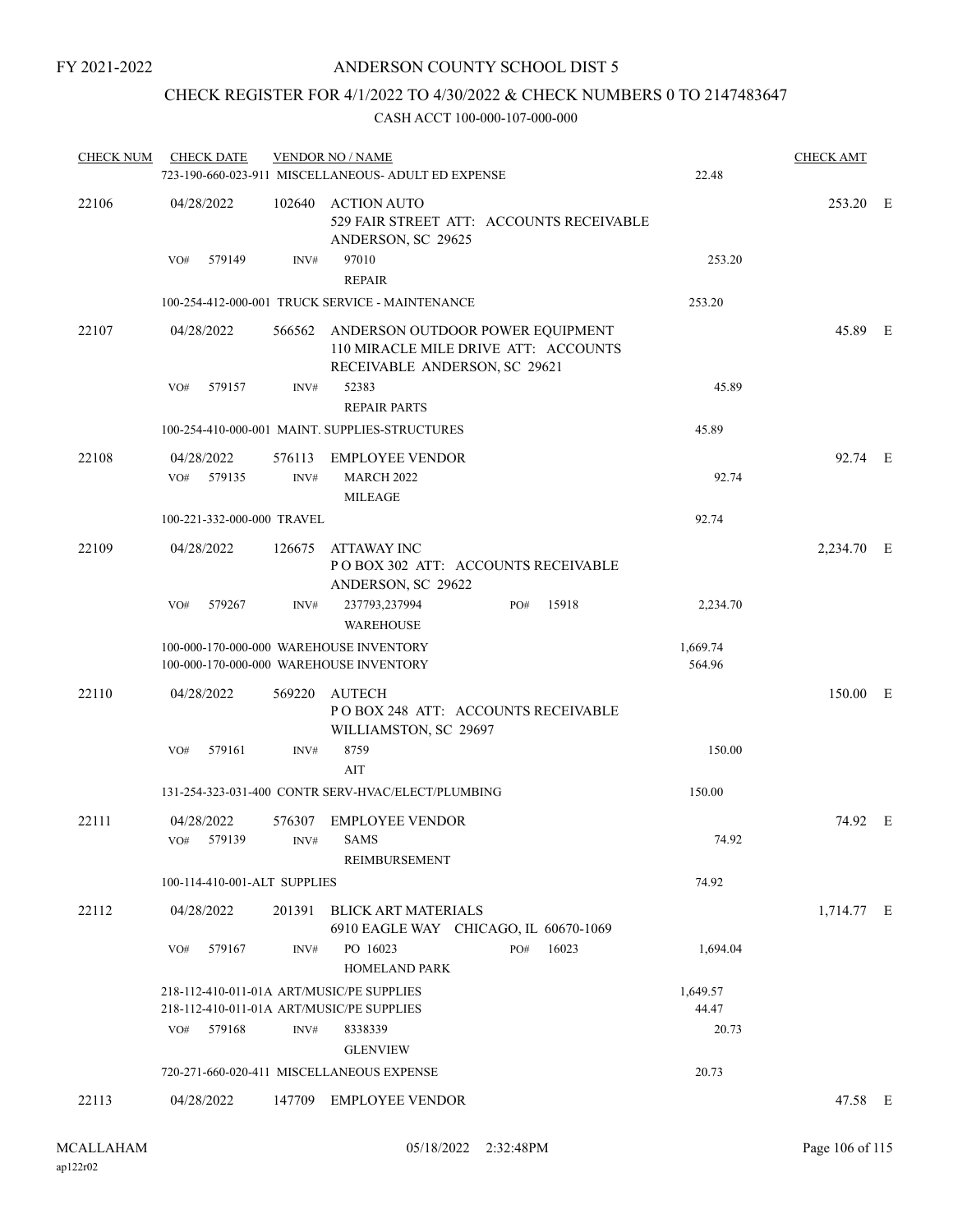### CHECK REGISTER FOR 4/1/2022 TO 4/30/2022 & CHECK NUMBERS 0 TO 2147483647

| <b>CHECK NUM</b> | <b>CHECK DATE</b>           |                                        | <b>VENDOR NO / NAME</b>                                                                               |          | <b>CHECK AMT</b> |  |
|------------------|-----------------------------|----------------------------------------|-------------------------------------------------------------------------------------------------------|----------|------------------|--|
|                  | 579263<br>VO#               | INV#                                   | <b>OPEN HOUSE</b><br><b>REIMBURSEMENT</b>                                                             | 47.58    |                  |  |
|                  |                             |                                        | 705-271-660-005-411 MISCELLANEOUS EXPENSE                                                             | 47.58    |                  |  |
| 22114            | 04/28/2022<br>579298<br>VO# | INV#                                   | 577110 EMPLOYEE VENDOR<br><b>REGISTRATION</b><br>REIMBURSEMENT                                        | 225.00   | 225.00 E         |  |
|                  |                             |                                        | 100-224-312-000-000 STAFF DEV - PURCHASED SERVICE                                                     | 225.00   |                  |  |
| 22115            | 04/28/2022                  |                                        | 155900 CAROLINA BIOLOGICAL SUPPLY<br>POBOX 60232 ATT: ACCOUNTS RECEIVABLE<br>CHARLOTTE, NC 28260-0232 |          | 2,541.11 E       |  |
|                  | 579171<br>VO#               | INV#                                   | 51751982<br>TL HANNA                                                                                  | 2,454.63 |                  |  |
|                  |                             | 397-114-410-002-000 SUPPLIES           |                                                                                                       | 2,454.63 |                  |  |
|                  | 579172<br>VO#               | INV#                                   | 51753261<br><b>TL HANNA</b>                                                                           | 86.48    |                  |  |
|                  |                             | 397-114-410-002-000 SUPPLIES           |                                                                                                       | 86.48    |                  |  |
| 22116            | 04/28/2022                  |                                        | 569307 CAROLINA PCO SUPPLY CO. INC<br>POBOX 3517 ATT: ACCOUNTS RECEIVABLE CAYCE,<br>SC 29171          |          | 1,320.38 E       |  |
|                  | VO#<br>579173               | INV#                                   | 153092<br><b>SUPPLIES</b>                                                                             | 1,320.38 |                  |  |
|                  |                             | 100-254-410-000-000 CUSTODIAL SUPPLIES |                                                                                                       | 1,320.38 |                  |  |
| 22117            | 04/28/2022                  |                                        | 568574 CCP CROWE'S CORPORATE PROMOTIONS<br>PO BOX 2647 ANDERSON, SC 29622                             |          | 133.75 E         |  |
|                  | 579174<br>VO#               | INV#                                   | 18420<br><b>NORTH POINTE</b>                                                                          | 133.75   |                  |  |
|                  |                             |                                        | 713-271-660-013-201 MISCELLANEOUS EXPENSE                                                             | 133.75   |                  |  |
| 22118            | 04/28/2022                  |                                        | 187300 CRESCENT SUPPLY CO, INC<br>POBOX 8798 ATT: ACCOUNTS RECEIVABLE<br>GREENVILLE, SC 29604         |          | 1,788.46 E       |  |
|                  | VO#<br>579177               | INV#                                   | 394518<br><b>SUPPLIES</b>                                                                             | 247.81   |                  |  |
|                  |                             |                                        | 100-254-410-000-001 MAINT. SUPPLIES-STRUCTURES                                                        | 247.81   |                  |  |
|                  | 579178<br>VO#               | INV#                                   | 393954<br><b>SUPPLIES</b>                                                                             | 75.47    |                  |  |
|                  |                             |                                        | 100-254-410-000-001 MAINT. SUPPLIES-STRUCTURES                                                        | 75.47    |                  |  |
|                  | 579179<br>VO#               | INV#                                   | 394739<br><b>SUPPLIES</b>                                                                             | 505.04   |                  |  |
|                  |                             |                                        | 100-254-410-017-001 SUPPLIES - MANTENANCE                                                             | 505.04   |                  |  |
|                  | 579180<br>VO#               | INV#                                   | 394738<br><b>SUPPLIES</b>                                                                             | 112.35   |                  |  |
|                  |                             |                                        | 100-254-410-008-001 SUPPLIES - MAINTENANCE                                                            | 112.35   |                  |  |
|                  | 579181<br>VO#               | INV#                                   | 394056<br><b>SUPPLIES</b>                                                                             | 112.35   |                  |  |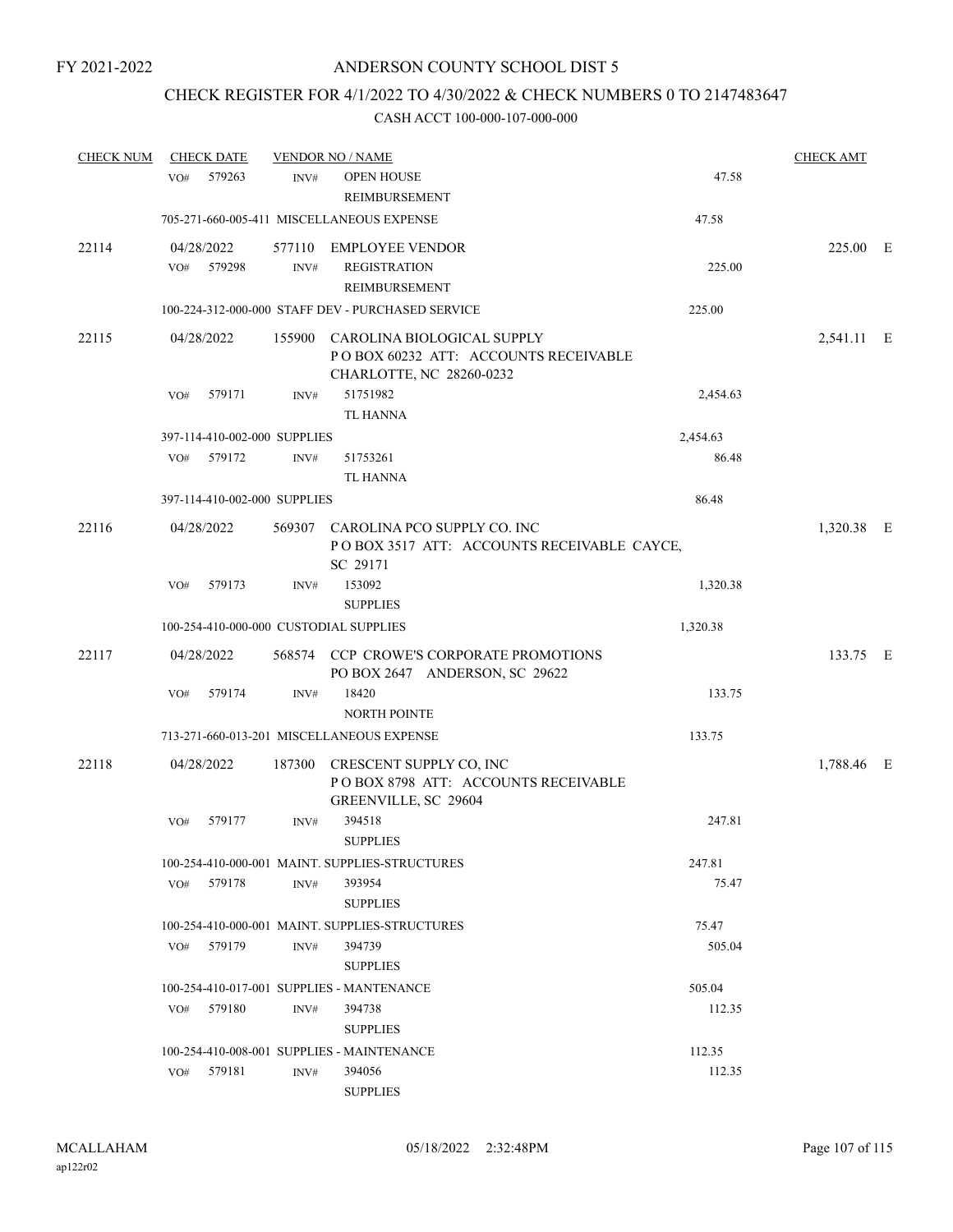### CHECK REGISTER FOR 4/1/2022 TO 4/30/2022 & CHECK NUMBERS 0 TO 2147483647

| <b>CHECK NUM</b> |            | <b>CHECK DATE</b> |      | <b>VENDOR NO / NAME</b>                                 |     |             |          | <b>CHECK AMT</b> |  |
|------------------|------------|-------------------|------|---------------------------------------------------------|-----|-------------|----------|------------------|--|
|                  |            |                   |      | 100-254-410-009-001 SUPPLIES - MAINTENANCE              |     |             | 112.35   |                  |  |
|                  |            | VO# 579182        | INV# | 394551                                                  |     |             | 88.28    |                  |  |
|                  |            |                   |      | <b>SUPPLIES</b>                                         |     |             |          |                  |  |
|                  |            |                   |      | 100-254-410-009-001 SUPPLIES - MAINTENANCE              |     |             | 88.28    |                  |  |
|                  |            | $VO#$ 579183      | INV# | 394435                                                  |     |             | 173.34   |                  |  |
|                  |            |                   |      | <b>SUPPLIES</b>                                         |     |             |          |                  |  |
|                  |            |                   |      | 100-254-410-016-001 SUPPLIES - MAINTENANCE              |     |             | 173.34   |                  |  |
|                  |            | VO# 579184        | INV# | 393955                                                  |     |             | 11.71    |                  |  |
|                  |            |                   |      | <b>SUPPLIES</b>                                         |     |             |          |                  |  |
|                  |            |                   |      | 100-254-410-006-001 SUPPLIES - MAINTENANCE              |     |             | 11.71    |                  |  |
|                  |            | VO# 579185        | INV# | 394740                                                  |     |             | 51.36    |                  |  |
|                  |            |                   |      | <b>SUPPLIES</b>                                         |     |             |          |                  |  |
|                  |            |                   |      | 100-254-410-021-001 SUPPLIES - MAINTENANCE              |     |             | 51.36    |                  |  |
|                  |            | VO# 579186        | INV# | 394304                                                  |     |             | 20.33    |                  |  |
|                  |            |                   |      | <b>SUPPLIES</b>                                         |     |             |          |                  |  |
|                  |            |                   |      | 100-254-410-021-001 SUPPLIES - MAINTENANCE              |     |             | 20.33    |                  |  |
|                  |            | VO# 579187        | INV# | 394516                                                  |     |             | 75.11    |                  |  |
|                  |            |                   |      | <b>SUPPLIES</b>                                         |     |             |          |                  |  |
|                  |            |                   |      | 100-254-410-021-001 SUPPLIES - MAINTENANCE              |     |             | 75.11    |                  |  |
|                  |            | VO# 579188        | INV# | 394517                                                  |     |             | 101.65   |                  |  |
|                  |            |                   |      | <b>SUPPLIES</b>                                         |     |             |          |                  |  |
|                  |            |                   |      | 100-254-410-016-001 SUPPLIES - MAINTENANCE              |     |             | 101.65   |                  |  |
|                  |            | VO# 579270        | INV# | 394707                                                  | PO# | 16170       | 213.66   |                  |  |
|                  |            |                   |      | <b>SUPPLIES</b>                                         |     |             |          |                  |  |
|                  |            |                   |      | 100-000-170-000-000 WAREHOUSE INVENTORY                 |     |             | 213.66   |                  |  |
| 22119            | 04/28/2022 |                   |      | 572679 DEFENDER SERVICES, INC.                          |     |             |          | 8,508.16 E       |  |
|                  |            |                   |      | PO BOX 1775 COLUMBIA, SC 29202                          |     |             |          |                  |  |
|                  | VO#        | 579190            | INV# | 1013460                                                 |     | $PO#$ 15244 | 739.84   |                  |  |
|                  |            |                   |      | <b>ADULT ED</b>                                         |     |             |          |                  |  |
|                  |            |                   |      | 100-181-312-023-000 PURCHASED SERVICES                  |     |             | 739.84   |                  |  |
|                  |            | VO# 579191        | INV# | 1013724                                                 | PO# | 15244       | 924.80   |                  |  |
|                  |            |                   |      | <b>ADULT ED</b>                                         |     |             |          |                  |  |
|                  |            |                   |      | 100-181-312-023-000 PURCHASED SERVICES                  |     |             | 924.80   |                  |  |
|                  | VO#        | 579192            | INV# | 1013839                                                 | PO# | 15244       | 924.80   |                  |  |
|                  |            |                   |      | <b>ADULT ED</b>                                         |     |             |          |                  |  |
|                  |            |                   |      | 100-181-312-023-000 PURCHASED SERVICES                  |     |             | 924.80   |                  |  |
|                  | VO#        | 579193            | INV# | 1013276                                                 |     |             | 924.80   |                  |  |
|                  |            |                   |      | <b>CONSTRUCTION</b>                                     |     |             |          |                  |  |
|                  |            |                   |      | 100-258-312-000-000 CONTRACTED SERVICES - RESOURCE OFFR |     |             | 924.80   |                  |  |
|                  | VO#        | 579194            | INV# | 1013460                                                 |     |             | 1,294.72 |                  |  |
|                  |            |                   |      | CONSTRUCTION                                            |     |             |          |                  |  |
|                  |            |                   |      | 100-258-312-000-000 CONTRACTED SERVICES - RESOURCE OFFR |     |             | 1,294.72 |                  |  |
|                  | VO#        | 579195            | INV# | 1013724                                                 |     |             | 1,294.72 |                  |  |
|                  |            |                   |      | <b>CONSTRUCTION</b>                                     |     |             |          |                  |  |
|                  |            |                   |      | 100-258-312-000-000 CONTRACTED SERVICES - RESOURCE OFFR |     |             | 1,294.72 |                  |  |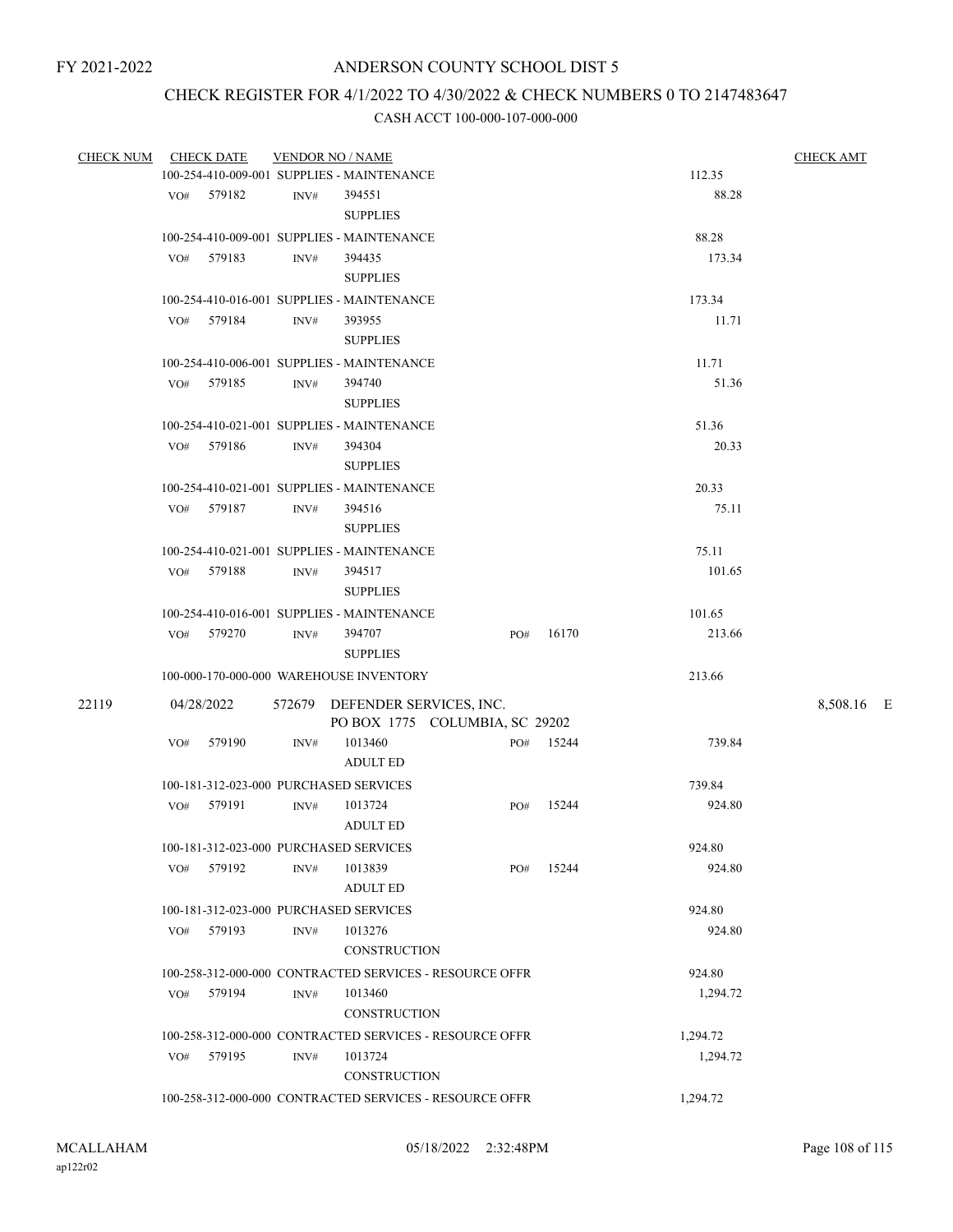# CHECK REGISTER FOR 4/1/2022 TO 4/30/2022 & CHECK NUMBERS 0 TO 2147483647

| <b>CHECK NUM</b> | <b>CHECK DATE</b> |                                     | <b>VENDOR NO / NAME</b>                                                                |              |                    | <b>CHECK AMT</b> |  |
|------------------|-------------------|-------------------------------------|----------------------------------------------------------------------------------------|--------------|--------------------|------------------|--|
|                  | 579196<br>VO#     | INV#                                | 1013839                                                                                |              | 1,109.76           |                  |  |
|                  |                   |                                     | CONSTRUCTION                                                                           |              |                    |                  |  |
|                  |                   |                                     | 100-258-312-000-000 CONTRACTED SERVICES - RESOURCE OFFR                                |              | 1,109.76           |                  |  |
|                  | 579197<br>VO#     | INV#                                | 1013998                                                                                |              | 1,294.72           |                  |  |
|                  |                   |                                     | <b>CONSTRUCTION</b>                                                                    |              |                    |                  |  |
|                  |                   |                                     | 100-258-312-000-000 CONTRACTED SERVICES - RESOURCE OFFR                                |              | 1,294.72           |                  |  |
| 22120            | 04/28/2022        | 202500                              | EMPLOYEE VENDOR                                                                        |              |                    | 68.77 E          |  |
|                  | VO# 579138        | INV#                                | PTO DONATION                                                                           |              | 68.77              |                  |  |
|                  |                   |                                     | <b>REIMBURSEMENT</b>                                                                   |              |                    |                  |  |
|                  |                   |                                     | 720-271-660-020-493 SCHOOL/CLASS DONATIONS EXPENSE                                     |              | 68.77              |                  |  |
| 22121            | 04/28/2022        |                                     | 573361 EMPLOYEE VENDOR                                                                 |              |                    | 12.03 E          |  |
|                  | VO# 579145        | INV#                                | <b>WALGREENS</b>                                                                       |              | 12.03              |                  |  |
|                  |                   |                                     | <b>REIMBURSEMENT</b>                                                                   |              |                    |                  |  |
|                  |                   |                                     | 719-271-660-019-201 MISCELLANEOUS EXPENSE                                              |              | 12.03              |                  |  |
| 22122            | 04/28/2022        |                                     | 237555 FORMS & SUPPLY                                                                  |              |                    | 255.62 E         |  |
|                  |                   |                                     | PO BOX 563953 ATT: ACCOUNTS RECEIVABLE                                                 |              |                    |                  |  |
|                  |                   |                                     | CHARLOTTE, NC 28256                                                                    |              |                    |                  |  |
|                  | VO#<br>579203     | INV#                                | 6075694<br><b>CLOCKS</b>                                                               |              | 476.79             |                  |  |
|                  |                   |                                     | 100-254-410-002-001 SUPPLIES - MAINTENANCE                                             |              | 476.79             |                  |  |
|                  | VO# 579204        | INV#                                | C5798097                                                                               |              | $-221.17$          |                  |  |
|                  |                   |                                     | <b>CREDIT</b>                                                                          |              |                    |                  |  |
|                  |                   | 100-112-410-019-000 SUPPLIES        |                                                                                        |              | $-221.17$          |                  |  |
| 22123            | 04/28/2022        |                                     | 251600 GOPHER SPORT                                                                    |              |                    | 1,998.70 E       |  |
|                  |                   |                                     | POBOX 1450 NW5634 ATT: ACCOUNTS                                                        |              |                    |                  |  |
|                  |                   |                                     | RECEIVABLE MINNEAPOLIS, MN 55485-5634                                                  |              |                    |                  |  |
|                  | VO#<br>579205     | INV#                                | 156722,163938                                                                          | 16026<br>PO# | 1,998.70           |                  |  |
|                  |                   |                                     | <b>SOUTHWOOD</b>                                                                       |              |                    |                  |  |
|                  |                   |                                     | 218-113-410-021-01A ART/MUSIC/PE SUPPLIES<br>218-113-410-021-01A ART/MUSIC/PE SUPPLIES |              | 1,143.03<br>855.67 |                  |  |
|                  |                   |                                     |                                                                                        |              |                    |                  |  |
| 22124            | 04/28/2022        |                                     | 563904 GREENVILLE TURF & TRACTOR INC                                                   |              |                    | 1,451.40 E       |  |
|                  |                   |                                     | 722 MAULDIN ROAD ATT: ACCOUNTS RECEIVABLE<br>GREENVILLE, SC 29607                      |              |                    |                  |  |
|                  | 579206<br>VO#     | INV#                                | W94030                                                                                 |              | 1,451.40           |                  |  |
|                  |                   |                                     | <b>REPAIR</b>                                                                          |              |                    |                  |  |
|                  |                   | 100-254-410-000-100 SMALL EQUIPMENT |                                                                                        |              | 1,451.40           |                  |  |
| 22125            | 04/28/2022        | 258760                              | <b>EMPLOYEE VENDOR</b>                                                                 |              |                    | 89.84 E          |  |
|                  | 579143<br>VO#     | INV#                                | <b>SERVICE</b>                                                                         |              | 89.84              |                  |  |
|                  |                   |                                     | <b>REIMBURSEMENT</b>                                                                   |              |                    |                  |  |
|                  |                   |                                     | 283-126-312-000-000 CONTRACTED SERVICES                                                |              | 89.84              |                  |  |
| 22126            | 04/28/2022        |                                     | 276355 IPC SUPPLY, INC                                                                 |              |                    | 1,213.38 E       |  |
|                  |                   |                                     | POBOX 1987 ATT: ACCOUNTS RECEIVABLE                                                    |              |                    |                  |  |
|                  |                   |                                     | ANDERSON, SC 29622                                                                     |              |                    |                  |  |
|                  | 579277<br>VO#     | INV#                                | 52526                                                                                  | 15857<br>PO# | 1,213.38           |                  |  |
|                  |                   |                                     |                                                                                        |              |                    |                  |  |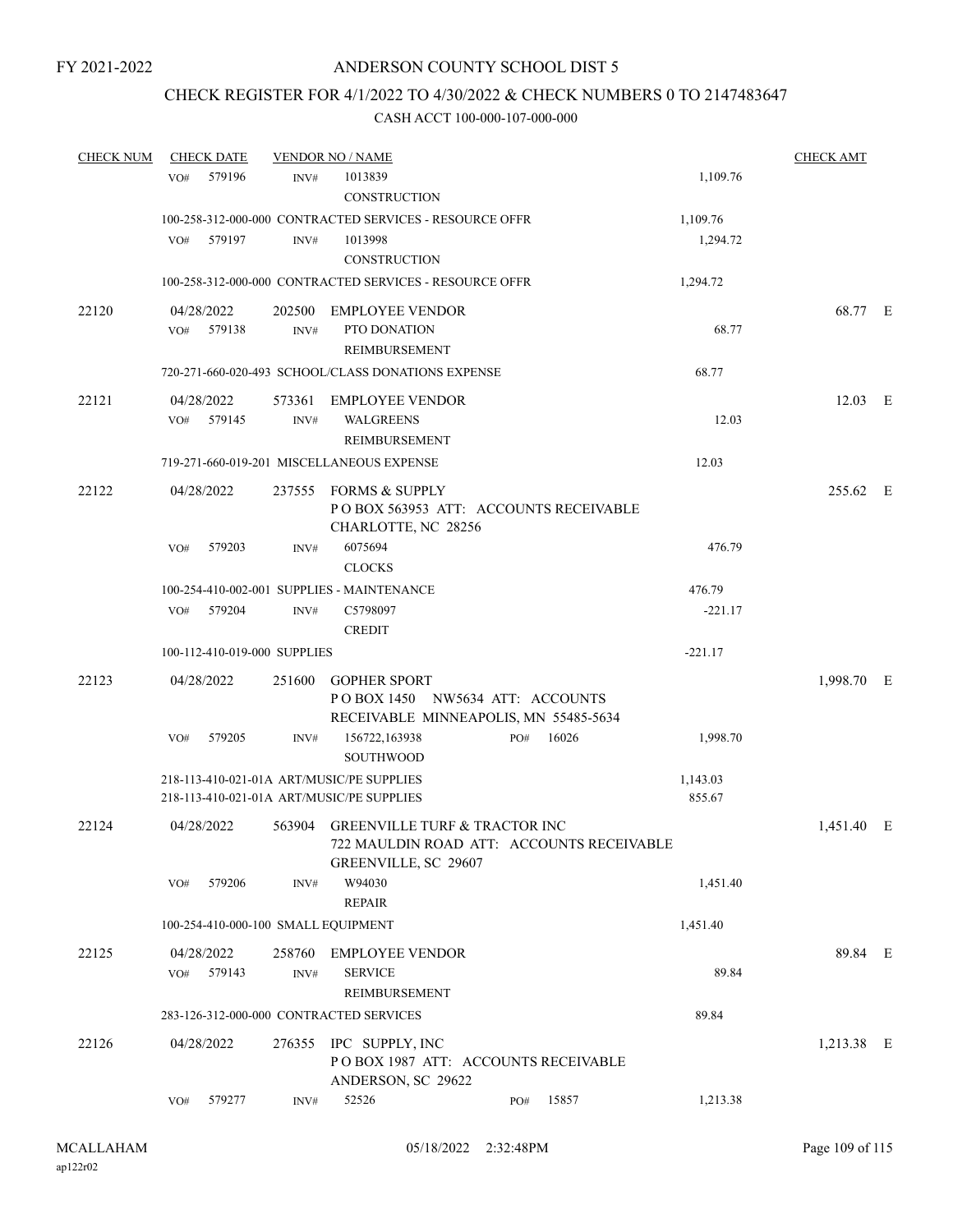### CHECK REGISTER FOR 4/1/2022 TO 4/30/2022 & CHECK NUMBERS 0 TO 2147483647

| <b>CHECK NUM</b> | CHECK DATE                             |                | <b>VENDOR NO / NAME</b>                                                                 |          | <b>CHECK AMT</b> |
|------------------|----------------------------------------|----------------|-----------------------------------------------------------------------------------------|----------|------------------|
|                  |                                        |                | <b>SUPPLIES</b>                                                                         |          |                  |
|                  |                                        |                | 100-000-170-000-000 WAREHOUSE INVENTORY                                                 | 1,213.38 |                  |
| 22127            | 04/28/2022                             | 298850         | <b>JOHNSON CONTROLS</b><br>PO BOX 730068 ATT: ACCOUNTS RECEIVABLE<br>DALLAS, TX 75373   |          | 2,647.50 E       |
|                  | 579207<br>VO#                          | INV#           | 117047514116<br>14888<br>PO#<br><b>APRIL-JUNE</b>                                       | 2,647.50 |                  |
|                  |                                        |                | 100-254-312-000-000 PURCHASED SERVICES-JCI                                              | 2,647.50 |                  |
| 22128            | 04/28/2022                             | 300176         | <b>JOSTENS INC</b><br>21336 NETWORK PLACE ATT: ACCOUNTS<br>RECEIVABLE CHICAGO, IL 60673 |          | 1,343.63 E       |
|                  | 579278<br>VO#                          | INV#           | 28518767<br><b>TL HANNA</b>                                                             | 1,343.63 |                  |
|                  |                                        |                | 100-114-410-002-VEN SUPPLY-ADDT'L FOR LOST VENDING                                      | 1,343.63 |                  |
| 22129            | 04/28/2022                             | 563608         | JW PEPPER & SON, INC<br>POBOX 642 ATT: ACCOUNTS RECEIVABLE EXTON,<br>PA 19341           |          | 239.98 E         |
|                  | VO#<br>579208                          | INV#           | 364222329<br><b>NEVITT FOREST</b>                                                       | 199.98   |                  |
|                  |                                        |                | 218-112-410-012-01A ART/MUSIC/PE SUPPLIES                                               | 199.98   |                  |
|                  | 579209<br>VO#                          | INV#           | 364251063<br><b>SOUTHWOOD</b>                                                           | 40.00    |                  |
|                  | 721-190-660-021-637 BAND MS/HS EXPENSE |                |                                                                                         | 40.00    |                  |
| 22130            | 04/28/2022<br>579159<br>VO#            | 577276<br>INV# | <b>EMPLOYEE VENDOR</b><br>PTO DONATION<br><b>REIMBURSEMENT</b>                          | 100.00   | 100.00 E         |
|                  |                                        |                | 720-271-660-020-493 SCHOOL/CLASS DONATIONS EXPENSE                                      | 100.00   |                  |
| 22131            | 04/28/2022<br>579136<br>VO#            | 325525<br>INV# | <b>EMPLOYEE VENDOR</b><br><b>MARCH 24-26</b><br><b>UGA</b>                              | 352.68   | 352.68 E         |
|                  | 705-271-660-005-674 FOOTBALL EXPENSE   |                |                                                                                         | 352.68   |                  |
| 22132            | 04/28/2022<br>VO# 579141               | 571749<br>INV# | EMPLOYEE VENDOR<br><b>CHORUS</b><br>REIMBURSEMENT                                       | 301.09   | 301.09 E         |
|                  |                                        |                | 218-113-410-005-01A ART/MUSIC/PE SUPPLIES                                               | 301.09   |                  |
| 22133            | 04/28/2022<br>VO# 579144               | INV#           | 574708 EMPLOYEE VENDOR<br><b>SAFETY</b><br>REIMBURSEMENT                                | 38.48    | 38.48 E          |
|                  | 203-127-410-000-000 SUPPLIES           |                |                                                                                         | 38.48    |                  |
| 22134            | 04/28/2022<br>579158<br>VO#            | 577275<br>INV# | EMPLOYEE VENDOR<br>PTO DONATION<br>REIMBURSEMENT                                        | 100.00   | 100.00 E         |
|                  |                                        |                | 720-271-660-020-493 SCHOOL/CLASS DONATIONS EXPENSE                                      | 100.00   |                  |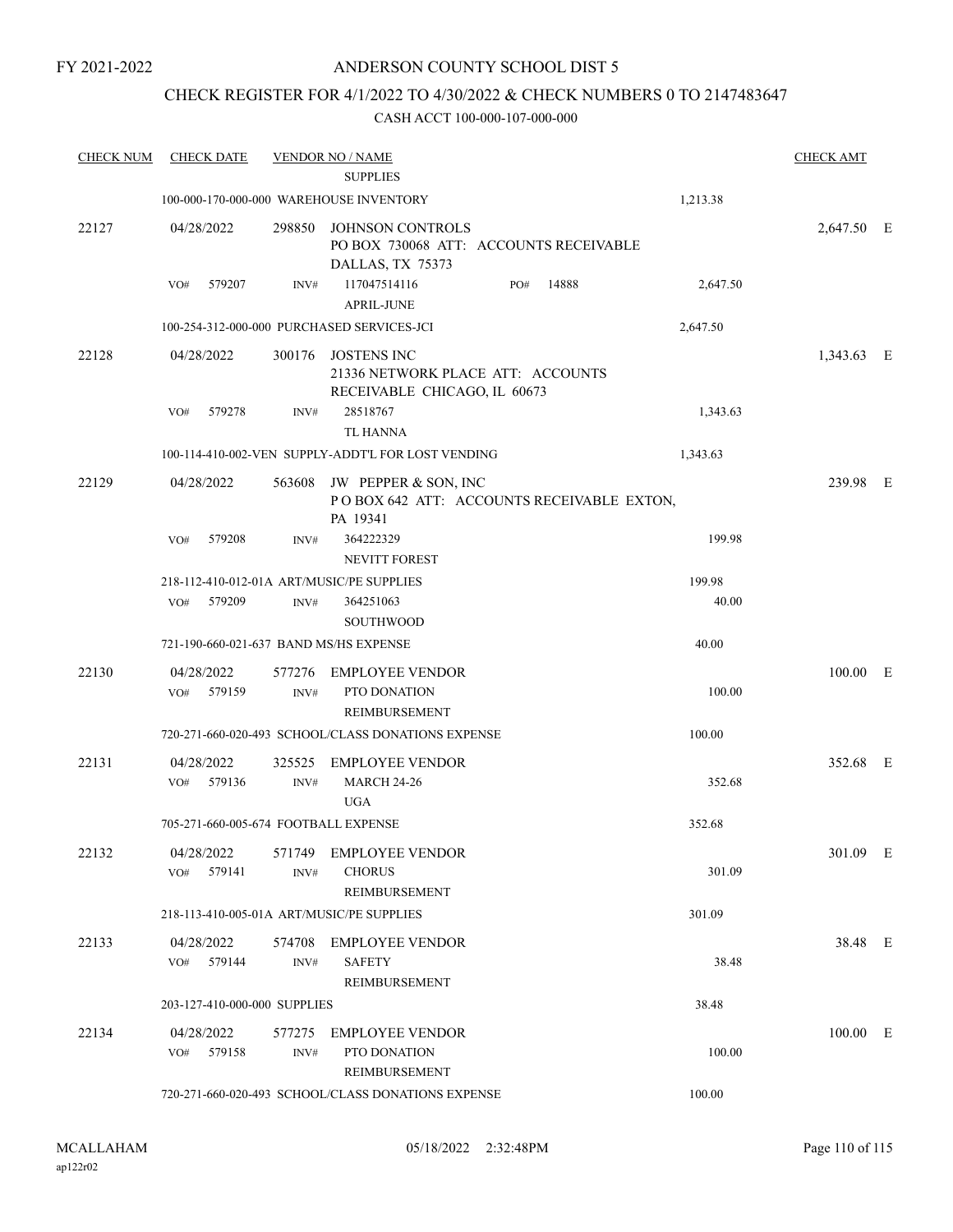# CHECK REGISTER FOR 4/1/2022 TO 4/30/2022 & CHECK NUMBERS 0 TO 2147483647

| <b>CHECK NUM</b> | <b>CHECK DATE</b>        |            |                              | <b>VENDOR NO / NAME</b>                                                                                 |     |           |          | <b>CHECK AMT</b> |  |
|------------------|--------------------------|------------|------------------------------|---------------------------------------------------------------------------------------------------------|-----|-----------|----------|------------------|--|
| 22135            | 04/28/2022<br>VO# 579142 |            | INV#                         | 226700 EMPLOYEE VENDOR<br><b>LOWES</b><br>REIMBURSEMENT                                                 |     |           | 17.03    | 17.03 E          |  |
|                  |                          |            |                              | 718-271-660-018-201 MISCELLANEOUS EXPENSE                                                               |     |           | 17.03    |                  |  |
| 22136            | 04/28/2022               |            |                              | 349701 MED CENTRAL HEALTH RESOURCES<br>3424 CLEMSON BLVD ATT: ACCOUNTS RECEIVABLE<br>ANDERSON, SC 29621 |     |           |          | 130.00 E         |  |
|                  | VO#                      | 579212     | INV#                         | 4495<br>EARLE                                                                                           |     |           | 65.00    |                  |  |
|                  |                          |            |                              | 100-255-323-000-000 CONTRACTED SERVICES                                                                 |     |           | 65.00    |                  |  |
|                  | VO# 579213               |            | INV#                         | 54300<br><b>SNELL</b>                                                                                   |     |           | 65.00    |                  |  |
|                  |                          |            |                              | 100-255-323-000-000 CONTRACTED SERVICES                                                                 |     |           | 65.00    |                  |  |
| 22137            | 04/28/2022               |            |                              | 389900 OFFICE DEPOT<br>POBOX 1413 CHARLOTTE, NC 28201-1413                                              |     |           |          | 261.59 E         |  |
|                  | VO#                      | 579217     | INV#                         | 237576196001<br><b>SUPPLIES</b>                                                                         |     |           | 35.64    |                  |  |
|                  |                          |            |                              | 713-271-660-013-203 KINDERGARTEN SUPPLY FEE EXPENSE                                                     |     |           | 35.64    |                  |  |
|                  | VO#                      | 579218     | INV#                         | 237576953001<br><b>SUPPLIES</b>                                                                         |     |           | 16.36    |                  |  |
|                  |                          |            |                              | 713-271-660-013-201 MISCELLANEOUS EXPENSE                                                               |     |           | 16.36    |                  |  |
|                  | VO#                      | 579219     | INV#                         | 237576954001<br><b>SUPPLIES</b>                                                                         |     |           | 4.91     |                  |  |
|                  |                          |            |                              | 713-271-660-013-201 MISCELLANEOUS EXPENSE                                                               |     |           | 4.91     |                  |  |
|                  | VO# 579220               |            | INV#                         | 235300087001<br><b>SUPPLIES</b>                                                                         | PO# | 16104     | 204.68   |                  |  |
|                  |                          |            | 100-257-410-000-000 SUPPLIES |                                                                                                         |     |           | 204.68   |                  |  |
| 22138            | VO# 579137               | 04/28/2022 | INV#                         | 575363 EMPLOYEE VENDOR<br><b>SHELTER</b><br>REIMBURSEMENT                                               |     |           | 125.00   | 125.00 E         |  |
|                  |                          |            |                              | 713-271-660-013-352 FIELD TRIPS GRADE 2 EXPENSE                                                         |     |           | 125.00   |                  |  |
| 22139            | VO#                      | 579296     | INV#                         | 04/28/2022 577279 EMPLOYEE VENDOR<br>PIZZA                                                              |     |           | 88.19    | 88.19 E          |  |
|                  |                          |            |                              | REIMBURSEMENT                                                                                           |     |           |          |                  |  |
|                  |                          |            |                              | 712-271-660-012-324 POSTIVE BEHAVIOR I.S. EXPENSE                                                       |     |           | 88.19    |                  |  |
| 22140            | 04/28/2022<br>VO# 579140 |            | INV#                         | 574606 EMPLOYEE VENDOR<br><b>SUPPLIES</b><br>REIMBURSEMENT                                              |     |           | 175.44   | 175.44 E         |  |
|                  |                          |            |                              | 802-112-410-012-000 SUPPLIES - RETENTION                                                                |     |           | 175.44   |                  |  |
| 22141            | 04/28/2022               |            |                              | 571719 REPUBLIC SERVICES #744<br>PO BOX 9001099 LOUISVILLE, KY 40290-1099                               |     |           |          | 8,900.25 E       |  |
|                  | VO#                      | 579226     | INV#                         | 744-002198923<br><b>APRIL SERVICE</b>                                                                   |     | PO# 14897 | 8,900.25 |                  |  |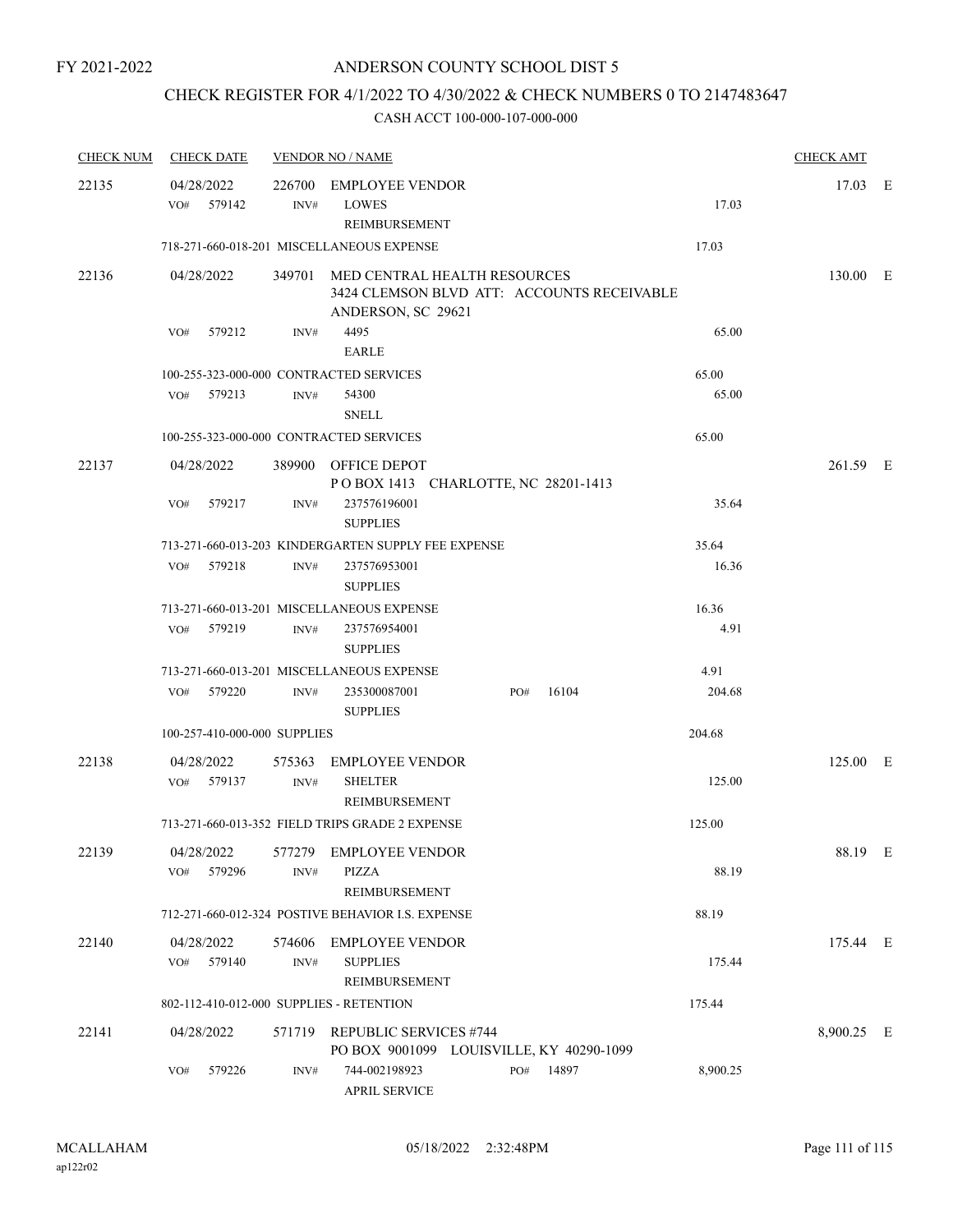### CHECK REGISTER FOR 4/1/2022 TO 4/30/2022 & CHECK NUMBERS 0 TO 2147483647

| <b>CHECK NUM</b> | <b>CHECK DATE</b>                                   |        | <b>VENDOR NO / NAME</b>                                                                                     |     |       |          | <b>CHECK AMT</b> |  |
|------------------|-----------------------------------------------------|--------|-------------------------------------------------------------------------------------------------------------|-----|-------|----------|------------------|--|
|                  | 100-254-323-000-400 CONTRACT SRVS.-HVAC             |        |                                                                                                             |     |       | 694.51   |                  |  |
|                  | 100-254-323-001-400 CONTR SERV-HVAC/ELECT/PLUMBING  |        |                                                                                                             |     |       | 228.07   |                  |  |
|                  | 100-254-323-002-400 CONTR SERV-HVAC/ELECT/PLUMBING  |        |                                                                                                             |     |       | 666.94   |                  |  |
|                  | 100-254-323-003-400 CONTR SERV-HVAC/ELECT/PLUMBING  |        |                                                                                                             |     |       | 659.50   |                  |  |
|                  | 100-254-323-005-400 CONTR SERV-HVAC/ELECT/PLUMBING  |        |                                                                                                             |     |       | 628.46   |                  |  |
|                  | 100-254-323-006-400 CONTR SERV-HVAC/ELECT/PLUMBING  |        |                                                                                                             |     |       | 513.03   |                  |  |
|                  | 100-254-323-007-400 CONTR SERV-HVAC/ELECT/PLUMBING  |        |                                                                                                             |     |       | 256.51   |                  |  |
|                  | 100-254-323-008-400 CONTR SERV-HVAC/ELECT/PLUMBING  |        |                                                                                                             |     |       | 321.67   |                  |  |
|                  | 100-254-323-009-400 CONTR SERV-HVAC/ELECT/PLUMBING  |        |                                                                                                             |     |       | 268.06   |                  |  |
|                  | 100-254-323-010-400 CONTR SERV-HVAC/ELECT/PLUMBING  |        |                                                                                                             |     |       | 268.06   |                  |  |
|                  | 100-254-323-011-400 CONTR SERV-HVAC/ELECT/PLUMBING  |        |                                                                                                             |     |       | 268.06   |                  |  |
|                  | 100-254-323-012-400 CONTR SERV-HVAC/ELECT/PLUMBING  |        |                                                                                                             |     |       | 448.90   |                  |  |
|                  | 100-254-323-013-400 CONTR SERV-HVAC/ELECT/PLUMBING  |        |                                                                                                             |     |       | 333.23   |                  |  |
|                  | 100-254-323-014-400 CONTR SERV-HVAC/ELECT/PLUMBING  |        |                                                                                                             |     |       | 268.06   |                  |  |
|                  | 100-254-323-015-400 CONTR SERV-HVAC/ELECT/PLUMBING  |        |                                                                                                             |     |       | 543.74   |                  |  |
|                  | 100-254-323-016-400 CONTR SERV-HVAC/ELECT/PLUMBING  |        |                                                                                                             |     |       | 256.51   |                  |  |
|                  | 100-254-323-017-400 CONTR SERV-HVAC/ELECT/PLUMBING  |        |                                                                                                             |     |       | 321.67   |                  |  |
|                  | 100-254-323-018-400 CONTR SERV-HVAC/ELECT/PLUMBING  |        |                                                                                                             |     |       | 268.06   |                  |  |
|                  | 100-254-323-019-400 CONTR SERV-HVAC/ELECT/PLUMBING  |        |                                                                                                             |     |       | 256.51   |                  |  |
|                  | 100-254-323-020-400 CONTR SERV-HVAC/ELECT/PLUMBING  |        |                                                                                                             |     |       | 536.11   |                  |  |
|                  | 100-254-323-021-400 CONTR SERV-HVAC/ELECT/PLUMBING  |        |                                                                                                             |     |       | 522.72   |                  |  |
|                  | 100-254-323-023-400 CONTR SERV.-HVAC/ELECT/PLUMBING |        |                                                                                                             |     |       | 211.04   |                  |  |
|                  | 131-254-323-031-600 MAINTENANCE SERVICES            |        |                                                                                                             |     |       | 160.83   |                  |  |
| 22142            | 04/28/2022                                          | 572848 | <b>RISE VISION</b><br>PO BOX 505331 ST. LOUIS, MO 63150-5331                                                |     |       |          | 282.85 E         |  |
|                  | VO#<br>579225                                       | INV#   | 86703<br><b>DISPLAY LICENSE</b>                                                                             | PO# | 16250 | 282.85   |                  |  |
|                  | 515-253-520-000-HQ1 DOWNTOWN PROJECT BLDG 1         |        |                                                                                                             |     |       | 282.85   |                  |  |
| 22143            | 04/28/2022                                          | 463000 | SCHOLASTIC INC/SCHOLASTIC MAGAZINES<br>POBOX 3725 ATT: ACCOUNTS RECEIVABLE<br>JEFFERSON CITY, MO 65102-3725 |     |       |          | 4,506.75 E       |  |
|                  | 579229<br>VO#                                       | INV#   | 37557318, 7319<br><b>VARENNES</b>                                                                           | PO# | 15995 | 4,506.75 |                  |  |
|                  | 202-188-410-000-000 SUPPLIES- PAT                   |        |                                                                                                             |     |       | 633.60   |                  |  |
|                  | 218-112-410-011-0LL ONE SCHOOL ONE BOOK SUPPLIES    |        |                                                                                                             |     |       | 2,265.00 |                  |  |
|                  | 218-112-410-016-0LL ONE SCHOOL ONE BOOK SUPPLIES    |        |                                                                                                             |     |       | 1,608.15 |                  |  |
| 22144            | 04/28/2022                                          | 463005 | <b>SCHOLASTIC TEACHERS STORE</b><br>PO BOX 3720 ATT: ACCOUNTS RECEIVABLE<br>JEFFERSON CITY, MO 65102-3720   |     |       |          | 686.32 E         |  |
|                  | 579280<br>VO#                                       | INV#   | 36014604<br>NEVITT FOREST                                                                                   | PO# | 15793 | 686.32   |                  |  |
|                  | 201-112-410-012-000 SUPPLIES                        |        |                                                                                                             |     |       | 686.32   |                  |  |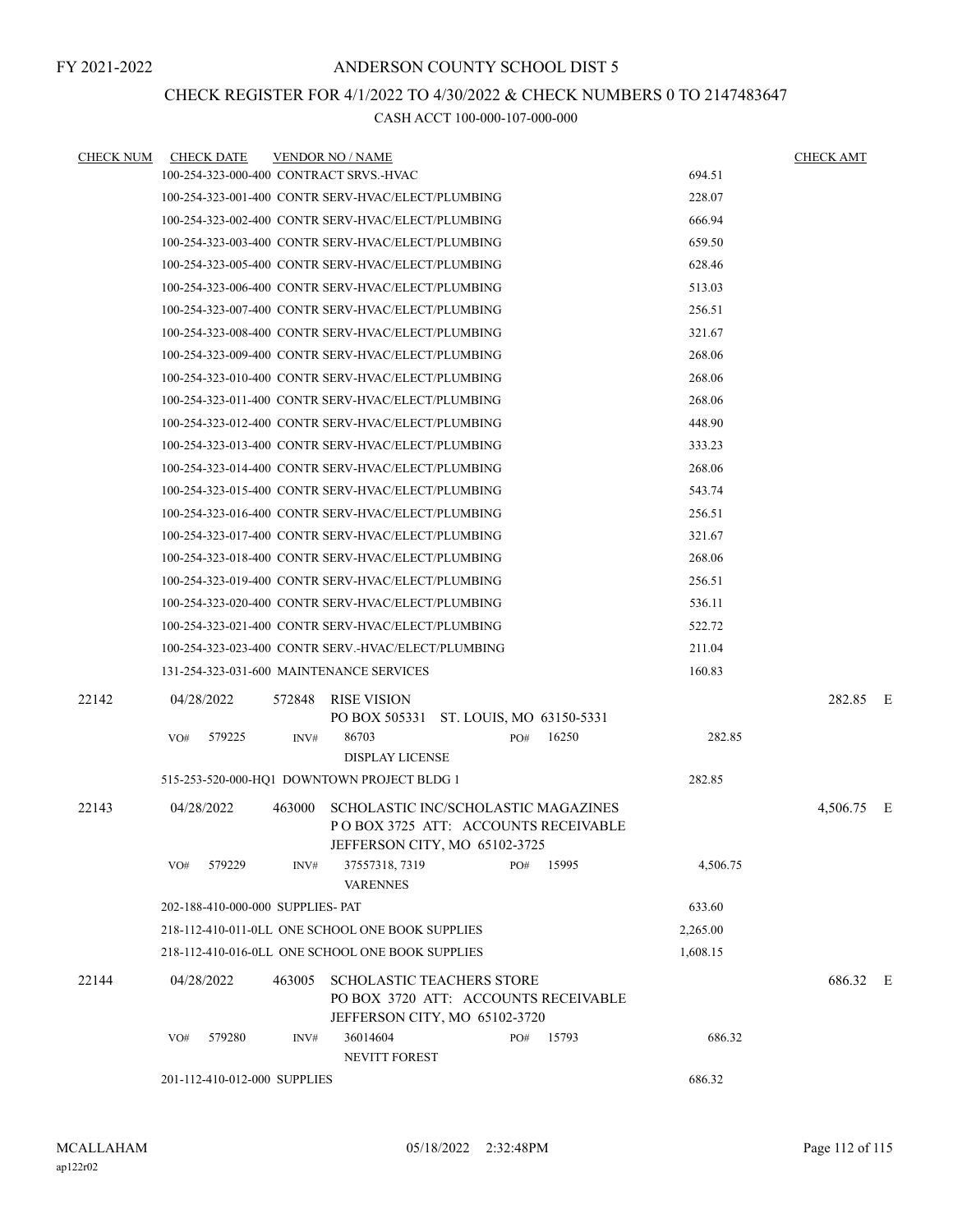# CHECK REGISTER FOR 4/1/2022 TO 4/30/2022 & CHECK NUMBERS 0 TO 2147483647

| <b>CHECK NUM</b> | <b>CHECK DATE</b>                         |                | <b>VENDOR NO / NAME</b>                                                                                |     |       |          | <b>CHECK AMT</b> |  |
|------------------|-------------------------------------------|----------------|--------------------------------------------------------------------------------------------------------|-----|-------|----------|------------------|--|
| 22145            | 04/28/2022                                |                | 570099 SCHOOL SPECIALTY, LLC<br>PO BOX 825640 PHILADELPHIA, PA 19182-5640                              |     |       |          | 166.65 E         |  |
|                  | 579230<br>VO#                             | INV#           | 208129624392<br><b>ROBERT ANDERSON</b>                                                                 |     |       | 62.00    |                  |  |
|                  | 218-113-410-006-01A ART/MUSIC/PE SUPPLIES |                |                                                                                                        |     |       | 62.00    |                  |  |
|                  | 579231<br>VO#                             | INV#           | 208129624399<br><b>ROBERT ANDERSON</b>                                                                 |     |       | 104.65   |                  |  |
|                  | 218-113-410-006-01A ART/MUSIC/PE SUPPLIES |                |                                                                                                        |     |       | 104.65   |                  |  |
| 22146            | 04/28/2022                                |                | 570059 SHARP BUSINESS SYSTEMS<br>DEPT 1216 PO BOX 121216 DALLAS, TX 75312-1216                         |     |       |          | 2,519.81 E       |  |
|                  | 579232<br>VO#                             | INV#           | 9003775243<br><b>COPIES</b>                                                                            |     |       | 244.32   |                  |  |
|                  | 100-252-360-000-000 PRINTING AND BINDING  |                |                                                                                                        |     |       | 244.32   |                  |  |
|                  | 579233<br>VO#                             | INV#           | 9003767773<br><b>COPIES</b>                                                                            | PO# | 14996 | 21.24    |                  |  |
|                  | 100-114-410-002-000 SUPPLIES              |                |                                                                                                        |     |       | 21.24    |                  |  |
|                  | VO#<br>579234                             | INV#           | 9003776391<br><b>COPIES</b>                                                                            | PO# | 14996 | 2,254.25 |                  |  |
|                  | 100-114-410-002-000 SUPPLIES              |                |                                                                                                        |     |       | 2,254.25 |                  |  |
| 22147            | 04/28/2022                                | 472700         | SHERWIN WILLIAMS<br>613 NORTH MURRAY AVENUE ATT: ACCOUNTS                                              |     |       |          | 195.65 E         |  |
|                  | 579235<br>VO#                             | INV#           | RECEIVABLE ANDERSON, SC 29625<br>3871-2                                                                |     |       | 195.65   |                  |  |
|                  |                                           |                | <b>SUPPLIES</b>                                                                                        |     |       |          |                  |  |
|                  |                                           |                | 100-254-410-002-001 SUPPLIES - MAINTENANCE                                                             |     |       | 97.83    |                  |  |
|                  |                                           |                | 100-254-410-003-001 SUPPLIES - MAINTENANCE                                                             |     |       | 97.82    |                  |  |
| 22148            | 04/28/2022<br>VO#<br>579300               | INV#           | 570654 EMPLOYEE VENDOR<br>APRIL 21                                                                     |     |       | 134.40   | 134.40 E         |  |
|                  |                                           |                | <b>COLUMBIA</b>                                                                                        |     |       |          |                  |  |
|                  |                                           |                | 100-252-333-000-000 TRIPS AND CONFERENCES                                                              |     |       | 134.40   |                  |  |
| 22149            | 04/28/2022                                |                | 476700 SMITH & JONES JANITORIAL<br>1 BILOXI SQUARE ATT: ACCOUNTS RECEIVABLE<br>WEST COLUMBIA, SC 29170 |     |       |          | 2,568.00 E       |  |
|                  | 579281<br>VO#                             | INV#           | 216674<br><b>SUPPLIES</b>                                                                              | PO# | 15874 | 2,568.00 |                  |  |
|                  |                                           |                | 100-000-170-000-000 WAREHOUSE INVENTORY                                                                |     |       | 2,568.00 |                  |  |
| 22150            | 04/28/2022<br>579262<br>VO#               | 576765<br>INV# | <b>EMPLOYEE VENDOR</b><br>PARTY CITY                                                                   |     |       | 42.27    | 42.27 E          |  |
|                  |                                           |                | REIMBURSEMENT<br>713-271-660-013-201 MISCELLANEOUS EXPENSE                                             |     |       | 42.27    |                  |  |
| 22151            | 04/28/2022                                | 567940         | STRAWBRIDGE STUDIOS, INC<br>PO BOX 3005 ATT: ACCOUNTS RECEIVABLE<br>DURHAM, NC 27715                   |     |       |          | 709.21 E         |  |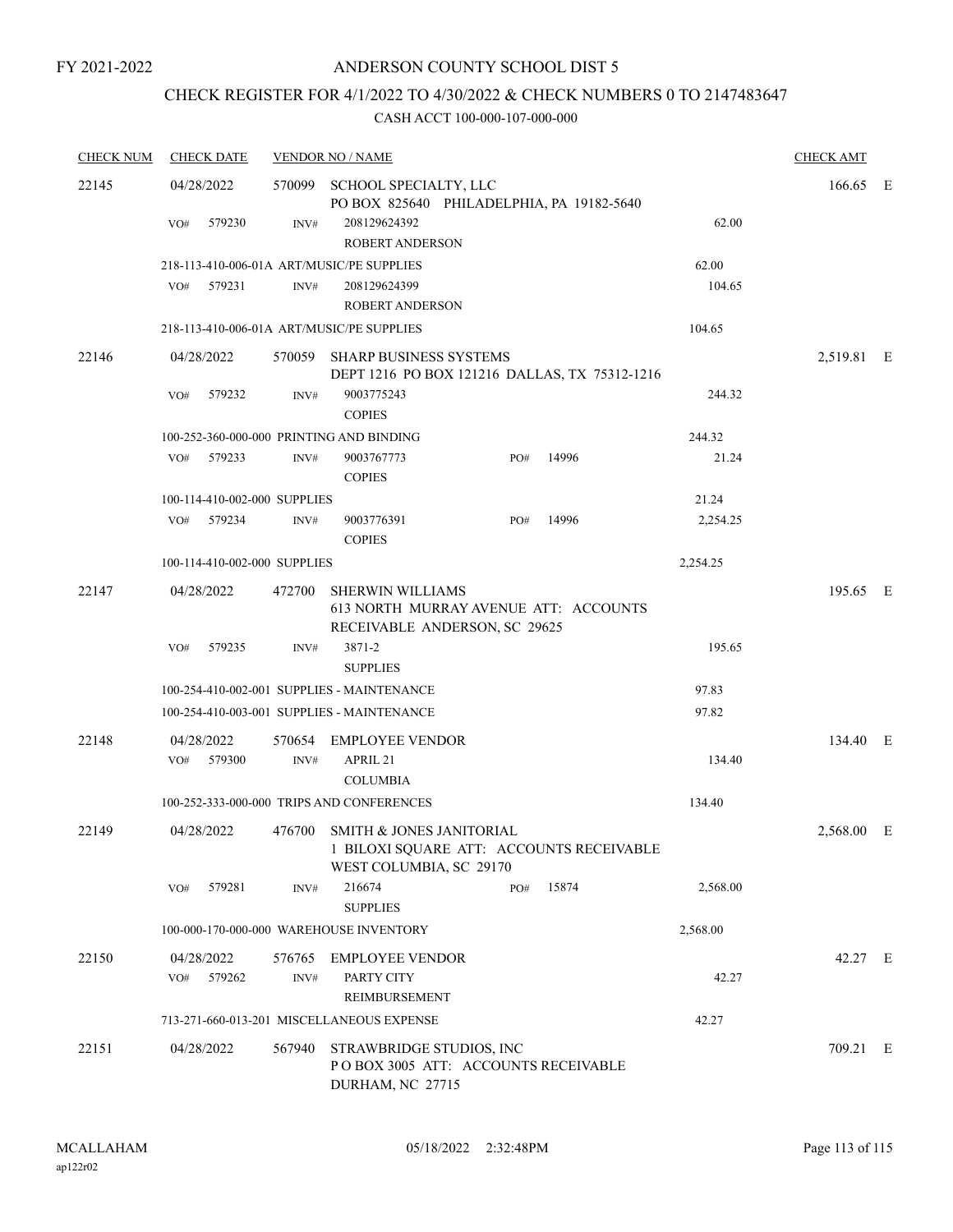# CHECK REGISTER FOR 4/1/2022 TO 4/30/2022 & CHECK NUMBERS 0 TO 2147483647

| <b>CHECK NUM</b> | <b>CHECK DATE</b>           |                                      | <b>VENDOR NO / NAME</b>                                                                  |                       |     |                                        |          | <b>CHECK AMT</b> |     |
|------------------|-----------------------------|--------------------------------------|------------------------------------------------------------------------------------------|-----------------------|-----|----------------------------------------|----------|------------------|-----|
|                  | 579237<br>VO#               | INV#                                 | 108964-23874<br><b>WEST MARKET</b>                                                       |                       |     |                                        | 709.21   |                  |     |
|                  |                             | 718-271-660-018-240 YEARBOOK EXPENSE |                                                                                          |                       |     |                                        | 709.21   |                  |     |
| 22152            | 04/28/2022                  |                                      | 501410 THE LIBRARY STORE, INC<br>POBOX 964 ATT: ACCOUNTS RECEIVABLE<br>TREMONT, IL 61568 |                       |     |                                        |          | 205.21 E         |     |
|                  | 579239<br>VO#               | INV#                                 | 564444<br><b>TLHANNA</b>                                                                 |                       | PO# | 15974                                  | 205.21   |                  |     |
|                  |                             | 100-222-410-002-000 SUPPLIES         |                                                                                          |                       |     |                                        | 205.21   |                  |     |
| 22153            | 04/28/2022<br>579299<br>VO# | 564581<br>INV#                       | <b>EMPLOYEE VENDOR</b><br><b>REGISTRATION</b><br>REIMBURSEMENT                           |                       |     |                                        | 225.00   | 225.00 E         |     |
|                  |                             |                                      | 100-224-312-000-000 STAFF DEV - PURCHASED SERVICE                                        |                       |     |                                        | 225.00   |                  |     |
| 22154            | 04/28/2022                  |                                      | 575912 TOTALLY PROMOTIONAL<br>450 S 2ND STREET COLDWATER, OH 45828                       |                       |     |                                        |          | 3,422.07 E       |     |
|                  | 579240<br>VO#               | INV#                                 | SIN 1340205<br><b>SUPPLIES</b>                                                           |                       | PO# | 16088                                  | 3,422.07 |                  |     |
|                  |                             |                                      | 201-175-410-000-000 SUPPLIES-EXTENDED DAY                                                |                       |     |                                        | 0.00     |                  |     |
|                  |                             | 201-188-410-000-000 SUPPLIES- PAT    |                                                                                          |                       |     |                                        | 3,422.07 |                  |     |
| 22155            | 04/28/2022                  | 507850                               | <b>TRANE</b><br>ATLANTA, GA 30384-6469                                                   |                       |     | POBOX 406469 ATT: ACCOUNTS RECEIVABLE  |          | 1,505.00         | – E |
|                  | 579241<br>VO#               | INV#                                 | 312523159<br>AIT                                                                         |                       | PO# | 14907                                  | 1,505.00 |                  |     |
|                  |                             |                                      | 131-254-323-031-400 CONTR SERV-HVAC/ELECT/PLUMBING                                       |                       |     |                                        | 1,505.00 |                  |     |
| 22156            | 04/28/2022                  | 529275                               | <b>WESTAR TIRE</b><br>P O BOX 400                                                        | 715 NORTH MURRAY ATT: |     | ACCOUNTS RECEIVABLE ANDERSON, SC 29622 |          | 276.58 E         |     |
|                  | VO#<br>579284               | INV#                                 | 170731<br><b>TIRES</b>                                                                   |                       | PO# | 16105                                  | 276.58   |                  |     |
|                  |                             | 100-257-412-000-000 TRUCK SERVICE    |                                                                                          |                       |     |                                        | 276.58   |                  |     |
| 22157            | 04/28/2022                  | 532300                               | WHITE JONES ACE HARDWARE<br>PO BOX 13012 ATT: ACCOUNTS RECEIVABLE<br>ANDERSON, SC 29624  |                       |     |                                        |          | 73.79 E          |     |
|                  | 579248<br>VO#               | INV#                                 | 904706<br><b>SUPPLIES</b>                                                                |                       |     |                                        | 19.67    |                  |     |
|                  |                             |                                      | 100-254-410-006-001 SUPPLIES - MAINTENANCE                                               |                       |     |                                        | 19.67    |                  |     |
|                  | VO# 579249                  | INV#                                 | 413402<br><b>SUPPLIES</b>                                                                |                       |     |                                        | 22.72    |                  |     |
|                  |                             |                                      | 100-254-410-002-001 SUPPLIES - MAINTENANCE                                               |                       |     |                                        | 22.72    |                  |     |
|                  | VO# 579250                  | INV#                                 | 904728<br><b>SUPPLIES</b>                                                                |                       |     |                                        | 31.40    |                  |     |
|                  |                             |                                      | 100-254-410-002-001 SUPPLIES - MAINTENANCE                                               |                       |     |                                        | 31.40    |                  |     |